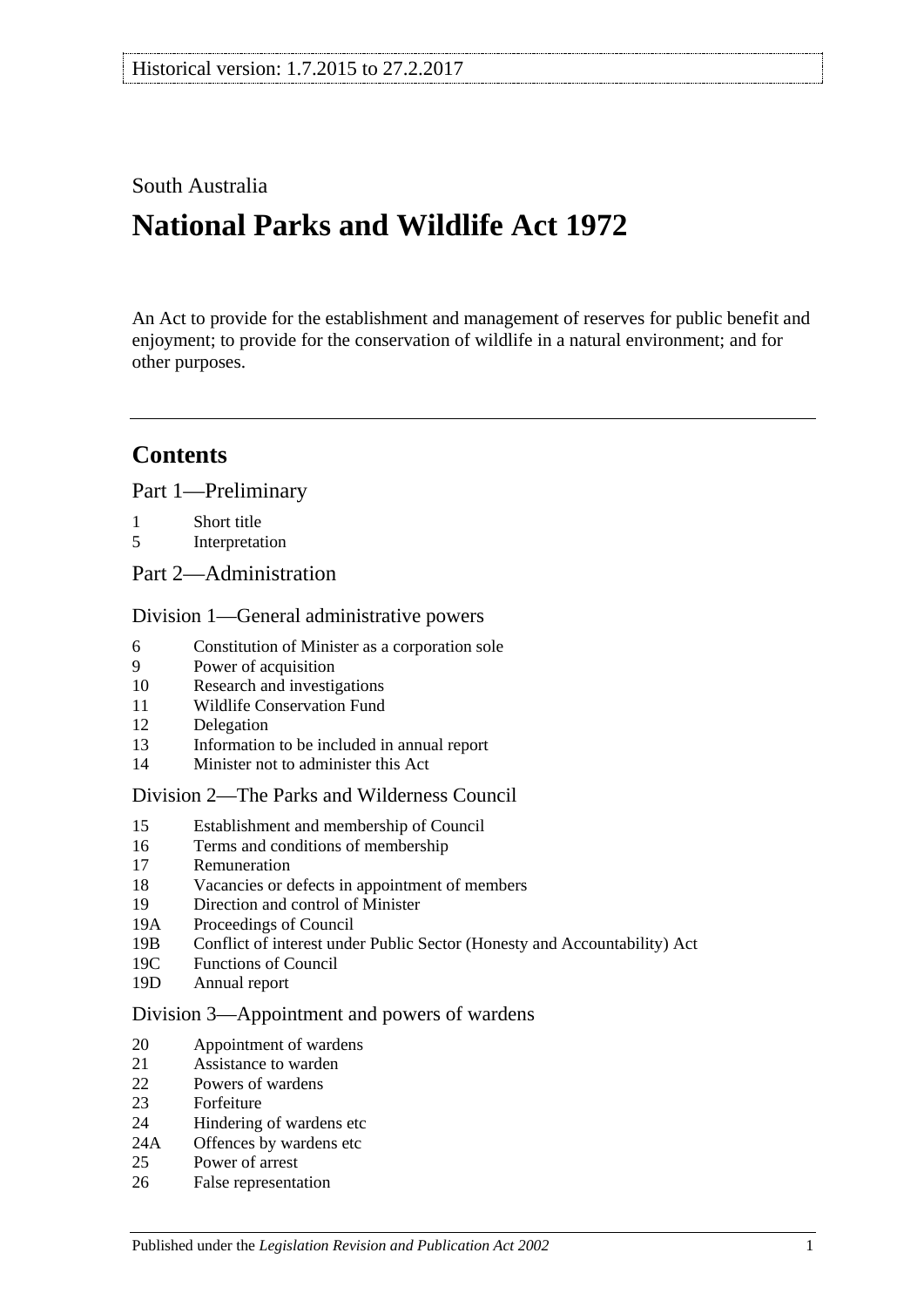# [Part 3—Reserves and sanctuaries](#page-20-0)

[Division 1—National parks](#page-20-1)

- 27 [Constitution of national parks by statute](#page-20-2)
- 28 [Constitution of national parks by proclamation](#page-20-3)
- 28A [Certain co-managed national parks cease on termination of co-management agreement](#page-21-0)

### [Division 2—Conservation parks](#page-21-1)

- 29 [Constitution of conservation parks by statute](#page-21-2)
- 30 [Constitution of conservation parks by proclamation](#page-21-3)
- 30A [Certain co-managed conservation parks cease on termination of co-management](#page-22-0)  [agreement](#page-22-0)

#### [Division 3—Game reserves](#page-22-1)

- 31 [Constitution of game reserves by statute](#page-22-2)
- 32 [Constitution of game reserves by proclamation](#page-23-0)

[Division 4—Recreation parks](#page-23-1)

- 33 [Constitution of recreation parks by statute](#page-23-2)
- 34 [Constitution of recreation parks by proclamation](#page-23-3)

#### [Division 4A—Regional reserves](#page-24-0)

34A [Constitution of regional reserves by proclamation](#page-24-1)

#### [Division 4B—Native title](#page-24-2)

34B [Native title in relation to reserves](#page-24-3)

#### [Division 5—Control and management of reserves](#page-25-0)

- 35 [Control of reserves](#page-25-1)
- 36 [Management of reserves](#page-26-0)
- 37 [Objectives of management](#page-26-1)
- 38 [Management plans](#page-27-0)
- 39 [Creation of zones within a reserve](#page-29-0)
- 40 [Implementation of management plan](#page-29-1)
- 40A [Agreement as to conditions](#page-29-2)

#### [Division 6—Miscellaneous provisions relating to reserves](#page-30-0)

- 41 [Approval of proposal for constitution of reserve](#page-30-1)
- 41A [Alteration of boundaries of reserves](#page-30-2)
- 42 [Prohibited areas](#page-31-0)
- 43 [Rights of prospecting and mining](#page-31-1)
- 43A [Prospecting and mining in regional reserves](#page-32-0)
- 43AB [Power to prohibit prospecting and mining in the Innamincka Regional Reserve](#page-32-1)<br>43B Entry onto reserves for purpose of investigation and survey
- [Entry onto reserves for purpose of investigation and survey](#page-33-0)
- 43C [Entrance fees etc for reserves](#page-33-1)

### [Division 6A—Provisions relating to co-managed parks](#page-34-0)

#### [Subdivision 1—Preliminary](#page-34-1)

# 43D [Application](#page-34-2)<br>43E Objects

**[Objects](#page-34-3)**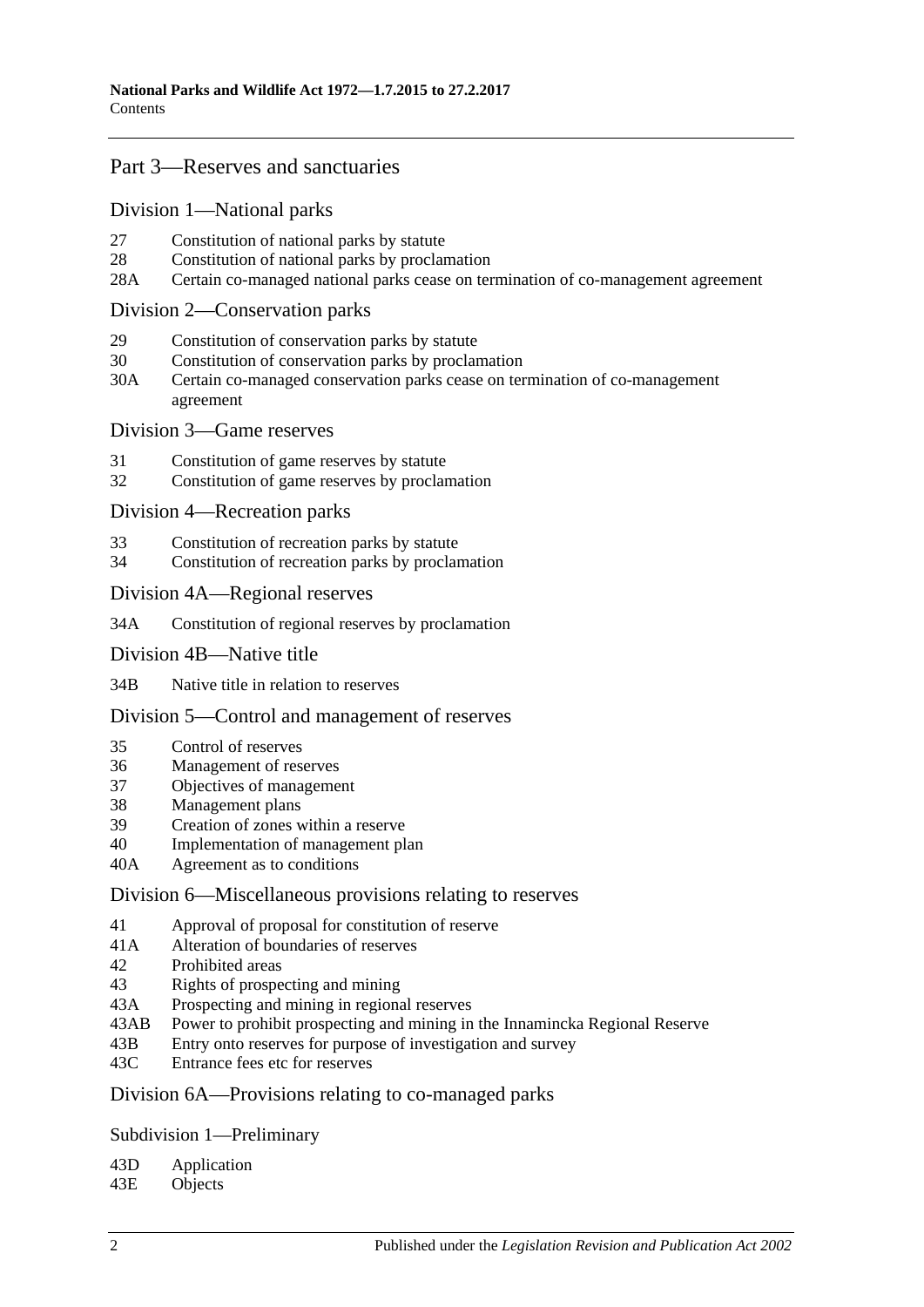- [Subdivision 2—Co-management agreements](#page-34-4)
- 43F [Co-management agreement](#page-34-5)

[Subdivision 3—Co-management Boards](#page-36-0)

- 43G [Establishment of co-management boards by regulation](#page-36-1)
- 43H [Corporate nature of co-management board](#page-36-2)
- 43I [Dissolution or suspension of co-management boards](#page-37-0)

#### [Subdivision 4—Miscellaneous](#page-37-1)

- 43J [Staff](#page-37-2)<br>43K Accou
- [Accounts and audit](#page-38-0)
- 43L [Annual report](#page-38-1)

#### [Division 7—Sanctuaries](#page-38-2)

- 44 [Establishment of sanctuaries](#page-38-3)
- 45 [Protection of animals and plants in sanctuary](#page-39-0)

### [Part 3A—Development Trusts](#page-40-0)

#### [Division 1—Development Trusts](#page-40-1)

- 45A [Interpretation and application](#page-40-2)
- 45B [Development Trusts](#page-40-3)
- 45C [Trust to be body corporate](#page-40-4)
- 45D [Appointment of members to a Trust](#page-41-0)
- 45E [Chairman and meetings of a Trust](#page-41-1)
- 45F [Functions of Trust](#page-41-2)
- 45G [Trust may delegate](#page-42-0)
- 45H [Staff of a Trust](#page-42-1)
- 45I [Acquisition of land](#page-43-0)
- 45J [Financial provisions](#page-43-1)
- 45L [Dissolution of a Trust](#page-43-2)

#### [Division 2—The General Reserves Fund](#page-43-3)

- 45M [Establishment of Fund](#page-43-4)
- 45N [Investment of the fund](#page-44-0)
- 45O [Accounts and auditing](#page-44-1)

### [Part 4—Conservation of native plants](#page-46-0)

- 46 [Application of this Part](#page-46-1)
- 47 [Unlawful taking of native plants](#page-46-2)
- 48 [Unlawful disposal of native plants](#page-47-0)
- 48A [Illegal possession of native plants](#page-47-1)
- 49 [Permits](#page-47-2)
- 49A [Permits for commercial purposes](#page-48-0)
- [Part 5—Conservation of native animals](#page-50-0)

#### [Division 1—Application of this Part](#page-50-1)

50 [Application of this Part](#page-50-2)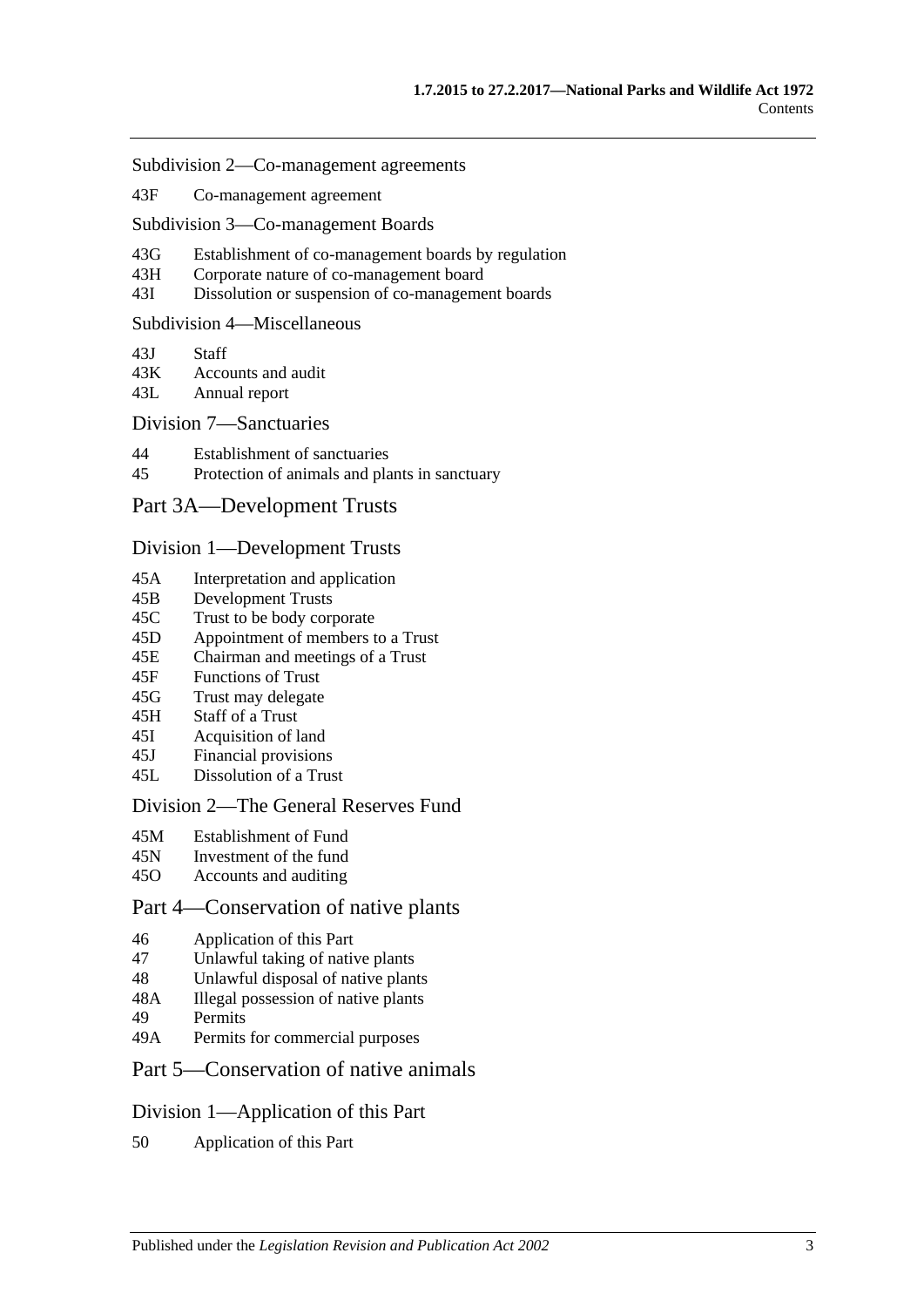[Division 2—Restrictions upon the taking of protected animals](#page-50-3)

- 51 [Taking of protected animals etc](#page-50-4)<br>52 Open season
- [Open season](#page-50-5)
- 53 [Permits to take protected animals](#page-51-0)
- 53A [Review of decision of Minister under section](#page-52-0) 53
- 54 [Dangerous magpies and poisonous reptiles](#page-52-1)

[Division 3—Release of protected animals](#page-52-2)

55 [Restriction on release of protected animals](#page-52-3)

[Division 4—Prohibitions and restrictions upon the keeping of protected animals and](#page-53-0)  [certain dealings in protected animals](#page-53-0)

- 58 [Keeping and sale of protected animals](#page-53-1)
- 58A [Restriction on keeping protected animals in certain areas](#page-54-0)
- 59 [Export and import of protected animals and native plants](#page-54-1)
- 60 [Illegal possession of animals etc](#page-54-2)

[Division 4A—Farming of protected animals](#page-55-0)

- 60B [Interpretation](#page-55-1)
- 60BA [Declaration of species for trial farming](#page-55-2)
- 60C [Permit for farming protected animals](#page-56-0)
- 60D [Code of management](#page-57-0)
- 60E [Royalty](#page-58-0)
- 60F [Application of fees and royalty](#page-58-1)

# [Division 4B—Harvesting of protected animals](#page-59-0)

- 60G [Application of Division](#page-59-1)
- 60H [Interpretation](#page-59-2)
- 60I [Plan of management](#page-59-3)
- 60J [Permit for harvesting protected animals](#page-60-0)
- 60K [Royalty](#page-61-0)
- 60L [Application of fees and royalty](#page-61-1)

# [Division 5—Royalty](#page-62-0)

- 61 [Royalty](#page-62-1)
- 62 [Demand for royalty](#page-62-2)
- 63 [Recovery of royalty by civil action](#page-62-3)

# [Division 6—General provisions](#page-63-0)

- 64 [Unlawful entry on land](#page-63-1)
- 65 [Use of poison](#page-63-2)
- 66 [Restriction on use of certain devices](#page-64-0)
- 67 [Devices for the illegal taking of animals](#page-64-1)
- 68 [Molestation etc of protected animals](#page-64-2)

# [Part 5A—Hunting](#page-66-0)

# [Division 1—Hunting generally](#page-66-1)

- 68A [Hunting permits](#page-66-2)
- 68B [Unlawful entry on land](#page-66-3)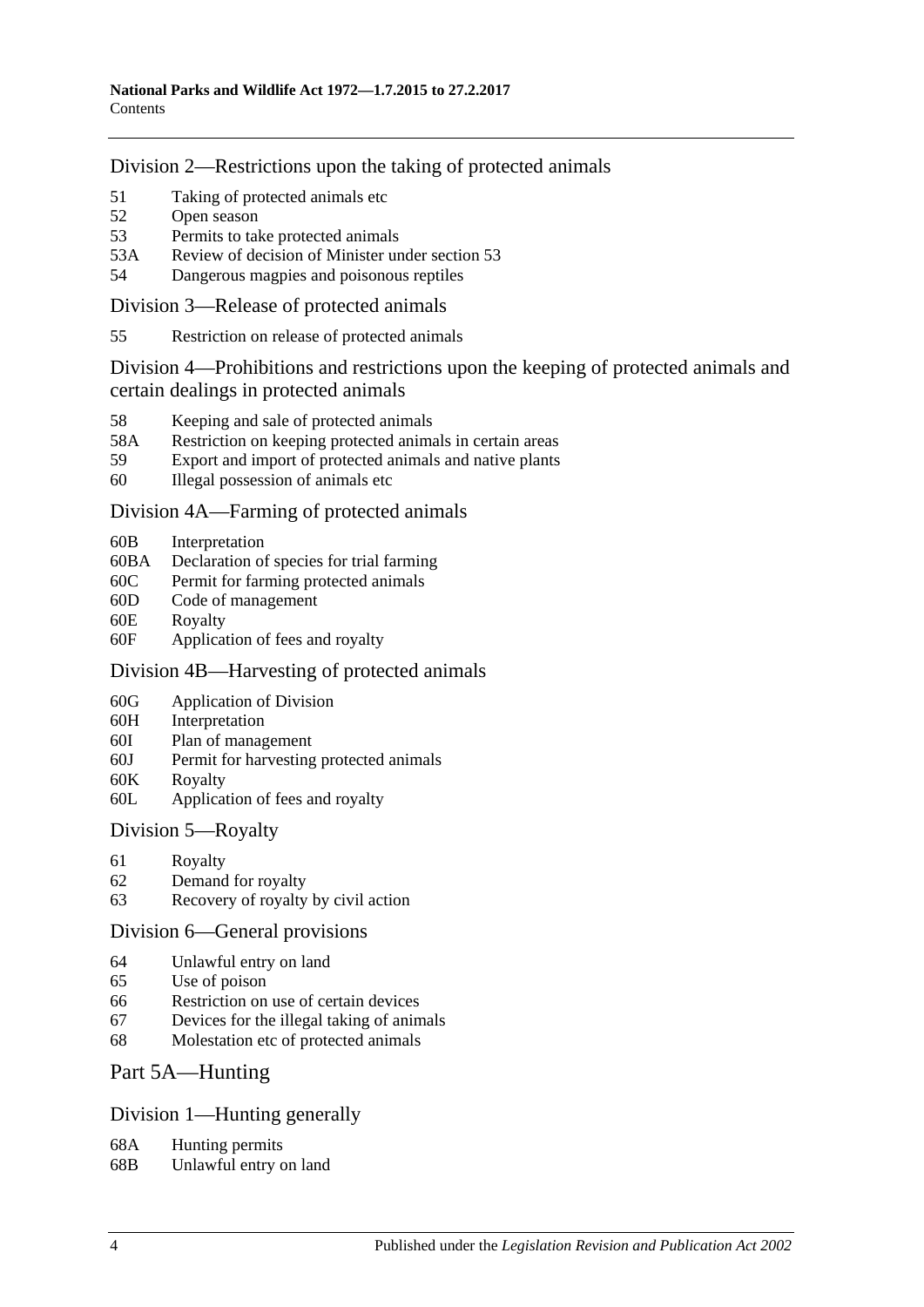### [Division 2—Hunting and food gathering by Aboriginal persons](#page-67-0)

- 68C [Interpretation](#page-67-1)
- 68D [Hunting and food gathering by Aboriginal persons](#page-67-2)
- 68E Exemption from [requirement to hold hunting permit](#page-68-0)

#### [Part 6—Miscellaneous provisions](#page-70-0)

- 69 [Permits](#page-70-1)
- 70 [Obligation to produce permit](#page-72-0)
- 70A [Failure to comply with authority](#page-72-1)
- 71 [Duplicate](#page-72-2)
- 72 [False or misleading statement](#page-73-0)
- 73 [Offences against provisions of proclamations and notices](#page-73-1)<br>73A Liability of vehicle owners and expiation of certain offend
- [Liability of vehicle owners and expiation of certain offences](#page-73-2)
- 74 [Additional penalty](#page-75-0)
- 74A [Maximum penalties in relation to wilderness protection areas and zones](#page-76-0)
- 75 [Evidentiary provisions](#page-76-1)
- 75A [Defence](#page-76-2)
- 77 [Powers of court](#page-77-0)
- 78 [Financial provision](#page-77-1)
- 79 [Wilful damage to reserve or property of Minister or relevant board](#page-77-2)
- 80 [Regulations](#page-77-3)
- 81 [Codes of practice etc](#page-79-0)
- [Schedule 3—National parks](#page-80-0)
- [Schedule 4—Conservation parks](#page-80-1)
- [Schedule 5—Game reserves](#page-85-0)
- [Schedule 6—Recreation parks](#page-86-0)
- [Schedule 7—Endangered species](#page-87-0)

#### Part 1—Animals

Part 2—Plants

#### [Schedule 8—Vulnerable species](#page-99-0)

Part 1—Animals

Part 2—Plants

[Schedule 9—Rare species](#page-112-0)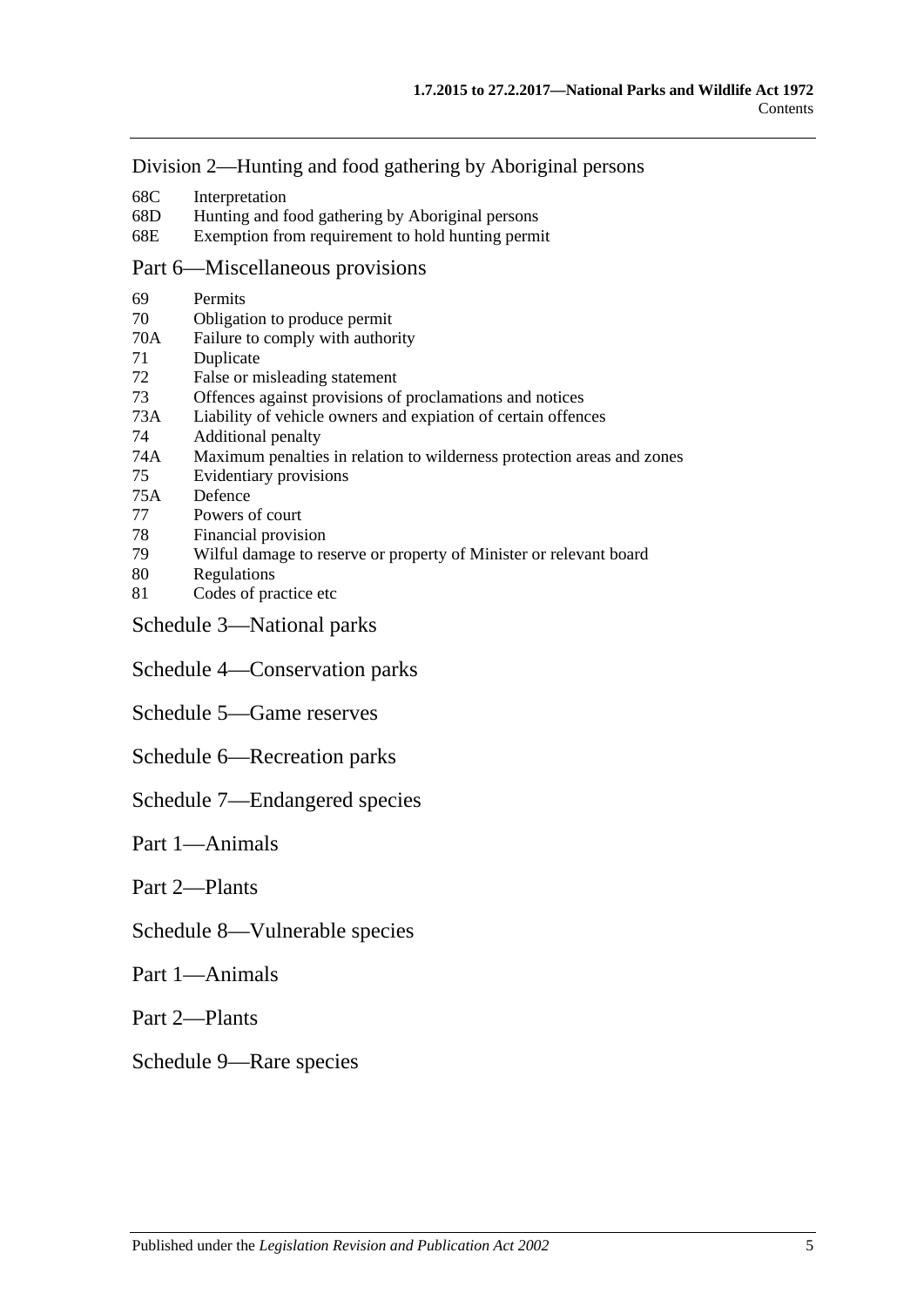Part 1—Animals

Part 2—Plants

[Schedule 10—Unprotected species](#page-135-0)

[Schedule 11—Species to which Part 5 Division 4A](#page-136-0) applies

[Schedule 12—Dissolution of General Reserves Trust](#page-136-1)

1 [Interpretation](#page-136-2)

2 [Dissolution of General Reserves Trust](#page-136-3)

3 [Vesting of property etc in Minister](#page-136-4)

# [Schedule 13—Transitional provision](#page-137-0) relating to *Statutes Amendment (Boards [and Committees—Abolition and Reform\) Act](#page-137-0) 2015*

1 [Transitional regulations](#page-137-1)

[Legislative history](#page-138-0)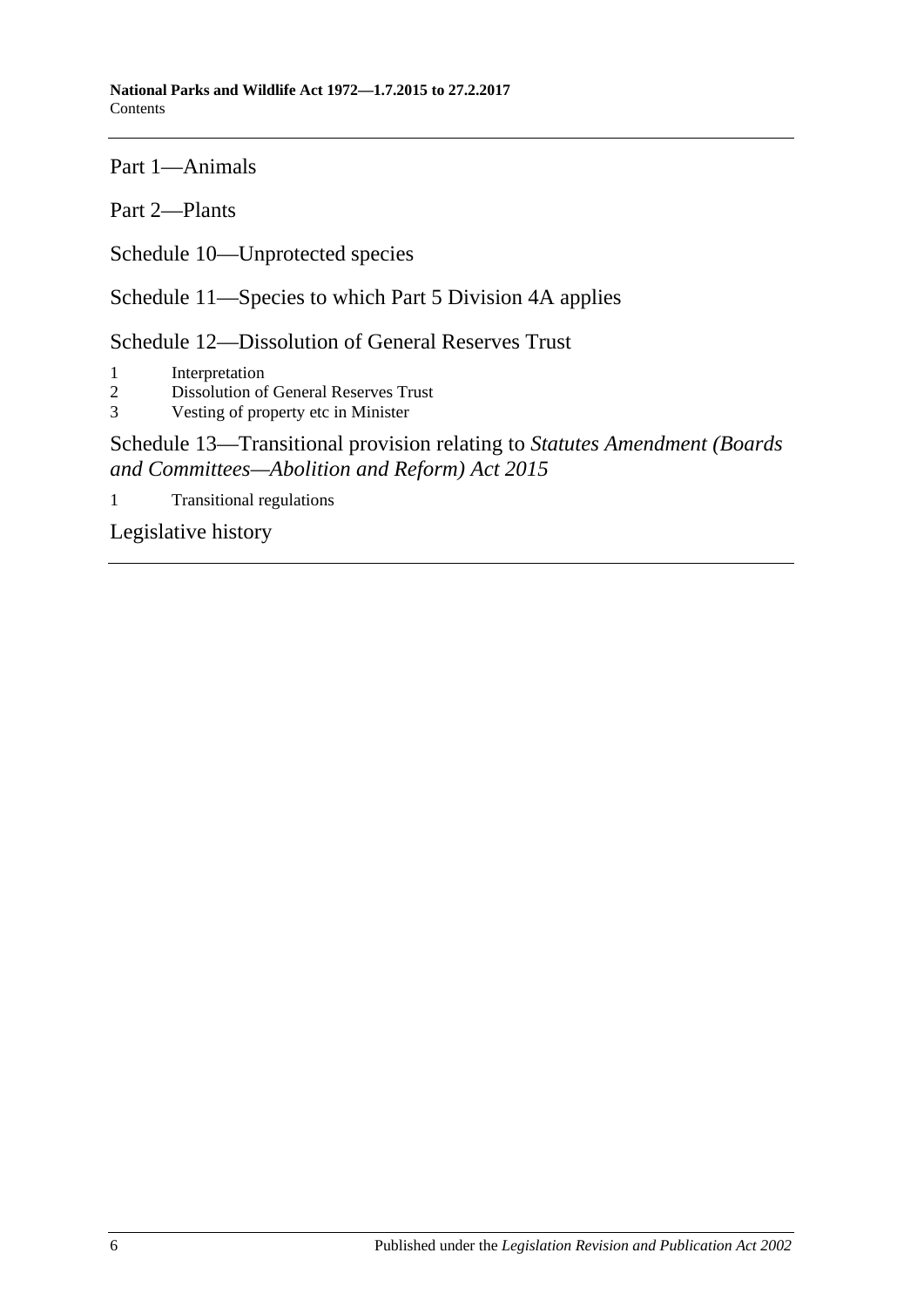# <span id="page-6-0"></span>**The Parliament of South Australia enacts as follows:**

# **Part 1—Preliminary**

# <span id="page-6-1"></span>**1—Short title**

This Act may be cited as the *National Parks and Wildlife Act 1972*.

### <span id="page-6-2"></span>**5—Interpretation**

In this Act, unless the contrary intention appears—

*Aboriginal* means of, or pertaining to, the people who inhabited Australia before European colonisation or their descendants;

*Aboriginal-owned land* means land the fee simple in which is vested in—

- (a) the Aboriginal Lands Trust; or
- (b) a body that represents the interests of the relevant Aboriginal group;

*Aboriginal person* means a person of Aboriginal descent who is accepted as a member by a group in the community who claim Aboriginal descent;

*Adelaide Dolphin Sanctuary* has the same meaning as in the *[Adelaide Dolphin](http://www.legislation.sa.gov.au/index.aspx?action=legref&type=act&legtitle=Adelaide%20Dolphin%20Sanctuary%20Act%202005)  [Sanctuary Act](http://www.legislation.sa.gov.au/index.aspx?action=legref&type=act&legtitle=Adelaide%20Dolphin%20Sanctuary%20Act%202005) 2005*;

*aircraft* includes a glider or balloon capable of carrying a person;

*appointed member* in relation to the Council means a member of the Council appointed by the Governor under Part 2 Division 2;

*animal* includes any species of animal;

*carcass* of an animal means the whole or any part of—

- (a) the flesh or internal organs of the animal; or
- (b) the feathers, wool, hair, skin or hide of the animal; or
- (c) the bones, horns or hooves of the animal;

*the Chief Executive* means the person appointed to, or assigned to act in, the position of Chief Executive of the Department;

*co-managed park* means a national park or conservation park in relation to which a co-management agreement is in force under [Part 3;](#page-20-0)

*co-management agreement* means a co-management agreement under [Division 6A](#page-34-0) of Part 3:

*co-management board* for a co-managed park means a board established under [Division 6A](#page-34-0) of [Part 3,](#page-20-0) or under any other Act, to manage the co-managed park;

*conservation park* means land constituted, and for the time being continuing, as a conservation park under [Part 3;](#page-20-0)

*controlled species* means a species of animal declared to be a controlled species pursuant to this Act;

*Council* means the Parks and Wilderness Council established under [section](#page-12-2) 15;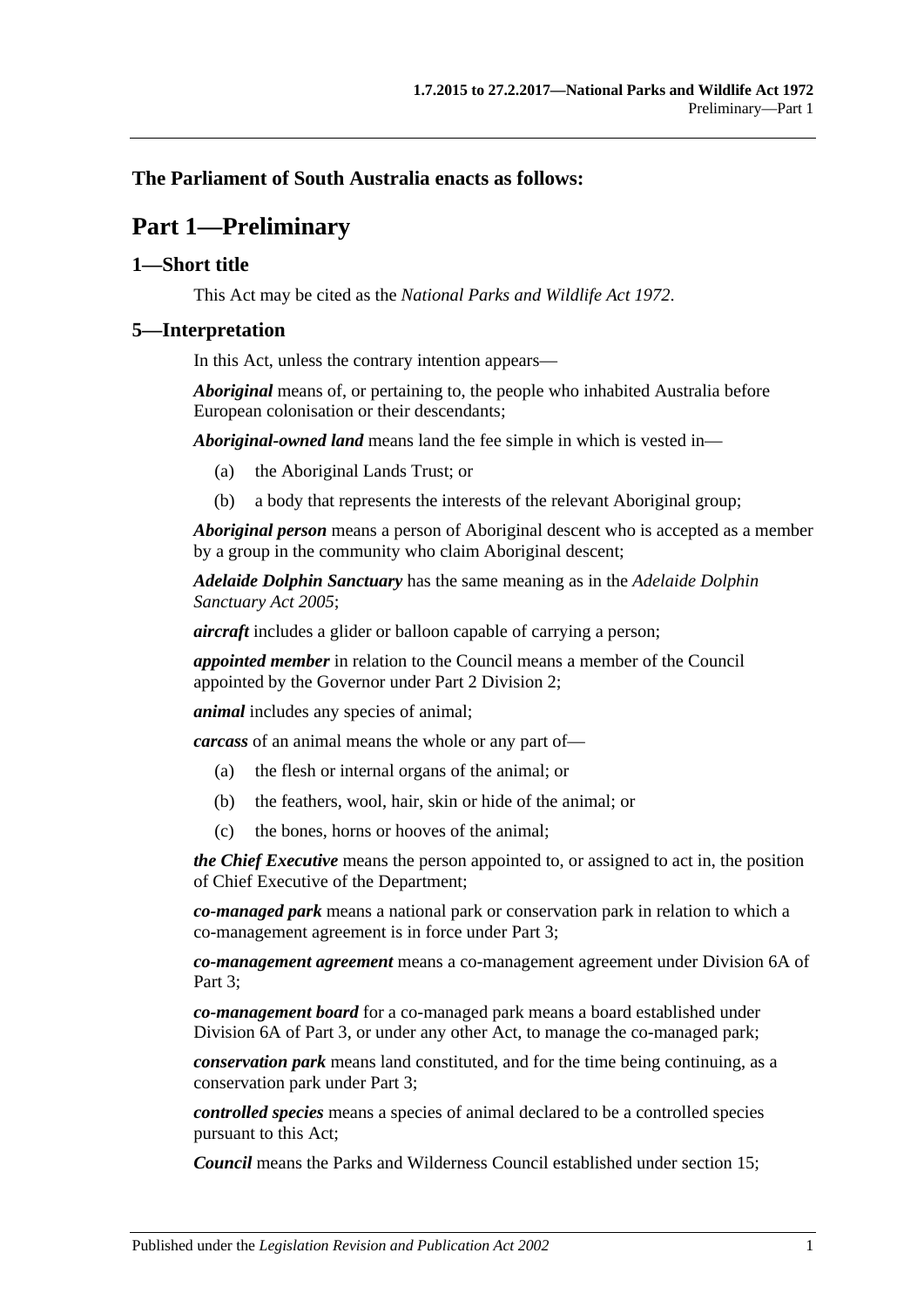#### *Crown land* means—

- (a) unalienated land of the Crown; or
- (b) land held by a Minister, agent or instrumentality of the Crown on behalf of the Crown;

*day* means any period of 24 hours, commencing at midnight;

*the Department* means the administrative unit that is responsible for the administration of this Act;

*device* means any trap, net, snare or other device for taking or facilitating the taking of animals and includes any substance that can be used for that purpose;

*the Director* means the person for the time being holding, or acting in, the office of, Director of National Parks and Wildlife;

*egg* includes any part of an egg or egg shell;

*endangered species* means a species of animal or plant referred to in [Schedule 7;](#page-87-0)

*firearm* includes any device from which any kind of shot, bullet, or other missile can be discharged;

*forest reserve* means a forest reserve within the meaning of the *[Forestry Act](http://www.legislation.sa.gov.au/index.aspx?action=legref&type=act&legtitle=Forestry%20Act%201950) 1950*;

*game reserve* means land constituted, and for the time being continuing, as a game reserve under [Part 3;](#page-20-0)

*land* includes waters;

*marine mammal* means a seal or sea lion (order Pinnipedia) or a dolphin or whale (order Cetacea);

*mining Act* means the *[Mining Act](http://www.legislation.sa.gov.au/index.aspx?action=legref&type=act&legtitle=Mining%20Act%201971) 1971*, the *[Offshore Minerals Act](http://www.legislation.sa.gov.au/index.aspx?action=legref&type=act&legtitle=Offshore%20Minerals%20Act%202000) 2000*, the *[Opal](http://www.legislation.sa.gov.au/index.aspx?action=legref&type=act&legtitle=Opal%20Mining%20Act%201995)  [Mining Act](http://www.legislation.sa.gov.au/index.aspx?action=legref&type=act&legtitle=Opal%20Mining%20Act%201995) 1995*, the *[Petroleum Act](http://www.legislation.sa.gov.au/index.aspx?action=legref&type=act&legtitle=Petroleum%20Act%202000) 2000* or the *[Petroleum \(Submerged Lands\)](http://www.legislation.sa.gov.au/index.aspx?action=legref&type=act&legtitle=Petroleum%20(Submerged%20Lands)%20Act%201982)  Act [1982](http://www.legislation.sa.gov.au/index.aspx?action=legref&type=act&legtitle=Petroleum%20(Submerged%20Lands)%20Act%201982)*;

#### *mining production tenement* means—

- (a) a mining lease, or a miscellaneous purposes licence, granted under the *[Mining](http://www.legislation.sa.gov.au/index.aspx?action=legref&type=act&legtitle=Mining%20Act%201971)  Act [1971](http://www.legislation.sa.gov.au/index.aspx?action=legref&type=act&legtitle=Mining%20Act%201971)*;
- (ab) a registered precious stones claim or a registered opal development lease registered under the *[Opal Mining Act](http://www.legislation.sa.gov.au/index.aspx?action=legref&type=act&legtitle=Opal%20Mining%20Act%201995) 1995*;
- (b) a production licence or a pipeline licence granted under the *[Petroleum](http://www.legislation.sa.gov.au/index.aspx?action=legref&type=act&legtitle=Petroleum%20Act%202000)  Act [2000](http://www.legislation.sa.gov.au/index.aspx?action=legref&type=act&legtitle=Petroleum%20Act%202000)*;
- (c) a production licence, or pipeline licence, granted under the *[Petroleum](http://www.legislation.sa.gov.au/index.aspx?action=legref&type=act&legtitle=Petroleum%20(Submerged%20Lands)%20Act%201982)  [\(Submerged Lands\) Act](http://www.legislation.sa.gov.au/index.aspx?action=legref&type=act&legtitle=Petroleum%20(Submerged%20Lands)%20Act%201982) 1982*;
- (d) a mining licence (or a works licence for activities that are directly connected with activities that are carried out, or are to be carried out under a mining licence) under the *[Offshore Minerals Act](http://www.legislation.sa.gov.au/index.aspx?action=legref&type=act&legtitle=Offshore%20Minerals%20Act%202000) 2000*;

*mining tenement* means a claim, lease, licence, permit or other authority granted under a mining Act;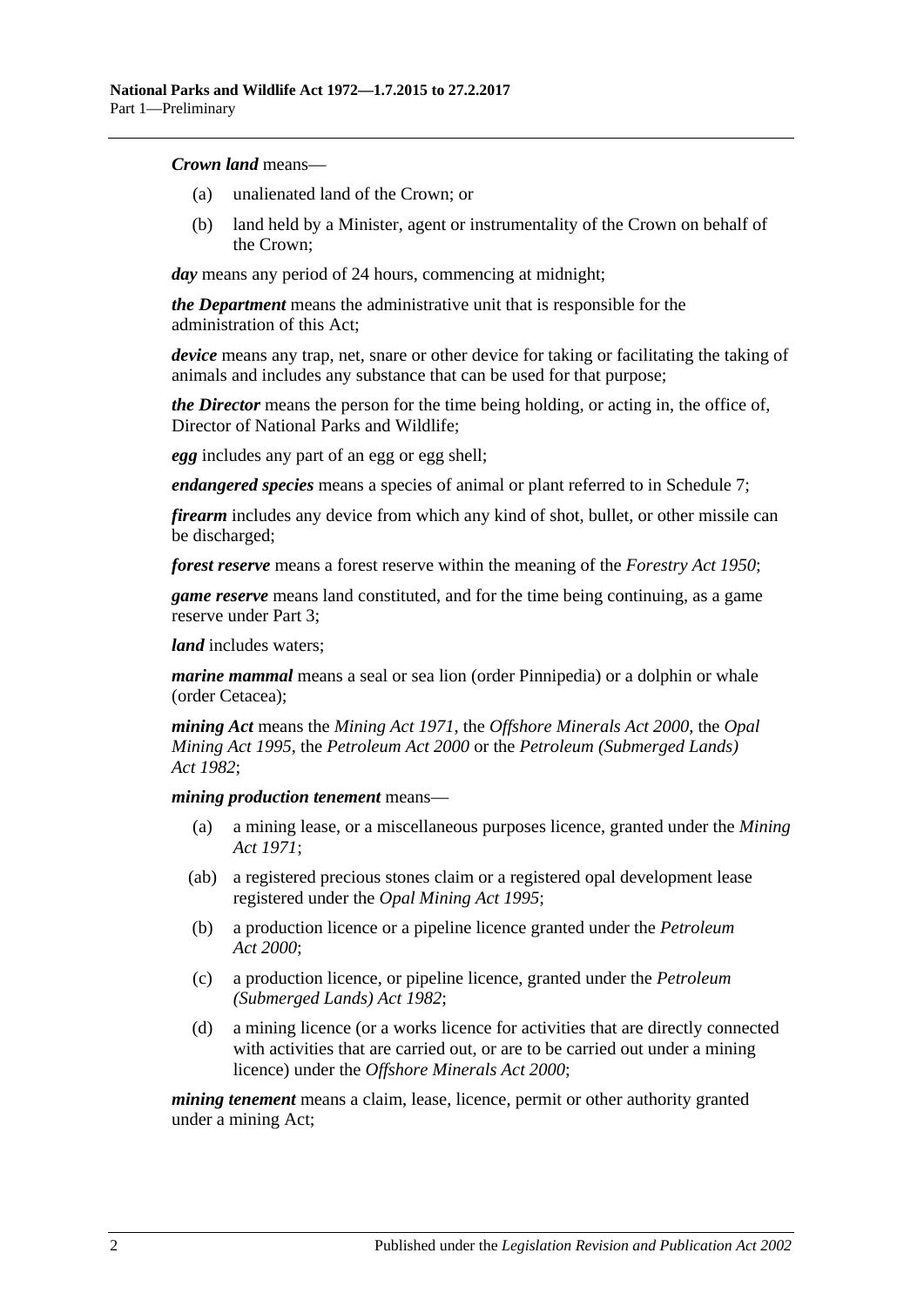*minor alterations or additions to a public road* means alterations or additions by way of realignment or reforming of a public road that are desirable in the interests of safety;

*Murray-Darling Basin* has the same meaning as in the *[Murray-Darling Basin](http://www.legislation.sa.gov.au/index.aspx?action=legref&type=act&legtitle=Murray-Darling%20Basin%20Act%201993)  Act [1993](http://www.legislation.sa.gov.au/index.aspx?action=legref&type=act&legtitle=Murray-Darling%20Basin%20Act%201993)*;

*national park* means land constituted, and for the time being continuing, as a national park under [Part 3;](#page-20-0)

*native plant* means any plant that is indigenous to Australia and includes any plant of a species declared by regulation to be a native plant;

*owner* in relation to land, means the holder of any estate or interest in the land, and includes—

- (a) the occupier of the land; or
- (b) a person to whom the care, control and management of the land has been committed;

*plant* means vegetation of any species including—

- (a) its flowers; or
- (b) its seeds; or
- (c) any other part of the vegetation;

*premises* includes vacant land;

*private land* means any land except Crown land;

*prohibited species* means a species of animal declared to be a prohibited species pursuant to this Act;

*protected animal* means—

- (a) any mammal, bird or reptile indigenous to Australia; or
- (b) any migratory mammal, bird or reptile that periodically or occasionally migrates to, and lives in, Australia; or
- (c) any animal of a species referred to in [Schedule 7,](#page-87-0) [8](#page-99-0) or [9;](#page-112-0) or
- (d) any animal of a species declared by regulation to be a species of protected animals,

but does not include animals of the species referred to in [Schedule 10](#page-135-0) or any animals declared by regulation to be unprotected;

*public road* means a road—

- (a) to which the public has access; and
- (b) which is under the control of the Commissioner of Highways or a council constituted under the *[Local Government Act](http://www.legislation.sa.gov.au/index.aspx?action=legref&type=act&legtitle=Local%20Government%20Act%201999) 1999*;

*rare species* means a species of animal or plant referred to in [Schedule 9;](#page-112-0)

*recreation park* means land constituted, and for the time being continuing, as a recreation park under [Part 3;](#page-20-0)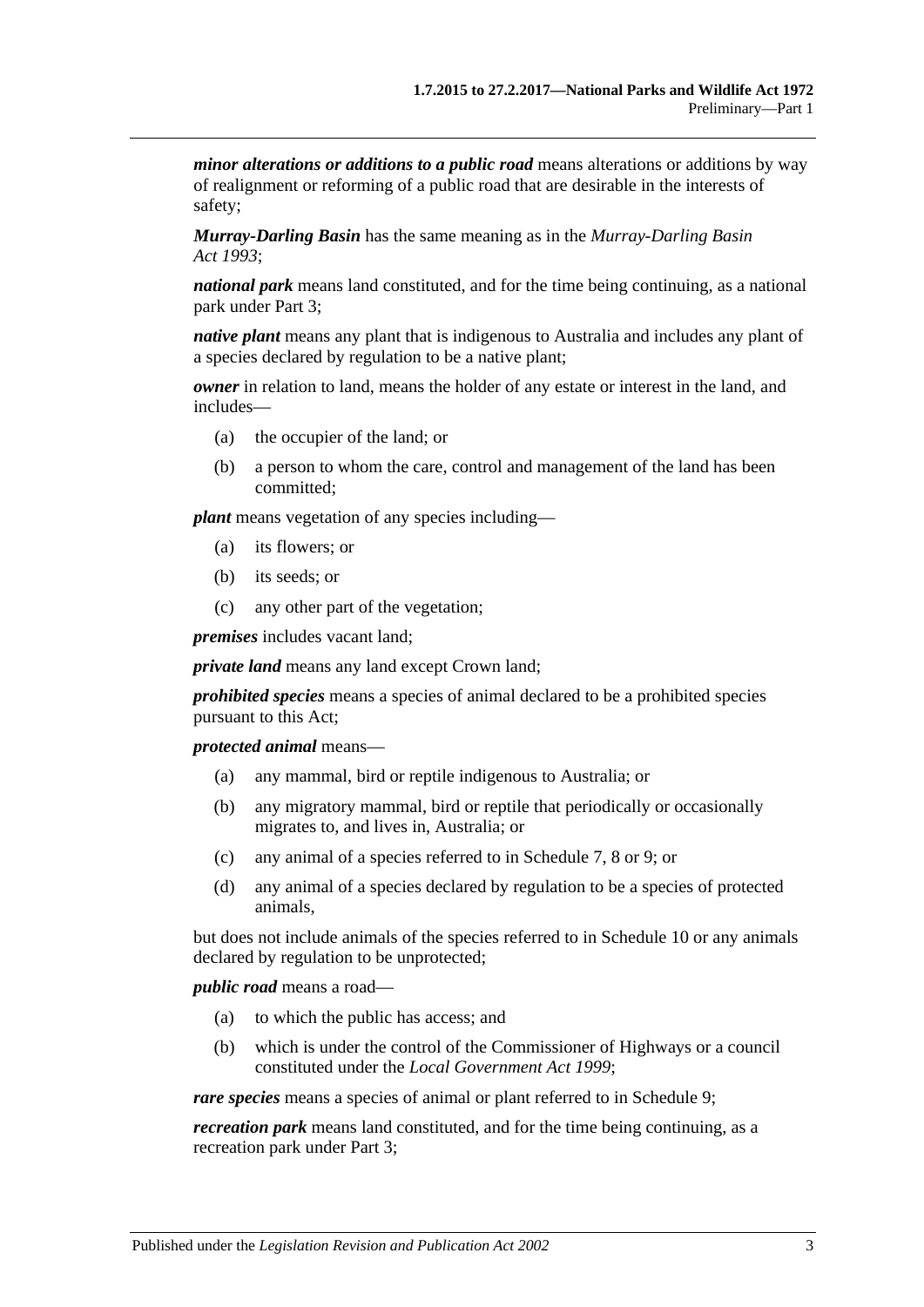*relevant Aboriginal group*, in relation to particular land, means an Aboriginal group or community with a traditional association with that land;

*relevant mining Minister* in relation to a mining tenement means the Minister administering the Act under which the tenement is granted;

*reserve* means any national park, conservation park, game reserve, recreation park or regional reserve constituted under this Act;

*River Murray Protection Area* means a River Murray Protection Area under the *[River](http://www.legislation.sa.gov.au/index.aspx?action=legref&type=act&legtitle=River%20Murray%20Act%202003)  [Murray Act](http://www.legislation.sa.gov.au/index.aspx?action=legref&type=act&legtitle=River%20Murray%20Act%202003) 2003*;

*sell* means—

- (a) sell, barter or exchange;
- (b) agree or offer to sell, barter or exchange;
- (c) receive, expose, store, have in possession, send, consign or deliver for or in pursuance of sale, barter or exchange,

and *sale* has a corresponding meaning;

*take*—

- (a) with reference to an animal, includes any act of hunting, catching, restraining, killing or injuring, and any act of attempting or assisting to hunt, catch, restrain, kill or injure; and
- (b) with reference to a plant means—
	- (i) to remove the plant or part of the plant, from the place in which it is growing; or
	- (ii) to damage the plant;

*to hunt* means to take any mammal or bird that has not been domesticated or brought into captivity;

*traditional association*, in relation to particular land, means an association with that land consisting of social, economic or spiritual affiliations with, and responsibilities for, the land in accordance with Aboriginal tradition;

*vehicle* includes—

- (a) a caravan or trailer;
- (b) an aircraft;
- (c) a ship, boat or vessel;

*vulnerable species* means a species of animal or plant referred to in [Schedule 8;](#page-99-0)

*warden* means a person for the time being holding the office of warden under this Act;

*wilderness protection area* means land constituted as a wilderness protection area under the *[Wilderness Protection Act](http://www.legislation.sa.gov.au/index.aspx?action=legref&type=act&legtitle=Wilderness%20Protection%20Act%201992) 1992*;

*wilderness protection zone* means land constituted as a wilderness protection zone under the *[Wilderness Protection Act](http://www.legislation.sa.gov.au/index.aspx?action=legref&type=act&legtitle=Wilderness%20Protection%20Act%201992) 1992*;

*wildlife* means all native plants and animals indigenous to Australia existing apart from cultivation or domestication.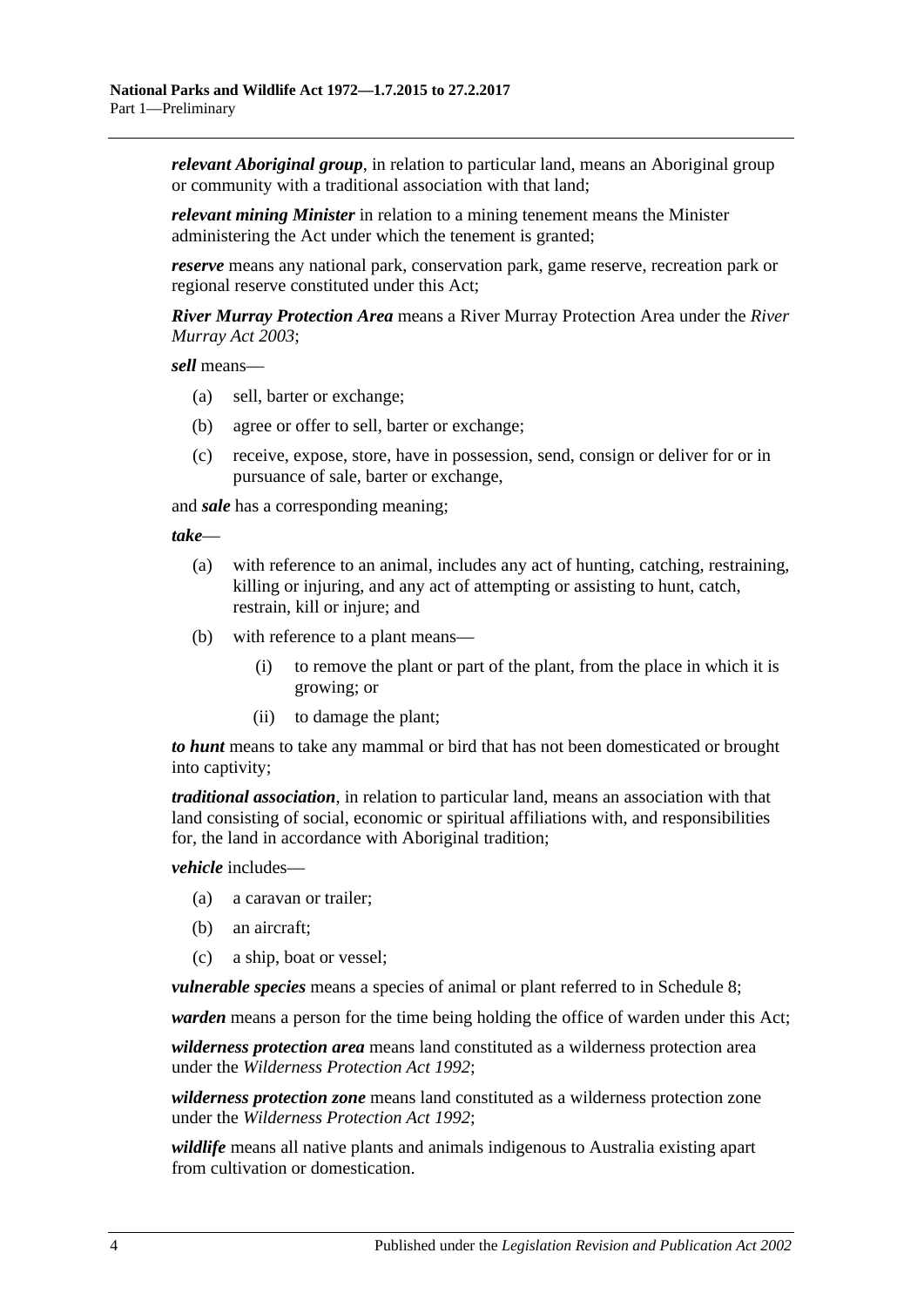# <span id="page-10-0"></span>**Part 2—Administration**

# <span id="page-10-1"></span>**Division 1—General administrative powers**

# <span id="page-10-2"></span>**6—Constitution of Minister as a corporation sole**

- (1) The Minister is a corporation sole.
- (2) The Minister is, in that corporate capacity, capable of acquiring, holding and disposing of real and personal property and of performing any other acts that lie within the capacity of a person of full age and capacity.
- (3) In any legal proceedings a document apparently bearing the signature or the common seal of the Minister will, in the absence of evidence to the contrary, be taken to have been duly executed by the Minister.

# <span id="page-10-3"></span>**9—Power of acquisition**

- (1) The Minister may, subject to and in accordance with the *[Land Acquisition Act](http://www.legislation.sa.gov.au/index.aspx?action=legref&type=act&legtitle=Land%20Acquisition%20Act%201969) 1969*, acquire land for the purposes of this Act.
- <span id="page-10-6"></span>(2) Where a notice of intention to acquire land has been served, a person who wilfully damages the land or destroys or harms wildlife on the land is guilty of an offence. Maximum penalty: \$5 000 or imprisonment for 12 months.
- <span id="page-10-7"></span>(3) Where the Minister has reasonable cause to suspect that a person may act in contravention of [subsection](#page-10-6) (2), the Minister may authorise a warden to enter upon the land and to exercise such force as may be necessary or expedient to prevent the commission of an offence under that subsection.
- (4) A warden authorised under [subsection](#page-10-7) (3) may enter upon the land and use such force as may be necessary or expedient to prevent the commission of an offence under this section.

# <span id="page-10-4"></span>**10—Research and investigations**

- (1) The Minister may—
	- (a) cause research to be carried out into problems relating to the conservation of wildlife; or
	- (b) collaborate with any other person, body or authority in the conduct of any such research; or
	- (c) cause an investigation to be made into the possibility of establishing further reserves or adding to existing reserves.
- (2) The Minister may make available to the public the results of any research or investigation conducted under this section.

# <span id="page-10-5"></span>**11—Wildlife Conservation Fund**

- (1) The *Wildlife Conservation Fund* is established.
- (2) The fund consists of—
	- (a) money derived by the Minister from any donation or grant made for the purposes of the fund; and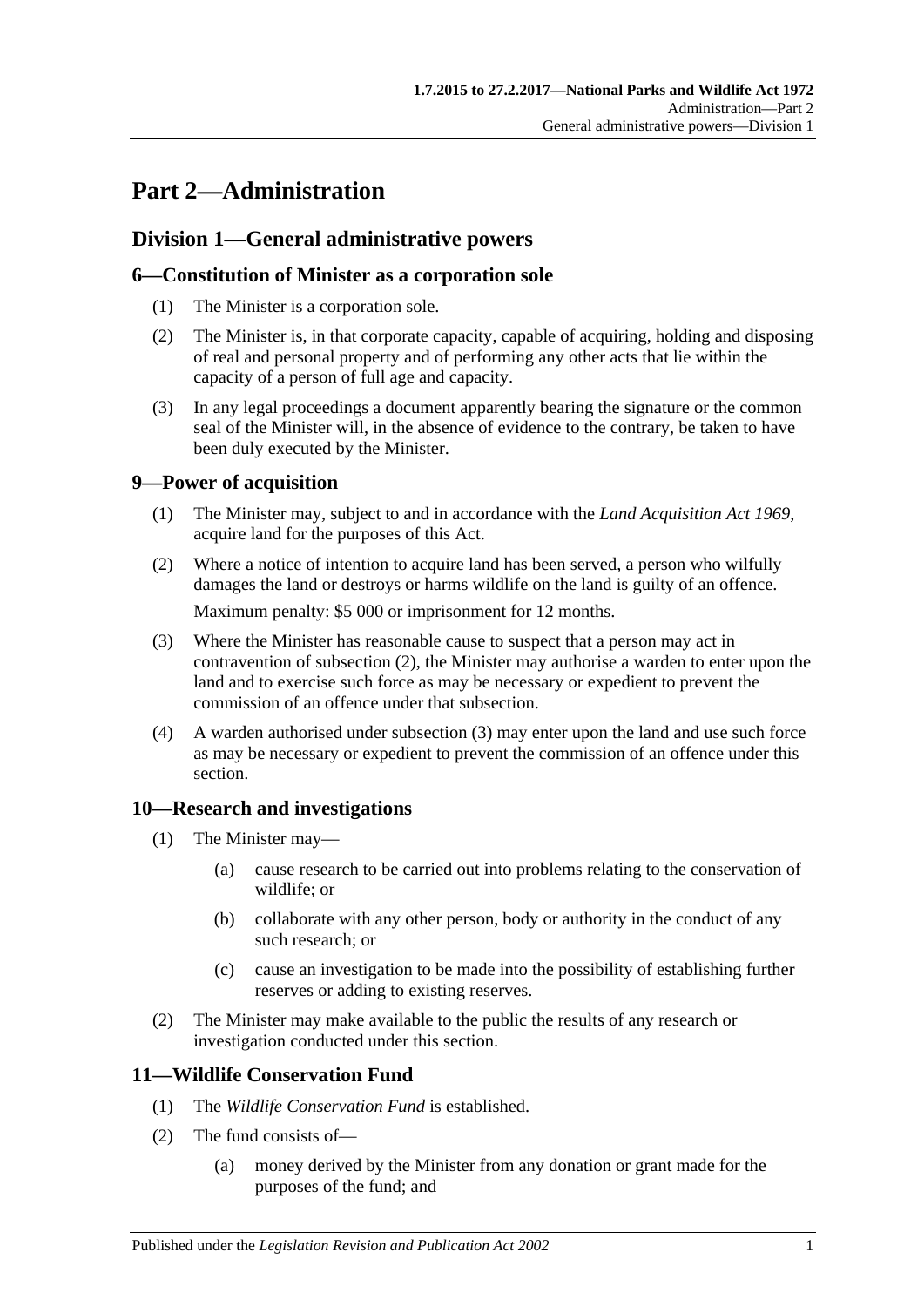- (b) money provided by Parliament for the purposes of the fund; and
- (c) money arising from any sale that the Minister is authorised to make in pursuance of powers conferred by this Act; and
- (ca) money arising from the sale of an animal, or the carcass or eggs of an animal, surrendered to the Minister, the Director or the Department; and
- (d) fees paid for permits under [Part 5A;](#page-66-0) and
- (e) fees and royalties to be paid into the fund under any other provision of this Act; and
- (f) interest and accretions arising from investment of the fund.
- (3) Subject to this Act, the Minister may apply any portion of the fund towards—
	- (a) the conservation of wildlife, and land constituting the natural environment or habitat of wildlife, in such manner as the Minister may, upon the recommendation of the Parks and Wilderness Council, determine; and
	- (b) the promotion of research into problems relating to the conservation of wildlife; and
	- (c) any other purpose for which the fund may be applied under this Act.
- (4) The Minister may invest any money of the fund that is not immediately required for the purposes of the fund in such manner as is approved by the Treasurer.

#### <span id="page-11-0"></span>**12—Delegation**

- (1) The Minister may delegate to the Chief Executive, the Director, the Council or to any other person any of the Minister's powers under this Act.
- (2) The Chief Executive may, with the Minister's consent, delegate to the Director, the Council or to any other person any of the powers delegated to the Chief Executive.
- (3) The Director may delegate to the Council or any other person any of the Director's powers under this Act, including, with the consent of the person who has delegated the power, a power delegated to the Director under this section.
- (4) A delegation under this section may be expressed as a delegation to a Public Service employee for the time being performing particular duties or holding or acting in a particular position.
- (5) A delegation—
	- (a) must be by instrument in writing; and
	- (b) may be absolute or conditional; and
	- (c) does not derogate from the power of the delegator to act in a matter; and
	- (d) is revocable at will.

#### <span id="page-11-2"></span><span id="page-11-1"></span>**13—Information to be included in annual report**

- (1) The annual report of the Department must include the following information:
	- (a) the aggregate amount of fees paid for entrance to reserves during the relevant year; and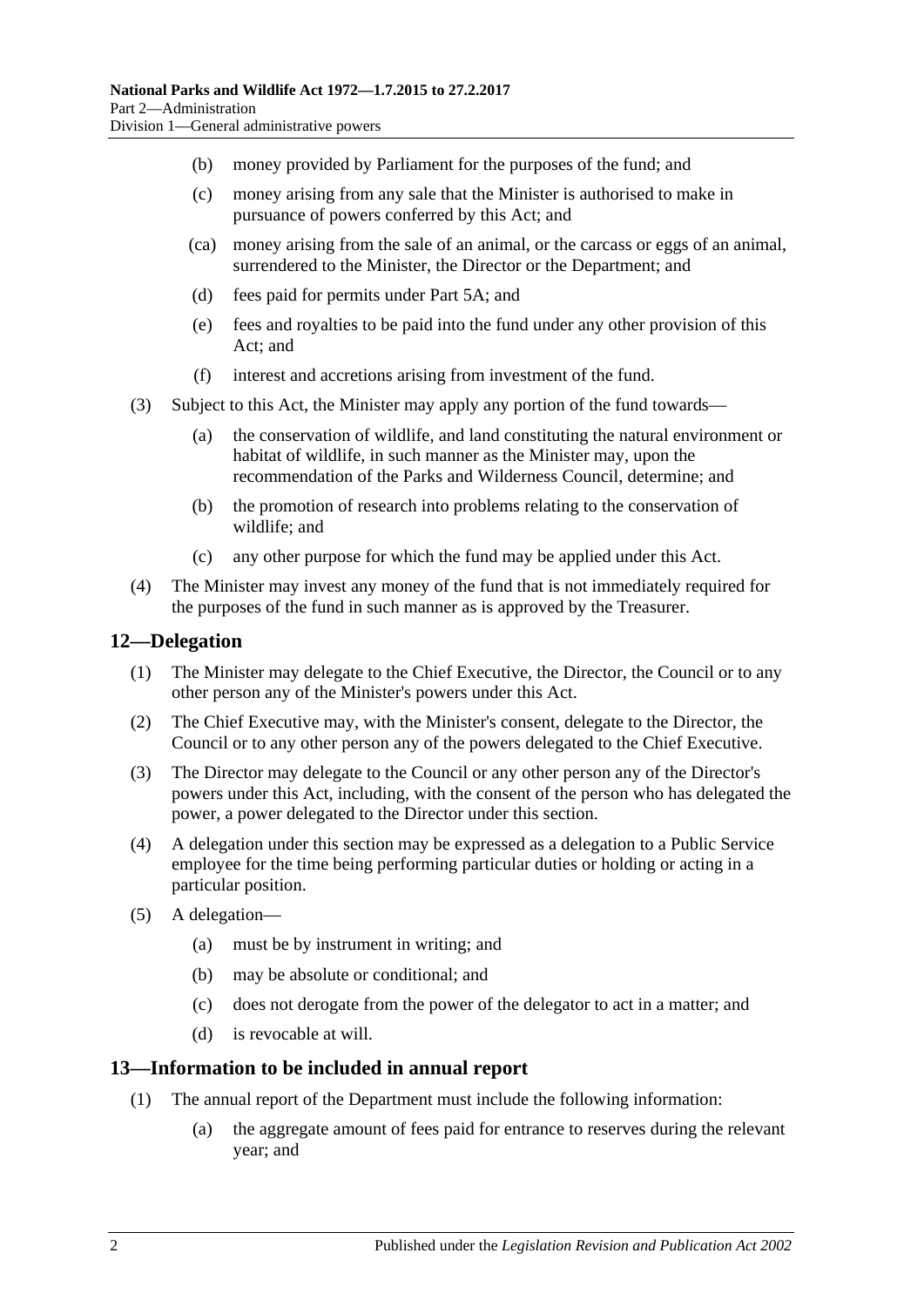- (b) the aggregate amount paid pursuant to leases, licences and other agreements referred to in [section](#page-25-1) 35 during the relevant year; and
- (c) the aggregate amount of fees and other charges paid for camping and other accommodation on reserves during the relevant year; and
- (d) the aggregate amount paid for guided tours during the relevant year.
- (2) Every second annual report referred to in [subsection](#page-11-2) (1) must include an assessment of the desirability of amending [Schedules 7,](#page-87-0) [8,](#page-99-0) [9](#page-112-0) and [10.](#page-135-0)

# <span id="page-12-0"></span>**14—Minister not to administer this Act**

The Minister administering a mining Act must not assume responsibility for the administration of this Act.

# <span id="page-12-1"></span>**Division 2—The Parks and Wilderness Council**

### <span id="page-12-2"></span>**15—Establishment and membership of Council**

- (1) The *Parks and Wilderness Council* is established.
- (2) The Council consists of the Director and 8 other members appointed by the Minister being persons who collectively have, in the opinion of the Minister, the knowledge, skills and experience in the following areas necessary to enable the Council to carry out its functions effectively:
	- (a) the establishment and management of reserves, wilderness protection areas and wilderness protection zones;
	- (b) the conservation of animals, plants and ecosystems;
	- (c) the conservation of the marine environment;
	- (d) a scientific field relevant to the conservation of ecosystems and the relationship of wildlife with its environment;
	- (e) Aboriginal culture and traditional associations with land;
	- (f) community engagement and community partnerships;
	- (g) tourism and recreational use of reserves.
- (3) At least 2 of the members of the Council must be men and 2 must be women.
- (4) 1 of the members of the Council appointed by the Minister will be appointed as the presiding member of the Council.

# <span id="page-12-3"></span>**16—Terms and conditions of membership**

- (1) A member appointed by the Minister will be appointed on conditions determined by the Minister and for a term, not exceeding 3 years, specified in the instrument of appointment and will, at the expiration of a term of appointment, be eligible for reappointment.
- <span id="page-12-4"></span>(2) The Minister may remove an appointed member from office—
	- (a) for breach of, or non-compliance with, a condition of appointment;
	- (b) for misconduct; or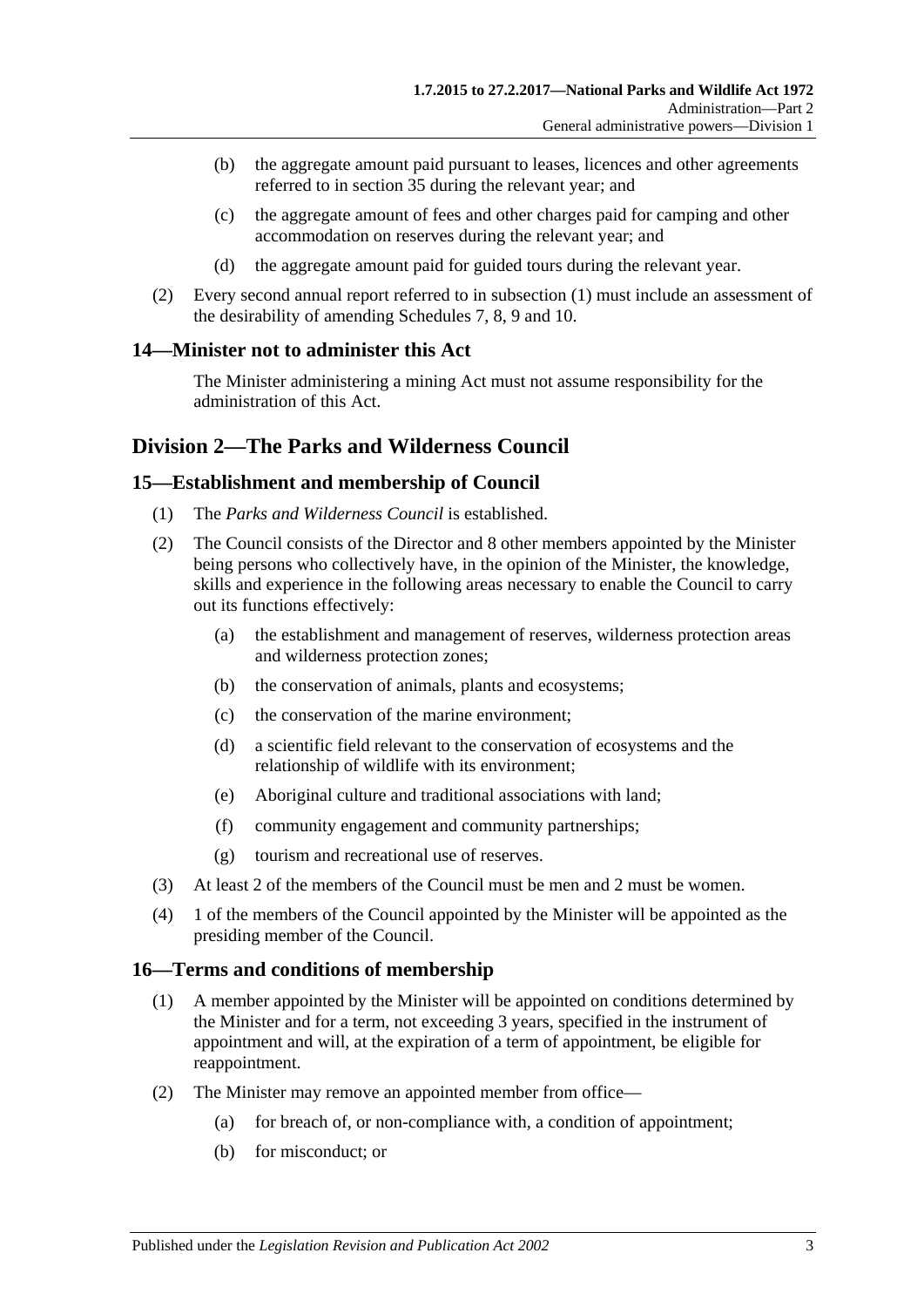- (c) for failure or incapacity to carry out the duties of his or her office satisfactorily.
- (3) The office of an appointed member becomes vacant if the member—
	- (a) dies; or
	- (b) completes a term of office and is not reappointed; or
	- (c) resigns by written notice to the Minister; or
	- (d) is removed from office under [subsection](#page-12-4) (2).
- (4) If the office of an appointed member of the Council becomes vacant a person must be appointed by the Minister in accordance with [section](#page-12-2) 15 to the vacant office.

#### <span id="page-13-0"></span>**17—Remuneration**

A member of the Council is entitled to remuneration, allowances and expenses determined by the Minister.

#### <span id="page-13-1"></span>**18—Vacancies or defects in appointment of members**

An act of the Council is not invalid by reason only of a vacancy in its membership or a defect in the appointment of a member.

#### <span id="page-13-2"></span>**19—Direction and control of Minister**

The Council is subject to the direction and control of the Minister.

#### <span id="page-13-3"></span>**19A—Proceedings of Council**

- (1) 5 of the members of the Council constitute a quorum of the Council and no business may be conducted by the Council unless a quorum is present.
- (2) The Director may nominate a person to attend and vote at a meeting of the Council on his or her behalf.
- (3) The presiding member will preside at each meeting of the Council at which he or she is present.
- (4) If the presiding member is absent, a member chosen by the members present will preside at the meeting.
- (5) A decision carried by a majority of the votes cast by members at a meeting is a decision of the Council.
- (6) Each member present at a meeting of the Council has 1 vote on any question arising for decision and, if the votes are equal, the member presiding at the meeting may exercise a casting vote.
- (7) A conference by telephone or other electronic means between members will, for the purposes of this section, be taken to be a meeting of the Council at which the participating members are present if—
	- (a) notice of the conference is given to all members in the manner determined by the Council for that purpose; and
	- (b) each participating member is capable of communicating with every other participating member during the conference.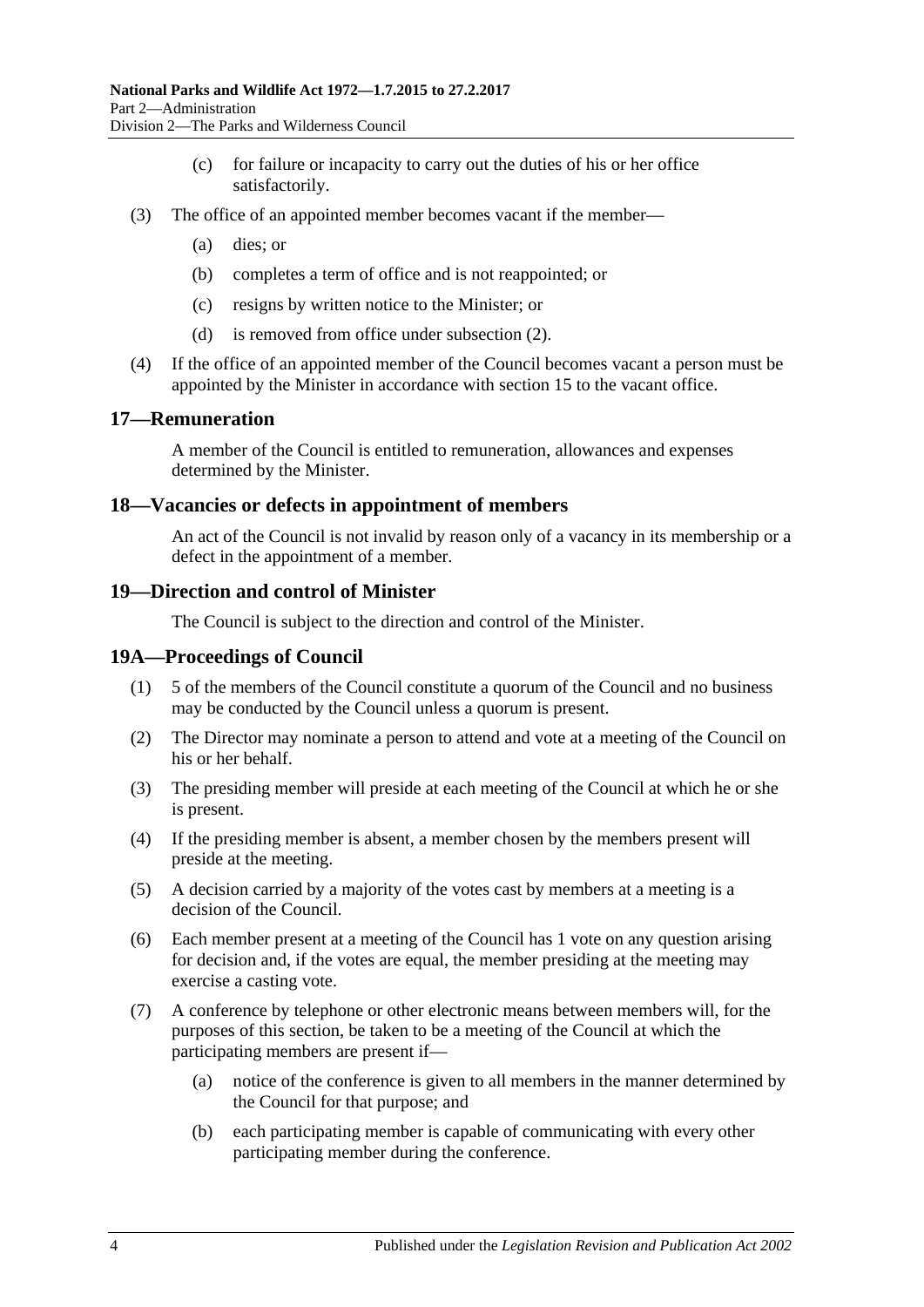- (8) A proposed resolution of the Council becomes a valid decision of the Council despite the fact that it is not voted on at a meeting of the Council if—
	- (a) notice of the proposed resolution is given to all members in accordance with procedures determined by the Council; and
	- (b) a majority of the members express their concurrence in the proposed resolution by letter, email, telex, facsimile transmission or other written communication setting out the terms of the resolution.
- (9) The Council must cause accurate minutes to be kept of its proceedings.
- (10) Subject to this Act, the Council may determine its own procedures.

# <span id="page-14-0"></span>**19B—Conflict of interest under Public Sector (Honesty and Accountability) Act**

A member of the Council will not be taken to have a direct or indirect interest in a matter for the purposes of the *[Public Sector \(Honesty and Accountability\) Act](http://www.legislation.sa.gov.au/index.aspx?action=legref&type=act&legtitle=Public%20Sector%20(Honesty%20and%20Accountability)%20Act%201995) 1995* by reason only of the fact that the member has an interest in a matter that is shared in common with those engaged in or associated with ecologically-based tourism generally, or a substantial section of those engaged in or associated with ecologically-based tourism.

# <span id="page-14-1"></span>**19C—Functions of Council**

- <span id="page-14-3"></span><span id="page-14-2"></span>(1) The functions of the Council are—
	- (a) to provide advice to the Minister at the Minister's request on any matter relating to the administration of—
		- (i) this Act; and
		- (ii) the *[Adelaide Dolphin](http://www.legislation.sa.gov.au/index.aspx?action=legref&type=act&legtitle=Adelaide%20Dolphin%20Sanctuary%20Act%202005) Sanctuary Act 2005*; and
		- (iii) the *[Marine Parks Act](http://www.legislation.sa.gov.au/index.aspx?action=legref&type=act&legtitle=Marine%20Parks%20Act%202007) 2007*; and
		- (iv) the *[Wilderness Protection Act](http://www.legislation.sa.gov.au/index.aspx?action=legref&type=act&legtitle=Wilderness%20Protection%20Act%201992) 1992*; and
	- (b) such functions as may be conferred under this Act or any other Act.
- (2) Without limiting [subsection](#page-14-2)  $(1)(a)(i)$ , the Council may advise the Minister on the following matters relating to the administration of this Act:
	- (a) planning in relation to the management of reserves;
	- (b) the conservation of wildlife;
	- (c) funding (including matters relating to sponsorship) and the development and marketing of commercial activities;
	- (d) community participation in the management of reserves and the conservation of wildlife;
	- (e) the development of policy;
	- (f) existing or proposed national or international agreements relating to the conservation of animals, plants and ecosystems;
	- (g) the promotion (including public education) of the conservation of wildlife and other natural resources;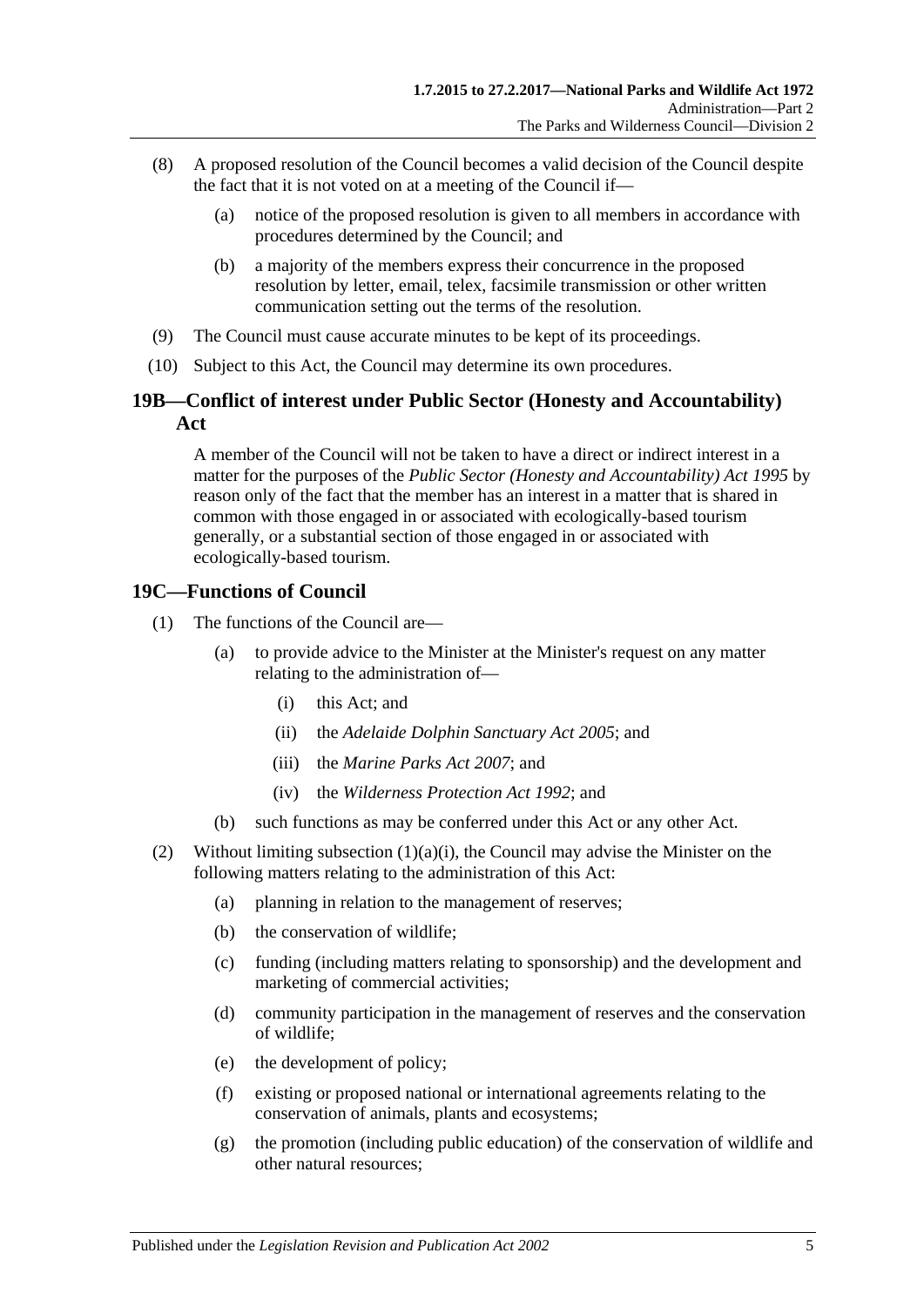- (h) the Council's assessment of the performance of the Department in administering the Acts referred to in [subsection](#page-14-3)  $(1)(a)$ ;
- (i) any other matter referred to the Council by the Minister or on which the Council believes it should advise the Minister.

# <span id="page-15-0"></span>**19D—Annual report**

- (1) The Council must, on or before 30 September in each year, prepare and deliver to the Minister a report on its operations during the preceding financial year.
- (2) The Minister must, within 12 sitting days after receiving a report, cause copies of the report to be laid before both Houses of Parliament.

# <span id="page-15-1"></span>**Division 3—Appointment and powers of wardens**

# <span id="page-15-6"></span><span id="page-15-2"></span>**20—Appointment of wardens**

- (1) Subject to [subsection](#page-15-5) (7), the Minister may, by instrument in writing, appoint any person who has prescribed qualifications to be a warden under this Act.
- (2) A warden will be appointed for a term specified in the instrument of appointment.
- (3) An appointment under [subsection](#page-15-6) (1) may be subject to conditions or limitations specified in the instrument of appointment that govern the exercise of the appointee's powers as a warden.
- (5) Every police officer is, while holding office as such, a warden competent to exercise powers as such in any part of the State.
- (6) A warden must, while acting as such, carry an identity card issued by the Minister or, if the warden is a police officer, the officer's warrant card, and the warden must produce the card for inspection by the person against whom the warden proposes to exercise any of the powers conferred by this Act.
- <span id="page-15-5"></span>(7) The Minister may not appoint a warden with powers limited in application to a co-managed park except—
	- (a) if there is a co-management board for the park—with the agreement of the co-management board; or
	- (b) in any other case—after consultation with the other party to the co-management agreement for the park.

#### <span id="page-15-3"></span>**21—Assistance to warden**

- (1) A warden may request any suitable person to assist the warden in the exercise of powers under this Act.
- (2) A person, while assisting a warden in response to a request for assistance by the warden, has the powers of a warden.

# <span id="page-15-4"></span>**22—Powers of wardens**

- (1) If a warden suspects on reasonable grounds that an offence against this Act is being, or has been committed, the warden may—
	- (a) enter and search any premises or vehicle connected with the suspected offence;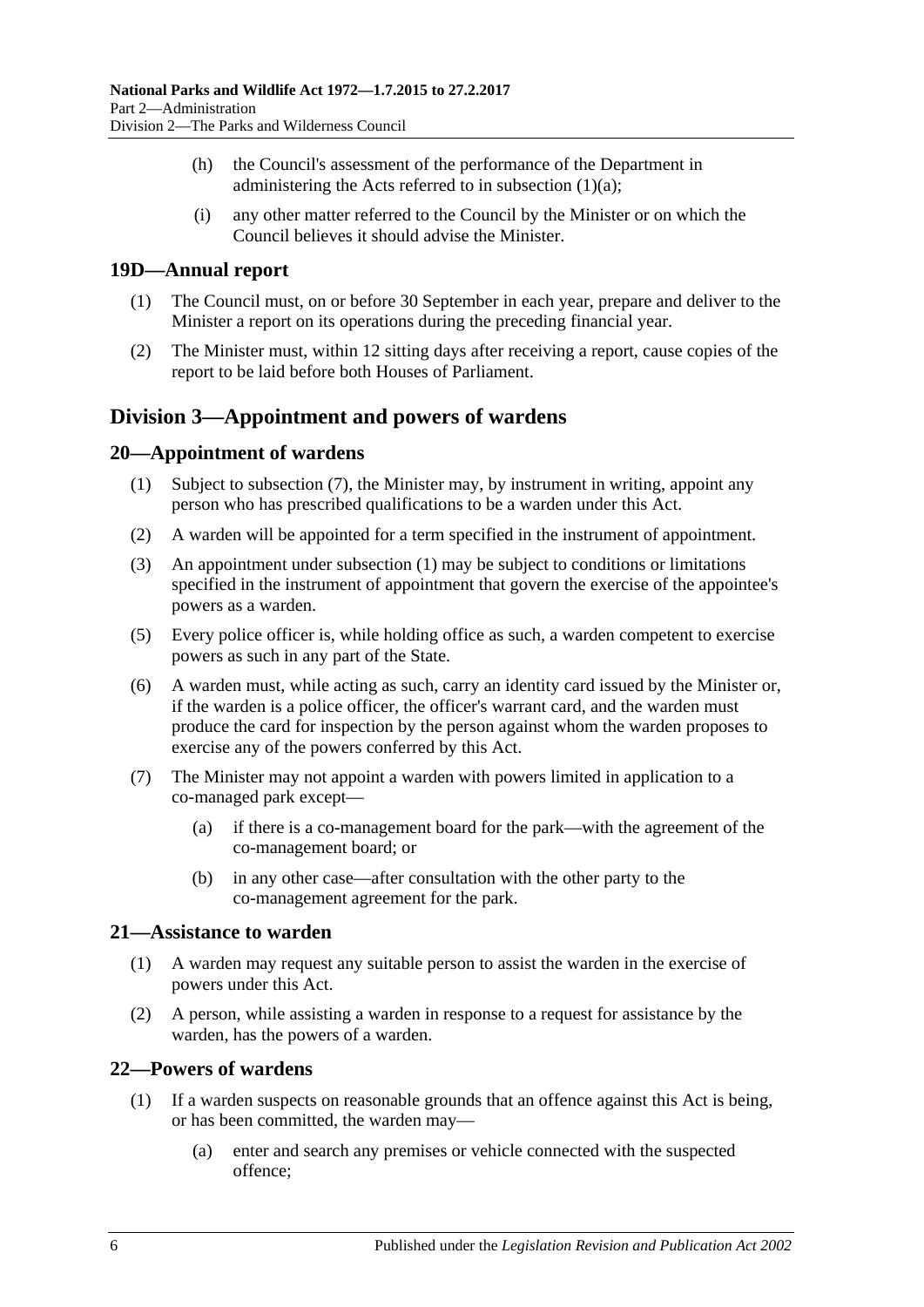- (b) in order to exercise his or her powers under this section or under any other provision of this Act, give directions to a person in, or in charge of, a vehicle to stop the vehicle or to move it to a particular place;
- (ba) give directions to a person in, or in charge of, a vehicle in order to facilitate a search of the vehicle;
- (c) require the person suspected of having committed the offence to state his or her full name and usual place of residence;
- <span id="page-16-1"></span>(ca) subject to [subsection](#page-16-0) (1c), take blood or other material (or authorise any other person to take blood or other material) from an animal, or the carcass or egg of an animal, for the purpose of obtaining a DNA profile;
- (cb) take photographs, films or video or audio recordings or make a record in any other manner or by any other means;
- (d) if the suspect is on a reserve—order him or her off the reserve for a stated period (not exceeding 24 hours).
- <span id="page-16-2"></span>(1a) Subject to [subsection](#page-16-0) (1c), a person who has possession or control of an animal, or the carcass or egg of an animal, must, if a warden requires him or her to do so, permit the warden, or a person authorised by the warden, to take blood or other material pursuant to [subsection](#page-16-1) (1)(ca) from the animal, carcass or egg.
- (1b) A warden, or a person authorised by a warden, may only take blood or other material from an animal, carcass or egg pursuant to [subsection](#page-16-1) (1)(ca) if he or she does so in a manner that does not injure or cause pain or distress to the animal or damage the carcass or egg to a greater extent than is necessary.
- <span id="page-16-0"></span>(1c) A warden cannot act under [subsection](#page-16-1) (1)(ca) or make a requirement under [subsection](#page-16-2) (1a) without the oral or written authority of the Director given by the Director personally.
- (2) If a warden suspects on reasonable grounds that a person is about to commit an offence against this Act the warden may require the person to state his or her full name and usual place of residence.
- (3) If a warden suspects on reasonable grounds that the name or place of residence stated pursuant to this section is false, the warden may require the person to produce evidence of his or her full name or usual place of residence.
- (4) A warden may—
	- (a) enter and inspect premises—
		- (i) on which a protected animal is kept; or
		- (ii) on which some other activity is carried on in pursuance of a permit under this Act;
	- (b) examine a protected animal kept on such premises;
	- (c) require any person carrying on an activity for which a permit is required under this Act to produce the permit for the warden's inspection.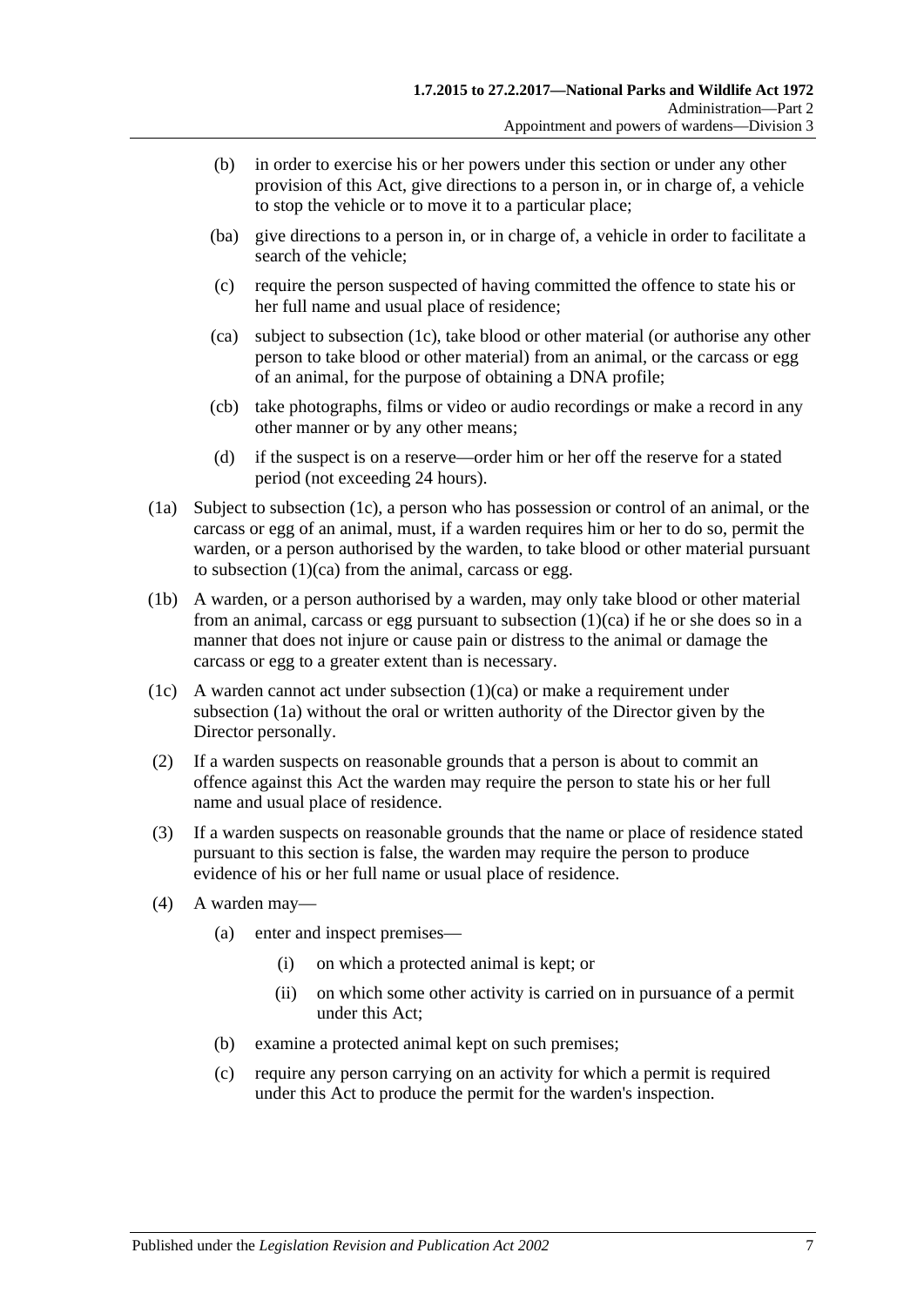- (5) For the purpose of entering and searching premises or a vehicle, a warden may break into the premises or vehicle, or anything on the premises or in the vehicle, using so much force as is necessary for that purpose—
	- (a) if authorised by warrant under [subsection](#page-17-1) (6); or
	- (b) if the warden has reason to believe that urgent action is necessary in the circumstances of the particular case.
- <span id="page-17-1"></span>(6) A justice may, if satisfied on the application of a warden that there is proper ground for the issue of a warrant, issue a warrant authorising the warden to break into and search premises or a vehicle or anything on premises or in a vehicle.
- (7) A person who contravenes, or fails to comply with, a direction, requirement or order of a warden under this section is guilty of an offence.

Maximum penalty: \$1 000.

(8) A warden must not exercise a power under this Act in relation to a co-managed park contrary to any provision relating to the exercise of the power contained in the co-management agreement for the reserve.

# <span id="page-17-2"></span><span id="page-17-0"></span>**23—Forfeiture**

- <span id="page-17-6"></span>(1) An object is liable to confiscation under this section if—
	- (a) it has been used in the commission, or is likely to be used in the commission, of an offence against this Act; or
	- (b) it furnishes evidence of the commission of an offence against this Act; or
	- (c) where the object is an animal, carcass, egg or plant—
		- (i) it has been taken in contravention of this Act; or
		- (ii) it is, or has been, in the possession of a person in contravention of this Act.
- (2) A vehicle is liable to confiscation under [subsection](#page-17-2) (1) only in relation to an offence that is punishable by imprisonment.
- <span id="page-17-3"></span>(3) If a warden suspects on reasonable grounds that an object is liable to confiscation under this section, the warden may seize the object.
- <span id="page-17-5"></span><span id="page-17-4"></span>(4) Where an object is seized under [subsection](#page-17-3) (3), the following provisions apply:
	- (a) if proceedings for an offence against this Act in relation to the object seized are not commenced within three months of the date of seizure, the object must be returned to the owner;
	- (b) if such proceedings are commenced against the owner of the object within three months of the date of seizure and the owner is, in the course of those proceedings, convicted of such an offence—
		- (i) the court may order that the object be forfeited to the Crown; and
		- (ii) where the object is an animal, carcass, egg or plant and the prosecutor applies for its forfeiture—the court must order that the object be forfeited to the Crown;
	- (c) the object must be returned to the owner of the object if—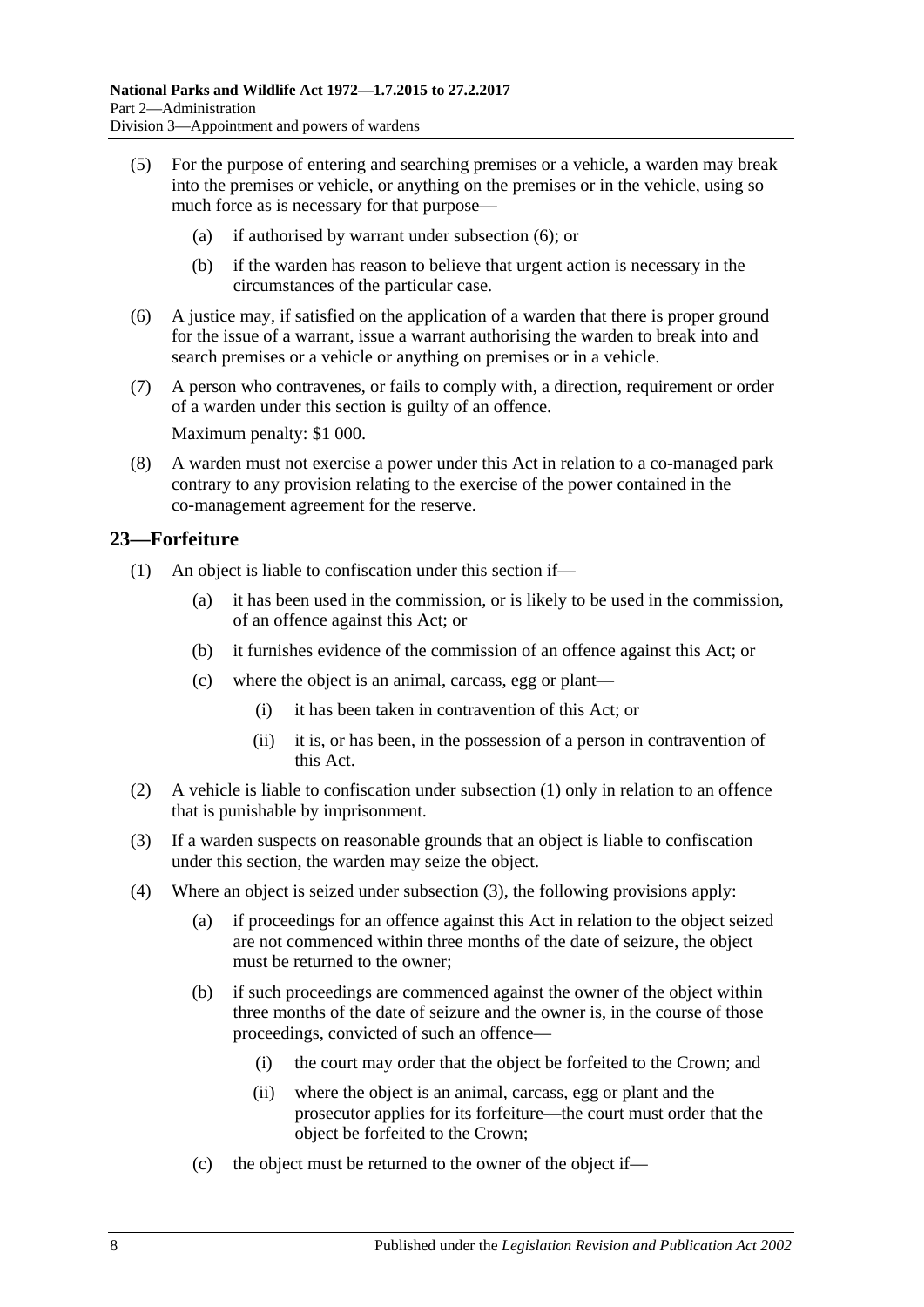- (i) in the circumstances referred to in [paragraph](#page-17-4) (b), the owner is not convicted or the court does not make an order for forfeiture; or
- (ii) in any other circumstances, the object is no longer required to furnish evidence of the commission of an offence;
- (d) an object forfeited to the Crown may be sold or disposed of as the Minister thinks fit and, if sold, the proceeds of sale must be paid into the Wildlife Conservation Fund.
- (5) Despite [subsection](#page-17-5) (4)—
	- (a) where a living animal is seized under this section, a warden may release it from captivity;
	- (b) if the Minister is unable, after reasonable inquiry, to ascertain the whereabouts of a person to whom an object is to be returned under [subsection](#page-17-5) (4), the object may be sold or disposed of as the Minister thinks fit and, if sold, the proceeds of sale must be paid into the Wildlife Conservation Fund.
- (5a) Despite [subsection](#page-17-5) (4) where, in the opinion of the Minister, an animal, carcass, egg or plant confiscated under [subsection](#page-17-6) (1)(c) will suffer a substantial loss in its value before the question of its forfeiture under this section can be determined, the Minister may sell the object (unless it is required for evidentiary purposes) and the proceeds of the sale will be dealt with under this section as if they were the object.
- (6) In this section—

*convicted* includes found guilty without a conviction being recorded;

*object* includes—

- (a) an animal, carcass or egg;
- (b) a plant;
- (c) a vehicle;
- (d) a cage or container;
- (e) a firearm or device;
- (f) a poison or other substance;
- (g) a document or record;

*owner* in relation to an object seized under this section means either or both of the following persons:

- (a) a person who has legal title to the object;
- (b) a person who was, immediately before seizure of the object, legally in possession or control of the object.

# <span id="page-18-0"></span>**24—Hindering of wardens etc**

(1) A person must not hinder a warden, or a person assisting a warden, in the exercise of powers or functions under this Act.

Maximum penalty: \$2 500.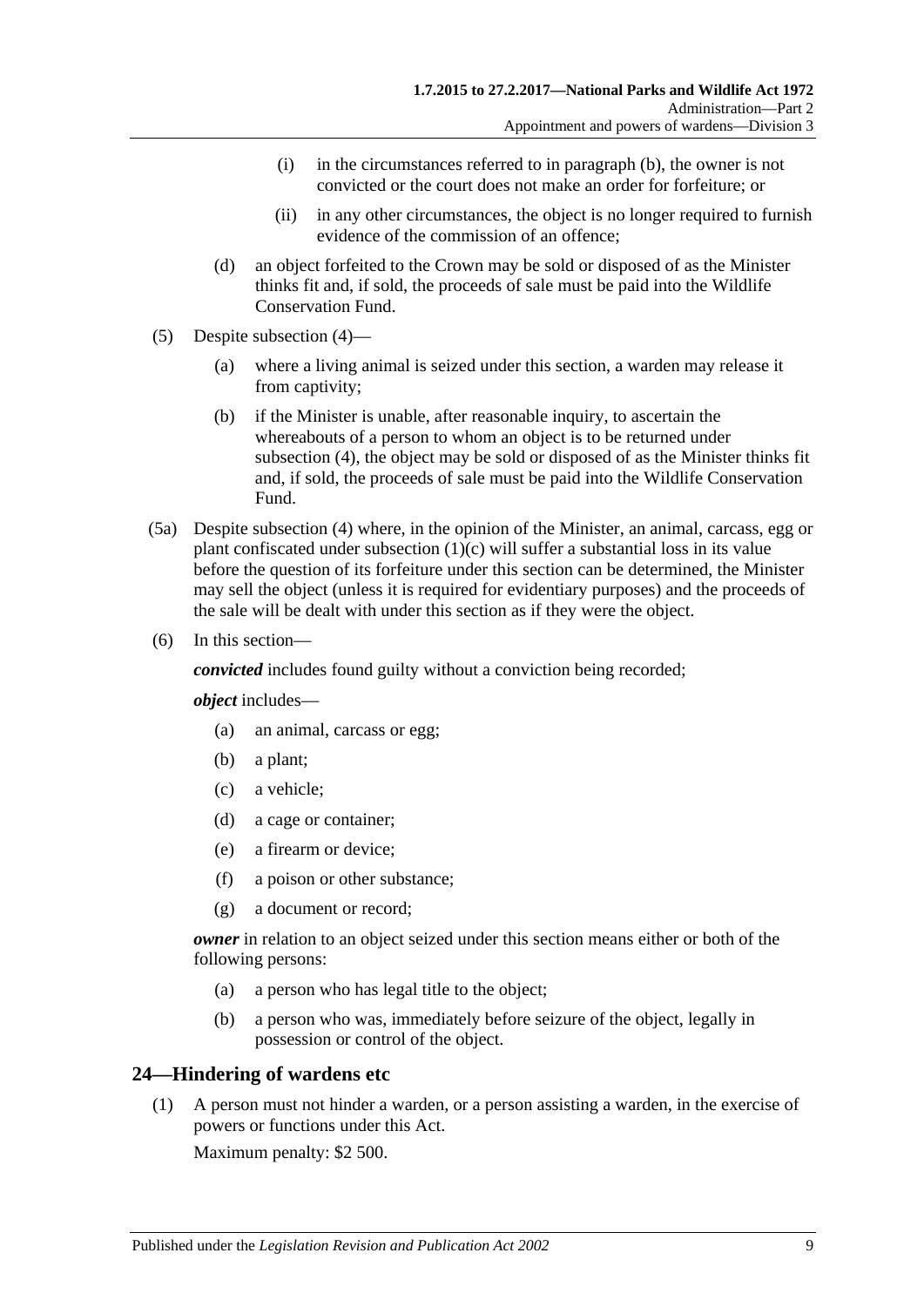- (2) A person must not use abusive, threatening or insulting language to a warden, or a person assisting a warden, in the exercise of powers or functions under this Act. Maximum penalty: \$2 500.
- (3) A person must not assault a warden, or a person assisting a warden, in the exercise of powers or functions under this Act. Maximum penalty: \$5 000 or imprisonment for 2 years.

# <span id="page-19-0"></span>**24A—Offences by wardens etc**

Subject to section 26A, a warden, or a person assisting a warden, who—

- (a) addresses offensive language to any other person; or
- (b) without lawful authority, hinders or obstructs, or uses or threatens to use force in relation to, any other person,

is guilty of an offence.

Maximum penalty: \$2 500.

### <span id="page-19-1"></span>**25—Power of arrest**

- (1) A warden may, without warrant, arrest a person—
	- (a) who fails to comply with a direction, requirement or order of a warden under this Act; or
	- (b) who hinders a warden in the exercise of powers or functions under this Act.
- (2) Where a warden arrests a person under this section, the warden must, as soon as possible, take the person, or have the person taken, to the nearest police station at which facilities are continuously available for the care and custody of the person arrested.

#### <span id="page-19-2"></span>**26—False representation**

A person must not, by words or conduct, falsely represent that he or she is a warden. Maximum penalty: \$2 000 or imprisonment for 3 months.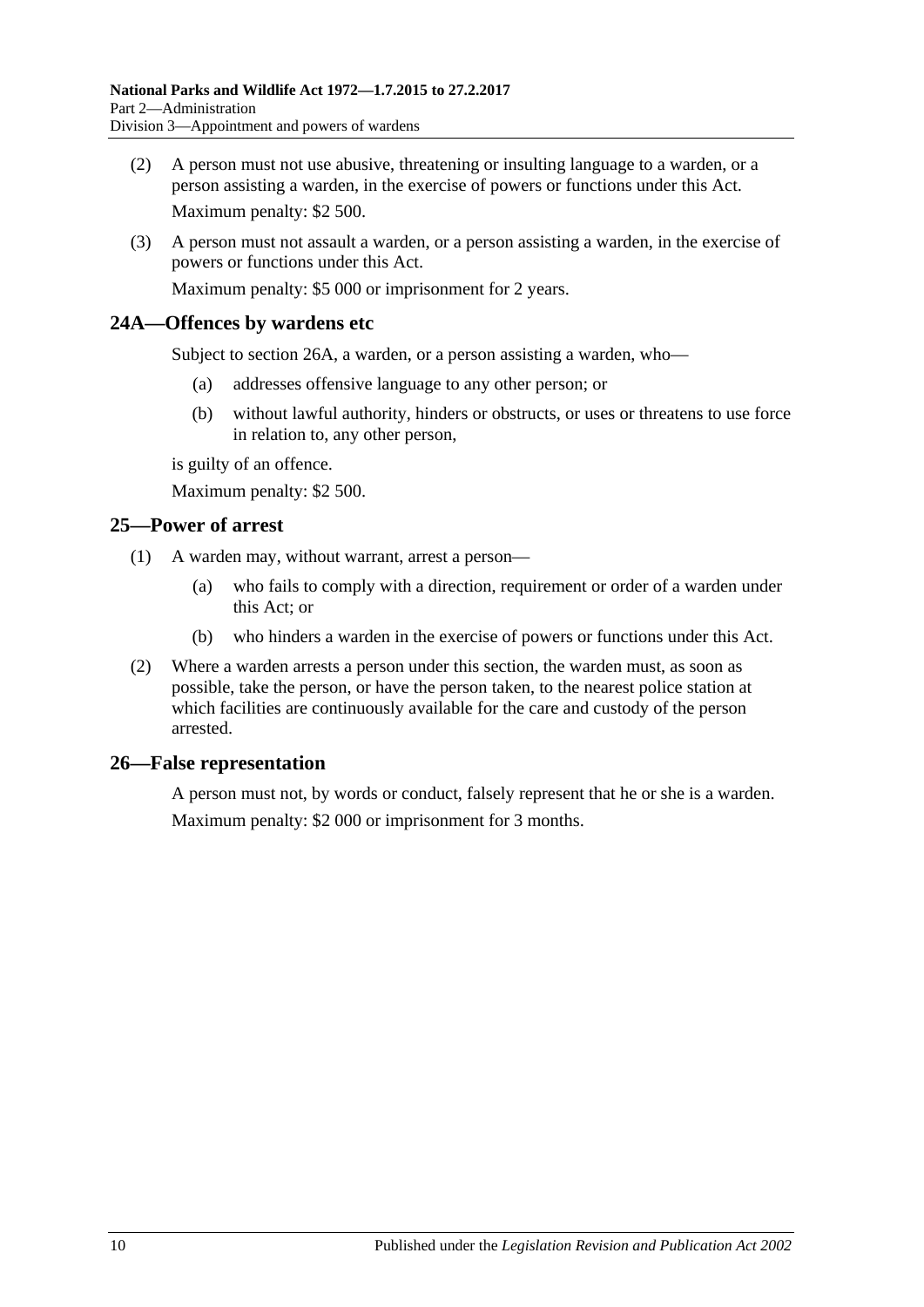# <span id="page-20-0"></span>**Part 3—Reserves and sanctuaries**

# <span id="page-20-1"></span>**Division 1—National parks**

# <span id="page-20-4"></span><span id="page-20-2"></span>**27—Constitution of national parks by statute**

- (1) The areas declared in [Schedule 3](#page-80-0) to be national parks are constituted national parks.
- (2) The names assigned in [Schedule 3](#page-80-0) to the national parks constituted under [subsection](#page-20-4) (1) are, subject to this Division, the names of those national parks.
- <span id="page-20-6"></span><span id="page-20-5"></span>(3) The Governor may, by proclamation—
	- (a) abolish a national park constituted under this section; or
	- (b) alter the boundaries of a national park constituted under this section; or
	- (c) alter the name assigned to a national park under this section.
- <span id="page-20-8"></span><span id="page-20-7"></span>(4) A proclamation must not be made under [subsection](#page-20-5)  $(3)(a)$  or [\(b\)](#page-20-6) by virtue of which any land ceases to be, or ceases to be included in, a national park except in pursuance of a resolution passed by both Houses of Parliament.
- (5) Notice of a motion for a resolution under [subsection](#page-20-7) (4) must be given at least 14 sitting days before the motion is passed.
- (6) A proclamation must not be made under [subsection](#page-20-6)  $(3)(b)$  or  $(c)$  in relation to a national park constituted of Aboriginal-owned land except with the agreement of the registered proprietor of the land.

# <span id="page-20-9"></span><span id="page-20-3"></span>**28—Constitution of national parks by proclamation**

- (1) The Governor may, by proclamation—
	- (a) constitute as a national park any specified Crown land, or specified Aboriginal-owned land, the Governor considers to be of national significance by reason of the wildlife or natural features of that land; and
	- (b) assign a name to a national park so constituted.
- (1a) A proclamation must not be made under [subsection](#page-20-9)  $(1)$ 
	- (a) constituting a national park of Aboriginal-owned land unless a co-management agreement has been made for the park; or
	- (b) assigning a name to such a park unless the name has been nominated by the registered proprietor of the land.
- <span id="page-20-11"></span><span id="page-20-10"></span>(2) The Governor may, by subsequent proclamation—
	- (a) abolish a national park constituted under this section; or
	- (b) alter the boundaries of a national park constituted under this section; or
	- (c) alter the name of a national park constituted under this section.
- <span id="page-20-13"></span><span id="page-20-12"></span>(3) A proclamation must not be made under [subsection](#page-20-10)  $(2)(a)$  or [\(b\)](#page-20-11) by virtue of which any land ceases to be, or ceases to be included in, a national park except in pursuance of a resolution passed by both Houses of Parliament.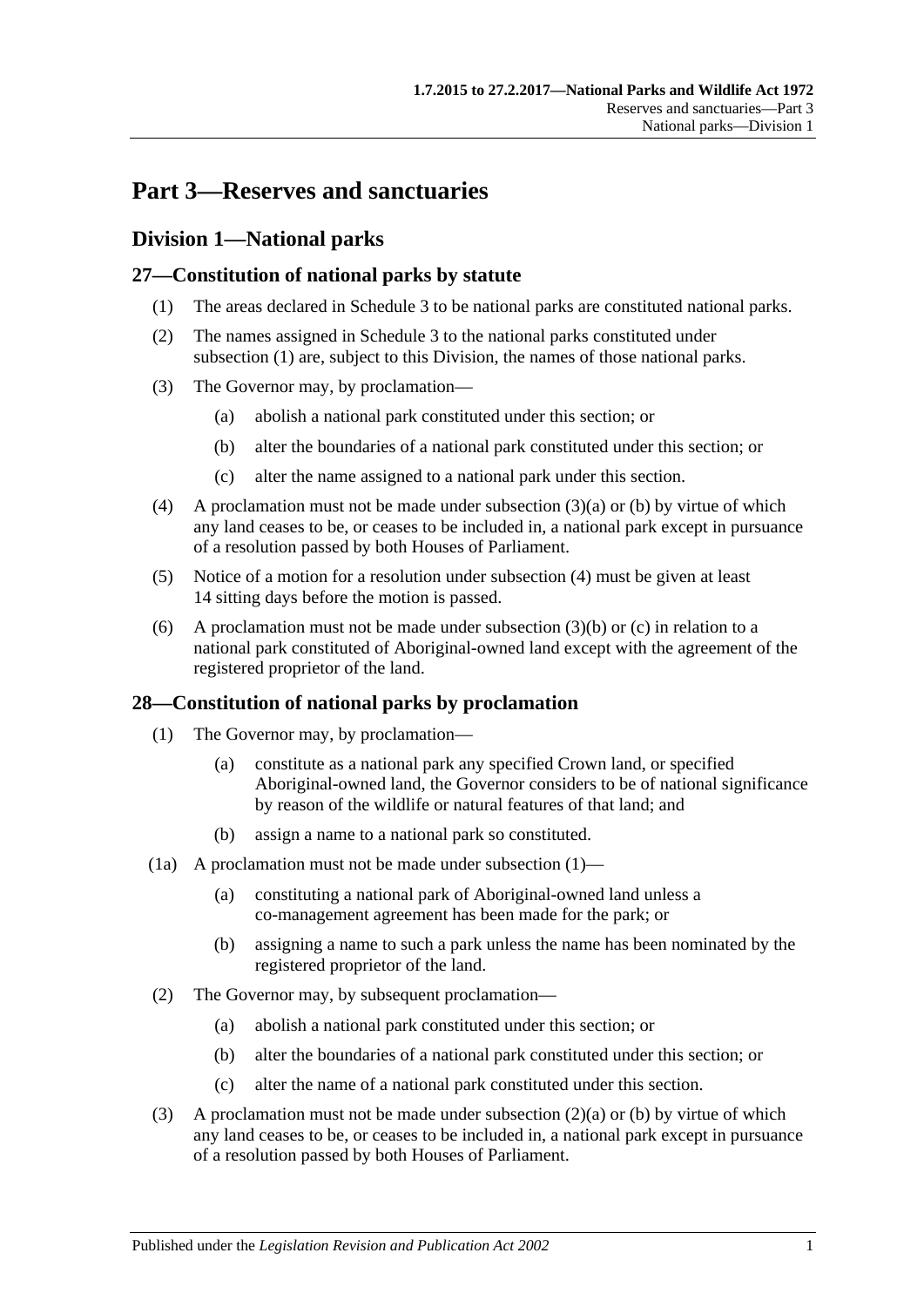- (4) Notice of a motion for a resolution under [subsection](#page-20-12) (3) must be given at least 14 sitting days before the motion is passed.
- (5) A proclamation must not be made under [subsection](#page-20-11) (2)(b) or [\(c\)](#page-20-13) in relation to a national park constituted of Aboriginal-owned land except with the agreement of the registered proprietor of the land.

# <span id="page-21-0"></span>**28A—Certain co-managed national parks cease on termination of co-management agreement**

- (1) This section applies to a co-managed national park comprised of Aboriginal-owned land that was Aboriginal-owned land before it was constituted a national park.
- (2) If the co-management agreement for a national park to which this section applies is terminated—
	- (a) the land ceases to be a national park; and
	- (b) the Minister must cause notice of that fact to be published in the Gazette.

# <span id="page-21-1"></span>**Division 2—Conservation parks**

# <span id="page-21-4"></span><span id="page-21-2"></span>**29—Constitution of conservation parks by statute**

- (1) The areas declared in [Schedule 4](#page-80-1) to be conservation parks are constituted conservation parks.
- (2) The names assigned in [Schedule 4](#page-80-1) to the conservation parks constituted under [subsection](#page-21-4) (1) are, subject to this Division, the names of those conservation parks.
- <span id="page-21-6"></span><span id="page-21-5"></span>(3) The Governor may, by proclamation—
	- (a) abolish a conservation park constituted under this section; or
	- (b) alter the boundaries of a conservation park constituted under this section; or
	- (c) alter the name assigned to a conservation park under this section.
- <span id="page-21-8"></span><span id="page-21-7"></span>(4) A proclamation must not be made under [subsection](#page-21-5) (3)(a) or [\(b\)](#page-21-6) by virtue of which any land ceases to be, or ceases to be included in, a conservation park, except in pursuance of a resolution passed by both Houses of Parliament.
- (5) Notice of a motion for a resolution under [subsection](#page-21-7) (4) must be given at least 14 sitting days before the motion is passed.
- (6) A proclamation must not be made under [subsection](#page-21-6)  $(3)(b)$  or [\(c\)](#page-21-8) in relation to a conservation park constituted of Aboriginal-owned land except with the agreement of the registered proprietor of the land.

# <span id="page-21-9"></span><span id="page-21-3"></span>**30—Constitution of conservation parks by proclamation**

- (1) The Governor may, by proclamation—
	- (a) constitute as a conservation park any specified Crown land, or specified Aboriginal-owned land, that should, in the Governor's opinion, be protected or preserved for the purpose of conserving any wildlife or the natural or historic features of that land; and
	- (b) assign a name to a conservation park so constituted.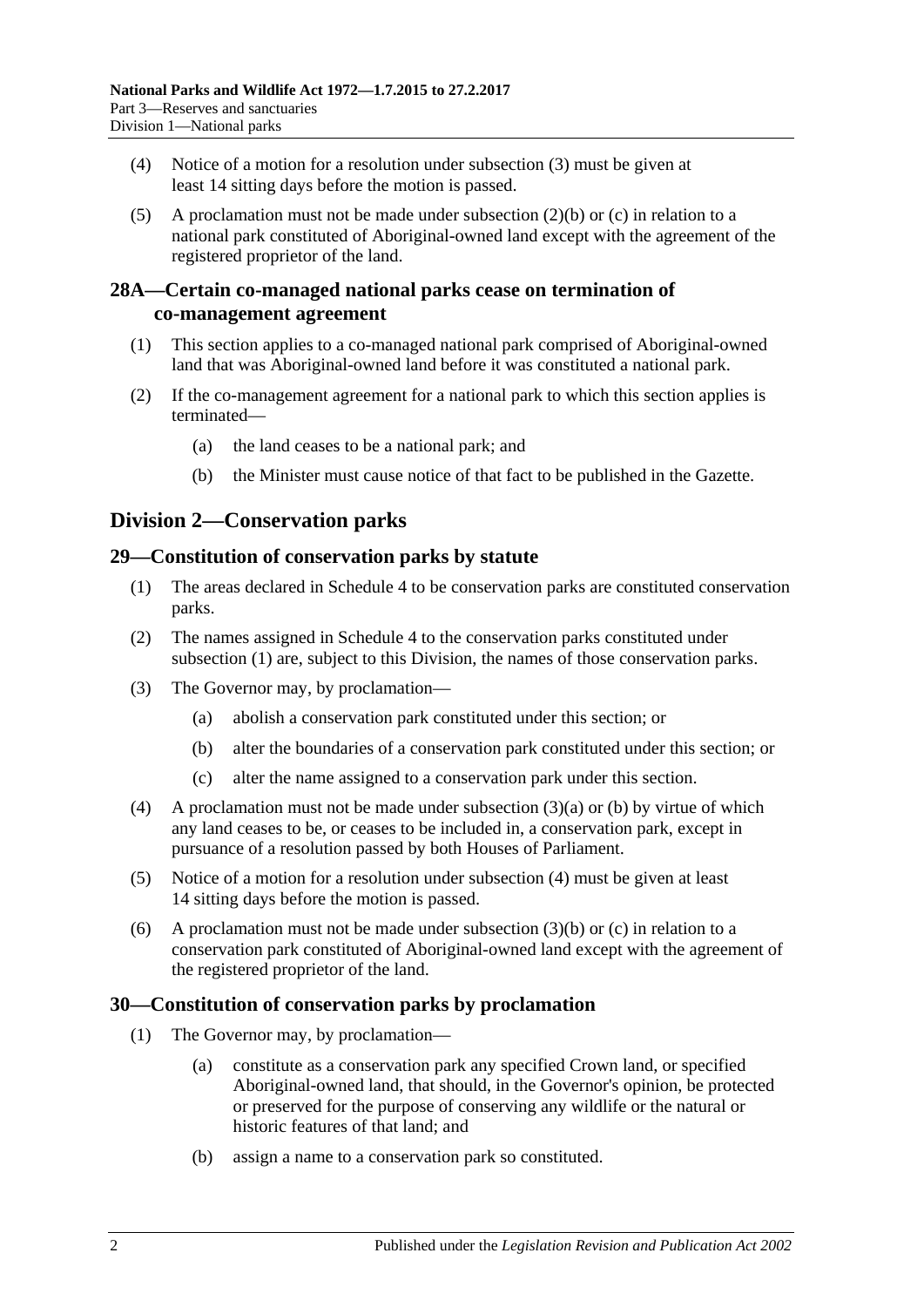- (1a) A proclamation must not be made under [subsection](#page-21-9)  $(1)$ 
	- (a) constituting a conservation park of Aboriginal-owned land unless a co-management agreement has been made for the park; or
	- (b) assigning a name to such a park unless the name has been nominated by the registered proprietor of the land.
- <span id="page-22-4"></span><span id="page-22-3"></span>(2) The Governor may, by subsequent proclamation—
	- (a) abolish a conservation park constituted under this section; or
	- (b) alter the boundaries of a conservation park constituted under this section; or
	- (c) alter the name of a conservation park constituted under this section.
- <span id="page-22-6"></span><span id="page-22-5"></span>(3) A proclamation must not be made under [subsection](#page-22-3) (2)(a) or [\(b\)](#page-22-4) by virtue of which any land ceases to be, or ceases to be included in, a conservation park, except in pursuance of a resolution passed by both Houses of Parliament.
- (4) Notice of a motion for a resolution under [subsection](#page-22-5) (3) must be given at least 14 sitting days before the motion is passed.
- (5) A proclamation must not be made under [subsection](#page-22-4)  $(2)(b)$  or [\(c\)](#page-22-6) in relation to a conservation park constituted of Aboriginal-owned land except with the agreement of the registered proprietor of the land.

# <span id="page-22-0"></span>**30A—Certain co-managed conservation parks cease on termination of co-management agreement**

- (1) This section applies to a co-managed conservation park comprised of Aboriginal-owned land that was Aboriginal-owned land before it was constituted a conservation park.
- (2) If the co-management agreement for a conservation park to which this section applies is terminated—
	- (a) the land ceases to be a conservation park; and
	- (b) the Minister must cause notice of that fact to be published in the Gazette.

# <span id="page-22-1"></span>**Division 3—Game reserves**

#### <span id="page-22-7"></span><span id="page-22-2"></span>**31—Constitution of game reserves by statute**

- (1) The areas declared in [Schedule 5](#page-85-0) to be game reserves are constituted game reserves.
- (2) The names assigned in [Schedule 5](#page-85-0) to the game reserves constituted under [subsection](#page-22-7) (1) are, subject to this Division, the names of those game reserves.
- <span id="page-22-9"></span><span id="page-22-8"></span>(3) The Governor may, by proclamation—
	- (a) abolish a game reserve constituted under this section; or
	- (b) alter the boundaries of a game reserve constituted under this section; or
	- (c) alter the name of a game reserve constituted under this section.
- <span id="page-22-10"></span>(4) A proclamation must not be made under [subsection](#page-22-8) (3)(a) or [\(b\)](#page-22-9) by virtue of which any land ceases to be, or ceases to be included in, a game reserve, except in pursuance of a resolution passed by both Houses of Parliament.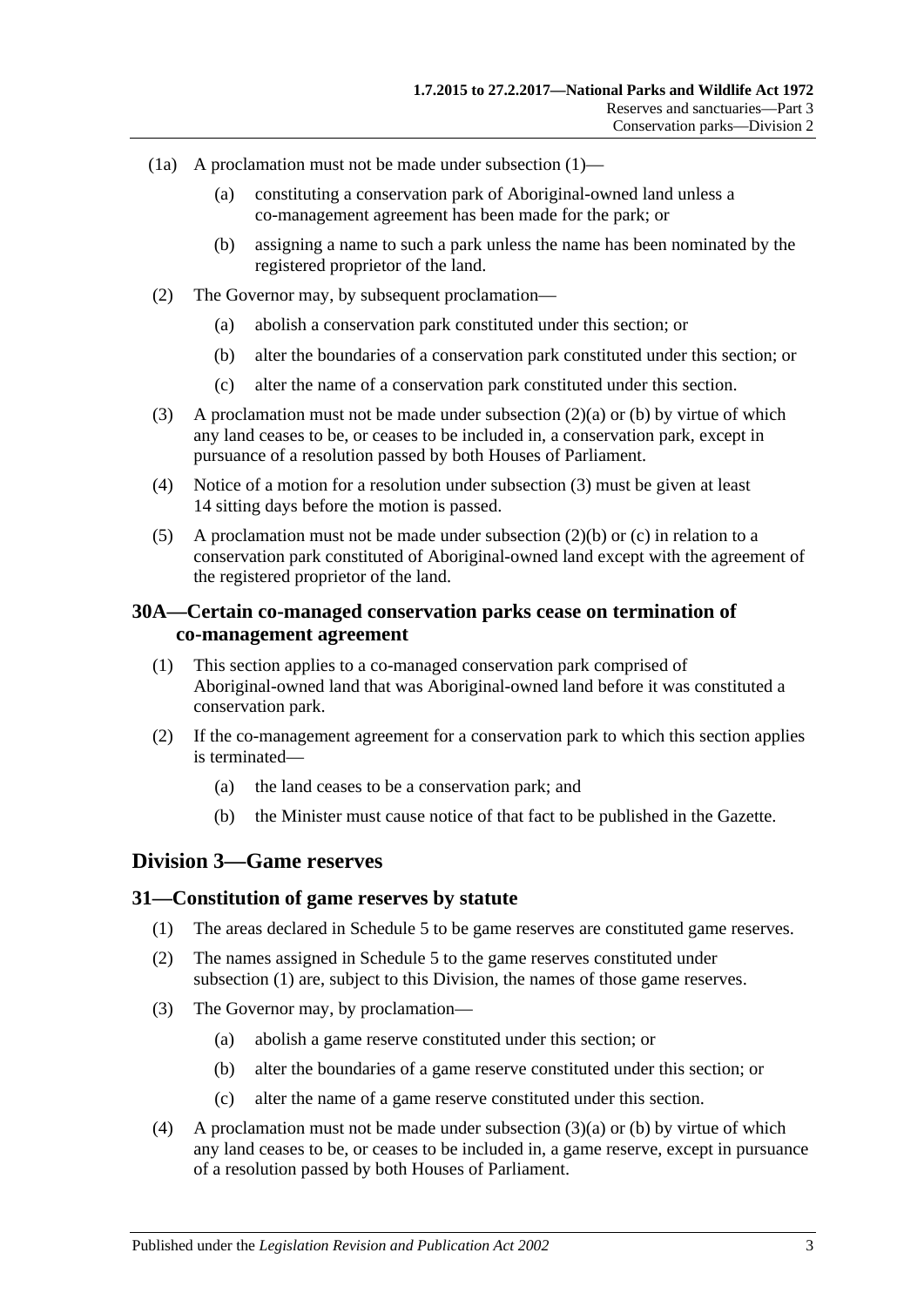(5) Notice of motion for a resolution under [subsection](#page-22-10) (4) must be given at least 14 sitting days before the motion is passed.

# <span id="page-23-0"></span>**32—Constitution of game reserves by proclamation**

- (1) The Governor may, by proclamation—
	- (a) constitute as a game reserve any Crown land that should in the Governor's opinion be preserved for the conservation of wildlife and management of game; and
	- (b) assign a name to a game reserve so constituted.
- (2) The Governor may, by subsequent proclamation—
	- (a) abolish a game reserve constituted under this section; or
	- (b) alter the boundaries of a game reserve constituted under this section; or
	- (c) alter the name assigned to a game reserve under this section.

# <span id="page-23-1"></span>**Division 4—Recreation parks**

### <span id="page-23-4"></span><span id="page-23-2"></span>**33—Constitution of recreation parks by statute**

- (1) The areas declared in [Schedule 6](#page-86-0) to be recreation parks are constituted recreation parks.
- (2) The names assigned in [Schedule 6](#page-86-0) to the recreation parks constituted under [subsection](#page-23-4) (1) are, subject to this Division, the names of those recreation parks.
- <span id="page-23-6"></span><span id="page-23-5"></span>(3) The Governor may, by proclamation—
	- (a) abolish a recreation park constituted under this section; or
	- (b) alter the boundaries of a recreation park constituted under this section; or
	- (c) alter the name assigned to a recreation park under this section.
- <span id="page-23-7"></span>(4) A proclamation must not be made under [subsection](#page-23-5) (3)(a) or [\(b\)](#page-23-6) by virtue of which any land ceases to be, or ceases to be included in, the Para Wirra Recreation Park except in pursuance of a resolution passed by both Houses of Parliament.
- (5) Notice of a motion for a resolution under [subsection](#page-23-7) (4) must be given at least 14 sitting days before the motion is passed.

#### <span id="page-23-3"></span>**34—Constitution of recreation parks by proclamation**

- (1) The Governor may, by proclamation—
	- (a) constitute as a recreation park any specified Crown land that should in the Governor's opinion be conserved and managed for public recreation and enjoyment; and
	- (b) assign a name to a recreation park so constituted.
- (2) The Governor may, by subsequent proclamation—
	- (a) abolish a recreation park constituted under this section; or
	- (b) alter the boundaries of a recreation park constituted under this section; or
	- (c) alter the name assigned to a recreation park constituted under this section.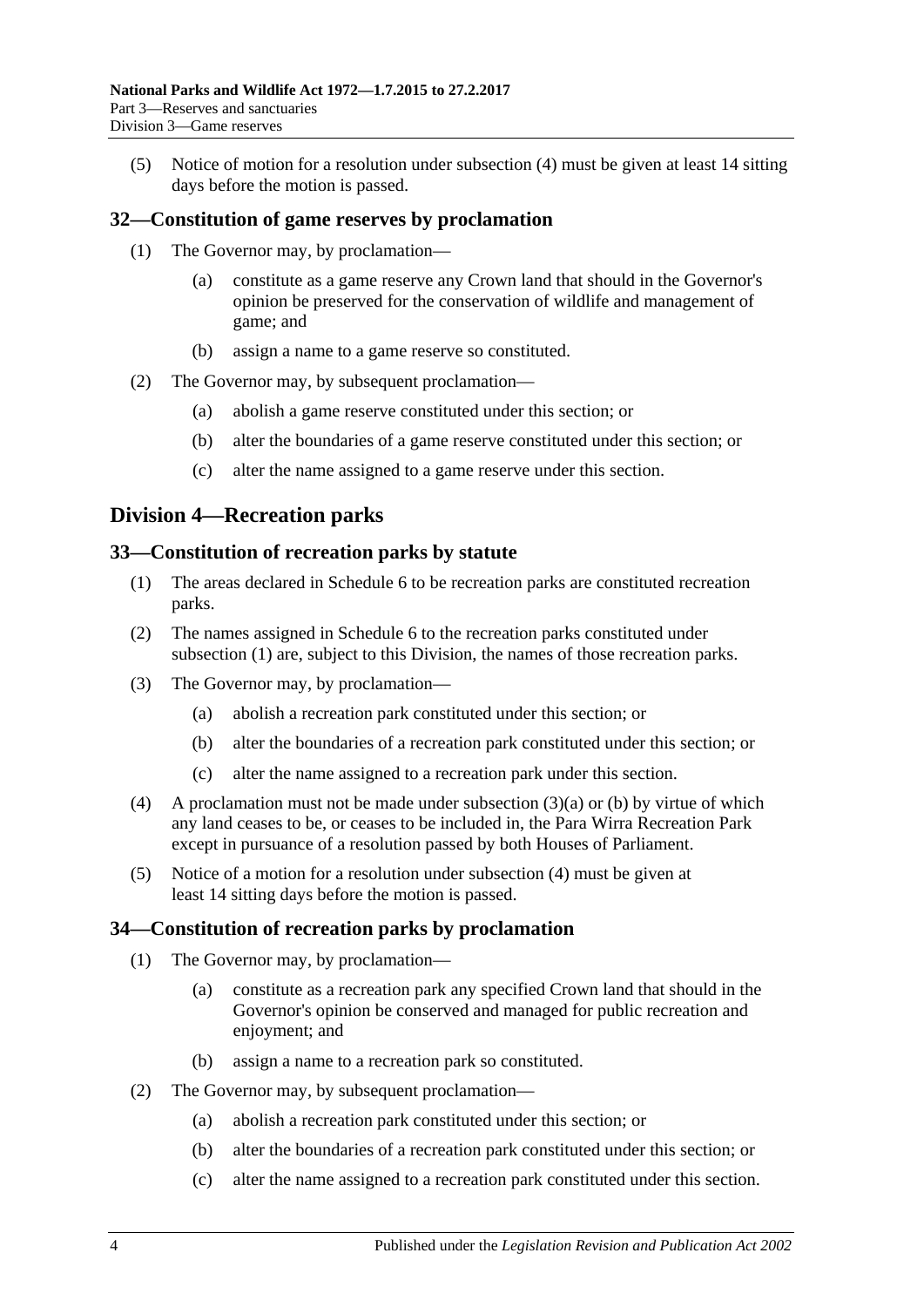# <span id="page-24-0"></span>**Division 4A—Regional reserves**

### <span id="page-24-1"></span>**34A—Constitution of regional reserves by proclamation**

- (1) The Governor may, by proclamation—
	- (a) constitute as a regional reserve any specified Crown land for the purpose of conserving any wildlife or the natural or historic features of that land while, at the same time, permitting the utilisation of the natural resources of that land; and
	- (b) assign a name to a regional reserve so constituted.
- <span id="page-24-5"></span><span id="page-24-4"></span>(2) The Governor may, by subsequent proclamation—
	- (a) abolish a regional reserve constituted under this section; or
	- (b) alter the boundaries of a regional reserve constituted under this section; or
	- (c) alter the name of a regional reserve constituted under this section.
- <span id="page-24-6"></span>(3) A proclamation must not be made under [subsection](#page-24-4)  $(2)(a)$  or [\(b\)](#page-24-5) by virtue of which any land ceases to be, or ceases to be included in, a regional reserve except in pursuance of a resolution passed by both Houses of Parliament.
- (4) Notice of a motion for a resolution under [subsection](#page-24-6) (3) must be given at least 14 sitting days before the motion is passed.
- (5) The Minister must, in relation to each regional reserve constituted under this Act, at intervals of not more than ten years—
	- (a) prepare a report—
		- (i) assessing the impact of the utilisation of natural resources on the conservation of the wildlife and the natural and historic features of the reserve; and
		- (ii) assessing the impact, or the potential impact, of the utilisation of the natural resources of the reserve on the economy of the State; and
		- (iii) making recommendations as to the future status under this Act of the land constituting the reserve; and
	- (b) cause a copy of the report to be laid before each House of Parliament.

# <span id="page-24-2"></span>**Division 4B—Native title**

#### <span id="page-24-3"></span>**34B—Native title in relation to reserves**

- (1) The constitution of a reserve by proclamation under this Part on or after 1 January 1994 is subject to native title existing when the proclamation was made.
- (2) The addition of land to a reserve by proclamation under this Part on or after 1 January 1994 is subject to native title existing when the proclamation was made.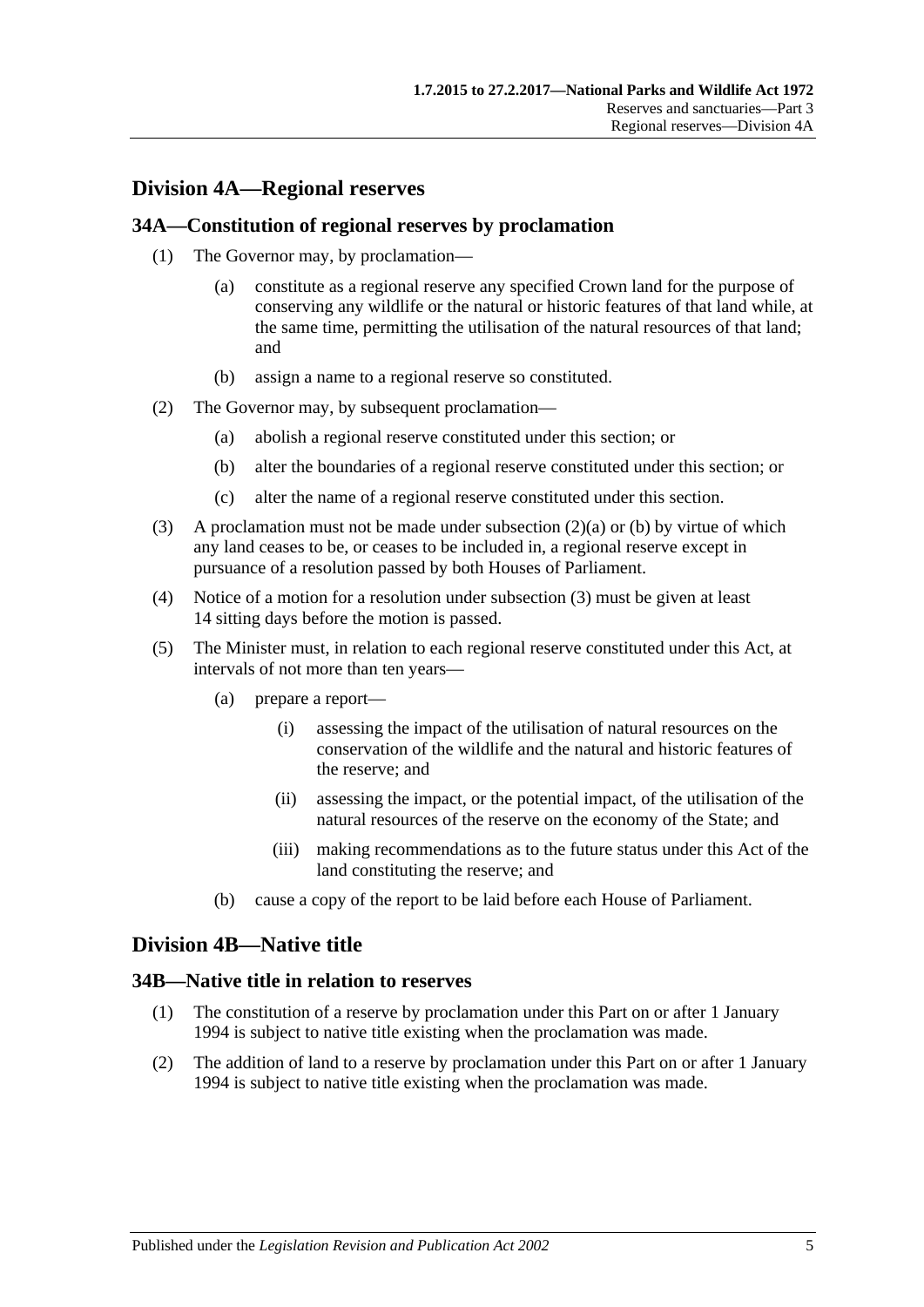# <span id="page-25-0"></span>**Division 5—Control and management of reserves**

### <span id="page-25-1"></span>**35—Control of reserves**

- (1) Subject to [Part 3A,](#page-40-0) the Minister has the control of all reserves, other than co-managed parks, constituted under this Act.
- (2) All reserves, other than national parks or conservation parks constituted of Aboriginal-owned land, are vested in the Crown.
- (2a) A co-managed park is—
	- (a) if there is a co-management board for the park—under the control of the board, subject to [Division 6A;](#page-34-0) or
	- (b) in any other case—under the control of the Minister, subject to the provisions of the co-management agreement for the park.
- <span id="page-25-2"></span>(3) The relevant authority may enter into a lease with another person authorising that person, or a person or persons authorised by that person, to enter and use a specified reserve pursuant to the lease for a specified purpose or purposes.
- <span id="page-25-3"></span>(4) The relevant authority may grant a licence to, or enter into an agreement with, a person authorising that person, or a person or persons authorised by that person, to enter and use a specified reserve pursuant to the licence or agreement for a specified purpose or purposes.
- (4a) A licence granted under this section cannot be transferred or otherwise dealt with without the consent of the relevant authority that granted the licence.
- <span id="page-25-4"></span>(5) Subject to this section, a lease, licence or agreement referred to in [subsection](#page-25-2) (3) or [\(4\)](#page-25-3) will be subject to such terms, conditions and limitations (including the payment of a fee, a bond or other charge) as the relevant authority thinks fit.
- (5a) If a lease, licence or agreement referred to in [subsection](#page-25-2) (3) or [\(4\)](#page-25-3) relates to a reserve located wholly or partly within a River Murray Protection Area, the lease, licence or agreement must be consistent with the objects of the *[River Murray Act](http://www.legislation.sa.gov.au/index.aspx?action=legref&type=act&legtitle=River%20Murray%20Act%202003) 2003* and the *Objectives for a Healthy River Murray* under that Act.
- (5b) If a lease, licence or agreement referred to in [subsection](#page-25-2) (3) or [\(4\)](#page-25-3) relates to a reserve located wholly or partly within a River Murray Protection Area and is within a class of lease, licence or agreement prescribed by the regulations for the purposes of this provision (which classes may be prescribed so as to consist of applications for all such leases, licences or agreements), the Minister or the Director (as the case may be) must, before granting the lease or licence or entering into the agreement—
	- (a) consult the Minister to whom the administration of the *[River Murray](http://www.legislation.sa.gov.au/index.aspx?action=legref&type=act&legtitle=River%20Murray%20Act%202003)  Act [2003](http://www.legislation.sa.gov.au/index.aspx?action=legref&type=act&legtitle=River%20Murray%20Act%202003)* is committed; and
	- (b) comply with the Minister's directions (if any) in relation to the lease, licence or agreement (including a direction that the lease or licence not be granted or the agreement not be entered into, or that if it is to be granted or entered into, then the lease, licence or agreement be subject to conditions specified by the Minister).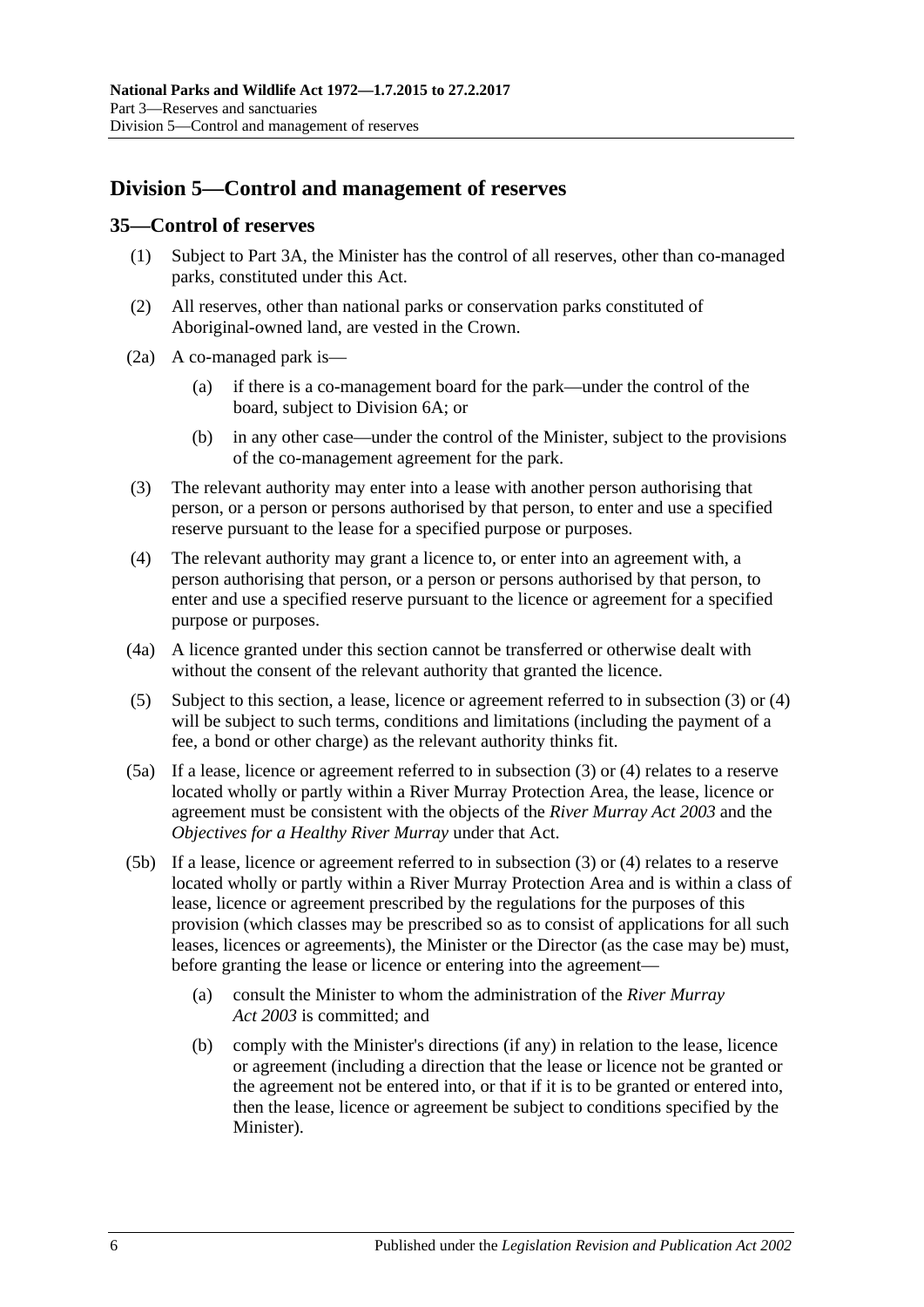- <span id="page-26-2"></span>(6) Any lease or licence entered into or granted in respect of land constituted as a reserve under this Act that was in force immediately before the land was so constituted continues, subject to its terms and conditions, in force for the remainder of its term as if it had been entered into by the relevant authority under this section.
- (7) The powers of the Minister under [subsections](#page-25-2)  $(3)$ ,  $(4)$ ,  $(5)$  or  $(6)$  apply in relation to a co-managed park for which there is not a co-management board subject to the provisions of the co-management agreement for the park.
- (8) In this section—

#### *relevant authority* means—

- (a) in relation to a co-managed park for which there is a co-management board—the co-management board for the park; or
- (b) in any other case—the Minister.

### <span id="page-26-0"></span>**36—Management of reserves**

- (1) Subject to this section, and to [Part 3A,](#page-40-0) all reserves, other than co-managed parks, are under the management of the Director.
- (2) A co-managed park is—
	- (a) if there is a co-management board for the park—under the management of the board, subject to [Division 6A](#page-34-0) and the provisions of the co-management agreement; or
	- (b) in any other case—under the management of the Director, subject to the provisions of the co-management agreement for the park.
- (3) The Director must observe any direction of the Minister or the Chief Executive relating to the management of reserves generally or any particular reserve (provided that, in the case of a co-managed park, the direction is consistent with the provisions of the co-management agreement for the park).
- (4) If there is a co-management board for the park, the board must comply with any provisions of the co-management agreement relating to the management of the park.

# <span id="page-26-1"></span>**37—Objectives of management**

- (1) The Minister, the Chief Executive, the Director or a co-management board must have regard to the following objectives in managing reserves:
	- (a) the preservation and management of wildlife; and
	- (b) the preservation of historic sites, objects and structures of historic or scientific interest within reserves; and
	- (c) the preservation of features of geographical, natural or scenic interest; and
	- (d) the destruction of dangerous weeds and the eradication or control of noxious weeds and exotic plants; and
	- (e) the control of vermin and exotic animals; and
	- (f) the control and eradication of disease of animals and vegetation; and
	- (g) the prevention and suppression of bush fires and other hazards; and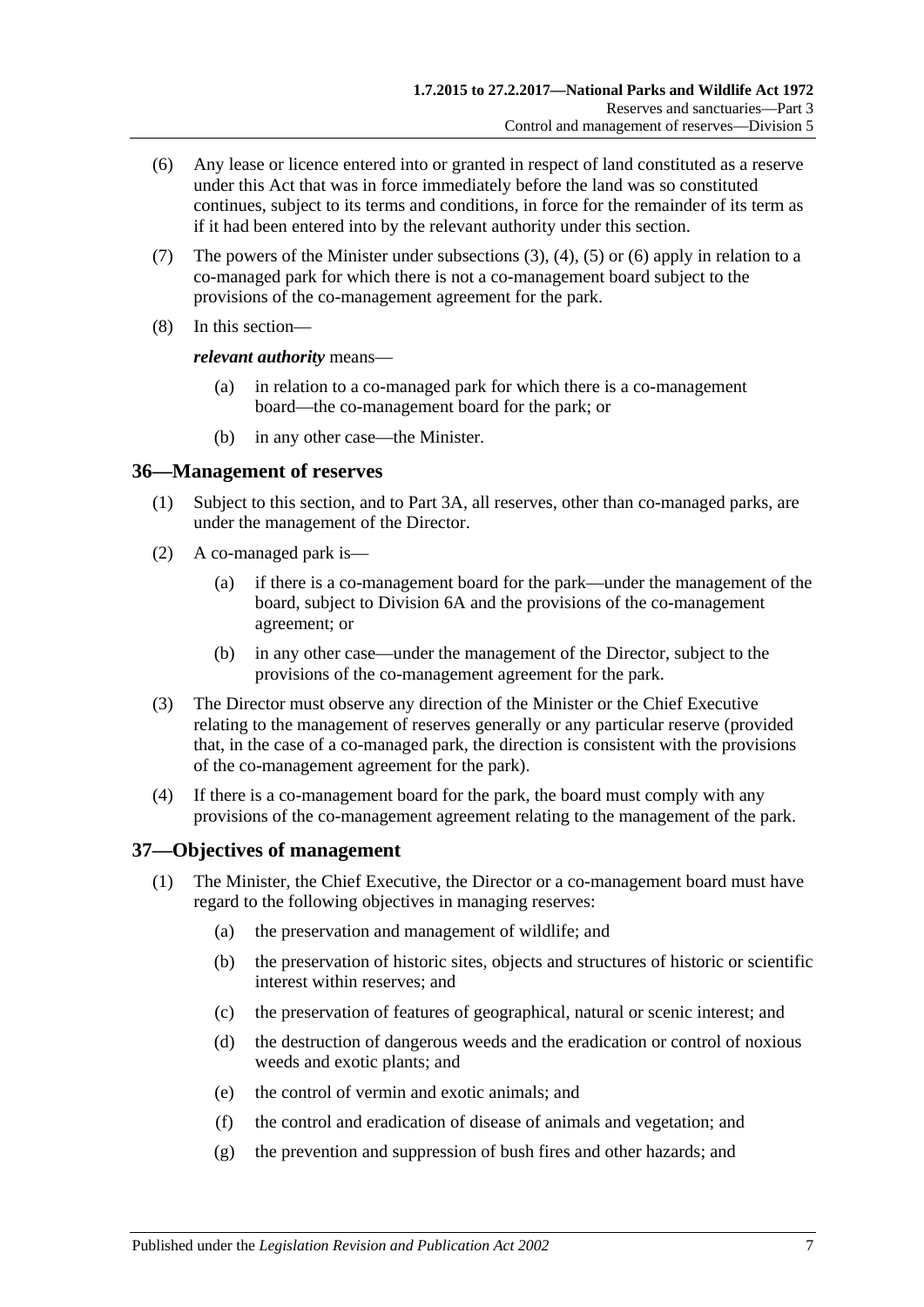- (h) the encouragement of public use and enjoyment of reserves and education in, and a proper understanding and recognition of, their purpose and significance; and
- (i) generally the promotion of the public interest; and
- (j) in relation to managing a regional reserve—to permit the utilisation of natural resources while conserving wildlife and the natural or historic features of the land; and
- (k) insofar as a reserve is located wholly or partly within the Murray-Darling Basin, the promotion of the objects of the *[River Murray Act](http://www.legislation.sa.gov.au/index.aspx?action=legref&type=act&legtitle=River%20Murray%20Act%202003) 2003* and the *Objectives for a Healthy River Murray* under that Act; and
- (l) the preservation and protection of Aboriginal sites, features, objects and structures of spiritual or cultural significance within reserves.
- (2) The Minister, the Chief Executive and the Director must, in managing a reserve that is situated wholly or partly within the Adelaide Dolphin Sanctuary, seek to further the objects and objectives of the *[Adelaide Dolphin Sanctuary Act](http://www.legislation.sa.gov.au/index.aspx?action=legref&type=act&legtitle=Adelaide%20Dolphin%20Sanctuary%20Act%202005) 2005* (insofar as they may be relevant).

### <span id="page-27-0"></span>**38—Management plans**

- (1) The Minister must—
	- (a) in the case of a reserve that is a co-managed park—as soon as practicable after the making of the co-management agreement for the reserve; or
	- (b) in the case of any other reserve—as soon as practicable after the constitution of the reserve,

prepare a plan of management in relation to the reserve.

- (1a) However, the Minister need not prepare a plan of management in relation to a reserve (whether or not the reserve is a co-managed park) if a plan of management has been adopted under this section in relation to the reserve.
- (2) The Minister may, at any time, prepare an amendment to a plan of management, or prepare a plan of management to be substituted for a previous plan (and in a subsequent provision of this section, a reference to a plan of management includes a reference to such an amendment or plan to be substituted).
- (2a) A plan of management must be prepared—
	- (a) after consultation with the Development Policy Advisory Committee under the *[Development Act](http://www.legislation.sa.gov.au/index.aspx?action=legref&type=act&legtitle=Development%20Act%201993) 1993*; and
	- (b) having regard to—
		- (i) the principles and policies of the Planning Strategy under the *[Development Act](http://www.legislation.sa.gov.au/index.aspx?action=legref&type=act&legtitle=Development%20Act%201993) 1993*; and
		- (ii) the provisions of any relevant Development Plan under that Act; and
	- (c) in the case of a co-managed park—
		- (i) for which there is a co-management board—in collaboration with the board; or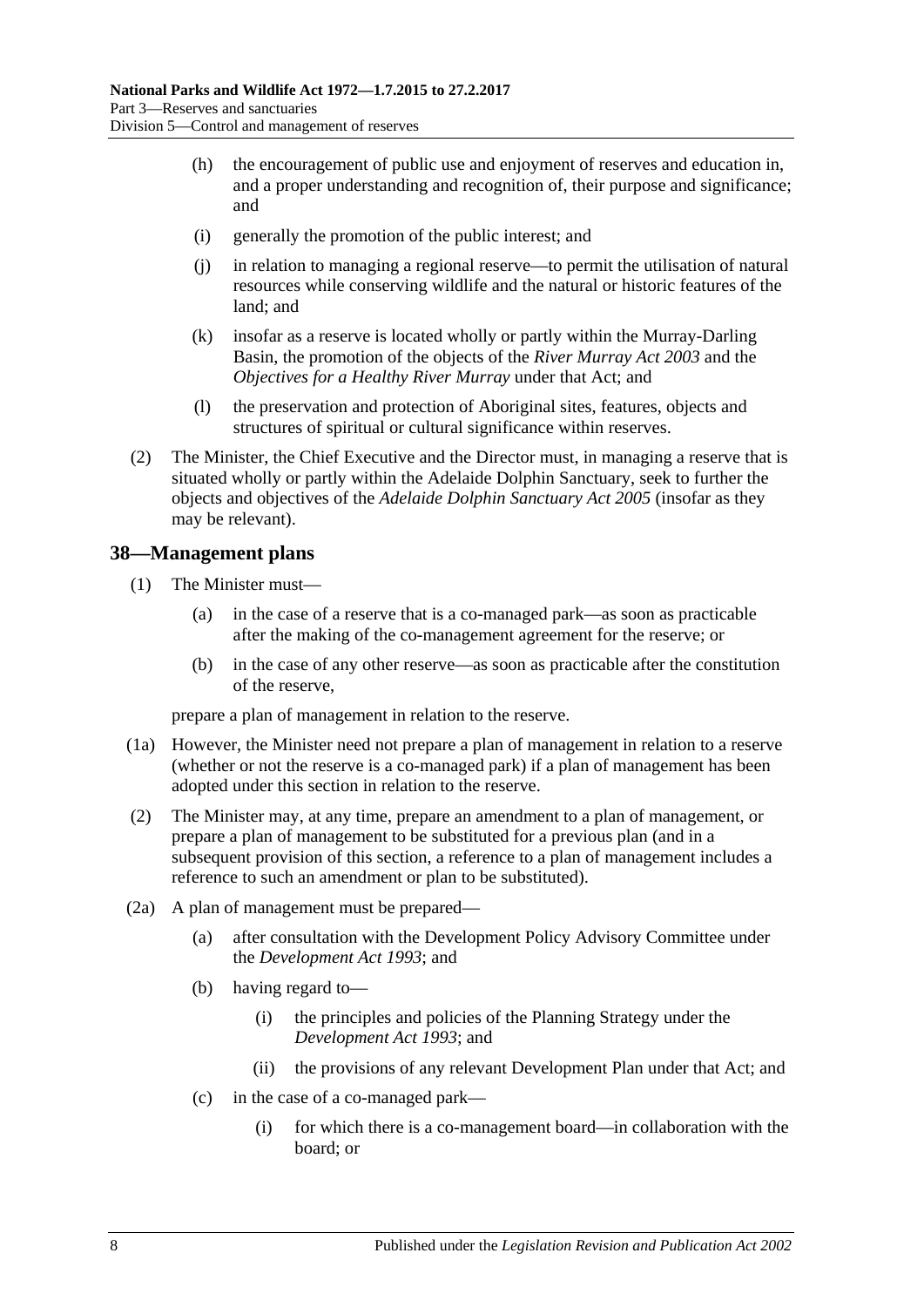- (ii) in any case—after consultation with the other party to the co-management agreement for the park.
- (3) Where the Minister has prepared a plan of management in respect of a reserve the Minister must cause notice that the plan of management has been prepared to be published in the Gazette and in a newspaper circulating generally throughout the State.
- (4) The plan of management must—
	- (a) set forth proposals of the Minister in relation to the management and improvement of the reserve; and
	- (b) set forth any other proposals by which the Minister proposes to accomplish the objectives of this Act in relation to the reserve.
- (4a) The plan of management in respect of a co-managed park must deal with such matters and include such material as is required by regulation.
- (5) The notice must—
	- (a) specify an address at which copies of the plan of management may be inspected; and
	- (b) specify an address to which representations in connection with the plan of management may be forwarded.
- (6) Any person may within three months after publication of the notice, or such longer period as may be specified in the notice, make representations to the Minister in connection with the plan of management.
- (7) At the expiration of the period during which representations may be made, the Minister must refer the plan of management together with any representations to the Parks and Wilderness Council for its consideration and advice.
- (8) After consideration by the Council, the plan of management must be forwarded to the Minister together with any comments or suggestions of the Council.
- <span id="page-28-0"></span>(9) The Minister may—
	- (a) adopt a management plan—
		- (i) without alteration; or
		- (ii) with such alterations as the Minister thinks reasonable in view of the representations that were made; or
	- (b) may refer the management plan back to the Council for further consideration.
- (9a) The Minister may not exercise a power of the Minister under [subsection](#page-28-0) (9) in relation to a proposed plan of management for a co-managed park except—
	- (a) if there is a co-management board for the park—with the agreement of the board; or
	- (b) in any other case—after consultation with the other party to the co-management agreement for the park.
- (10) When the Minister adopts a plan of management, notice of that fact must be published in the Gazette.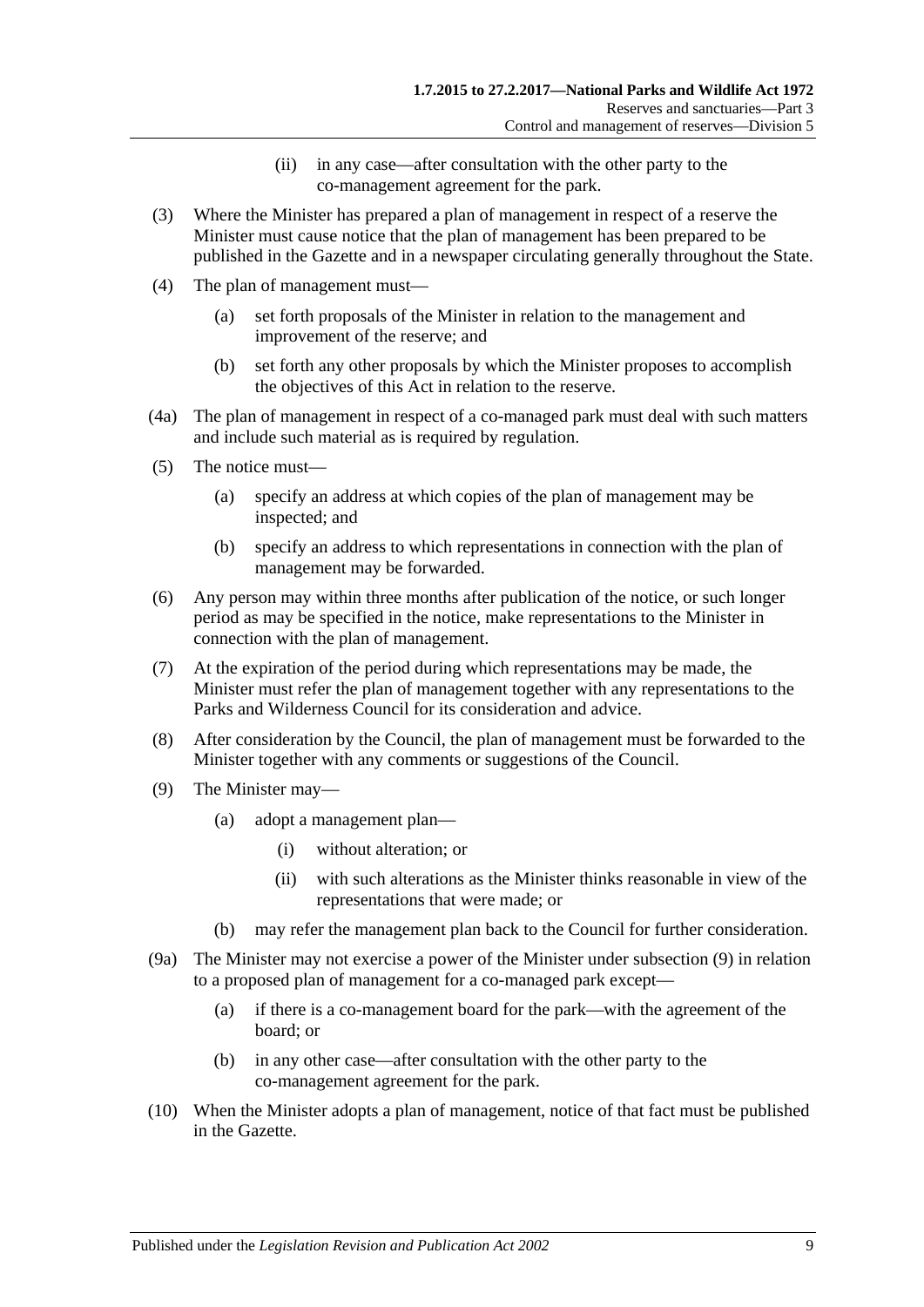- (10a) A plan of management must not provide for the culling of protected animals from the reserve unless—
	- (a) the Minister is of the opinion that the culling of those animals is the only practicable option for controlling an overpopulation of animals of that species in the reserve; and
	- (b) the plan sets out the Minister's reasons for that opinion.
- (11) The Director must, upon the application of any member of the public and payment of the prescribed fee, furnish that person with a copy of a plan of management adopted under this section.

### <span id="page-29-0"></span>**39—Creation of zones within a reserve**

- (1) A management plan may provide for the division of a reserve into zones.
- (2) Where a zone is created within a reserve the land within that zone must be kept and maintained in accordance with the conditions, declared by the plan of management to be appropriate to that zone.

### <span id="page-29-1"></span>**40—Implementation of management plan**

- (1) Subject to [subsection](#page-29-3) (2), where the Minister has adopted a plan of management in relation to a reserve—
	- (a) the provisions of the plan must be carried out in relation to that reserve; and
	- (b) operations must not be undertaken in relation to that reserve unless those operations are in accordance with the plan of management.
- <span id="page-29-3"></span>(2) Where a mining tenement has been granted in relation to land that is, or has become, a regional reserve, the management of the reserve is subject to the exercise by the holder of the tenement of rights under the tenement.

#### <span id="page-29-4"></span><span id="page-29-2"></span>**40A—Agreement as to conditions**

- (1) The Minister administering this Act and the relevant mining Minister may enter into an agreement with the holder of a mining tenement granted in relation to land that is, or has become, a regional reserve imposing conditions limiting or restricting the exercise of rights under the tenement by the holder of the tenement and by his or her successors in title.
- <span id="page-29-5"></span>(2) If a person contravenes, or fails to comply with, a condition imposed by agreement under [subsection](#page-29-4) (1) in relation to a mining tenement, the relevant mining Minister must, at the request of the Minister administering this Act, serve notice on the holder of the tenement requiring the holder to rectify the contravention or failure in the manner and within the period (which must not exceed three months) set out in the notice.
- (3) If the holder of a tenement on whom a notice has been served under [subsection](#page-29-5) (2) fails to comply with the notice, the relevant mining Minister may cancel the tenement.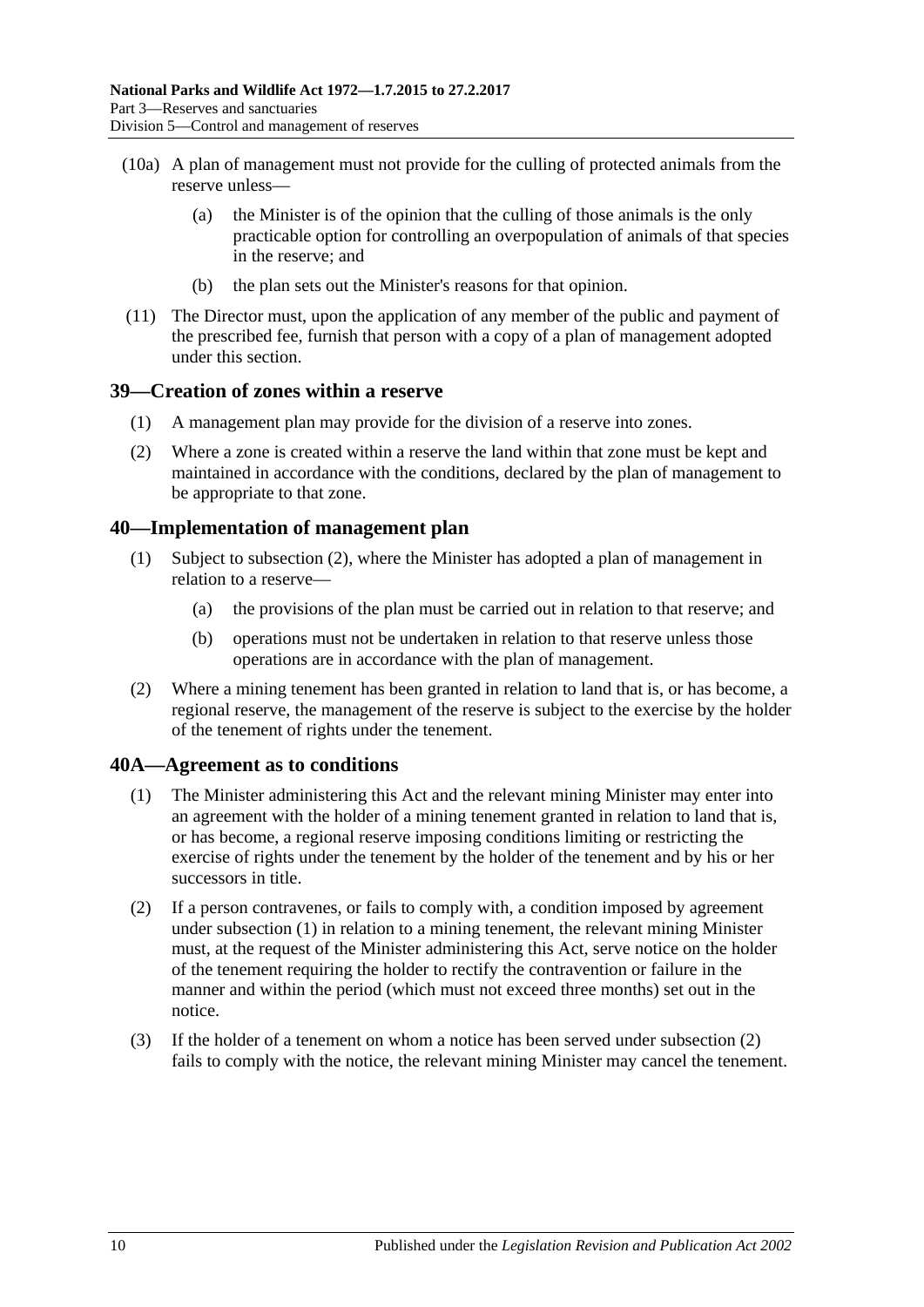# <span id="page-30-0"></span>**Division 6—Miscellaneous provisions relating to reserves**

# <span id="page-30-1"></span>**41—Approval of proposal for constitution of reserve**

- (1) The Minister must—
	- (a) submit any proposal to constitute, or alter the boundaries of, a reserve to the Minister administering the *[Crown Lands Act](http://www.legislation.sa.gov.au/index.aspx?action=legref&type=act&legtitle=Crown%20Lands%20Act%201929) 1929* for approval;
	- (b) submit any such proposal to each Minister administering a mining Act and consider the views of that Minister in relation to the proposal;
	- (c) submit any such proposal in respect of a reserve that includes or is to include land within the Murray-Darling Basin to the Minister to whom the administration of the *[River Murray Act](http://www.legislation.sa.gov.au/index.aspx?action=legref&type=act&legtitle=River%20Murray%20Act%202003) 2003* is committed and consider the views of that Minister in relation to the proposal.
- (2) A proposal to constitute, or alter the boundaries of, a reserve that includes or is to include land that is vested in or is under the care, control and management of the Minister administering the *[Harbors and Navigation Act](http://www.legislation.sa.gov.au/index.aspx?action=legref&type=act&legtitle=Harbors%20and%20Navigation%20Act%201993) 1993* must be submitted to, and approved by, that Minister.
- (3) A proclamation for the purpose of constituting, or altering the boundaries of, a reserve must not be made without the approval or approvals required by this section.

# <span id="page-30-4"></span><span id="page-30-2"></span>**41A—Alteration of boundaries of reserves**

- (1) The Governor may, by proclamation made on the recommendation of the Minister, alter the boundaries of a reserve for the purpose of making, or allowing for the making of, minor alterations or additions to a public road that intersects, or is adjacent to, the reserve.
- <span id="page-30-3"></span>(2) At least two months before making a recommendation to the Governor, the Minister must cause to be published in the Gazette and in a newspaper circulating generally throughout the State an advertisement—
	- (a) giving notice of the place or places at which a plan showing the proposed alterations is available for inspection; and
	- (b) inviting interested persons to make written submissions to the Minister in relation to the proposal.
- (3) The Minister must give consideration to any submissions made in response to an advertisement under [subsection](#page-30-3) (2).
- (4) The Minister must not make a recommendation if the Minister is satisfied that the proposed alteration would—
	- (a) significantly prejudice the fulfilment of the management objectives contained in [section](#page-26-1) 37 as they relate to that reserve; or
	- (b) be contrary to the plan of management prepared in accordance with [section](#page-27-0) 38 in relation to that reserve.
- (5) No parliamentary resolution is required in relation to a proclamation under this section.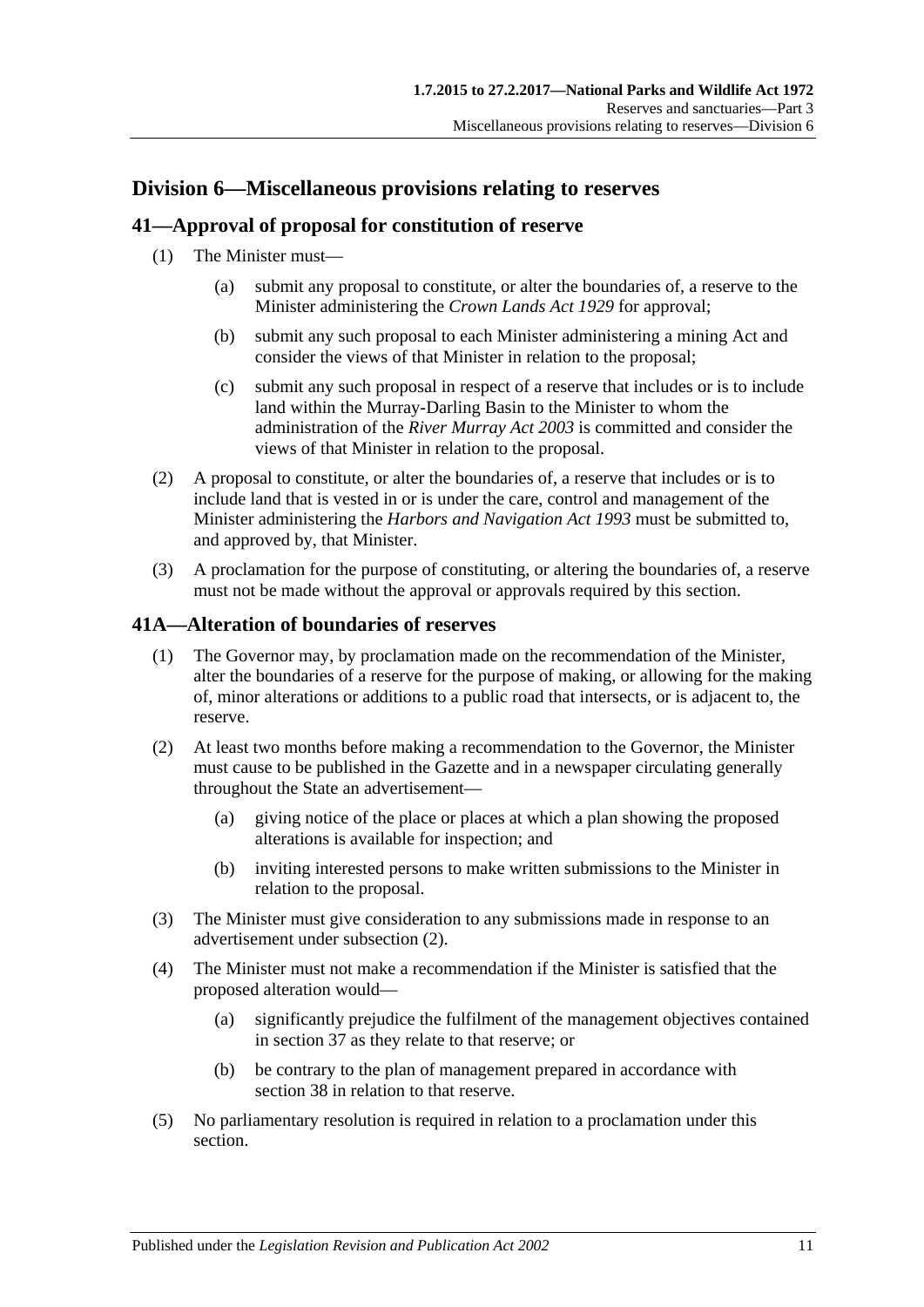(6) The Minister must, as soon as practicable after a proclamation has been made under [subsection](#page-30-4) (1), cause a copy of the proclamation to be laid before each House of Parliament.

# <span id="page-31-2"></span><span id="page-31-0"></span>**42—Prohibited areas**

- (1) Where the Minister is satisfied that it is expedient for the purpose of protecting human life or conserving native plants or animals the Minister may, by notice published in the Gazette, declare any portion of the reserve to be a prohibited area.
- (1a) Except in an emergency, the Minister may only make a declaration under [subsection](#page-31-2) (1) in relation to a co-managed park—
	- (a) if there is a co-management board for the park—with the agreement of the board; or
	- (b) in any other case—after consultation with the other party to the co-management agreement for the park.
- (2) Any notice published under [subsection](#page-31-2) (1) must state the grounds upon which the declaration is made.
- (3) A person must not be within a prohibited area unless authorised to enter the area by a permit issued by the Minister under this section. Maximum penalty: \$1 000.
- (4) The Minister may, on appropriate terms and conditions, issue to any person a permit to be within a prohibited area.
- (5) The Minister may, at the request of the co-management board for a co-managed park, exempt members of the relevant Aboriginal group from the restriction applying to a prohibited area within the co-managed park under this section.

# <span id="page-31-4"></span><span id="page-31-1"></span>**43—Rights of prospecting and mining**

- (1) Subject to [subsection](#page-31-3) (2), rights of entry, prospecting, exploration, or mining cannot be acquired or exercised pursuant to a mining Act in respect of land constituting a reserve.
- (1a) [Subsection](#page-31-4) (1) does not apply to a regional reserve.
- <span id="page-31-3"></span>(2) The Governor may, by proclamation, declare that subject to any conditions specified in the proclamation rights of entry, prospecting, exploration, or mining may be acquired and exercised in respect of land constituting a reserve or portion of a reserve, to which [subsection](#page-31-4) (1) applies.
- (2a) A person must not contravene or fail to comply with a condition of a proclamation under this section.

Maximum penalty: \$10 000 or imprisonment for 2 years, or both.

- (3) A proclamation under [subsection](#page-31-3) (2) has effect in accordance with its terms.
- (4) The Governor may, by proclamation, vary or revoke a proclamation under [subsection](#page-31-3)  $(2)$ .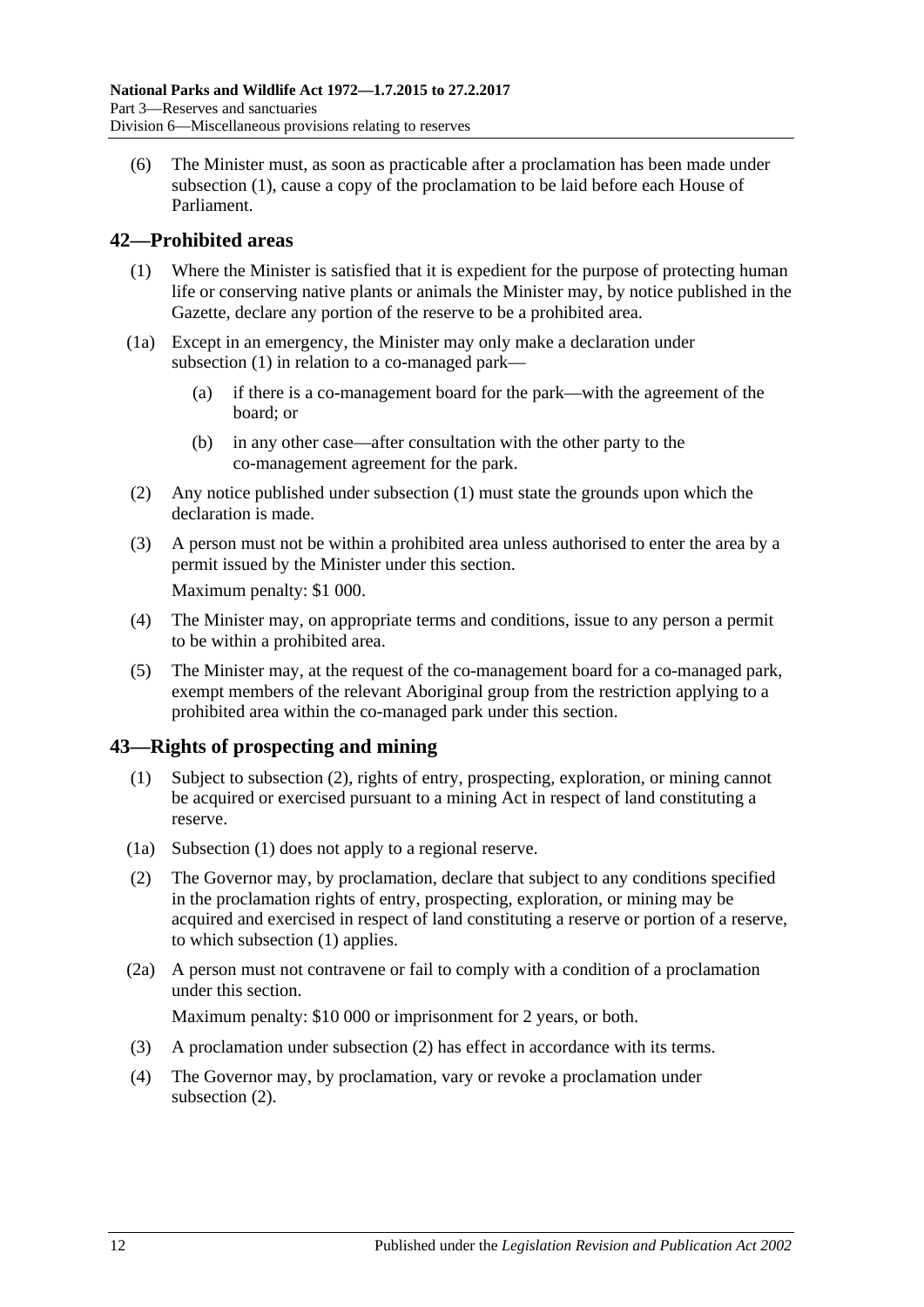- (5) A proclamation under this section in respect of land constituting a national park, a conservation park or the Para Wirra Recreation Park (except a proclamation revoking a previous proclamation) must not be made unless—
	- (a) the proclamation is made for the purpose of continuing rights of entry, prospecting, exploration or mining vested in any person immediately before the commencement of this Act in respect of that land; or
	- (b) the proclamation is made simultaneously with the proclamation constituting that land a national park or a conservation park; or
	- (c) the proclamation is made in pursuance of a resolution passed by both Houses of Parliament.
- <span id="page-32-2"></span>(6) Notice of a motion for a resolution under [subsection](#page-32-2)  $(5)(c)$  must be given at least 14 sitting days before the resolution is passed.
- (7) A proclamation must not be made under this section in relation to a co-managed park constituted of Aboriginal-owned land except with the agreement of the registered proprietor of the land.

# <span id="page-32-0"></span>**43A—Prospecting and mining in regional reserves**

- (1) The relevant mining Minister must not grant an application for a mining tenement in relation to a regional reserve without first submitting the application to the Minister administering this Act.
- <span id="page-32-3"></span>(2) In the case of an application for a mining production tenement in relation to a regional reserve, the relevant mining Minister must not grant the application without the approval of the Minister administering this Act.
- (3) In the case of an application for any other kind of mining tenement in relation to a regional reserve the relevant mining Minister must not grant the application without considering the views of the Minister administering this Act.
- (4) If the Minister administering this Act refuses to give the approval required by [subsection](#page-32-3) (2) the relevant mining Minister may refer the matter to the Governor and may, with the Governor's approval, grant the application.
- (5) The holder of a precious stones prospecting permit under the *[Opal Mining Act](http://www.legislation.sa.gov.au/index.aspx?action=legref&type=act&legtitle=Opal%20Mining%20Act%201995) 1995* cannot peg out an area for a precious stones tenement on a regional reserve without the approval of the Minister administering this Act, or if the Minister refuses to give approval, without the approval of the Governor.
- (6) [Subsection](#page-32-3) (2) does not apply to a petroleum production licence that the Minister administering the *[Cooper Basin \(Ratification\) Act](http://www.legislation.sa.gov.au/index.aspx?action=legref&type=act&legtitle=Cooper%20Basin%20(Ratification)%20Act%201975) 1975* is authorised to grant by section 9 of that Act.
- (7) A reference in this section to *the relevant mining Minister* in relation to the granting of a mining tenement is, if the mining Act under which the tenement is granted provides for it to be granted by any authority other than the relevant mining Minister, a reference to that authority.

# <span id="page-32-1"></span>**43AB—Power to prohibit prospecting and mining in the Innamincka Regional Reserve**

<span id="page-32-4"></span>(1) The Governor may, by proclamation, create a zone within the Innamincka Regional Reserve.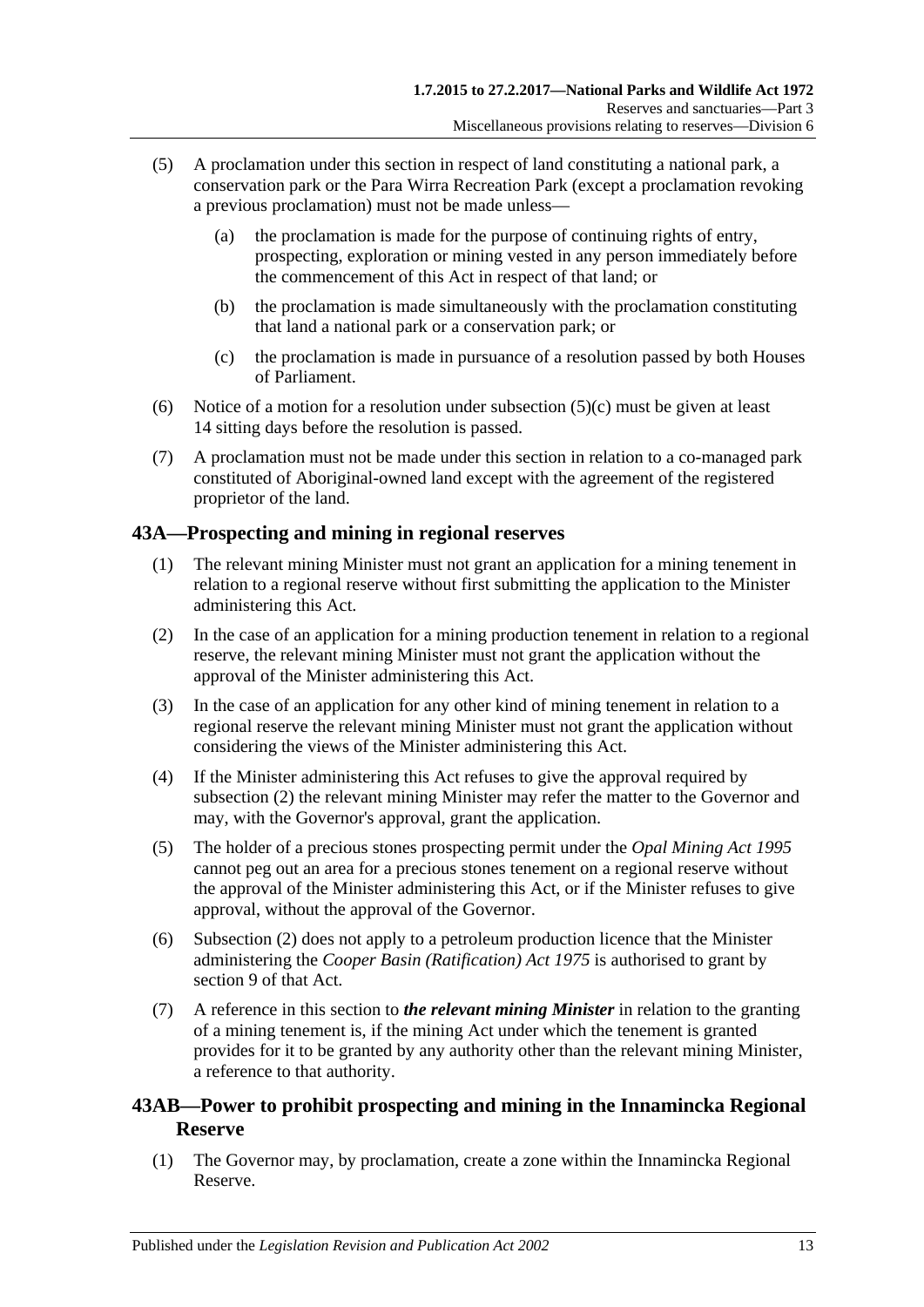- (2) Rights of entry, prospecting, exploration or mining cannot be acquired or exercised pursuant to a mining Act in respect of land within a zone created under this section.
- (3) If or when a proclamation is made under [subsection](#page-32-4) (1), the Governor cannot, by subsequent proclamation, expand the area within the zone, or create a second or subsequent zone.
- <span id="page-33-2"></span>(4) However, the Governor may, by subsequent proclamation—
	- (a) vary a proclamation made under [subsection](#page-32-4) (1) to reduce the area of a zone; or
	- (b) revoke a proclamation made under [subsection](#page-32-4) (1).
- <span id="page-33-3"></span>(5) A proclamation must not be made under [subsection](#page-33-2) (4) except in pursuance of a resolution of both Houses of Parliament.
- (6) Notice of a motion for a resolution under [subsection](#page-33-3) (5) must be given at least 14 sitting days before the motion is passed.

### <span id="page-33-4"></span><span id="page-33-0"></span>**43B—Entry onto reserves for purpose of investigation and survey**

- (1) The Minister administering a mining Act or a person authorised by that Minister may enter onto any reserve for the purpose of a geological, geophysical or geochemical investigation or survey without the approval of the Minister administering this Act if the investigation or survey will not result in disturbance of the land.
- (2) A person who wishes to enter onto a reserve pursuant to [subsection](#page-33-4) (1) must, before doing so, consult the Minister administering this Act.
- (3) This section does not apply to a zone created within the Innamincka Regional Reserve under [section](#page-32-1) 43AB.

#### <span id="page-33-5"></span><span id="page-33-1"></span>**43C—Entrance fees etc for reserves**

- (1) Fees for entrance to reserves, fees for camping in reserves, fees for an activity authorised by a permit or permission granted under the regulations and fees for the use of facilities and services provided in reserves may be fixed by the relevant authority with the approval of the Minister.
- (2) Where a fee fixed under [subsection](#page-33-5) (1) is payable, or has been paid, the relevant authority may, if he or she thinks fit, waive or refund the whole or part of the fee.
- (3) In this section—

#### *relevant authority* means—

- (a) in relation to a co-managed park for which there is a co-management board—the co-management board for the park; or
- (b) in any other case—the Director.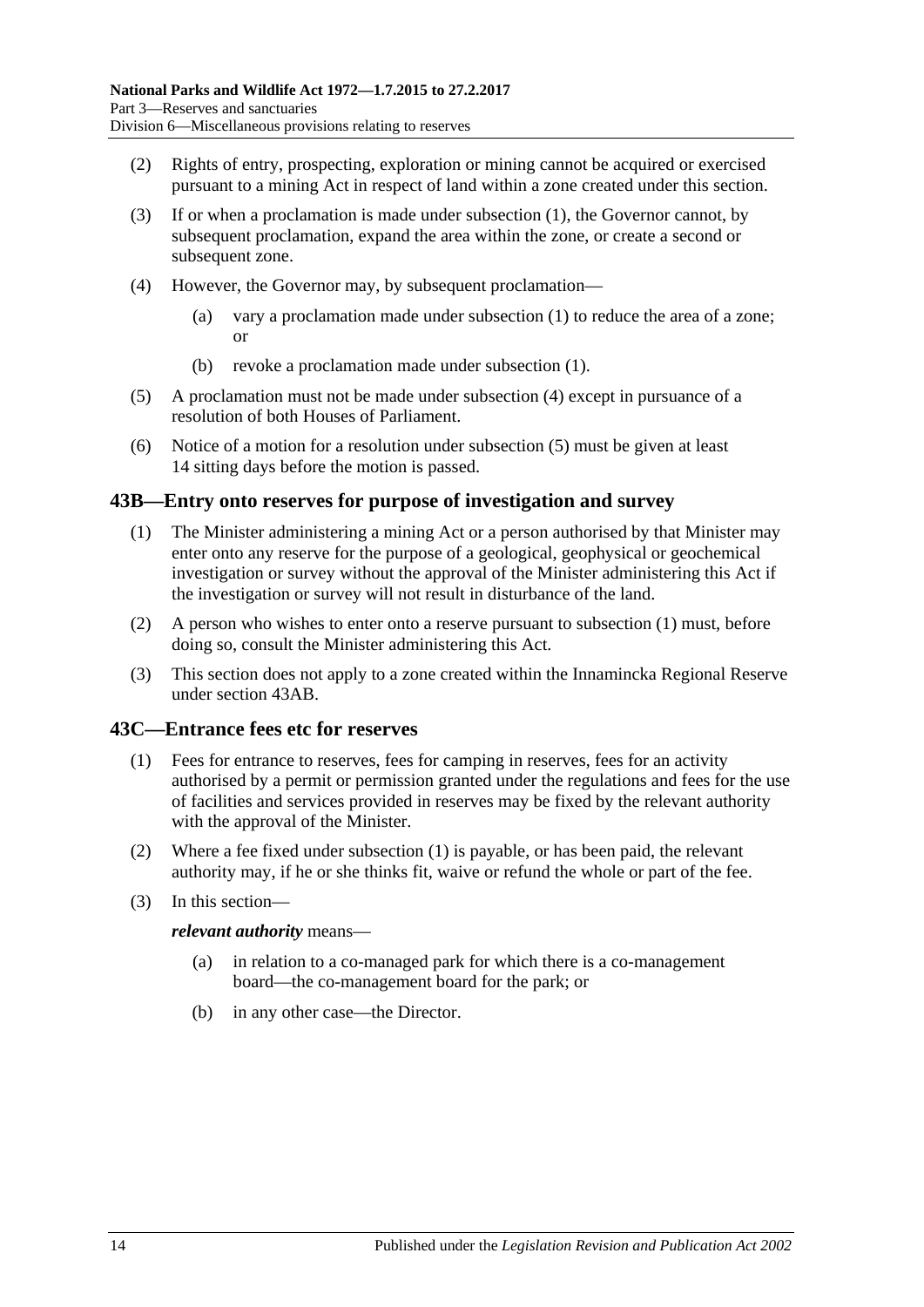# <span id="page-34-1"></span><span id="page-34-0"></span>**Division 6A—Provisions relating to co-managed parks**

# **Subdivision 1—Preliminary**

# <span id="page-34-2"></span>**43D—Application**

This Division applies to a national park or conservation park, or proposed national park or conservation park, that is or is to be constituted of Aboriginal-owned land or land with which an Aboriginal group or community has a traditional association.

# <span id="page-34-3"></span>**43E—Objects**

- (1) The principal object of this Division is to provide for effective co-management of parks to which this Division applies by representatives of the relevant Aboriginal groups and the Minister, and, as far as practicable, to—
	- (a) ensure the continued enjoyment of the parks by the relevant Aboriginal groups for cultural, spiritual and traditional uses; and
	- (b) ensure the continued enjoyment of the parks by members of the public in a manner consistent with the co-management agreements for the parks; and
	- (c) ensure the preservation and protection of Aboriginal sites, features, objects and structures of spiritual or cultural significance within the parks; and
	- (d) provide protection for the natural resources, wildlife, vegetation and other features of the parks.
- (2) The Minister must, in administering this Division, have regard to, and seek to further, the objects.

# <span id="page-34-4"></span>**Subdivision 2—Co-management agreements**

#### <span id="page-34-5"></span>**43F—Co-management agreement**

- (1) The Minister may enter into a co-management agreement for—
	- (a) a national park or conservation park to be constituted of Aboriginal-owned land; or
	- (b) a national park or conservation park constituted of land with which an Aboriginal group or community has a traditional association.
- (2) The parties to a co-management agreement will consist of or include the Minister and—
	- (a) in the case of a national park or conservation park to be constituted of Aboriginal-owned land—the registered proprietor of the land, or the body in which the land is to be vested; or
	- (b) in the case of a national park or conservation park constituted of Crown land—a body representing the interests of the relevant Aboriginal group.
- (3) A co-management agreement under this section may provide for—
	- (a) if a co-management board is to be established for the co-managed park—the constitution of the board; and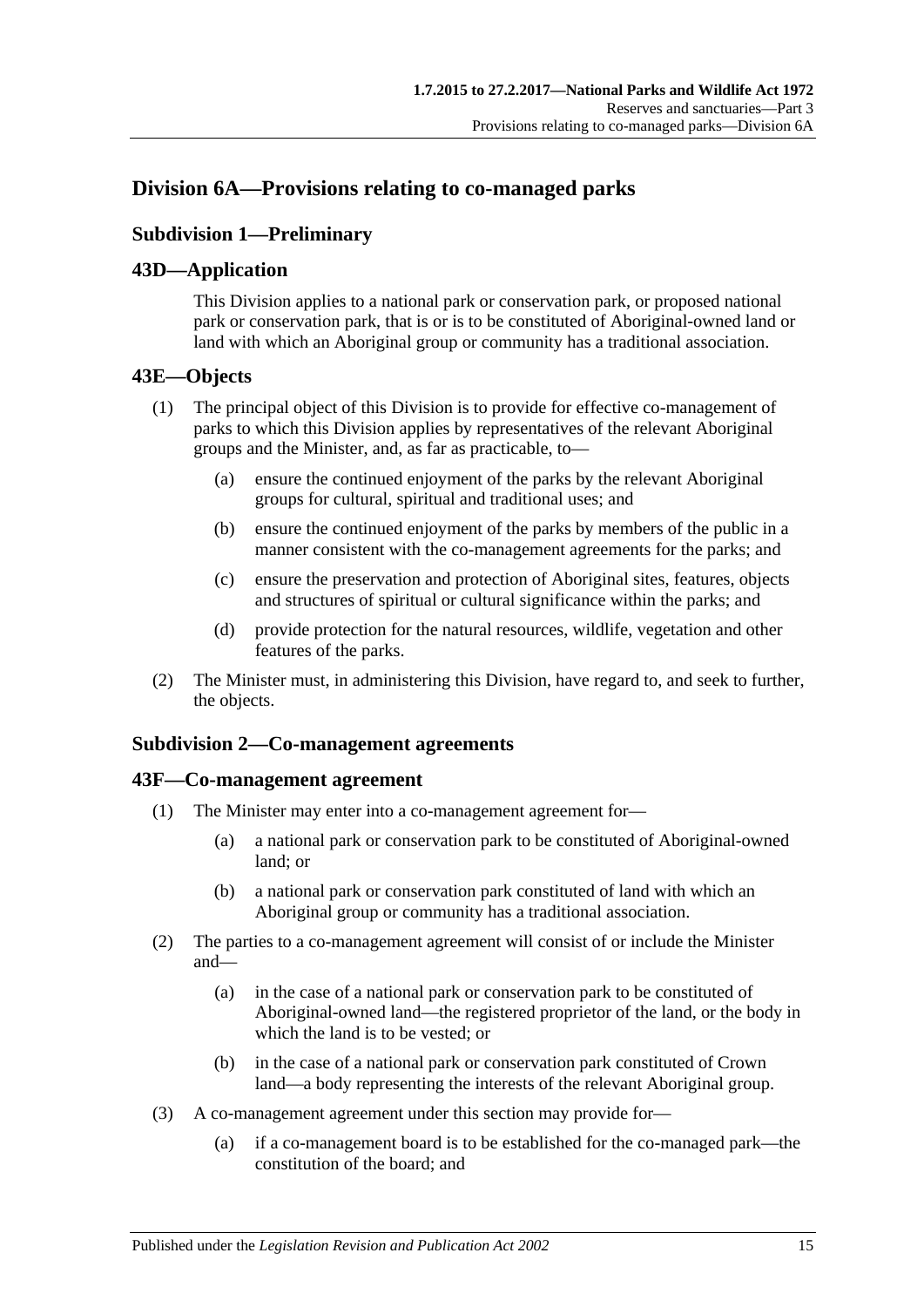- (b) if a co-management board is not to be established for the co-managed park—any limitations or conditions applying to the exercise of the Minister's or Director's powers in relation to the park and responsibilities to be assumed by or on behalf of the relevant Aboriginal group; and
- (c) preparation of a plan of management for the co-managed park; and
- (d) measures related to the preservation and protection of Aboriginal sites, features, objects and structures of spiritual or cultural significance; and
- (e) implementation of the plan of management for the co-managed park; and
- (f) funding arrangements relating to the management of the co-managed park; and
- (g) the appointment of wardens; and
- (h) the exercising of powers by wardens in relation to members of the relevant Aboriginal group; and
- (i) employment of staff; and
- (j) dispute resolution; and
- (k) park entrance fees; and
- (l) access by members of the public to the co-managed park; and
- (m) the taking of plants and animals by members of the relevant Aboriginal group; and
- (n) any other matter specified by the Minister.
- (4) A co-management agreement may be varied in accordance with processes set out in the agreement.
- (5) The following provisions apply to the termination of a co-management agreement:
	- (a) in the case of a co-management agreement for a national park or conservation park constituted of Aboriginal-owned land that was Aboriginal-owned land before the park was constituted—
		- (i) the agreement may be terminated unilaterally;
		- (ii) the agreement may specify a minimum period that must elapse before the agreement may be terminated;
	- (b) in the case of a co-management agreement for a national park or conservation park constituted of Aboriginal-owned land that was Crown land before the co-management agreement was made—
		- (i) the agreement may only be terminated by agreement between the Minister and registered proprietor of the Aboriginal-owned land;
		- (ii) the agreement may specify a minimum period that must elapse before the agreement may be terminated;
	- (c) in the case of a co-management agreement for a national park or conservation park constituted of Crown land—the agreement may only be terminated by the Minister by notice in writing to the other party to the agreement.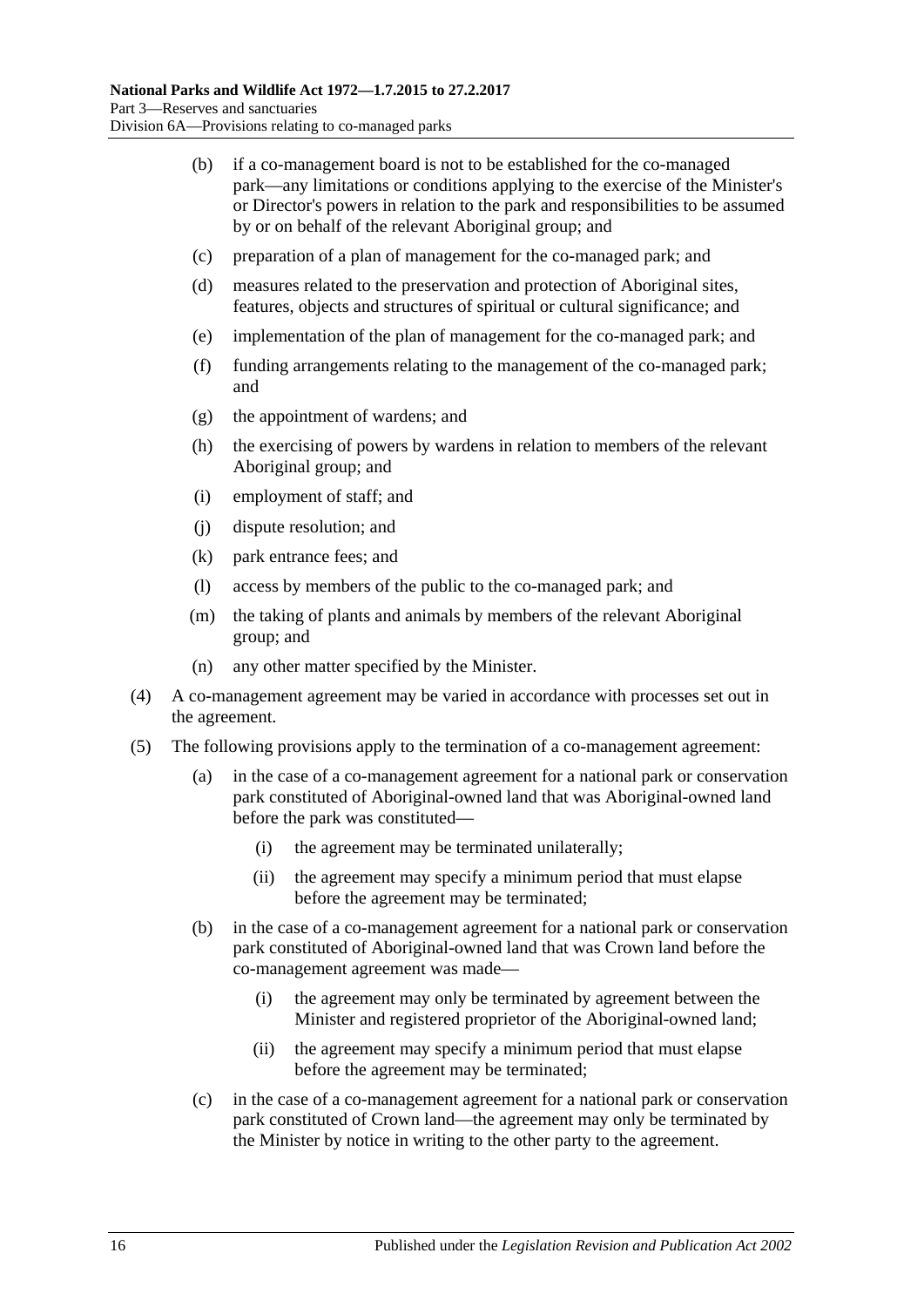- (6) If a co-management agreement is entered into or terminated under this section, the Minister must cause notice of that fact to be published in the Gazette.
- (7) The Minister must, on the application of a member of the public and payment of the prescribed fee, furnish the person with a copy of a co-management agreement under this section.

### **Subdivision 3—Co-management Boards**

### **43G—Establishment of co-management boards by regulation**

- (1) The Governor may, by regulation, establish a co-management board for a co-managed park.
- <span id="page-36-0"></span>(2) Subject to this section, regulations establishing a co-management board—
	- (a) must not be inconsistent with the co-management agreement for the co-managed park; and
	- (b) must name the board; and
	- (c) must provide for the appointment, term and conditions of office and removal of the members of the board; and
	- (d) must provide for the procedures governing the board's proceedings; and
	- (e) may limit the powers and functions of the board; and
	- (f) may provide for delegation by the board; and
	- (g) may provide for the remuneration of members; and
	- (h) may require reporting by the board to the Minister; and
	- (i) may make any other provision (not inconsistent with this Act) that is necessary or expedient for the purposes of this Act.
- (3) The regulations establishing a co-management board for a co-managed park constituted of Aboriginal-owned land must (in addition to providing for the matters required under [subsection](#page-36-0) (2)) provide for—
	- (a) the co-management board to have a majority of members who are members of the relevant Aboriginal group; and
	- (b) the co-management board to be chaired by a person nominated by the registered proprietor of the land constituting the co-managed park; and
	- (c) the quorum of the co-management board to have a majority of members who are members of the relevant Aboriginal group.
- (4) If a regulation establishing a co-management board is disallowed by either House of Parliament, the assets and liabilities of the board will be dealt with in accordance with the directions of the Minister.

#### **43H—Corporate nature of co-management board**

- (1) A co-management board established under this Division—
	- (a) is a body corporate; and
	- (b) has perpetual succession and a common seal; and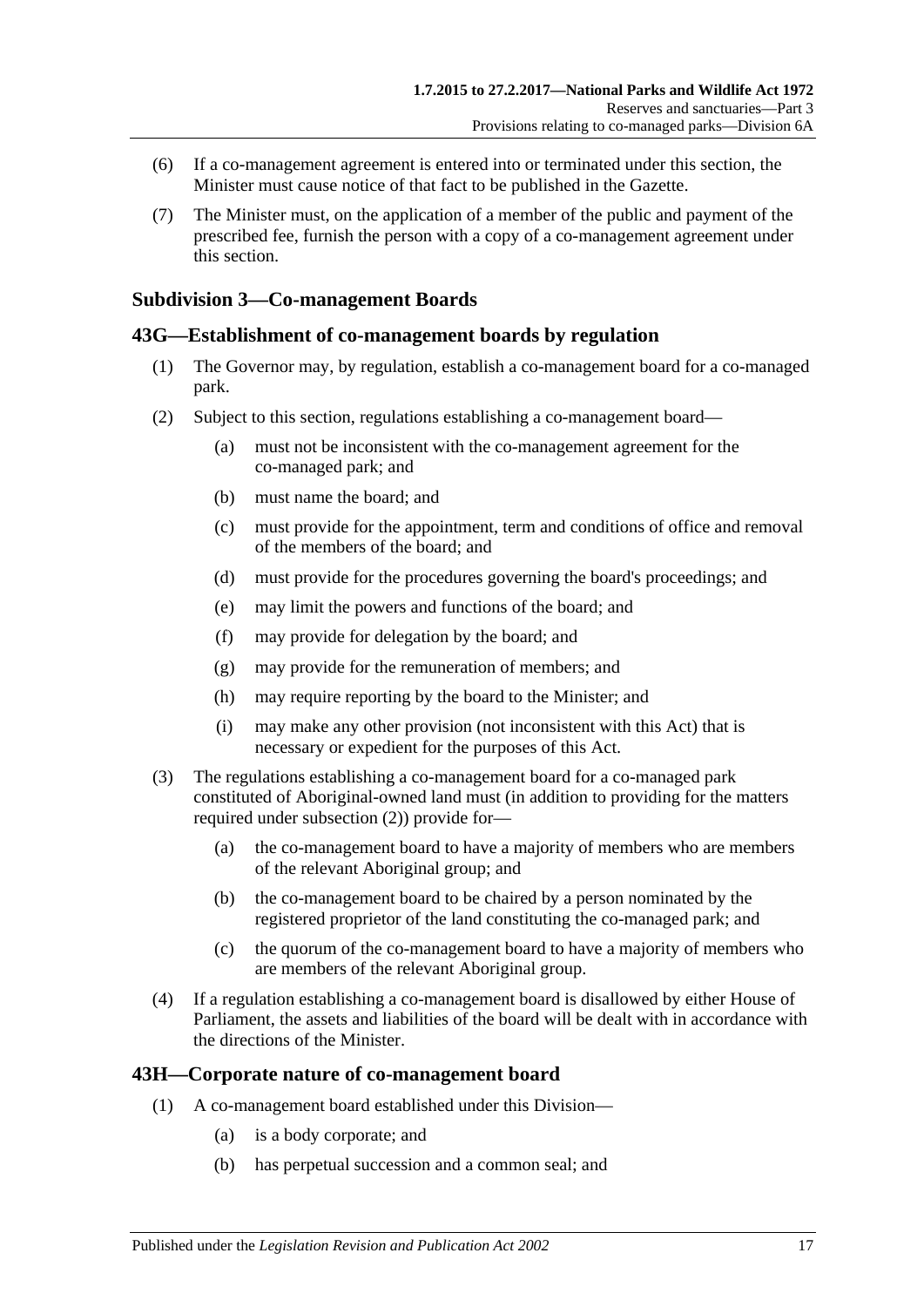- (c) can sue and be sued in its corporate name; and
- (d) has all the powers of a natural person that are capable of being exercised by a body corporate; and
- (e) has the functions and powers assigned or conferred by or under this or any other Act.
- (2) If a document appears to bear the common seal of the co-management board, it will be presumed, in the absence of proof to the contrary, that the common seal of the co-management board was duly fixed to the document.

### **43I—Dissolution or suspension of co-management boards**

- (1) Subject to this section, the Governor may, by regulation, dissolve or suspend a co-management board established under this Division.
- (2) The co-management board for a co-managed park must not be dissolved under this section unless—
	- (a) the co-managed park is abolished; or
	- (b) the co-management agreement for the co-managed park is terminated.
- (3) The co-management board for a co-managed park must not be suspended under this section unless the Minister is satisfied that such action is warranted due to continuing failure by the board properly to discharge its responsibilities.
- (4) On dissolution and during any suspension of a co-management board under this section, any assets and liabilities of the board will be dealt with or disposed of in accordance with the directions of the Minister.

#### **Subdivision 4—Miscellaneous**

#### <span id="page-37-0"></span>**43J—Staff**

- (1) The staffing arrangements for a co-management board established under this Division will be determined or approved by the Minister after consultation with the relevant Aboriginal group.
- (2) Any staff under [subsection](#page-37-0) (1) will be—
	- (a) Public Service employees assigned to work with the co-management board; or
	- (b) if appointments have been made under [subsection](#page-37-1) (3)—the persons holding those appointments.
- <span id="page-37-1"></span>(3) A co-management board established under this Division may, with the approval of the Minister—
	- (a) appoint persons to the staff of the board; and
	- (b) appoint persons to assist in the management of a co-managed park.
- (4) A co-management board established under this Division may, with the approval of the Minister administering an administrative unit of the Public Service, on terms and conditions mutually arranged, make use of the services of any officer, or use any facilities or equipment, of that unit.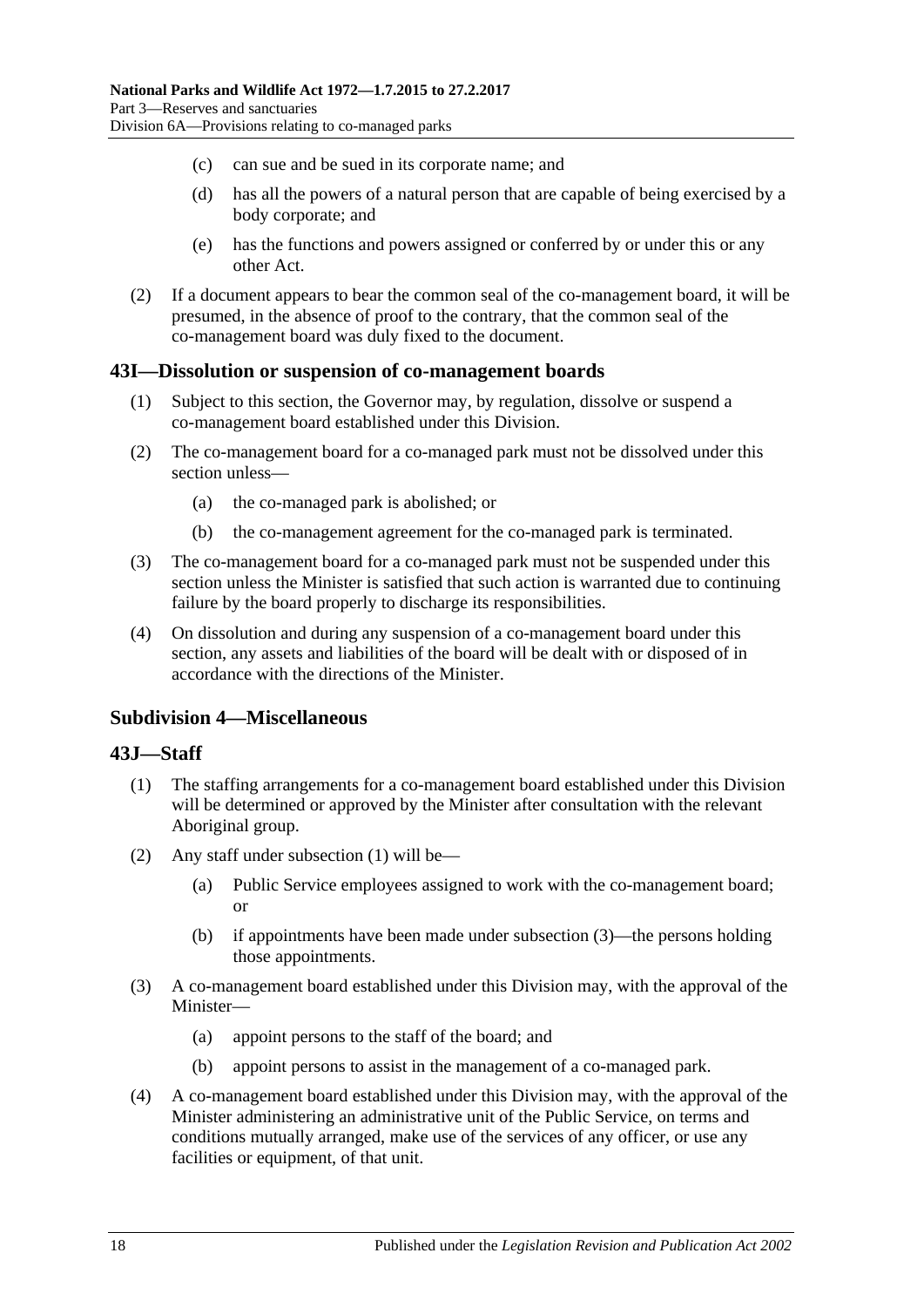(5) A person employed under [subsection](#page-37-1) (3) is not a Public Service employee.

### **43K—Accounts and audit**

- (1) A co-management board established under this Division must cause proper accounts to be kept of its financial affairs.
- (2) The Auditor-General may at any time, and must in respect of each financial year, audit the accounts of the co-management board.

#### **43L—Annual report**

- (1) A co-management board established under this Division must, on or before 30 September in each year, prepare and deliver to the Minister a report on its operations during the preceding financial year.
- (2) The report must include—
	- (a) the audited accounts of the co-management board; and
	- (b) any other information required by or under the regulations.
- (3) The Minister must, within 6 sitting days after receiving a report, cause copies of the report to be laid before both Houses of Parliament.

### **Division 7—Sanctuaries**

#### <span id="page-38-0"></span>**44—Establishment of sanctuaries**

- (1) If the Minister is of the opinion that it is desirable to conserve the animals or plants for which any land is a natural habitat or environment and—
	- (a) where the land is reserved for or dedicated to, a public purpose, the person to whom the care, control and management of that land has been committed has consented to a declaration under this section; or
	- (b) where the land is private land, the owner and occupier of the land have consented to a declaration under this section,

the Minister may, by notice in the Gazette, declare the land to be a sanctuary.

- (1a) The declaration of land as a sanctuary under [subsection](#page-38-0) (1) on or after 1 January 1994 is subject to native title existing when the declaration was made.
- (2) The Minister—
	- (a) may revoke any declaration under this section; and
	- (b) where private land constitutes a sanctuary, and the owner of that land, by instrument in writing, requests that the land should cease to be a sanctuary, must revoke the declaration under which that land is constituted a sanctuary.
- <span id="page-38-1"></span>(3) In this section—

*owner* in relation to private land means—

(a) in the case of private land that is held in fee simple—the holder of the estate in fee simple; or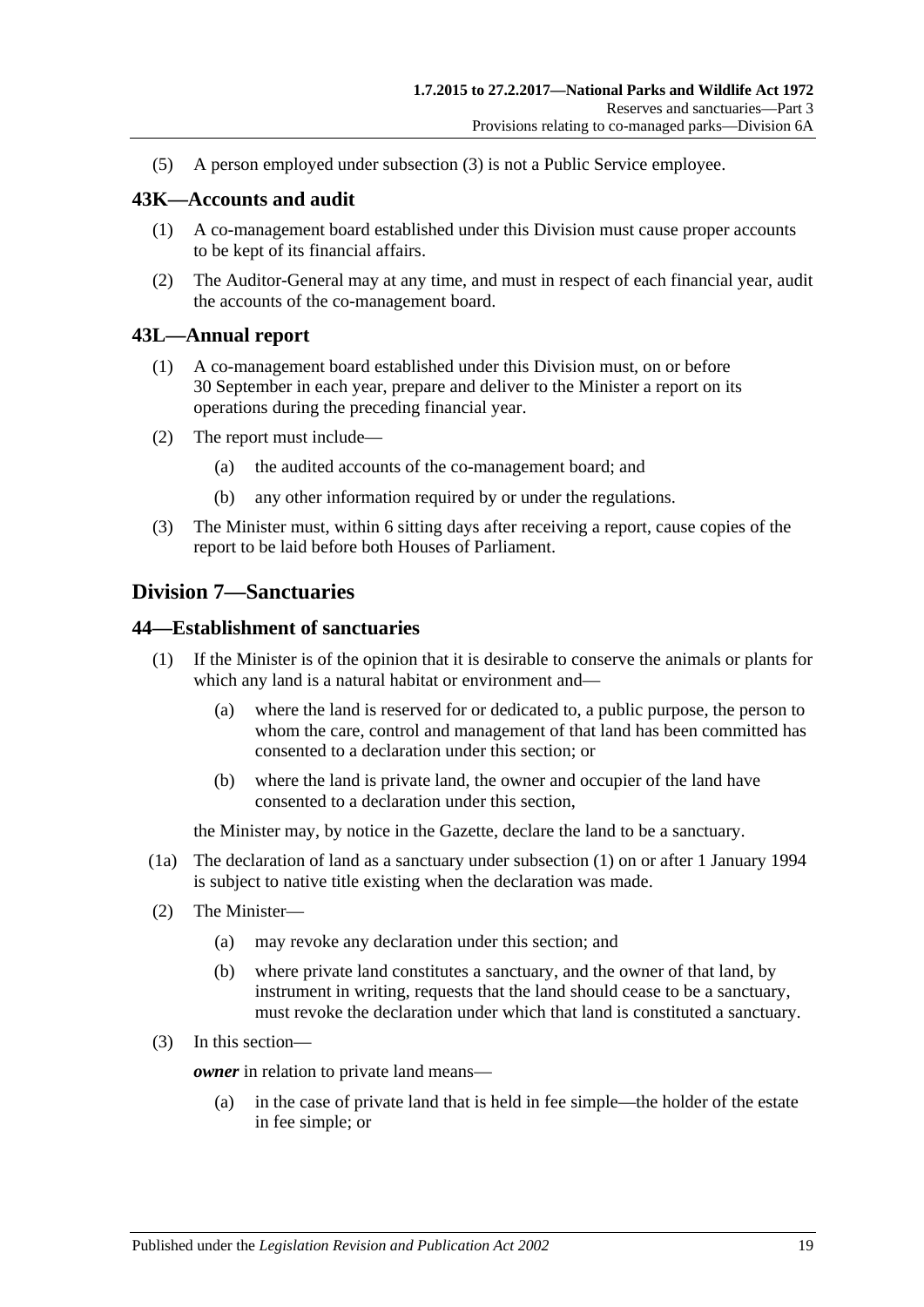- (b) in the case of private land that is subject to a lease granted under the *[Crown](http://www.legislation.sa.gov.au/index.aspx?action=legref&type=act&legtitle=Crown%20Land%20Management%20Act%202009)  [Land Management Act](http://www.legislation.sa.gov.au/index.aspx?action=legref&type=act&legtitle=Crown%20Land%20Management%20Act%202009) 2009* or the *[Pastoral Land Management and](http://www.legislation.sa.gov.au/index.aspx?action=legref&type=act&legtitle=Pastoral%20Land%20Management%20and%20Conservation%20Act%201989)  [Conservation Act](http://www.legislation.sa.gov.au/index.aspx?action=legref&type=act&legtitle=Pastoral%20Land%20Management%20and%20Conservation%20Act%201989) 1989*—the lessee under that lease.
- (4) If, before the commencement of Schedule 1 Part 2 of the *[Crown Land Management](http://www.legislation.sa.gov.au/index.aspx?action=legref&type=act&legtitle=Crown%20Land%20Management%20Act%202009)  Act [2009](http://www.legislation.sa.gov.au/index.aspx?action=legref&type=act&legtitle=Crown%20Land%20Management%20Act%202009)*—
	- (a) a declaration was purportedly made under this section in relation to land subject to a lease under the *[Crown Lands Act](http://www.legislation.sa.gov.au/index.aspx?action=legref&type=act&legtitle=Crown%20Lands%20Act%201929) 1929* or the *[Pastoral Land](http://www.legislation.sa.gov.au/index.aspx?action=legref&type=act&legtitle=Pastoral%20Land%20Management%20and%20Conservation%20Act%201989)  [Management and Conservation Act](http://www.legislation.sa.gov.au/index.aspx?action=legref&type=act&legtitle=Pastoral%20Land%20Management%20and%20Conservation%20Act%201989) 1989*; and
	- (b) the lessee under that lease consented to the making of the declaration,

the declaration will not be taken to be invalid by reason only that the consent of the owner of the land (as defined under [subsection](#page-38-1) (3) as in force before the commencement of Schedule 1 Part 2 of the *[Crown Land Management Act](http://www.legislation.sa.gov.au/index.aspx?action=legref&type=act&legtitle=Crown%20Land%20Management%20Act%202009) 2009*) was not obtained before the making of the declaration.

# **45—Protection of animals and plants in sanctuary**

(1) A person must not take an animal, or the eggs of an animal, or a native plant within a sanctuary except in pursuance of this section.

Maximum penalty:

In the case of an animal, or the eggs of an animal, or a native plant of an endangered species, \$10 000 or imprisonment for 2 years.

In the case of an animal, or the eggs of an animal, or a native plant of a vulnerable species, \$7 500 or imprisonment for 18 months.

In the case of an animal, or the eggs of an animal, or a native plant of a rare species, \$5 000 or imprisonment for 12 months.

In any other case, \$2 500 or imprisonment for 6 months.

- <span id="page-39-0"></span>(2) The Minister may, if satisfied that it is in the interests of conserving wildlife to do so, grant a permit authorising the holder of the permit to take animals, or the eggs of animals, or native plants within a sanctuary in accordance with the terms of the permit.
- (3) The owner of land constituting a sanctuary, or a person authorised by the owner, may take an animal, or the eggs of an animal that is not a protected animal in the sanctuary without a permit under [subsection](#page-39-0) (2).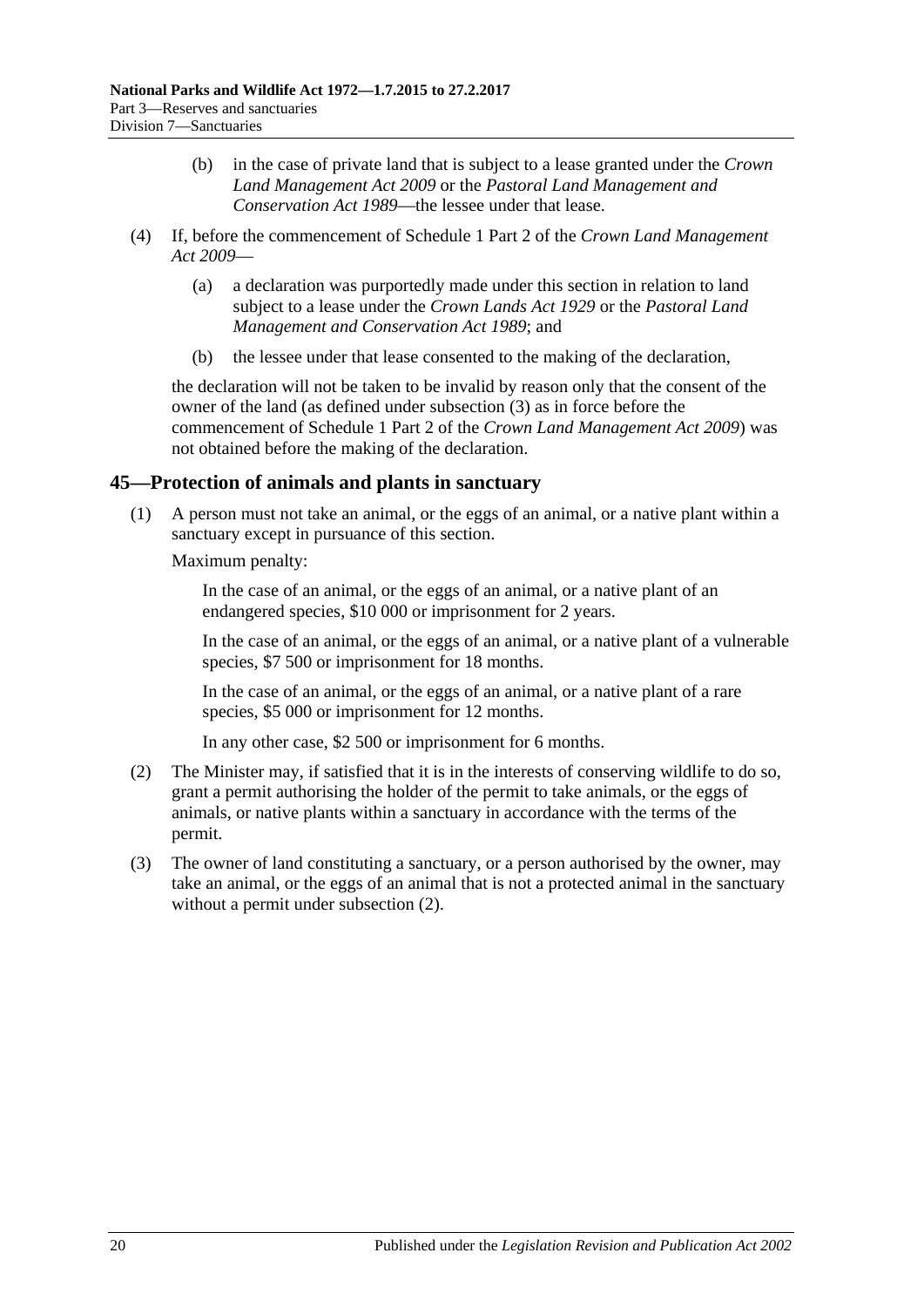# **Part 3A—Development Trusts**

# **Division 1—Development Trusts**

## **45A—Interpretation and application**

(1) In this Part—

*reserve* means a park, reserve, wilderness protection area or wilderness protection zone and includes a part of a park, reserve, wilderness protection area or wilderness protection zone or any 2 or more parks, reserves, wilderness protection areas or wilderness protection zones;

*Trust* means a development trust established under [section](#page-40-0) 45B.

(2) This Part does not apply to a co-managed park constituted of Aboriginal-owned land.

### <span id="page-40-1"></span><span id="page-40-0"></span>**45B—Development Trusts**

- (1) The Governor may, by proclamation, establish a Development Trust in respect of a reserve or reserves.
- (2) A proclamation under [subsection](#page-40-1) (1) must—
	- (a) designate the reserve, or reserves, in relation to which the Development Trust is to be created;
	- (b) designate the Trust by a distinctive name;
	- (c) fix the number of members of the Trust and the method by which they are appointed or elected;
	- (d) fix the quorum for meetings of the Trust;
	- (e) fix the terms and conditions upon which members of the Trust will hold office;
	- (f) provide for the removal of members of the Trust from office and for the filling of vacant offices.
- (3) The Governor may, by further proclamation, vary any proclamation made under [subsection](#page-40-1)  $(1)$ .

### **45C—Trust to be body corporate**

- (1) A Trust is a body corporate with perpetual succession and a common seal, and—
	- (a) is capable of suing and being sued; and
	- (b) is capable of holding, acquiring, dealing with and disposing of real and personal property; and
	- (c) is capable of acquiring or incurring any other rights and liabilities; and
	- (d) has the powers, rights, duties and functions conferred, imposed or prescribed by or under this Act or any other Act; and
	- (e) holds its property on behalf of the Crown.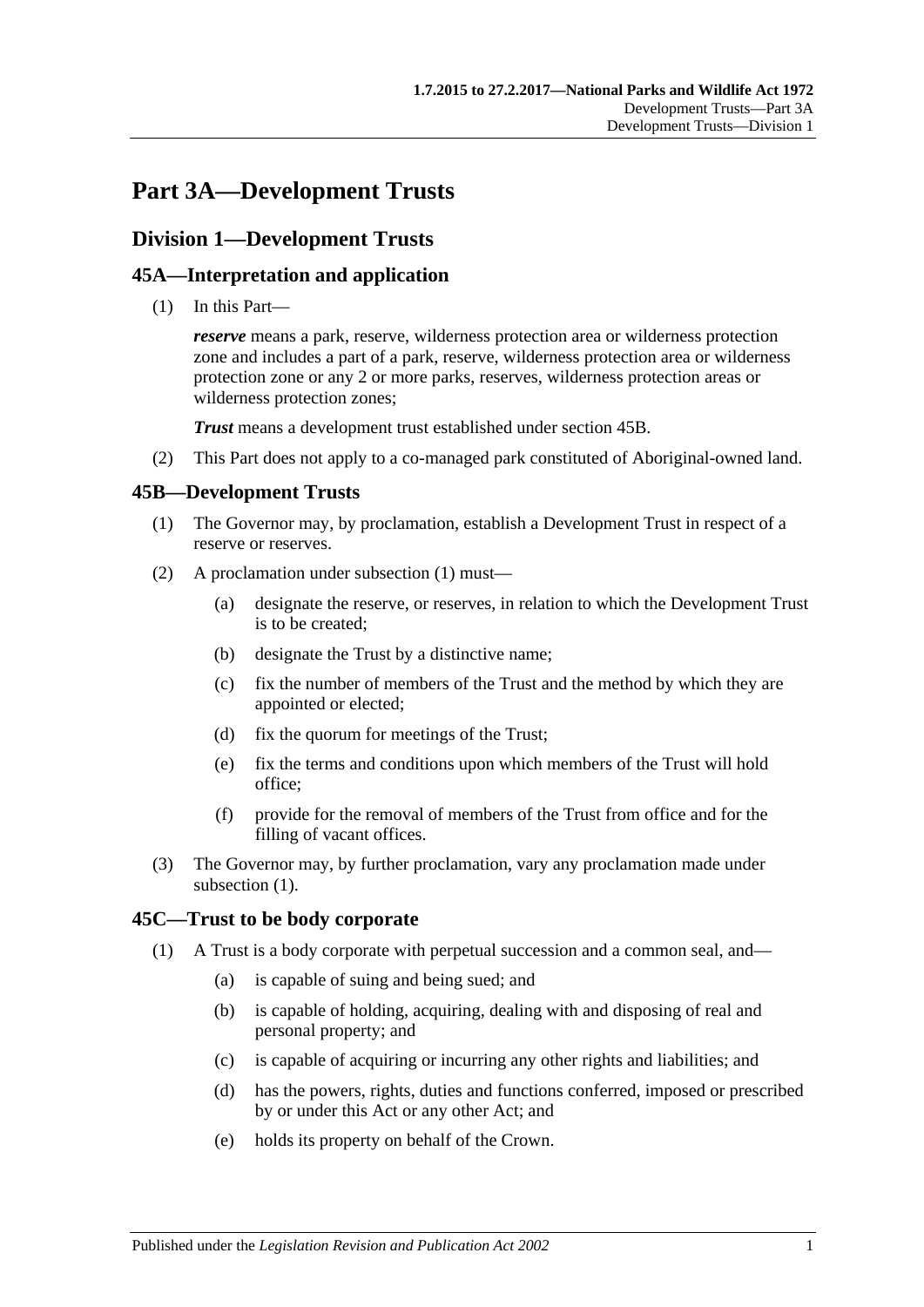(2) Where an apparently genuine document purports to bear the common seal of a Trust, it will be presumed in any legal proceedings, in the absence of proof to the contrary, that the common seal of that Trust has been duly affixed to that document.

## **45D—Appointment of members to a Trust**

- (1) Upon the establishment of a Trust under this Act the members of the Trust must be appointed or elected, as the case may require, in accordance with the proclamation.
- (2) A member of a Trust is entitled to payment from the funds of the Trust of such remuneration, allowances and expenses as the Governor may determine.
- (3) An act or proceeding of a Trust is not invalid by reason of a vacancy in its membership or any defect in the appointment or election of a member.
- (4) No liability attaches to a member of a Trust for an act or omission by the member or the Trust in good faith and in the exercise or purported exercise of functions under this Act.
- (5) A member of a Trust who is an officer or employee of the Trust will not by reason of that fact be taken to have a financial or material interest in any matter or thing relating to rates of remuneration or other terms and conditions of employment of officers or employees of the Trust.

### **45E—Chairman and meetings of a Trust**

- (1) The members of a Trust must elect one of their number to be presiding member of the Trust for such period as the Trust may determine.
- (2) The presiding member, if present at a meeting of the Trust, must preside at that meeting.
- (3) In the absence of the presiding member, the members present at a meeting must elect one of their number to preside at that meeting.
- (4) A decision carried by a majority of the votes cast by the members present at a meeting is a decision of the Trust.
- (5) The person presiding at a meeting of a Trust has, in the event of an equality of votes, a casting vote in addition to a deliberative vote.
- (6) Subject to this Act, a Trust may conduct its business in such manner as it thinks fit.

### **45F—Functions of Trust**

- (1) A Trust has the functions assigned to it by the Minister relating to the reserve or reserves for which it is established, including the development of the reserve or reserves and the conservation of animals, native plants or ecosystems of the reserve or reserves.
- <span id="page-41-0"></span>(2) A Trust has and may exercise all such powers as are necessary for or incidental to the performance of its functions.
- <span id="page-41-1"></span>(2a) Without limiting [subsection](#page-41-0) (2), a Trust may charge and recover such amounts as it thinks fit in respect of facilities and services provided to the public by the Trust.
- <span id="page-41-2"></span>(2b) The Minister may direct that money payable under a lease, licence or agreement granted or entered into in relation to a reserve for which a Trust is responsible be paid to the Trust.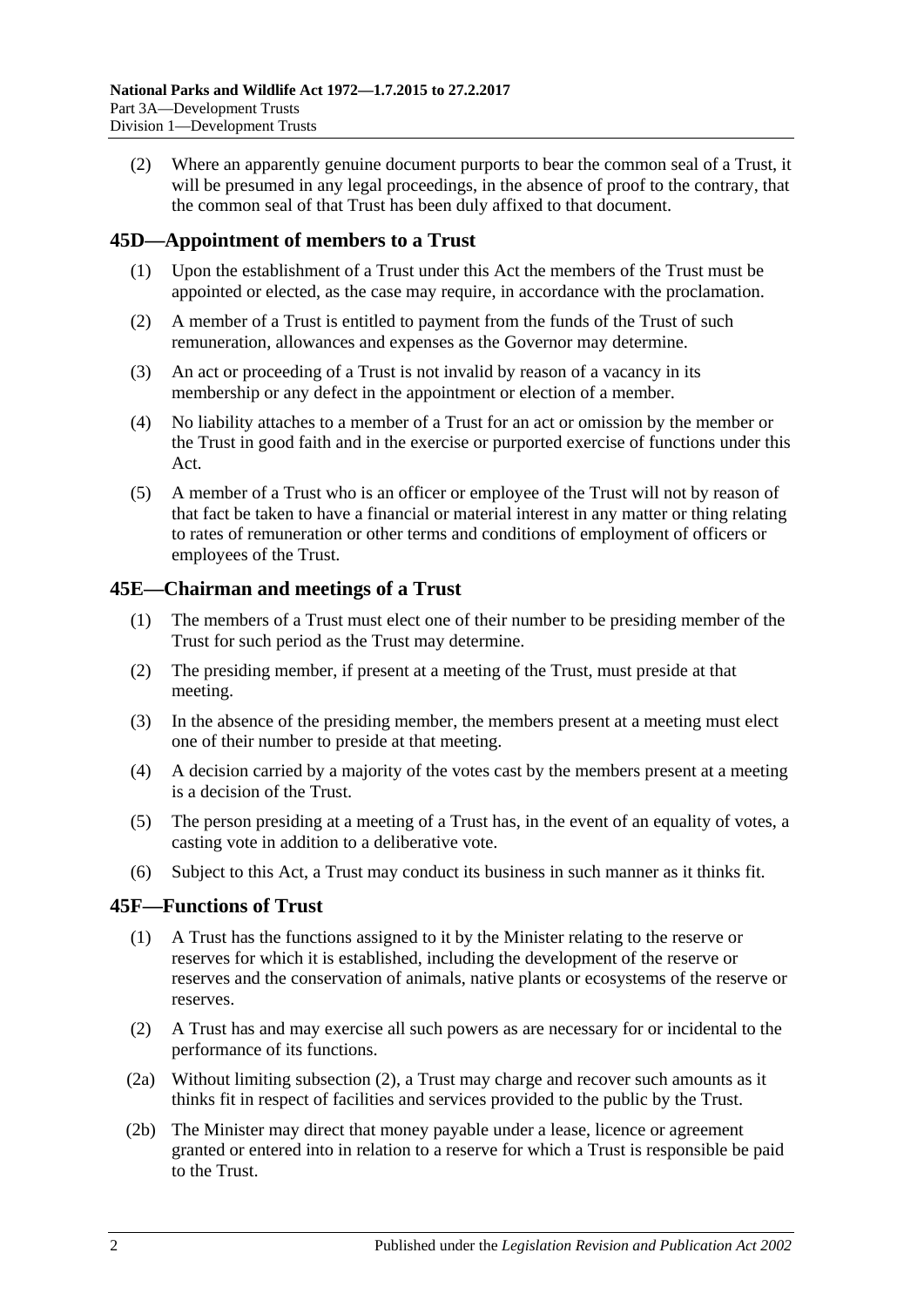- (2c) A Trust may retain and apply money received by the Trust—
	- (a) pursuant to [subsection](#page-41-1) (2a) or [\(2b\);](#page-41-2) or
	- (b) being fees paid for entrance to the reserve or reserves in relation to which the Trust has been established (the Trust's reserves); or
	- (c) being fees or other money paid for—
		- (i) the use of the Trust's reserves; or
		- (ii) the use of facilities or services provided by the Trust; or
	- (ca) under the *[Wilderness Protection Act](http://www.legislation.sa.gov.au/index.aspx?action=legref&type=act&legtitle=Wilderness%20Protection%20Act%201992) 1992*; or
	- (d) being money that it has borrowed with the approval of the Treasurer for the purposes of the Trust; or
	- (e) as a donation or grant for the purposes of the Trust; or
	- (f) as interest or accretions arising from investment of money held by the Trust,

for the purpose of performing and discharging its functions and duties under this or any other Act without further appropriation by Parliament.

- (2d) A Trust must keep proper accounts of receipts and payments in relation to performing and discharging its functions and duties under this or any other Act and the Auditor-General may at any time, and must at least once in each year, audit the accounts kept by the Trust under this subsection.
- (3) In the exercise of its powers and the performance of its functions a Trust is, except where it is required to make a report to the Minister, subject to the general control and direction of the Minister.

#### **45G—Trust may delegate**

- (1) A Trust may delegate any of its powers, functions or duties to any committee appointed by the Trust, or to any member of the Trust or officer or employee of the Trust.
- (2) A delegation of powers, functions or duties by a Trust does not derogate from the power of the Trust to act itself in any matter and is revocable by the Trust at will.

### **45H—Staff of a Trust**

- (1) A Trust may appoint, upon terms and conditions approved by the Minister, such officers and employees as it thinks necessary or desirable for the proper carrying out of the functions and duties of the Trust.
- (2) The employment of an officer or employee by a Trust will be taken, for the purposes of the *[Superannuation Act](http://www.legislation.sa.gov.au/index.aspx?action=legref&type=act&legtitle=Superannuation%20Act%201988) 1988*, to be employment to which that Act applies.
- (3) Where a person becomes an officer or employee of a Trust, that person's existing and accruing rights in respect of recreation leave, sick leave and long service leave will, where employment by the trust follows immediately upon—
	- (a) employment in the Public Service of the State; or
	- (b) employment by another Trust; or
	- (c) any other prescribed employment,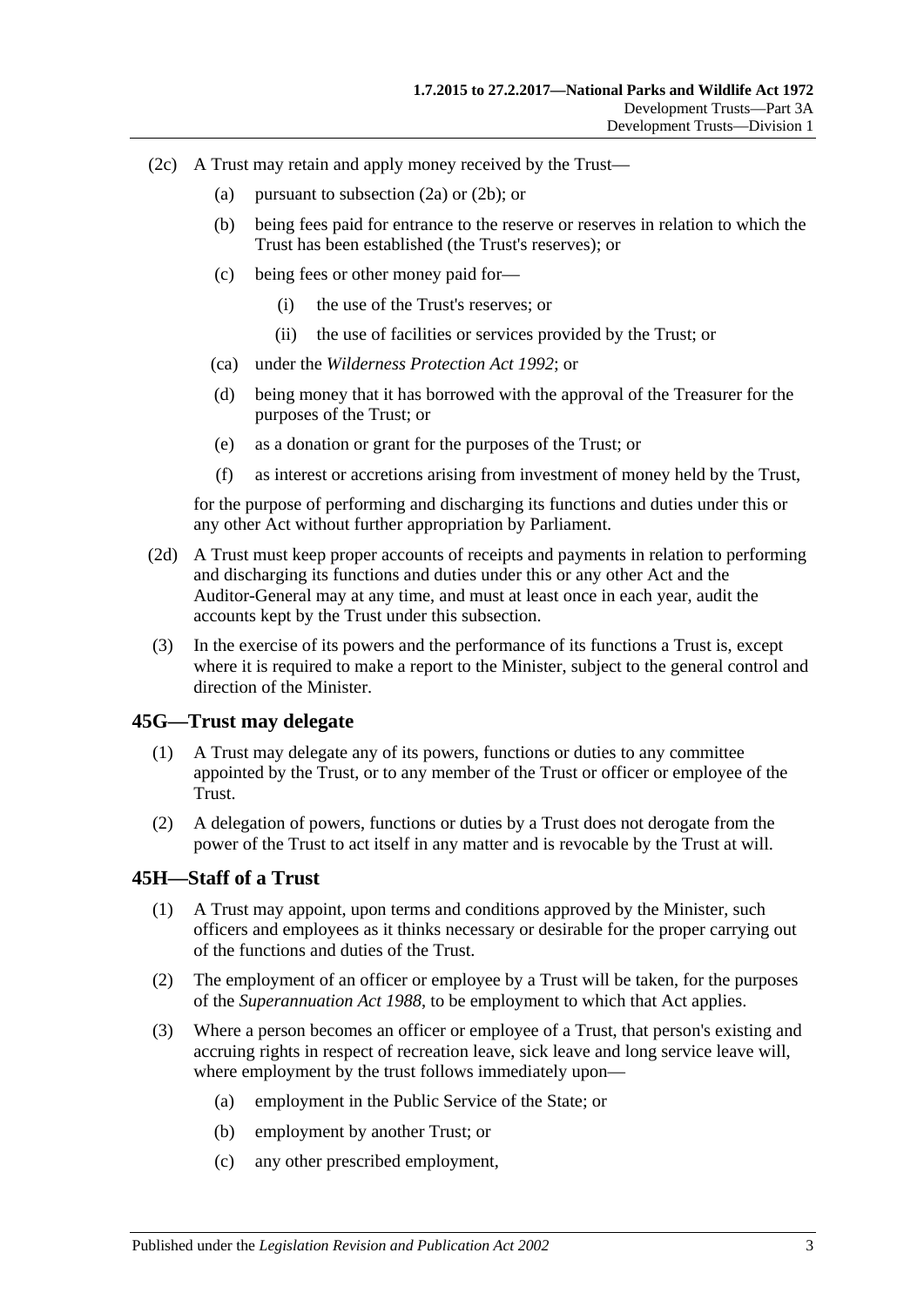continue in full force and effect as if that previous employment were employment with the Trust.

### <span id="page-43-0"></span>**45I—Acquisition of land**

A Trust may, with the approval of the Minister, acquire land pursuant to a contract with the owner of the land or pursuant to the *[Land Acquisition Act](http://www.legislation.sa.gov.au/index.aspx?action=legref&type=act&legtitle=Land%20Acquisition%20Act%201969) 1969*—

- (a) for the purposes of carrying out its functions;
- (b) without limiting [paragraph](#page-43-0) (a)—for the purposes of a reserve or to enlarge or extend an existing reserve.

### <span id="page-43-1"></span>**45J—Financial provisions**

- (1) A Trust may, with the approval of the Treasurer, borrow money for the purpose of enabling it to perform and discharge its functions and duties under this or any other Act.
- (2) The Treasurer may, at his or her discretion, guarantee the discharge by a Trust of any liability incurred by it in respect of any loan under [subsection](#page-43-1) (1).
- (3) The Treasurer may, without any authority other than this section, pay out of the Consolidated Account any money required for the purpose of discharging obligations arising by virtue of a guarantee given under this section.
- (4) A Trust may, with the approval of the Treasurer, invest any of the money of the Trust that is not for the time being required for the purposes of the Trust, in such investments as may be approved by the Treasurer.

### <span id="page-43-2"></span>**45L—Dissolution of a Trust**

- (1) The Governor may, by proclamation, dissolve a Trust.
- (2) Upon the dissolution of a Trust pursuant to [subsection](#page-43-2) (1), the assets of the Trust will be disposed of and the liabilities of the Trust will be discharged in accordance with the directions of the Governor.

# **Division 2—The General Reserves Fund**

### **45M—Establishment of Fund**

- (1) The General Reserves Trust Fund continues in existence as the General Reserves Fund.
- (2) The fund is under the management and control of the Minister.
- (3) The fund consists of—
	- (a) money provided by Parliament for the purposes of the fund; and
	- (b) fees paid for entrance to reserves other than reserves in relation to which a specific Trust has been established and determined that it is to retain such fees; and
	- (c) money that—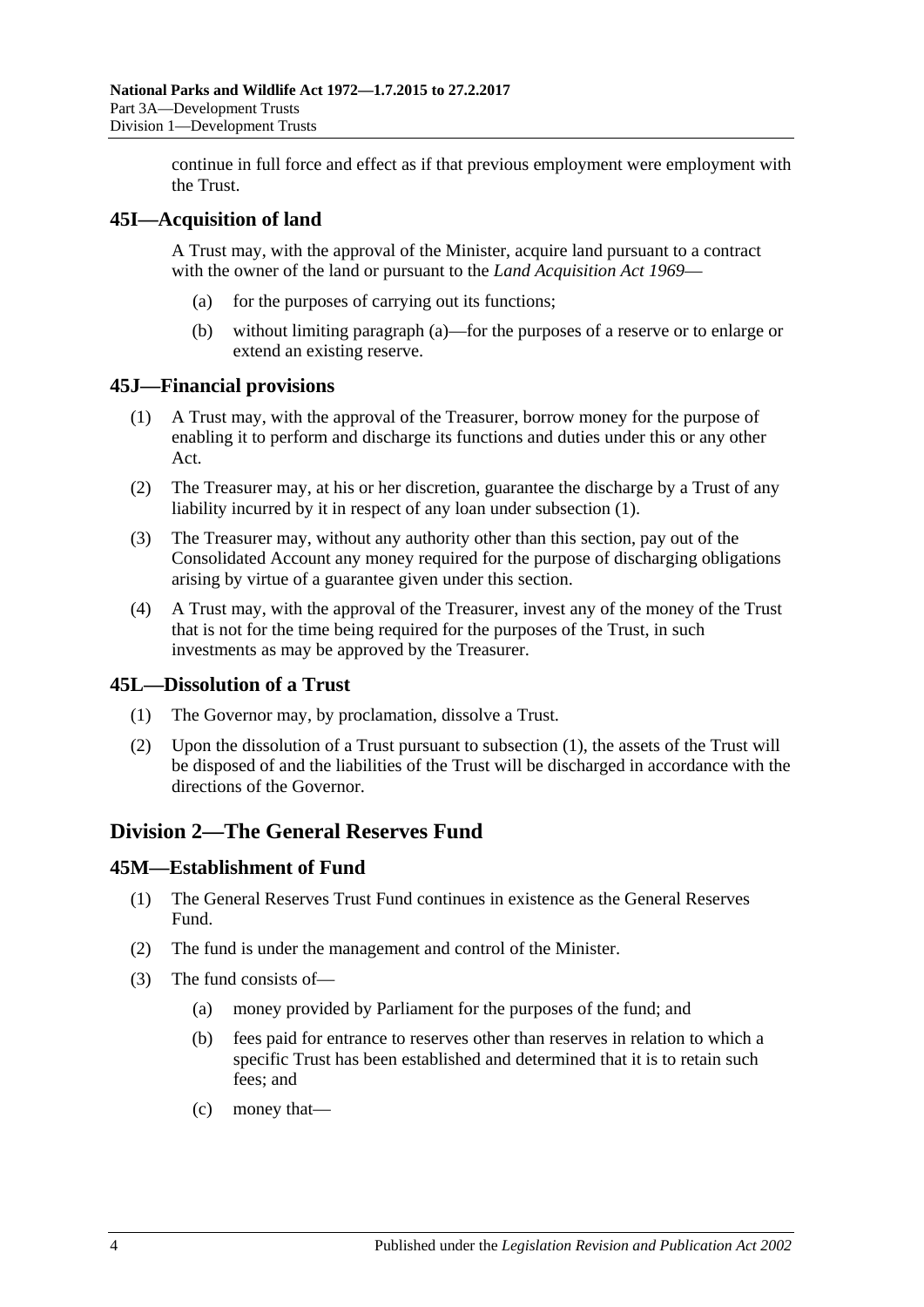- (i) is payable pursuant to a lease, licence or other agreement entered into by the Minister or Director under [section](#page-25-0) 35 in relation to a reserve other than a reserve in relation to which a specific Trust has been established; and
- (ii) the Minister or Director has directed be paid into the fund; and
- (d) fees or other money not referred to in paragraph (c) paid for—
	- (i) the use of a reserve other than a reserve in relation to which a specific Trust has been established; or
	- (ii) the use of facilities or services provided on a reserve other than a reserve in relation to which a specific Trust has been established; and
- (da) money required to be paid into the Fund under the *[Wilderness Protection](http://www.legislation.sa.gov.au/index.aspx?action=legref&type=act&legtitle=Wilderness%20Protection%20Act%201992)  Act [1992](http://www.legislation.sa.gov.au/index.aspx?action=legref&type=act&legtitle=Wilderness%20Protection%20Act%201992)*; and
- (e) money borrowed by the Minister with the approval of the Treasurer for the purposes of the fund; and
- (f) any donation or grant made for the purposes of the fund; and
- (g) interest and accretions arising from investment of the fund.
- (4) The Minister may apply the fund—
	- (a) for or in relation to the development and management of one or more reserves; and
	- (b) in repayment of money borrowed by the Minister for the purposes of the fund and interest payable in respect of that money; and
	- (c) for or in relation to the management and control of the fund.

#### **45N—Investment of the fund**

The Minister may invest any of the money of the fund that is not immediately required for the purposes of the fund in such manner as is approved by the Treasurer.

#### <span id="page-44-0"></span>**45O—Accounts and auditing**

- (1) The Minister must keep proper accounts of receipts and payments in relation to the fund.
- (2) The Auditor-General may at any time, and must at least once in each year, audit the accounts kept by the Minister under [subsection](#page-44-0) (1).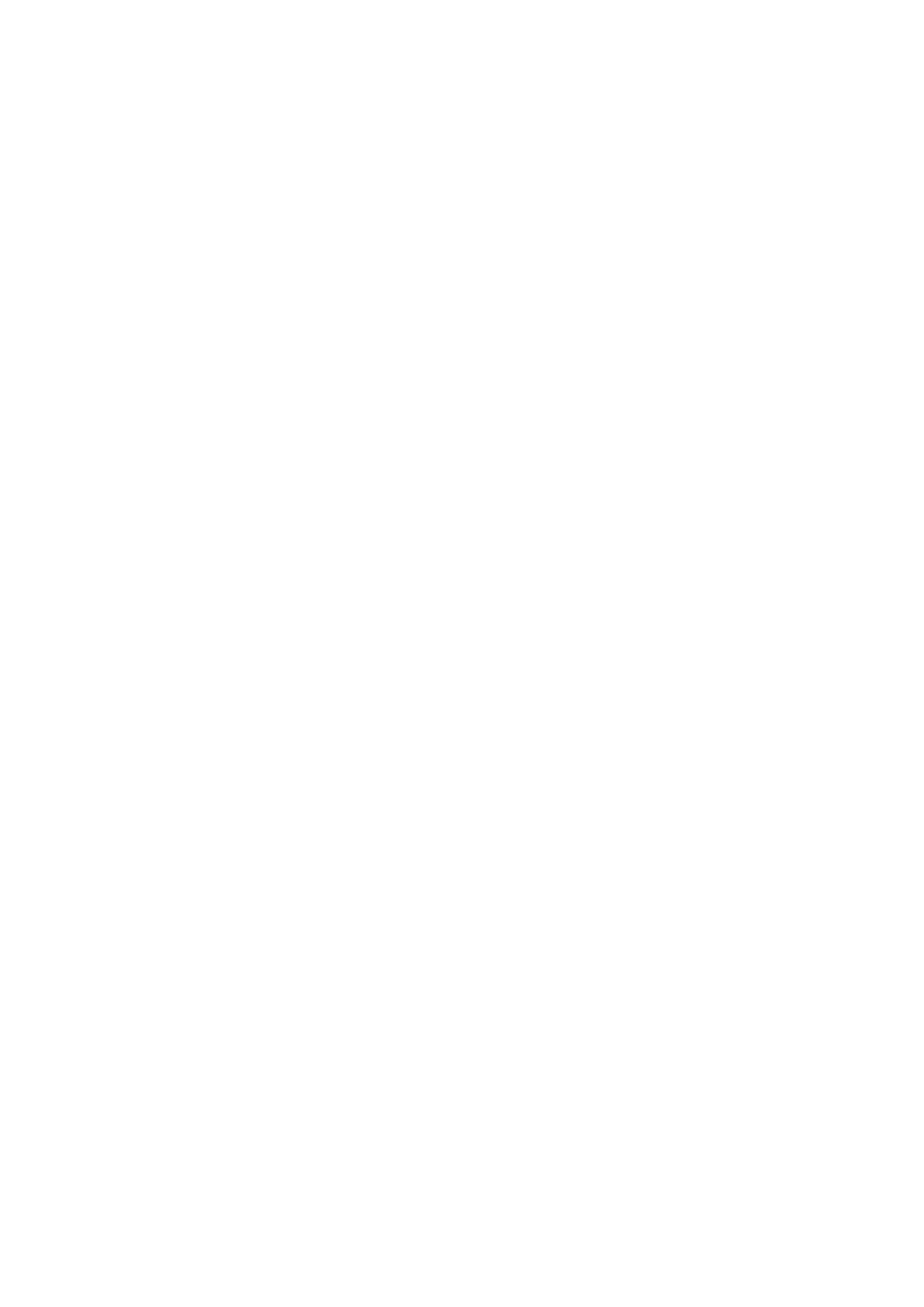# **Part 4—Conservation of native plants**

### **46—Application of this Part**

- (1) Subject to this section, this Part applies throughout the State.
- (2) The Governor may, by proclamation, declare that this Part, or any provisions of this Part specified in the proclamation, will not apply at any time or during periods specified in the proclamation—
	- (a) within a part of the State specified in the proclamation; or
	- (b) to a specified species of native plant; or
	- (c) to a specified species of native plant in a specified part of the State,

and the operation of this Part will be modified accordingly.

(3) The Governor may, by proclamation, revoke or vary a proclamation under this section.

### <span id="page-46-0"></span>**47—Unlawful taking of native plants**

- (1) Subject to this Part, a person must not take a native plant—
	- (a) on any reserve, wilderness protection area or wilderness protection zone; or
	- (b) on any other Crown land; or
	- (c) on any land reserved for or dedicated to public purposes; or
	- (d) on any forest reserve.
- <span id="page-46-1"></span>(2) A person must not take a native plant of a prescribed species on private land.
- (3) A person who contravenes [subsection](#page-46-0) (1) or [\(2\)](#page-46-1) is guilty of an offence. Maximum penalty:

In the case of a native plant of an endangered species, \$10 000 or imprisonment for 2 years.

In the case of a native plant of a vulnerable species, \$7 500 or imprisonment for 18 months.

In the case of a native plant of a rare species, \$5 000 or imprisonment for 12 months.

In any other case, \$2 500 or imprisonment for 6 months.

(4) A person must not take a native plant on private land without the consent of the owner of the land.

Maximum penalty: \$1 000.

Expiation fee: \$150.

(5) If in proceedings for an offence against this section it is proved that the defendant was found in possession of a native plant, it will be presumed, in the absence of proof to the contrary, that the defendant took the plant in contravention of this Act.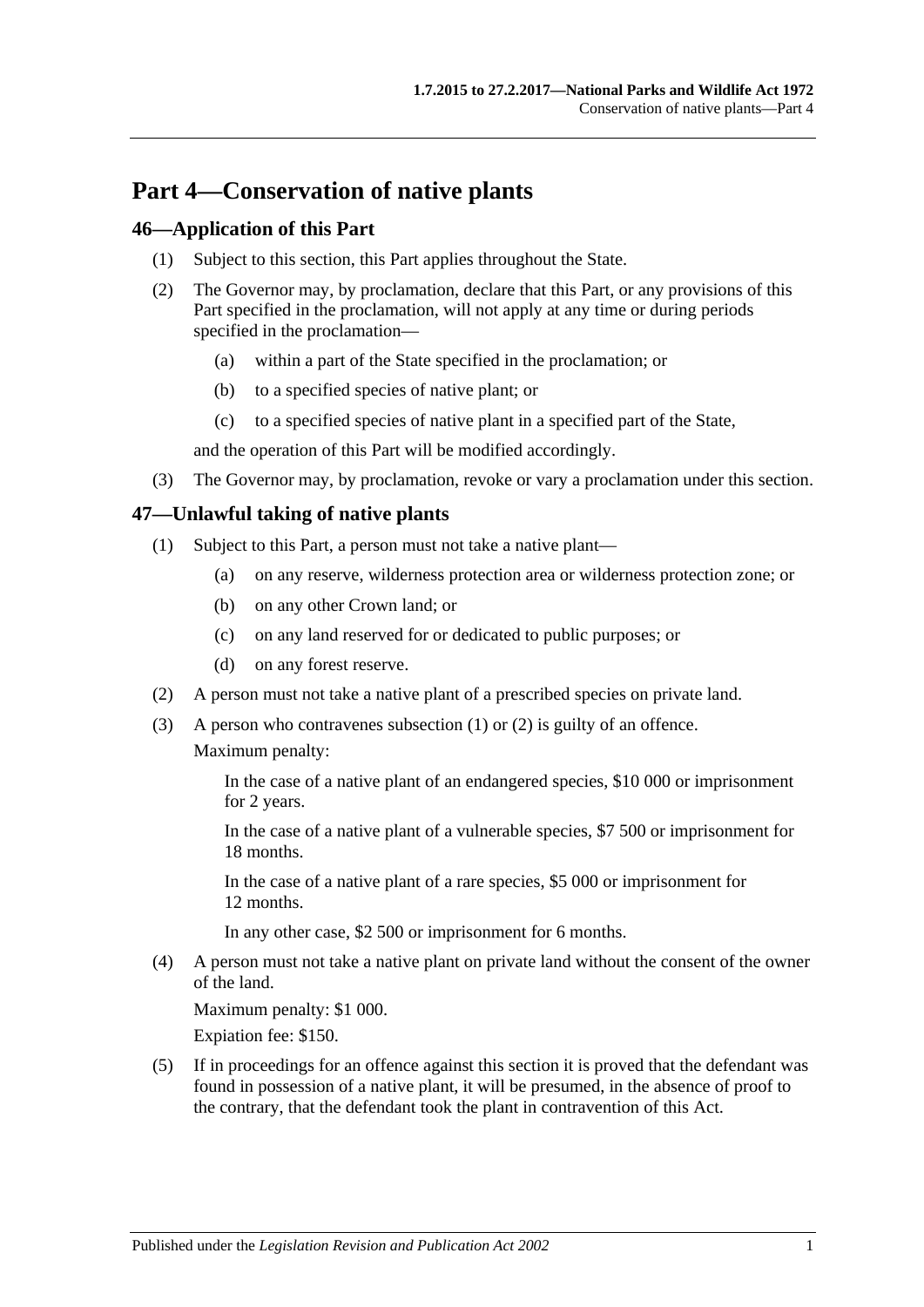- (6) It is a defence to a charge of an offence against this section to prove that the act alleged against the defendant—
	- (a) was neither intentional nor negligent; or
	- (b) was done in pursuance of some statutory authority.

### **48—Unlawful disposal of native plants**

- (1) A person must not sell or give away a native plant of a prescribed species.
	- Maximum penalty:

In the case of a native plant of an endangered species, \$10 000 or imprisonment for 2 years.

In the case of a native plant of a vulnerable species, \$7 500 or imprisonment for 18 months.

In the case of a native plant of a rare species, \$5 000 or imprisonment for 12 months.

In any other case, \$2 500 or imprisonment for 6 months.

(2) It is a defence to a charge of an offence against this section to prove that the native plant was taken pursuant to a licence under the *[Forestry Act](http://www.legislation.sa.gov.au/index.aspx?action=legref&type=act&legtitle=Forestry%20Act%201950) 1950*.

#### **48A—Illegal possession of native plants**

(1) A person must not have in his or her possession or control a native plant that has been illegally taken or acquired.

Maximum penalty:

In the case of a native plant of an endangered species, \$10 000 or imprisonment for 2 years.

In the case of a native plant of a vulnerable species, \$7 500 or imprisonment for 18 months.

In the case of a native plant of a rare species, \$5 000 or imprisonment for 12 months.

In any other case, \$2 500 or imprisonment for 6 months.

- (2) For the purposes of this section, a native plant is illegally taken or acquired if taken or acquired contrary to this Act or any other Act or law of the State, or contrary to the law of another State or Territory of the Commonwealth.
- (3) In proceedings for an offence against this section the onus lies on the defendant to prove that the native plant was not taken or acquired illegally.

#### <span id="page-47-0"></span>**49—Permits**

- (1) The Minister may grant a permit authorising—
	- (a) the taking of native plants; or
	- (b) the sale or gift of native plants,

subject to the conditions of the permit.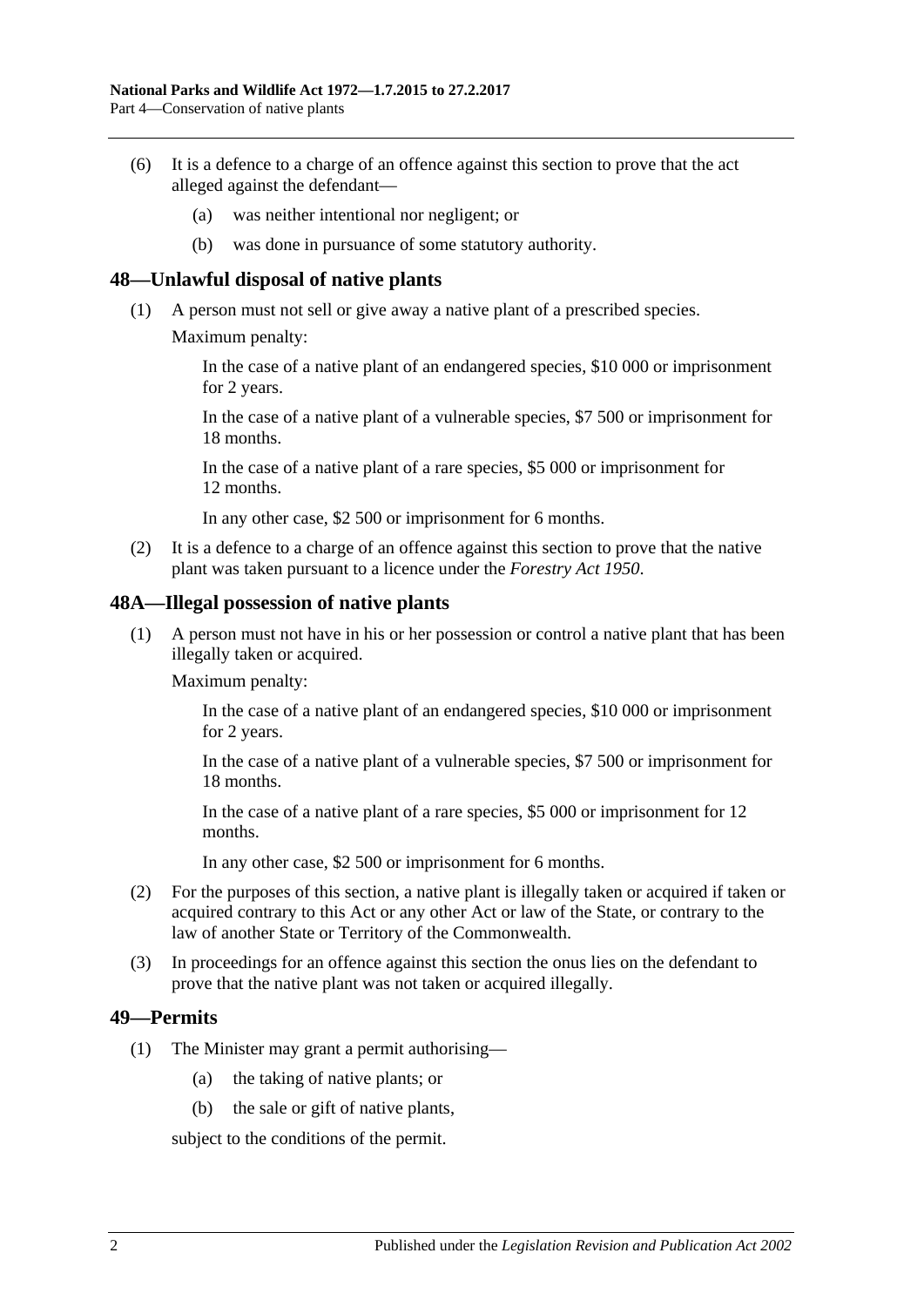(2) No offence is committed by reason of the taking, or the sale, of native plants in accordance with a permit under this section.

### **49A—Permits for commercial purposes**

- <span id="page-48-0"></span>(1) The Minister may, by notice published in the Gazette and in a newspaper circulating generally throughout the State—
	- (a) declare that this section applies to, and in relation to, a species of plant; and
	- (b) vary or revoke a declaration referred to in [paragraph](#page-48-0) (a).
- (2) Where this section applies to, and in relation to, a species of plant, the Minister must prepare draft recommendations in relation to the following matters:
	- (a) the effect of taking individual plants for commercial purposes on the species and on the ecosystem of which the plants taken formed part; and
	- (b) the need for research in relation to that species; and
	- (c) the identification of plants and plant products; and
	- (d) any other matters that should, in the opinion of the Minister be addressed,

and must make the recommendations available to the public for at least three months for comment before adoption by the Minister.

- (3) Before adopting the draft recommendation, the Minister must have regard to comments (if any) made by members of the public and may, if the Minister thinks fit, vary the recommendations to take account of those comments.
- (4) Recommendations adopted by the Minister must be published in the Gazette and in a newspaper circulating generally throughout the State and may be revoked or varied by further recommendations prepared by the Minister in accordance with this section.
- (5) The taking and sale of plants of a species to which this section applies for commercial purposes pursuant to a permit under [section](#page-47-0) 49 is subject to restrictions or conditions imposed from time to time by regulation or by the Minister when granting the permit.
- (6) Restrictions and conditions imposed by regulation must implement recommendations adopted by the Minister under this section in relation to the commercial taking and sale of plants of the species concerned.
- (7) Where a permit granted for commercial purposes relates to plants of a species to which this section applies and a royalty is payable under this Act in respect of the taking of plants of that species, the Minister may require the applicant to pay in advance an amount equal to the total amount of royalty that would be payable if all the plants that could be taken pursuant to the permit were taken.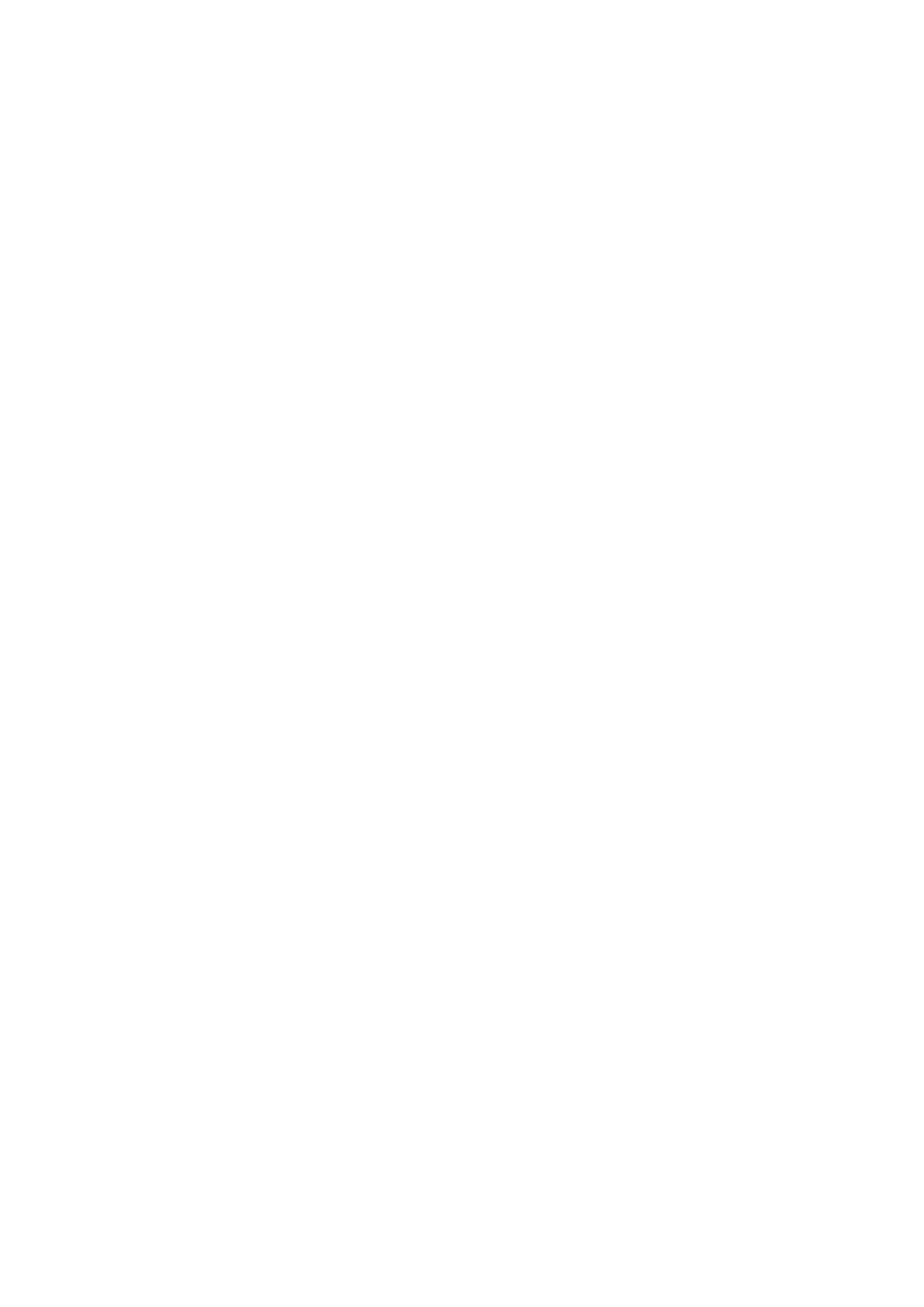# **Part 5—Conservation of native animals**

# **Division 1—Application of this Part**

# **50—Application of this Part**

- (1) Subject to this section, this Part applies throughout the State.
- (2) The Governor may, by proclamation, declare that this Part or any provisions of this Part specified in the proclamation do not apply—
	- (a) within a part of the State defined or referred to in the proclamation; or
	- (b) to a specified species of animal; or
	- (c) to a specified species of animal in a specified part of the State.
- (3) The Governor may, by proclamation, revoke or vary any proclamation under this Part.

# **Division 2—Restrictions upon the taking of protected animals**

## <span id="page-50-0"></span>**51—Taking of protected animals etc**

(1) Subject to this Part, a person must not take a protected animal or the eggs of a protected animal.

Maximum penalty:

In the case of a marine mammal—\$100 000 or imprisonment for 2 years.

In the case of an animal (not being a marine mammal), or the eggs of an animal, of an endangered species—\$10 000 or imprisonment for 2 years.

In the case of an animal (not being a marine mammal), or the eggs of an animal, of a vulnerable species—\$7 500 or imprisonment for 18 months.

In the case of an animal (not being a marine mammal), or the eggs of an animal, of a rare species—\$5 000 or imprisonment for 12 months.

In any other case—\$2 500 or imprisonment for 6 months.

(2) In any prosecution under this section, it is a defence that the defendant did not wilfully or negligently commit the act subject to the charge.

### <span id="page-50-1"></span>**52—Open season**

- (1) The Minister may, by notice published in a newspaper circulating generally throughout the State, declare an open season for the taking of protected animals of a specified species.
- (2) A notice under this section—
	- (a) must not relate to animals of an endangered species; and
	- (b) does not apply in relation to animals within—
		- (i) a reserve, other than a game reserve; or
		- (ii) a wilderness protection area or wilderness protection zone; and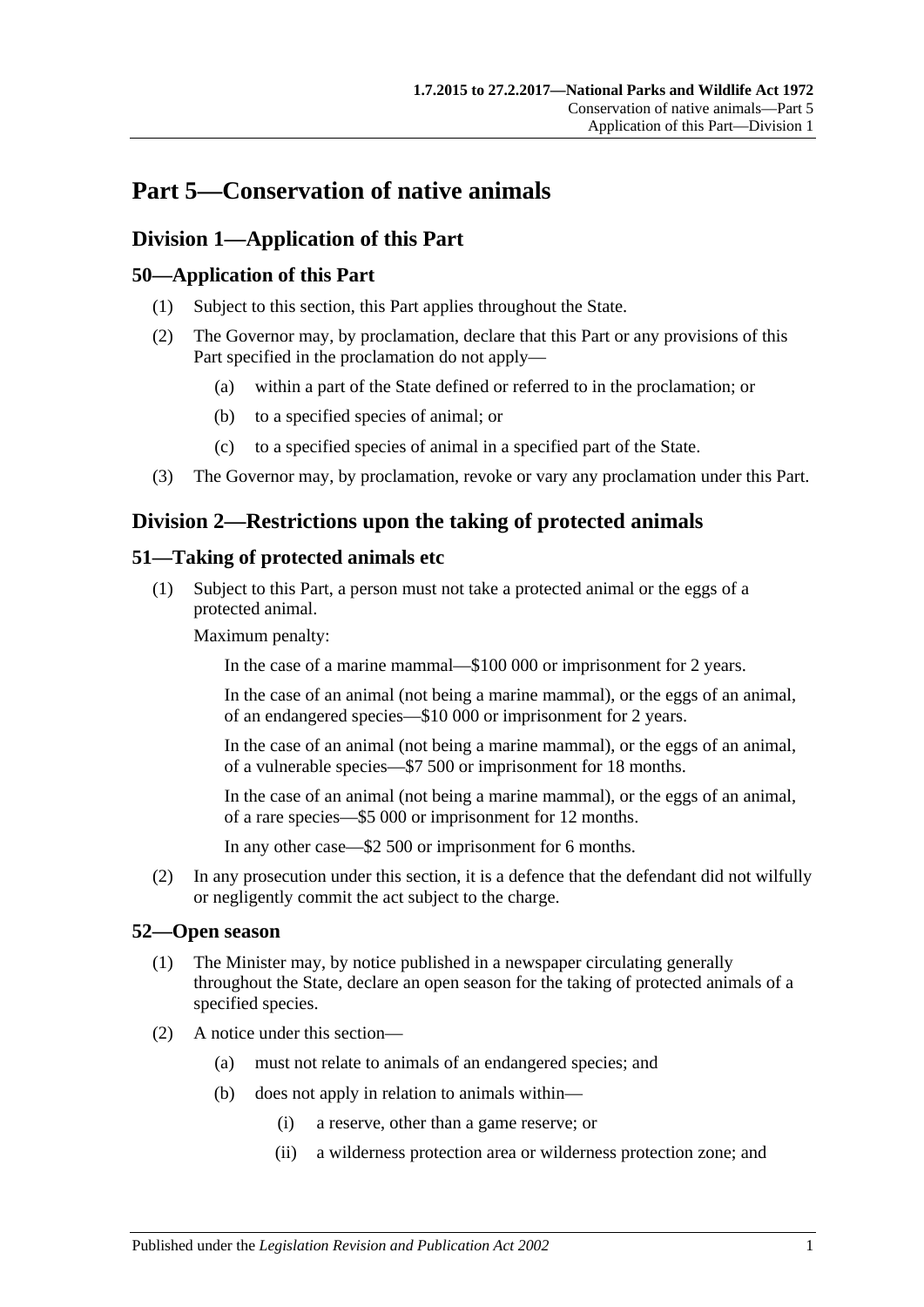- (c) does not apply in relation to animals within a game reserve unless the notice expressly provides that the open season applies in relation to that reserve.
- (3) A notice under this section—
	- (a) must state—
		- (i) the period of the open season (including, if the Minister thinks fit, the hours of the day during which animals may be taken); and
		- (ii) the parts of the State to which the open season applies; and
		- (iii) whether eggs may be taken; and
	- (b) may prescribe restrictions or conditions applicable to the open season; and
	- (c) may be varied or revoked by the Minister by a subsequent notice published in a newspaper circulating generally throughout the State.
- (4) It is lawful to take a protected animal in accordance with a notice under this section.

### <span id="page-51-0"></span>**53—Permits to take protected animals**

- (1) The Minister may grant to any person a permit to take protected animals or the eggs of protected animals, if satisfied that it is desirable to grant the permit—
	- (a) to facilitate scientific research; or
	- (b) to enable the person to place bands, marks or tags upon such animals and then to release them; or
	- (c) to permit the destruction or removal of animals that are causing, or are likely to cause, damage to the environment or to crops, stock or other property; or
	- (d) for any other purpose (other than for sale) that the Minister considers proper and not inconsistent with the objectives of this Act.
- (2) A permit under this section remains in force for such term, not exceeding 12 months, as is specified in the permit.
- (3) The Minister may at any time revoke a permit granted under this section.
- (4) A person to whom a permit to take protected animals has been granted must, within 14 days after the expiration or revocation of the permit, deliver to the Minister a report in the prescribed form stating the number of animals of each species taken in pursuance of the permit and the number of eggs of any protected animal taken in pursuance of the permit.

Maximum penalty: \$1 000.

Expiation fee: \$150.

- (5) Without limiting the conditions subject to which a permit may be granted under this section those conditions may—
	- (a) limit the areas in which protected animals or the eggs of protected animals may be taken; and
	- (b) limit the number of animals or eggs that may be taken in pursuance of the permit.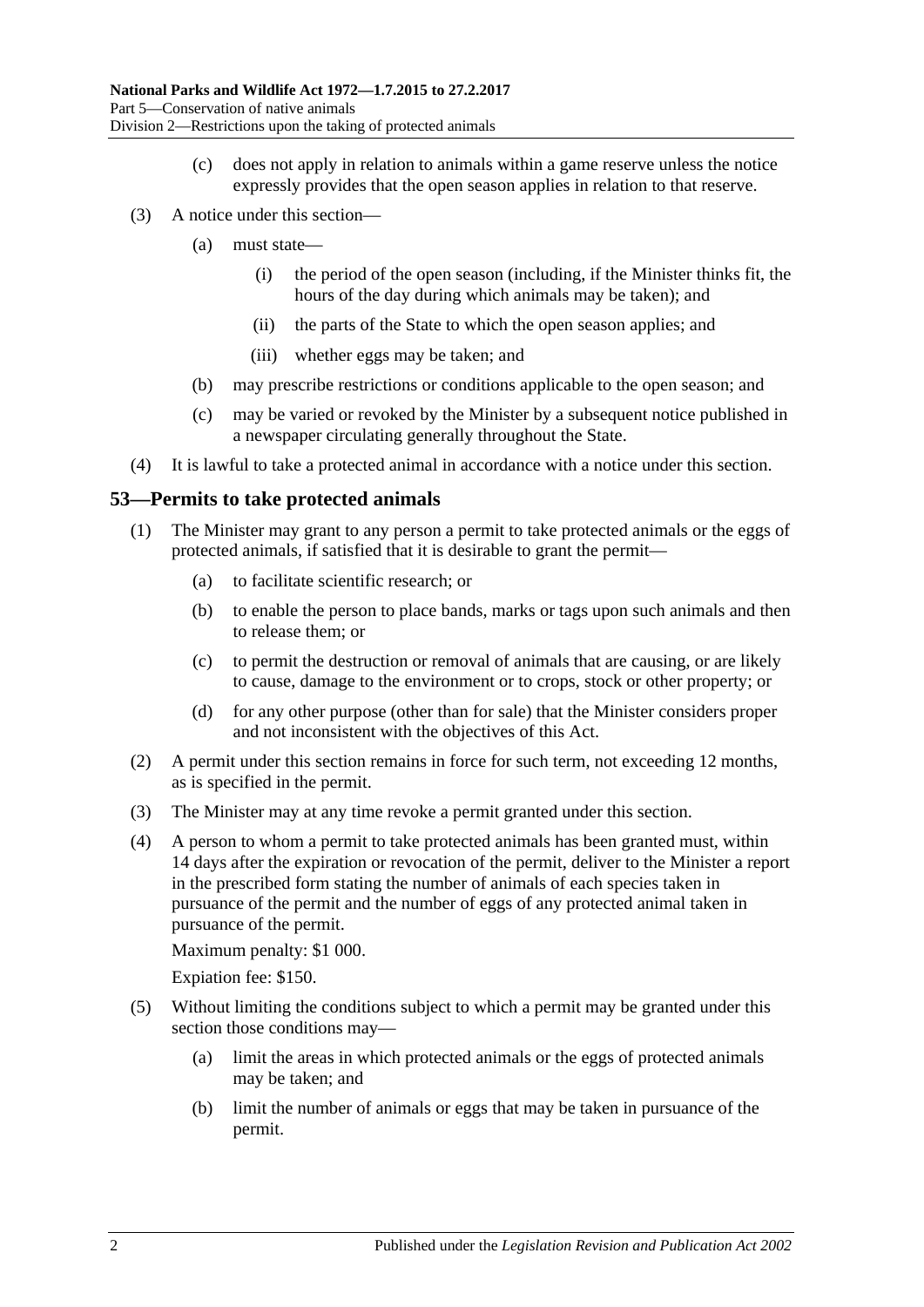(6) Where a permit relates to animals in respect of which a royalty is payable under this Act, the Minister may require the applicant to pay in advance an amount equal to the amount of royalty that would be payable in respect of all the animals in respect of which the permit is granted.

# **53A—Review of decision of Minister under [section](#page-51-0) 53**

- (1) The Council may, on the application of a person who has applied for a permit under [section](#page-51-0) 53, review a decision of the Minister—
	- (a) to refuse to grant the permit; or
	- (b) to grant the permit subject to limitations, restrictions or conditions; or
	- (c) as to the term of the permit; or
	- (d) to revoke the permit.
- (2) The application must be made—
	- (a) within two months after the applicant is notified by the Minister of the decision; and
	- (b) in accordance with the requirements of the Council.
- (3) The Council may, following the review, make recommendations to the Minister.
- (4) The Minister may, after considering the Council's recommendations—
	- (a) vary or revoke the decision; or
	- (b) substitute any other decision that he or she could have made in the first instance for the original decision; or
	- (c) confirm the original decision.

#### **54—Dangerous magpies and poisonous reptiles**

- (1) It is lawful for any person without any permit or other authority under this Act, to kill any Australian magpie that has attacked or is attacking any person.
- (2) It is lawful for any person without any permit or other authority under this Act, to kill any poisonous reptile that—
	- (a) has attacked, is attacking or is likely to attack, any person; or
	- (b) is in dangerous proximity to any person; or
	- (c) is, or has been, in such proximity to a person as to cause reasonable anxiety to that person.

### **Division 3—Release of protected animals**

#### **55—Restriction on release of protected animals**

A person must not release a protected animal or an animal of a species listed in [Schedule 10](#page-135-0) from captivity unless that person is authorised to do so by a permit granted by the Minister.

Maximum penalty: \$2 500.

Expiation fee: \$210.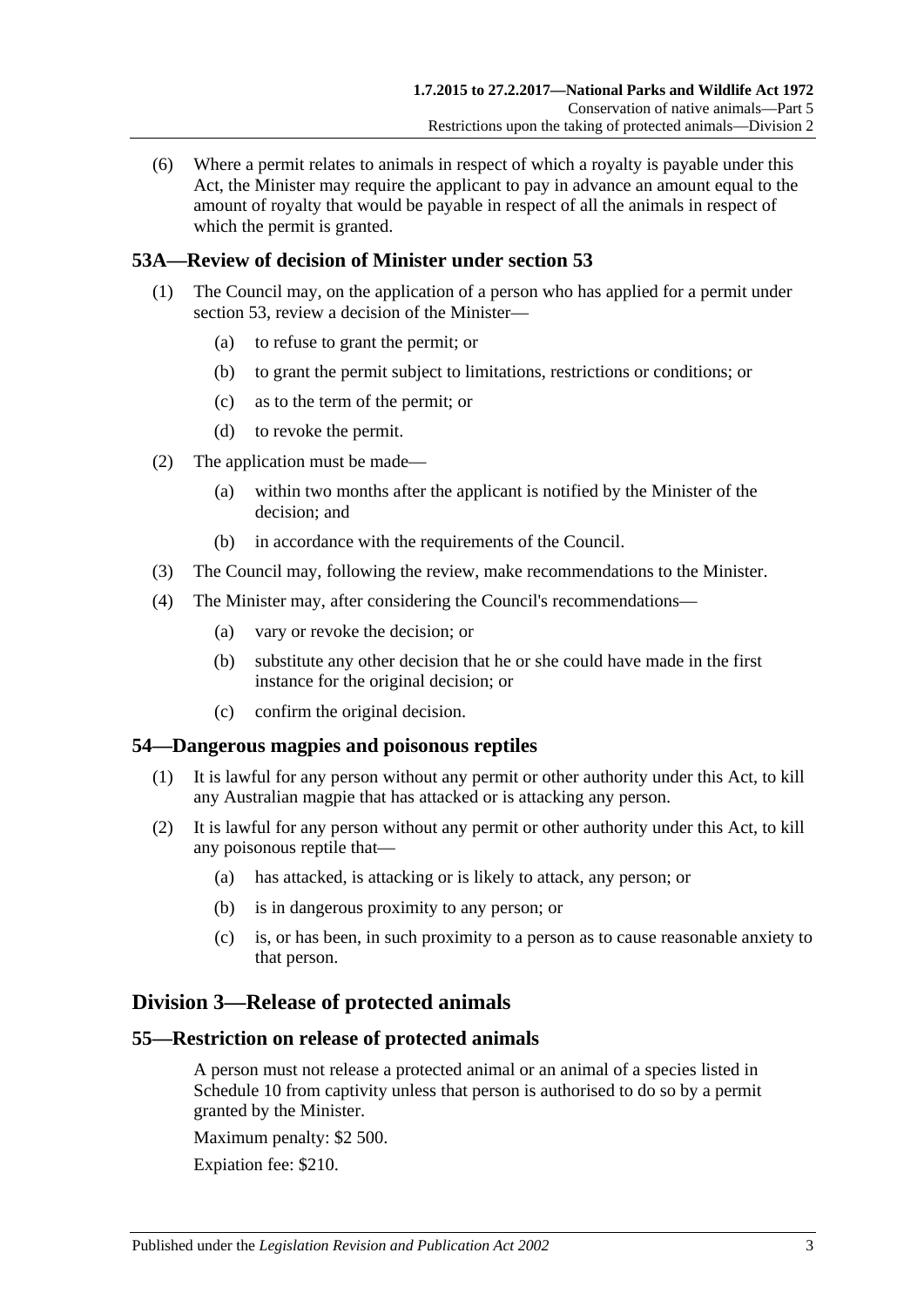# **Division 4—Prohibitions and restrictions upon the keeping of protected animals and certain dealings in protected animals**

# <span id="page-53-0"></span>**58—Keeping and sale of protected animals**

- (1) Subject to this section, a person must not—
	- (a) keep more than one animal that is a protected animal of a prescribed species; or
	- (b) keep a protected animal of any other species,

unless authorised to do so by permit granted by the Minister.

Maximum penalty: \$2 500.

- <span id="page-53-1"></span>(2) Subject to this section, a person must not—
	- (a) have possession or control of more than five eggs that are the eggs of a protected animal of a prescribed species; or
	- (b) have possession or control of the eggs of a protected animal of any other species,

unless authorised to do so by permit granted by the Minister.

Maximum penalty: \$2 500.

<span id="page-53-2"></span>(3) Subject to this section, a person must not sell or give away a protected animal or the carcass or eggs of a protected animal unless authorised to do so by permit granted by the Minister.

Maximum penalty: \$2 500.

- <span id="page-53-3"></span>(4) [Subsections](#page-53-0) (1), [\(2\)](#page-53-1) and [\(3\)](#page-53-2) do not apply in relation to an animal, or the carcass or eggs of an animal, of a species that is excluded from the operation of those subsections by proclamation.
- (4a) A proclamation under [subsection](#page-53-3) (4)
	- (a) may operate in relation to one or two or all of [subsections](#page-53-0)  $(1)$ ,  $(2)$  and  $(3)$ ;
	- (b) may operate differently in relation to different classes of persons or in relation to different circumstances specified in the proclamation;
	- (c) is subject to such conditions or restrictions as are specified in the proclamation.
- (5) The Governor may, by proclamation, vary or revoke a proclamation referred to in [subsection](#page-53-3) (4).
- (6) A permit granted by the Minister under this section does not apply in relation to an animal, or the carcass or eggs of an animal, taken illegally or brought into this State illegally.
- (7) The holder of a permit under this section must provide the Minister with such information as is required by regulation.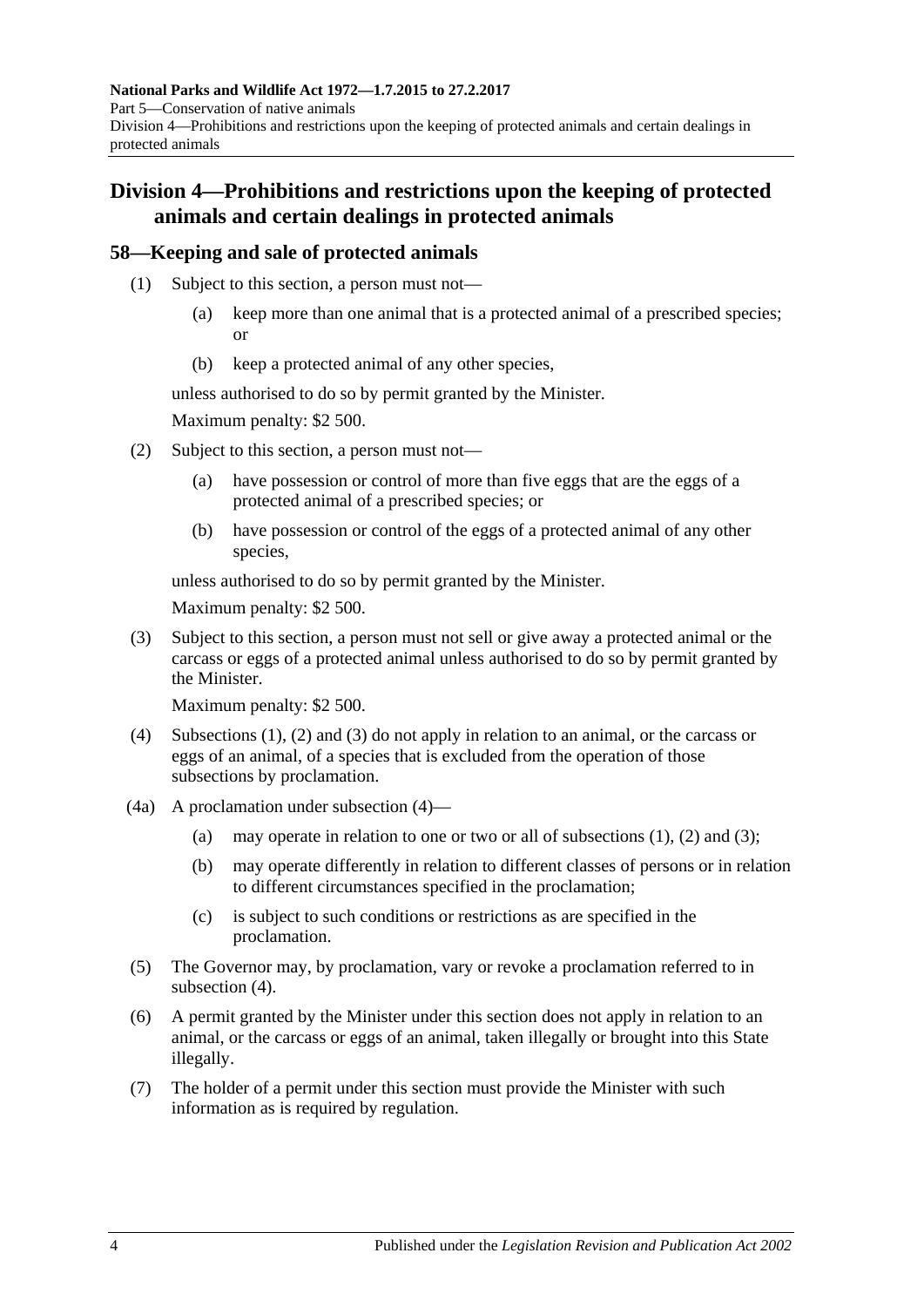(8) A person who keeps an animal, or has possession or control of the eggs of an animal, taken in pursuance of a permit granted by the Minister to take protected animals, or the eggs of protected animals, for scientific research does not contravene [subsection](#page-53-0)  $(1)$ .

# **58A—Restriction on keeping protected animals in certain areas**

A person must not keep a protected animal in an area declared by regulation to be a prohibited area in relation to animals of that species unless that person is authorised to do so by a permit granted by the Minister.

Maximum penalty: \$2 500.

# **59—Export and import of protected animals and native plants**

- (1) A person must not—
	- (a) export—
		- (i) a protected animal or the carcass or egg of a protected animal; or
		- (ii) a native plant of a species prescribed by regulation,

from a place within the State to a place outside the State except in pursuance of a permit granted under this section; or

- (b) import into the State—
	- (i) a protected animal or the carcass or egg of a protected animal; or
	- (ii) a native plant of a species prescribed by regulation,

from a place outside the State except in pursuance of a permit granted under this section.

Maximum penalty: \$2 000.

Expiation fee: \$200.

- (2) The Minister may grant to any person a permit to export from the State or import into the State a protected animal, or the carcass or eggs of a protected animal, of a species specified in the permit or a native plant of a species specified in the permit.
- (3) In this section—

*to export* in relation to an animal, carcass, egg or plant includes to remove the animal, carcass, egg or plant from the State for any reason;

*to import* in relation to an animal, carcass, egg or plant includes to bring the animal, carcass, egg or plant into the State for any reason.

### **60—Illegal possession of animals etc**

- (1) A person must not have in his or her possession or control—
	- (a) an animal; or
	- (b) the carcass of an animal; or
	- (c) an egg,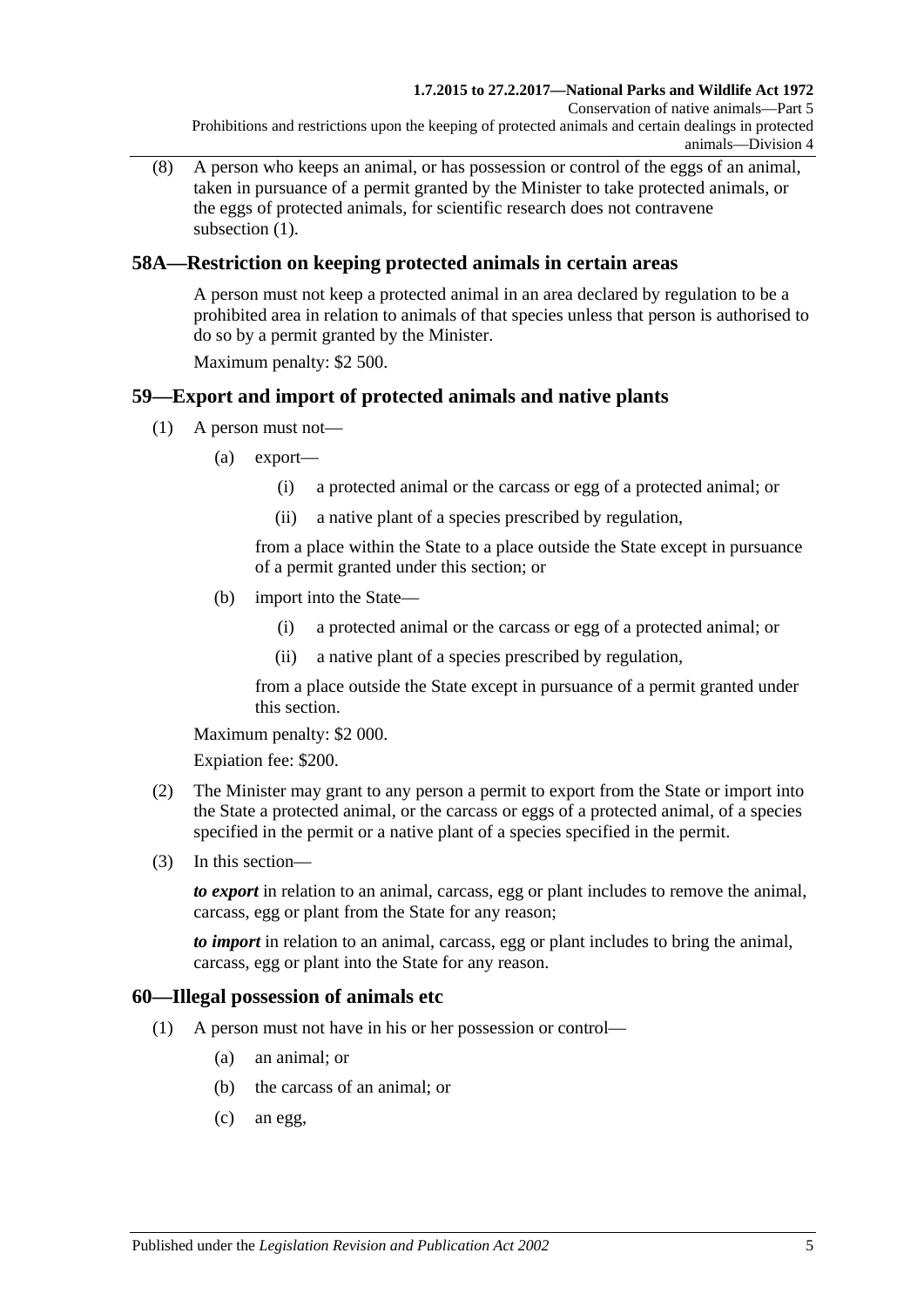#### **National Parks and Wildlife Act 1972—1.7.2015 to 27.2.2017**

Part 5—Conservation of native animals

Division 4—Prohibitions and restrictions upon the keeping of protected animals and certain dealings in protected animals

that has been illegally taken or acquired.

Maximum penalty:

In the case of a marine mammal or the carcass of a marine mammal—\$100 000 or imprisonment for 2 years.

In the case of an animal, (not being a marine mammal), or the carcass or eggs of an animal, of an endangered species—\$10 000 or imprisonment for 2 years.

In the case of an animal (not being a marine mammal), or the carcass or eggs of an animal, of a vulnerable species—\$7 500 or imprisonment for 18 months.

In the case of an animal (not being a marine mammal), or the carcass or eggs of an animal, of a rare species—\$5 000 or imprisonment for 12 months.

In any other case—\$2 500 or imprisonment for 6 months.

- (2) For the purposes of this section an animal, carcass or egg is illegally taken or acquired if taken or acquired contrary to this Act or any other Act or law of the State, or contrary to the law of another State or Territory of the Commonwealth.
- (3) In proceedings for an offence against this section the onus lies on the defendant to prove that the animal, carcass or egg was not taken or acquired illegally.

# **Division 4A—Farming of protected animals**

### **60B—Interpretation**

In this Division, unless the contrary intention appears—

*animal* means—

- (a) a protected animal of a species named in [Schedule 11;](#page-136-0) or
- (b) a protected animal of a species that is the subject of a declaration under [section](#page-55-0) 60BA that is in force;

*the business of farming animals* means the business of farming animals for one or both of the following purposes:

- (a) to produce carcasses, skins and other products upon slaughter of the animals;
- (b) to sell live animals or eggs to another person who carries on the business of farming animals of the same species;

*commercial farming of protected animals* means the business of farming protected animals of a species named in [Schedule 11;](#page-136-0)

*trial farming of protected animals* means the business of farming protected animals of a species that is not named in [Schedule 11](#page-136-0) but that is the subject of a declaration under [section](#page-55-0) 60BA that is in force.

### <span id="page-55-1"></span><span id="page-55-0"></span>**60BA—Declaration of species for trial farming**

- (1) The Governor may by regulation declare that a species of protected animal is a species for the purpose of trial farming under this Division.
- <span id="page-55-2"></span>(2) The Minister must, by notice published in the Gazette, set out conditions to which a permit granted under this Division in relation to animals of the species referred to in a regulation under [subsection](#page-55-1) (1) will be subject.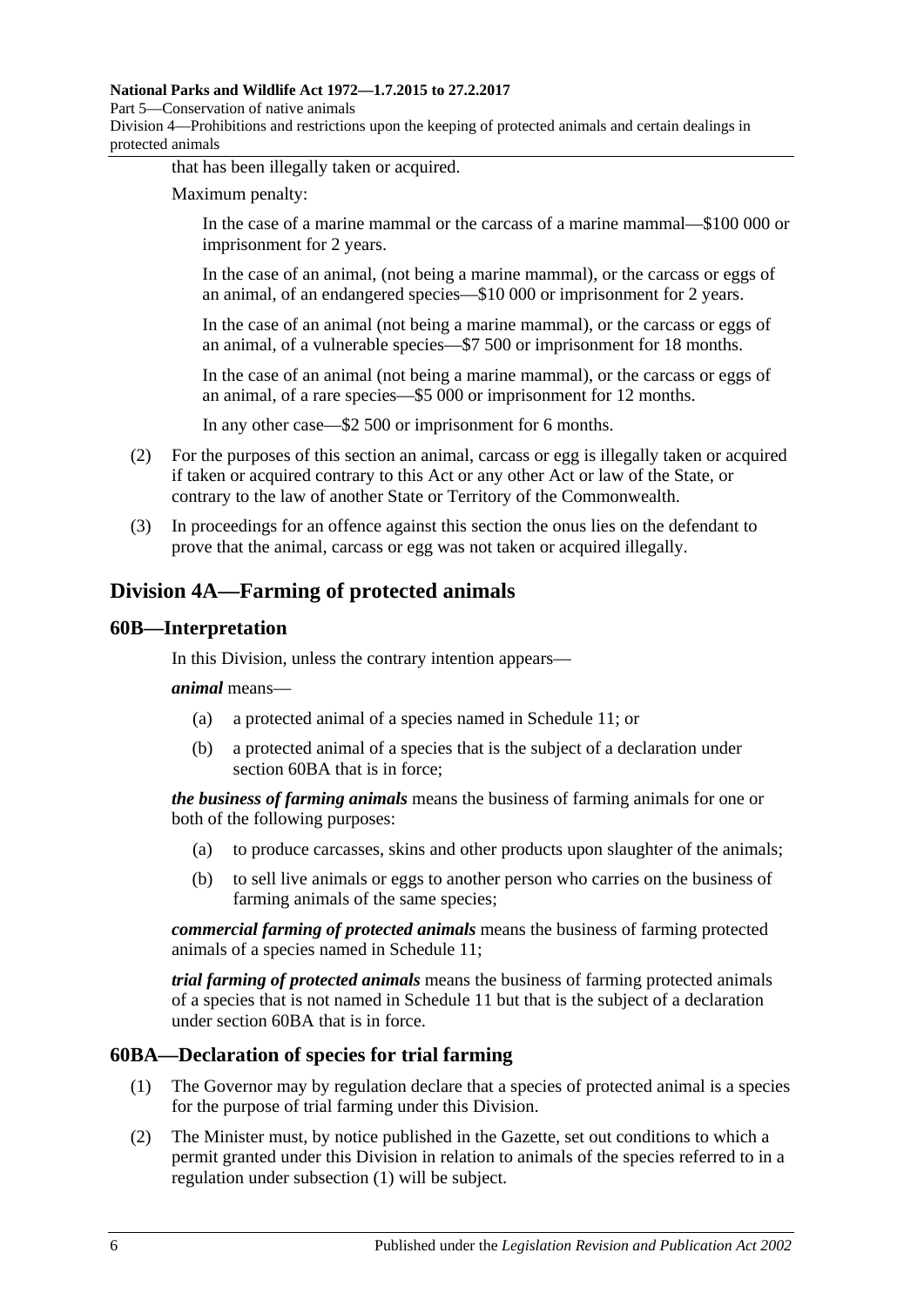- (3) The notice must be published in the same issue of the Gazette as the regulation.
- (4) [Subsection](#page-55-2) (2) does not limit the imposition of other conditions under section [60C\(6\).](#page-56-0)
- (5) A regulation under [subsection](#page-55-1) (1) expires on the fourth anniversary of its commencement and cannot be remade in relation to the same species of animal.

#### <span id="page-56-1"></span>**60C—Permit for farming protected animals**

- (1) The Minister may grant to a person a permit—
	- (a) to take an animal or the eggs of an animal from the wild or to slaughter or destroy in any other manner an animal in captivity; or
	- (b) to keep an animal or to have possession or control of the eggs of an animal; or
	- (c) to sell an animal or the carcass or eggs of an animal,

in the course of carrying on the business of farming animals of that species.

- (2) A person is not entitled to carry on the commercial farming of protected animals pursuant to a permit granted under any other provision of this Act after the expiration of 12 months following the inclusion in [Schedule 11](#page-136-0) of the species to which the animals belong.
- <span id="page-56-2"></span>(3) The Minister must not grant a permit under [subsection](#page-56-1) (1) for the commercial farming of protected animals—
	- (a) if a code of management has not been adopted by the Minister under this Division in respect of the species of animal to which the permit will relate; or
	- (b) if the permit would, in the Minister's opinion, be seriously at variance with the code of management referred to in [paragraph](#page-56-2) (a).
- (4) A permit for the trial farming of protected animals of a particular species expires at the expiration of the term for which it was granted or when the declaration under [section](#page-55-0) 60BA in relation to that species expires whichever occurs first.
- (5) The Minister must not grant a permit under [subsection](#page-56-1) (1) to take an animal or the eggs of an animal from the wild unless he or she is satisfied that the removal of animals or eggs pursuant to the permit is desirable in order to reduce or control a population of animals that is causing, or is likely to cause, damage to the environment or to crops, stock or other property.
- <span id="page-56-0"></span>(6) A permit granted under [subsection](#page-56-1) (1) is subject to such limitations, restrictions or conditions as are imposed by this section or by the Minister under [section](#page-70-0) 69 or by a notice under [section](#page-55-0) 60BA or are prescribed from time to time by regulation.
- (7) An animal taken from the wild or an animal raised from an egg taken from the wild cannot be slaughtered or destroyed in any other manner pursuant to a permit granted under [subsection](#page-56-1) (1) except—
	- (a) as a last resort to terminate the animal's suffering; or
	- (b) to prevent the spread of a disease with which the animal is infected.
- (8) A permit that enables the holder to take an animal or the eggs of an animal from the wild is subject to a condition requiring the holder within 14 days after taking animals or eggs pursuant to the permit to deliver to the Minister a report in the prescribed form stating the number of animals and eggs taken.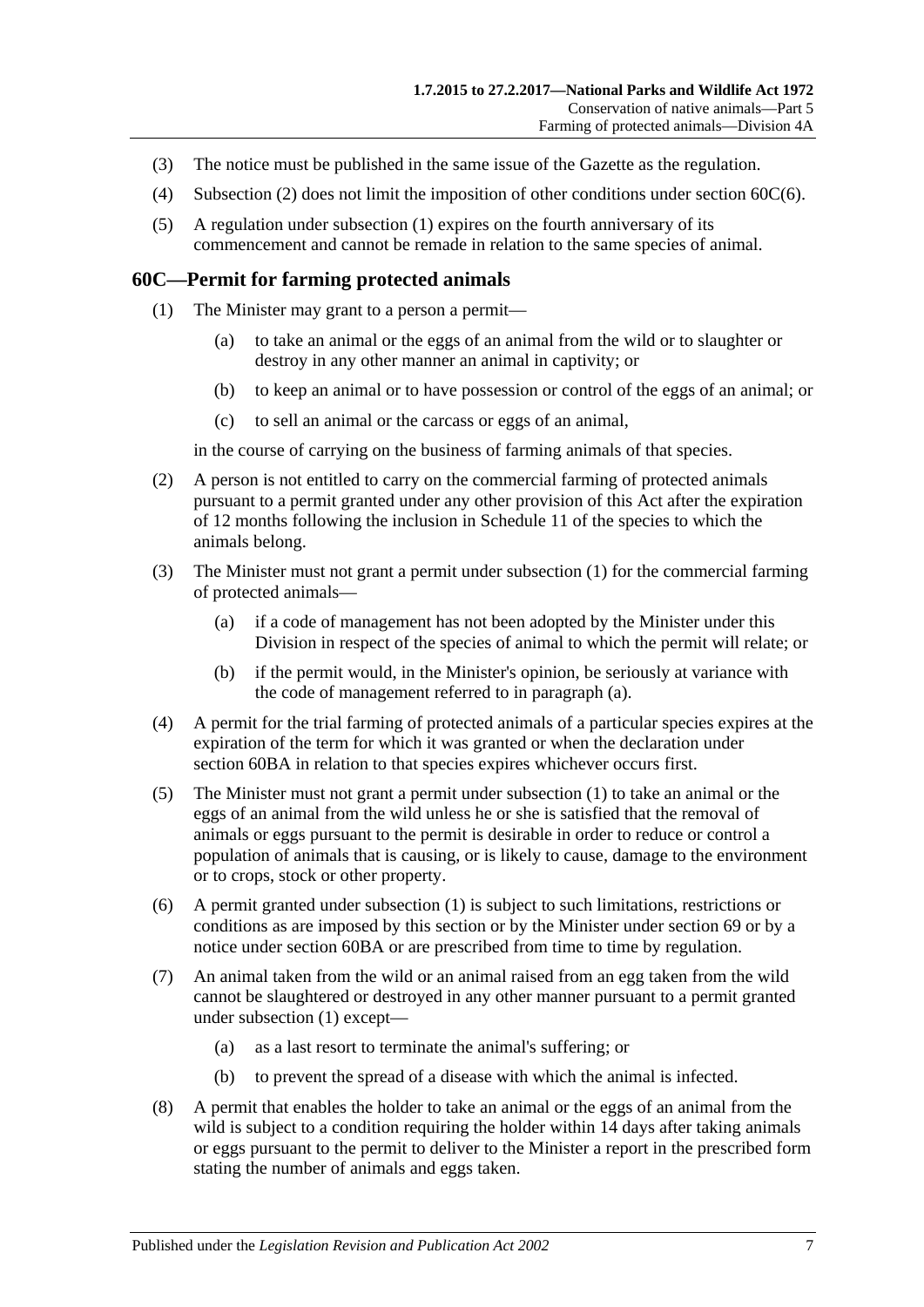- (9) A permit granted under [subsection](#page-56-1) (1) authorises—
	- (a) the sale of eggs of the species to which the permit relates to a person who carries on the business of farming animals of that species; and
	- (b) the sale of eggs of that species to any other person subject to the written approval of the Minister.
- (10) It is lawful to—
	- (a) take a protected animal or the eggs of a protected animal from the wild or to slaughter or destroy in any other manner an animal in captivity; or
	- (b) keep a protected animal or to have possession or control of the eggs of a protected animal; or
	- (c) sell a protected animal or the carcass or eggs of a protected animal,

pursuant to a permit granted under [subsection](#page-56-1) (1).

### **60D—Code of management**

- (1) The Minister must prepare a draft code of management in respect of each species of animal named in [Schedule 11.](#page-136-0)
- <span id="page-57-0"></span>(1a) The Minister may prepare a draft code of management in respect of a species of animal that has been declared to be a species for the purpose of trial farming under this Division.
- (2) A draft code must address the following matters:
	- (a) the effect of taking individual animals or eggs from the wild on the species concerned and on the ecosystem of which they formed part; and
	- (b) the welfare of the animals in captivity; and
	- (c) the need for research in relation to farming the species concerned; and
	- (d) the identification of animals and animal products; and
	- (e) any other matters that should, in the opinion of the Minister, be addressed.
- (3) A draft code may incorporate the whole or part of the Australian Model Code of Practice for the time being applicable to the welfare of the species to which the draft code relates by reference to the model code or to the relevant parts of it.
- (4) The Minister must provide the Minister administering the *[Livestock Act](http://www.legislation.sa.gov.au/index.aspx?action=legref&type=act&legtitle=Livestock%20Act%201997) 1997* with a copy of the draft code of management for comment.
- (5) The Minister must, by notice published in the Gazette and in a newspaper circulating generally throughout the State—
	- (a) state the place or places at which copies of the draft code can be inspected or purchased; and
	- (b) invite interested persons to provide the Minister with written comments in relation to the draft code.
- (5a) A draft code must be made available for public comment for at least three months before adoption by the Minister.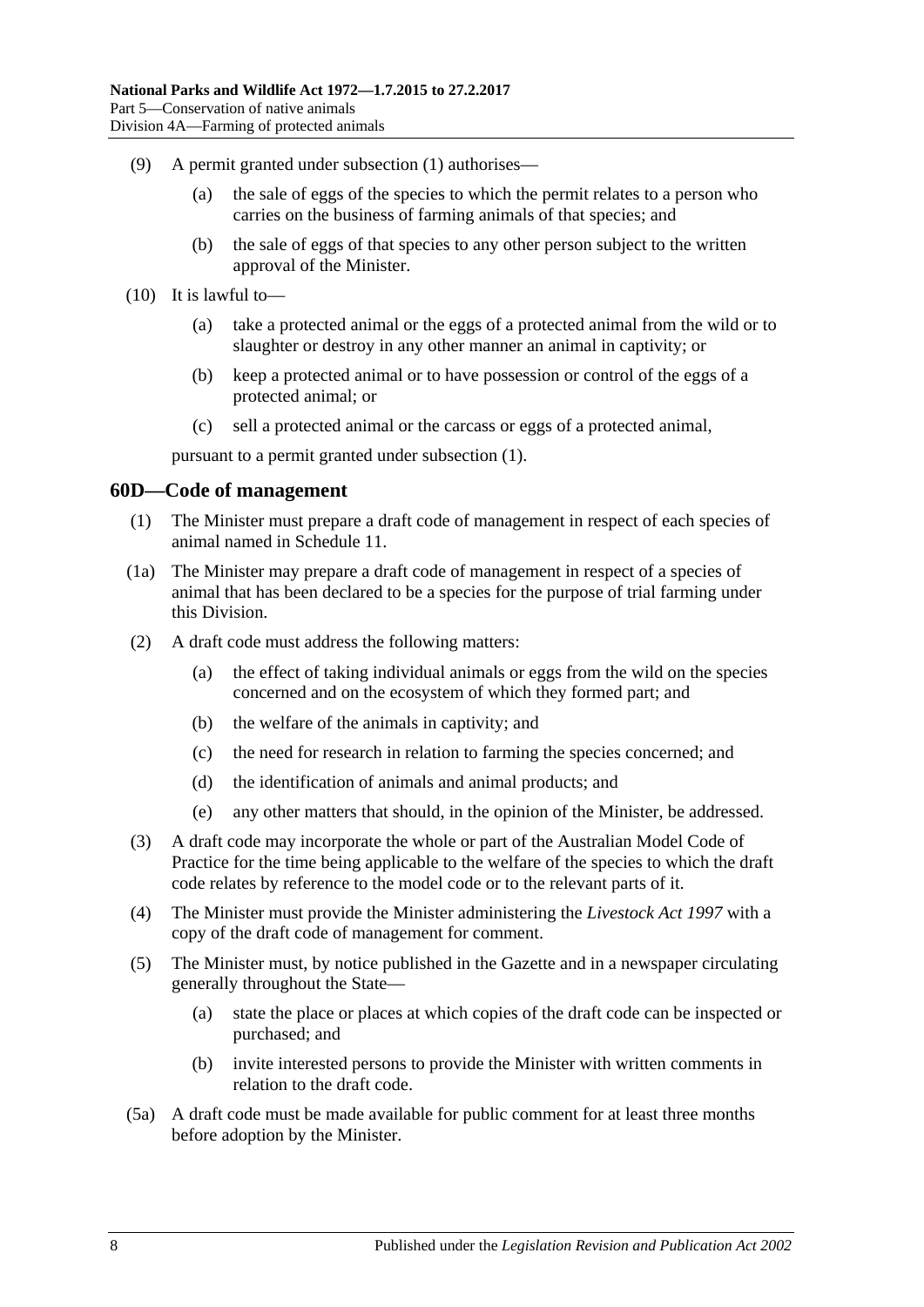- (6) Before adopting a draft code of management the Minister must have regard to comments (if any) made by the Minister administering the *[Livestock Act](http://www.legislation.sa.gov.au/index.aspx?action=legref&type=act&legtitle=Livestock%20Act%201997) 1997* or by members of the public and may, if the Minister thinks fit, vary the draft code to take account of those comments.
- (7) A code of management adopted by the Minister must be published in the Gazette and a notice stating the place or places at which copies of the code may be inspected or purchased must be published in a newspaper circulating generally throughout the State.
- (8) A code of management may be replaced or varied by a further code prepared and adopted by the Minister in accordance with this section.
- (9) If a draft code of management has been prepared under [subsection](#page-57-0) (1a) and made available to the public for comment within 12 months before the species to which the code relates is named in [Schedule 11,](#page-136-0) the draft code will be taken to have been drafted and made available to the public after the species was named in [Schedule 11.](#page-136-0)

### **60E—Royalty**

- (1) Where royalty is payable under this Act in respect of a species to which a permit granted under this Division applies, royalty is payable—
	- (a) in respect of an animal or the eggs of an animal of that species taken from the wild pursuant to the permit; and
	- (b) in respect of an animal of that species slaughtered in captivity pursuant to the permit.
- (2) Where a permit relates to animals in respect of which a royalty is payable under this Act, the Minister may require the applicant to pay (when the permit is granted or at any later time) an amount equal to the total amount of royalty that would be payable if all the animals that could be taken or slaughtered, and all the eggs that could be taken, pursuant to the permit were taken or slaughtered.

### **60F—Application of fees and royalty**

- (1) Fees paid in respect of permits granted under this Division and royalty paid under this Act in respect of animals or eggs to which those permits relate must be paid into the Wildlife Conservation Fund and must be applied from the Fund—
	- (a) in payment of the costs of administering this Division; and
	- (b) for the benefit of the industry of farming the species of animal to which the permits relate; and
	- (c) for research into the impact upon the species of animal to which the permits relate of the taking of animals and eggs from the wild pursuant to those permits.
- (2) The fees fixed by regulation in respect of permits granted under this Division may exceed the Minister's costs in granting the permits and administering this Division in relation to the permits.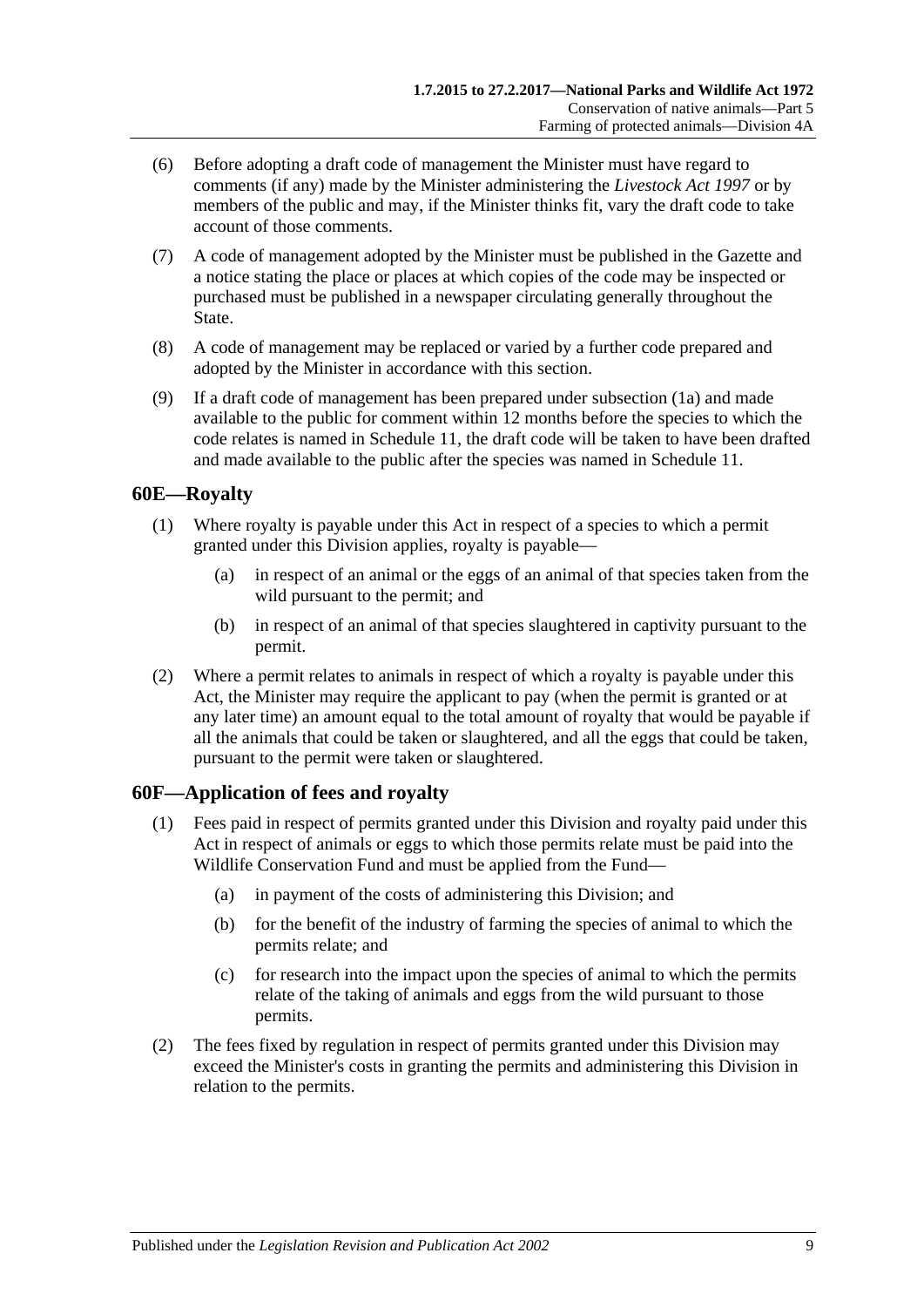# **Division 4B—Harvesting of protected animals**

### <span id="page-59-0"></span>**60G—Application of Division**

- (1) The Minister may, by notice published in the Gazette, declare that this Division applies to, and in relation to, animals of one or more of the following species:
	- (a) red kangaroo—*macropus rufus*;
	- (b) western grey kangaroo—*macropus fuliginosus melanops*;
	- (c) euro (wallaroo) (hill kangaroo)—*macropus robustus*.
- (2) The Minister may, by subsequent notice published in the Gazette, vary or revoke a notice under [subsection](#page-59-0) (1).
- <span id="page-59-1"></span>(3) The Governor may, by regulation made on the recommendation of the Minister, declare that this Division applies to, and in relation to, protected animals of a species (not being a species referred to in [subsection](#page-59-0) (1)) named in the regulation.
- (4) The Minister must not make a recommendation under [subsection](#page-59-1) (3) unless he or she is satisfied that there is sufficient scientific knowledge available in relation to the species concerned to enable the matters referred to in section  $60I(2)(a)$ , [\(b\),](#page-59-3) [\(c\)](#page-59-4) and [\(d\)](#page-60-0) to be addressed adequately.

### **60H—Interpretation**

In this Division, unless the contrary intention appears—

*harvesting* of a protected animal means—

- (a) to kill the protected animal in the wild; or
- (b) to capture the protected animal from the wild and then kill it,

in order to sell the carcass of the animal or to use it for any other purpose.

#### **60I—Plan of management**

- (1) The Minister must prepare a draft plan of management in relation to the harvesting of each species of protected animal to which this Division applies.
- <span id="page-59-4"></span><span id="page-59-3"></span><span id="page-59-2"></span>(2) The draft plan must—
	- (a) assess the likely impact of harvesting animals of that species—
		- (i) on the species concerned; and
		- (ii) on the ecosystems which animals of that species form part; and
		- (iii) on the diversity of the species of animals and plants comprising those ecosystems; and
		- (iv) on the ability of the species to maintain natural genetic diversity throughout its population; and
	- (b) identify factors that are likely to reduce or increase the number of animals of the species to be harvested; and
	- (c) identify any other factors that will affect the species as a renewable resource for the purposes of harvesting in the future; and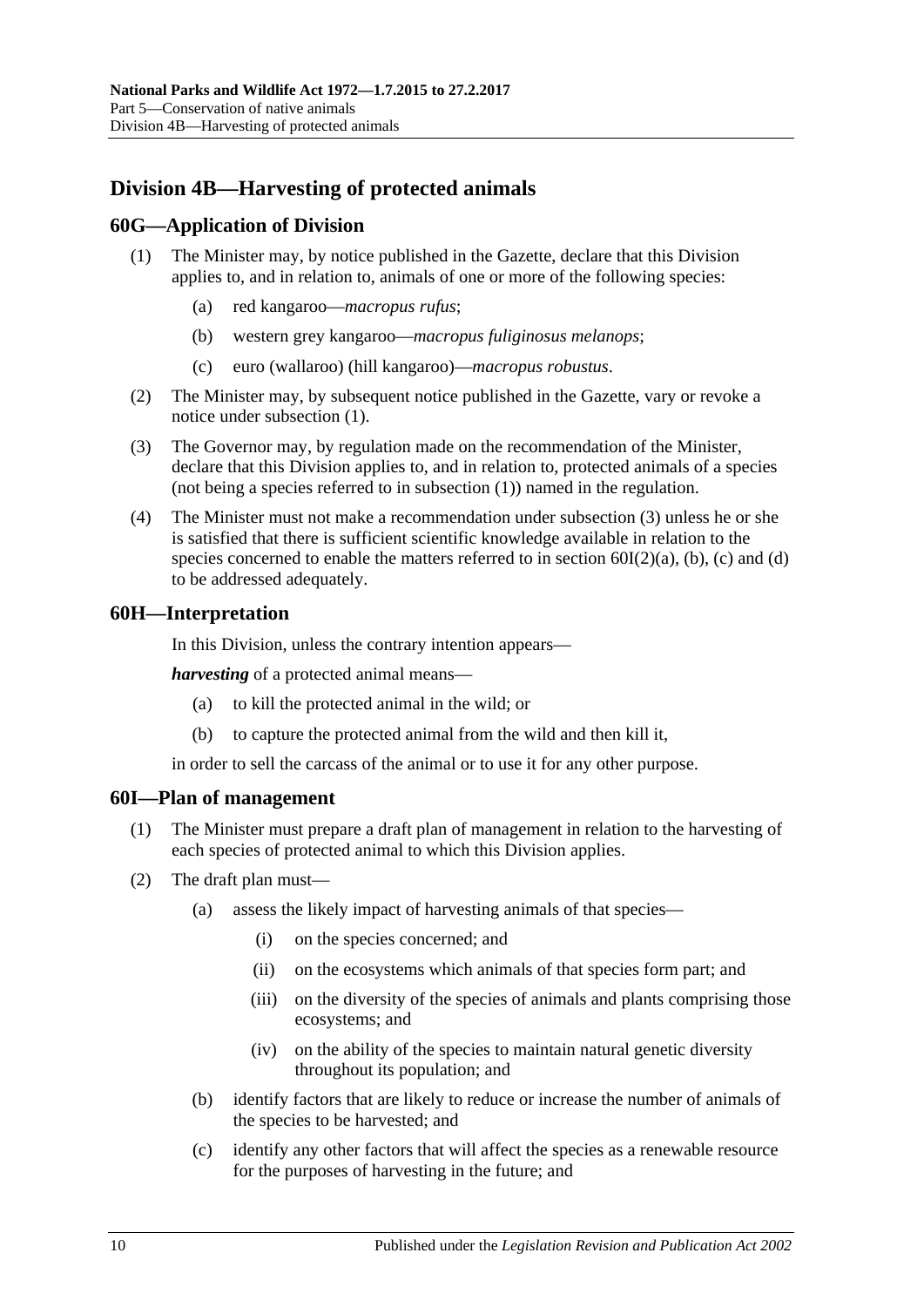- <span id="page-60-0"></span>(d) assess whether there is a need to reduce the number of animals of the species to protect the environment, crops, stock or other property; and
- (e) specify humane methods and procedures for the killing, capturing and killing and treatment after capture of animals pursuant to a permit under this Division; and
- (f) address any other matters that should, in the opinion of the Minister, be addressed.
- (3) The Minister must provide the Minister administering the *[Livestock Act](http://www.legislation.sa.gov.au/index.aspx?action=legref&type=act&legtitle=Livestock%20Act%201997) 1997* with a copy of the draft plan of management for comment.
- (4) The Minister must, by notice published in the Gazette and in a newspaper circulating generally throughout the State—
	- (a) state the place or places at which copies of the draft plan can be inspected or purchased; and
	- (b) invite interested persons to provide the Minister with written comments in relation to the draft plan.
- (5) A draft plan must be made available for public comment for at least three months before adoption by the Minister.
- (6) Before adopting a draft plan the Minister must have regard to comments (if any) made by the Minister administering the *[Livestock Act](http://www.legislation.sa.gov.au/index.aspx?action=legref&type=act&legtitle=Livestock%20Act%201997) 1997* or by members of the public and may, if the Minister thinks fit, vary the draft plan to take account of those comments.
- <span id="page-60-1"></span>(7) Notice that a plan of management has been adopted by the Minister must be published in the Gazette and a newspaper circulating generally throughout the State.
- (7a) A notice under [subsection](#page-60-1) (7) must state the place or places at which copies of the plan may be inspected or purchased.
- (8) A plan of management may be replaced or varied by a further plan prepared and adopted by the Minister in accordance with this section.

### <span id="page-60-2"></span>**60J—Permit for harvesting protected animals**

- (1) If a plan of management has been adopted by the Minister under this Division in relation to a species of protected animal, the Minister may grant a permit to a person to harvest animals of that species and to sell or use the carcasses of the animals that have been harvested.
- (2) The Minister must not grant a permit under [subsection](#page-60-2) (1) to take animals on a reserve except animals of the following species—
	- (a) red kangaroo—*macropus rufus*;
	- (b) western grey kangaroo—*macropus fuliginosus melanops*;
	- (c) euro (wallaroo) (hill kangaroo)—*macropus robustus*,

and then only if—

(d) the Minister has adopted a plan of management under [section](#page-27-0) 38 in relation to the reserve; and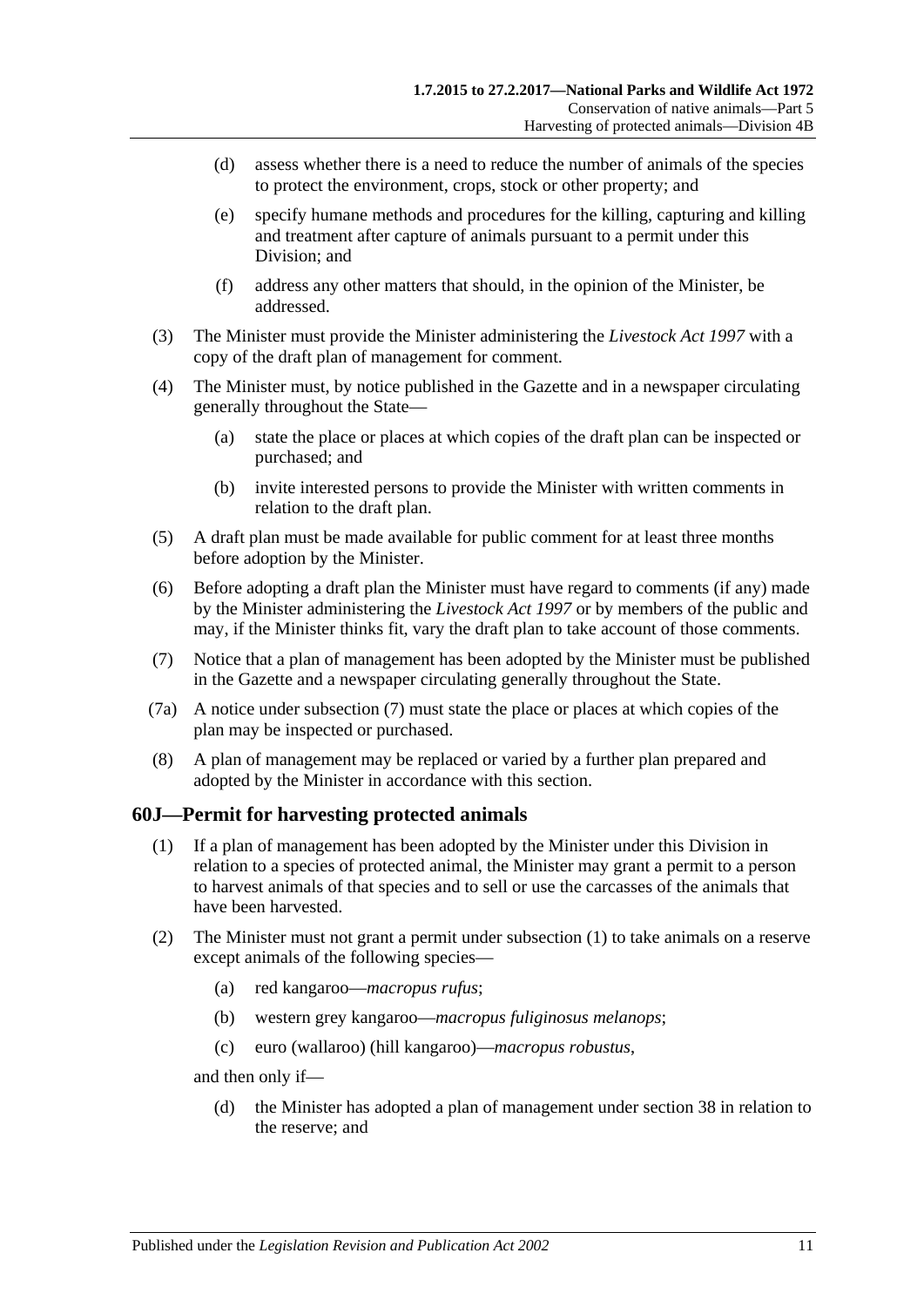- (e) the plan of management provides for the culling of animals of the species to which the permit relates in order to preserve animal or plant habitats or wildlife; and
- (f) the permit only authorises the harvesting of animals that would otherwise be culled from the reserve pursuant to the plan of management.
- (3) The Minister must not grant a permit under [subsection](#page-60-2) (1) unless he or she is satisfied that the taking of animals of the species concerned pursuant to the permit and all other permits granted under this section or under some other section of this Act—
	- (a) will not adversely affect the ecosystems which animals of that species form part or the diversity of the species of animals and plants comprising those ecosystems; and
	- (b) will not adversely affect the species as a renewable resource for harvesting in the future.
- (4) A permit granted under [subsection](#page-60-2) (1) is subject to such limitations, restrictions or conditions as are imposed by this section or by the Minister under [section](#page-70-0) 69 or are prescribed from time to time by regulation.
- (5) A permit granted under [subsection](#page-60-2) (1) is subject to a condition requiring the holder of the permit to use the methods and observe the procedures set out in the management plan for the killing, the capture and killing and the treatment after capture, of animals of the species to which the permit relates.
- (6) It is lawful to—
	- (a) harvest protected animals; and
	- (b) sell, use or give away the carcass of a protected animal,

pursuant to a permit granted under [subsection](#page-60-2) (1).

### **60K—Royalty**

Where a permit under this Division relates to animals in respect of which a royalty is payable under this Act, the Minister may require the applicant to pay (when the permit is granted or at any later time) an amount equal to the total amount of royalty that would be payable if all the animals that could be harvested pursuant to the permit were harvested.

### **60L—Application of fees and royalty**

- (1) Fees paid in respect of permits granted under this Division and royalty paid under this Act in respect of animals to which those permits relate must be paid into the Wildlife Conservation Fund and must be applied from the Fund—
	- (a) in payment of the costs of administering this Division; and
	- (b) for research into the impact on the species of animals to which the permits relate of the harvesting of animals pursuant to those permits.
- (2) The fees fixed by regulation in respect of permits granted under this Division may exceed the Minister's costs in granting the permits and administering this Division in relation to the permits.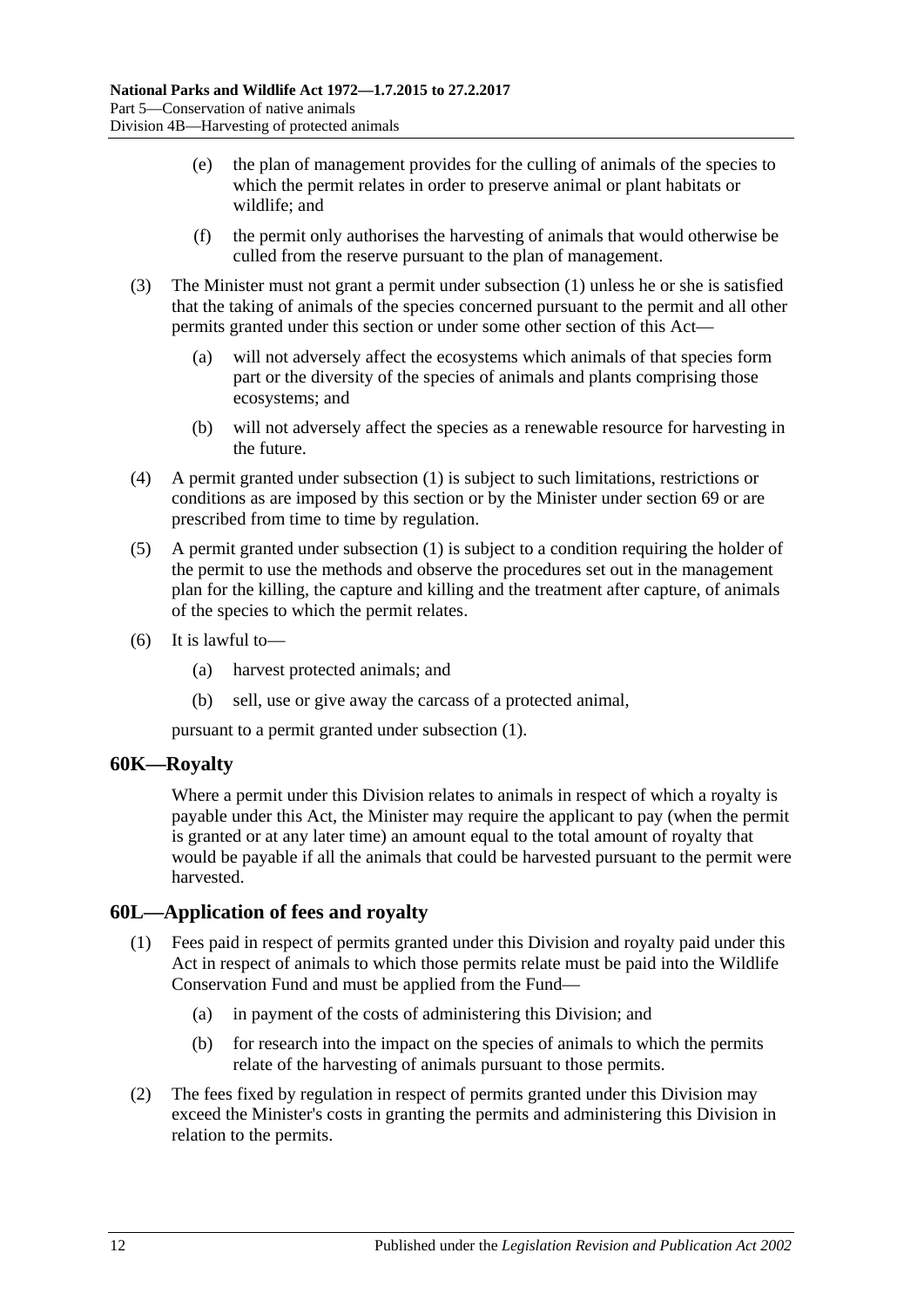# **Division 5—Royalty**

## <span id="page-62-0"></span>**61—Royalty**

- (1) The Governor may, by regulation, declare that royalty is payable to the Wildlife Conservation Fund—
	- (a) on an animal specified in the regulation; or
	- (b) on the carcass or skin of an animal specified in the regulation; or
	- (c) on any egg of an animal specified in the regulation; or
	- (d) on a native plant specified in the regulation,

by any person by whom any such animal, carcass, skin, egg or plant is taken.

- (2) An animal, or the carcass, skin or egg of an animal or a native plant may be specified in a regulation under [subsection](#page-62-0) (1) by reference to the species of the animal or plant or by reference to any other class to which the animal or plant belongs.
- <span id="page-62-2"></span><span id="page-62-1"></span>(3) The amount of royalty fixed by a regulation may vary according to—
	- (a) the species or other class to which the animal or plant belongs; or
	- (b) the size, age, quality, standard or condition of the animal, carcass, skin, egg or plant; or
	- (c) a combination of the factors referred to in [paragraphs](#page-62-1) (a) and [\(b\).](#page-62-2)
- (4) Without limiting any other provision of this section, a regulation under this section may provide that it applies only in respect of an animal, or the carcass, skin or egg of an animal, taken in a game reserve.

# <span id="page-62-3"></span>**62—Demand for royalty**

- (1) The Director or a warden may demand orally or in writing that any person pay to the Director all royalty for which that person is liable under this Act.
- (2) A person who fails to comply with a demand under [subsection](#page-62-3) (1) within 48 hours of the demand is guilty of an offence.

Maximum penalty: \$1 000.

- (3) In any proceedings under this section the court may order the defendant to pay to the Director any amount fixed by the court by way of royalty under this Act.
- (4) Where a person fails to comply with a demand under [subsection](#page-62-3) (1), the Director or a warden may seize any animals, carcasses, skins, eggs or plants upon which royalty is unpaid.
- (5) The Minister may sell any animals, carcasses, skins, eggs or plants seized under this section and must apply any proceeds of the sale in payment of the unpaid royalty and any amount remaining to the owner of the animals, carcasses, skins, eggs or plants.

### **63—Recovery of royalty by civil action**

(1) The Minister may, by action in any court of competent jurisdiction, recover, as a debt, from any person an amount of royalty for which that person is liable under this Act.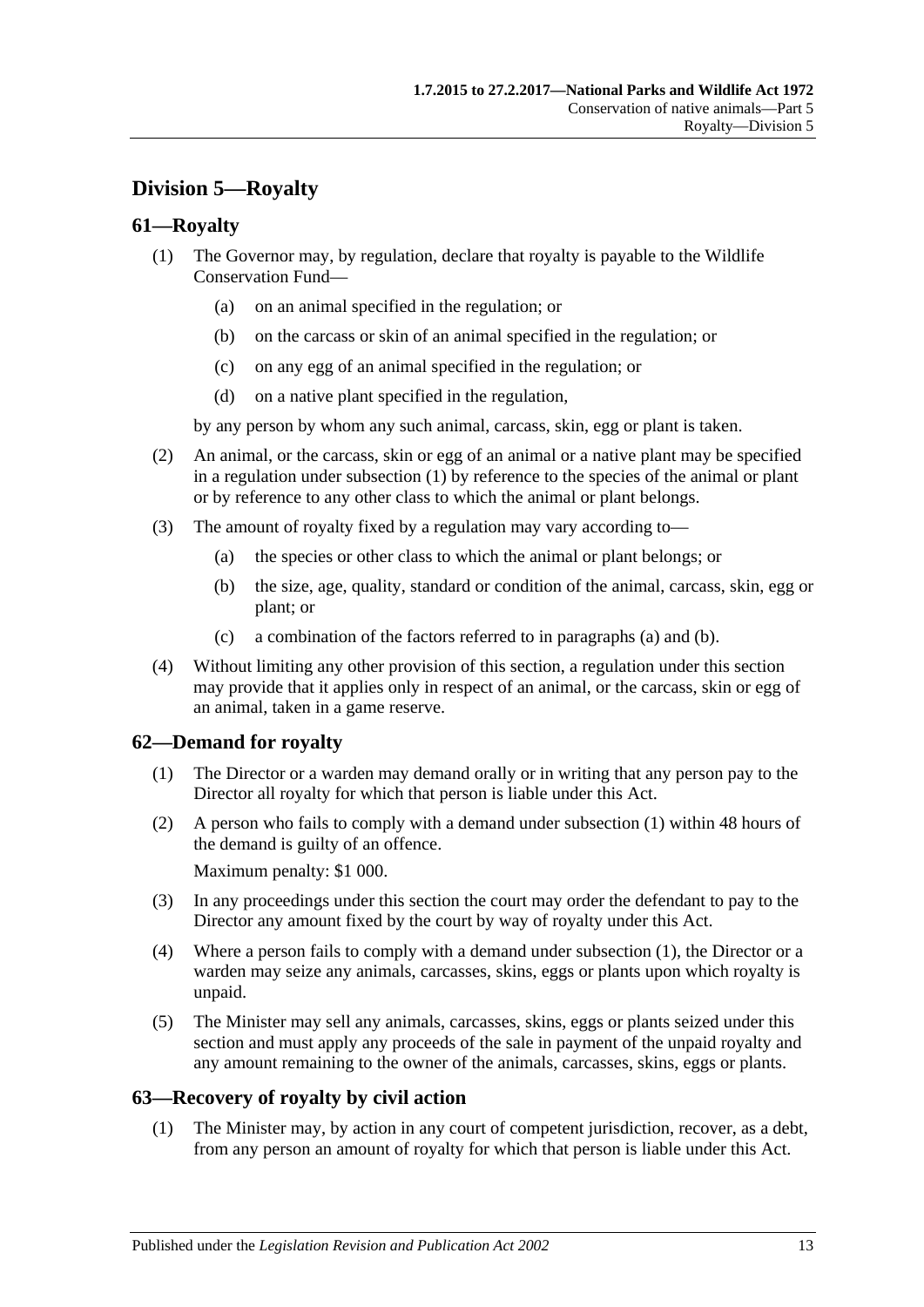(2) This section does not derogate from any other remedy available to the Minister for the recovery of royalty.

# **Division 6—General provisions**

# **64—Unlawful entry on land**

(1) A person must not be on any land for the purpose of taking a protected animal, or the eggs of a protected animal, unless the owner of that land has given that person, not more than six months beforehand, permission in writing to be on the land for that purpose.

Maximum penalty: \$1 000.

Expiation fee: \$150.

- <span id="page-63-0"></span>(2) If the owner or occupier of any land, or the servant or agent of the owner of the land, suspects that a person trespassing on the land is committing, has committed, or is about to commit an offence against this Act, he or she may request the trespasser—
	- (a) to state the trespasser's full name and usual place of residence; and
	- (b) to leave the land.
- (3) A person of whom a request is made under [subsection](#page-63-0) (2) must comply with it forthwith.

Maximum penalty: \$1 000.

Expiation fee: \$150.

(4) A person who has been requested to leave land under this section must not re-enter the land without the permission of the owner.

Maximum penalty: \$1 000.

Expiation fee: \$150.

- (5) In proceedings for an offence against this section, proof that a person has possession or control of a dog, firearm or device capable of being used for taking a protected animal is evidence that that person was on the land for the purpose of taking a protected animal.
- (6) In this section—

*owner* means—

- (a) in relation to private land, the owner of the land; and
- (b) in relation to land held by a Minister, agent or instrumentality of the Crown, that Minister, agent or instrumentality or a person authorised by the Minister, agent or instrumentality; and
- (c) in relation to unalienated land of the Crown, the Minister administering the *[Crown Lands Act](http://www.legislation.sa.gov.au/index.aspx?action=legref&type=act&legtitle=Crown%20Lands%20Act%201929) 1929* or a person authorised by that Minister.

# **65—Use of poison**

(1) A person who, without a permit granted by the Minister, uses poison for the purpose of taking a protected animal is guilty of an offence.

Maximum penalty: \$2 000.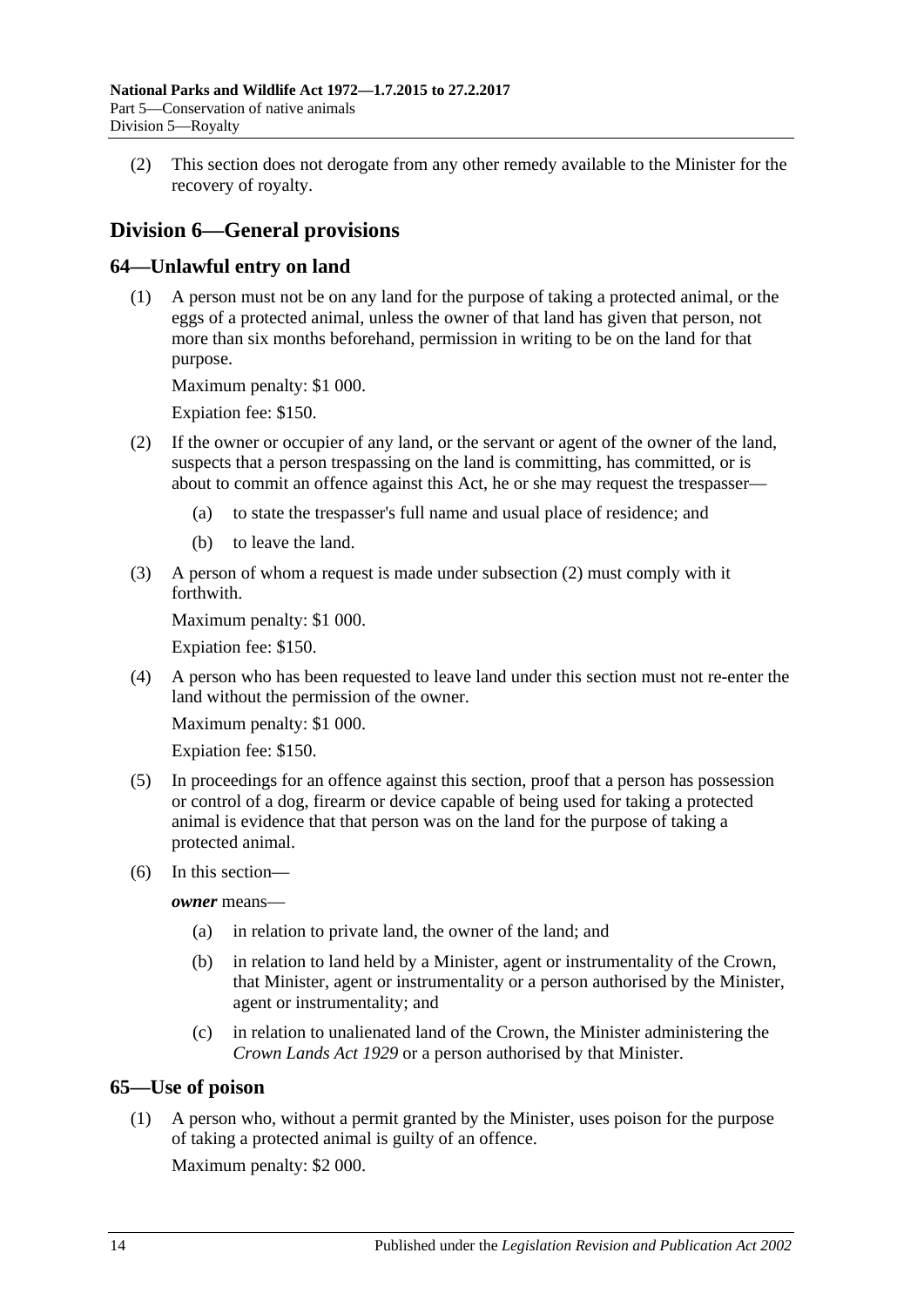- <span id="page-64-0"></span>(2) If a protected animal is taken as a result of the use of poison by a person without a permit granted by the Minister, that person is guilty of an offence. Maximum penalty: \$2 000.
- (3) It is a defence to a charge under [subsection](#page-64-0) (2) that the defendant—
	- (a) used the poison in good faith for the purpose of destroying vermin in pursuance of the *[Animal and Plant Control \(Agricultural Protection and](http://www.legislation.sa.gov.au/index.aspx?action=legref&type=act&legtitle=Animal%20and%20Plant%20Control%20(Agricultural%20Protection%20and%20Other%20Purposes)%20Act%201986)  [Other Purposes\) Act](http://www.legislation.sa.gov.au/index.aspx?action=legref&type=act&legtitle=Animal%20and%20Plant%20Control%20(Agricultural%20Protection%20and%20Other%20Purposes)%20Act%201986) 1986*; and
	- (b) exercised such precautions as the defendant might reasonably be expected to have exercised in the circumstances to avoid endangering protected animals by the use of poison.
- (4) In this section—

*poison* means any substance that might endanger the life or health of a protected animal.

### <span id="page-64-1"></span>**66—Restriction on use of certain devices**

- (1) The Governor may, by proclamation, restrict or prohibit the use of firearms or devices of a specified class for the taking of particular species of animals or for the taking of animals generally.
- (2) A person who contravenes a restriction or prohibition imposed under [subsection](#page-64-1) (1) is guilty of an offence.

Maximum penalty: \$1 000.

Expiation fee: \$150.

### **67—Devices for the illegal taking of animals**

- (1) A warden may dismantle and remove any device by which animals have been taken illegally or by which animals are in the warden's opinion likely to be taken illegally.
- (2) Any device removed by a warden pursuant to this section is forfeited to the Crown and may be sold or otherwise disposed of by the Director.

#### <span id="page-64-5"></span>**68—Molestation etc of protected animals**

- <span id="page-64-3"></span><span id="page-64-2"></span>(1) A person must not—
	- (a) interfere with, harass or molest, or cause or permit the interference with, harassment or molestation of, a protected animal; or
	- (b) undertake or continue an act or activity that is, or is likely to be, detrimental to the welfare of a protected animal after being directed by a warden not to undertake, or to stop, that act or activity; or
	- (c) undertake or continue an act or activity in relation to a protected animal that is contrary to regulations promulgated under this section,

<span id="page-64-4"></span>unless he or she acts in pursuance of this Act or a permit granted by the Minister under this section or another provision of this Act or in pursuance of some other Act or statutory instrument.

Maximum penalty:

In the case of a marine mammal—\$100 000 or imprisonment for 2 years.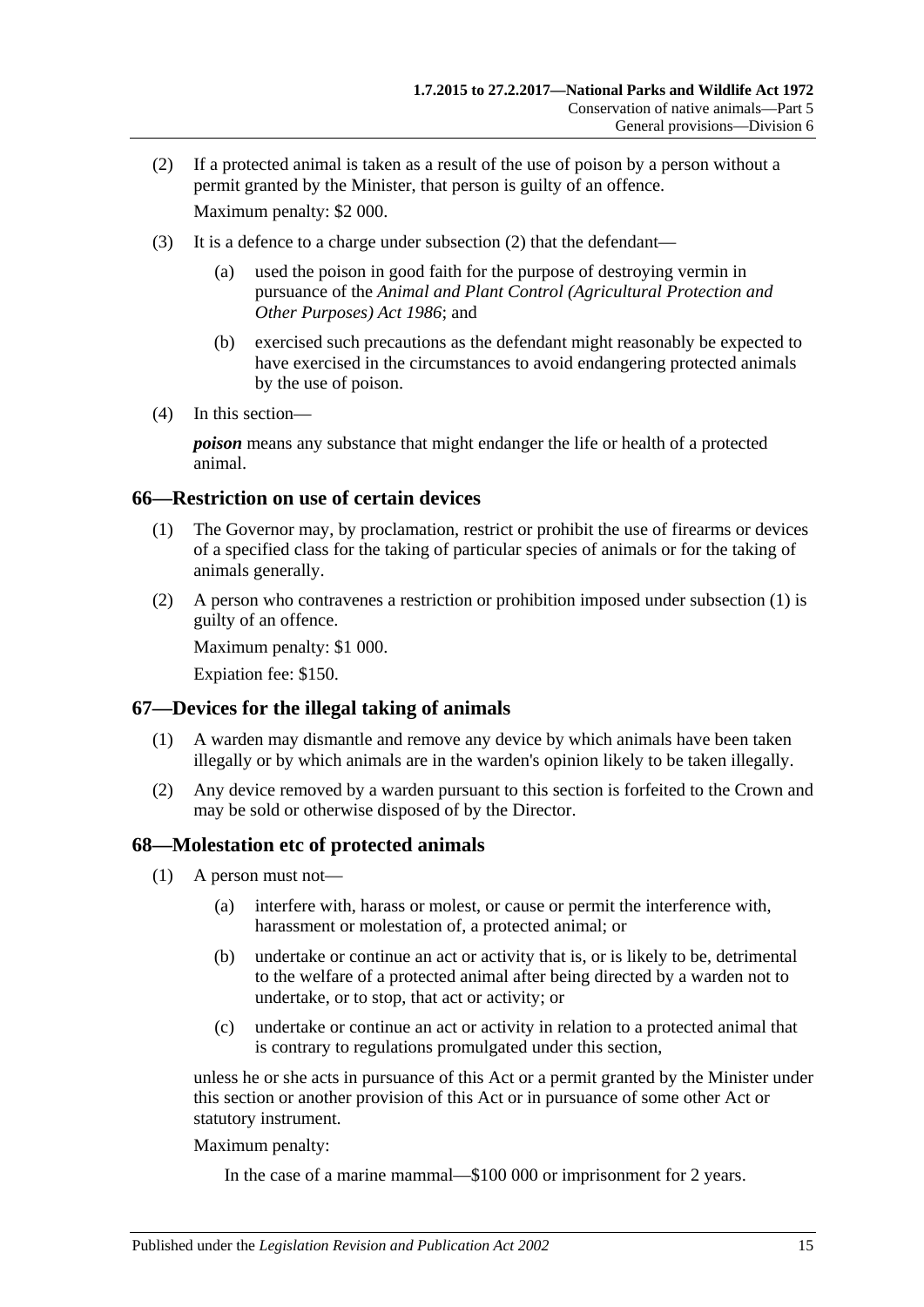In the case of an animal (not being a marine mammal) of an endangered species—\$10 000 or imprisonment for 2 years.

In the case of an animal (not being a marine mammal) of a vulnerable species—\$7 500 or imprisonment for 18 months.

In the case of an animal (not being a marine mammal) of a rare species—\$5 000 or imprisonment for 12 months.

In any other case—\$2 500 or imprisonment for 6 months.

- (2) The Minister may grant a permit to a person to undertake an act or activity that would otherwise contravene [paragraph](#page-64-2) (a), [\(b\)](#page-64-3) or [\(c\)](#page-64-4) of [subsection](#page-64-5) (1).
- (3) It is a defence to a charge of an offence against [subsection](#page-64-2)  $(1)(a)$  to prove—
	- (a) that the defendant acted in the best interests of the animal concerned; or
	- (b) that the defendant acted reasonably to frighten the animal in order to protect himself or herself or another person or to protect—
		- (i) property comprising plants cultivated for commercial or other purposes or animals; or
		- (ii) property of any other kind.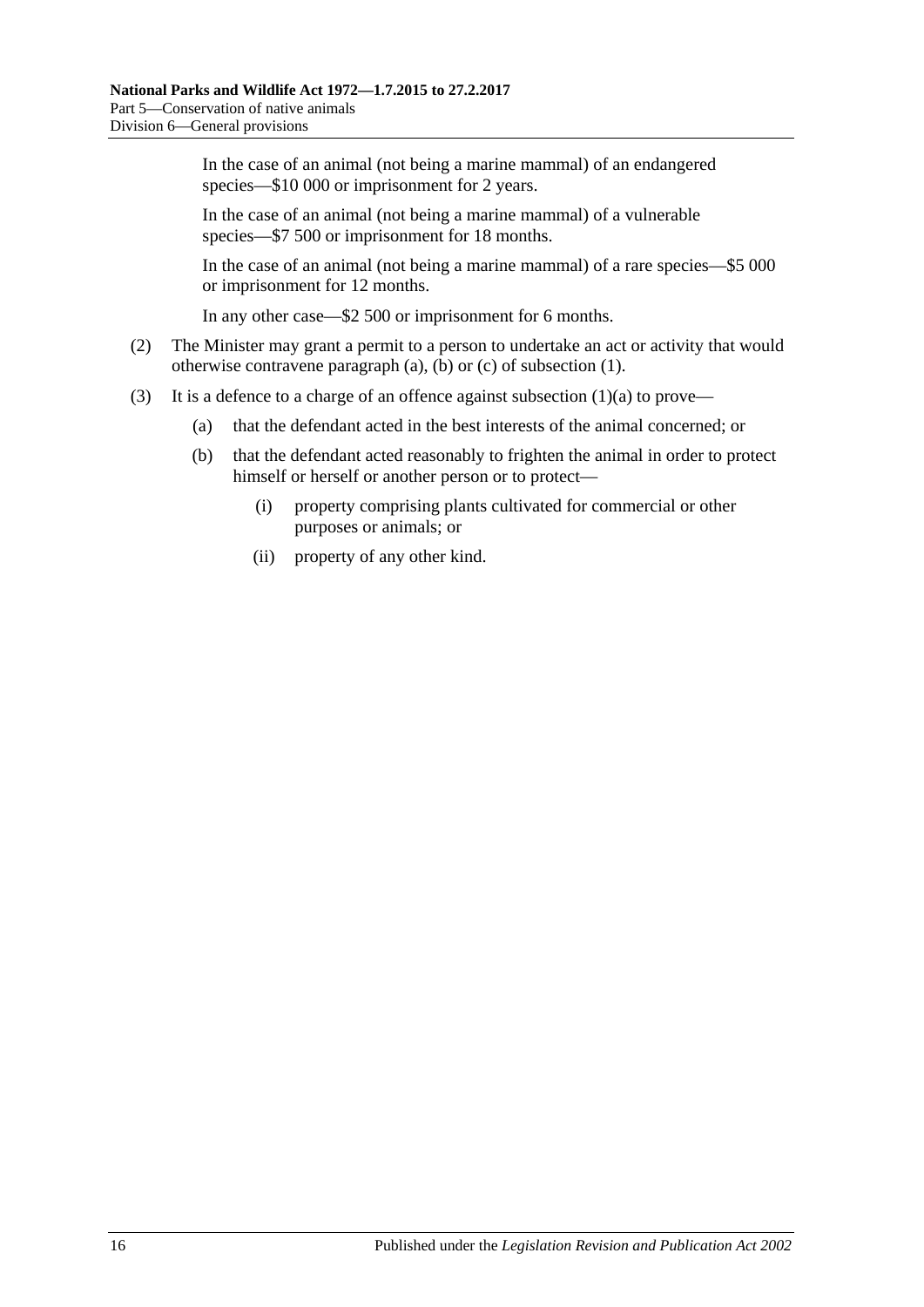# **Part 5A—Hunting**

# **Division 1—Hunting generally**

# <span id="page-66-3"></span>**68A—Hunting permits**

(1) Except as provided in [subsection](#page-66-0) (5), a person must not hunt, or have possession of any firearm or device for the purpose of hunting, unless that person holds a permit under this section.

Maximum penalty: \$1 000.

Expiation fee: \$150.

- (2) The Minister may grant to any person a permit under this section.
- (3) A permit under this section cannot authorise hunting within the Adelaide Dolphin Sanctuary or the possession by any person, while in that Sanctuary, of a firearm or other device for the purpose of hunting.
- (4) Where it is proved, in any proceedings for an offence against this section, that the defendant had possession of any firearm or device capable of being used for the purpose of hunting in circumstances that lead to a reasonable suspicion that the defendant had the firearm or device for that purpose, it will be presumed, in the absence of proof to the contrary, that the defendant had possession of that firearm or device for the purpose of hunting.
- <span id="page-66-0"></span>(5) No permit is required under this section for the purpose of—
	- (a) the destruction of animals that are endangering human life; or
	- (b) the destruction of animals (other than protected animals) by the owner of any land, a member of his or her household, or an employee or agent of the owner, that are causing damage to crops, stock or other property on the land; or
	- (c) the taking of an animal in pursuance of any other permit under this Act.

# <span id="page-66-2"></span>**68B—Unlawful entry on land**

(1) A person must not be on land for the purpose of hunting unless the owner of the land has given that person, within the preceding six months, permission in writing to be on the land for that purpose.

Maximum penalty: \$1 000.

Expiation fee: \$150.

- <span id="page-66-1"></span>(2) If the owner of land reasonably suspects that a person has committed or is about to commit an offence against this Act on the land, the owner may request the person—
	- (a) to state his or her full name and usual place of residence; and
	- (b) to leave the land.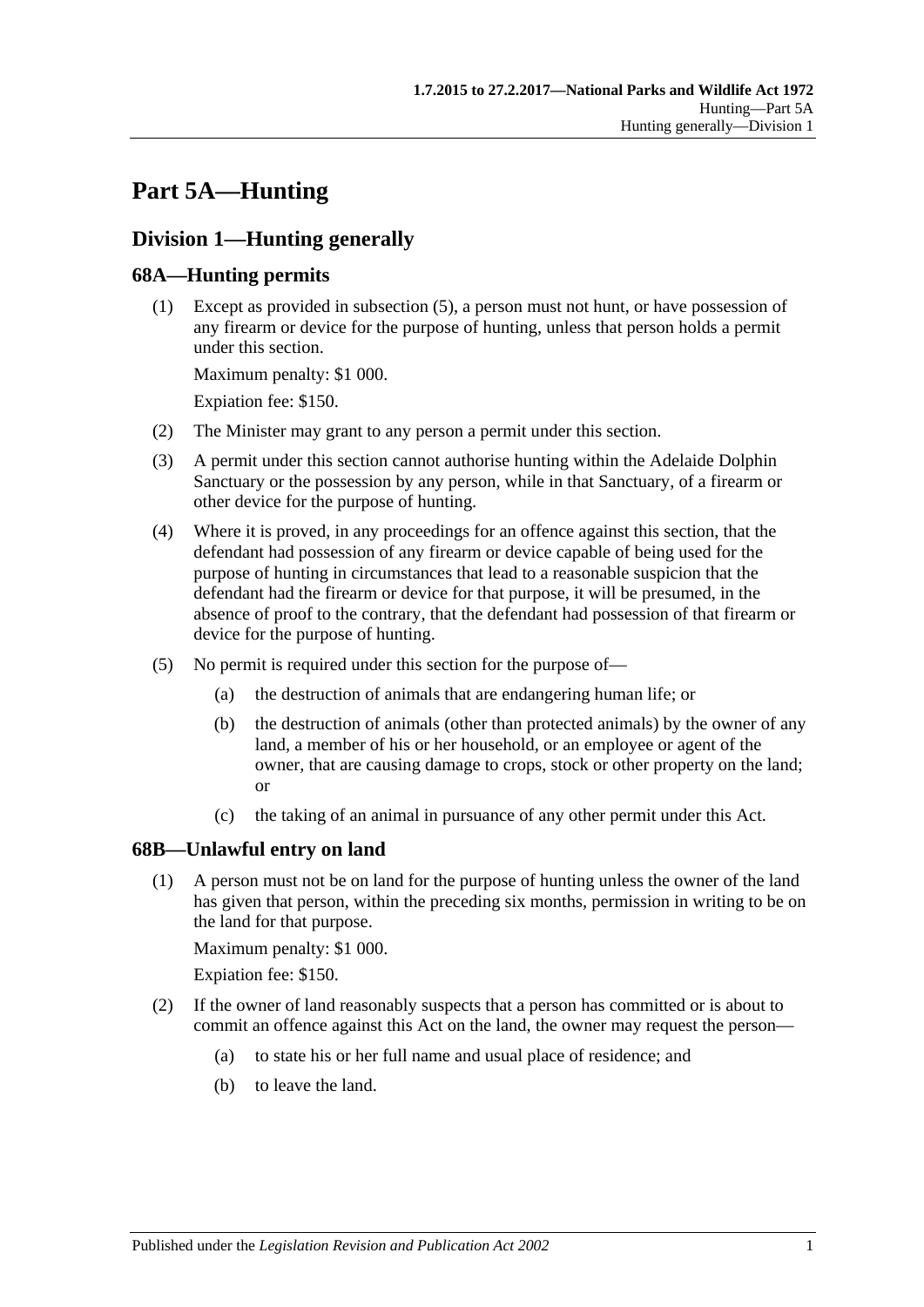(3) A person of whom a request is made under [subsection](#page-66-1) (2) must comply with it forthwith.

Maximum penalty: \$1 000.

Expiation fee: \$150.

(4) A person who has been requested to leave land under this section must not re-enter the land without the permission of the owner.

Maximum penalty: \$1 000.

Expiation fee: \$150.

- (5) Where it is proved, in proceedings for an offence against [subsection](#page-66-2) (1), that, while on the land, the defendant had possession or control of an animal, firearm, device, poison or bait capable of being used for hunting it will be presumed, in the absence of proof to the contrary, that the person was on the land for the purpose of hunting.
- (6) In this section—

*owner* means—

- (a) in relation to private land, the owner of the land; and
- (b) in relation to land held by a Minister, agent or instrumentality of the Crown, that Minister, agent or instrumentality or a person authorised by the Minister, agent or instrumentality; and
- (c) in relation to unalienated land of the Crown, the Minister administering the *[Crown Lands Act](http://www.legislation.sa.gov.au/index.aspx?action=legref&type=act&legtitle=Crown%20Lands%20Act%201929) 1929* or a person authorised by that Minister.

# **Division 2—Hunting and food gathering by Aboriginal persons**

### **68C—Interpretation**

- (2) This Division does not apply to the taking of—
	- (a) an animal, or the eggs of an animal, of a prescribed species or a plant of a prescribed species; or
	- (b) an animal, egg or plant by a prescribed means or in prescribed circumstances.

### **68D—Hunting and food gathering by Aboriginal persons**

- (1) It is not illegal by virtue of [section](#page-46-0) 47(1) or [\(2\)](#page-46-1) for an Aboriginal person to take a native plant in pursuance of this Division from land that is not a reserve or a wilderness protection area or wilderness protection zone.
- (2) It is not illegal by virtue of [section](#page-50-0) 51 for an Aboriginal person to take a protected animal, or the eggs of a protected animal, in pursuance of this Division from land that is not a reserve or a wilderness protection area or wilderness protection zone.
- <span id="page-67-0"></span>(3) It is not illegal by virtue of [section](#page-46-0) 47(1) for an Aboriginal person to take a native plant from a reserve (other than a co-managed park) or from a wilderness protection area or a wilderness protection zone in pursuance of this Division if the native plant is taken in accordance with a proclamation permitting the taking of the plant from the reserve or wilderness protection area or wilderness protection zone.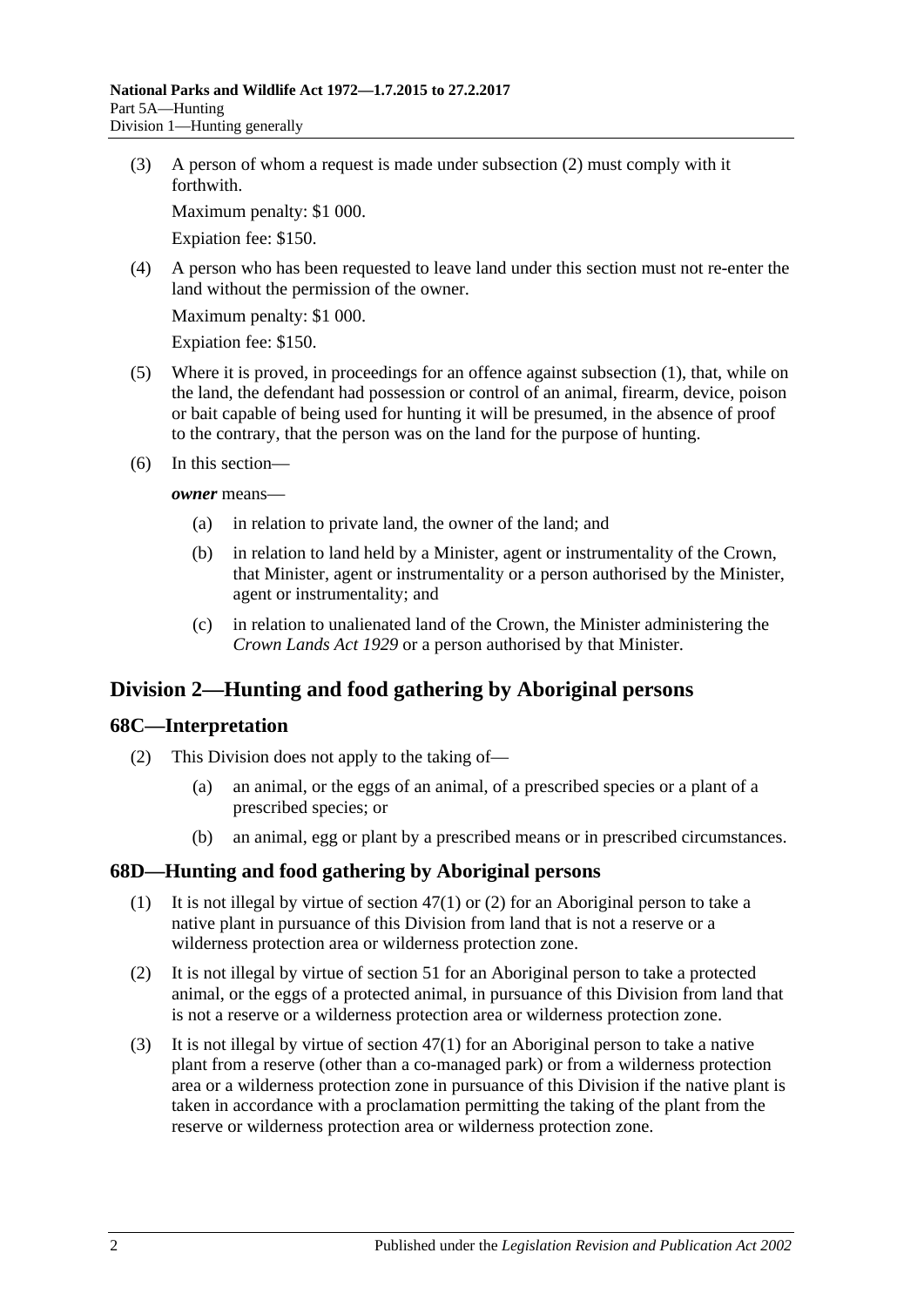- <span id="page-68-0"></span>(4) It is not illegal by virtue of [section](#page-50-0) 51 for an Aboriginal person to take a protected animal, or the eggs of a protected animal, from a reserve (other than a co-managed park) or from a wilderness protection area or a wilderness protection zone in pursuance of this Division if the animal or eggs are taken in accordance with a proclamation permitting the taking of the animal or eggs from the reserve or wilderness protection area or wilderness protection zone.
- (5) The Governor may, by proclamation, vary or revoke a proclamation referred to in [subsection](#page-67-0) (3) or [\(4\).](#page-68-0)
- (5a) It is not illegal by virtue of [section](#page-46-0) 47(1) or [51](#page-50-0) for an Aboriginal person who is a member of the relevant Aboriginal group to take a native plant, protected animal or the eggs of a protected animal in pursuance of this Division from a co-managed park if the native plant, protected animal or eggs are taken—
	- (a) if there is a co-management board for the park—in accordance with a permission granted by the board (which may be general or specific and conditional or unconditional); or
	- (b) in accordance with the provisions of the co-management agreement for the park.
- (6) An animal, egg or plant is taken in pursuance of this Division if it is taken—
	- (a) for food for the person who takes it or for his or her dependants; or
	- (b) solely for cultural purposes of Aboriginal origin.

### **68E—Exemption from requirement to hold hunting permit**

An Aboriginal person is not required to hold a permit under [section](#page-66-3) 68A in relation to hunting if the animal hunted will be used—

- (a) as food for the hunter or for his or her dependants; or
- (b) solely for cultural purposes of Aboriginal origin.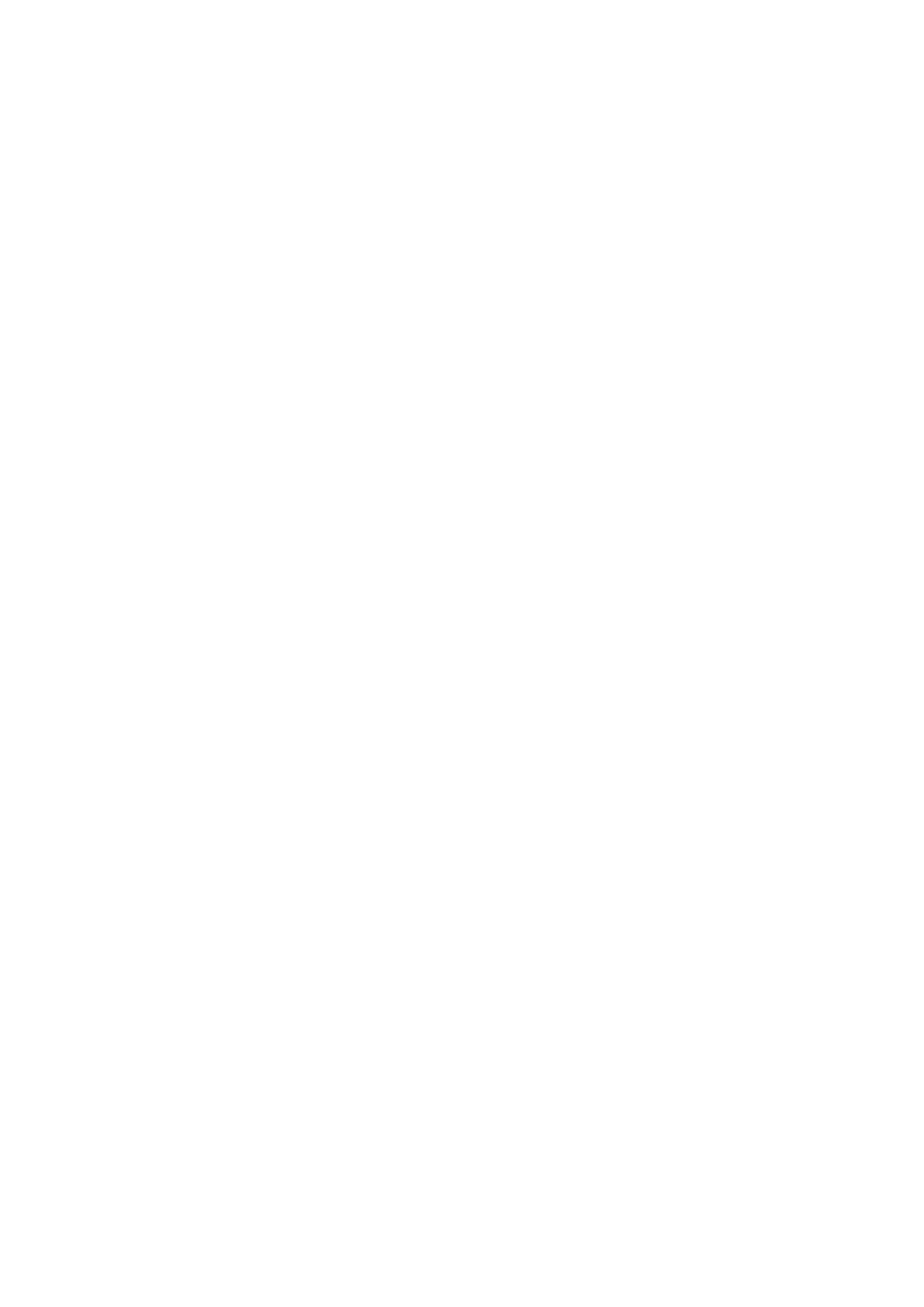# **Part 6—Miscellaneous provisions**

### <span id="page-70-0"></span>**69—Permits**

- (1) An applicant for a permit under this Act—
	- (a) must make the application in a manner and form determined by the relevant authority; and
	- (b) must, subject to [subsection](#page-70-1) (2), pay to the relevant authority the appropriate fee fixed by regulation in respect of the permit at the time of the application.
- <span id="page-70-1"></span>(2) The relevant authority may, if satisfied that there are special reasons for doing so, remit the whole or any portion of any fee payable in respect of the grant of a permit under this Act.
- (2a) The relevant authority may refuse to grant a permit under any provision of this Act if, in the relevant authority's opinion—
	- (a) the applicant is not a fit and proper person to hold the permit; or
	- (b) to grant the permit would be prejudicial to the interests of conservation; or
	- (c) the applicant should fulfil certain requirements specified by the relevant authority before the permit is granted and the applicant has not fulfilled those requirements.
- (2b) If a permit granted under any provision of this Act relates to an activity that is to be, or may be, undertaken within a River Murray Protection Area, the permit must be consistent with the objects of the *[River Murray Act](http://www.legislation.sa.gov.au/index.aspx?action=legref&type=act&legtitle=River%20Murray%20Act%202003) 2003* and the *Objectives for a Healthy River Murray* under that Act.
- (2c) If an application for a permit under any provision of this Act relates to an activity that is to be, or may be, undertaken within a River Murray Protection Area and is within a class of applications prescribed by the regulations for the purposes of this provision (which class may be prescribed so as to consist of applications for all such permits), the relevant authority must, before making a decision on the application—
	- (a) consult the Minister to whom the administration of the *[River Murray](http://www.legislation.sa.gov.au/index.aspx?action=legref&type=act&legtitle=River%20Murray%20Act%202003)  Act [2003](http://www.legislation.sa.gov.au/index.aspx?action=legref&type=act&legtitle=River%20Murray%20Act%202003)* is committed; and
	- (b) comply with the Minister's directions (if any) in relation to the application (including a direction that the application not be granted, or that if it is to be granted, then the permit be subject to conditions specified by the Minister).
- (2d) If a permit granted under any provision of this Act relates to an activity that is to be, or may be, undertaken within the Adelaide Dolphin Sanctuary, the permit must be consistent with the objects and objectives of the *[Adelaide Dolphin Sanctuary](http://www.legislation.sa.gov.au/index.aspx?action=legref&type=act&legtitle=Adelaide%20Dolphin%20Sanctuary%20Act%202005)  Act [2005](http://www.legislation.sa.gov.au/index.aspx?action=legref&type=act&legtitle=Adelaide%20Dolphin%20Sanctuary%20Act%202005)*.
- (2e) If an application for a permit under any provision of this Act relates to an activity that is to be, or may be, undertaken within the Adelaide Dolphin Sanctuary and is within a class of applications prescribed by the regulations for the purposes of this provision (which class may be prescribed so as to consist of applications for all such permits), the Minister must, before making a decision on the application, consult with and have regard to the views of the Minister to whom the administration of the *[Adelaide](http://www.legislation.sa.gov.au/index.aspx?action=legref&type=act&legtitle=Adelaide%20Dolphin%20Sanctuary%20Act%202005)  [Dolphin Sanctuary Act](http://www.legislation.sa.gov.au/index.aspx?action=legref&type=act&legtitle=Adelaide%20Dolphin%20Sanctuary%20Act%202005) 2005* is committed.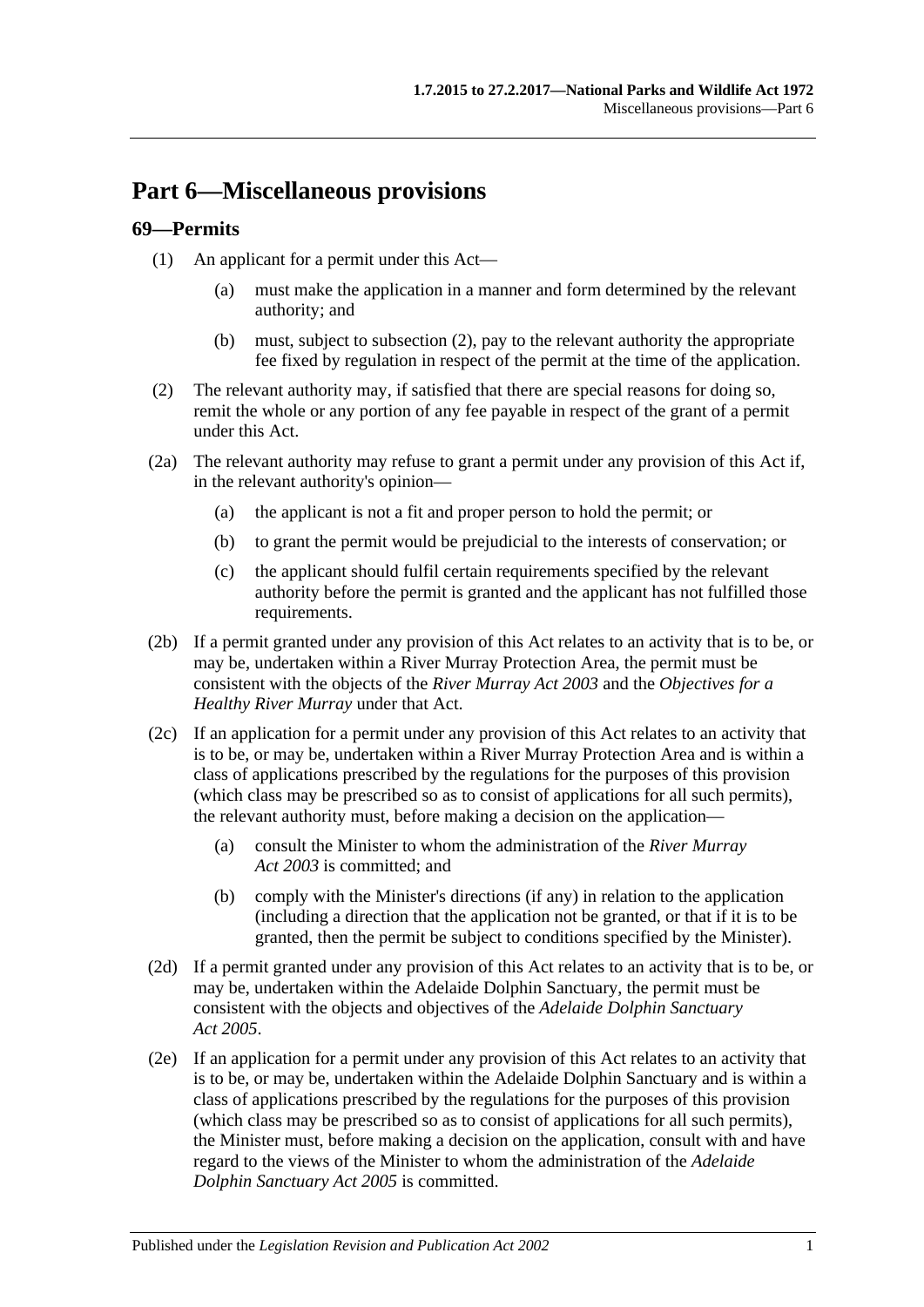- (3) A permit—
	- (a) is subject to such limitations, restrictions and conditions as the relevant authority thinks fit and includes in the permit; and
	- (b) may, if the holder of the permit has in the opinion of the relevant authority contravened or failed to comply with any limitation, restriction or condition of the permit, be revoked by the relevant authority by instrument in writing served personally or by post upon that person; and
	- (c) may be revoked by the relevant authority by instrument in writing served personally or by post upon the holder of the permit if, in the opinion of the relevant authority, it is in the interests of conservation to do so.
- (4) Without limiting the conditions upon which a permit relating to animals may be granted under this Act, those conditions may—
	- (a) provide for marking, or otherwise identifying, animals to which the permit relates; and
	- (b) require the holder of the permit to report the escape, illness or death of any animal to which the permit relates; and
	- (c) require the holder of the permit to report to the relevant authority the birth of any progeny to the animals to which the permit relates.
- (4a) A condition of a permit may require compliance with a specified code of practice, standard or other document as in force at a specified time or as in force from time to time.
- (5) A permit—
	- (a) comes into operation on the day fixed in the permit for its commencement or, if no such day is fixed, on the day on which it is granted; and
	- (b) expires on the day fixed in the permit for its expiry or, if no such day is fixed, on the expiration of 12 months from the day on which it came into operation.
- (6) Where—
	- (a) a permit is granted for a term of more than 12 months; and
	- (b) the permit includes a condition that entitles the holder of the permit to surrender it to the relevant authority; and
	- (c) the holder of the permit surrenders the permit 12 months or more before its specified term expires,

a proportionate part of the fee paid for the permit reflecting each complete year of the unexpired term is payable by the relevant authority to the former holder of the permit.

- (7) Where—
	- (a) a hunting permit granted under [section](#page-66-3) 68A authorises the hunting of ducks but does not authorise the hunting of any other animal; and
	- (b) during the whole of a particular year of the term of the permit it is not legally possible to hunt ducks pursuant to the permit because the relevant authority has not declared an open season under [section](#page-50-1) 52 for duck hunting in any part of the State to which the permit applies,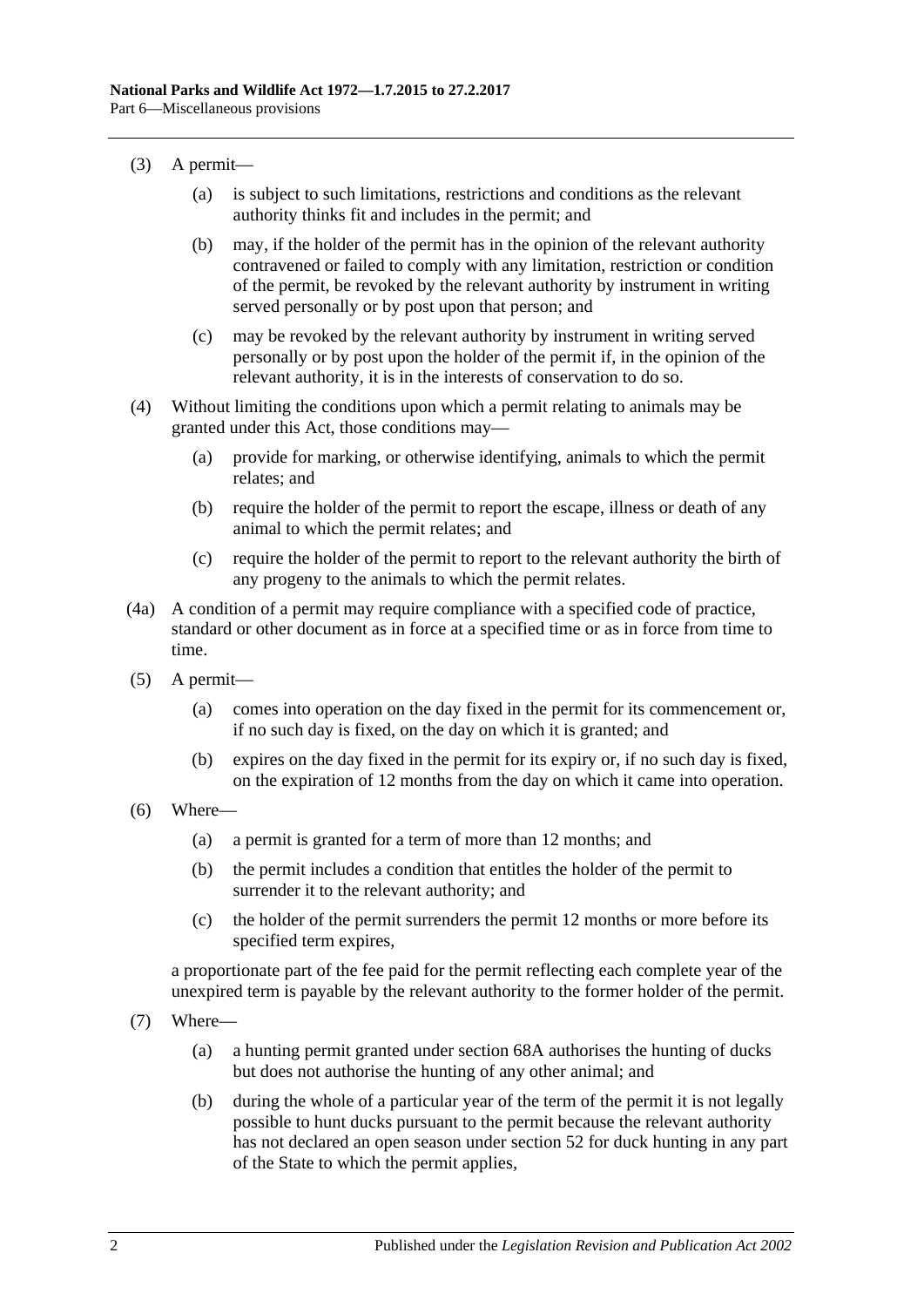the term of the permit is extended by one year without the payment of a fee in respect of the extension.

- (7a) A permit granted under a provision of this Act may be transferred only if it is a permit for a prescribed activity or a permit of a prescribed class and the transfer complies with any prescribed conditions.
- (8) In this section—

*relevant authority* means—

- (a) in relation to a permit issued by, or to be issued by, a co-management board for a co-managed park constituted of Aboriginal-owned land—the co-management board for the park; or
- (b) in any other case—the Minister.

# **70—Obligation to produce permit**

A person required by this Act to hold a permit, or to have written permission, must if requested by a warden, produce the permit or written permission for inspection by the warden as soon as practicable after the request is made.

Maximum penalty: \$1 000.

Expiation fee: \$150.

### **70A—Failure to comply with authority**

(1) If the holder of an authority, or a person acting in the employment or with the authority of the holder of an authority, contravenes or fails to comply with a limitation, restriction, condition or provision of the authority, the holder of the authority is guilty of an offence.

Maximum penalty: \$2 500.

Expiation fee: \$210.

(2) In this section—

*authority* means a permit, permission or other authority granted by the Director, the Minister or a co-management board under this Act or other law.

# **71—Duplicate**

- (1) If the relevant authority is satisfied—
	- (a) that any permit or other document issued to any person under this Act has been lost, destroyed or defaced; and
	- (b) that no improper use has been made of that permit or document,

the relevant authority may on the application of that person, and on payment of the prescribed fee, issue a duplicate of the permit or other document.

(2) A duplicate issued under this section has the same force and effect as the original of which it is a duplicate.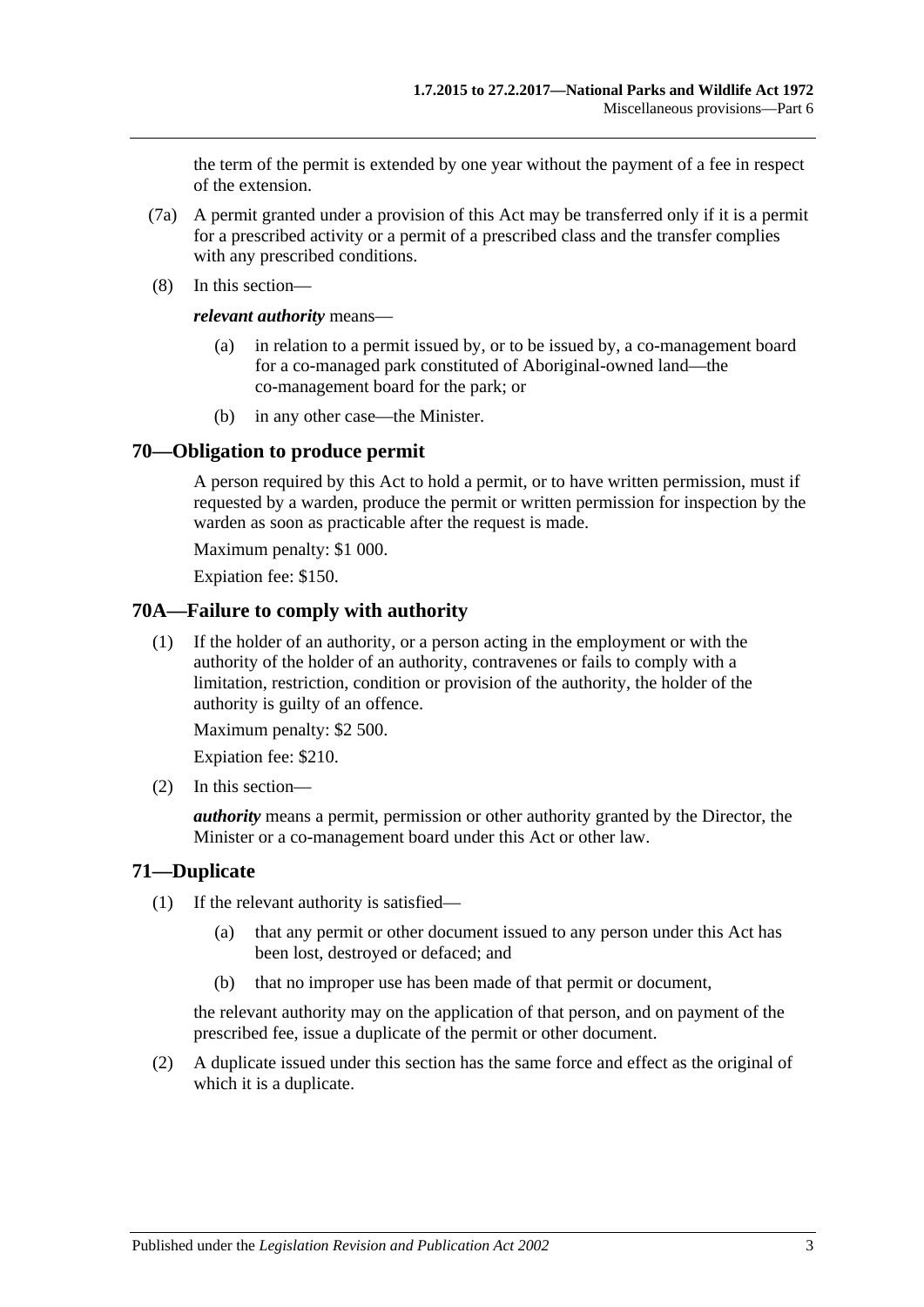(3) In this section—

### *relevant authority* means—

- (a) in relation to a co-managed park constituted of Aboriginal-owned land—the co-management board for the park; or
- (b) in any other case—the Minister.

# <span id="page-73-0"></span>**72—False or misleading statement**

(1) A person must not make, or cause to be made, a false or misleading statement in relation to the administration of this Act.

Maximum penalty: \$2 500.

- (1a) Without limiting [subsection](#page-73-0) (1), a person must not make, or cause to be made, a false or misleading statement in an application, return or other document under this Act. Maximum penalty: \$2 500.
- (2) It is a defence to a charge for an offence under this section that the defendant believed on reasonable grounds that the statement was true.

# **73—Offences against provisions of proclamations and notices**

(1) A person must not contravene, or fail to comply with, any provision or condition of a proclamation or notice under this Act.

Maximum penalty: \$1 000.

Expiation fee: \$150.

# **73A—Liability of vehicle owners and expiation of certain offences**

(1) In this section—

*owner*, in relation to a vehicle, includes—

- (a) a person registered or recorded as an owner of the vehicle under a law of this State or of the Commonwealth or another State or Territory of the Commonwealth; and
- (b) a person to whom a trade plate, a permit or other authority has been issued under the *[Motor Vehicles Act](http://www.legislation.sa.gov.au/index.aspx?action=legref&type=act&legtitle=Motor%20Vehicles%20Act%201959) 1959* or a similar law of the Commonwealth or another State or Territory of the Commonwealth, by virtue of which the vehicle is permitted to be driven on roads; and
- (c) a person who has possession of the vehicle by virtue of the hire or bailment of the vehicle;

*prescribed offence* means an offence against a provision of this Act prescribed by regulation for the purposes of this definition;

*principal offender* means a person who has committed a prescribed offence.

<span id="page-73-1"></span>(2) Without derogating from the liability of any other person, but subject to this section, if a vehicle is involved in a prescribed offence, the owner of the vehicle is guilty of an offence and liable to the same penalty as is prescribed for the principal offence and the expiation fee that is fixed for the principal offence applies in relation to an offence against this section.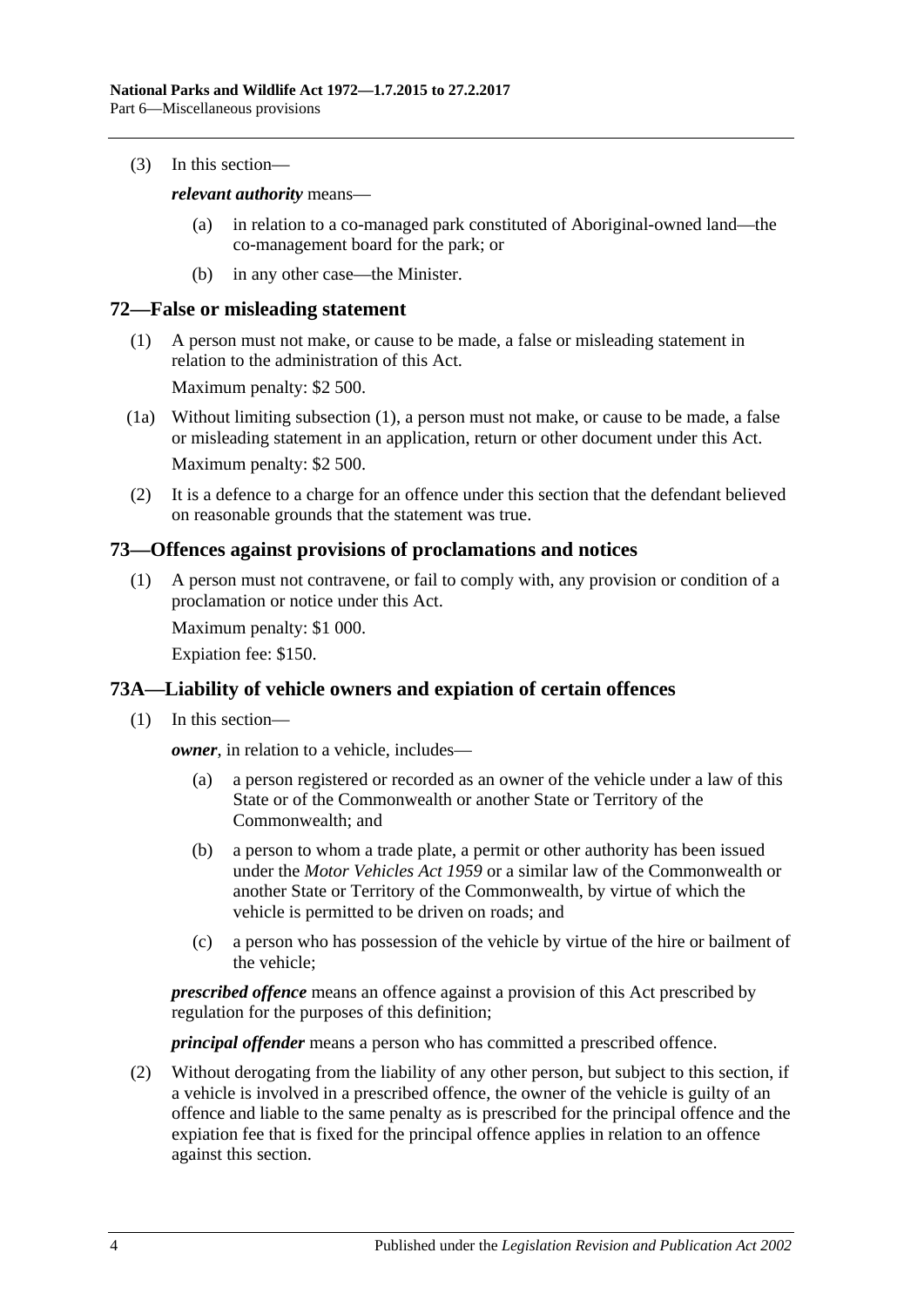- (3) Where there are two or more owners of the same vehicle a prosecution for an offence against [subsection](#page-73-1) (2) may be brought against one of the owners or against some or all of the owners jointly as co-defendants.
- (4) The owner of a vehicle and the principal offender are not both liable through the operation of this section to be convicted of an offence arising out of the same circumstances, and consequently conviction of the owner exonerates the principal offender and conversely conviction of the principal offender exonerates the owner.
- <span id="page-74-0"></span>(5) An expiation notice or expiation reminder notice given under the *[Expiation of](http://www.legislation.sa.gov.au/index.aspx?action=legref&type=act&legtitle=Expiation%20of%20Offences%20Act%201996)  [Offences Act](http://www.legislation.sa.gov.au/index.aspx?action=legref&type=act&legtitle=Expiation%20of%20Offences%20Act%201996) 1996* to the owner of a vehicle for an alleged offence against this section involving the vehicle must be accompanied by a notice inviting the owner, if he or she was not the principal offender, to provide the person specified in the notice, within the period specified in the notice, with a statutory declaration—
	- (a) setting out the name and address of the principal offender; or
	- (b) if he or she had transferred ownership of the vehicle to another prior to the time of the alleged offence and, in the case of a motor vehicle defined by section 5(1) of the *[Road Traffic Act](http://www.legislation.sa.gov.au/index.aspx?action=legref&type=act&legtitle=Road%20Traffic%20Act%201961) 1961*, has complied with the *[Motor](http://www.legislation.sa.gov.au/index.aspx?action=legref&type=act&legtitle=Motor%20Vehicles%20Act%201959)  [Vehicles Act](http://www.legislation.sa.gov.au/index.aspx?action=legref&type=act&legtitle=Motor%20Vehicles%20Act%201959) 1959* in respect of the transfer—setting out details of the transfer (including the name and address of the transferee).
- <span id="page-74-1"></span>(6) Before proceedings are commenced against the owner of a vehicle for an offence against this section involving the vehicle, the complainant must send the owner a notice—
	- (a) setting out particulars of the alleged prescribed offence; and
	- (b) inviting the owner, if he or she was not the principal offender, to provide the complainant, within 21 days of the date of the notice, with a statutory declaration setting out the matters referred to in [subsection](#page-74-0) (5).
- (7) [Subsection](#page-74-1) (6) does not apply to—
	- (a) proceedings commenced where an owner has elected under the *[Expiation of](http://www.legislation.sa.gov.au/index.aspx?action=legref&type=act&legtitle=Expiation%20of%20Offences%20Act%201996)  [Offences Act](http://www.legislation.sa.gov.au/index.aspx?action=legref&type=act&legtitle=Expiation%20of%20Offences%20Act%201996) 1996* to be prosecuted for the offence; or
	- (b) proceedings commenced against an owner of a vehicle who has been named in a statutory declaration under this section as the principal offender.
- (8) Where a person is found guilty of, or expiates, a prescribed offence or an offence against this section, neither that person nor any other person is liable to be found guilty of, or to expiate, an offence against this section or a prescribed offence in relation to the same incident.
- (9) Subject to [subsection](#page-75-0) (10), in proceedings against the owner of a vehicle for an offence against this section, it is a defence to prove—
	- (a) that, in consequence of some unlawful act, the vehicle was not in the possession or control of the owner at the time of the alleged prescribed offence; or
	- $(b)$  that—
		- (i) the driver or operator of the vehicle was not the principal offender or one of the principal offenders; and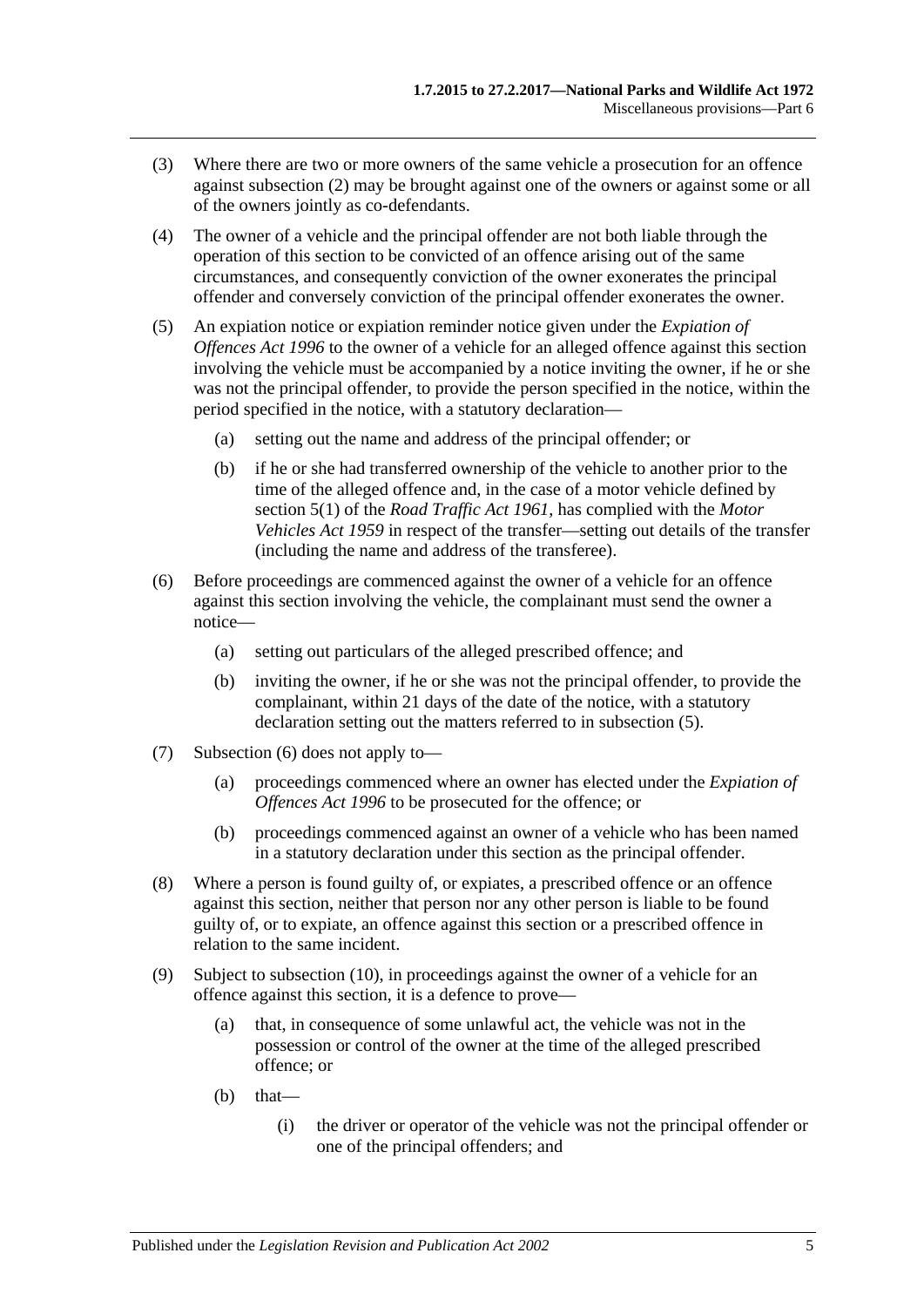- (ii) the owner does not know and cannot reasonably be expected to know the identity of the principal offender or of any one of the principal offenders; or
- (c) that, at the time of the alleged prescribed offence, the vehicle was being used for a commercial purpose; or
- (d) that the owner provided the complainant with a statutory declaration in accordance with an invitation under this section.
- <span id="page-75-1"></span><span id="page-75-0"></span>(10) The defence in [subsection](#page-75-1) (9)(d) does not apply if it is proved that the owner made the declaration knowing it to be false in a material particular.
- $(11)$  If—
	- (a) an expiation notice is given to a person named as the alleged principal offender in a statutory declaration under this section; or
	- (b) proceedings are commenced against a person named as the alleged principal offender in such a statutory declaration,

the notice or summons, as the case may be, must be accompanied by a notice setting out particulars of the statutory declaration that named the person as the alleged principal offender.

- (12) In proceedings against a person named in a statutory declaration under this section for the offence to which the declaration relates, it will be presumed, in the absence of proof to the contrary, that the person was the principal offender.
- (13) In proceedings against the owner or the principal offender for an offence against this Act, an allegation in the complaint that a notice was given under this section on a specified day will be accepted as proof, in the absence of proof to the contrary, of the facts alleged.
- <span id="page-75-2"></span>(14) A vehicle will be taken to be involved in a prescribed offence for the purposes of [subsection](#page-73-1) (2) if it was used in, or in connection with, the commission of the offence.
- (15) Without limiting [subsection](#page-75-2) (14), a vehicle will be taken to be used in connection with the commission of an offence if it is used to convey the principal offender or equipment, articles or other things used in the commission of the offence to the place where, or to the general area in which, the offence was committed.

# **74—Additional penalty**

- (1) Where a person is convicted of an offence involving any unlawful act in relation to animals and the court is satisfied that more than one animal was involved in the offence, it must, in addition to imposing a penalty authorised by the provisions of this Act under which the offence arises, impose an additional fine based on the number of animals involved in the commission of the offence.
- <span id="page-75-4"></span><span id="page-75-3"></span>(2) The amount of the additional fine is—
	- (a) not more than \$1 000 for each animal of an endangered species involved in the commission of the offence; and
	- (b) not more than \$750 for each animal of a vulnerable species involved in the commission of the offence; and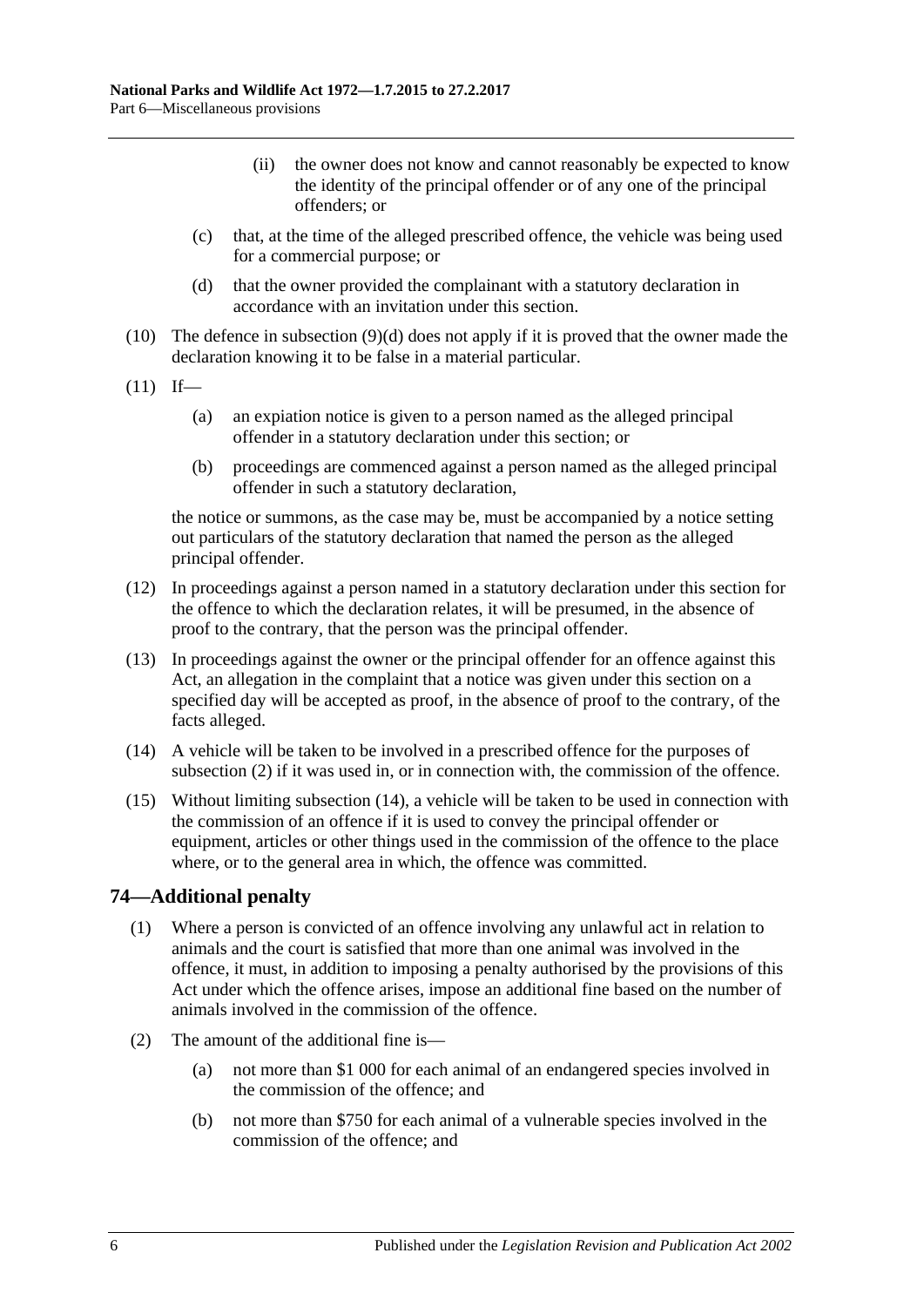- <span id="page-76-0"></span>(c) not more than \$500 for each animal of a rare species involved in the commission of the offence; and
- (d) not more than \$250 for each animal (not being an animal referred to in [paragraph](#page-75-3) (a), [\(b\)](#page-75-4) or [\(c\)\)](#page-76-0) involved in the commission of the offence.

### **74A—Maximum penalties in relation to wilderness protection areas and zones**

The maximum penalties prescribed by [sections](#page-46-0) 47(3) and [51](#page-50-0) are increased by one half of those penalties in respect of the taking of a native plant or a protected animal or the eggs of a protected animal in a wilderness protection area or wilderness protection zone.

# **75—Evidentiary provisions**

- (1) In any proceedings for an offence against this Act, an apparently genuine document purporting to be signed by the Director, and to state that at any specified time or during any specified period a person was or was not the holder of a permit under this Act is proof of the matter so stated in the absence of proof to the contrary.
- (2) In any proceedings for an offence against this Act, an allegation in a complaint that a place referred to in the complaint is, or was at a time specified in the complaint, a reserve or sanctuary under this Act or a wilderness protection area or wilderness protection zone or is situated within a reserve, sanctuary, wilderness protection area or zone, will be accepted as proved in the absence of proof to the contrary.
- (3) Where in any proceedings for an offence against this Act, any question arises as to whether the defendant was duly authorised pursuant to this Act to perform the action subject to the charge, the onus of proving that authorisation lies upon the defendant.
- (4) In any proceedings for an offence against this Act, an allegation in the complaint that a person named in the complaint is, or was at a time specified in the complaint, a warden will be accepted as proved in the absence of proof to the contrary.
- (5) In proceedings for an offence against this Act, an allegation in the complaint that an animal referred to in the complaint was a protected animal, or that a carcass or egg referred to in the complaint was the carcass or egg of a protected animal, will be accepted as proved in the absence of proof to the contrary.
- (6) In any proceedings for an offence against this Act, an allegation in the complaint that an animal referred to in the complaint was of a specified species, or that a carcass or egg referred to in the complaint was the carcass or egg of an animal of a specified species, will be accepted as proved in the absence of proof to the contrary.

# **75A—Defence**

It is a defence to a charge of an offence against this Act to prove that the defendant—

- (a) acted in a manner authorised by or under the *[Native Vegetation Act](http://www.legislation.sa.gov.au/index.aspx?action=legref&type=act&legtitle=Native%20Vegetation%20Act%201991) 1991*; or
- (b) acted in compliance with a requirement of the *[Natural Resources](http://www.legislation.sa.gov.au/index.aspx?action=legref&type=act&legtitle=Natural%20Resources%20Management%20Act%202004)  [Management Act](http://www.legislation.sa.gov.au/index.aspx?action=legref&type=act&legtitle=Natural%20Resources%20Management%20Act%202004) 2004*; or
- (c) acted in compliance with a requirement of any other Act.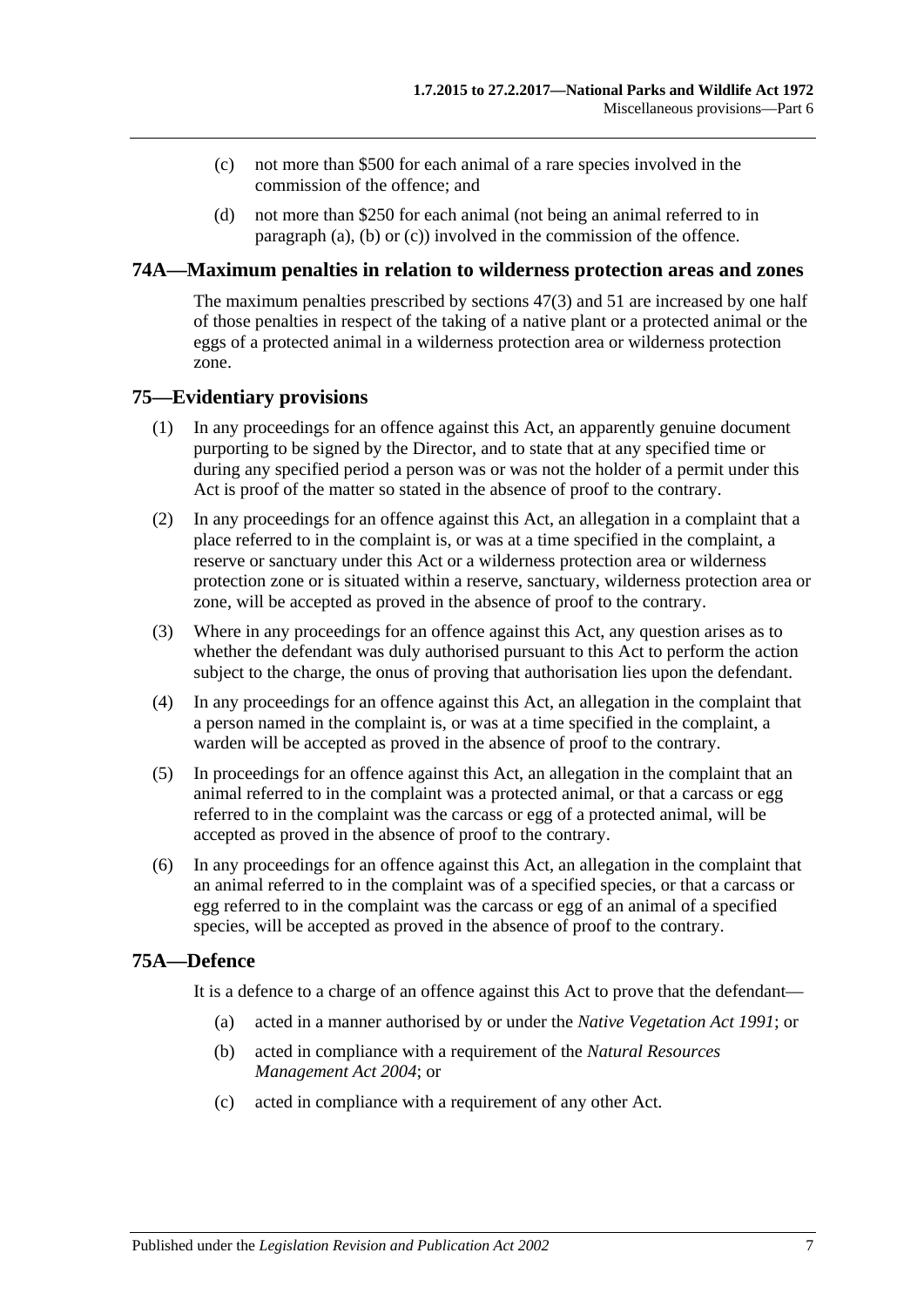# **77—Powers of court**

Upon convicting any person for an offence against this Act, the court may, in addition to imposing any other penalty, order—

- (a) that any permit of the convicted person be cancelled; and
- (b) that the convicted person be disqualified for such period as the court may specify from holding and obtaining a permit under this Act.

# **78—Financial provision**

- (1) Subject to this Act, the money required for the purposes of this Act will be paid out of money provided by Parliament for those purposes.
- (2) Any money received or recovered by the Minister, the Chief Executive or the Director under this Act must, except as otherwise provided by this Act, be paid into the Consolidated Account.

# **79—Wilful damage to reserve or property of Minister or relevant board**

(1) A person who, intentionally and without lawful authority, destroys or damages any part of a reserve or any property of the Minister or a co-management board on a reserve is guilty of an offence.

Maximum penalty: \$2 000 or imprisonment for 6 months.

(2) Upon convicting a person for an offence against this section, the court may order the convicted person to pay to the Minister or a co-management board such sum as the court thinks just by way of compensation.

### <span id="page-77-0"></span>**80—Regulations**

- (1) The Governor may make such regulations as are contemplated by this Act, or as are necessary or expedient for the purposes or objects of this Act.
- (2) Without limiting the generality of [subsection](#page-77-0) (1), the regulations may—
	- (a) confer powers, authorities, duties and obligations upon the Minister, the Chief Executive, or the Director, or any officers appointed under this Act, that may be necessary or expedient for the administration or enforcement of this Act; and
	- (b) regulate the use and enjoyment of reserves; and
	- (c) provide for the safety of persons in reserves; and
	- (d) establish standards of conduct to which those who may resort to a reserve must conform while on the reserve; and
	- (e) provide for the removal of trespassers from reserves; and
	- (f) restrict or prohibit access to reserves or any portions of reserves; and
	- (g) provide for the preservation and protection of natural features of reserves; and
	- (h) provide for the protection, conservation and management of animals and plants in reserves; and
	- (i) regulate, restrict or prohibit the taking of animals and plants into reserves or the removal of animals and plants from reserves; and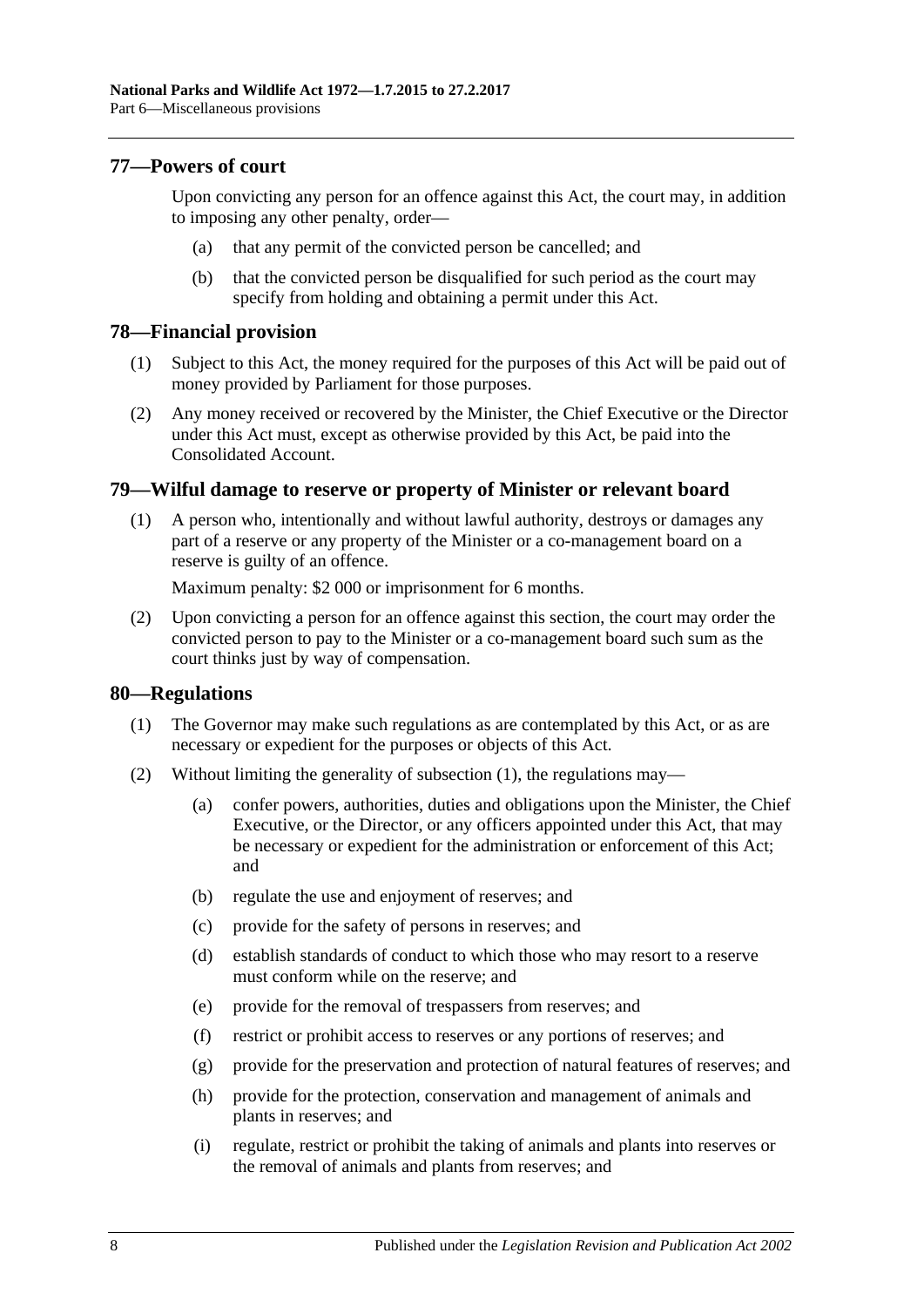- (ia) regulate, restrict or prohibit the removal of wood, mulch or other dead vegetation from reserves; and
- (j) provide for the impounding, removal, destruction, or disposal of animals found straying upon reserves; and
- (k) regulate, restrict or prohibit the taking of firearms or other devices into, or the use of firearms or other devices in, a reserve or sanctuary; and
- (l) provide for the collection of scientific specimens and the pursuit of research in reserves; and
- (m) reserve the whole or any portion of a reserve for a separate or exclusive use prescribed by the regulations; and
- (n) restrict or prohibit access to a reserve or any portion of a reserve by any person or class of persons; and
- (o) regulate, restrict or prohibit the use of roads or tracks in reserves; and
- (p) regulate, restrict or prohibit the use of motor vehicles or other vehicles in reserves; and
- (pa) empower the Director to fix one or more speed limits for vehicles driven within a reserve or any part of a reserve; and
- (q) provide for the impounding, removal or disposal of any vehicle or property found in a reserve in contravention of a regulation; and
- (r) prescribe fees or other charges relating to the administration of this Act; and
- (ra) provide for the recovery of fees or charges imposed by or under this Act; and
- (s) regulate, restrict or prohibit the parking of vehicles in a reserve; and
- (t) regulate, restrict or prohibit camping within a reserve; and
- (u) regulate, restrict or prohibit the erection of buildings, signs or other structures in reserves; and
- (v) provide for the protection and preservation of buildings, structures, signs and other improvements in reserves; and
- (w) exempt, conditionally or unconditionally, Aboriginal persons generally, or Aboriginal persons of a specified class, from all or any of the provisions of this Act in such portions of the State as may be specified in the regulations; and
- (wa) regulate the taking, keeping or selling of—
	- (i) protected animals or other animals indigenous to Australia; or
	- (ii) the eggs or carcasses of protected animals or other animals indigenous to Australia,

(including pursuant to permits granted by the Minister under this Act); and

- (x) make any other provision that may in the opinion of the Governor conduce to the preservation or conservation of wildlife; and
- (y) prescribe penalties, recoverable summarily, for breach of, or non-compliance with, any regulation; and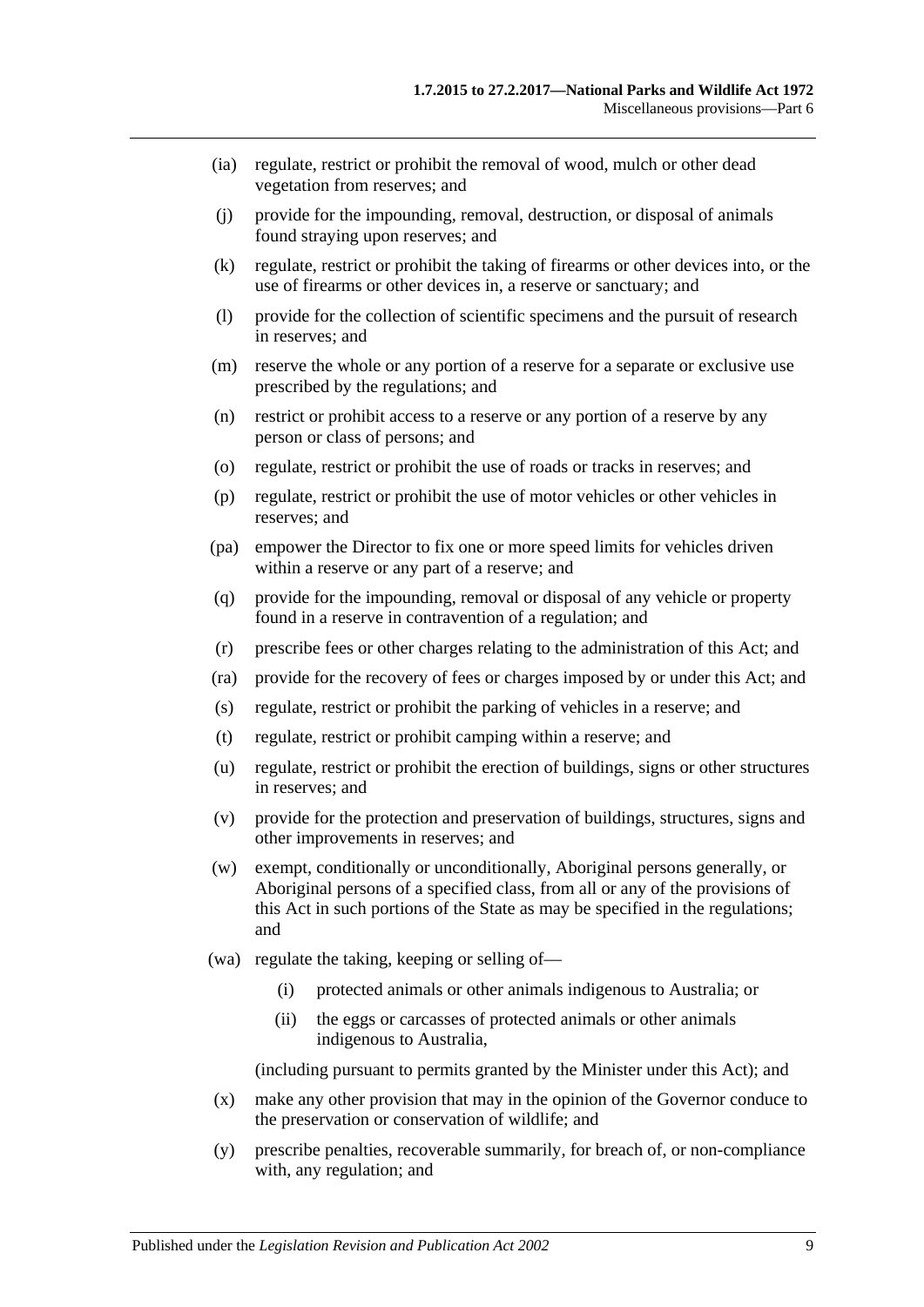- (z) fix expiation fees for alleged offences against the regulations.
- (2a) The Governor may, by regulation, amend [Schedule 7,](#page-87-0) [8,](#page-99-0) [9](#page-112-0) or [10](#page-135-0) by deleting species of animals or plants from, or including species of animals or plants in, the Schedule.
- (2b) A regulation may require compliance with a specified code of practice, standard or other document as in force at a specified time or as in force from time to time.
- (3) Any fees prescribed under this Act may be differential, varying according to any factor stated in the regulation.
- (4) A fee specifically prescribed to recover the cost of issuing a permit under this Act in the form of a plastic card may, when recovered, be retained by the Director and applied for the purposes of administering this Act without further appropriation by Parliament.

# **81—Codes of practice etc**

Subject to this Act, where a code of practice, standard or other document is incorporated into or referred to in this Act, the regulations or a permit granted under this Act—

- (a) a copy of the code, standard or other document must be kept available for inspection by members of the public, without charge and during normal office hours, at an office determined by the Minister; and
- (b) evidence of the contents of the code, standard or other document may be given in any legal proceedings by production of a copy of a document apparently certified by or on behalf of the Minister to be a true copy of the code, standard or other document.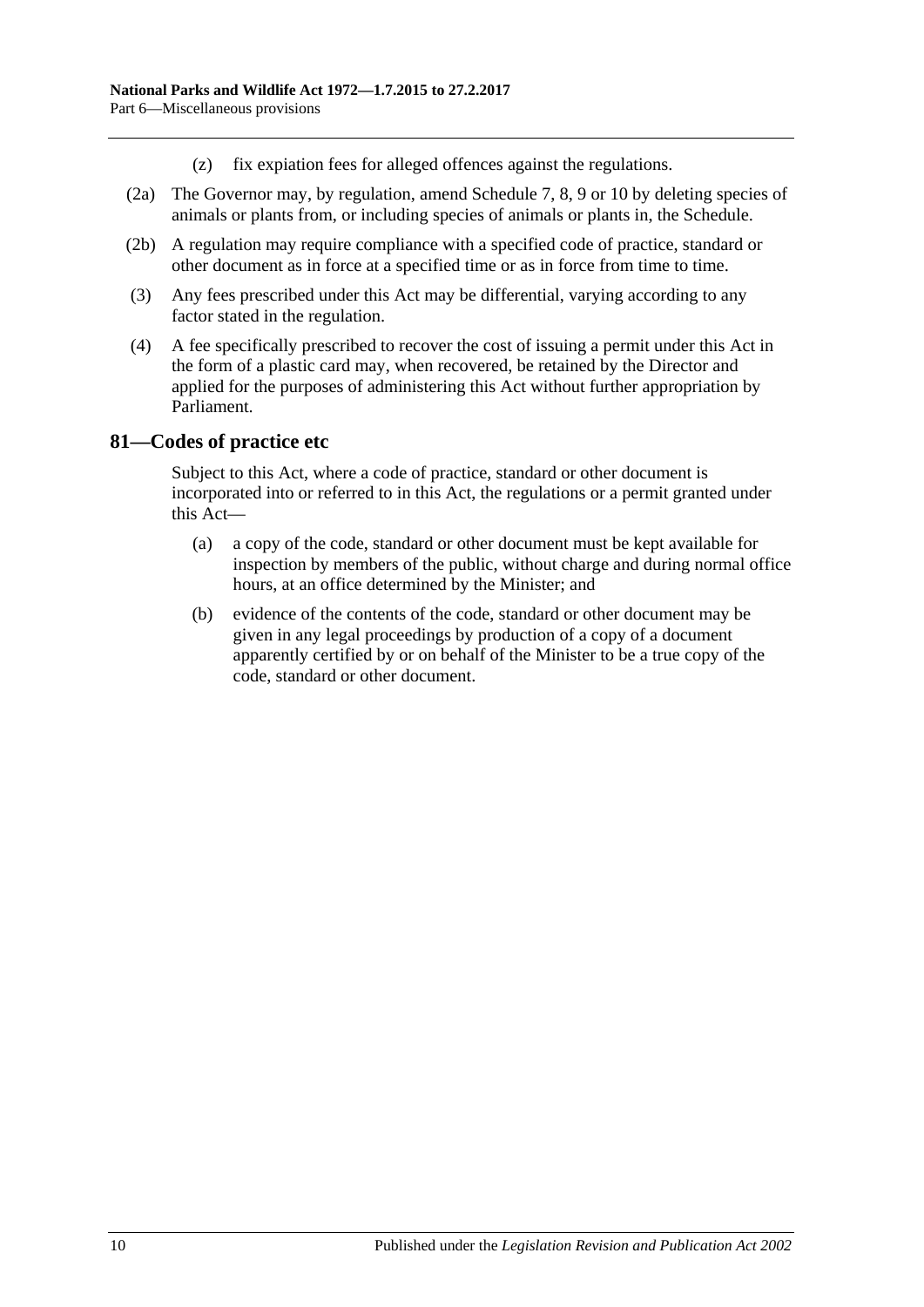# **Schedule 3—National parks**

The following areas are hereby constituted National Parks:

| <b>Lincoln National Park</b>         | Hundred Flinders, Section 2, 3, 5, 6, 12–14<br>Smith Island, Hopkins Island, Lewis Island, Little<br>Island, Owen Island, Albatross Island, Liguanea Island,<br>Rabbit Island (being Section 395, North out of<br>Hundreds)<br>Curta Rocks<br>Hundred Flinders, Section 4 |
|--------------------------------------|---------------------------------------------------------------------------------------------------------------------------------------------------------------------------------------------------------------------------------------------------------------------------|
| <b>Flinders Ranges National Park</b> | Hundred Edeowie, Section 148<br>Hundred Bunyeroo, Section 177<br>Hundred Parachilna, Section 61<br>North out of Hundreds, Section 473<br>North out of Hundreds, Section 333<br>North out of Hundreds, Section 106                                                         |
| <b>Gammon Ranges National Park</b>   | North out of Hundreds, Section 464<br>North out of Hundreds, Section 35                                                                                                                                                                                                   |
| <b>Innes National Park</b>           | Hundred Warrenben, Section 99-102<br>Islands of Pondalowie Bay (excluding South Island,<br>being Section 88, Hundred Warrenben)                                                                                                                                           |
| <b>Coorong National Park</b>         | Hundred Glyde, Section 17, 60<br>Hundred Santo, Section 6<br>Hundred Glyde, Section 59<br>Hundred Santo, Section 43<br>Hundred Santo, Section 52                                                                                                                          |
| <b>Canunda National Park</b>         | Hundred Rivoli Bay, Section 377, 378, 379, 396<br>Hundred Mayurra, Section 157<br>Hundred Benara, Section 386                                                                                                                                                             |
| <b>Flinders Chase National Park</b>  | Hundred Border, Section 11<br>Hundred Gosse, Section 64<br>Hundred McDonald, Section 17<br>South out of Hundreds, Section 66<br>Casuarina Islets (The Brothers)                                                                                                           |
| Mount Remarkable National Park       | Hundred Winninowie, Section 176<br>Hundred Wongyarra, Section 471<br>Hundred Wongyarra, Section 474, 489<br>Hundred Wongyarra, Section 488<br>Hundred Baroota, Section 218<br>Hundred Baroota, Section 216, 217<br>Hundred Baroota, Section 180, 210, 219                 |

# **Schedule 4—Conservation parks**

The following areas are hereby constituted Conservation Parks:

| Nixon-Skinner Conservation Park    | Hundred Myponga, Section 245                                                 |
|------------------------------------|------------------------------------------------------------------------------|
| Ferries-McDonald Conservation Park | Hundred Freeling, Section 266–268, 103, 271, 272, 238,<br>241, 242, 245, 246 |
| <b>Fairview Conservation Park</b>  | Hundred Woolumbool, Section 93, 98                                           |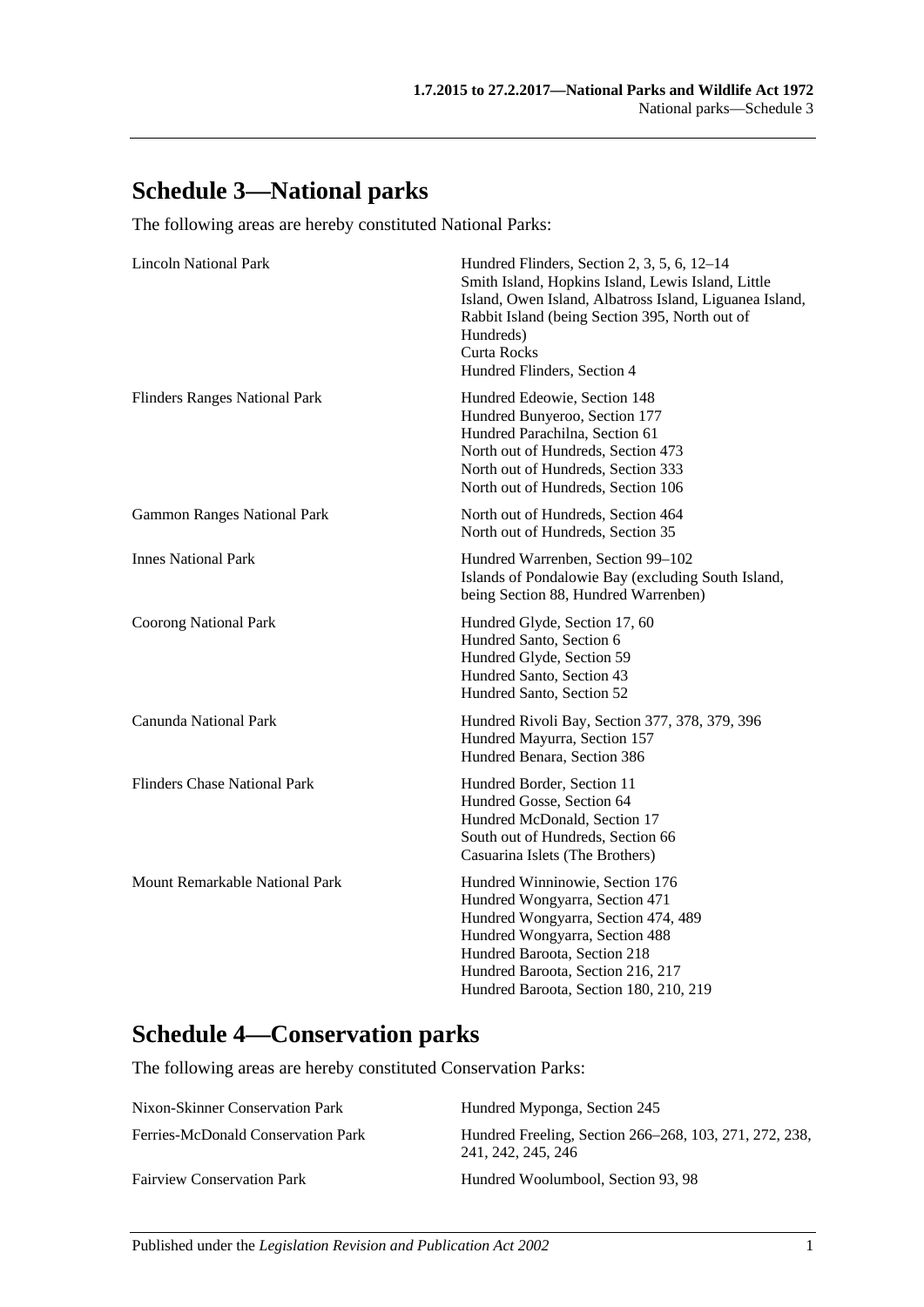#### **National Parks and Wildlife Act 1972—1.7.2015 to 27.2.2017** Schedule 4—Conservation parks

Waitpinga Conservation Park **Hundred Waitpinga, Section 355** Eric Bonython Conservation Park Hundred Waitpinga, Section 356, 357 Spring Gully Conservation Park Hundred Clare, Section 568, 572 Hundred Clare, Section 365 Hincks Conservation Park Hundred Hincks, Section 2 Hundred Murlong, Section 25 Hundred Nicholls, Section 11 Hundred Nicholls, Section 12 North out of Hundreds, Section 365 Peebinga Conservation Park Hundred Peebinga, Section 21, 22, 31, 19, 30 Hambidge Conservation Park Hundred Hambidge, Section 7 North out of Hundreds, Section 364 Kellidie Bay Conservation Park Hundred Lake Wangary, Section 1–13, 21, 273–277, 295 Mount Rescue Conservation Park Hundred Archibald, Section 7, 8, 9, 10 Hundred Makin, Section 3, 4 Billiatt Conservation Park Hundred Auld, Section 26 Hundred Billiatt, Section 15, 18 Cleland Conservation Park Hundred Adelaide, Section 608 Hundred Adelaide, Section 637 Hundred Adelaide, Section 500 Hundred Onkaparinga, Section 424 Hundred Adelaide, Section 920 Horsnell Gully Conservation Park Hundred Adelaide, Section 609, 618 The Knoll Conservation Park Hundred Adelaide, Section 612 Penguin Island Conservation Park Hundred Rivoli Bay, Section 374 South out of Hundreds, Un-numbered Section (Penguin Island) Mundoora Conservation Park Hundred Mundoora, Section 439–441 Hundred Mundoora, Section 442 Torrens Island Conservation Park Hundred Port Adelaide, Section 467 Messent Conservation Park Hundred Messent, Section 1 Hundred Colebatch, Section 1 Hale Conservation Park Hundred Barossa, Section 119, 124, 125, 135, 138, 315 Big Heath Conservation Park Hundred Spence, Section 17–20, 169 Sandy Creek Conservation Park Hundred Barossa, Section 72 Hundred Barossa, Section 317, 319 Spring Mount Conservation Park Hundred Encounter Bay, Section 633, 715 Warren Conservation Park Hundred Barossa, Section 321 Hundred Para Wirra, Section 118, 387, 388 Calectasia Conservation Park Hundred Short, Section 157 Desert Camp Conservation Park Hundred Marcollat, Section 87 Hundred Marcollat, Section 105 Guichen Bay Conservation Park Hundred Waterhouse, Section 360, 361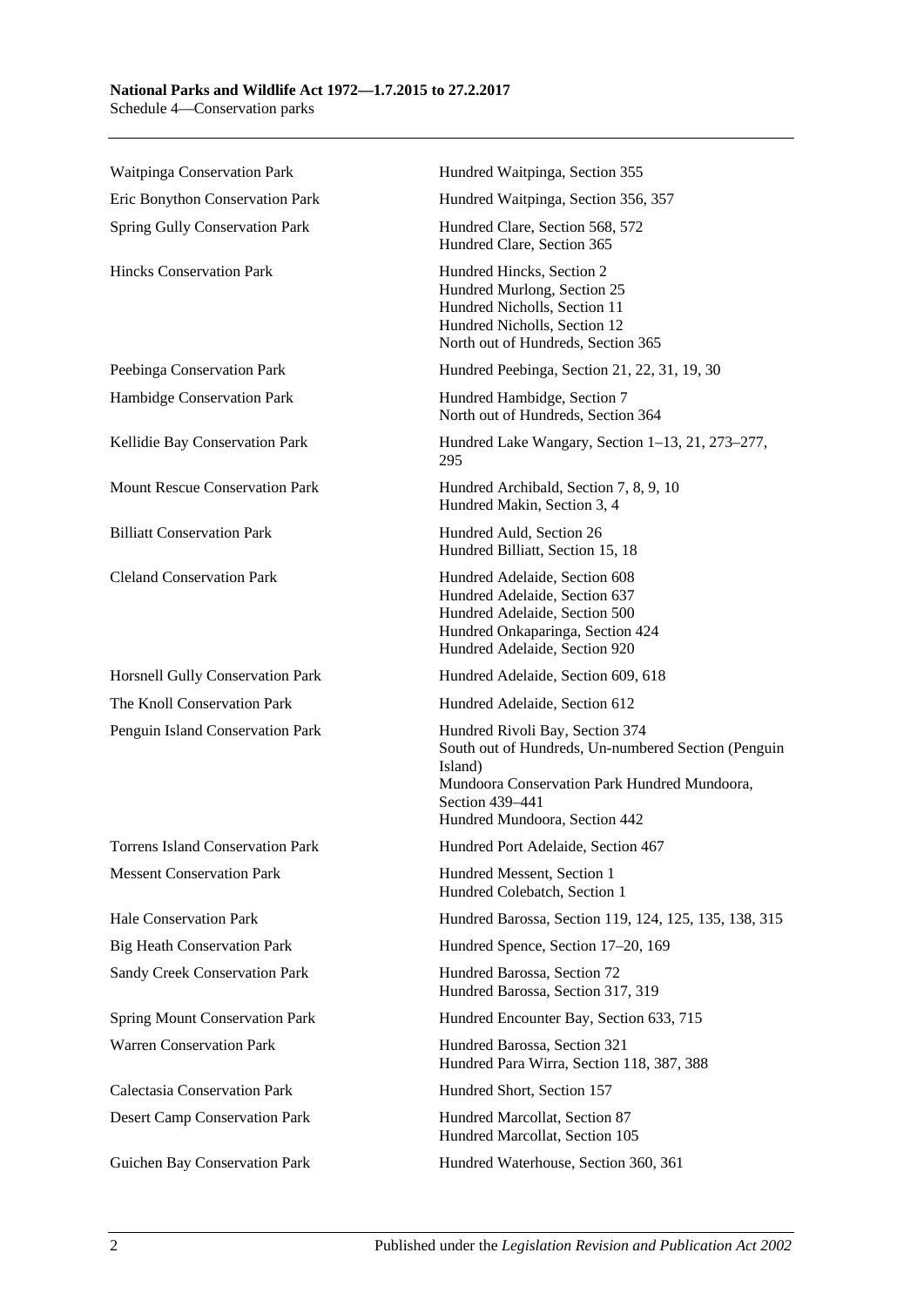Jip Jip Conservation Park Hundred Peacock, Section 86 Mount Magnificent Conservation Park Hundred Kuitpo, Section 293 Morialta Conservation Park Hundred Adelaide, Section 833

Mount Boothby Conservation Park Hundred Colebatch, Section 3

Carcuma Conservation Park Hundred Carcuma, Section 23 Karte Conservation Park Hundred Kingsford, Section 3, 4 Sleaford Mere Conservation Park Hundred Sleaford, Section 36 Unnamed Conservation Park Hundred Messent, Section 14

Scorpion Springs Conservation Park Hundred Fisk, Section 16

Hundred Adelaide, Section 834 Elliot Price Conservation Park North out of Hundreds, Section 49 Simpson Desert Conservation Park North out of Hundreds, Section 48 Ridley Conservation Park Hundred Ridley, Section 479, 480, 483 Hundred Fisher, Section 144 Yumbarra Conservation Park North out of Hundreds, Section 457 Beachport Conservation Park Hundred Lake George, Section 5, 31, 32, 40, 58 Parndana Conservation Park Hundred Seddon, Section 58 Warrenben Conservation Park Hundred Warrenben, Section 97 Hundred Warrenben, Section 44, 45, 54 Wittelbee Conservation Park Hundred Bonython, Section 101 Scott Conservation Park Hundred Goolwa, Section 218, 347 White's Dam Conservation Park Hundred Lindley, Section 202 Hundred Lindley, Section 197, 199, 201 Hundred Maude, Section 252 Piccaninnie Ponds Conservation Park Hundred Caroline, Section 598, 692 Hundred Santo, Section 19 Cox's Scrub Conservation Park Hundred Kondoparinga, Section 1972, 1979–1985 Dudley Conservation Park Hundred Dudley, Section 294–296, 302, 303 Unnamed Conservation Park North out of Hundreds, Section 50 Pooginook Conservation Park Hundred Pooginook, Section 7, 8, 14 Swan Reach Conservation Park Hundred Fisher, Section 38, 39, 55, 56, 59, 60 Mount Taylor Conservation Park Hundred Newland, Section 102 Bascombe Well Conservation Park Hundred Kappawanta, Section 2 Hundred Barwell, Section 29 Hundred Blesing, Section 11 Hundred Cowan, Section 39, 65 Hundred Quirke, Section 9, 10 South out of Hundreds, Section 65 Gum Lagoon Conservation Park Hundred Wells, Section 9, 30 Hundred Petherick, Section 8, 37 Telowie Gorge Conservation Park Hundred Telowie, Section 439, 491 Penola Conservation Park Hundred Monbulla, Section 255, 256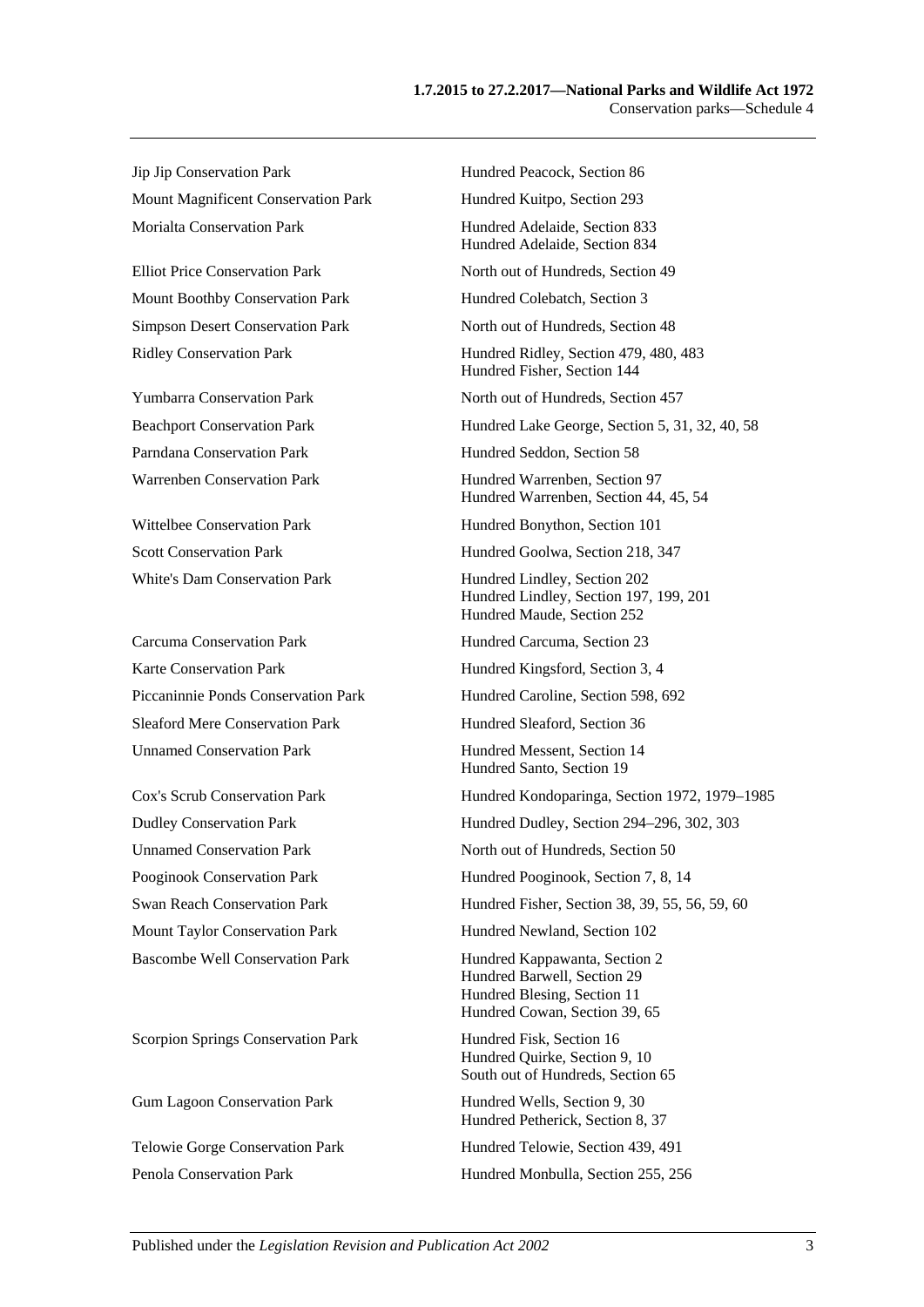Clinton Conservation Park Hundred Clinton, Section 568

Gower Conservation Park Hundred Hindmarsh, Section 517 Cape Torrens Conservation Park Hundred Borda, Section 10 Cape Hart Conservation Park Hundred Dudley, Section 377, 384

Western River Conservation Park Hundred Gosse, Section 8, 47 Kelly Hill Conservation Park **Hundred Ritchie, Section 5** 

Seddon Conservation Park Hundred Seddon, Section 67

Kelvin Powrie Conservation Park Hundred Archibald, Section 34

Padthaway Conservation Park Hundred Parsons, Section 136 Cudlee Creek Conservation Park Hundred Talunga, Section 57

Whyalla Conservation Park Hundred Cultana, Section 14 Mount Shaugh Conservation Park Hundred Shaugh, Section 5

Naracoorte Caves Conservation Park Hundred Jessie, Section 466

Tumby Island Conservation Park North out of Hundreds, Section 682

Glen Roy Conservation Park Hundred Comaum, Section 276, 279, 479

Pinkawillinie Conservation Park Hundred Pinkawillinie, Section 114 Hundred Panitya, Section 29

Cape Gantheaume Conservation Park Hundred Haines, Section 258, 275–279, 284 Hundred MacGillivray, Section 66, 67 Hundred Seddon, Section 52 plus Pelorus Island (s.e. from Vivonne Bay)

Vivonne Bay Conservation Park Hundred Newland, Section 7, 8, 106

Hundred Ritchie, Section 9 and 10

Port Gawler Conservation Park Hundred Port Gawler, Section 616 Hundred Port Adelaide, Section 483

Hundred Stirling, Section 475

Montacute Conservation Park Hundred Onkaparinga, Section 473, 523, 524, 5586, 5587, 5589, 5590

Lowan Conservation Park Hundred Bowhill, Section 71

Deep Creek Conservation Park Hundred Waitpinga, Section 130, 216, 217, 365

Lake Gilles Conservation Park Hundred O'Connor, Section 1–14, 16–20, 43 North out of Hundreds, Pastoral Block 958, Section 316

Black Hill Conservation Park Hundred Adelaide, Section 669, 670, 671 Hundred Onkaparinga, Section 526

Dingley Dell Conservation Park Hundred MacDonnell, Part Section 138, C.T. Vol. 1231, Fol. 123

Fort Glanville Conservation Park Hundred Port Adelaide, Part Section 415, C.T. Vol. 1987, Fol. 104

Hundred Joanna, Section 392, 395, 396, 398, 397

Tantanoola Caves Conservation Park Hundred Hindmarsh, Section 213

Kapunda Island Conservation Park Hundred Bookpurnong (Kapunda Island) in River Murray

Media Island Conservation Park Hundred Gordon (Media Island) in River Murray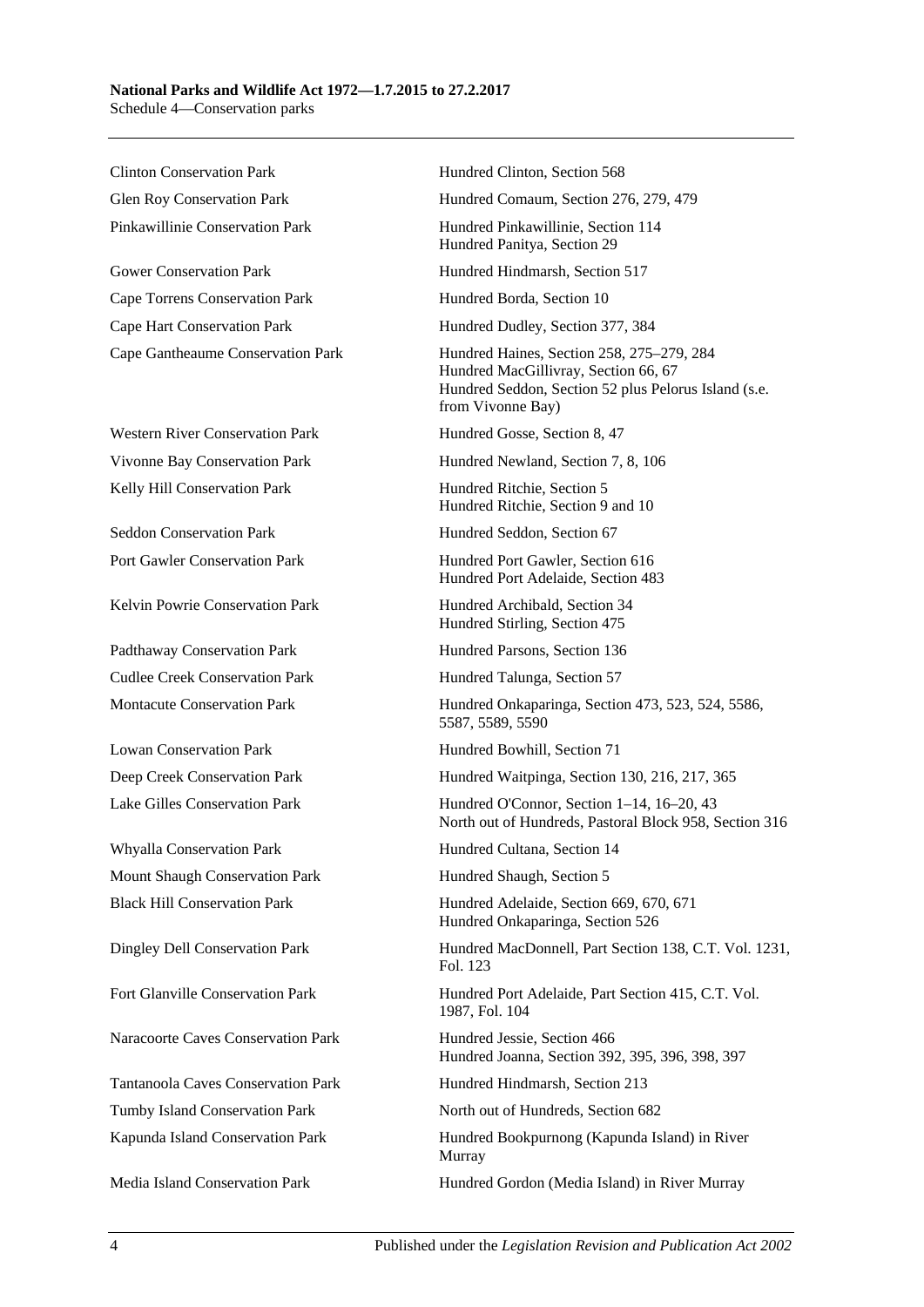| <b>Rilli Island Conservation Park</b>       | Hundred Gordon (Rilli Island) in River Murray                                                                                                                                                                                                                                                                                                                                                                                                                                                                                                                                                                      |
|---------------------------------------------|--------------------------------------------------------------------------------------------------------------------------------------------------------------------------------------------------------------------------------------------------------------------------------------------------------------------------------------------------------------------------------------------------------------------------------------------------------------------------------------------------------------------------------------------------------------------------------------------------------------------|
| Seal Bay Conservation Park                  | That portion of Hundred of Seddon, bounded as follows:<br>Commencing at S.W. corner of Section 2, Hundred<br>Seddon, thence generally E. along S. boundary of latter<br>section and across road to S.W. corner of Section 52;<br>generally S.E. along S.W. boundary of latter Section to<br>its intersection with E. boundary of said Hundred; S.<br>along portion of latter boundary to L.W.M.; generally<br>N.W. and W. along portion of said L.W.M. to its<br>intersection with production S.E. of S.W. boundary of<br>Section 2, Hundred Seddon; thence N.W. along said<br>production to point of commencement |
|                                             | Nobby Island                                                                                                                                                                                                                                                                                                                                                                                                                                                                                                                                                                                                       |
| Eba Island Conservation Park                | In Streaky Bay, adjacent to Hundred Scott, out of<br>Hundreds                                                                                                                                                                                                                                                                                                                                                                                                                                                                                                                                                      |
| <b>West Island Conservation Park</b>        | Hundred Waitpinga, Section 360                                                                                                                                                                                                                                                                                                                                                                                                                                                                                                                                                                                     |
| Nuyt's Archipelago Conservation Park        | Eyre Island<br>Franklin Islands, Goat Island, Lacey Island, Lound<br>Island, Purdie Island                                                                                                                                                                                                                                                                                                                                                                                                                                                                                                                         |
| Isles of St. Francis Conservation Park      | Freeling Island, Smooth Island<br>St. Francis Island (excluding Section 220, North out of<br>Hundreds) Dog Island, Egg Island, Fenelong Island,<br>Masillon Island, West Island, Hart Island                                                                                                                                                                                                                                                                                                                                                                                                                       |
| <b>Investigator Group Conservation Park</b> | Topgallant Island, Ward Island, Pearson Island<br>(excluding Section 12 and 13, North out of Hundreds)                                                                                                                                                                                                                                                                                                                                                                                                                                                                                                             |
| <b>Gambier Islands Conservation Park</b>    | Three islets S. and W. from Wedge Island<br>North Island                                                                                                                                                                                                                                                                                                                                                                                                                                                                                                                                                           |
| Sir Joseph Banks Group Conservation Park    | Blyth Island, Boucaut Island, Duffield Island, English<br>Island, Sibsey Island                                                                                                                                                                                                                                                                                                                                                                                                                                                                                                                                    |
| Whidbey Isles Conservation Park             | Four Hummocks Islands (excluding Southern-most<br>Island)<br>Perforated Island, Price Island<br>Unnamed Island south from Pt. Avoid                                                                                                                                                                                                                                                                                                                                                                                                                                                                                |
| <b>Beatrice Islet Conservation Park</b>     | Beatrice Islet, N.N.E. from Kingscote                                                                                                                                                                                                                                                                                                                                                                                                                                                                                                                                                                              |
| <b>Busby Islet Conservation Park</b>        | Busby Islet, N.N.E. from Kingscote                                                                                                                                                                                                                                                                                                                                                                                                                                                                                                                                                                                 |
| The Pages Conservation Park                 | The Pages Islands, S.E. from Cape Jervis                                                                                                                                                                                                                                                                                                                                                                                                                                                                                                                                                                           |
| <b>Pullen Island Conservation Park</b>      | Pullen Island, adjacent Port Elliot                                                                                                                                                                                                                                                                                                                                                                                                                                                                                                                                                                                |
| <b>Neptune Islands Conservation Park</b>    | North and South Neptunes (excluding southern-most<br>Island of South Neptunes)                                                                                                                                                                                                                                                                                                                                                                                                                                                                                                                                     |
| Althorpe Islands Conservation Park          | Althorpe Islands (excluding Section 13 and 61, South<br>out of Hundreds)                                                                                                                                                                                                                                                                                                                                                                                                                                                                                                                                           |
| <b>Lipson Island Conservation Park</b>      | Lipson Island (N.E. from Tumby Bay)                                                                                                                                                                                                                                                                                                                                                                                                                                                                                                                                                                                |
| <b>Olive Island Conservation Park</b>       | Olive Island (N.W. from Streaky Bay)                                                                                                                                                                                                                                                                                                                                                                                                                                                                                                                                                                               |
| Rocky Island (north) Conservation Park      | Rocky Island (N. from Coffin Bay)                                                                                                                                                                                                                                                                                                                                                                                                                                                                                                                                                                                  |
| Rocky Island (south) Conservation Park      | Rocky Island (W. from Four Hummocks)                                                                                                                                                                                                                                                                                                                                                                                                                                                                                                                                                                               |

Sinclair Island Conservation Park Sinclair Island (E.S.E. from Fowlers Bay)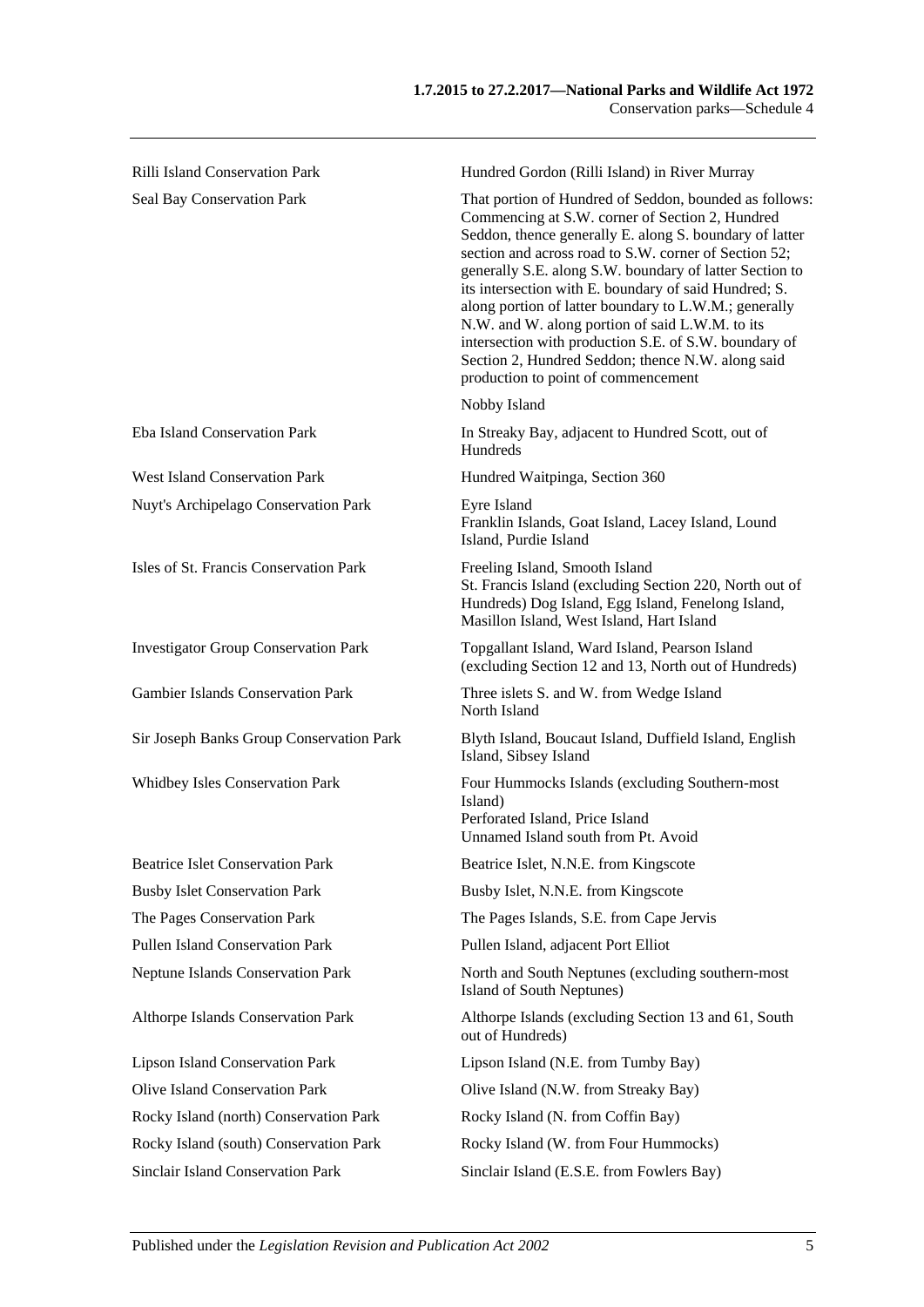| Cap Island Conservation Park          | Cap Island (N.W. from Mount Hope)                                                                                              |
|---------------------------------------|--------------------------------------------------------------------------------------------------------------------------------|
| Baird Bay Islands Conservation Park   | Hundred Wrenfordsley, Section 181, island in Baird<br>Bay<br>Jones Island                                                      |
| Nuyt's Reef Conservation Park         | Hundred Wookata, Nuyt's Reefs south of Cape Adieu                                                                              |
| Greenly Island Conservation Park      | Hundred Lake Wangary, Greenly Island, 20 miles<br>W.S.W. from Port Whidbey                                                     |
| Mount Dutton Bay Conservation Park    | All Islands in Mount Dutton Bay<br>The Brothers, Goat Island and Rabbit Island                                                 |
| Waldegrave Islands Conservation Park  | Waldegrave Island and small island west of Waldegrave<br>Island adjacent to Hundred Ward                                       |
| Pelican Lagoon Conservation Park      | Hundred Dudley, Section 475, 476, 477, 478 and 479                                                                             |
| Pigface Island Conservation Park      | Pigface Island, Hundred Scott, adjacent to Section 54                                                                          |
| Avoid Bay Islands Conservation Park   | Black Rocks adjacent Coffin Bay Peninsula and small<br>unnamed islands, S.E. from Section 107 and 108,<br>Hundred Lake Wangary |
| <b>Bird Islands Conservation Park</b> | Bird Islands, S.W. from Wallaroo, Hundred of Wallaroo                                                                          |
| Salt Lagoon Islands Conservation Park | Islands E. of Section 78 and 80, Hundred Baker and<br>waters within 5 chains                                                   |
| Maize Island Lagoon Conservation Park | Section 365, 427, Waikerie Irrigation Area, Holder<br>Division, Hundred Holder                                                 |
| <b>Baudin Rocks Conservation Park</b> | Godfrey Islands, north of town of Robe and west from<br>Hundred Waterhouse                                                     |
| Myponga Conservation Park             | Hundred Myponga, Section 269 and 270                                                                                           |
| <b>Belt Hill Conservation Park</b>    | Hundred Rivoli Bay, Section 339                                                                                                |
| <b>Carribie Conservation Park</b>     | Hundred Carribie, Section 153                                                                                                  |
| Goose Island Conservation Park        | Goose Island and White Rocks Island N.W. of Wardang<br>Island and N.W. from Port Victoria                                      |
| Kyeema Conservation Park              | Hundred Kuitpo, Section 92, 522, 688, 850 and 302                                                                              |
| Hacks Lagoon Conservation Park        | Hundred Robertson, Section 249                                                                                                 |

# **Schedule 5—Game reserves**

The following areas are hereby constituted Game Reserves:

| Katarapko Game Reserve   | Hundred Katarapko, Cobdogla Irrigation Area, Weigall<br>Division. Section 73, 74 |
|--------------------------|----------------------------------------------------------------------------------|
| Bool Lagoon Game Reserve | Hundred Robertson, Section 223, 224, Section 356                                 |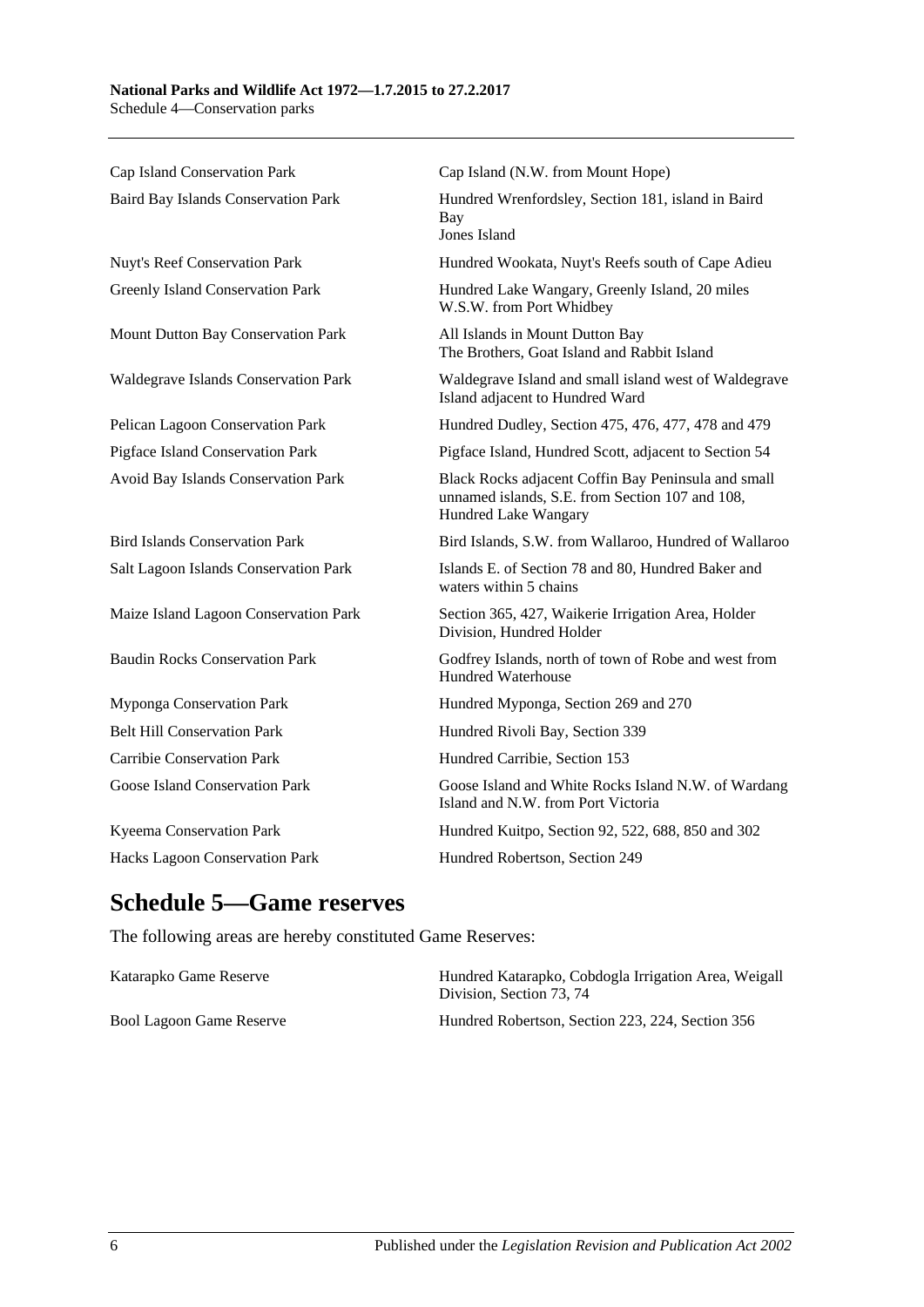| Coorong Game Reserve           | Hundred Santo, that portion of the Coorong situate<br>between a straight line joining Jacks Point to the N.E.<br>corner of Section 5 and a straight line, being the<br>production of the S.E. boundary of Section 5 to the<br>Eastern boundary of the Coorong<br>Teal Island, North Pelican Island, Halfway Island,<br>Pelican Island and Mellor Island<br>Hundred Santo, Section 1, 5, 36 and 37, and 150 link<br>reserve adjacent to Section 5 and 13, Pelican Reef,<br>South Reef, Seagull Island, Snipe Island and Wild Dog<br>Island<br>Hundred Santo, Section 31, 40, 44–48, 50 and 51 |
|--------------------------------|----------------------------------------------------------------------------------------------------------------------------------------------------------------------------------------------------------------------------------------------------------------------------------------------------------------------------------------------------------------------------------------------------------------------------------------------------------------------------------------------------------------------------------------------------------------------------------------------|
| Mud Islands Game Reserve       | Hundred Baker, Section 642–644, 646–652                                                                                                                                                                                                                                                                                                                                                                                                                                                                                                                                                      |
| <b>Tolderol Game Reserve</b>   | Hundred Freeling, Section 349 and 150 link reserve<br>adjacent to section 349                                                                                                                                                                                                                                                                                                                                                                                                                                                                                                                |
| <b>Bucks Lake Game Reserve</b> | Hundred Kongorong, Section 618                                                                                                                                                                                                                                                                                                                                                                                                                                                                                                                                                               |

# **Schedule 6—Recreation parks**

The following areas are hereby constituted Recreation Parks:

| <b>Belair Recreation Park</b>          | Hundred Adelaide, Section 675                                                                                                                                                                            |
|----------------------------------------|----------------------------------------------------------------------------------------------------------------------------------------------------------------------------------------------------------|
| Para Wirra Recreation Park             | Hundred Barossa, Section 311<br>Hundred Barossa, Section 183-185, 217, 181, 237, 238<br>and 299<br>Hundred Para Wirra, Section 423<br>Hundred Para Wirra, Section 428<br>Hundred Para Wirra, Section 429 |
| <b>Glossop Recreation Park</b>         | Berri Irrigation Area, Section 1444                                                                                                                                                                      |
| <b>Totness Recreation Park</b>         | Hundred Macclesfield, Section 124                                                                                                                                                                        |
| <b>Caratoola Recreation Park</b>       | Hundred Haslam, Section 53                                                                                                                                                                               |
| <b>Brownhill Creek Recreation Park</b> | Hundred Adelaide, Section 676                                                                                                                                                                            |
| <b>Coulthard Recreation Park</b>       | Hundred Moorooroo, Part Section 161, C.T. 2362/58                                                                                                                                                        |
| The Elbow Recreation Park              | Hundred Adelaide, Part Section 1285, C.T. 1655/79                                                                                                                                                        |
| <b>Ferguson Recreation Park</b>        | Hundred Adelaide, Part Section 289, C.T. 367/196, C.T.<br>2051/195                                                                                                                                       |
| <b>Greenhill Recreation Park</b>       | Hundred Adelaide, Section 578                                                                                                                                                                            |
| <b>Kingston Park</b>                   | Recreation Park Hundred Noarlunga, Section 1540,<br>1541                                                                                                                                                 |
| <b>Lenswood Recreation Park</b>        | Hundred Onkaparinga, Part Section 5148, C.T.<br>2126/186                                                                                                                                                 |
| <b>Loftia Recreation Park</b>          | Hundred Noarlunga, Part Section 421 and 422, C.T.<br>3635/150                                                                                                                                            |
| Windy Point Recreation Park            | Hundred Adelaide, Section 597                                                                                                                                                                            |
| <b>Shepherds Hill Recreation Park</b>  | Hundred Adelaide, Part Section 14 and Part Section 35,<br>C.T. 2396/141<br>Hundred Adelaide, Part Section 15, C.T. 3481/181<br>Hundred Adelaide, Part Section 36, C.T. 2201/97                           |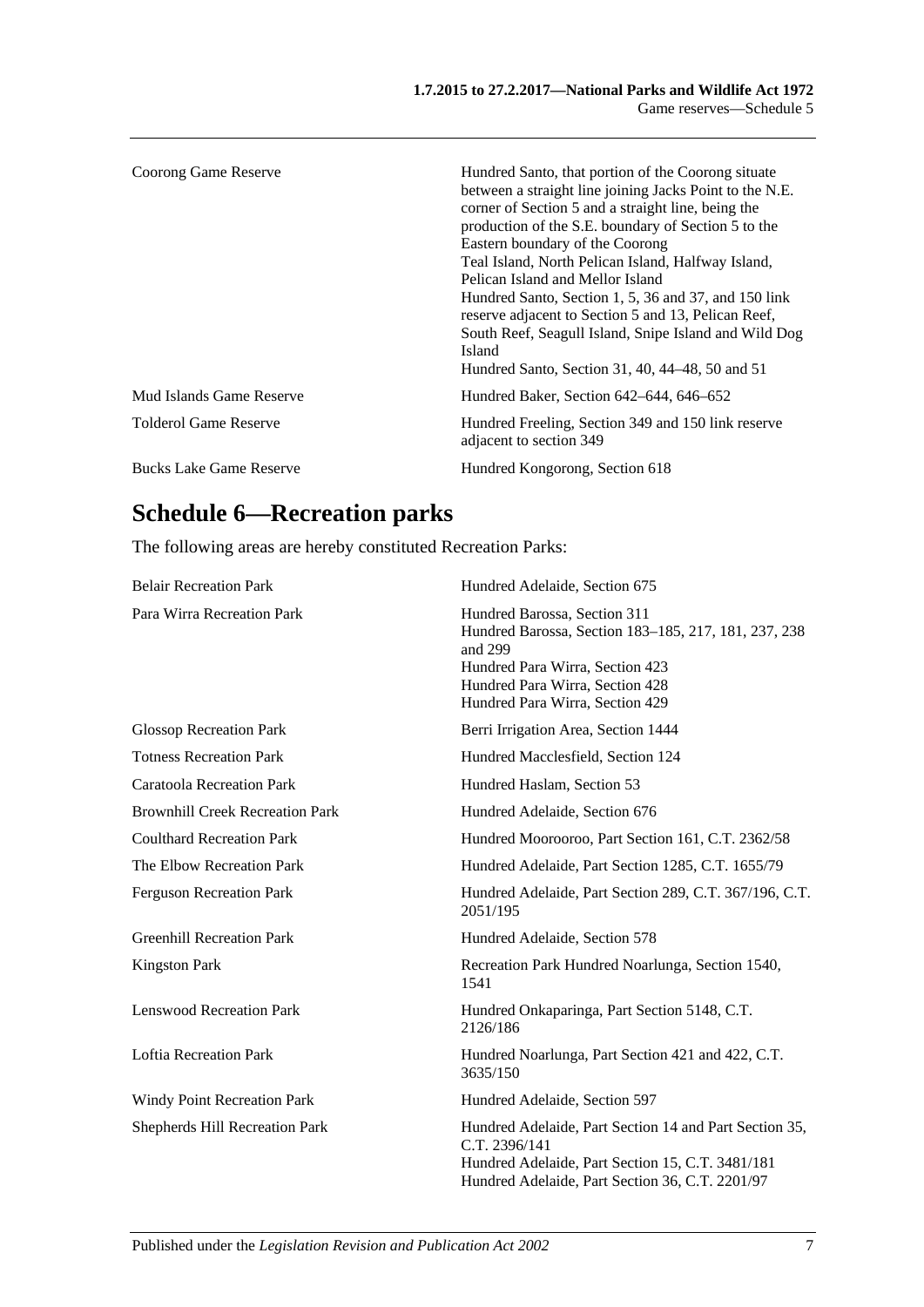# <span id="page-87-0"></span>**Schedule 7—Endangered species Part 1—Animals**

| <b>Common name</b>                                      | <b>Species</b>                               |
|---------------------------------------------------------|----------------------------------------------|
| <b>Mammals</b>                                          |                                              |
|                                                         | <b>ACROBATIDAE</b>                           |
| Feathertail Glider                                      | Acrobates pygmaeus                           |
|                                                         | <b>BALAENOPTERIDAE</b>                       |
| <b>Blue Whale</b>                                       | Balaenoptera musculus                        |
|                                                         | <b>DASYURIDAE</b>                            |
| <b>Agile Antechinus</b>                                 | Antechinus agilis                            |
| <b>Swamp Antechinus</b>                                 | Antechinus minimus                           |
| Mulgara                                                 | Dasycercus cristicauda cristicauda           |
| Western Quoll                                           | Dasyurus geoffroii                           |
| Spotted-tailed Quoll                                    | Dasyurus maculatus                           |
| Eastern Quoll                                           | Dasyurus viverrinus                          |
| Red-tailed Phascogale                                   | Phascogale calura                            |
| <b>Brush-tailed Phascogale</b>                          | Phascogale tapoatafa                         |
| Kangaroo Island Dunnart                                 | Sminthopsis aitkeni                          |
|                                                         | <b>MACROPODIDAE</b>                          |
| Rufous Hare-wallaby                                     | Lagorchestes hirsutus                        |
| Eastern Hare-wallaby                                    | Lagorchestes leporides                       |
| Tammar Wallaby (mainland South Australia<br>subspecies) | Macropus eugenii eugenii                     |
| Toolache Wallaby                                        | Macropus greyi                               |
| <b>Crescent Nailtail Wallaby</b>                        | Onychogalea lunata                           |
| Black-footed Rock-wallaby (MacDonnell Ranges<br>race)   | Petrogale lateralis (MacDonnell Ranges race) |
| <b>Tasmanian Pademelon</b>                              | Thylogale billardierii                       |
|                                                         | MEGADERMATIDAE                               |
| <b>Ghost Bat</b>                                        | Macroderma gigas                             |
|                                                         | <b>MURIDAE</b>                               |
| White-footed Tree-rat                                   | Conilurus albipes                            |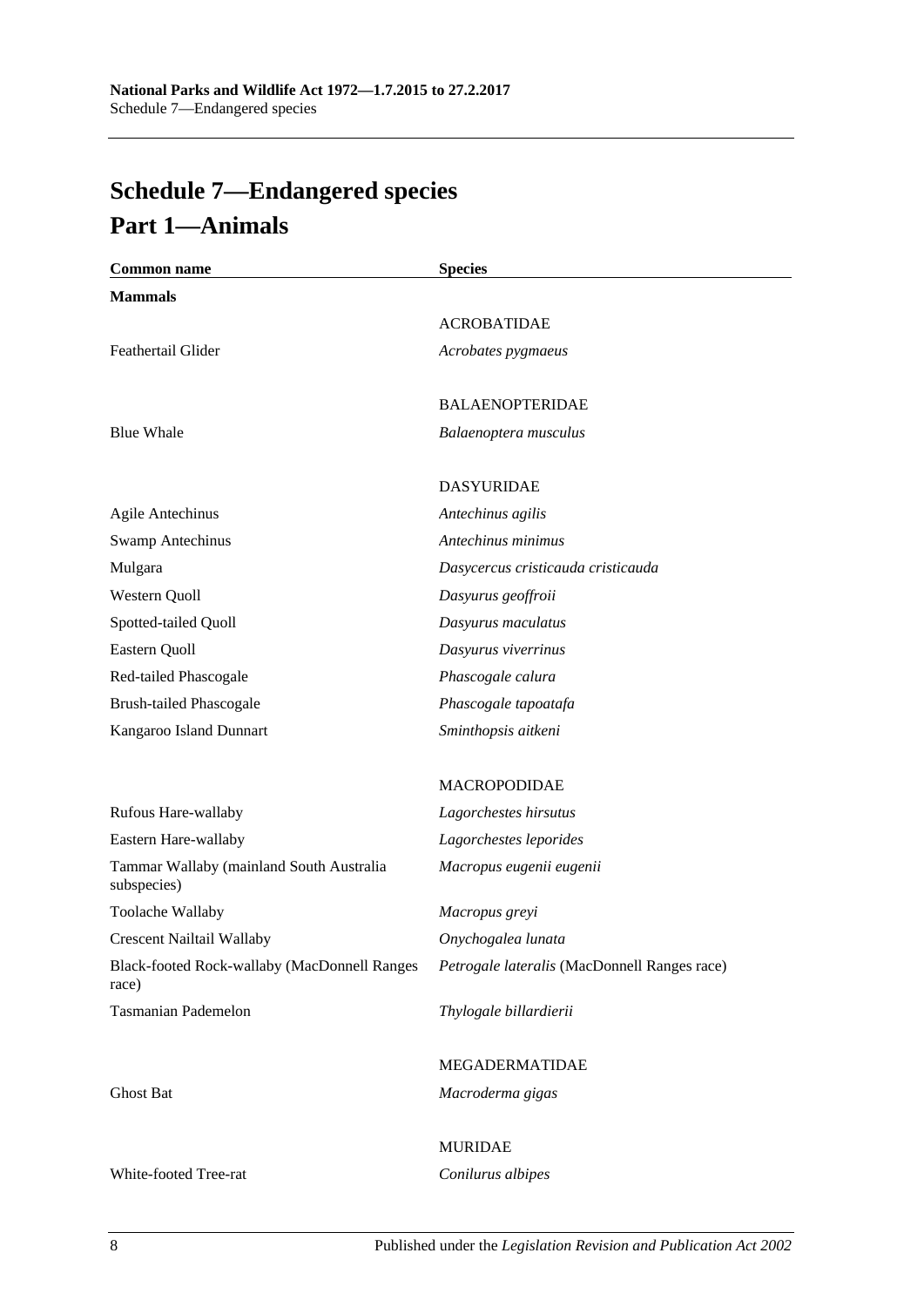#### **1.7.2015 to 27.2.2017—National Parks and Wildlife Act 1972** Endangered species—Schedule 7

| <b>Common name</b>                        | <b>Species</b>                    |
|-------------------------------------------|-----------------------------------|
| Lesser Stick-nest Rat                     | Leporillus apicalis               |
| Short-tailed Hopping-mouse                | Notomys amplus                    |
| Long-tailed Hopping-mouse                 | Notomys longicaudatus             |
| <b>Shark Bay Mouse</b>                    | Pseudomys fieldi                  |
| Gould's Mouse                             | Pseudomys gouldii                 |
| <b>Heath Rat</b>                          | Pseudomys shortridgei             |
| Pale Field-rat                            | Rattus tunneyi                    |
|                                           | <b>MYRMECOBIIDAE</b>              |
| Numbat                                    | Myrmecobius fasciatus             |
|                                           | ORNITHORHYNCHIDAE                 |
| Platypus                                  | Ornithorhynchus anatinus          |
|                                           | <b>OTARIIDAE</b>                  |
| Subantarctic Fur-seal                     | Arctocephalus tropicalis          |
|                                           | PERAMELIDAE                       |
| Pig-footed Bandicoot                      | Chaeropus ecaudatus               |
| Golden Bandicoot                          | Isoodon auratus                   |
| <b>Lesser Bilby</b>                       | Macrotis leucura                  |
| <b>Western Barred Bandicoot</b>           | Perameles bougainville            |
| <b>Desert Bandicoot</b>                   | Perameles eremiana                |
| <b>Eastern Barred Bandicoot</b>           | Perameles gunnii                  |
|                                           | <b>PETAURIDAE</b>                 |
| Yellow-bellied Glider                     | Petaurus australis                |
| Squirrel Glider                           | Petaurus norfolcensis             |
|                                           | <b>POTORIDAE</b>                  |
| <b>Burrowing Bettong</b>                  | Bettongia lesueur                 |
| Brush-tailed Bettong (eastern subspecies) | Bettongia penicillata penicillata |
| Desert Rat-kangaroo                       | Caloprymnus campestris            |
| Long-nosed Potoroo                        | Potorous tridactylus              |

VESPERTILIONIDAE Little Pied Bat *Chalinolobus picatus*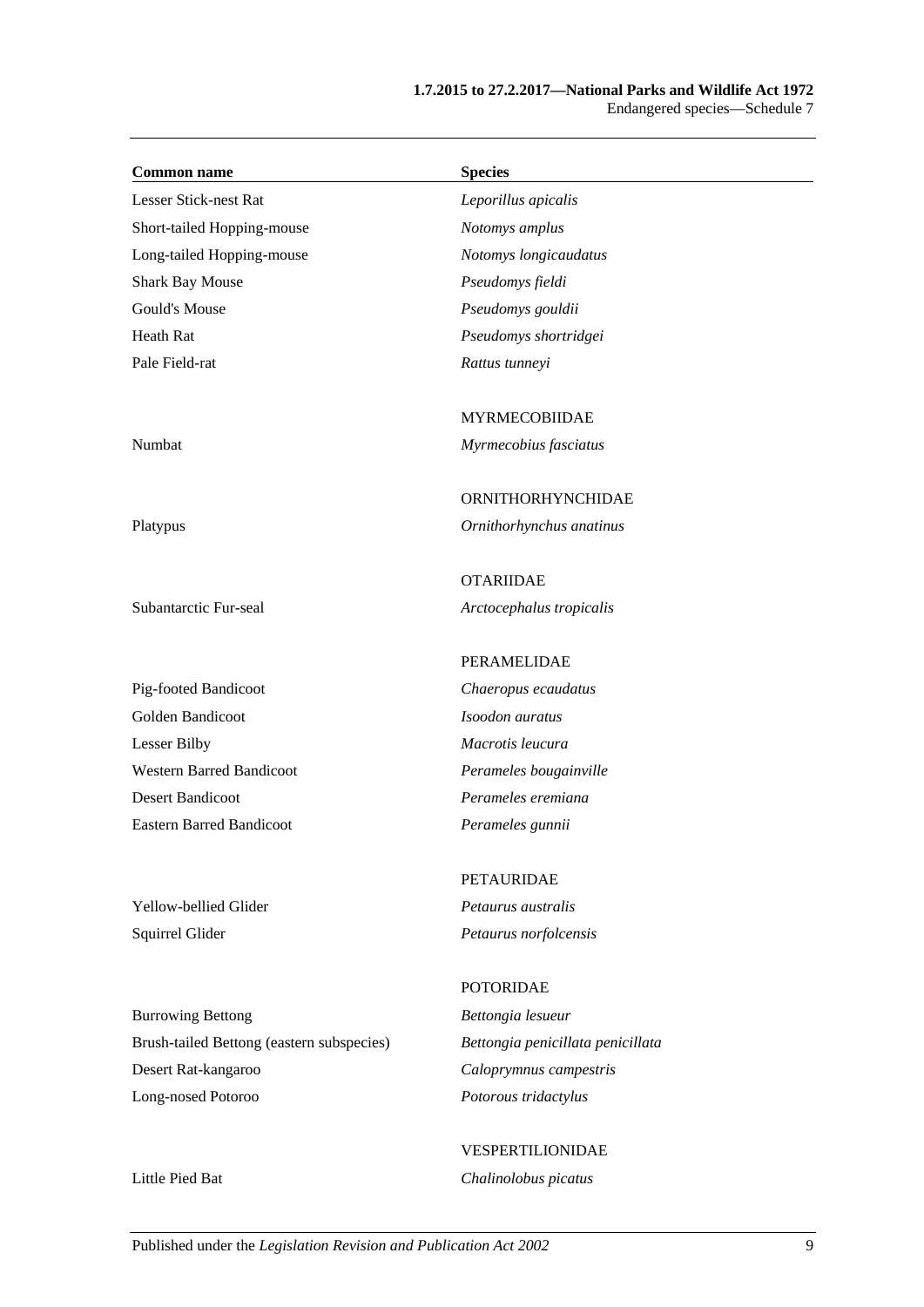# **National Parks and Wildlife Act 1972—1.7.2015 to 27.2.2017**

Schedule 7—Endangered species

| <b>Common name</b>                                                                            | <b>Species</b>                       |
|-----------------------------------------------------------------------------------------------|--------------------------------------|
| Eastern Falsistrelle                                                                          | Falsistrellus tasmaniensis           |
| Large Bent-wing Bat (southern subspecies)                                                     | Miniopterus schreibersii bassanii    |
| Southern Myotis                                                                               | Myotis macropus                      |
| Gould's Long-eared Bat                                                                        | Nyctophilus gouldi                   |
| <b>Birds</b>                                                                                  |                                      |
|                                                                                               | <b>ACANTHIZIDAE</b>                  |
| Chestnut-rumped Heathwren (Mount Lofty Ranges Calamanthus pyrrhopygius parkeri<br>subspecies) |                                      |
|                                                                                               | <b>ACCIPITRIDAE</b>                  |
| Grey Goshawk                                                                                  | Accipiter novaehollandiae            |
| White-bellied Sea-Eagle                                                                       | Haliaeetus leucogaster               |
| Square-tailed Kite                                                                            | Lophoictinia isura                   |
| Osprey                                                                                        | Pandion haliaetus                    |
|                                                                                               | <b>ALCEDINIDAE</b>                   |
| Azure Kingfisher                                                                              | Alcedo azurea                        |
|                                                                                               |                                      |
|                                                                                               | ANSERANATIDAE                        |
| Magpie Goose                                                                                  | Anseranas semipalmata                |
|                                                                                               | <b>ARDEIDAE</b>                      |
| Little Bittern                                                                                | Ixobrychus minutus                   |
|                                                                                               |                                      |
|                                                                                               | <b>ARTAMIDAE</b>                     |
| Pied Currawong (south east subspecies)                                                        | Strepera graculina ashbyi            |
| Grey Currawong (north western subspecies)                                                     | Strepera versicolor plumbea          |
|                                                                                               | <b>CACATUIDAE</b>                    |
| Red-tailed Black-Cockatoo (south east subspecies)                                             | Calyptorhynchus banksii graptogyne   |
| Glossy Black-Cockatoo (Kangaroo Island<br>subspecies)                                         | Calyptorhynchus lathami halmaturinus |
|                                                                                               | <b>CASUARIIDAE</b>                   |
| Kangaroo Island Emu                                                                           | Dromaius baudinianus                 |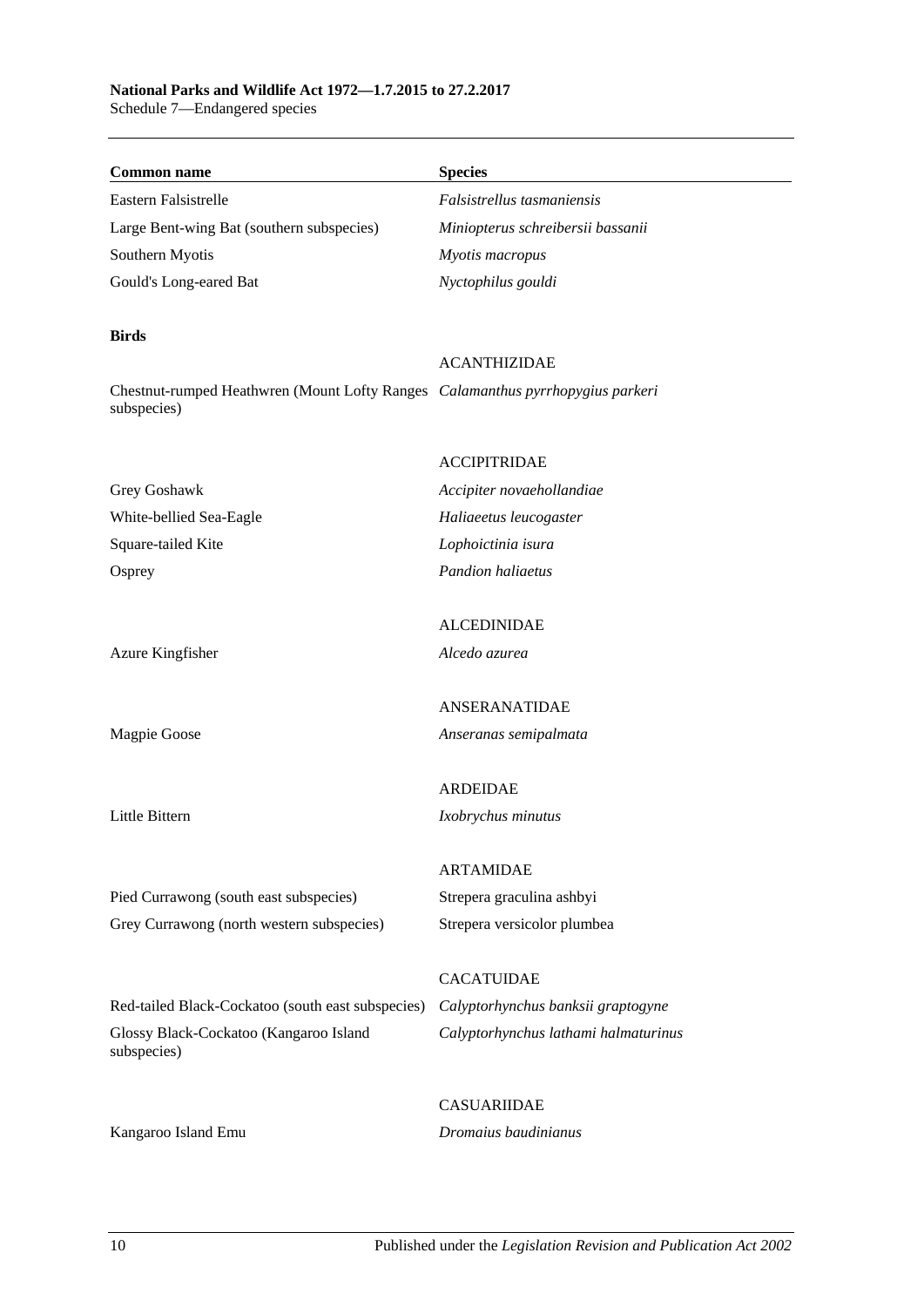| <b>Common name</b>                                                                        | <b>Species</b>                     |
|-------------------------------------------------------------------------------------------|------------------------------------|
|                                                                                           | <b>DICRURIDAE</b>                  |
| Satin Flycatcher                                                                          | Myiagra cyanoleuca                 |
|                                                                                           |                                    |
|                                                                                           | <b>DIOMEDEIDAE</b>                 |
| Yellow-nosed Albatross (Indian Ocean subspecies) Diomedea chlororhynchos carteri          |                                    |
| Yellow-nosed Albatross (Atlantic Ocean subspecies) Diomedea chlororhynchos chlororhynchos |                                    |
| Royal Albatross (northern subspecies)                                                     | Diomedea epomophora sanfordi       |
| Sooty Albatross                                                                           | Diomedea fusca                     |
|                                                                                           | <b>EUPETIDAE</b>                   |
| Spotted Quail-thrush (Mount Lofty Ranges<br>subspecies)                                   | Cinclosoma punctatum anachoreta    |
| Spotted Quail-thrush (south east subspecies)                                              | Cinclosoma punctatum punctatum     |
| Western Whipbird (eastern subspecies)                                                     | Psophodes nigrogularis leucogaster |
|                                                                                           | <b>LARIDAE</b>                     |
| Little Tern                                                                               | Sterna albifrons                   |
| Fairy Tern                                                                                | Sterna nereis                      |
|                                                                                           |                                    |
|                                                                                           | <b>MALURIDAE</b>                   |
| Southern Emu-wren (Mount Lofty Ranges<br>subspecies)                                      | Stipiturus malachurus intermedius  |
| Southern Emu-wren (Eyre Peninsula subspecies)                                             | Stipiturus malachurus parimeda     |
| Mallee Emu-wren                                                                           | Stipiturus mallee                  |
|                                                                                           | MELIPHAGIDAE                       |
| <b>Yellow Chat</b>                                                                        | Epthianura crocea                  |
| Yellow-throated Miner (Black-eared subspecies)                                            | Manorina flavigula melanotis       |
| <b>Regent Honeyeater</b>                                                                  | Xanthomyza phrygia                 |
|                                                                                           |                                    |
|                                                                                           | PACHYCEPHALIDAE                    |
| Olive Whistler (westernmost subspecies)                                                   | Pachycephala olivacea hesperus     |
|                                                                                           | PEDIONOMIDAE                       |
| Plains-wanderer                                                                           | Pedionomus torquatus               |
|                                                                                           |                                    |

King Quail *Coturnix chinensis*

PHASIANIDAE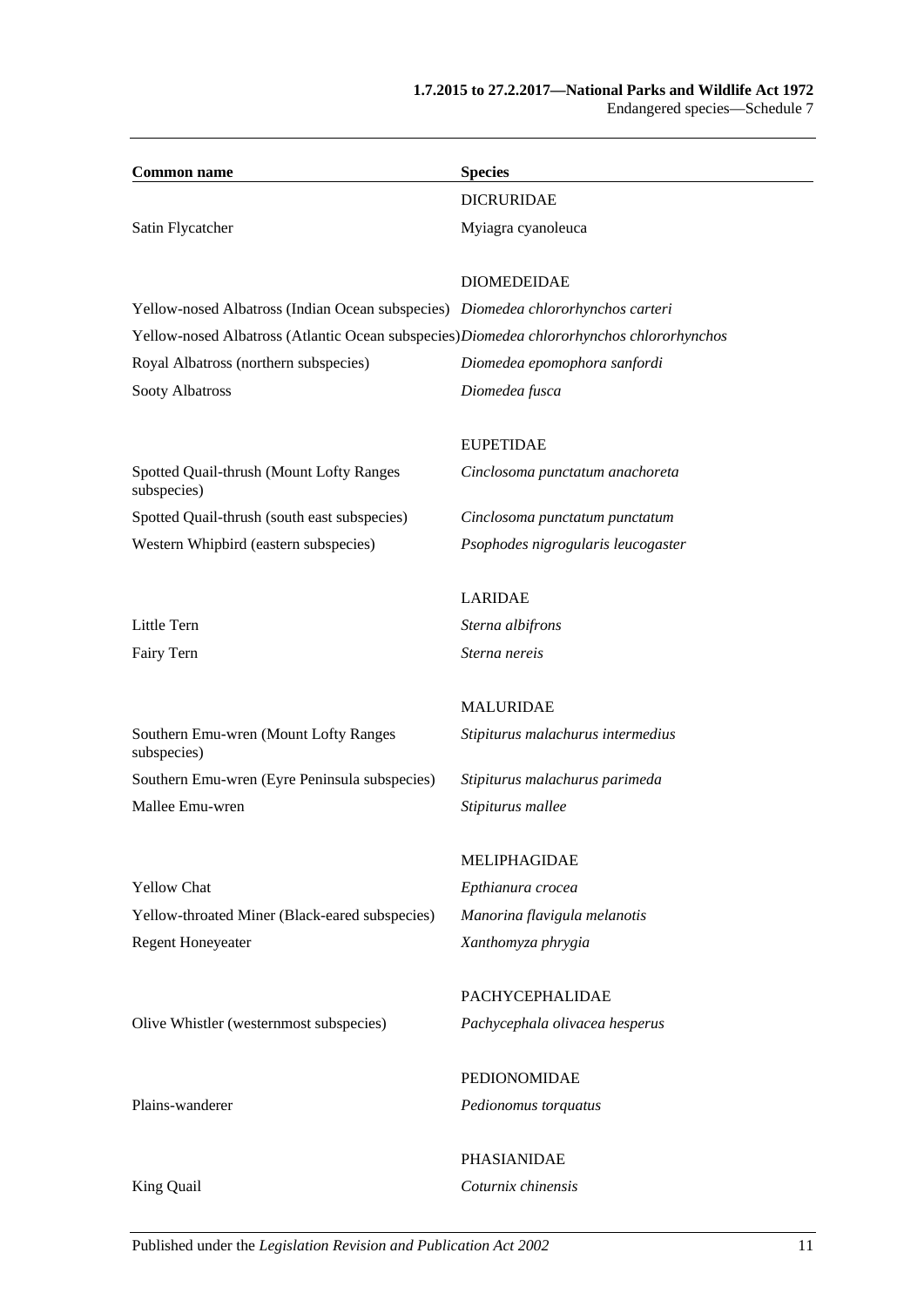**Common name Species** POMATOSTOMIDAE Grey-crowned Babbler (south east subspecies) *Pomatostomus temporalis temporalis* PSITTACIDAE Little Lorikeet *Glossopsitta pusilla* Swift Parrot *Lathamus discolor* Orange-bellied Parrot *Neophema chrysogaster* Night Parrot *Pezoporus occidentalis* Ground Parrot *Pezoporus wallicus* PTILONORHYNCHIDAE Spotted Bowerbird *Chlamydera maculata* **STRIGIDAE** Powerful Owl *Ninox strenua* SYLVIIDAE Spinifexbird *Eremiornis carteri* TYTONIDAE Masked Owl *Tyto novaehollandiae* **Reptiles** CHELONIIDAE Loggerhead Turtle *Caretta caretta* GEKKONIDAE Mallee Worm-lizard *Aprasia aurita* Striped Snake-lizard *Delma impar* SCINCIDAE Swamp Skink *Egernia coventryi* Cunningham's Skink *Egernia cunninghami* Tjakura *Egernia kintorei* Black-striped Desert Skink *Egernia slateri* Salamander Skink *Nannoscincus maccoyi*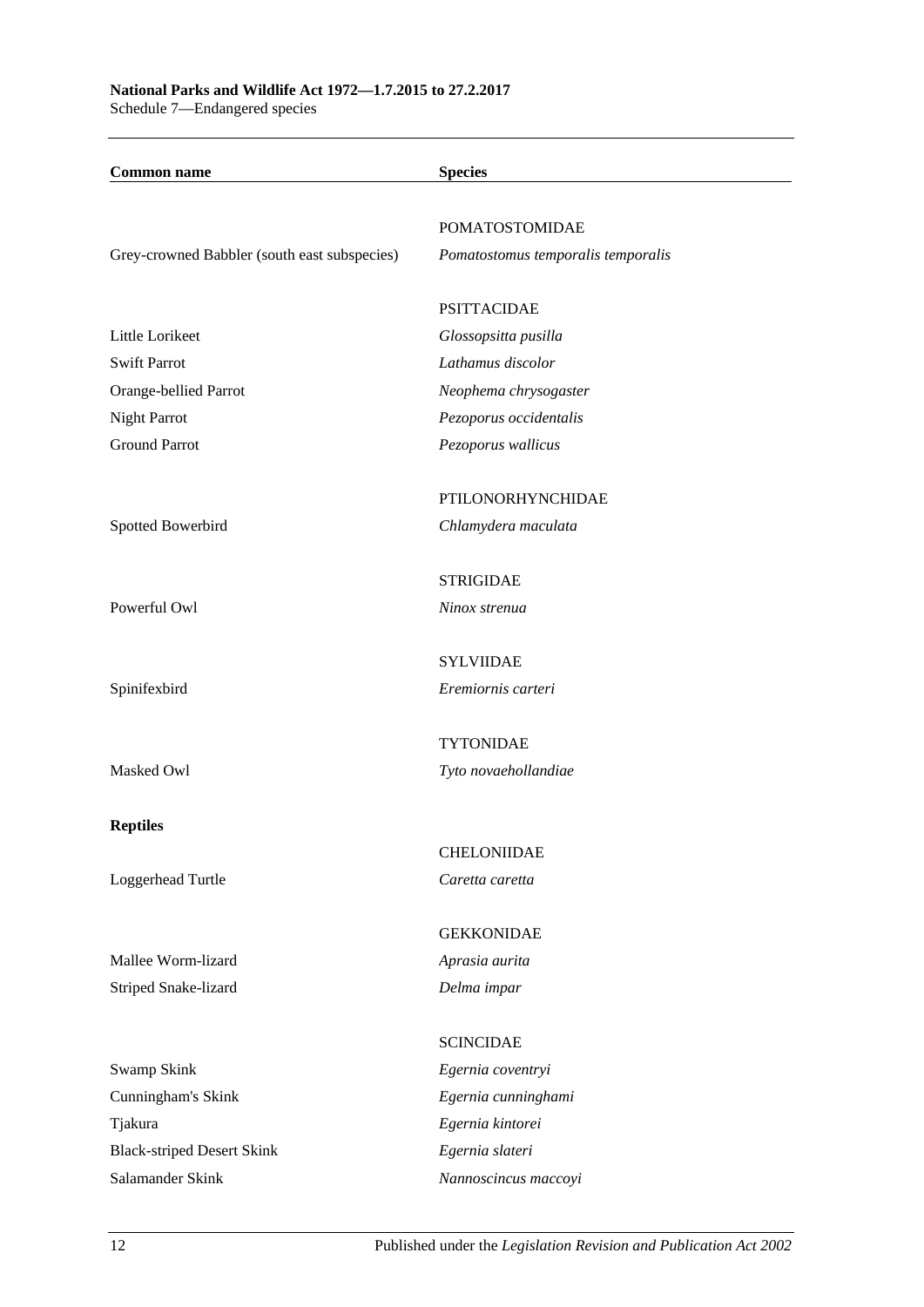| <b>Common name</b>     | <b>Species</b>                        |
|------------------------|---------------------------------------|
| Pygmy Bluetongue       | Tiliqua adelaidensis                  |
| <b>Part 2-Plants</b>   |                                       |
| <b>Common Name</b>     | <b>Species</b>                        |
|                        | <b>ACANTHACEAE</b>                    |
|                        | Xerothamnella parvifolia              |
|                        | AMARANTHACEAE                         |
| lamb's tails           | Ptilotus exaltatus var. semilanatus   |
|                        | <b>ASPLENIACEAE</b>                   |
| mother spleenwort      | Asplenium bulbiferum ssp. gracillimum |
|                        | <b>BLECHNACEAE</b>                    |
| lance water-fern       | Blechnum chambersii                   |
| small rasp-fern        | Doodia caudata                        |
|                        | CARYOPHYLLACEAE                       |
| tufted knawel          | Scleranthus diander                   |
|                        | <b>CASUARINACEAE</b>                  |
| Mount Compass oak-bush | Allocasuarina robusta                 |
|                        | <b>CHENOPODIACEAE</b>                 |
| coral saltbush         | Atriplex papillata                    |
| black cotton-bush      | Maireana decalvans                    |
| five-wing bonefruit    | Osteocarpum pentapterum               |
|                        | <b>COMPOSITAE</b>                     |
| spiny everlasting      | Acanthocladium dockeri                |
| field daisy            | <b>Brachyscome decipiens</b>          |
| tall daisy             | Brachyscome diversifolia              |
| Corunna daisy          | Brachyscome muelleri                  |
| milky beauty-heads     | Calocephalus lacteus                  |
|                        | Cassinia rugata                       |
|                        | Cassinia tegulata                     |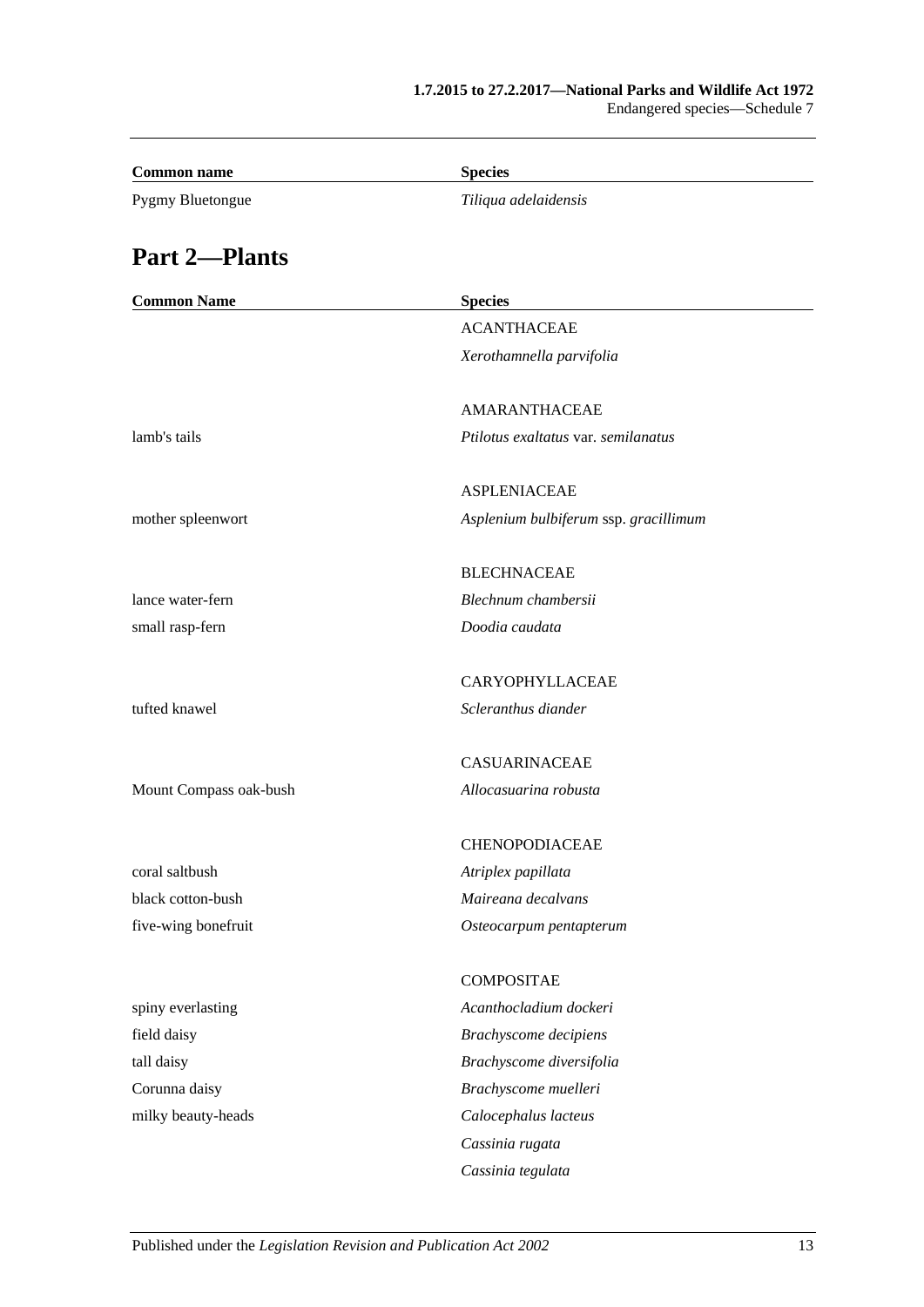# **National Parks and Wildlife Act 1972—1.7.2015 to 27.2.2017**

Schedule 7—Endangered species

| <b>Common Name</b>      | <b>Species</b>                                      |
|-------------------------|-----------------------------------------------------|
| pale everlasting        | Helichrysum rutidolepis                             |
| sand ixodia             | Ixodia achillaeoides ssp. arenicola                 |
| moth daisy-bush         | Olearia erubescens                                  |
| sticky daisy-bush       | Olearia glutinosa                                   |
| small-flower daisy-bush | Olearia microdisca                                  |
| clustered daisy-bush    | Olearia suffruticosa                                |
|                         | Pycnosorus chrysanthes                              |
| chamomile everlasting   | Rhodanthe anthemoides                               |
| Behr's groundsel        | Senecio behrianus                                   |
|                         | Senecio helichrysoides                              |
| superb groundsel        | Senecio megaglossus                                 |
|                         | <b>CRASSULACEAE</b>                                 |
| Sieber's crassula       | Crassula sieberiana                                 |
|                         |                                                     |
|                         | <b>CRUCIFERAE</b>                                   |
| winged peppercress      | Lepidium monoplocoides<br>Lepidium pseudopapillosum |
| erect peppercress       |                                                     |
|                         | <b>CYPERACEAE</b>                                   |
| bristle-rush            | Chorizandra australis                               |
| leafy flat-sedge        | Cyperus lucidus                                     |
| button grass            | Gymnoschoenus sphaerocephalus                       |
| needle bog-rush         | Tricostularia pauciflora                            |
|                         | <b>DENNSTAEDTIACEAE</b>                             |
| lacy ground-fern        | Dennstaedtia davallioides                           |
| bat's-wing fern         | Histiopteris incisa                                 |
|                         | <b>DICKSONIACEAE</b>                                |
| soft tree-fern          | Dicksonia antarctica                                |
|                         | <b>DILLENIACEAE</b>                                 |
|                         | Hibbertia sessiliflora                              |
|                         | Hibbertia tenuis                                    |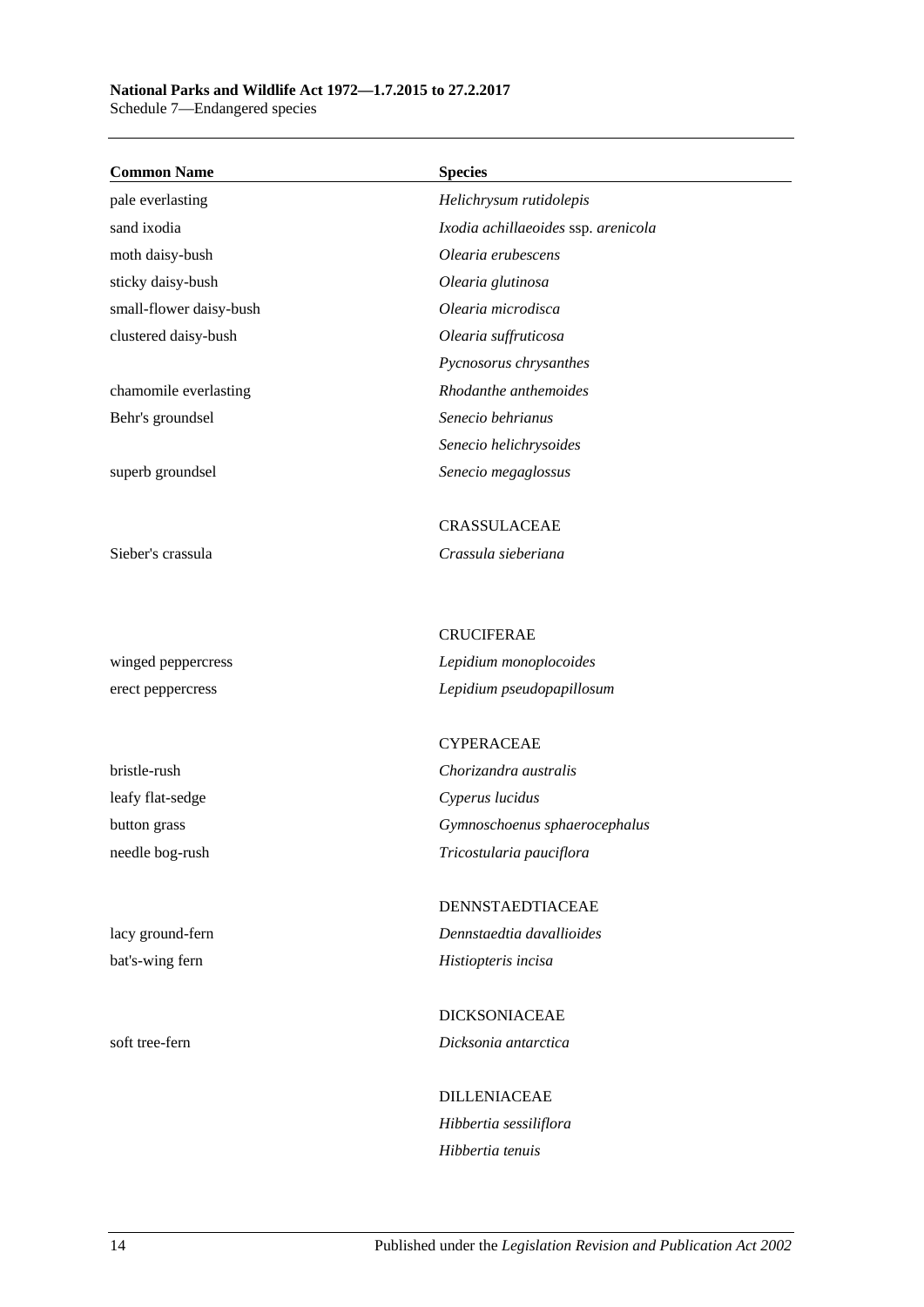#### **1.7.2015 to 27.2.2017—National Parks and Wildlife Act 1972** Endangered species—Schedule 7

| <b>Common Name</b>              | <b>Species</b>                      |
|---------------------------------|-------------------------------------|
|                                 | <b>DRYOPTERIDACEAE</b>              |
| shiny shield-fern               | Lastreopsis acuminata               |
| mother shield-fern              | Polystichum proliferum              |
|                                 | <b>ERIOCAULACEAE</b>                |
| salt pipewort                   | Eriocaulon carsonii                 |
|                                 | <b>EUPHORBIACEAE</b>                |
| Kangaroo Island turpentine bush | Beyeria subtecta                    |
|                                 | <b>GENTIANACEAE</b>                 |
| Cleland's gentian               | Gentianella clelandii               |
|                                 | <b>GOODENIACEAE</b>                 |
| Aldinga dampiera                | Dampiera lanceolata var. intermedia |
| lanky goodenia                  | Goodenia elongata                   |
| creeping fanflower              | Scaevola hookeri                    |
|                                 | <b>GRAMINEAE</b>                    |
| fine-head spear-grass           | Austrostipa oligostachya            |
| lake millet                     | Echinochloa lacunaria               |
| Spalding blown-grass            | Lachnagrostis limitanea             |
|                                 | <b>GYROSTEMONACEAE</b>              |
| slender bell-fruit              | Codonocarpus pyramidalis            |
|                                 | HALORAGACEAE                        |
| prickly raspwort                | Haloragis eyreana                   |
| clustered milfoil               | Myriophyllum glomeratum             |
|                                 | <b>JUNCACEAE</b>                    |
|                                 | Juncus prismatocarpus               |
|                                 | <b>LABIATAE</b>                     |
| Monarto mintbush                | Prostanthera eurybioides            |
|                                 | Teucrium grandiusculum ssp. pilosum |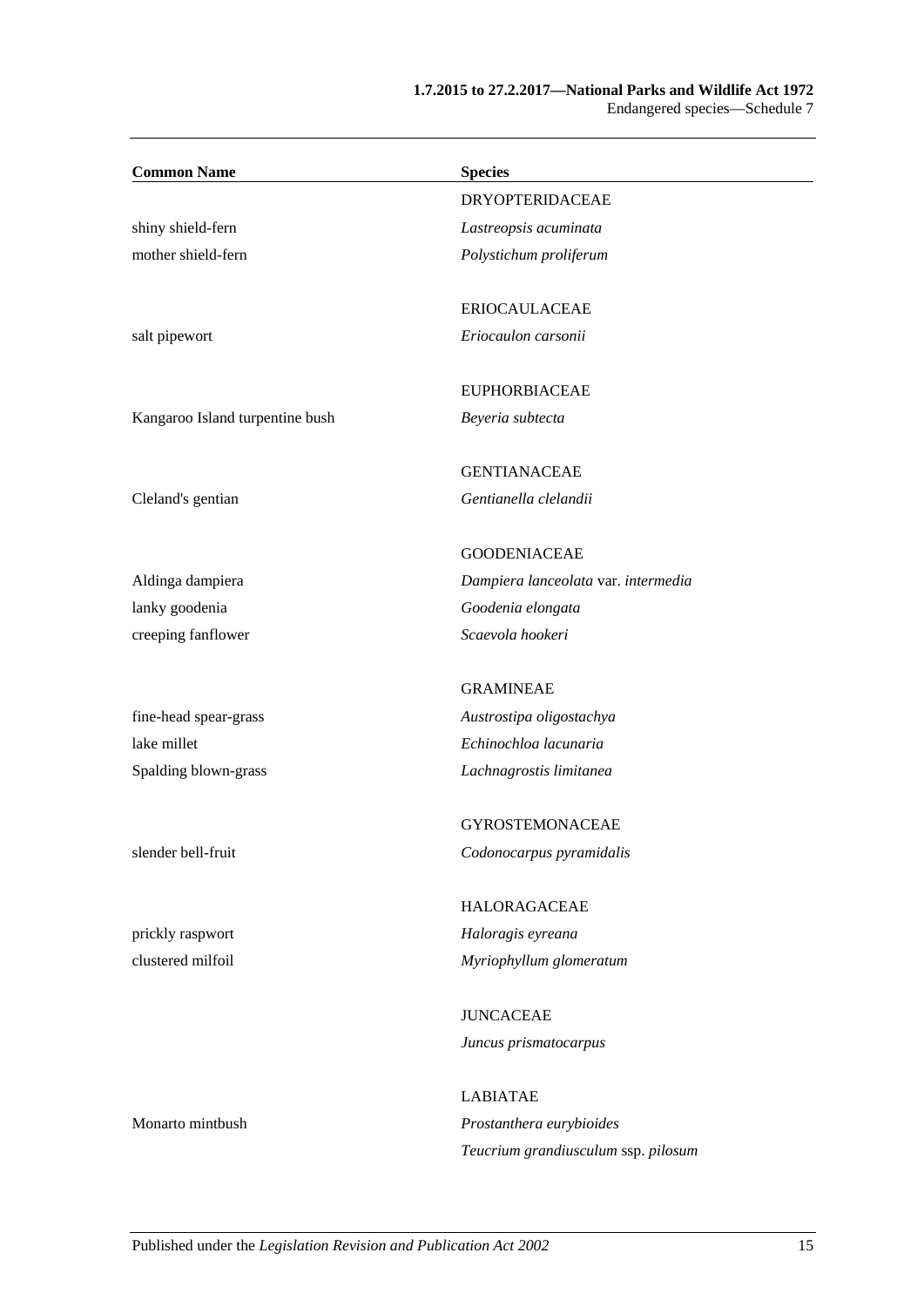### **National Parks and Wildlife Act 1972—1.7.2015 to 27.2.2017**

Schedule 7—Endangered species

NAJADACEAE water nymph *Najas tenuifolia*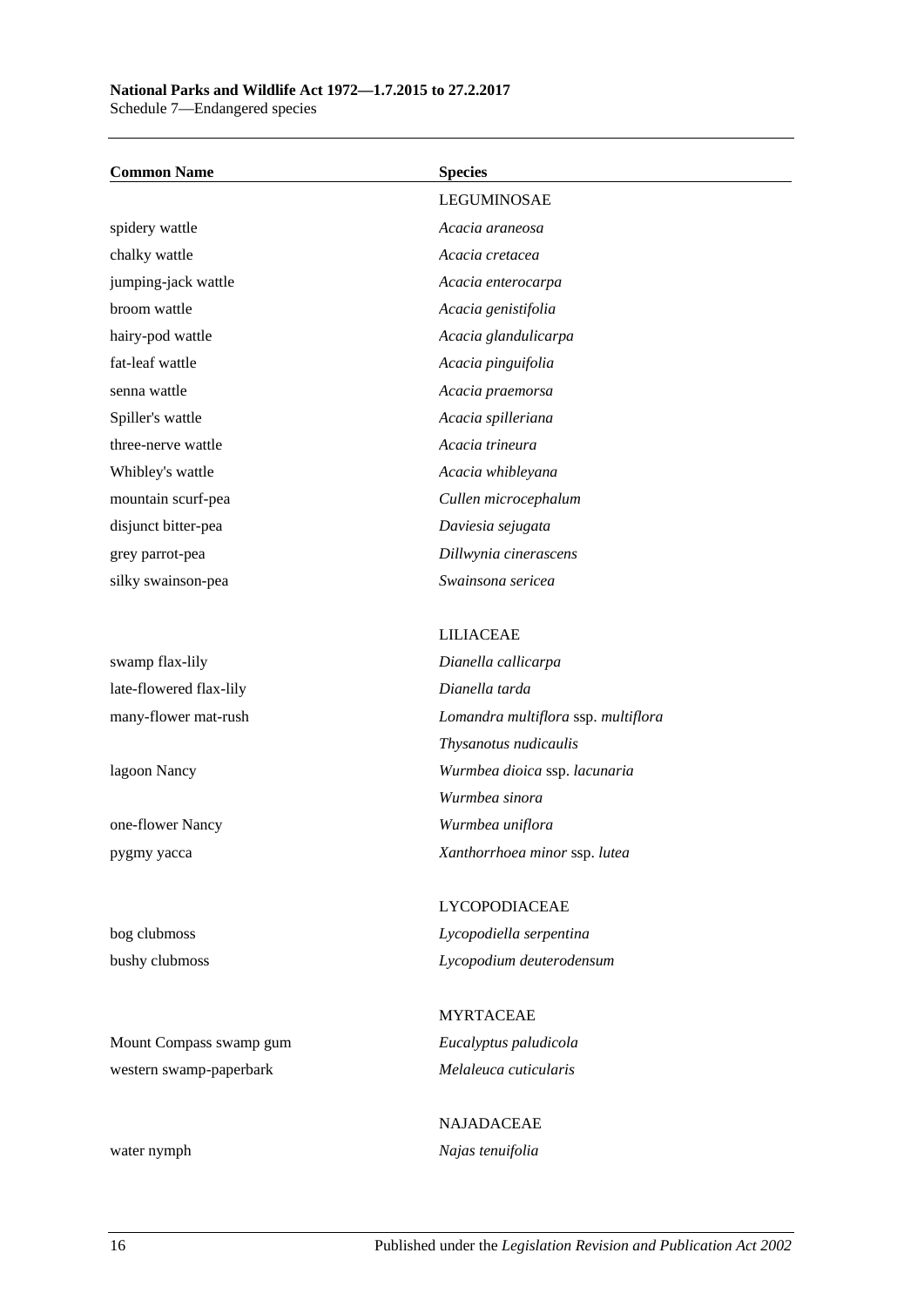| <b>Common Name</b>              | <b>Species</b>                                              |
|---------------------------------|-------------------------------------------------------------|
|                                 | OPHIOGLOSSACEAE                                             |
| austral moonwort                | Botrychium australe                                         |
|                                 | <b>ORCHIDACEAE</b>                                          |
| white beauty spider-orchid      | Caladenia argocalla                                         |
| Audas' spider-orchid            | Caladenia audasii                                           |
| pink-lip spider-orchid          | Caladenia behrii                                            |
| limestone spider-orchid         | Caladenia calcicola                                         |
| plain-lip spider-orchid         | Caladenia clavigera                                         |
| coloured spider-orchid          | Caladenia colorata                                          |
| crimson spider-orchid           | Caladenia concolor                                          |
| coast spider-orchid             | Caladenia conferta                                          |
| green-comb spider-orchid        | Caladenia dilatata                                          |
|                                 | Caladenia fulva                                             |
| bayonet spider-orchid           | Caladenia gladiolata                                        |
| musky caladenia                 | Caladenia gracilis                                          |
| large-club spider-orchid        | Caladenia macroclavia                                       |
|                                 | Caladenia ornata                                            |
| Kangaroo Island spider-orchid   | Caladenia ovata                                             |
| small green-comb spider-orchid  | Caladenia parva                                             |
| Little Dip spider-orchid        | Caladenia richardsiorum                                     |
| stiff white spider-orchid       | Caladenia rigida                                            |
| Bordertown spider-orchid        | Caladenia sp. Bordertown (R.S.Rogers 788)                   |
|                                 | Caladenia sp. Brentwood (R.J.Bates 53510)                   |
| Finniss spider-orchid           | Caladenia sp. Finniss (R.Bates 308)                         |
|                                 | Caladenia sp. Monarto South (H.Goldsack 163<br>AD97708605A) |
| robust spider-orchid            | Caladenia valida                                            |
| Grampians spider-orchid         | Caladenia versicolor                                        |
| Woolcock's spider-orchid        | Caladenia woolcockiorum                                     |
| yellow-lip spider-orchid        | Caladenia xanthochila                                       |
| Flinders Ranges white caladenia | Caladenia xantholeuca                                       |
| copper beard-orchid             | Calochilus cupreus                                          |
| green bird-orchid               | Chiloglottis cornuta                                        |
| dainty bird-orchid              | Chiloglottis trapeziformis                                  |
| toothed helmet-orchid           | Corybas dentatus                                            |
| swamp helmet-orchid             | Corybas fordhamii                                           |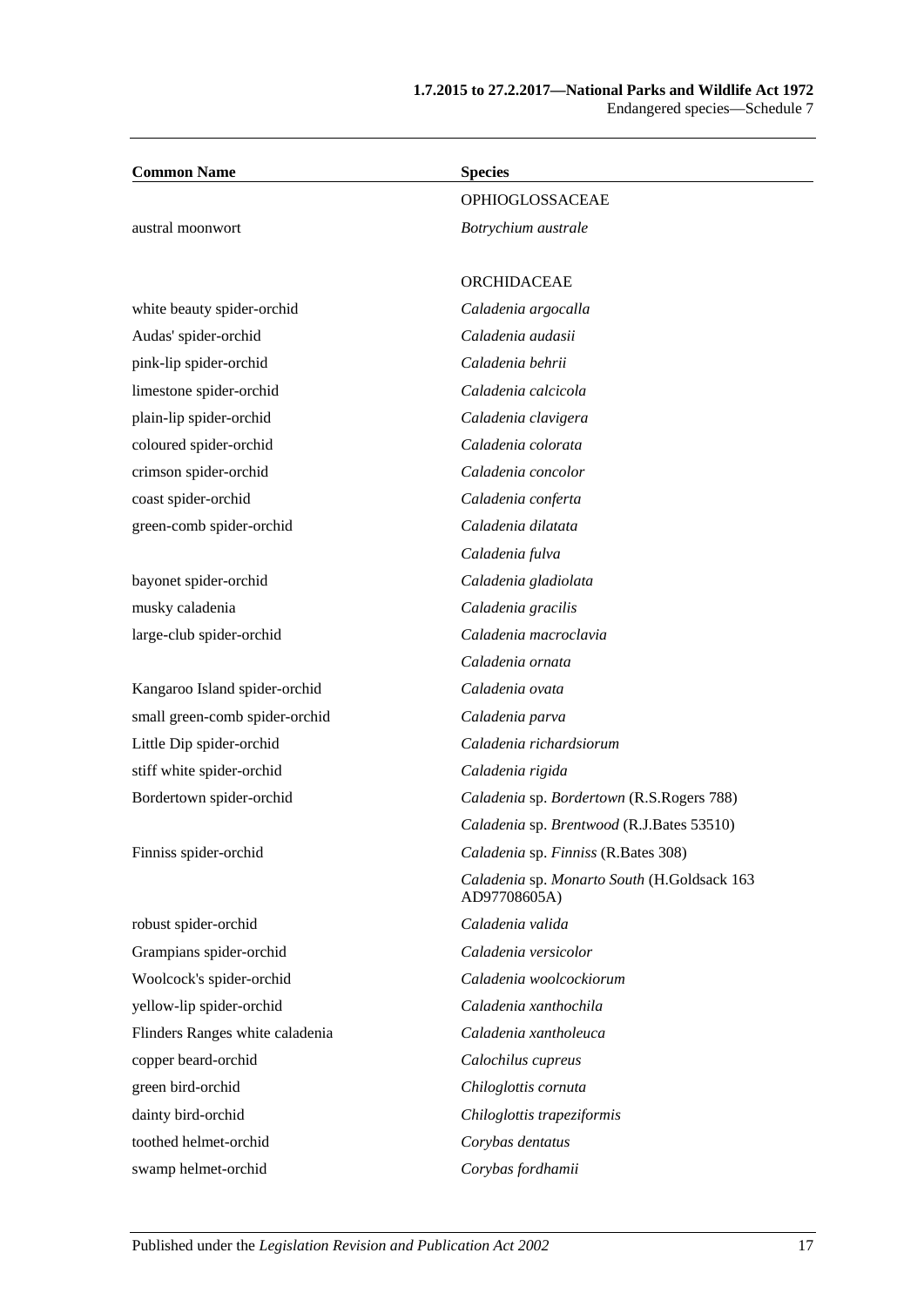### **National Parks and Wildlife Act 1972—1.7.2015 to 27.2.2017**

Schedule 7—Endangered species

| <b>Common Name</b>         | <b>Species</b>                                               |
|----------------------------|--------------------------------------------------------------|
|                            | Dipodium punctatum                                           |
| short-leaf donkey-orchid   | Diuris brevifolia                                            |
|                            | Diuris chryseopsis                                           |
| purple donkey-orchid       | Diuris punctata var. punctata                                |
|                            | Eriochilus sp. Swamp (D.E.Murfet 1950b)                      |
| swamp midge-orchid         | Genoplesium ciliatum                                         |
| bearded midge-orchid       | Genoplesium morrisii                                         |
|                            | Microtis eremaea                                             |
| black-beak duck-orchid     | Paracaleana disjuncta                                        |
| maroon leek-orchid         | Prasophyllum frenchii                                        |
| Goldsack's leek-orchid     | Prasophyllum goldsackii                                      |
| coast leek-orchid          | Prasophyllum litorale                                        |
|                            | Prasophyllum murfetii                                        |
|                            | Prasophyllum rotundiflorum                                   |
|                            | Prasophyllum sp. Enigma (R.Bates 2350)                       |
|                            | Prasophyllum sp. Waterholes (R.Bates 9037)                   |
|                            | Prasophyllum sp. West Coast (R.Tate AD96945167)              |
| dense leek-orchid          | Prasophyllum spicatum                                        |
| Hindmarsh Valley greenhood | Pterostylis bryophila                                        |
|                            | Pterostylis chlorogramma                                     |
| trim greenhood             | Pterostylis concinna                                         |
| leafy greenhood            | Pterostylis cucullata                                        |
|                            | Pterostylis despectans                                       |
|                            | Pterostylis falcata                                          |
|                            | Pterostylis lingua                                           |
| large rufous greenhood     | Pterostylis maxima                                           |
|                            | Pterostylis melagramma                                       |
|                            | Pterostylis parviflora                                       |
| bristly greenhood          | Pterostylis setifera                                         |
| Halbury greenhood          | Pterostylis sp. Halbury (R.Bates 8425)                       |
|                            | Pterostylis sp. Rock ledges (pl. 185, Bates & Weber<br>1990) |
|                            | Pterostylis sp. Sand plain (D.N. Kraehenbuehl 5670)          |
|                            | Pterostylis sp. Triloba (pl. 191, Bates & Weber 1990)        |
| marsh greenhood            | Pterostylis uliginosa                                        |
| great sun-orchid           | Thelymitra aristata                                          |
| naked sun-orchid           | Thelymitra circumsepta                                       |
|                            |                                                              |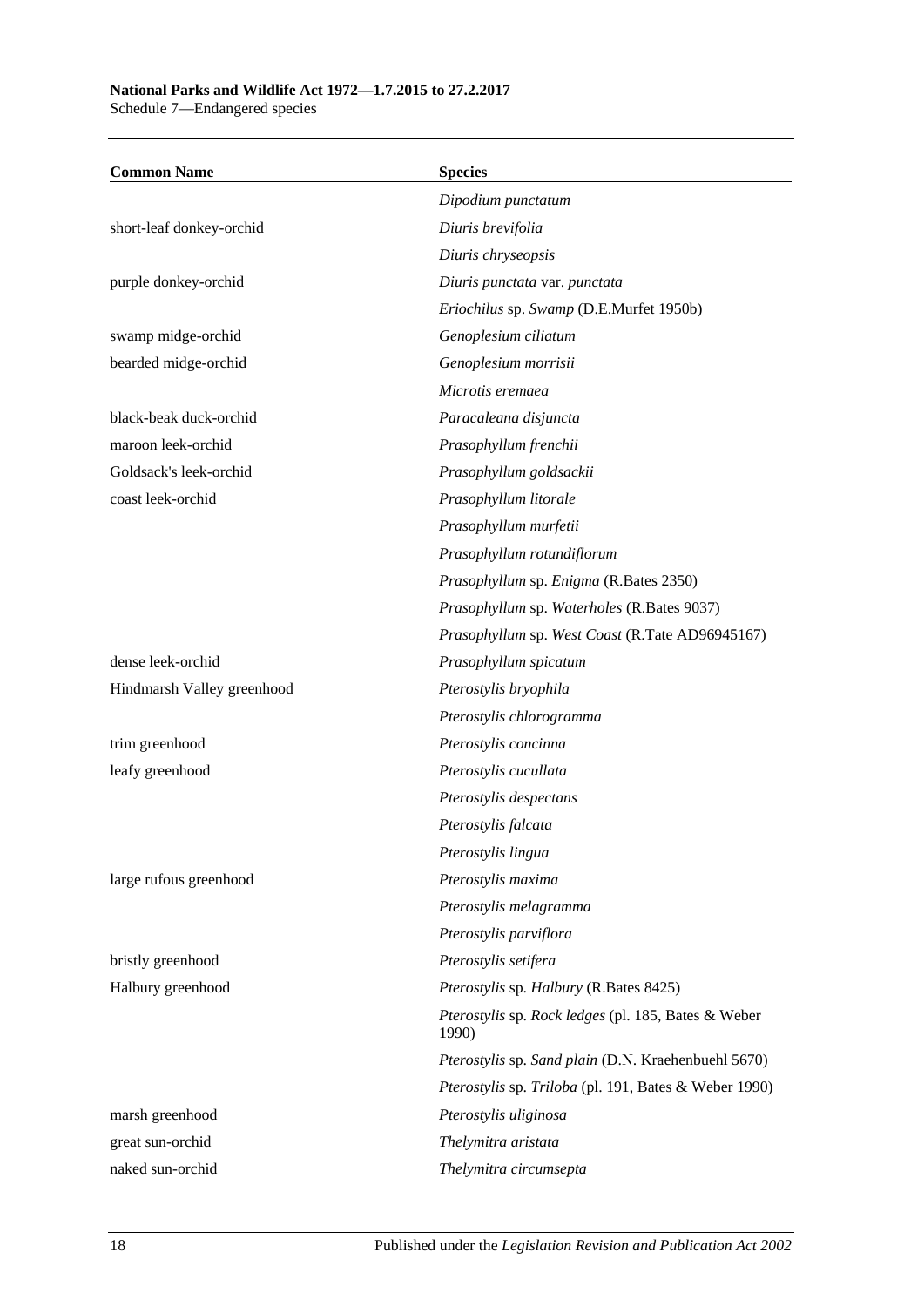#### **1.7.2015 to 27.2.2017—National Parks and Wildlife Act 1972** Endangered species—Schedule 7

| <b>Common Name</b>        | <b>Species</b>                                        |
|---------------------------|-------------------------------------------------------|
|                           | Thelymitra cyanapicata                                |
|                           | Thelymitra cyanea                                     |
| metallic sun-orchid       | Thelymitra epipactoides                               |
| spotted sun-orchid        | Thelymitra ixioides                                   |
| mauve-tufted sun-orchid   | Thelymitra malvina                                    |
| spiral sun-orchid         | Thelymitra matthewsii                                 |
|                           | Thelymitra merraniae                                  |
|                           | <b>OSMUNDACEAE</b>                                    |
| king fern                 | Todea barbara                                         |
|                           | PITTOSPORACEAE                                        |
|                           | Billardiera sp. Yorke Peninsula (P.C.Heyligers 80164) |
|                           | <b>PROTEACEAE</b>                                     |
|                           | Grevillea angustiloba                                 |
|                           | <b>PSILOTACEAE</b>                                    |
| skeleton fork-fern        | Psilotum nudum                                        |
|                           | <b>RHAMNACEAE</b>                                     |
| MacGillivray spyridium    | Spyridium eriocephalum var. glabrisepalum             |
|                           | <b>RUBIACEAE</b>                                      |
|                           | Asperula sp. A (A.B. Cashmore September 1933)         |
| Maori bedstraw            | Galium propinquum                                     |
| matted nertera            | Nertera granadensis                                   |
|                           | <b>RUTACEAE</b>                                       |
| De Mole River correa      | Correa calycina var. halmaturorum                     |
| Kangaroo Island phebalium | Leionema equestre                                     |
| glandular phebalium       | Phebalium glandulosum ssp. glandulosum                |
| scaly phebalium           | Phebalium squamulosum ssp. squamulosum                |
|                           | SANTALACEAE                                           |
|                           | Leptomeria preissiana                                 |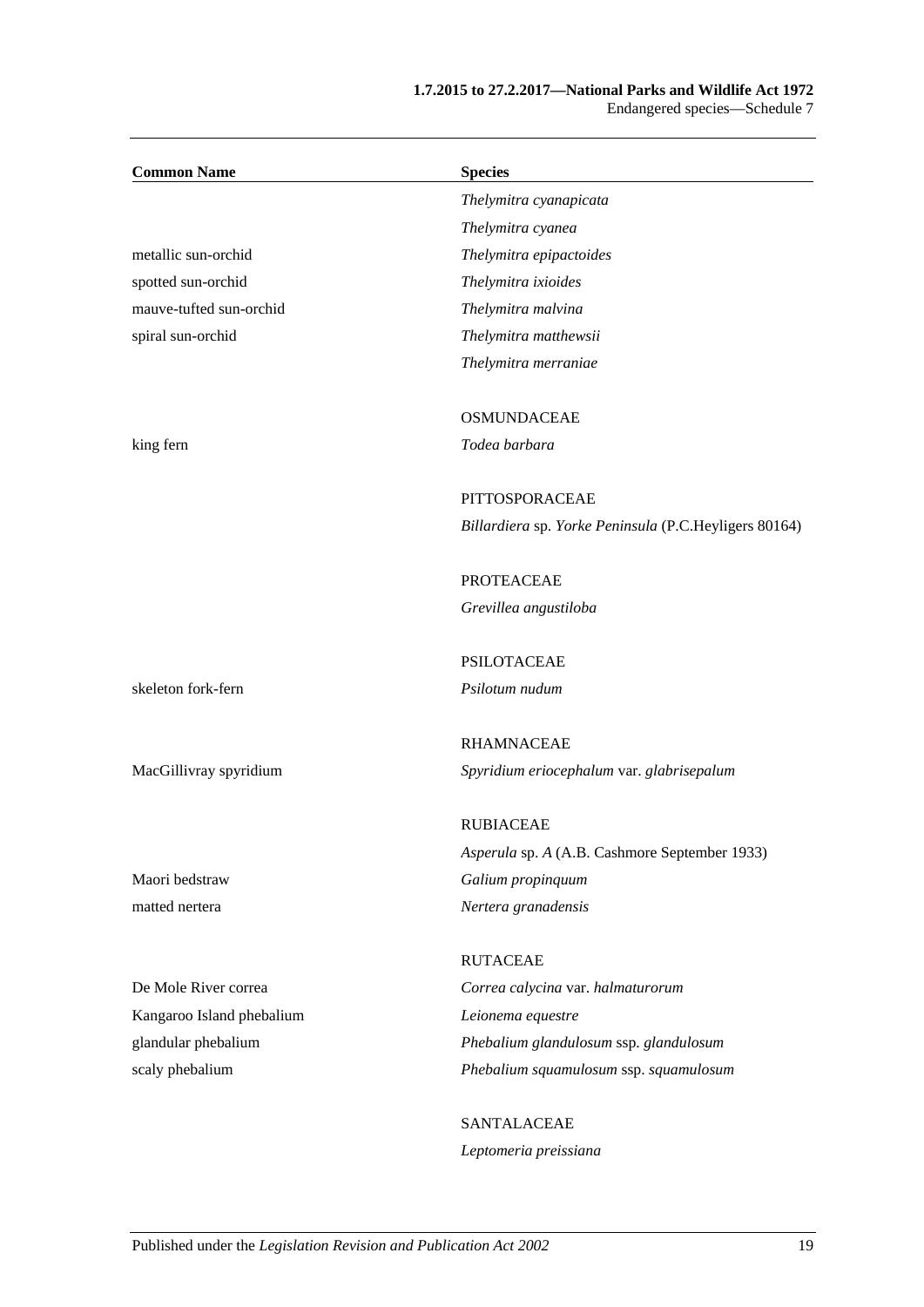| <b>Common Name</b>                       | <b>Species</b>                         |
|------------------------------------------|----------------------------------------|
|                                          | <b>SAPINDACEAE</b>                     |
|                                          | Dodonaea subglandulifera               |
|                                          |                                        |
|                                          | <b>SCROPHULARIACEAE</b>                |
| Derwent speedwell                        | Derwentia derwentiana ssp. derwentiana |
| Mount Lofty speedwell                    | Derwentia derwentiana ssp. homalodonta |
| Mueller's eyebright                      | Euphrasia collina ssp. muelleri        |
| Osborn's eyebright                       | Euphrasia collina ssp. osbornii        |
| swamp eyebright                          | Euphrasia collina ssp. paludosa        |
|                                          | Euphrasia collina ssp. trichocalycina  |
| rough eyebright                          | Euphrasia scabra                       |
| Port Lincoln speedwell                   | Veronica parnkalliana                  |
|                                          | <b>STERCULIACEAE</b>                   |
|                                          | Commersonia multiloba                  |
|                                          | THYMELAEACEAE                          |
| tall riceflower                          | Pimelea ligustrina ssp. ligustrina     |
|                                          | <b>UMBELLIFERAE</b>                    |
| Kangaroo Island pennywort                | Hydrocotyle diantha                    |
| Australian carraway                      | Oreomyrrhis eriopoda                   |
|                                          | <b>VIOLACEAE</b>                       |
| showy violet                             | Viola betonicifolia ssp. betonicifolia |
| C.L.J.J. 0<br>$\mathbf{V}$ -lease klasse |                                        |

# <span id="page-99-0"></span>**Schedule 8—Vulnerable species Part 1—Animals**

| <b>Common name</b>   | <b>Species</b>         |
|----------------------|------------------------|
| <b>Mammals</b>       |                        |
|                      | <b>BALAENIDAE</b>      |
| Southern Right Whale | Eubalaena australis    |
|                      |                        |
|                      | <b>BALAENOPTERIDAE</b> |
| Sei Whale            | Balaenoptera borealis  |
| Fin Whale            | Balaenoptera physalus  |
|                      |                        |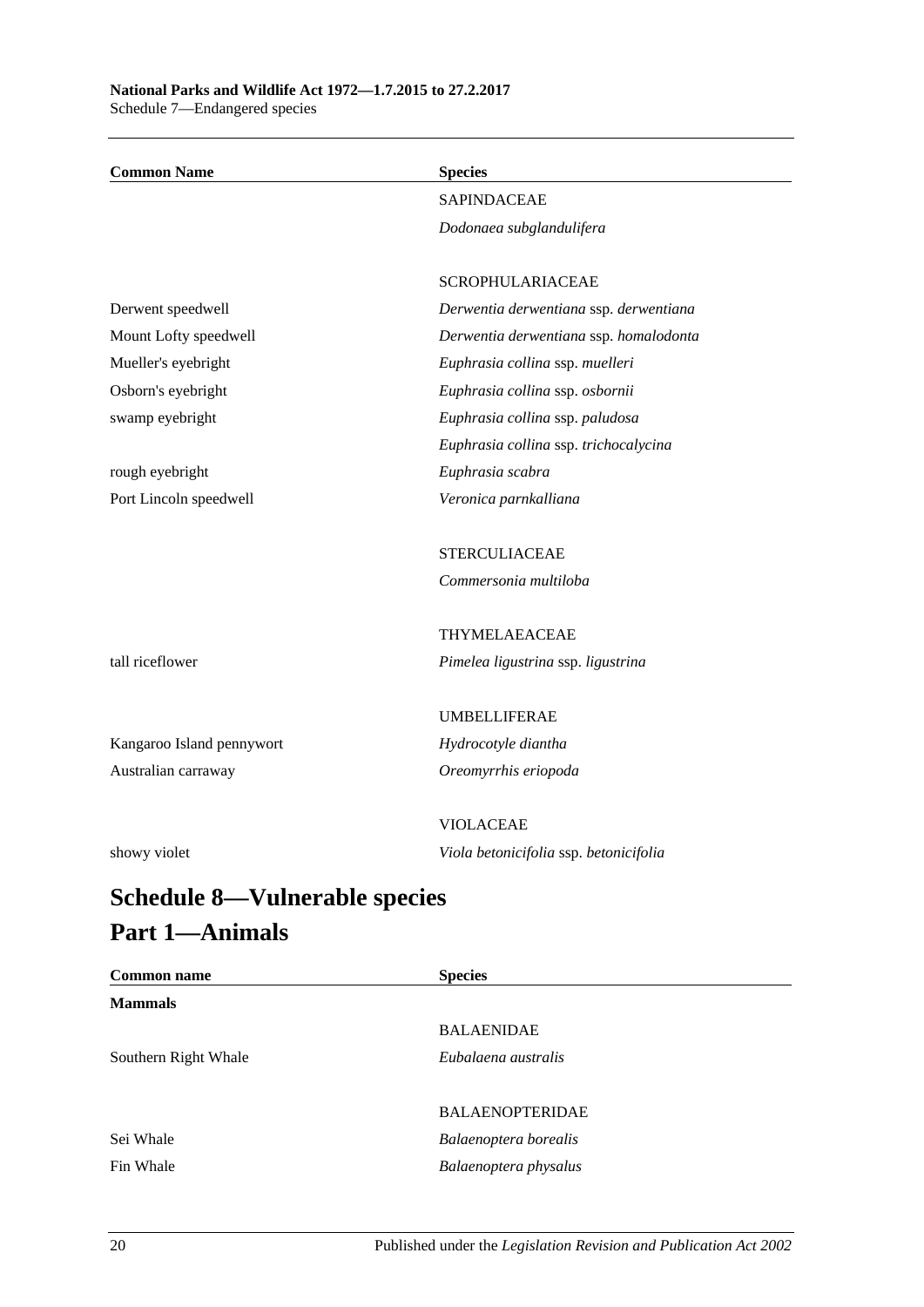| Humpback Whale<br>Megaptera novaeangliae<br><b>BURRAMYIDAE</b><br>Eastern Pygmy-possum<br>Cercartetus nanus<br><b>DASYURIDAE</b><br><b>Yellow-footed Antechinus</b><br>Antechinus flavipes<br>Kowari<br>Dasycercus byrnei<br>Sandhill Dunnart<br>Sminthopsis psammophila<br><b>MACROPODIDAE</b><br>Yellow-footed Rock-wallaby<br>Petrogale xanthopus<br>Swamp Wallaby<br>Wallabia bicolor<br><b>MOLOSSIDAE</b><br>Hairy-rostrum Freetail-bat<br>Mormopterus species 6 ("hairy rostrum")<br><b>MURIDAE</b><br><b>Greater Stick-nest Rat</b><br>Leporillus conditor<br>Fawn Hopping-mouse<br>Notomys cervinus<br>Dusky Hopping-mouse<br>Notomys fuscus<br>Plains Mouse<br>Pseudomys australis<br>NOTORYCTIDAE |
|-------------------------------------------------------------------------------------------------------------------------------------------------------------------------------------------------------------------------------------------------------------------------------------------------------------------------------------------------------------------------------------------------------------------------------------------------------------------------------------------------------------------------------------------------------------------------------------------------------------------------------------------------------------------------------------------------------------|
|                                                                                                                                                                                                                                                                                                                                                                                                                                                                                                                                                                                                                                                                                                             |
|                                                                                                                                                                                                                                                                                                                                                                                                                                                                                                                                                                                                                                                                                                             |
|                                                                                                                                                                                                                                                                                                                                                                                                                                                                                                                                                                                                                                                                                                             |
|                                                                                                                                                                                                                                                                                                                                                                                                                                                                                                                                                                                                                                                                                                             |
|                                                                                                                                                                                                                                                                                                                                                                                                                                                                                                                                                                                                                                                                                                             |
|                                                                                                                                                                                                                                                                                                                                                                                                                                                                                                                                                                                                                                                                                                             |
|                                                                                                                                                                                                                                                                                                                                                                                                                                                                                                                                                                                                                                                                                                             |
|                                                                                                                                                                                                                                                                                                                                                                                                                                                                                                                                                                                                                                                                                                             |
|                                                                                                                                                                                                                                                                                                                                                                                                                                                                                                                                                                                                                                                                                                             |
|                                                                                                                                                                                                                                                                                                                                                                                                                                                                                                                                                                                                                                                                                                             |
|                                                                                                                                                                                                                                                                                                                                                                                                                                                                                                                                                                                                                                                                                                             |
|                                                                                                                                                                                                                                                                                                                                                                                                                                                                                                                                                                                                                                                                                                             |
|                                                                                                                                                                                                                                                                                                                                                                                                                                                                                                                                                                                                                                                                                                             |
|                                                                                                                                                                                                                                                                                                                                                                                                                                                                                                                                                                                                                                                                                                             |
|                                                                                                                                                                                                                                                                                                                                                                                                                                                                                                                                                                                                                                                                                                             |
|                                                                                                                                                                                                                                                                                                                                                                                                                                                                                                                                                                                                                                                                                                             |
|                                                                                                                                                                                                                                                                                                                                                                                                                                                                                                                                                                                                                                                                                                             |
|                                                                                                                                                                                                                                                                                                                                                                                                                                                                                                                                                                                                                                                                                                             |
| Southern Marsupial Mole (Itjari-itjari)<br>Notoryctes typhlops                                                                                                                                                                                                                                                                                                                                                                                                                                                                                                                                                                                                                                              |
| <b>OTARIIDAE</b>                                                                                                                                                                                                                                                                                                                                                                                                                                                                                                                                                                                                                                                                                            |
| Australian Sea-lion<br>Neophoca cinerea                                                                                                                                                                                                                                                                                                                                                                                                                                                                                                                                                                                                                                                                     |
| PERAMELIDAE                                                                                                                                                                                                                                                                                                                                                                                                                                                                                                                                                                                                                                                                                                 |
| Southern Brown Bandicoot (Nuyts Archipelago<br>Isoodon obesulus nauticus<br>subspecies)                                                                                                                                                                                                                                                                                                                                                                                                                                                                                                                                                                                                                     |
| Southern Brown Bandicoot (SA mainland and<br>Isoodon obesulus obesulus<br>Kangaroo Island subspecies)                                                                                                                                                                                                                                                                                                                                                                                                                                                                                                                                                                                                       |
| <b>Greater Bilby</b><br>Macrotis lagotis                                                                                                                                                                                                                                                                                                                                                                                                                                                                                                                                                                                                                                                                    |
| VESPERTILIONIDAE                                                                                                                                                                                                                                                                                                                                                                                                                                                                                                                                                                                                                                                                                            |
| Greater Long-eared Bat (south eastern form)<br>Nyctophilus timoriensis (south eastern form)                                                                                                                                                                                                                                                                                                                                                                                                                                                                                                                                                                                                                 |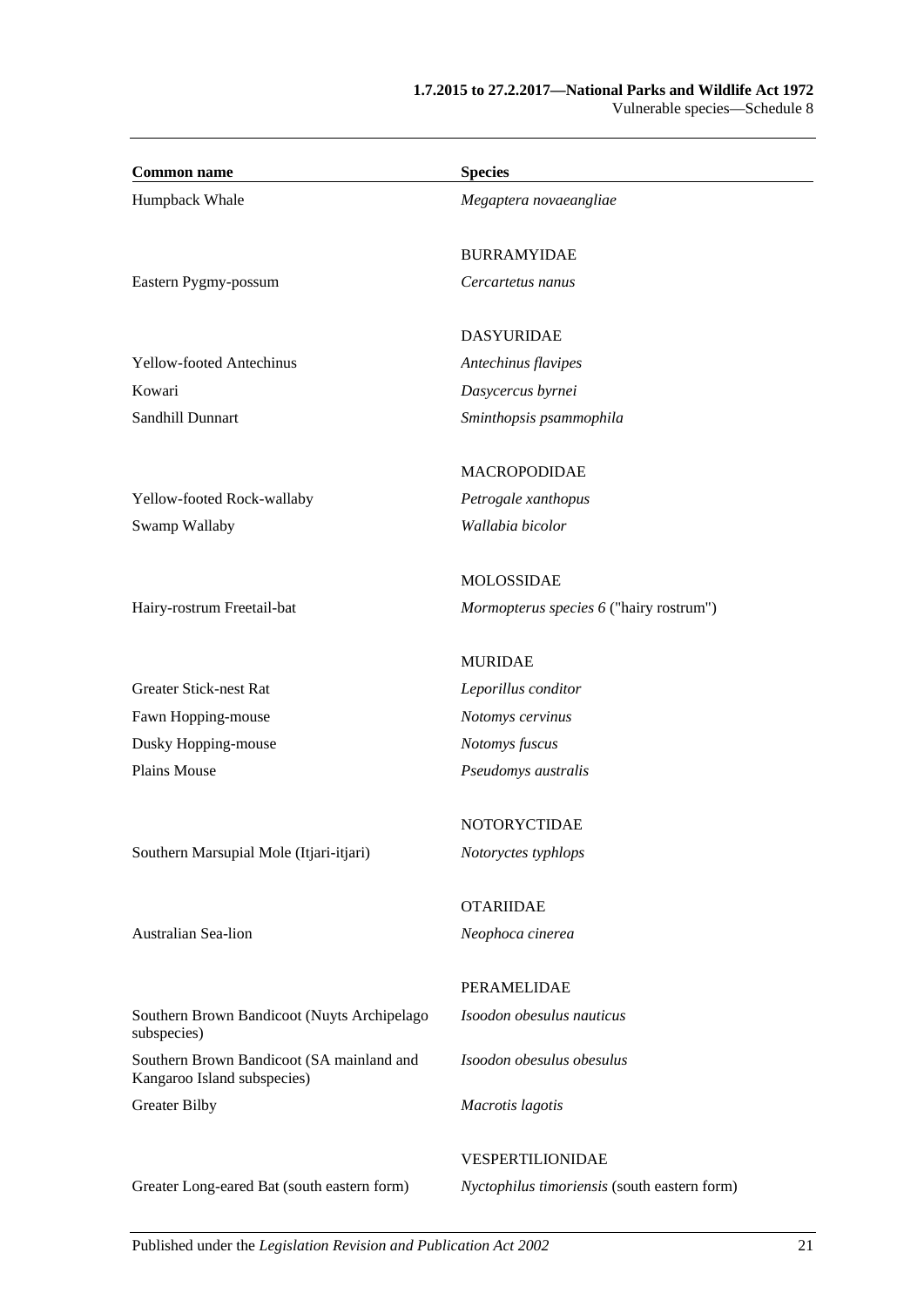| <b>Common name</b>                                                                      | <b>Species</b>                               |
|-----------------------------------------------------------------------------------------|----------------------------------------------|
|                                                                                         |                                              |
| <b>Birds</b>                                                                            | <b>ACANTHIZIDAE</b>                          |
| Slender-billed Thornbill (St Vincent Gulf                                               | Acanthiza iredalei rosinae                   |
| subspecies)                                                                             |                                              |
| Chestnut-rumped Heathwren (Flinders Ranges<br>subspecies)                               | Calamanthus pyrrhopygius pedleri             |
| Chestnut-rumped Heathwren (south east subspecies) Calamanthus pyrrhopygius pyrrhopygius |                                              |
|                                                                                         | <b>ANATIDAE</b>                              |
| <b>Freckled Duck</b>                                                                    | Stictonetta naevosa                          |
|                                                                                         | <b>ARDEIDAE</b>                              |
| Australasian Bittern                                                                    | Botaurus poiciloptilus                       |
|                                                                                         | <b>CACATUIDAE</b>                            |
| Yellow-tailed Black-Cockatoo                                                            | Calyptorhynchus funereus                     |
|                                                                                         |                                              |
| <b>Hooded Plover</b>                                                                    | <b>CHARADRIIDAE</b><br>Thinornis rubricollis |
|                                                                                         |                                              |
|                                                                                         | <b>DIOMEDEIDAE</b>                           |
| <b>Buller's Albatross</b>                                                               | Diomedea bulleri                             |
| <b>Shy Albatross</b>                                                                    | Diomedea cauta cauta                         |
| Salvin's Albatross                                                                      | Diomedea cauta salvini                       |
| Grey-headed Albatross                                                                   | Diomedea chrysostoma                         |
| Royal Albatross (southern subspecies)                                                   | Diomedea epomophora epomophora               |
| <b>Wandering Albatross</b>                                                              | Diomedea exulans                             |
| Black-browed Albatross (Campbell Island<br>subspecies)                                  | Diomedea melanophrys impavida                |
| <b>Light-mantled Sooty Albatross</b>                                                    | Diomedea palpebrata                          |
|                                                                                         | <b>ESTRILDIDAE</b>                           |
| Diamond Firetail                                                                        | Stagonopleura guttata                        |
|                                                                                         | <b>GRUIDAE</b>                               |
| <b>Brolga</b>                                                                           | Grus rubicunda                               |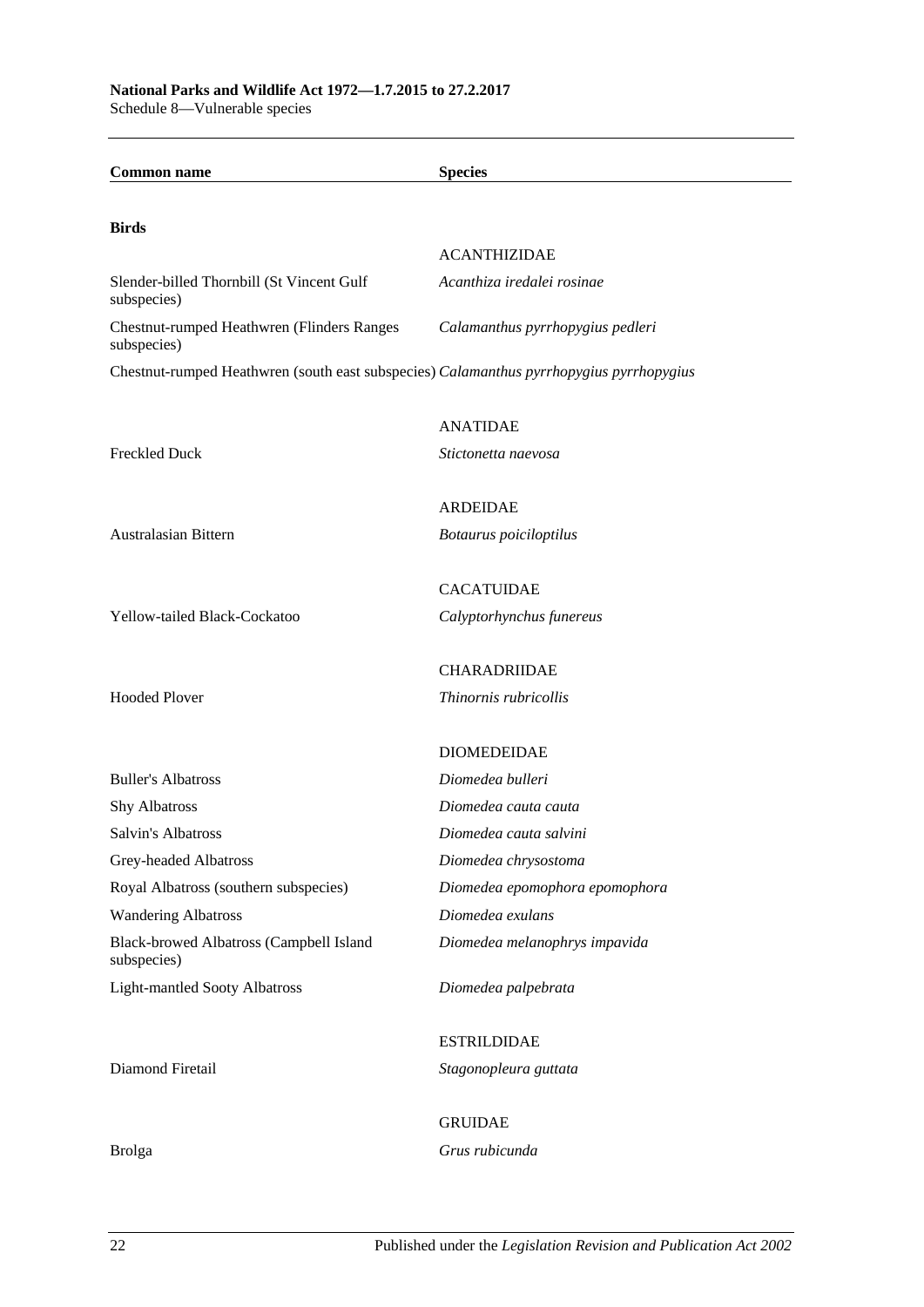#### **1.7.2015 to 27.2.2017—National Parks and Wildlife Act 1972** Vulnerable species—Schedule 8

| <b>Common name</b>                                     | <b>Species</b>                     |  |
|--------------------------------------------------------|------------------------------------|--|
|                                                        | <b>LARIDAE</b>                     |  |
| Great Skua (Macquarie and Heard Island<br>subspecies)  | Catharacta skua lonnbergi          |  |
|                                                        | <b>MEGAPODIIDAE</b>                |  |
| Malleefowl                                             | Leipoa ocellata                    |  |
|                                                        | <b>MELIPHAGIDAE</b>                |  |
| Black-chinned Honeyeater (south eastern<br>subspecies) | Melithreptus gularis gularis       |  |
|                                                        | <b>OTIDIDAE</b>                    |  |
| <b>Australian Bustard</b>                              | Ardeotis australis                 |  |
|                                                        | <b>PETROICIDAE</b>                 |  |
| Scarlet Robin (western subspecies)                     | Petroica multicolor campbelli      |  |
| Flame Robin                                            | Petroica phoenicea                 |  |
|                                                        | <b>PHASIANIDAE</b>                 |  |
| <b>Brown Quail</b>                                     | Coturnix ypsilophora               |  |
|                                                        | <b>PROCELLARIIDAE</b>              |  |
| Southern Giant-Petrel                                  | Macronectes giganteus              |  |
|                                                        | <b>PSITTACIDAE</b>                 |  |
| <b>Blue-winged Parrot</b>                              | Neophema chrysostoma               |  |
| <b>Princess Parrot</b>                                 | Polytelis alexandrae               |  |
| Regent Parrot (eastern subspecies)                     | Polytelis anthopeplus monarchoides |  |
|                                                        | <b>RALLIDAE</b>                    |  |
| Lewin's Rail                                           | Rallus pectoralis                  |  |
|                                                        | <b>RECURVIROSTRIDAE</b>            |  |
| <b>Banded Stilt</b>                                    | Cladorhynchus leucocephalus        |  |
|                                                        | <b>ROSTRATULIDAE</b>               |  |
| Painted Snipe                                          | Rostratula benghalensis            |  |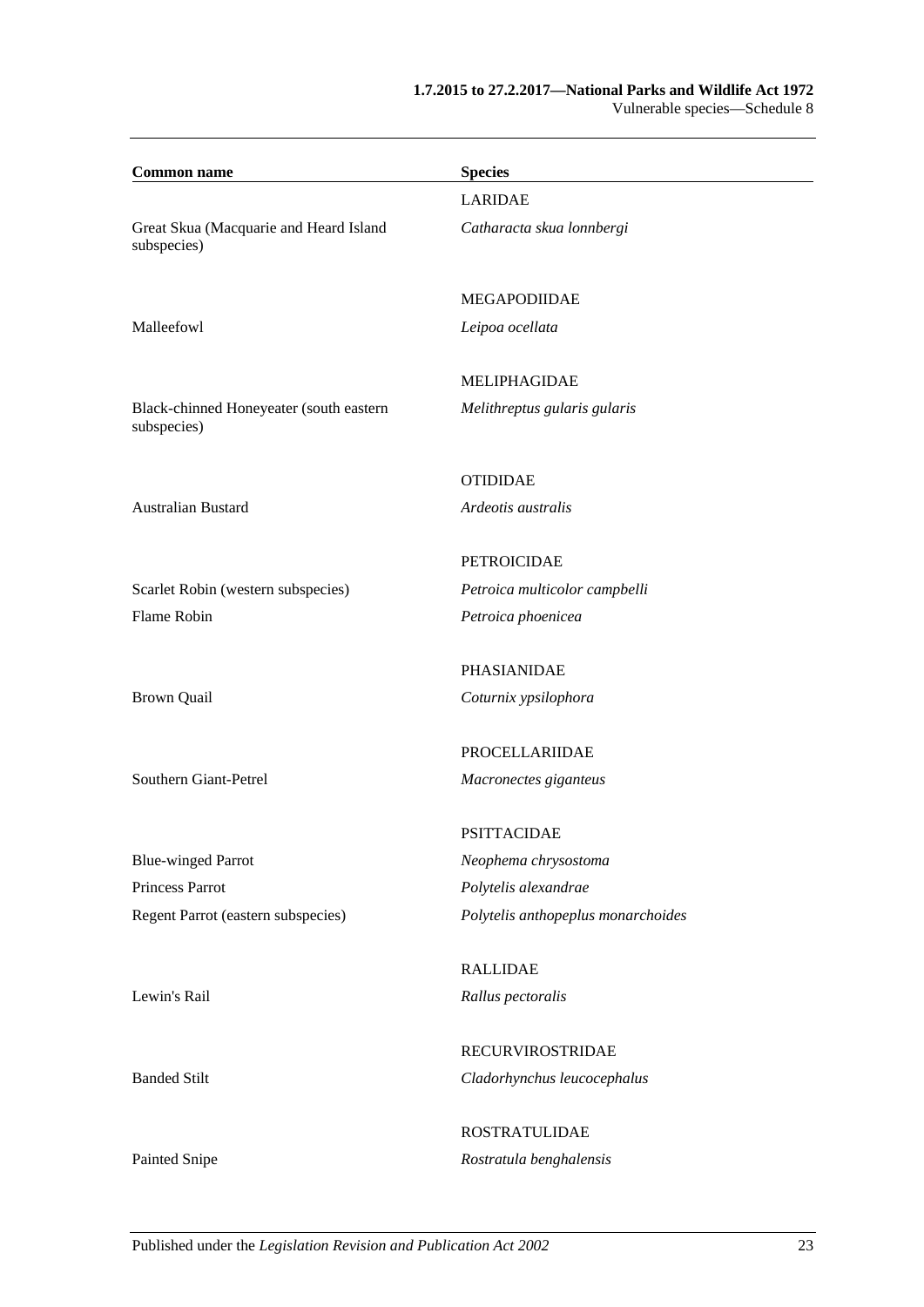#### **National Parks and Wildlife Act 1972—1.7.2015 to 27.2.2017** Schedule 8—Vulnerable species

**Common name Species** SCOLOPACIDAE Eastern Curlew *Numenius madagascariensis* **Reptiles** CHELIDAE Broad-shelled Tortoise *Chelodina expansa* Macquarie Tortoise *Emydura macquarii* **CHELONIIDAE** Green Turtle *Chelonia mydas* DERMOCHELYIDAE Leathery Turtle *Dermochelys coriacea* ELAPIDAE Desert Death Adder *Acanthopis pyrrhus* SCINCIDAE Yellow-bellied Water Skink *Eulamprus heatwolei* Musgrave Slider *Lerista speciosa* Glossy Grass Skink *Pseudemoia rawlinsoni* VARANIDAE Heath Goanna *Varanus rosenbergi* **Amphibians** HYLIDAE Golden Bell Frog *Litoria raniformis* MYOBATRACHIDAE Shoemaker Frog *Neobatrachus sutor* Orange-crowned Toadlet *Pseudophryne occidentalis* Marbled Toadlet *Pseudophryne semimarmorata*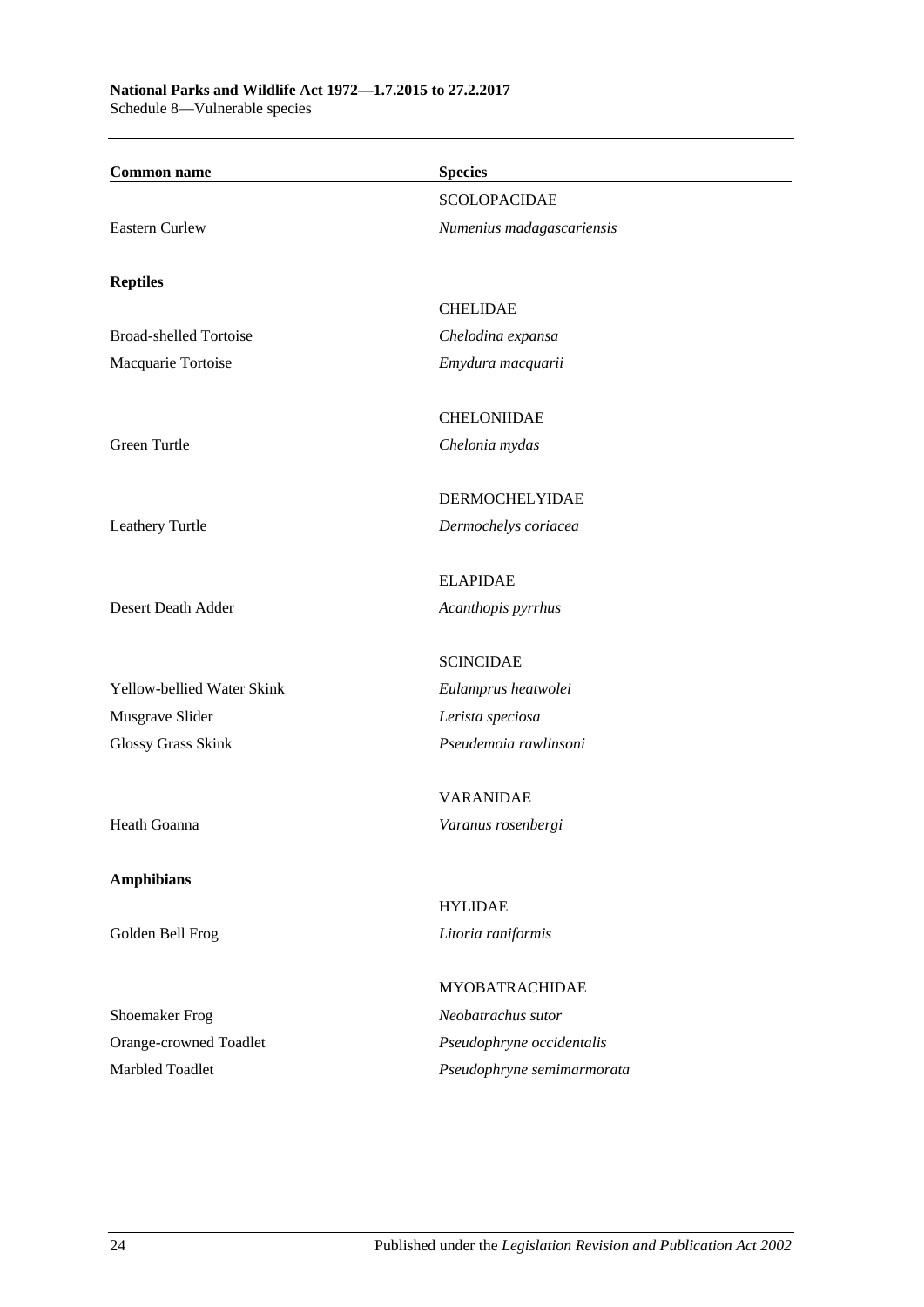# **Part 2—Plants**

| <b>Species</b>                           |
|------------------------------------------|
| <b>ADIANTACEAE</b>                       |
| Adiantum capillus-veneris                |
| <b>AIZOACEAE</b>                         |
| Sarcozona bicarinata                     |
| AMARANTHACEAE                            |
| Hemichroa mesembryanthema                |
| Ptilotus aristatus var. eichlerianus     |
| Ptilotus beckerianus                     |
| Ptilotus robynsianus                     |
| Ptilotus sp. Cordillo Downs (B.Lay 1487) |
| <b>BORAGINACEAE</b>                      |
| Plagiobothrys orthostatus                |
| <b>CALLITRICHACEAE</b>                   |
| Callitriche umbonata                     |
| <b>CAMPANULACEAE</b>                     |
| Lobelia beaugleholei                     |
| Pratia puberula                          |
| Wahlenbergia gymnoclada                  |
| CARYOPHYLLACEAE                          |
| Colobanthus apetalus                     |
| CHENOPODIACEAE                           |
| Atriplex humifusa                        |
| Atriplex kochiana                        |
| Atriplex morrisii                        |
| Halosarcia cupuliformis                  |
| Halosarcia flabelliformis                |
| Maireana excavata                        |
| Malacocera gracilis                      |
|                                          |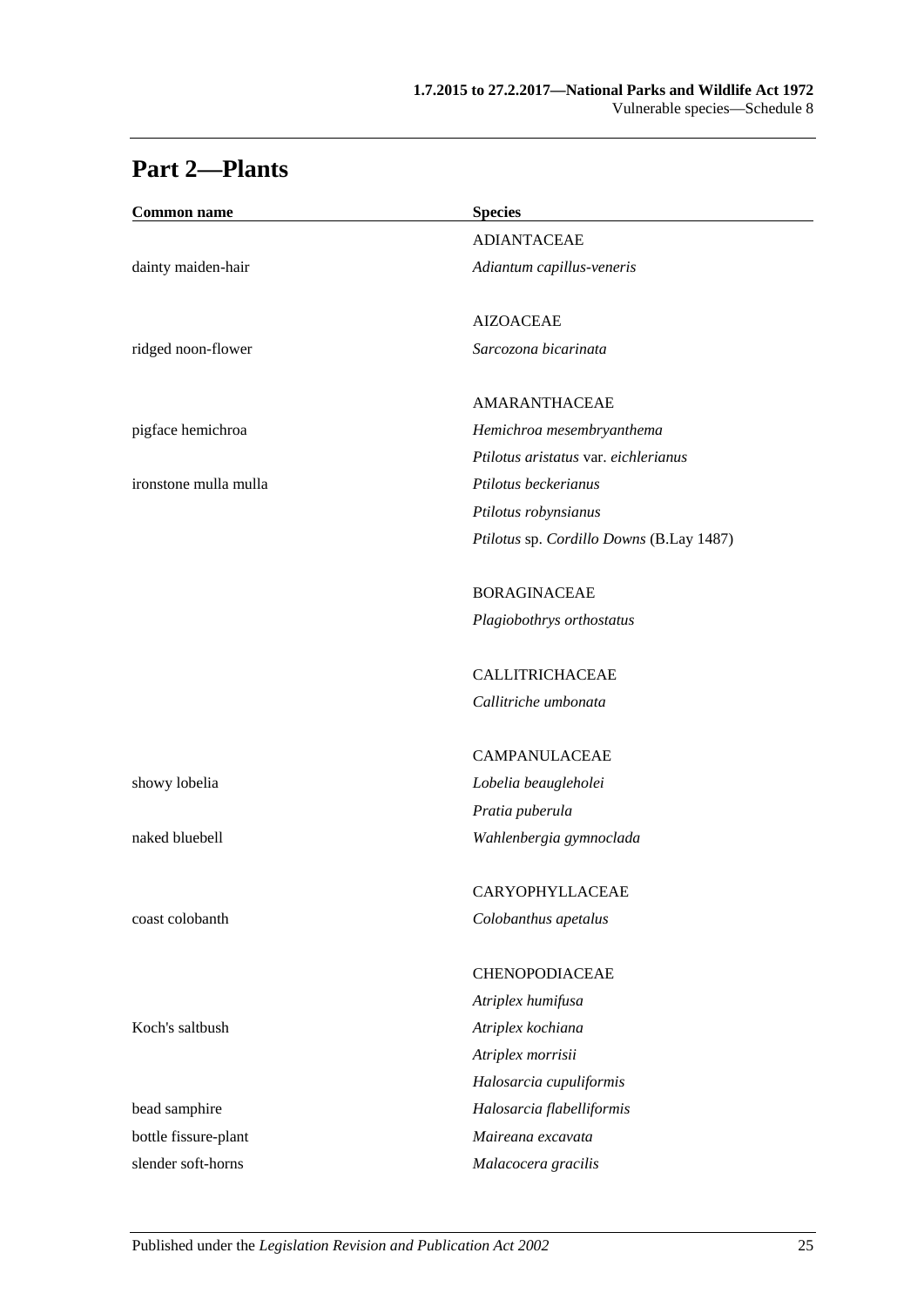#### **National Parks and Wildlife Act 1972—1.7.2015 to 27.2.2017** Schedule 8—Vulnerable species

**Common name Species** *Sclerolaena fusiformis* Symon's bindyi *Sclerolaena symoniana* COMPOSITAE black-fruit daisy *Brachyscome melanocarpa* swamp buttons *Craspedia paludicola* slender bottle-daisy *Lagenophora gracilis Leptorhynchos melanocarpus* desert daisy-bush *Olearia arida* swamp daisy-bush *Olearia glandulosa* silver daisy-bush *Olearia pannosa* ssp. *pannosa Ozothamnus pholidotus Ozothamnus scaber* silver candles *Pleuropappus phyllocalymmeus* button podolepis *Podolepis muelleri* drumsticks *Pycnosorus globosus* twin-leaf everlasting *Rhodanthe oppositifolia* ssp. *oppositifolia* large-fruit groundsel *Senecio macrocarpus Senecio psilocarpus Vittadinia australasica* var. *oricola* CONVOLVULACEAE Tasmanian dodder *Cuscuta tasmanica* **CRUCIFERAE** 

spade-leaf bitter-cress *Cardamine gunnii* shade peppercress *Lepidium pseudotasmanicum Microlepidium alatum* Nullarbor cress *Phlegmatospermum richardsii*

**CYPERACEAE** *Cyperus dactylotes* tuber spike-rush *Eleocharis atricha* stiff rapier-sedge *Lepidosperma neesii* medusa bog-rush *Schoenus latelaminatus*

nutty club-rush *Isolepis producta*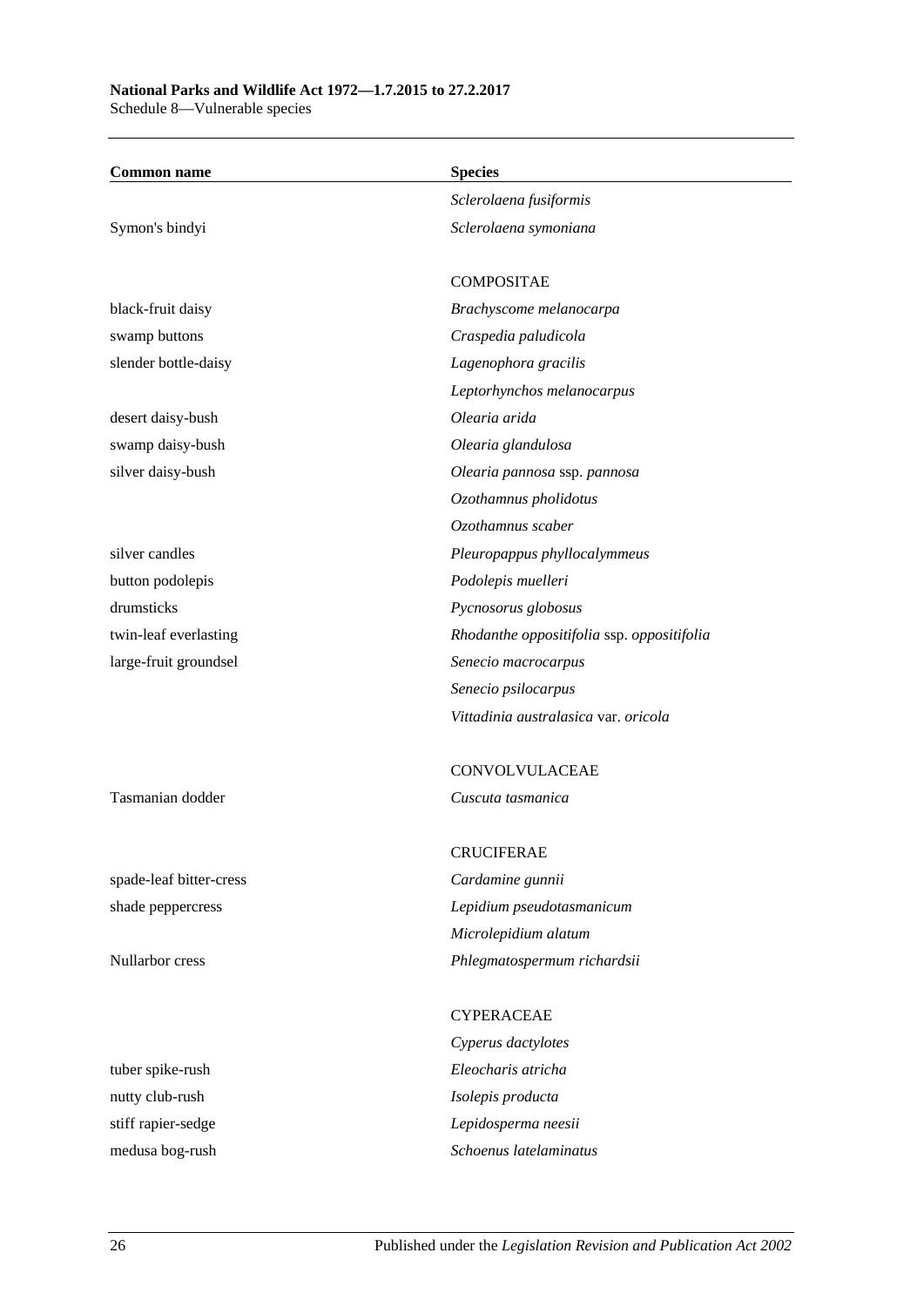### **1.7.2015 to 27.2.2017—National Parks and Wildlife Act 1972** Vulnerable species—Schedule 8

| <b>Common name</b>      | <b>Species</b>                     |
|-------------------------|------------------------------------|
|                         | <b>DILLENIACEAE</b>                |
| Ooldea guinea-flower    | Hibbertia crispula                 |
|                         | Hibbertia obtusibracteata          |
|                         |                                    |
|                         | <b>DROSERACEAE</b>                 |
| erect sundew            | Drosera sp. Rigid (R.J.Bates 2268) |
|                         | <b>ELATINACEAE</b>                 |
|                         | Bergia occultipetala               |
|                         |                                    |
|                         | <b>EUPHORBIACEAE</b>               |
|                         | Sauropus ramosissimus              |
|                         | <b>FRANKENIACEAE</b>               |
|                         | Frankenia plicata                  |
|                         | <b>GENTIANACEAE</b>                |
| mountain gentian        | Gentianella gunniana               |
|                         |                                    |
|                         | <b>GOODENIACEAE</b>                |
|                         | Goodenia lineata                   |
| leafless lechenaultia   | Lechenaultia aphylla               |
| dune fanflower          | Scaevola calendulacea              |
|                         | Scaevola obovata                   |
|                         | <b>GRAMINEAE</b>                   |
| club spear-grass        | Austrostipa nullanulla             |
| prickly spear-grass     | Austrostipa pilata                 |
| small bent-grass        | Deyeuxia minor                     |
| ruddy bent-grass        | Lachnagrostis scabra               |
| fine-leaf tussock-grass | Poa meionectes                     |
|                         | Polypogon tenellus                 |
| hairy rice-grass        | Tetrarrhena distichophylla         |
|                         | <b>HALORAGACEAE</b>                |
| upright milfoil         | Myriophyllum crispatum             |
|                         |                                    |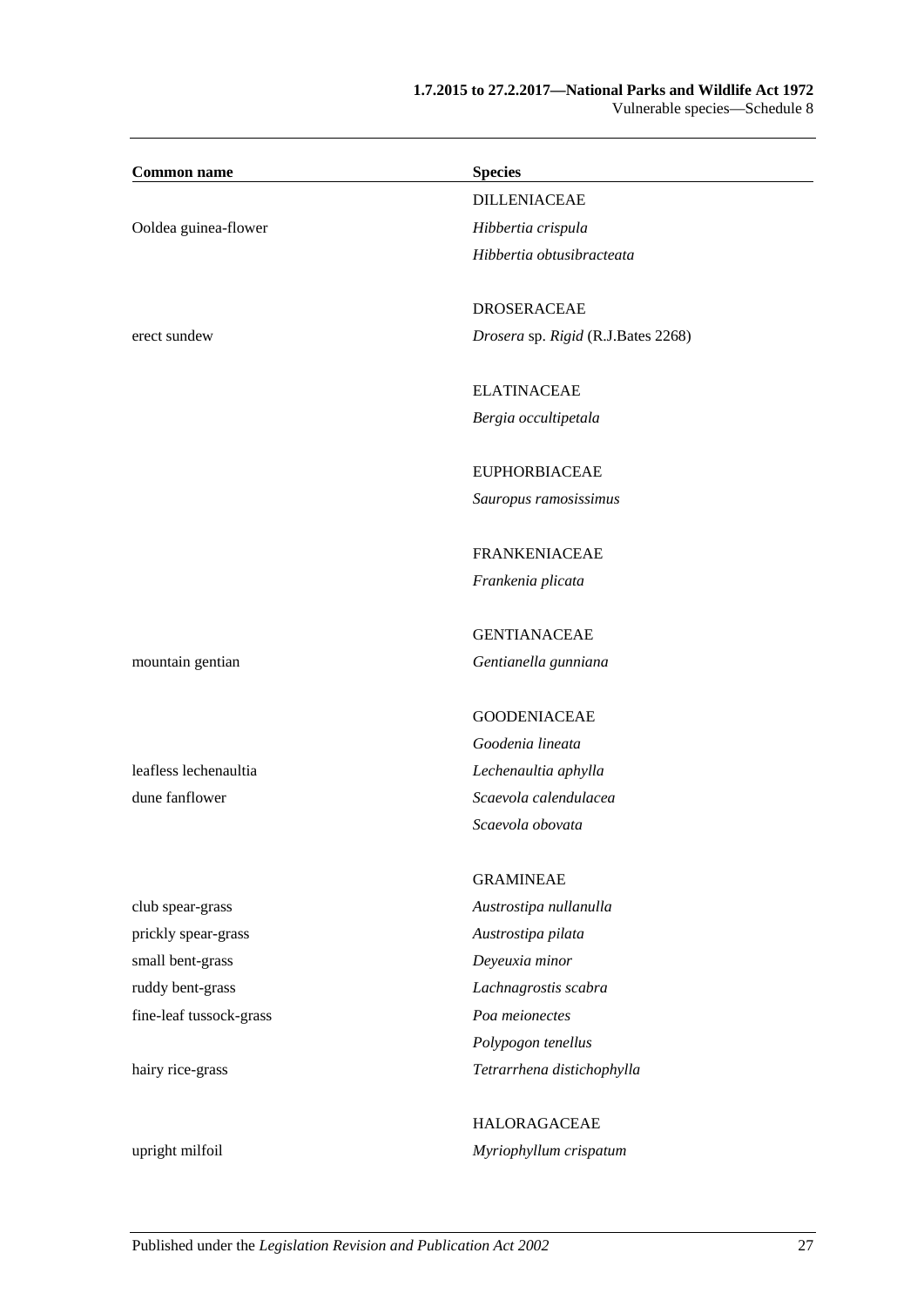# **National Parks and Wildlife Act 1972—1.7.2015 to 27.2.2017**

Schedule 8—Vulnerable species

| <b>Common name</b>        | <b>Species</b>                            |
|---------------------------|-------------------------------------------|
|                           | <b>JUNCACEAE</b>                          |
|                           | Juncus amabilis                           |
| wiry rush                 | Juncus homalocaulis                       |
| hoary rush                | Juncus radula                             |
| pale woodrush             | Luzula flaccida                           |
|                           | <b>JUNCAGINACEAE</b>                      |
|                           |                                           |
| turret arrowgrass         | Triglochin turriferum                     |
|                           | <b>LABIATAE</b>                           |
| West Coast mintbush       | Prostanthera calycina                     |
| Mount Illbilie mintbush   | Prostanthera nudula                       |
|                           | Teucrium grandiusculum ssp. grandiusculum |
|                           | <b>LEGUMINOSAE</b>                        |
| needle wattle             | Acacia carneorum                          |
| Arkaroola wattle          | Acacia confluens                          |
| Menzel's wattle           | Acacia menzelii                           |
| weeping myall             | Acacia pendula                            |
| resin wattle              | Acacia rhetinocarpa                       |
| sweet wattle              | Acacia suaveolens                         |
| sword bossiaea            | Bossiaea ensata                           |
| small scurf-pea           | Cullen parvum                             |
| clover glycine            | Glycine latrobeana                        |
| variable glycine          | Glycine tabacina                          |
|                           | Hovea linearis                            |
|                           | Pultenaea villifera var. glabrescens      |
| Behr's swainson-pea       | Swainsona behriana                        |
|                           | Swainsona dictyocarpa                     |
|                           | Swainsona kingii                          |
| small-flower swainson-pea | Swainsona minutiflora                     |
| Murray swainson-pea       | Swainsona murrayana                       |
| Broughton pea             | Swainsona procumbens                      |
|                           | Swainsona vestita                         |
| creeping Darling pea      | Swainsona viridis                         |
| leafy templetonia         | Templetonia stenophylla                   |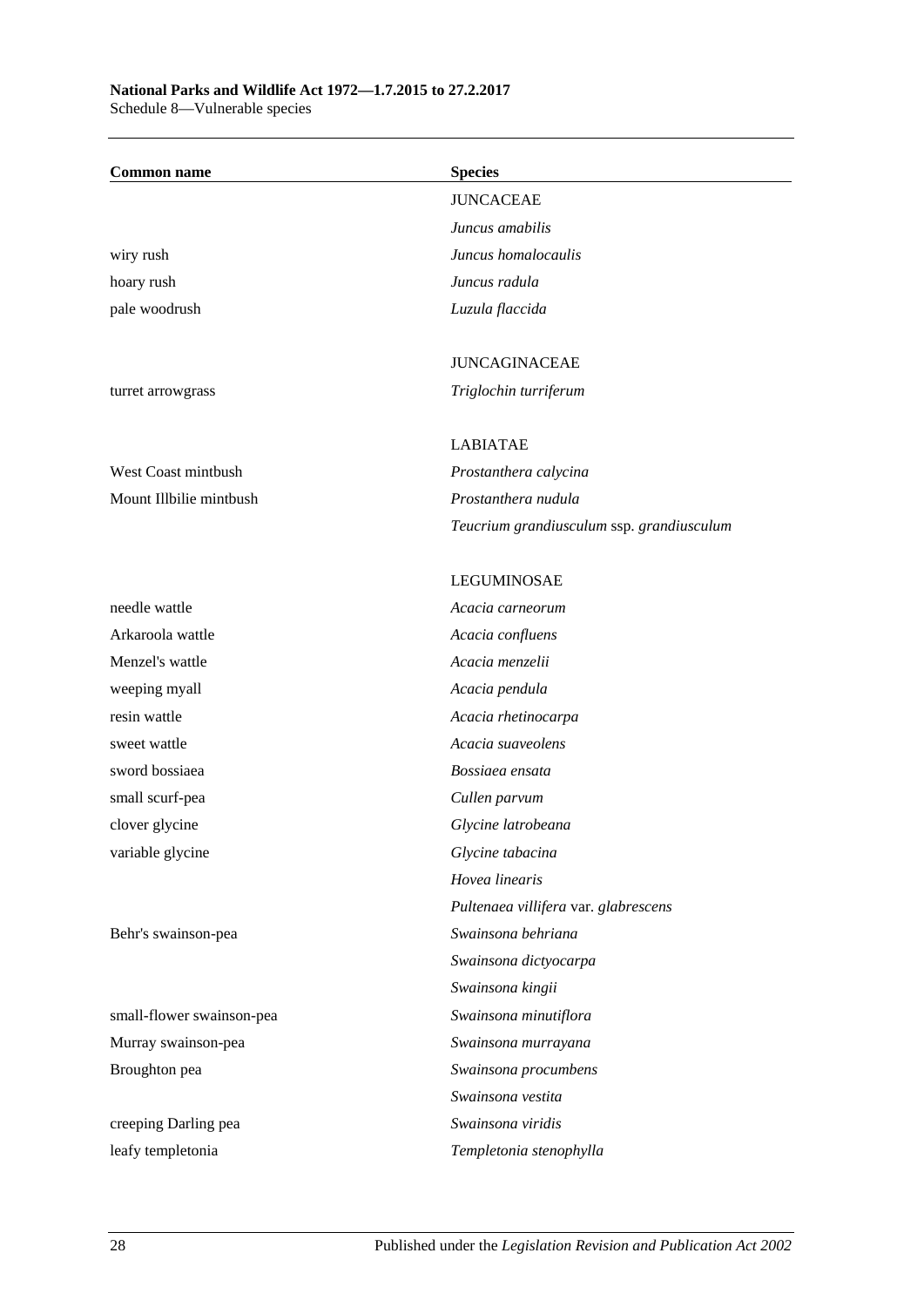#### **1.7.2015 to 27.2.2017—National Parks and Wildlife Act 1972** Vulnerable species—Schedule 8

| <b>Common name</b>         | <b>Species</b>                         |
|----------------------------|----------------------------------------|
|                            | <b>LENTIBULARIACEAE</b>                |
| Beauglehole's bladderwort  | Utricularia beaugleholei               |
| small bladderwort          | Utricularia lateriflora                |
|                            |                                        |
|                            | <b>LILIACEAE</b>                       |
| pale vanilla-lily          | Arthropodium milleflorum               |
| eastern blue tinsel-lily   | Calectasia intermedia                  |
|                            | Dianella porracea                      |
| nodding grass-lily         | Stypandra glauca                       |
| tufted lily                | Thelionema caespitosum                 |
| tuber fringe-lily          | Thysanotus tuberosus                   |
| broad-leaf Nancy           | Wurmbea latifolia ssp. latifolia       |
|                            | Wurmbea sp. Nilpinna (F.J.Badman 7107) |
|                            | LOGANIACEAE                            |
| Kangaroo Island logania    | Logania insularis                      |
| hairy mitrewort            | Mitrasacme pilosa var. pilosa          |
|                            | Phyllangium sulcatum                   |
|                            | <b>MALVACEAE</b>                       |
| Australian mallow          | Althaea australis                      |
|                            | Alyogyne pinoniana var. microandra     |
|                            | <b>MENYANTHACEAE</b>                   |
| entire marshwort           | Nymphoides geminata                    |
|                            |                                        |
| Beauglehole's marsh-flower | Villarsia umbricola var. beaugleholei  |
|                            | <b>MYRTACEAE</b>                       |
| southern blue gum          | Eucalyptus globulus ssp. bicostata     |
| glaucous long-leaf box     | Eucalyptus goniocalyx ssp. exposa      |
| snow gum                   | Eucalyptus pauciflora ssp. pauciflora  |
| Carpenter Rocks manna gum  | Eucalyptus splendens ssp. arcana       |
|                            | ORCHIDACEAE                            |
|                            | Caladenia bicalliata ssp. cleistogama  |
| winter spider-orchid       | Caladenia brumalis                     |

drooping spider-orchid *Caladenia flaccida*

Published under the *Legislation Revision and Publication Act 2002* 29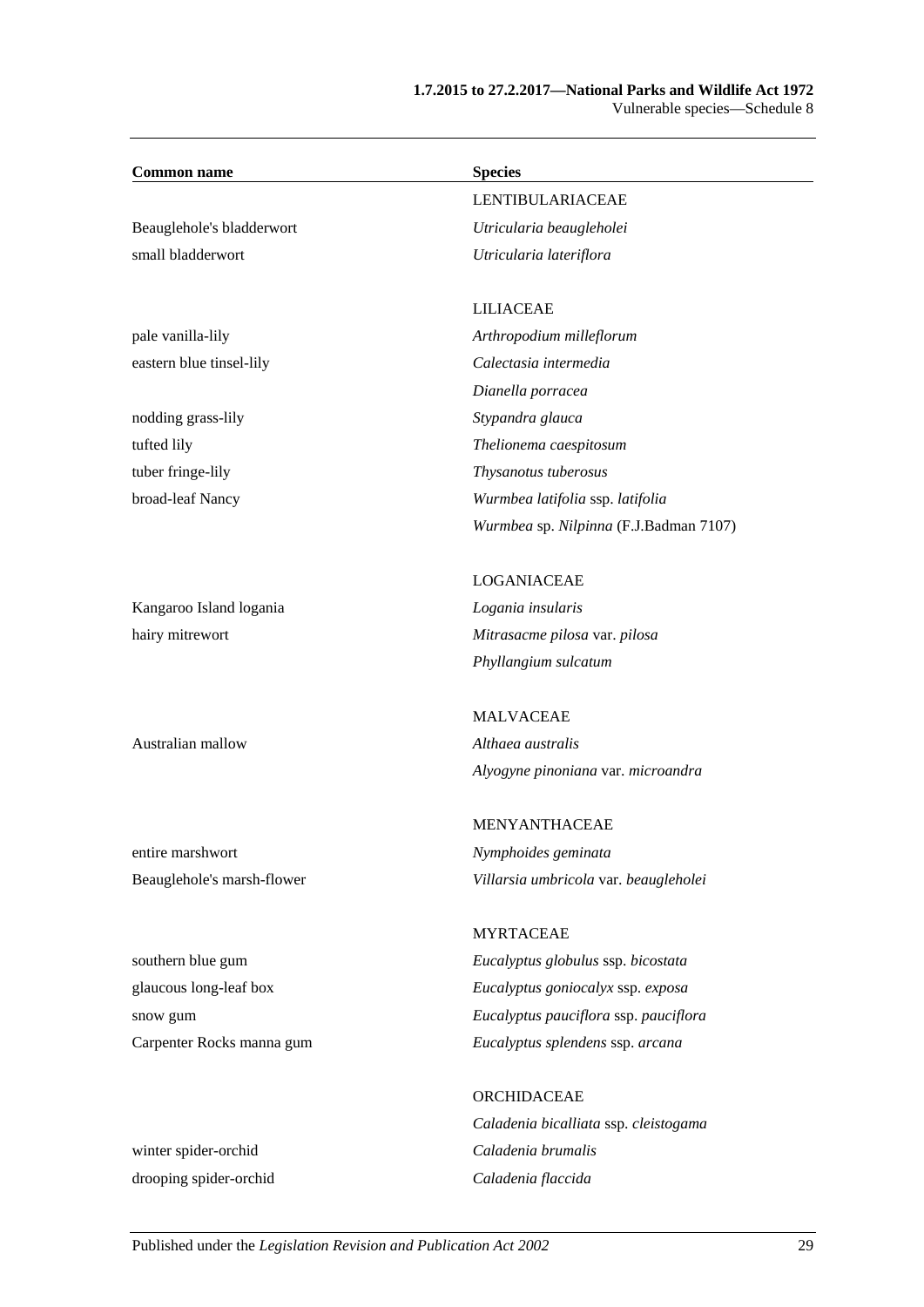Schedule 8—Vulnerable species

| <b>Common name</b>           | <b>Species</b>                                  |
|------------------------------|-------------------------------------------------|
| elegant spider-orchid        | Caladenia formosa                               |
| scented spider-orchid        | Caladenia fragrantissima ssp. fragrantissima    |
| large white spider-orchid    | Caladenia venusta                               |
| large duck-orchid            | Caleana major                                   |
| red beard-orchid             | Calochilus paludosus                            |
| dune helmet-orchid           | Corybas expansus                                |
| moose orchid                 | Cryptostylis subulata                           |
| bell-flower hyacinth-orchid  | Dipodium campanulatum                           |
| leopard hyacinth-orchid      | Dipodium pardalinum                             |
| Behr's cowslip orchid        | Diuris behrii                                   |
|                              | Gastrodia vescula                               |
| sharp midge-orchid           | Genoplesium despectans                          |
| swamp onion-orchid           | Microtis orbicularis                            |
| small duck-orchid            | Paracaleana minor                               |
| limestone leek-orchid        | Prasophyllum calcicola                          |
| plum leek-orchid             | Prasophyllum pruinosum                          |
| Mount Remarkable leek-orchid | Prasophyllum validum                            |
| sandhill greenhood           | Pterostylis arenicola                           |
|                              | Pterostylis sp. Eyre Peninsula (R. Bates 19474) |
|                              | Pterostylis sp. Sandheath (D. Murfet 3190)      |
|                              | Pterostylis sp. Veined leaf (R.J. Bates 59781)  |
|                              | Pterostylis tasmanica                           |
| swamp greenhood              | Pterostylis tenuissima                          |
| desert greenhood             | Pterostylis xerophila                           |
| blue star sun-orchid         | Thelymitra holmesii                             |
|                              | Thelymitra inflata                              |
|                              | Thelymitra peniculata                           |
|                              | Thelymitra sp. Black buds (R.J.Bates 64389)     |
|                              | PITTOSPORACEAE                                  |
| twining finger-flower        | Cheiranthera volubilis                          |
|                              | PLANTAGINACEAE                                  |
|                              | Plantago multiscapa                             |
|                              | PORTULACACEAE                                   |
| waterblinks                  | Montia fontana ssp. chondrosperma               |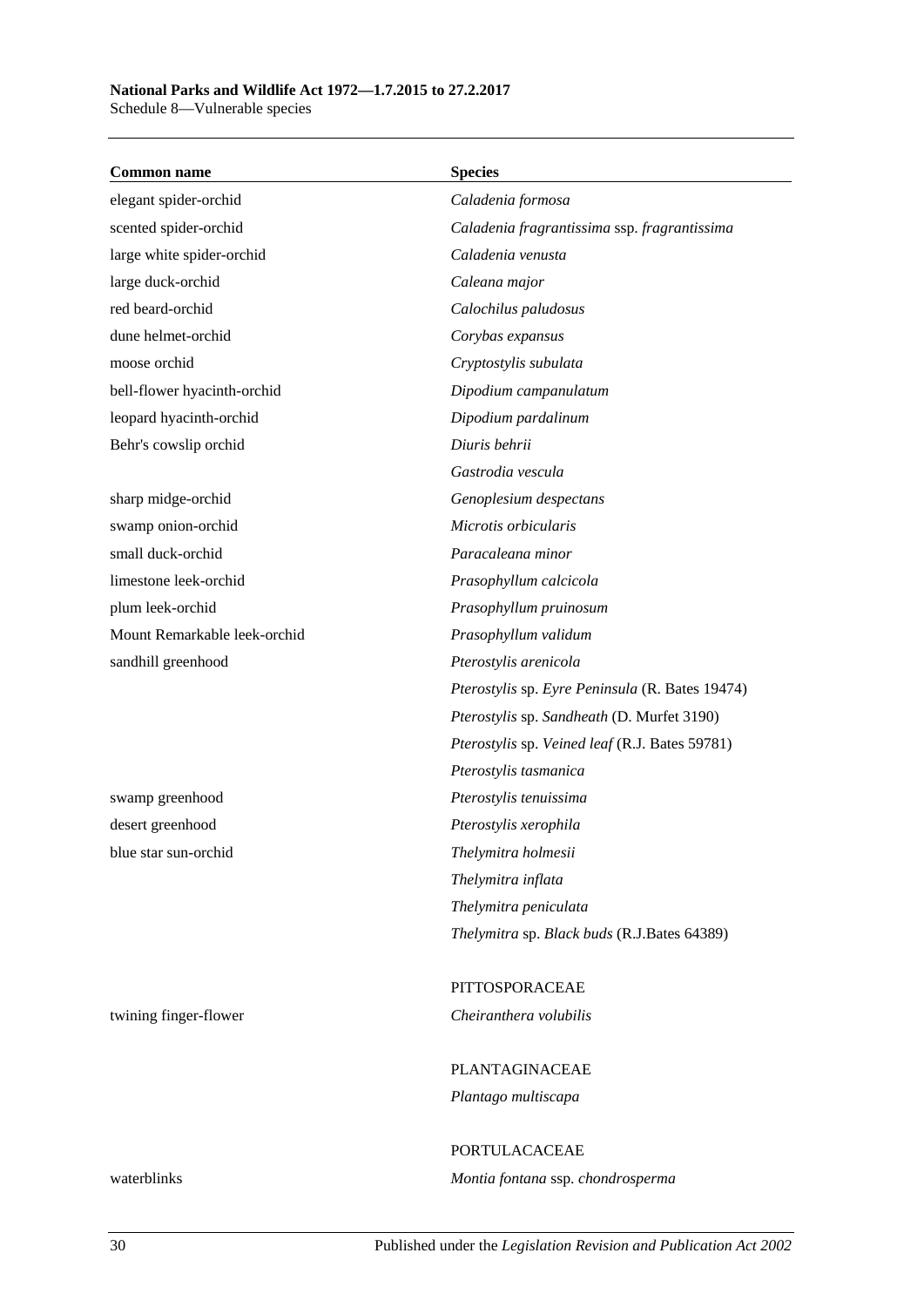| <b>Common name</b>           | <b>Species</b>                                           |
|------------------------------|----------------------------------------------------------|
|                              | <b>POTAMOGETONACEAE</b>                                  |
|                              |                                                          |
| thin pondweed                | Potamogeton australiensis                                |
|                              | <b>PROTEACEAE</b>                                        |
| rough spider-flower          | Grevillea muricata                                       |
| scarlet grevillea            | Grevillea treueriana                                     |
|                              | RANUNCULACEAE                                            |
| mountain clematis            | Clematis aristata                                        |
| shining buttercup            | Ranunculus glabrifolius                                  |
| large river buttercup        | Ranunculus papulentus                                    |
| smooth-fruit ferny buttercup | Ranunculus pumilio var. politus                          |
| annual buttercup             | Ranunculus sessiliflorus var. pilulifer                  |
|                              | <b>RESTIONACEAE</b>                                      |
|                              | Baloskion tetraphyllum ssp. tetraphyllum                 |
| bundled cord-rush            | Desmocladus diacolpicus                                  |
| flat cord-rush               | Eurychorda complanata                                    |
|                              | <b>RHAMNACEAE</b>                                        |
|                              | Pomaderris halmaturina ssp. continentis                  |
| Kangaroo Island pomaderris   | Pomaderris halmaturina ssp. halmaturina                  |
| Marble Range spyridium       | Spyridium bifidum var. Marble Range<br>(W.R.Barker 7601) |
| Wanilla spyridium            | Spyridium bifidum var. Wanilla (K.Clipstone 88)          |
| butterfly spyridium          | Spyridium coactilifolium                                 |
| cloaked spyridium            | Spyridium erymnocladum                                   |
| rusty spyridium              | Spyridium tricolor                                       |
|                              | <b>RUBIACEAE</b>                                         |
| broad-leaf woodruff          | Asperula euryphylla var. tetraphylla                     |
|                              | <b>RUTACEAE</b>                                          |
| downy star-bush              | Asterolasia phebalioides                                 |
| desert lime                  | Citrus glauca                                            |
| Hindmarsh correa             | Correa calycina var. calycina                            |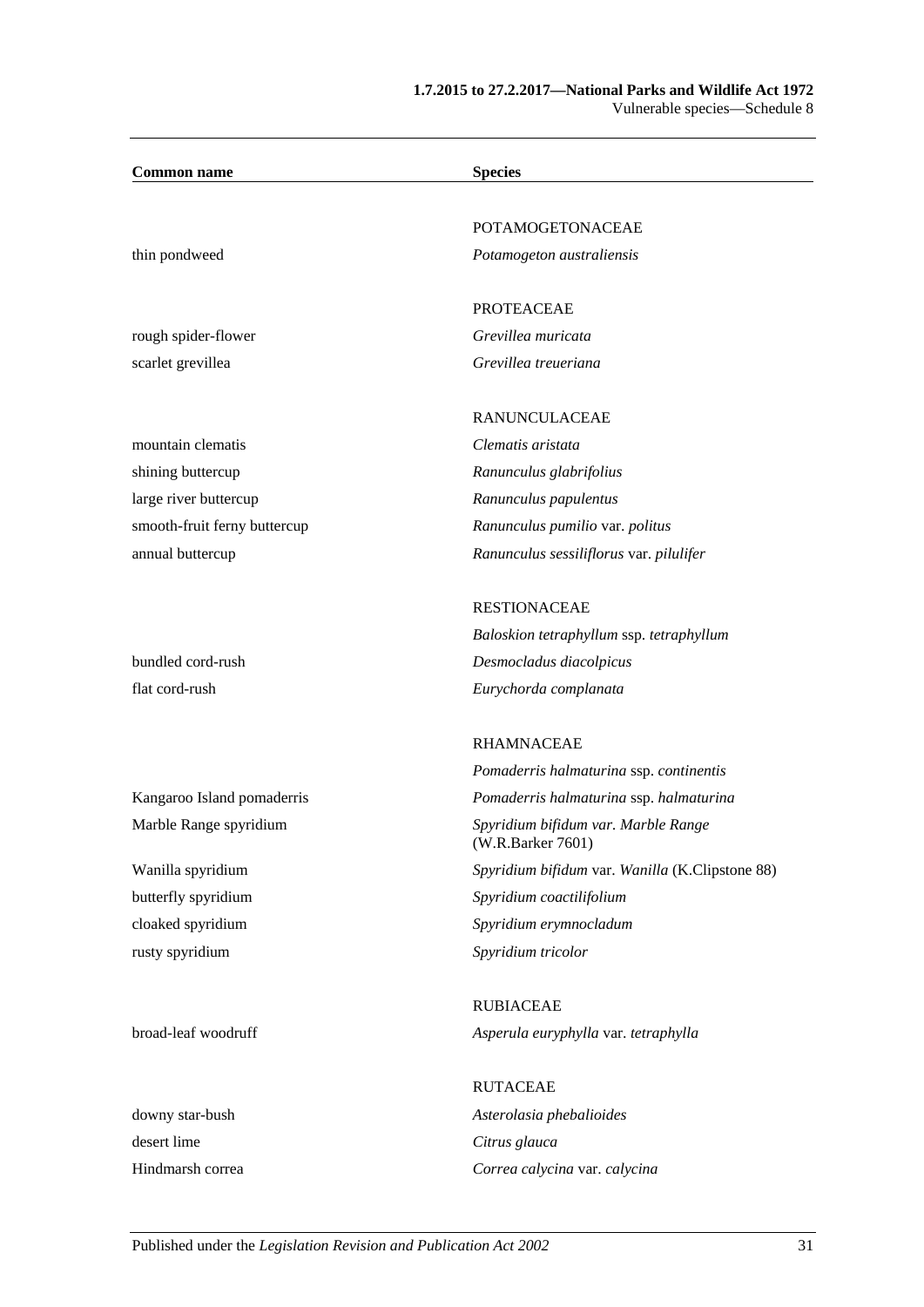### **National Parks and Wildlife Act 1972—1.7.2015 to 27.2.2017**

Schedule 8—Vulnerable species

| <b>Common name</b>    | <b>Species</b>                                              |
|-----------------------|-------------------------------------------------------------|
| Deep Creek correa     | Correa eburnea                                              |
| Lowan phebalium       | Phebalium lowanense                                         |
| small-leaf wax-flower | Philotheca difformis ssp. difformis                         |
| Bendigo wax-flower    | Philotheca verrucosa                                        |
|                       | <b>SANTALACEAE</b>                                          |
| sandalwood            | Santalum spicatum                                           |
|                       | <b>SAPINDACEAE</b>                                          |
| trailing hop-bush     | Dodonaea procumbens                                         |
|                       | <b>SCHIZAEACEAE</b>                                         |
| forked comb-fern      | Schizaea bifida                                             |
| narrow comb-fern      | Schizaea fistulosa                                          |
|                       | <b>SCROPHULARIACEAE</b>                                     |
| purple eyebright      | Euphrasia collina ssp. collina                              |
|                       | Glossostigma sp. Long stout-pedicelled<br>(W.R.Barker 2481) |
| granite mudwort       | Limosella granitica                                         |
| swamp mazus           | Mazus pumilio                                               |
| slender speedwell     | Veronica gracilis                                           |
|                       | Veronica sp. Narrow-linear leaves (B.G.Briggs 2531)         |
|                       | <b>SOLANACEAE</b>                                           |
|                       | Nicotiana burbidgeae                                        |
|                       | <b>STACKHOUSIACEAE</b>                                      |
| annual candles        | Stackhousia annua                                           |
|                       | <b>STERCULIACEAE</b>                                        |
|                       | Rulingia craurophylla                                       |
|                       | <b>STYLIDIACEAE</b>                                         |
| slender stylewort     | Levenhookia sonderi                                         |
|                       | Stylidium desertorum                                        |
|                       | Stylidium inaequipetalum                                    |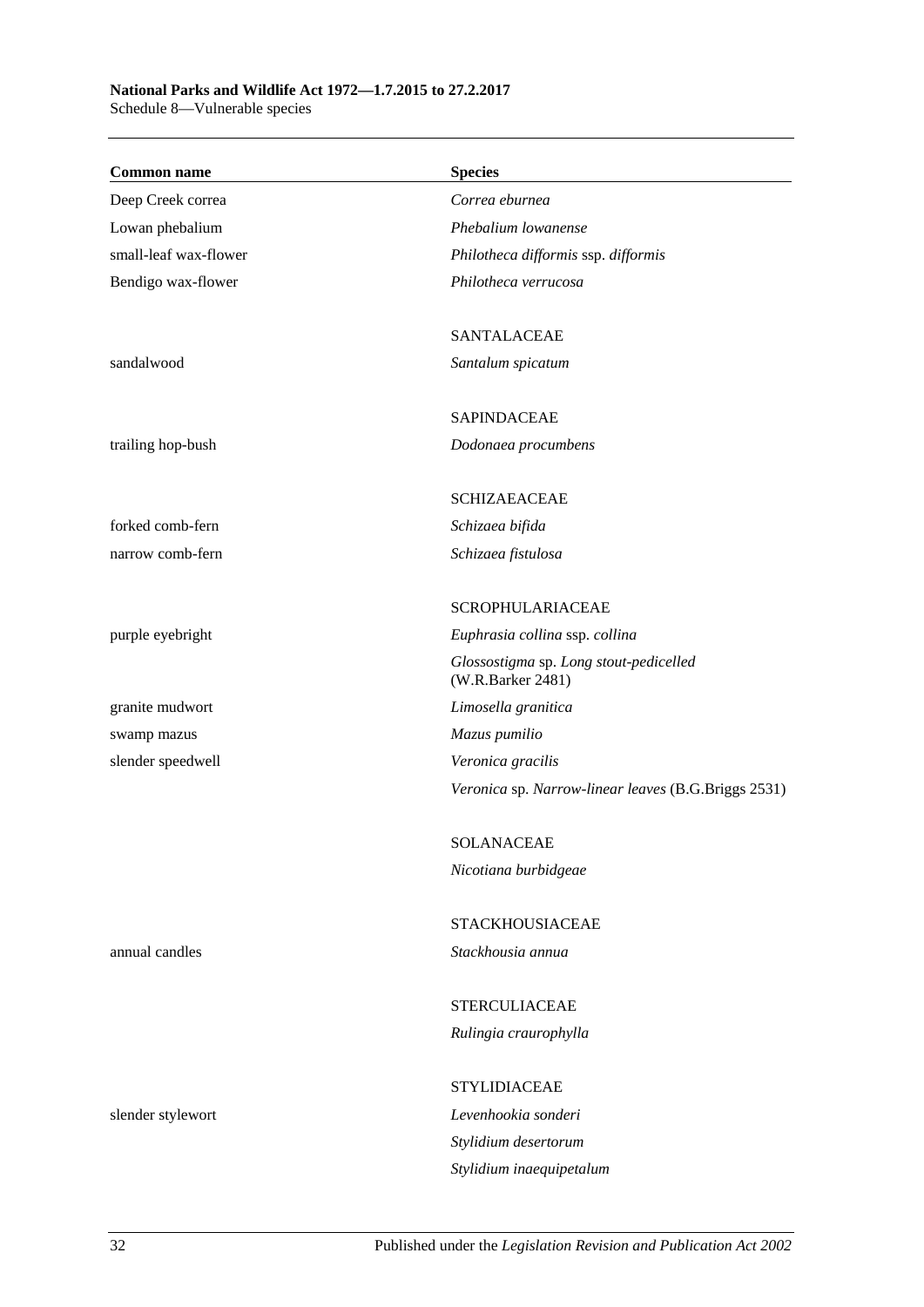| <b>Common name</b> | <b>Species</b>      |  |
|--------------------|---------------------|--|
|                    |                     |  |
|                    | THYMELAEACEAE       |  |
|                    | Pimelea hewardiana  |  |
|                    |                     |  |
|                    | <b>UMBELLIFERAE</b> |  |
|                    | Centella uniflora   |  |
| blue devil         | Eryngium rostratum  |  |
|                    |                     |  |

# **Schedule 9—Rare species Part 1—Animals**

| <b>Common name</b>            | <b>Species</b>             |  |
|-------------------------------|----------------------------|--|
| <b>Mammals</b>                |                            |  |
|                               | <b>BALAENOPTERIDAE</b>     |  |
| Minke Whale                   | Balaenoptera acutorostrata |  |
| Bryde's Whale                 | Balaenoptera edeni         |  |
|                               | <b>DASYURIDAE</b>          |  |
| Lesser Hairy-footed Dunnart   | Sminthopsis youngsoni      |  |
|                               | DELPHINIDAE                |  |
| Short-finned Pilot Whale      | Globicephala macrorhynchus |  |
| Risso's Dolphin               | Grampus griseus            |  |
| False Killer Whale            | Pseudorca crassidens       |  |
|                               | <b>EMBALLONURIDAE</b>      |  |
| Yellow-bellied Sheathtail Bat | Saccolaimus flaviventris   |  |
| Hill's Sheathtail Bat         | Taphozous hilli            |  |
|                               | <b>KOGIIDAE</b>            |  |
| Pygmy Sperm Whale             | Kogia breviceps            |  |
| Dwarf Sperm Whale             | Kogia simas                |  |
|                               | MACROPODIDAE               |  |
| Eastern Grey Kangaroo         | Macropus giganteus         |  |
| Red-necked Wallaby            | Macropus rufogriseus       |  |
|                               |                            |  |

Published under the *Legislation Revision and Publication Act 2002* 33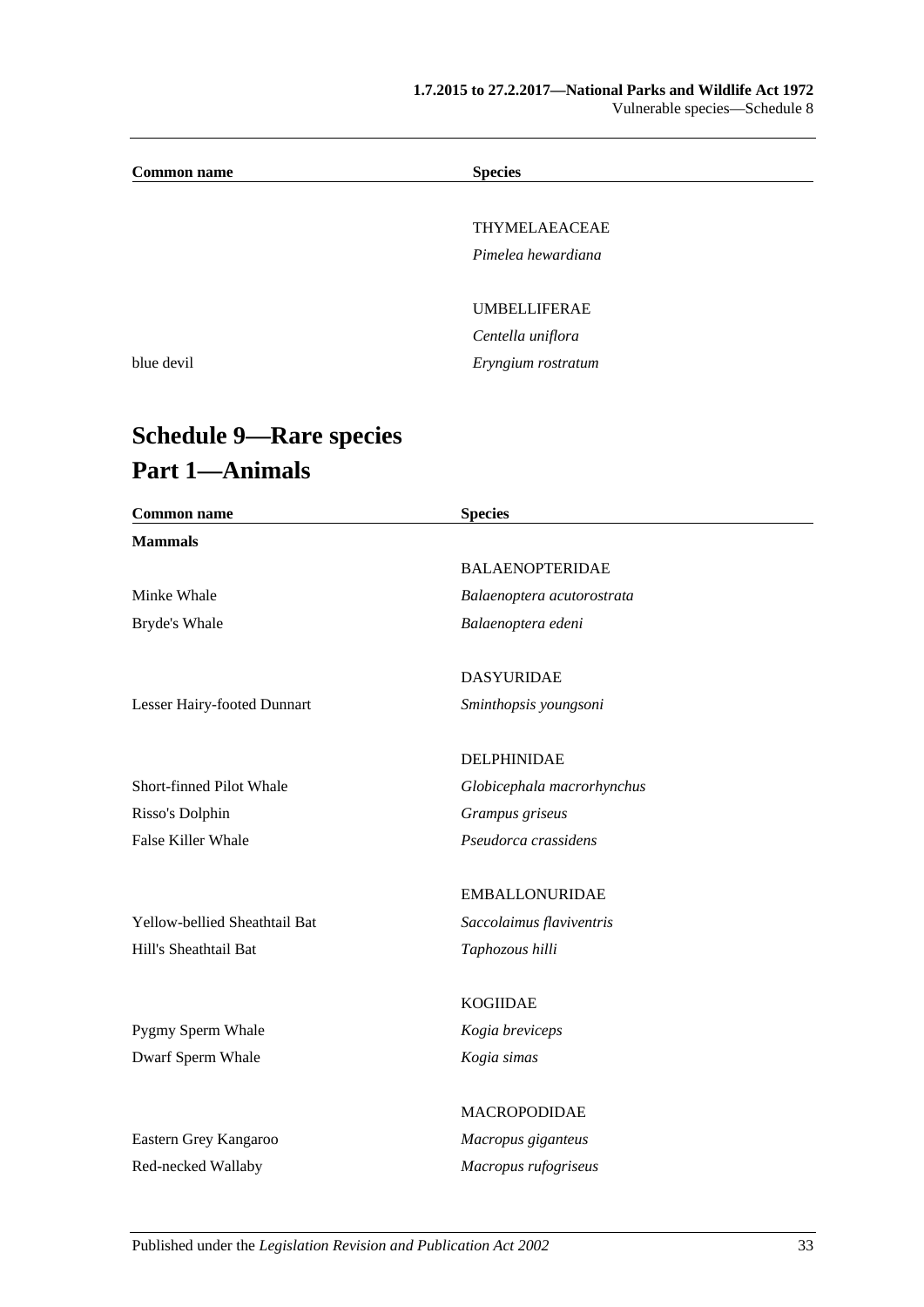**Common name Species** Black-footed Rock Wallaby *Petrogale lateralis pearsoni* MURIDAE Swamp Rat *Rattus lutreolus* NEOBALAENIDAE Pygmy Right Whale *Caperea marginata* OTARIIDAE Australian Fur-seal *Arctocephalus pusillus* PETAURIDAE Sugar Glider *Petaurus breviceps* PHALANGERIDAE Common Brushtail Possum *Trichosurus vulpecula* PHOCIDAE Leopard Seal *Hydrurga leptonyx* Southern Elephant Seal *Mirounga leonina* PHYSETERIDAE Sperm Whale *Physeter macrocephalus* POTORIDAE Brush-tailed Bettong (western subspecies) *Bettongia penicillata ogilbyi* PTEROPODIDAE Grey-headed Flying-fox *Pteropus poliocephalus* Little Red Flying-fox *Pteropus scapulatus* VOMBATIDAE Common Wombat *Vombatus ursinus* ZIPHIIDAE Arnoux's Beaked Whale *Berardius arnouxi* Southern Bottlenose Whale *Hyperoodon planifrons*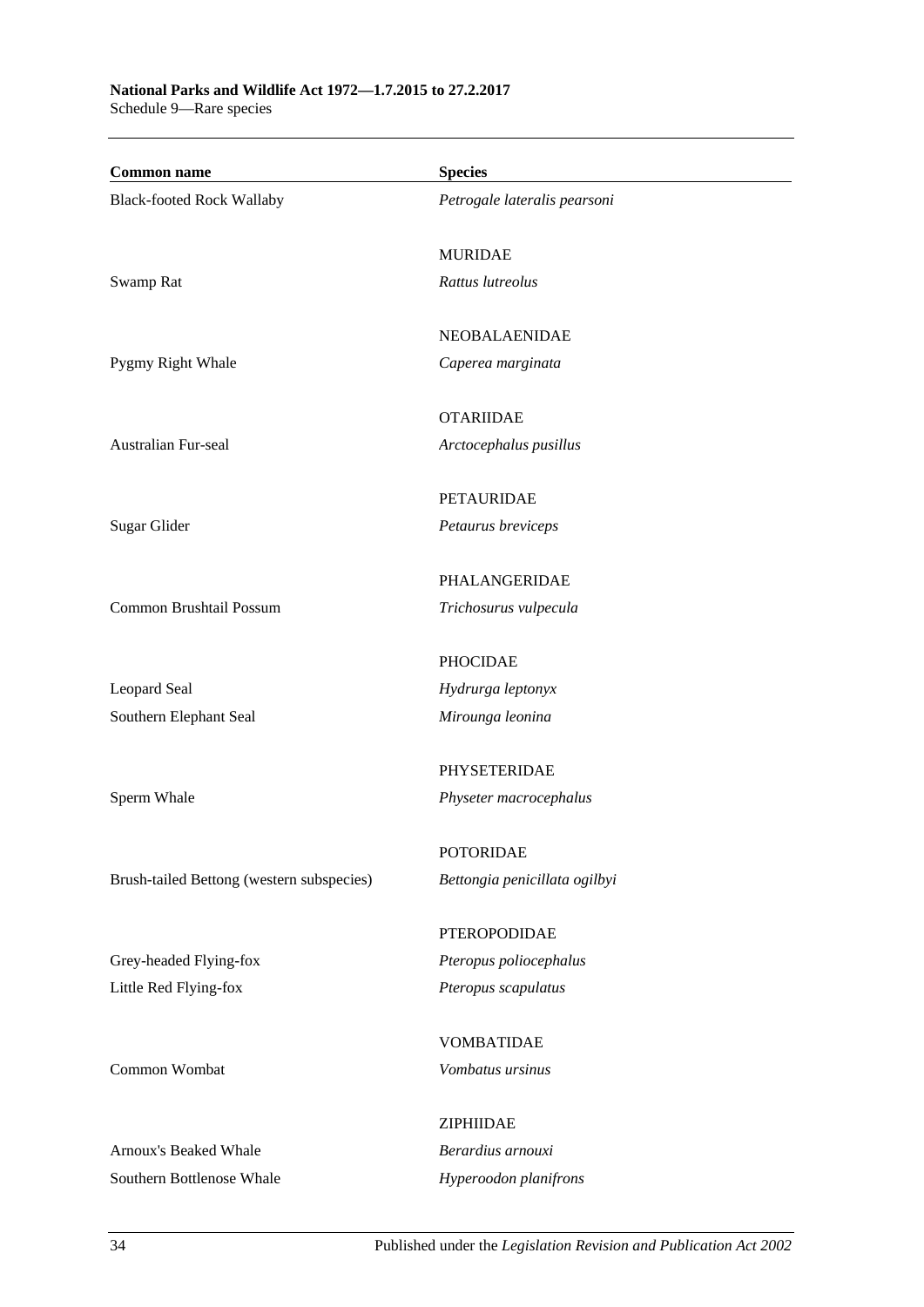#### **Common name Species**

Andrew's Beaked Whale *Mesoplodon bowdoini* Gray's Beaked Whale *Mesoplodon grayi* Hector's Beaked Whale *Mesoplodon hectori* Shepherd's Beaked Whale *Tasmacetus shepherdi*

#### **Birds**

Cuvier's Beaked Whale *Ziphius cavirostris* Slender-billed Thornbill (eastern subspecies) *Acanthiza iredalei hedleyi*

Chestnut-breasted Whiteface *Aphelocephala pectoralis* Shy Heathwren (Shy Hylacola) *Calamanthus cautus* Rufous Bristlebird (south east SA subspecies) *Dasyornis broadbenti broadbenti* Western Gerygone *Gerygone fusca* White-throated Gerygone *Gerygone olivacea*

Letter-winged Kite *Elanus scriptus*

Australasian Shoveler *Anas rhynchotis* Musk Duck *Biziura lobata* Blue-billed Duck *Oxyura australis*

Cattle Egret *Ardea ibis* Intermediate Egret *Ardea intermedia* Little Egret *Egretta garzetta* Eastern Reef Egret *Egretta sacra*

#### ACANTHIZIDAE

Slender-billed Thornbill (western subspecies) *Acanthiza iredalei iredalei*

#### ACCIPITRIDAE

Black-breasted Buzzard *Hamirostra melanosternon*

#### ANATIDAE

Cape Barren Goose *Cereopsis novaehollandiae*

ANHINGIDAE Darter *Anhinga melanogaster*

# ARDEIDAE

# BURHINIDAE Bush Stone-curlew *Burhinus grallarius*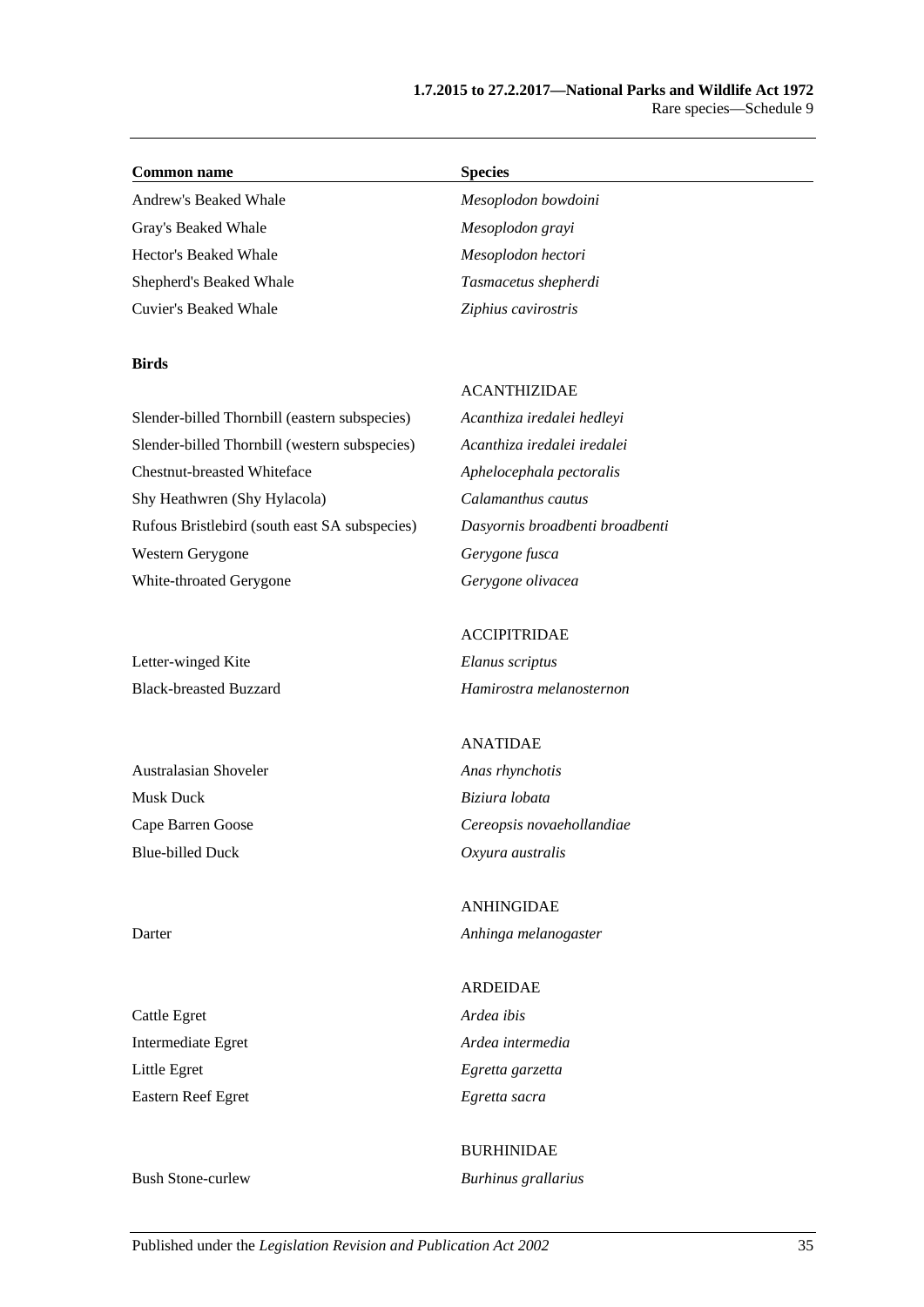| <b>Common name</b>                            | <b>Species</b>                   |
|-----------------------------------------------|----------------------------------|
|                                               |                                  |
|                                               | <b>CACATUIDAE</b>                |
| Major Mitchell's Cockatoo                     | Cacatua leadbeateri              |
|                                               | <b>CAMPEPHAGIDAE</b>             |
| White-bellied Cuckoo-shrike                   | Coracina papuensis               |
|                                               | <b>CHARADRIIDAE</b>              |
| <b>Great Sand Plover</b>                      | Charadrius leschenaultii         |
| <b>Lesser Sand Plover</b>                     | Charadrius mongolus              |
| Pacific Golden Plover                         | Pluvialis fulva                  |
|                                               | <b>CLIMACTERIDAE</b>             |
| White-browed Treecreeper                      | Climacteris affinis              |
|                                               |                                  |
|                                               | <b>COLUMBIDAE</b>                |
| Spinifex Pigeon                               | Geophaps plumifera               |
| <b>Flock Bronzewing</b>                       | Phaps histrionica                |
|                                               | <b>CORCORACIDAE</b>              |
| White-winged Chough                           | Corcorax melanorhamphos          |
|                                               |                                  |
|                                               | <b>DICRURIDAE</b>                |
| Restless Flycatcher                           | Myiagra inquieta                 |
|                                               | <b>ESTRILDIDAE</b>               |
| Painted Finch                                 | Emblema pictum                   |
| <b>Beautiful Firetail</b>                     | Stagonopleura bella              |
|                                               | <b>EUPETIDAE</b>                 |
|                                               | Cinclosoma castanotus castanotus |
| Chestnut Quail-thrush (eastern subspecies)    |                                  |
| Western Whipbird (Kangaroo Island subspecies) | Psophodes nigrogularis lashmari  |
|                                               | <b>FALCONIDAE</b>                |
| Grey Falcon                                   | Falco hypoleucos                 |
| Peregrine Falcon                              | Falco peregrinus                 |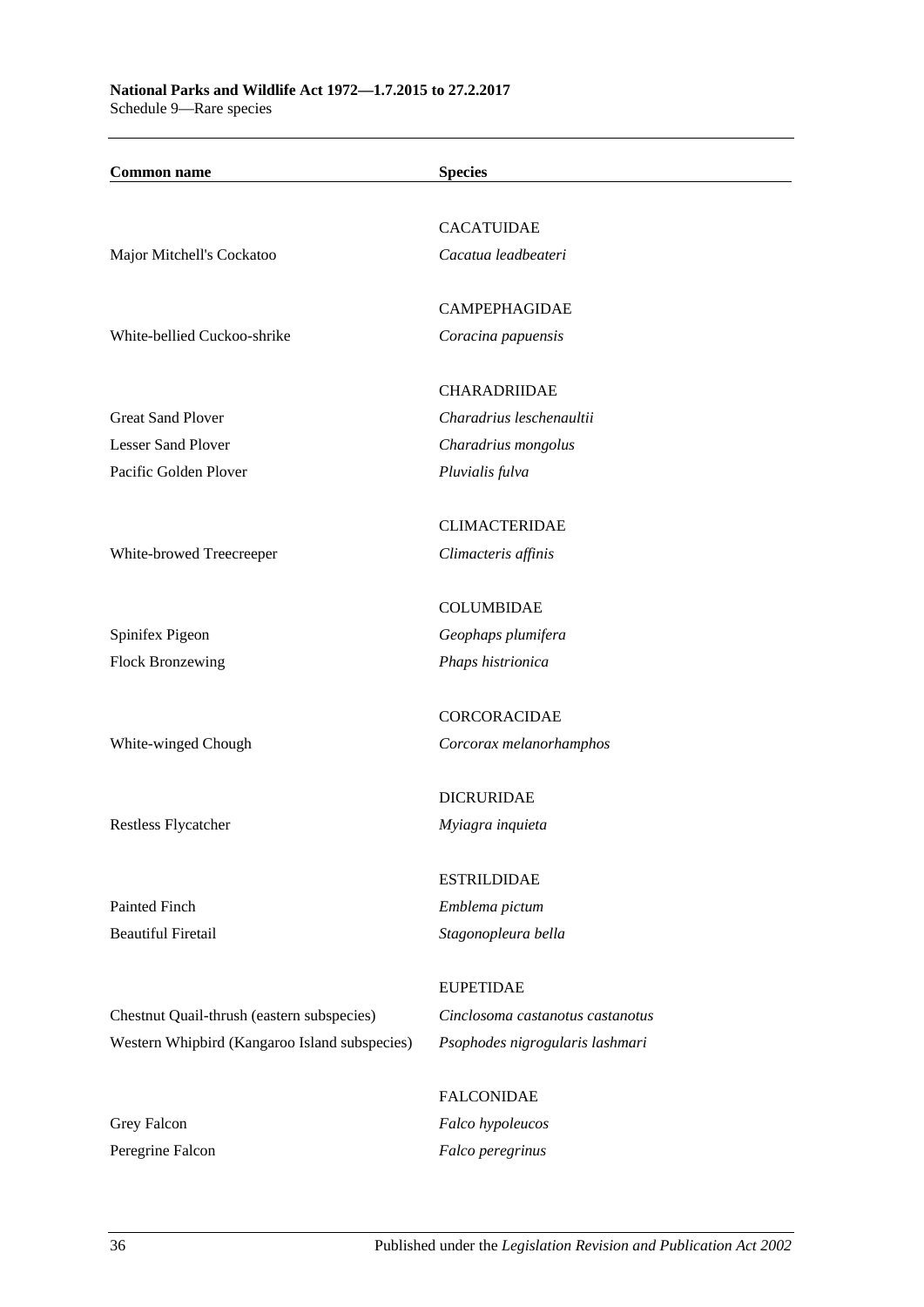| <b>Common name</b>             | <b>Species</b>                                                                                                  |
|--------------------------------|-----------------------------------------------------------------------------------------------------------------|
|                                | <b>HAEMATOPODIDAE</b>                                                                                           |
| Sooty Oystercatcher            | Haematopus fuliginosus                                                                                          |
| Pied Oystercatcher             | Haematopus longirostris                                                                                         |
|                                | <b>LARIDAE</b>                                                                                                  |
| Kelp Gull                      | Larus dominicanus                                                                                               |
| Common Tern                    | Sterna hirundo                                                                                                  |
|                                | <b>MALURIDAE</b>                                                                                                |
| Grey Grasswren                 | Amytornis barbatus                                                                                              |
| $\alpha$ , $\alpha$ , $\alpha$ | And the state of the state of the state of the state of the state of the state of the state of the state of the |

Striated Grasswren *Amytornis striatus* Southern Emu-wren (Kangaroo Island subspecies) *Stipiturus malachurus halmaturinus* Southern Emu-wren (south east SA subspecies) *Stipiturus malachurus polionotum* Rufous-crowned Emu-wren *Stipiturus ruficeps*

# Grey Honeyeater *Conopophila whitei* Blue-faced Honeyeater *Entomyzon cyanotis* Painted Honeyeater *Grantiella picta* Purple-gaped Honeyeater (mainland subspecies) *Lichenostomus cratitius occidentalis* Brown Honeyeater *Lichmera indistincta* Black-chinned Honeyeater (northern subspecies) *Melithreptus gularis laetior* Little Friarbird *Philemon citreogularis* Striped Honeyeater *Plectorhyncha lanceolata* Bassian Thrush *Zoothera lunulata*

ORIOLIDAE Olive-backed Oriole *Oriolus sagittatus*

MELIPHAGIDAE

Hooded Robin (south east subspecies) *Melanodryas cucullata cucullata* Jacky Winter (south east subspecies) *Microeca fascinans fascinans*

#### PACHYCEPHALIDAE

Crested Shrike-tit *Falcunculus frontatus* Gilbert's Whistler *Pachycephala inornata* Red-lored Whistler *Pachycephala rufogularis*

# PETROICIDAE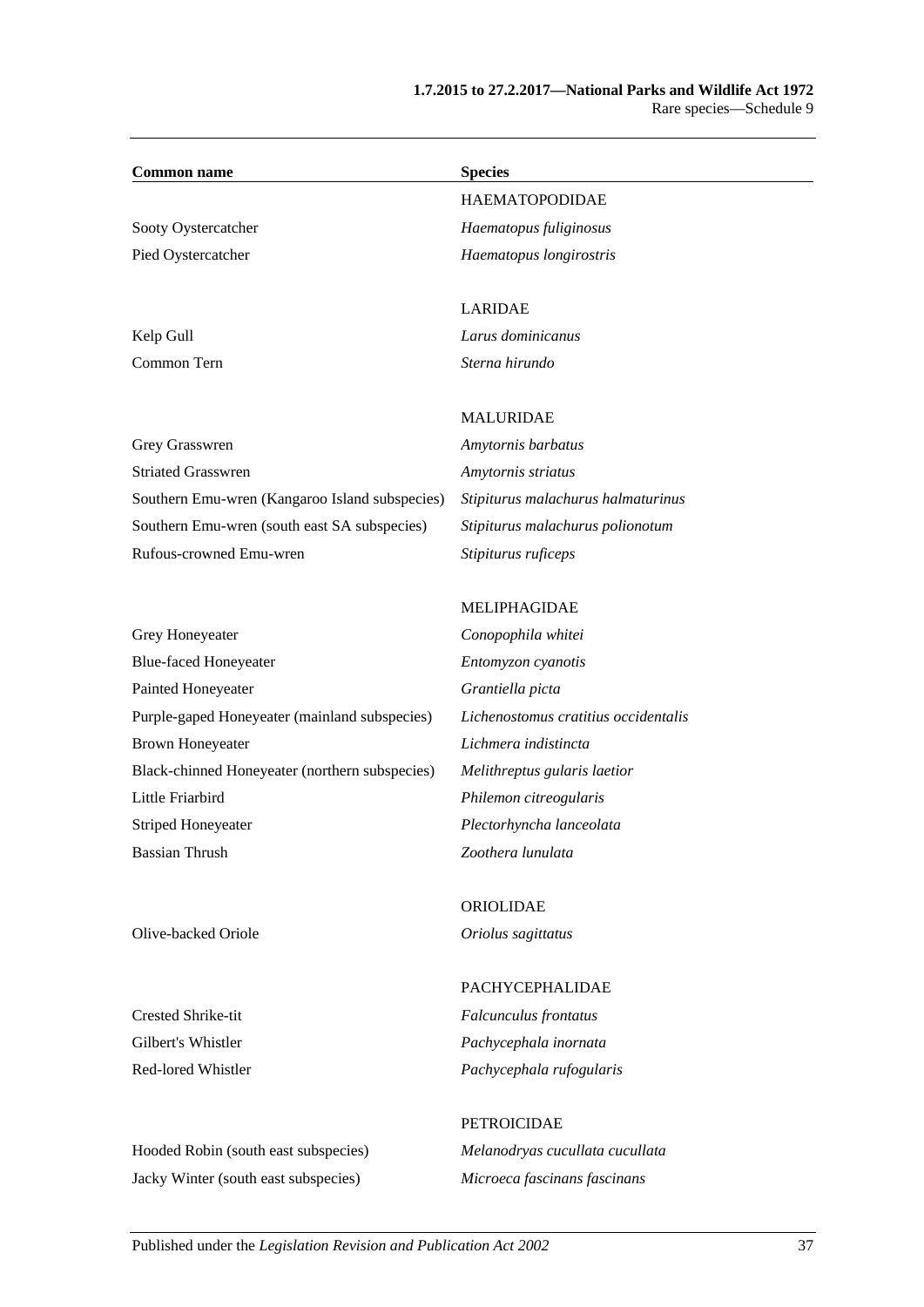# **National Parks and Wildlife Act 1972—1.7.2015 to 27.2.2017**

Schedule 9—Rare species

| <b>Common name</b>                         | <b>Species</b>                    |
|--------------------------------------------|-----------------------------------|
| Scarlet Robin (eastern subspecies)         | Petroica multicolor boodang       |
|                                            |                                   |
|                                            | PODICIPEDIDAE                     |
| <b>Great Crested Grebe</b>                 | Podiceps cristatus                |
|                                            | POMATOSTOMIDAE                    |
| Grey-crowned Babbler (northern subspecies) | Pomatostomus temporalis rubeculus |
|                                            |                                   |
|                                            | <b>PROCELLARIIDAE</b>             |
| Fleshy-footed Shearwater                   | Puffinus carneipes                |
|                                            | <b>PSITTACIDAE</b>                |
| Red-winged Parrot                          | Aprosmictus erythropterus         |
| <b>Elegant Parrot</b>                      | Neophema elegans                  |
| <b>Rock Parrot</b>                         | Neophema petrophila               |
| Scarlet-chested Parrot                     | Neophema splendida                |
| Blue Bonnet (western subspecies)           | Northiella haematogaster narethae |
|                                            | PTILONORHYNCHIDAE                 |
| Western Bowerbird                          | Chlamydera guttata                |
|                                            | <b>RALLIDAE</b>                   |
| <b>Spotless Crake</b>                      | Porzana tabuensis                 |
|                                            |                                   |
|                                            | <b>SCOLOPACIDAE</b>               |
| Common Sandpiper                           | Actitis hypoleucos                |
| Ruddy Turnstone                            | Arenaria interpres                |
| Sanderling                                 | Calidris alba                     |
| Pectoral Sandpiper                         | Calidris melanotos                |
| Long-toed Stint                            | Calidris subminuta                |
| <b>Great Knot</b>                          | Calidris tenuirostris             |
| Latham's Snipe                             | Gallinago hardwickii              |
| Grey-tailed Tattler                        | Heteroscelus brevipes             |
| <b>Bar-tailed Godwit</b>                   | Limosa lapponica                  |
| <b>Black-tailed Godwit</b>                 | Limosa limosa                     |
| Whimbrel                                   | Numenius phaeopus                 |
| Ruff                                       | Philomachus pugnax                |
|                                            |                                   |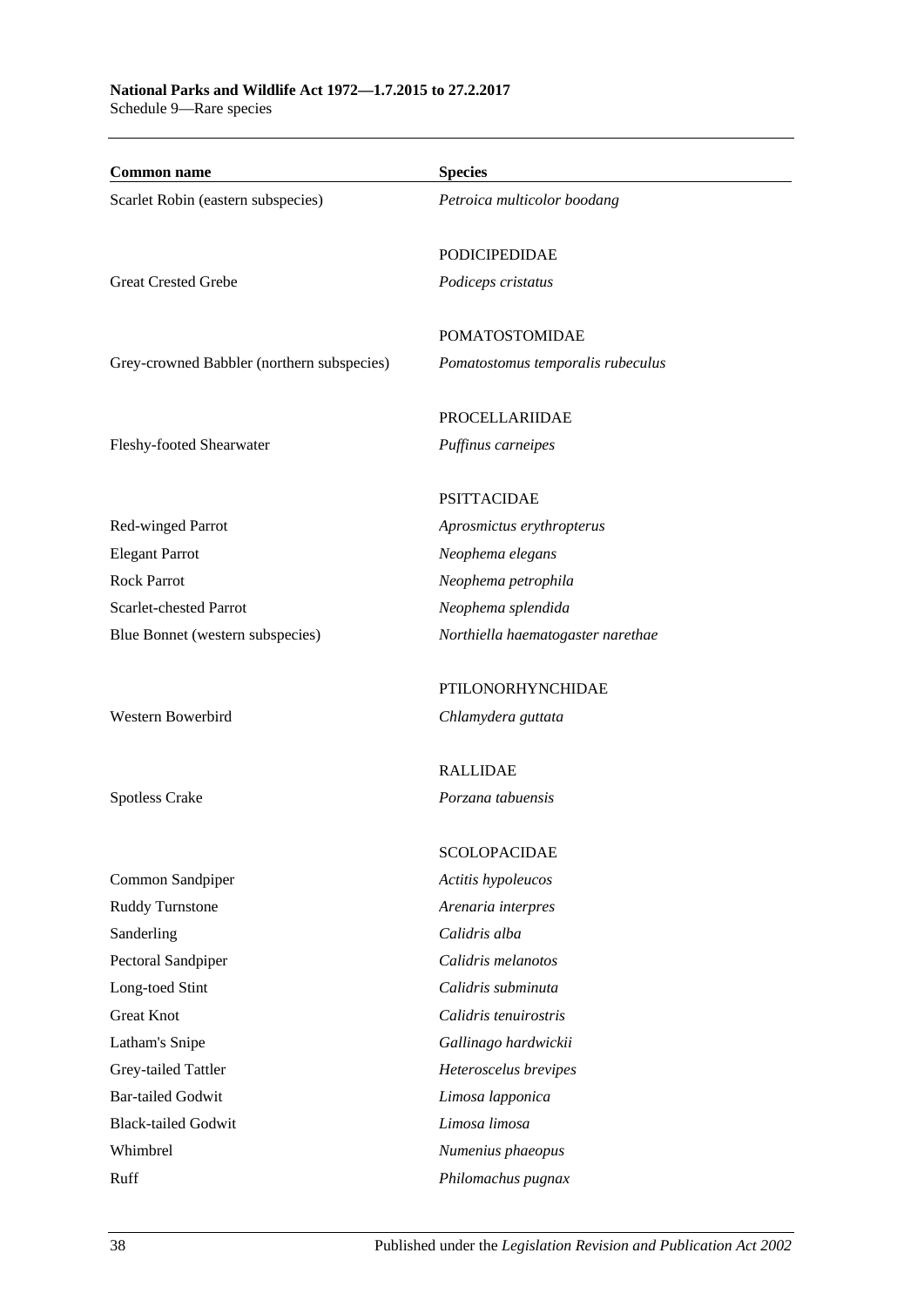| <b>Common name</b>               | <b>Species</b>                           |
|----------------------------------|------------------------------------------|
| Wood Sandpiper                   | Tringa glareola                          |
| <b>Terek Sandpiper</b>           | Xenus cinereus                           |
|                                  | <b>STRIGIDAE</b>                         |
| <b>Barking Owl</b>               | Ninox connivens                          |
|                                  | <b>THRESKIORNITHIDAE</b>                 |
| Glossy Ibis                      | Plegadis falcinellus                     |
|                                  | <b>TURNICIDAE</b>                        |
| Red-chested Button-quail         | Turnix pyrrhothorax                      |
| Painted Button-quail             | Turnix varia                             |
|                                  | <b>TYTONIDAE</b>                         |
| Grass Owl                        | Tyto capensis                            |
| <b>Reptiles</b>                  |                                          |
|                                  | <b>AGAMIDAE</b>                          |
| Jacky Lizard                     | Amphibolurus muricatus                   |
| <b>Spotted Dragon</b>            | Ctenophorus maculatus                    |
| McKenzie's Dragon                | Ctenophorus mckenziei                    |
| Claypan Dragon                   | Ctenophorus salinarum                    |
|                                  | <b>BOIDAE</b>                            |
| Woma                             | Aspidites ramsayi                        |
| Carpet Python                    | Morelia spilota                          |
|                                  | <b>ELAPIDAE</b>                          |
| <b>Channel Country Whipsnake</b> | Demansia sp. 'Channel Country Whipsnake' |
| White-lipped Snake               | Drysdalia coronoides                     |
| <b>Bardick</b>                   | Echiopsis curta                          |
| Spotted Brown Snake              | Pseudonaja guttata                       |
| Western Black-naped Snake        | Simoselaps bimaculatus                   |
| Common Bandy-Bandy               | Vermicella annulata                      |
|                                  | <b>GEKKONIDAE</b>                        |
| Northern Snake-lizard            | Delma borea                              |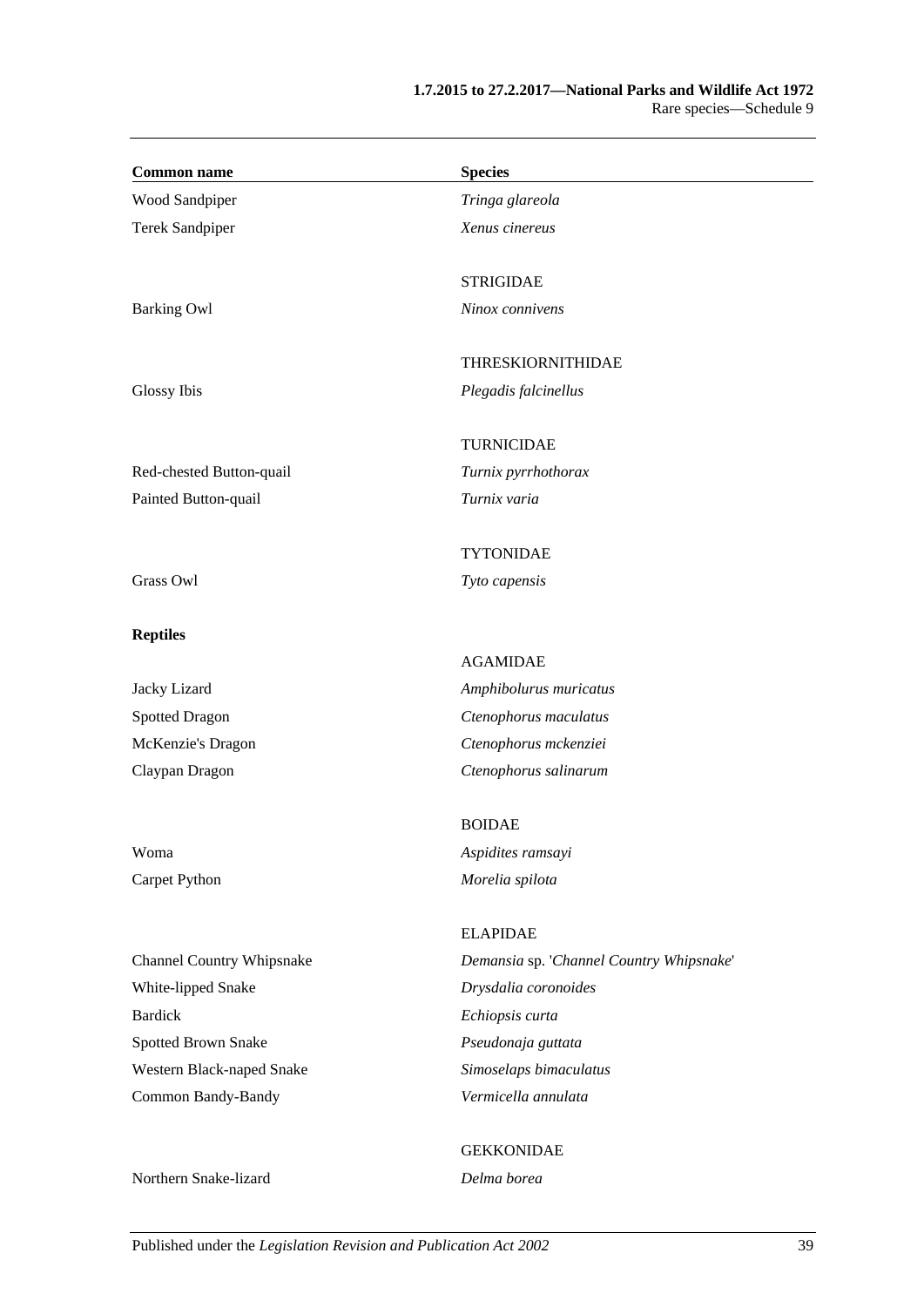#### **Common name Species**

Patchwork Gecko *Diplodactylus pulcher* Map Gecko *Diplodactylus steindachneri* Pernatty Knob-tailed Gecko *Nephrurus deleani* Marbled Velvet Gecko *Oedura marmorata* Bronzeback Legless Lizard *Ophidiocephalus taeniatus*

Western Three-lined Skink *Bassiana trilineata* Ashy-downs Ctenotus *Ctenotus astarte* Giant Desert Ctenotus *Ctenotus grandis* Greer's Ctenotus *Ctenotus greeri* Blacksoil Ctenotus *Ctenotus joanae* Paleface Ctenotus *Ctenotus piankai* Southern Water Skink *Eulamprus tympanum* Beach Slider *Lerista arenicola* Speckled Slider *Lerista baynesi* Dwarf four-toed Slider *Lerista distinguenda* Long-legged Slider *Lerista microtis* Desert Glossy Skink *Notoscincus ornatus* Blacksoil Skink *Proablepharus kinghorni* Bight Coast Skink *Pseudemoia baudini*

Short-tailed Pygmy Goanna *Varanus brevicauda* Tree Goanna *Varanus varius*

#### **Amphibians**

Knife-footed Frog *Cyclorana cultripes* Smooth Frog *Geocrinia laevis* Brown Toadlet *Pseudophryne bibroni* Small-headed Toadlet *Uperoleia capitulata*

#### SCINCIDAE

Tussock Skink *Pseudemoia pagenstecheri*

# VARANIDAE

# HYLIDAE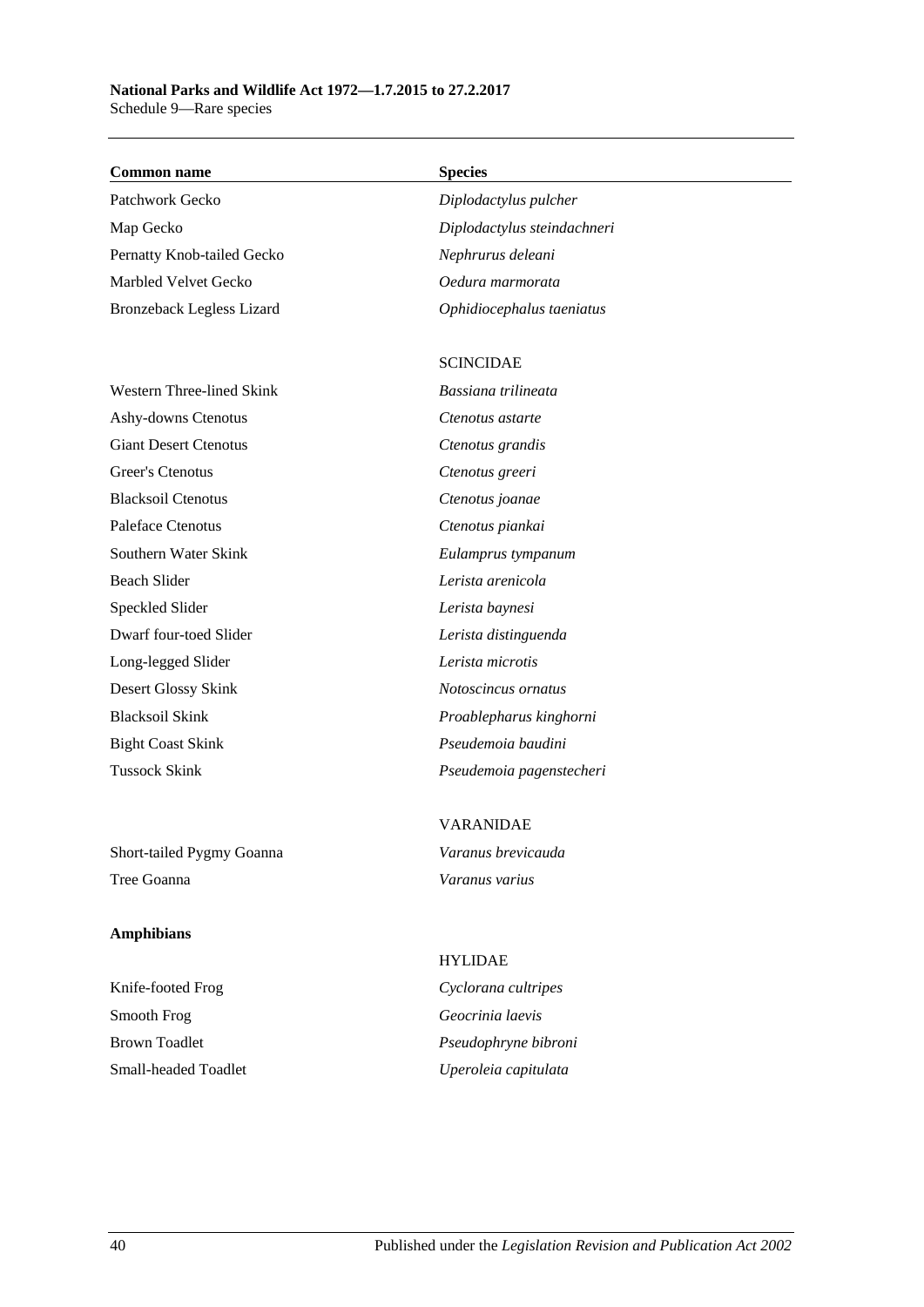| <b>Common name</b>    | <b>Species</b>                     |  |
|-----------------------|------------------------------------|--|
|                       | <b>ADIANTACEAE</b>                 |  |
| annual fern           | Anogramma leptophylla              |  |
|                       | AMARANTHACEAE                      |  |
|                       | Ptilotus aristatus var. aristatus  |  |
| Barker's mulla mulla  | Ptilotus barkeri                   |  |
| hairy-tails           | Ptilotus erubescens                |  |
|                       | Ptilotus schwartzii f. schwartzii  |  |
| Symon's mulla mulla   | Ptilotus symonii                   |  |
|                       | <b>ARACEAE</b>                     |  |
|                       | Typhonium alismifolium             |  |
|                       | <b>ASPLENIACEAE</b>                |  |
| common spleenwort     | Asplenium trichomanes              |  |
|                       | <b>BAUERACEAE</b>                  |  |
| wiry bauera           | Bauera rubioides                   |  |
|                       | <b>BLECHNACEAE</b>                 |  |
| fishbone water-fern   | Blechnum nudum                     |  |
| hard water-fern       | Blechnum wattsii                   |  |
|                       | <b>BORAGINACEAE</b>                |  |
|                       | Embadium johnstonii                |  |
|                       | Embadium stagnense                 |  |
|                       | CALLITRICHACEAE                    |  |
| matted water starwort | Callitriche sonderi                |  |
|                       | <b>CAMPANULACEAE</b>               |  |
| swamp isotome         | Isotoma fluviatilis ssp. australis |  |
| salt isotome          | Isotoma scapigera                  |  |
|                       | Lobelia heterophylla               |  |
| poison lobelia        | Lobelia pratioides                 |  |

# **Part 2—Plants**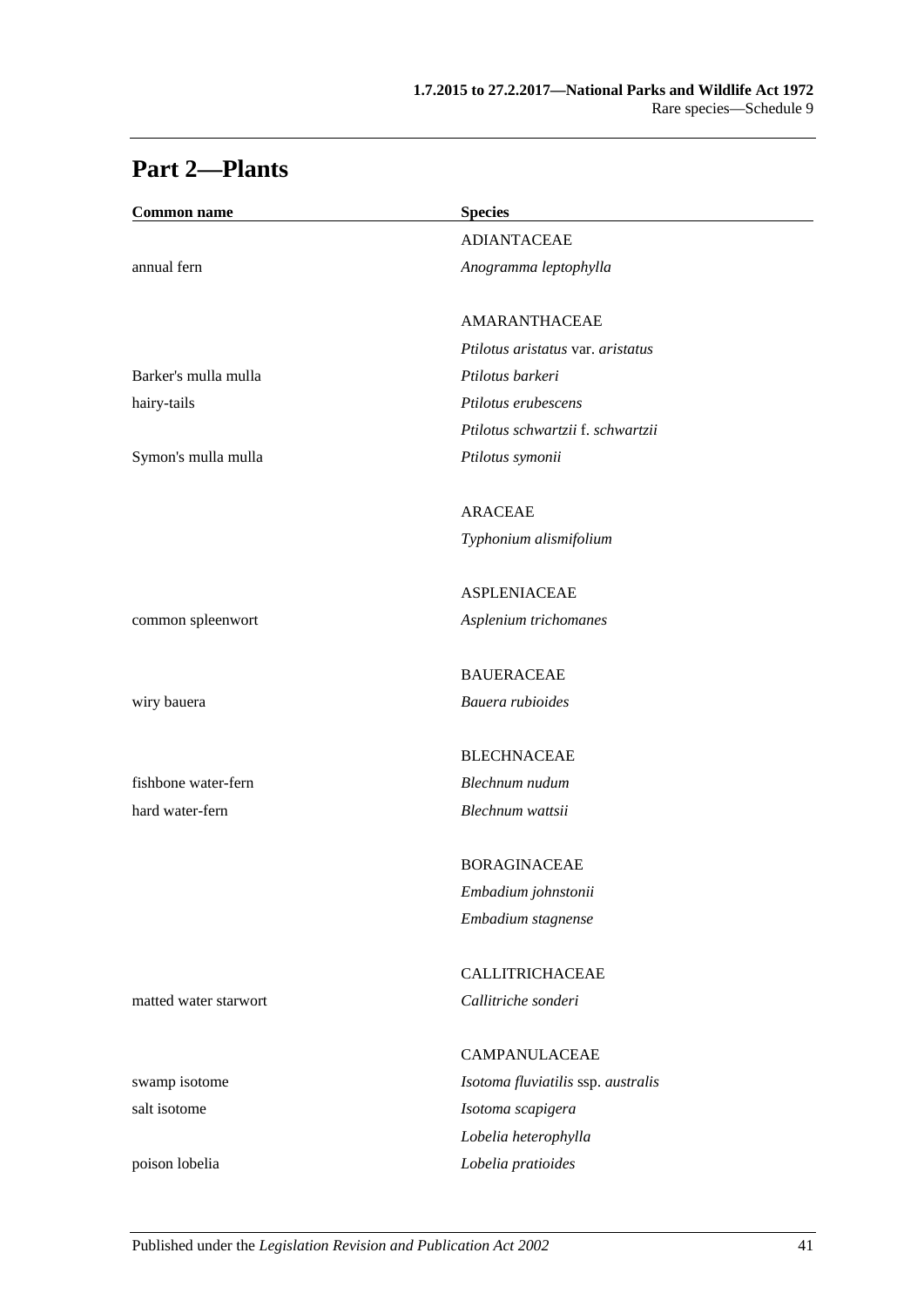| <b>Common name</b>          | <b>Species</b>                               |
|-----------------------------|----------------------------------------------|
| poison pratia               | Pratia concolor                              |
|                             | CARYOPHYLLACEAE                              |
| rayless starwort            | Stellaria multiflora                         |
| swamp starwort              | Stellaria palustris var. tenella             |
| prickly starwort            | Stellaria pungens                            |
|                             | CENTROLEPIDACEAE                             |
| cushion centrolepis         | Centrolepis cephaloformis ssp. cephaloformis |
| cushion centrolepis         | Centrolepis cephaloformis ssp. murrayi       |
| smooth centrolepis          | Centrolepis glabra                           |
|                             | <b>CERATOPHYLLACEAE</b>                      |
| hornwort                    | Ceratophyllum demersum                       |
|                             | <b>CHENOPODIACEAE</b>                        |
|                             | Atriplex australasica                        |
| Eichler's saltbush          | Atriplex eichleri                            |
| papery goosefoot            | Chenopodium erosum                           |
|                             | Halosarcia lepidosperma                      |
| black-fruit bluebush        | Maireana melanocarpa                         |
| slender fissure-plant       | Maireana pentagona                           |
| Rohrlach's bluebush         | Maireana rohrlachii                          |
| lax bluebush                | Maireana suaedifolia                         |
| wingless bonefruit          | Osteocarpum acropterum var. deminutum        |
| Black's bindyi              | Sclerolaena blackiana                        |
|                             | Sclerolaena fontinalis                       |
| five-spine bindyi           | Sclerolaena muricata var. villosa            |
|                             | <b>COMPOSITAE</b>                            |
| Kangaroo Island river daisy | Achnophora tatei                             |
| swamp daisy                 | Allittia cardiocarpa                         |
|                             | Allittia uliginosa                           |
|                             | Basedowia tenerrima                          |
| swamp daisy                 | Brachyscome basaltica var. gracilis          |
| short-stem daisy            | Brachyscome breviscapis                      |

*Brachyscome ciliaris* var. *subintegrifolia*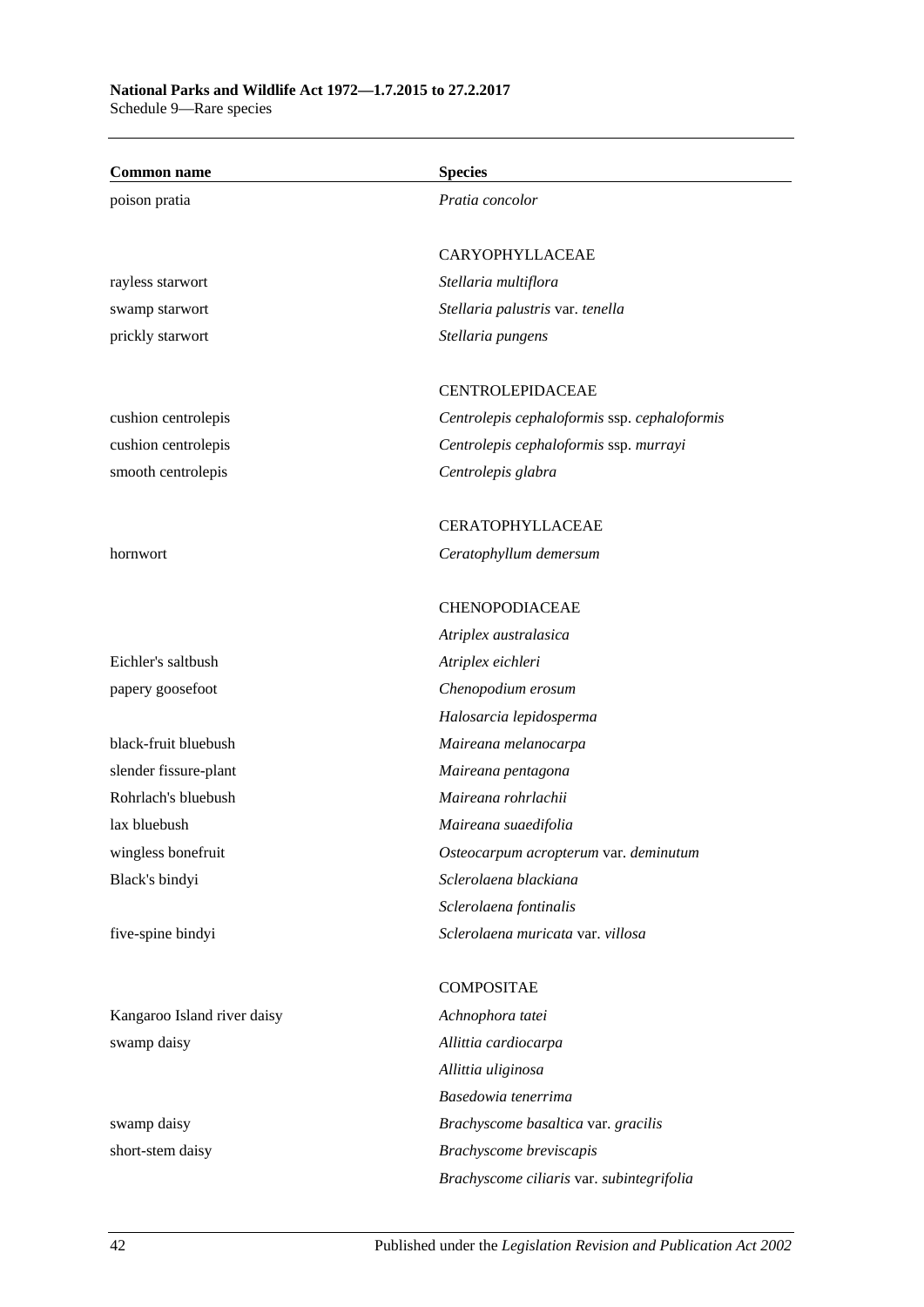| <b>Common name</b>      | <b>Species</b>                        |
|-------------------------|---------------------------------------|
|                         | Brachyscome eriogona                  |
| grass daisy             | Brachyscome graminea                  |
| coast daisy             | Brachyscome parvula                   |
| Reader's daisy          | Brachyscome readeri                   |
| Nullarbor daisy         | Brachyscome tatei                     |
| yellow-fruit daisy      | Brachyscome xanthocarpa               |
| pale beauty-heads       | Calocephalus sonderi                  |
| yellow burr-daisy       | Calotis lappulacea                    |
| tufted burr-daisy       | Calotis scapigera                     |
| wingwort                | Ceratogyne obionoides                 |
| salt button-daisy       | Chondropyxis halophila                |
| shiny elachanth         | Elachanthus glaber                    |
|                         | Gratwickia monochaeta                 |
| dogwood haeckeria       | Haeckeria cassiniiformis              |
| small nut-heads         | Haegiela tatei                        |
|                         | Hyalosperma stoveae                   |
|                         | Leiocarpa pluriseta                   |
|                         | Leptinella reptans                    |
| lanky buttons           | Leptorhynchos elongatus               |
|                         | Leptorhynchos orientalis              |
| annual buttons          | Leptorhynchos scaber                  |
| wiry buttons            | Leptorhynchos tenuifolius             |
| musk daisy-bush         | Olearia adenolasia                    |
| velvet daisy-bush       | Olearia pannosa ssp. cardiophylla     |
| sticky daisy-bush       | Olearia passerinoides ssp. glutescens |
| rasp daisy-bush         | Olearia picridifolia                  |
| squat picris            | Picris squarrosa                      |
| showy copper-wire daisy | Podolepis jaceoides                   |
| gypsum groundsel        | Senecio gypsicola                     |
|                         | CRASSULACEAE                          |
| large-fruit crassula    | Crassula exserta                      |
| purple crassula         | Crassula peduncularis                 |

CRUCIFERAE annual bitter-cress *Cardamine paucijuga* slender bitter-cress *Cardamine tenuifolia*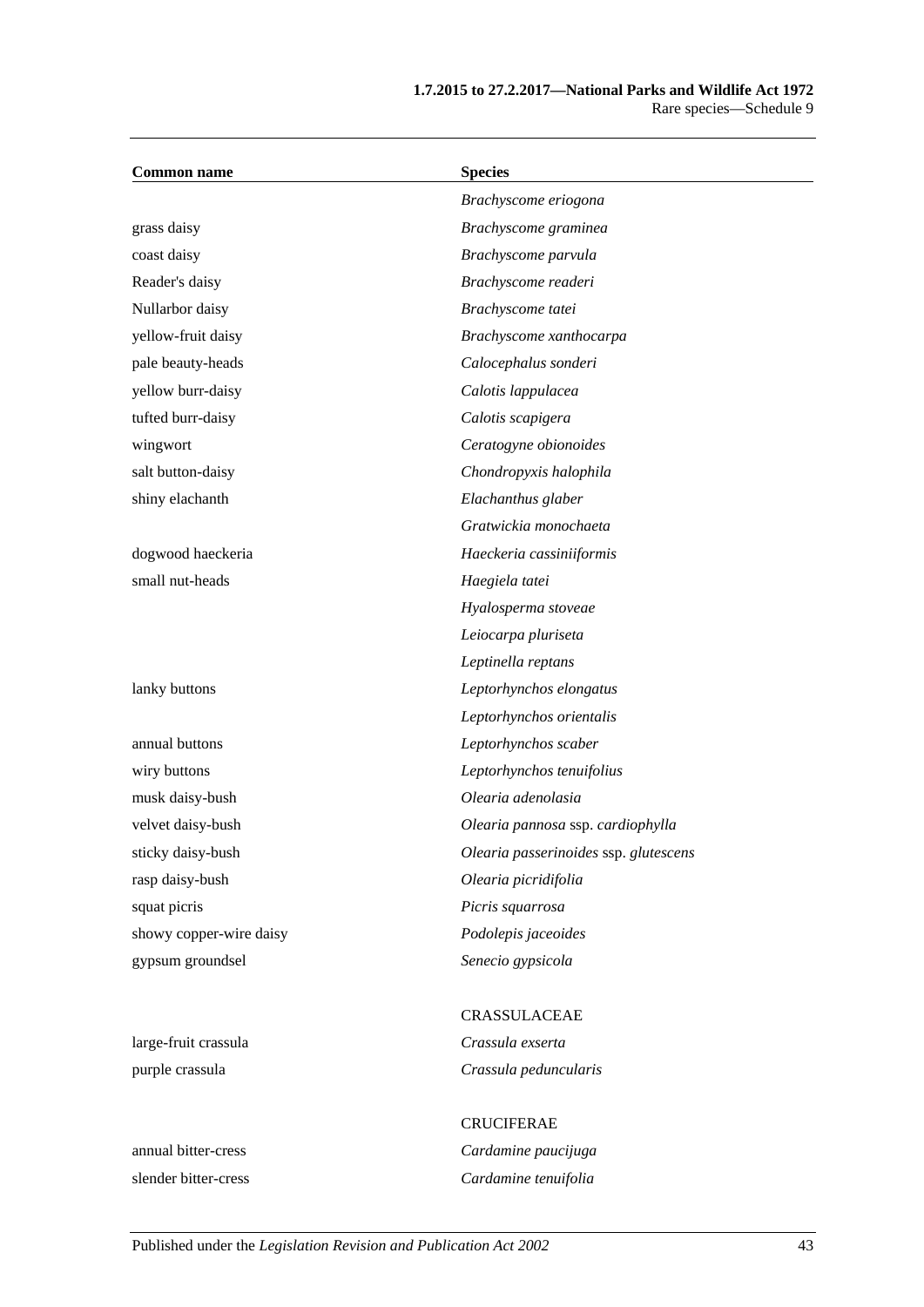### **National Parks and Wildlife Act 1972—1.7.2015 to 27.2.2017**

Schedule 9—Rare species

| <b>Common name</b>     | <b>Species</b>                         |
|------------------------|----------------------------------------|
| Kangaroo Island cress  | Irenepharsus phasmatodes               |
| bushy peppercress      | Lepidium desvauxii                     |
|                        | Lepidium pseudoruderale                |
|                        | Menkea lutea                           |
| hairy shepherd's-purse | Microlepidium pilosulum                |
| spreading cress        | Phlegmatospermum eremaeum              |
| forest bitter-cress    | Rorippa dictyosperma                   |
| jagged bitter-cress    | Rorippa laciniata                      |
|                        | <b>CYPERACEAE</b>                      |
| pale twig-rush         | Baumea acuta                           |
| slender twig-rush      | Baumea gunnii                          |
| lax twig-rush          | Baumea laxa                            |
|                        | <b>Bulbostylis</b> pyriformis          |
|                        | Bulbostylis turbinata                  |
| mountain sedge         | Carex gunniana                         |
| leafy twig-rush        | Cladium procerum                       |
| downs flat-sedge       | Cyperus bifax                          |
|                        | Cyperus castaneus                      |
|                        | Cyperus concinnus                      |
| flaccid flat-sedge     | Cyperus flaccidus                      |
|                        | Cyperus lhotskyanus                    |
|                        | Cyperus nervulosus                     |
| dark flat-sedge        | Cyperus sanguinolentus                 |
|                        | Cyperus sphaeroideus                   |
|                        | Eleocharis geniculata                  |
|                        | Eleocharis papillosa                   |
|                        | Eleocharis plana                       |
| summer fringe-rush     | Fimbristylis aestivalis                |
| tall saw-sedge         | Gahnia clarkei                         |
| spiky saw-sedge        | Gahnia hystrix                         |
| thatch saw-sedge       | Gahnia radula                          |
|                        | Gahnia sp. West Bay (B.M.Overton 2685) |
| remote sword-sedge     | Lepidosperma avium                     |
|                        | Lepidosperma leptophyllum              |
| tiny bog-rush          | Schoenus discifer                      |
|                        | Schoenus laevigatus                    |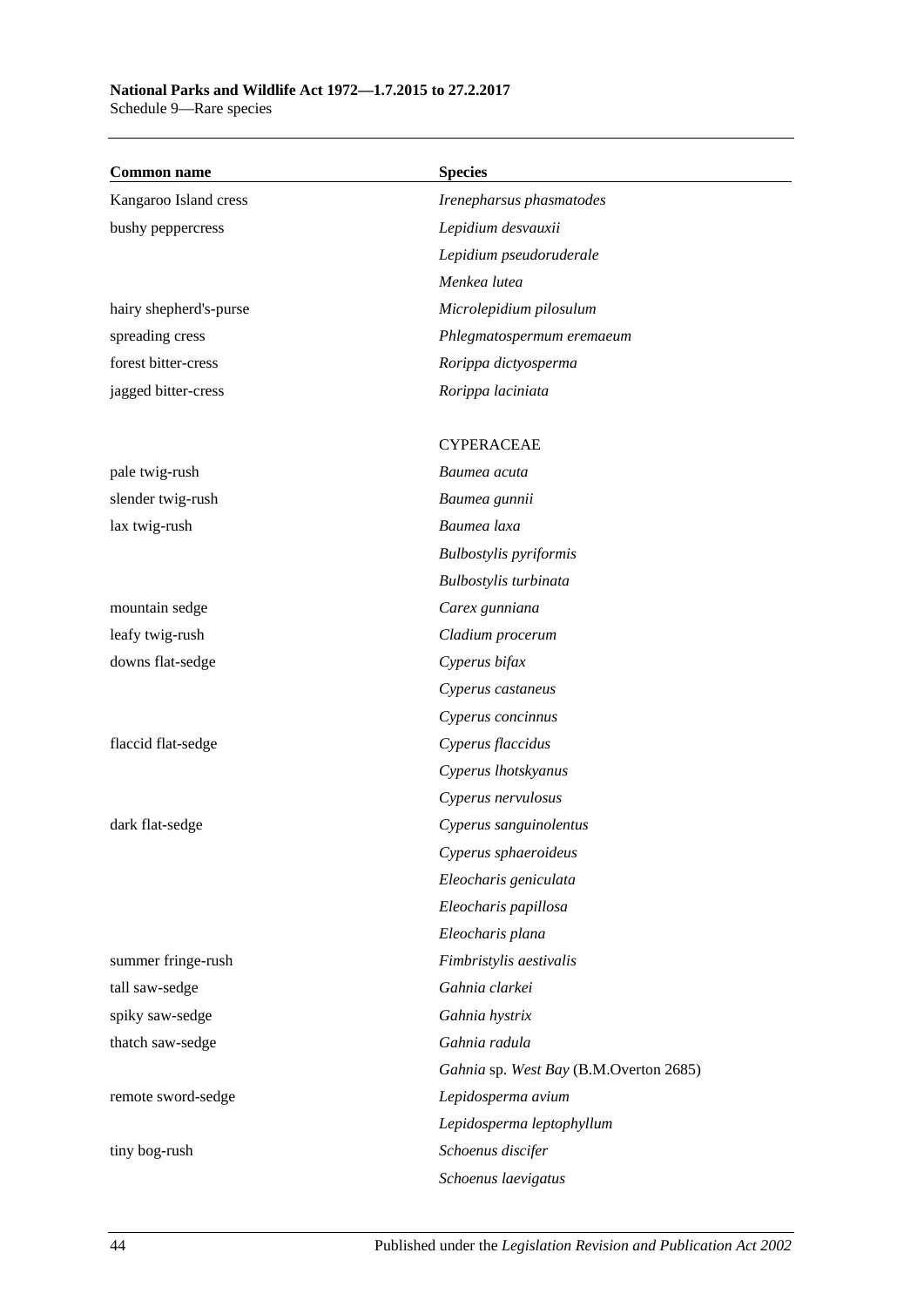| <b>Common name</b>               | <b>Species</b>                           |
|----------------------------------|------------------------------------------|
| slender bog-rush                 | Schoenus lepidosperma ssp. lepidosperma  |
| gimlet bog-rush                  | Schoenus sculptus                        |
| grassy bog-rush                  | Schoenus tesquorum                       |
|                                  | DENNSTAEDTIACEAE                         |
| ruddy ground-fern                | Hypolepis rugosula                       |
|                                  | <b>DILLENIACEAE</b>                      |
| Central Australian guinea-flower | Hibbertia glaberrima                     |
|                                  | Hibbertia sp. Humilis (H.R.Toelken 9196) |
|                                  | <b>DROSERACEAE</b>                       |
| forked sundew                    | Drosera binata                           |
| early sundew                     | Drosera praefolia                        |
|                                  | <b>ELATINACEAE</b>                       |
| waterwort                        | Elatine gratioloides                     |
|                                  | <b>EPACRIDACEAE</b>                      |
| Cleland's beard-heath            | Leucopogon clelandii                     |
| hairy beard-heath                | Leucopogon hirsutus                      |
|                                  | Leucopogon revolutus                     |
| pink swamp-heath                 | Sprengelia incarnata                     |
|                                  | <b>EUPHORBIACEAE</b>                     |
| snowdrop spurge                  | Phyllanthus calycinus                    |
| fringed pseudanthus              | Pseudanthus micranthus                   |
|                                  | <b>FRANKENIACEAE</b>                     |
|                                  | Frankenia cinerea                        |
|                                  | Frankenia cupularis                      |
|                                  | Frankenia subteres                       |
|                                  | <b>GERANIACEAE</b>                       |

*Erodium* sp. *Blesing* (J.R.Wheeler 471) *Geranium* sp. *Linear segments* (K.Preiss 128)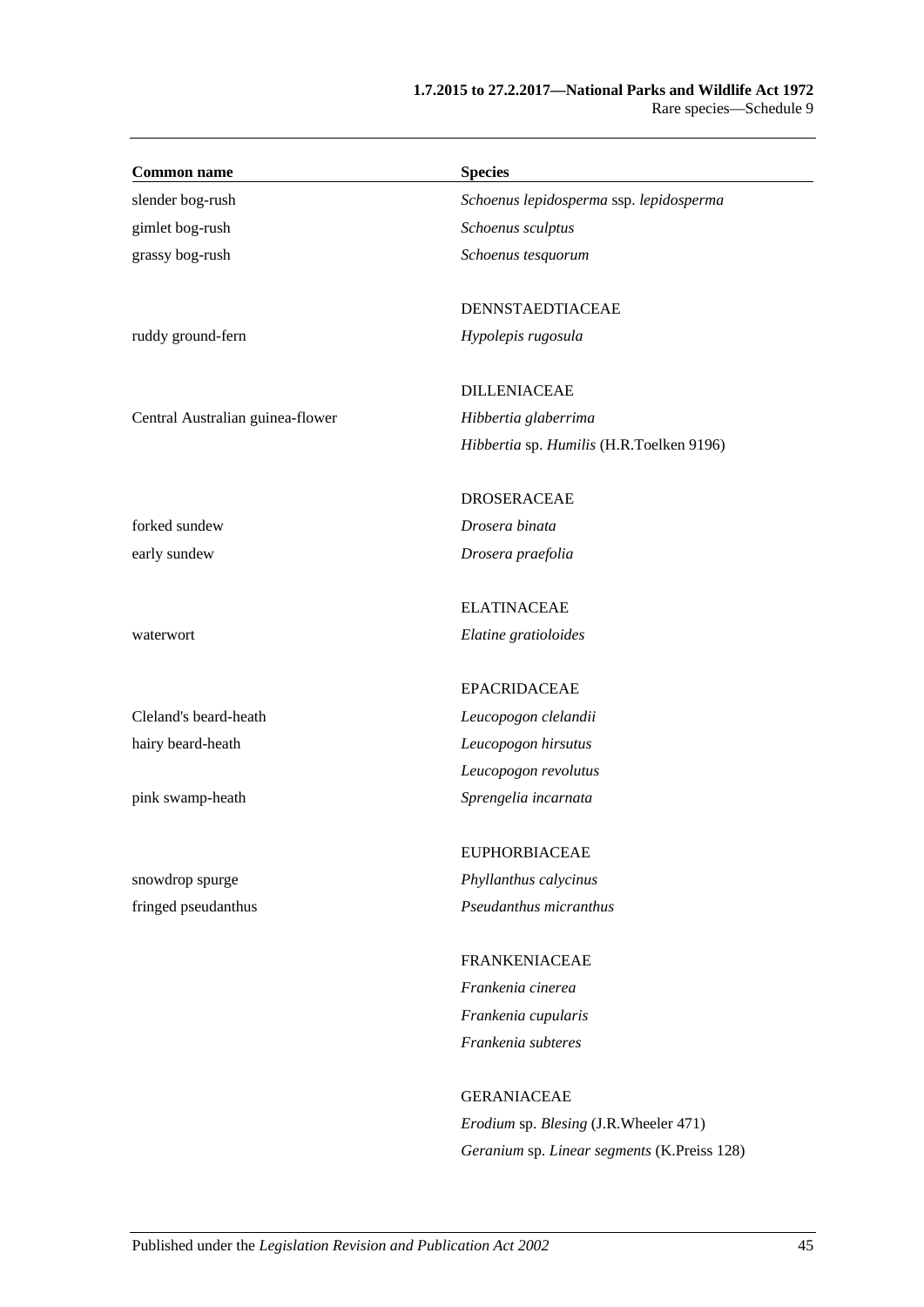| <b>Common name</b>             | <b>Species</b>            |
|--------------------------------|---------------------------|
|                                | <b>GLEICHENIACEAE</b>     |
| coral fern                     | Gleichenia microphylla    |
|                                |                           |
|                                | <b>GOODENIACEAE</b>       |
|                                | Dampiera roycei           |
|                                | Goodenia anfracta         |
| Bentham's goodenia             | Goodenia benthamiana      |
|                                | Goodenia brunnea          |
|                                | Goodenia chambersii       |
|                                | Goodenia glandulosa       |
| spreading goodenia             | Goodenia heteromera       |
| Flinders Range goodenia        | Goodenia saccata          |
| myrtle fanflower               | Scaevola myrtifolia       |
|                                | Velleia cycnopotamica     |
|                                |                           |
|                                | <b>GRAMINEAE</b>          |
| pointed swamp wallaby-grass    | Amphibromus archeri       |
| long-nosed swamp wallaby-grass | Amphibromus macrorhinus   |
| dark swamp wallaby-grass       | Amphibromus recurvatus    |
|                                | Aristida arida            |
|                                | Aristida australis        |
| smooth wallaby-grass           | Austrodanthonia laevis    |
| short-awn wallaby-grass        | Austrodanthonia tenuior   |
| cane spear-grass               | Austrostipa breviglumis   |
| foxtail spear-grass            | Austrostipa densiflora    |
| spiny spear-grass              | Austrostipa echinata      |
|                                | Austrostipa gibbosa       |
|                                | Austrostipa multispiculis |
| Flinders Range spear-grass     | Austrostipa petraea       |
|                                | Austrostipa plumigera     |
|                                | Austrostipa tenuifolia    |
| Tucker's spear-grass           | Austrostipa tuckeri       |
| Vickery's spear-grass          | Austrostipa vickeryana    |
| red-leg grass                  | Bothriochloa macra        |
| heath bent-grass               | Deyeuxia densa            |
| rough-bearded grass            | Echinopogon ovatus        |
| barren cane-grass              | Eragrostis infecunda      |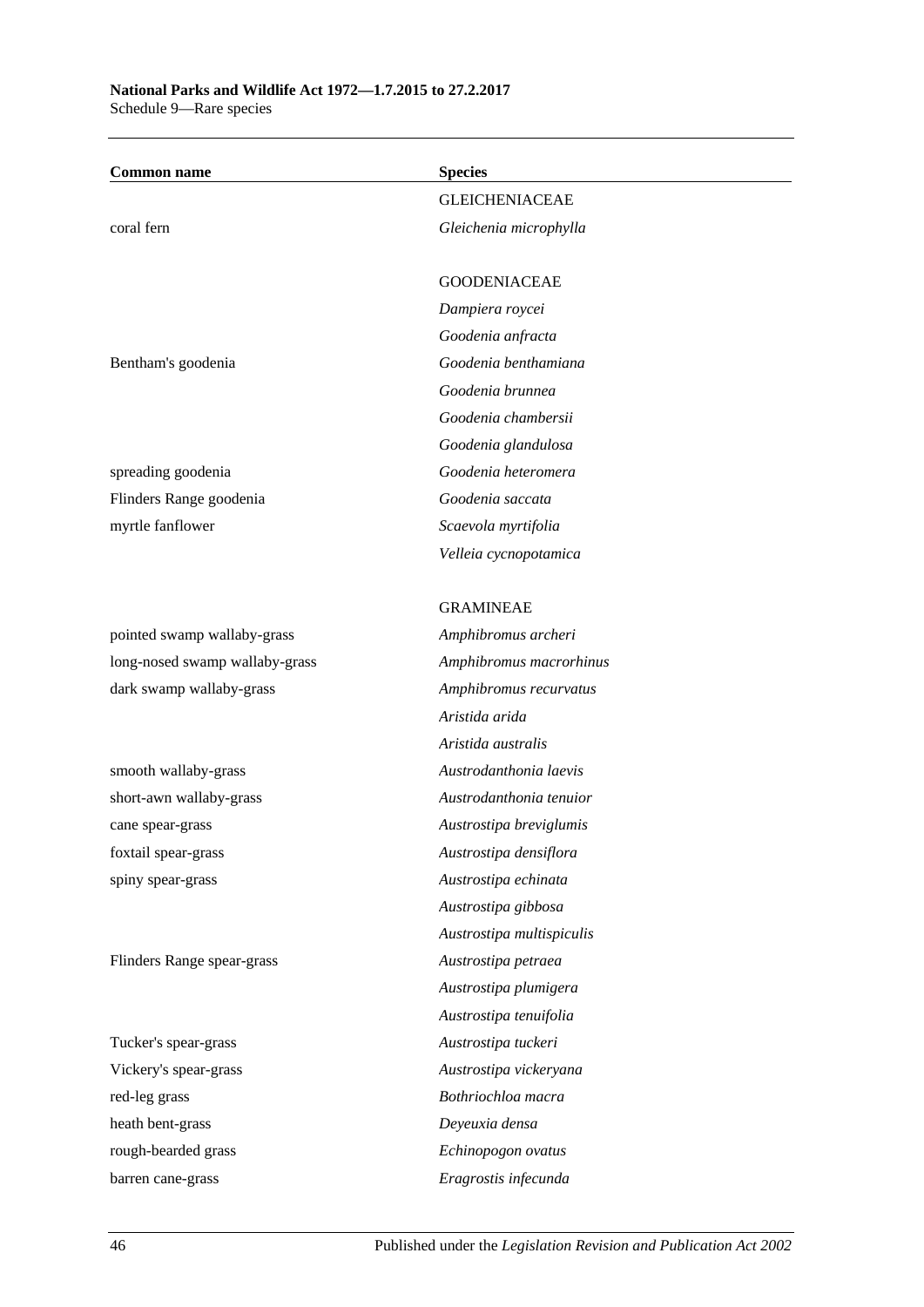| <b>Common name</b>      | <b>Species</b>                          |
|-------------------------|-----------------------------------------|
| purple love-grass       | Eragrostis lacunaria                    |
| Bentham's fescue        | Festuca benthamiana                     |
| narrow-leaf blown-grass | Lachnagrostis punicea var. filifolia    |
|                         | Lachnagrostis punicea var. punicea      |
| tall blown-grass        | Lachnagrostis robusta                   |
| woolly mulga-grass      | Neurachne lanigera                      |
| five-awn spear-grass    | Pentapogon quadrifidus var. quadrifidus |
| knotted poa             | Poa drummondiana                        |
| scaly poa               | Poa fax                                 |
| soft tussock-grass      | Poa morrisii                            |
| velvet tussock-grass    | Poa rodwayi                             |
|                         | Poa sieberiana var. sieberiana          |
| shade tussock-grass     | Poa umbricola                           |
| gummy spinifex          | Triodia pungens                         |
|                         | Zoysia macrantha ssp. walshii           |
|                         | <b>GUTTIFERAE</b>                       |
| matted St John's wort   | Hypericum japonicum                     |
|                         |                                         |
|                         | <b>HALORAGACEAE</b>                     |
| shade raspwort          | Gonocarpus humilis                      |
| creeping raspwort       | Gonocarpus micranthus ssp. micranthus   |
| swamp raspwort          | Haloragis brownii                       |
| Eichler's raspwort      | Haloragis eichleri                      |
|                         | Haloragis myriocarpa                    |
| broad milfoil           | Myriophyllum amphibium                  |
| tiny milfoil            | Myriophyllum integrifolium              |
| robust milfoil          | Myriophyllum papillosum                 |
| varied milfoil          | Myriophyllum variifolium                |
|                         | <b>HYDROCHARITACEAE</b>                 |
| waterthyme              | Hydrilla verticillata                   |
| swamp lily              | Ottelia ovalifolia ssp. ovalifolia      |
|                         | <b>ISOETACEAE</b>                       |
| plain quillwort         | Isoetes drummondii ssp. drummondii      |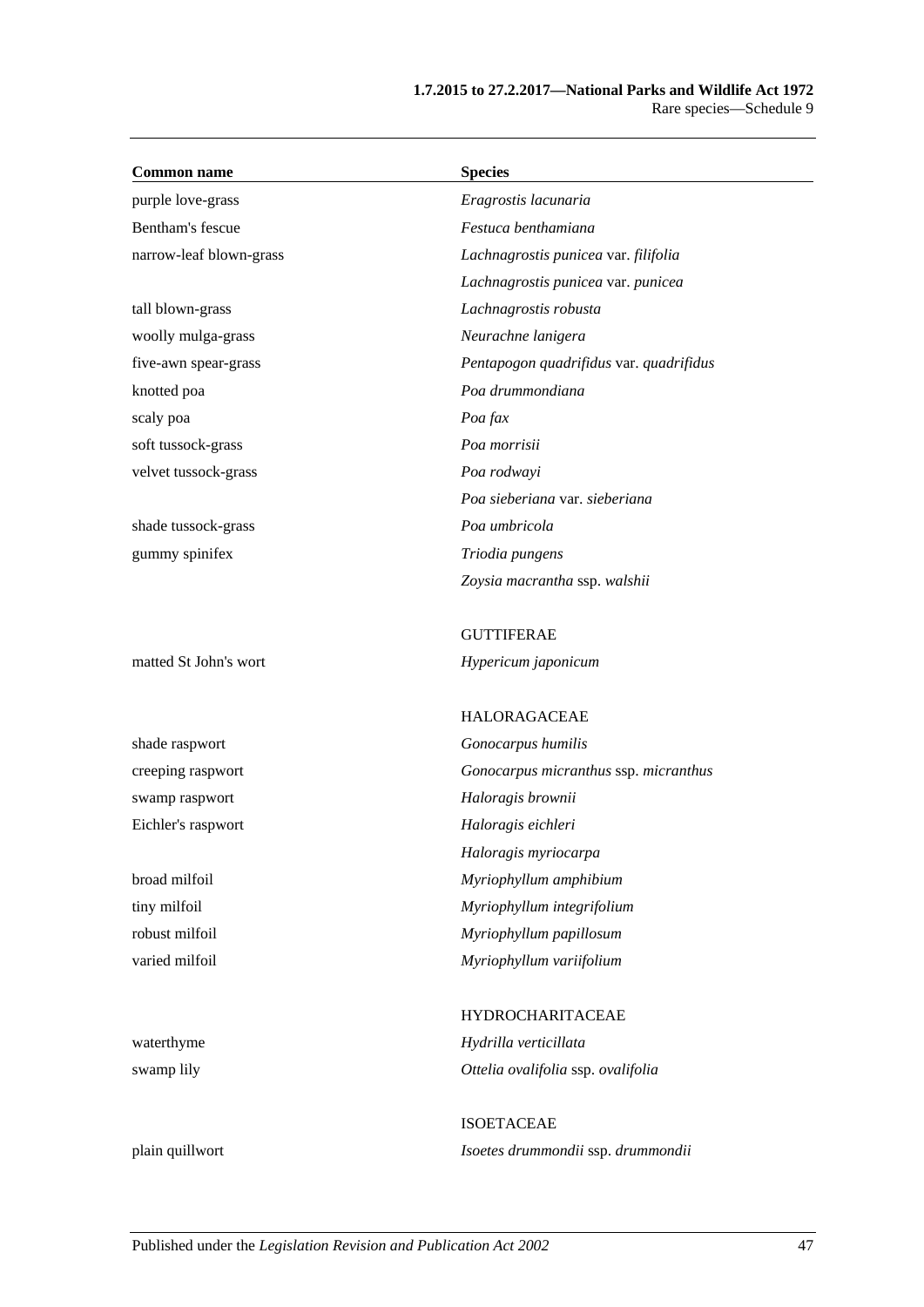| <b>Common name</b>     | <b>Species</b>                     |
|------------------------|------------------------------------|
|                        | <b>JUNCACEAE</b>                   |
| austral rush           | Juncus australis                   |
| tall rush              | Juncus procerus                    |
|                        | Luzula ovata                       |
|                        |                                    |
|                        | <b>JUNCAGINACEAE</b>               |
| Alcock's water-ribbons | Triglochin alcockiae               |
| tiny arrowgrass        | Triglochin minutissimum            |
|                        |                                    |
|                        | <b>LABIATAE</b>                    |
| slender mint           | Mentha diemenica                   |
| native pennyroyal      | Mentha satureioides                |
|                        | Microcorys macrediana              |
| green mintbush         | Prostanthera chlorantha            |
| dwarf skullcap         | Scutellaria humilis                |
|                        |                                    |
|                        | <b>LEGUMINOSAE</b>                 |
| Alcock's wattle        | Acacia alcockii                    |
|                        | Acacia ammobia                     |
| Baratta wattle         | Acacia barattensis                 |
| hop-bush wattle        | Acacia dodonaeifolia               |
| prickly wattle         | Acacia erinacea                    |
| Georgina gidgea        | Acacia georginae                   |
| graceful wattle        | Acacia gracilifolia                |
| ploughshare wattle     | Acacia gunnii                      |
| Helm's wattle          | Acacia helmsiana                   |
|                        | Acacia hemiteles                   |
| six-nerve spine-bush   | Acacia hexaneura                   |
| feathery wattle        | Acacia imbricata                   |
| Flinders Ranges wattle | Acacia iteaphylla                  |
| Coonavittra wattle     | Acacia jennerae                    |
| Latz's wattle          | Acacia latzii                      |
| streaked wattle        | Acacia lineata                     |
| nealie                 | Acacia loderi                      |
| Mitchell's wattle      | Acacia mitchellii                  |
| mallee wattle          | Acacia montana                     |
|                        | Acacia mutabilis ssp. angustifolia |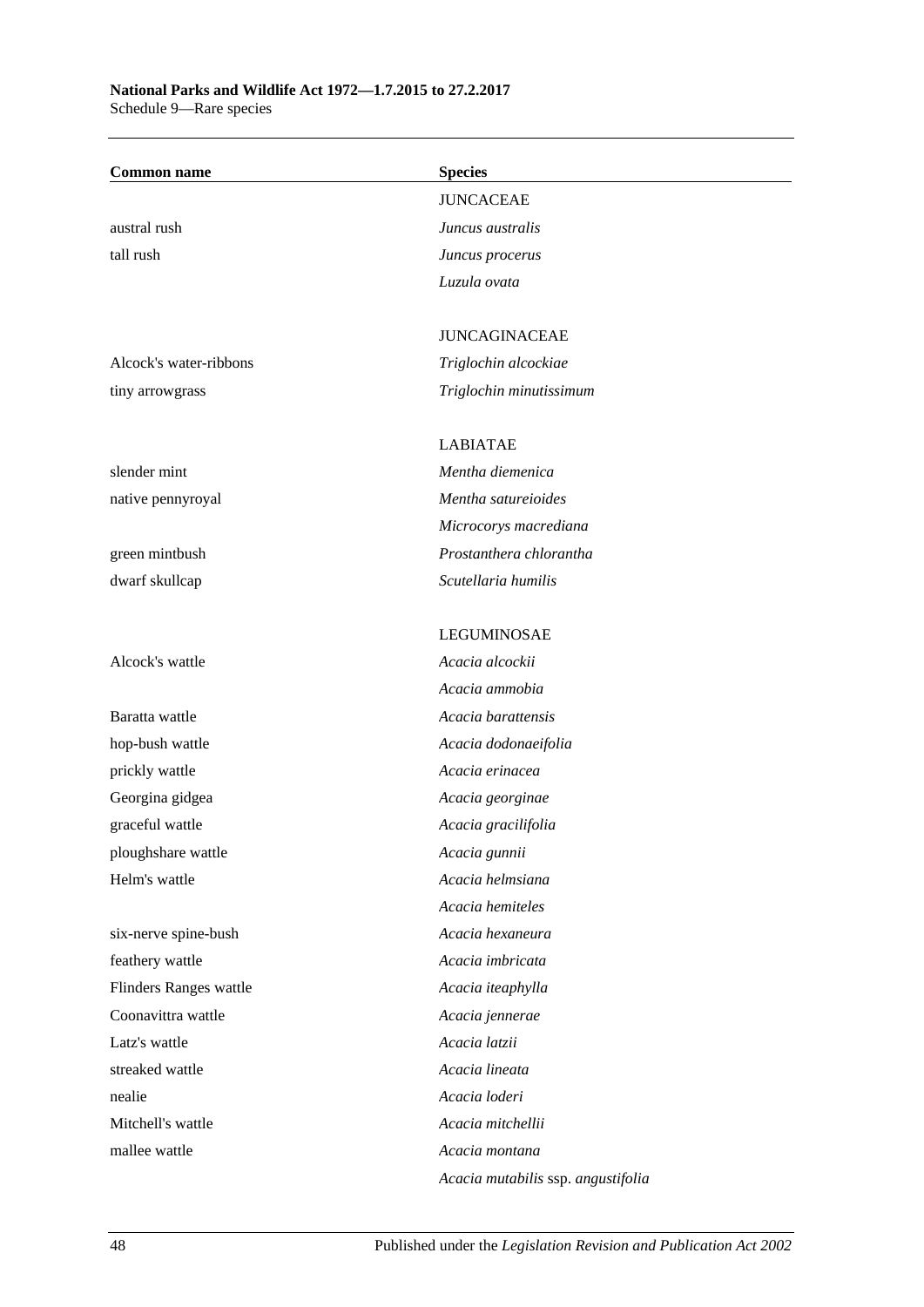| <b>Common name</b>         | <b>Species</b>                    |
|----------------------------|-----------------------------------|
| Pickard's wattle           | Acacia pickardii                  |
| Quorn wattle               | Acacia quornensis                 |
| dagger-leaf wattle         | Acacia rhigiophylla               |
| minni ritchi               | Acacia rhodophloia                |
|                            | Acacia simmonsiana                |
| hop wattle                 | Acacia stricta                    |
| Symon's wattle             | Acacia symonii                    |
|                            | Acacia tenuior                    |
|                            | Acacia tenuissima                 |
|                            | Acacia toondulya                  |
| mallee bitter-pea          | Daviesia benthamii ssp. humilis   |
| zig-zag bitter-pea         | Daviesia pectinata                |
| Flinders Ranges bitter-pea | Daviesia stricta                  |
|                            | Hovea purpurea                    |
| clustered bush-pea         | Pultenaea dentata                 |
| Tothill bush-pea           | Pultenaea kraehenbuehlii          |
| rough bush-pea             | Pultenaea scabra                  |
| tufted bush-pea            | Pultenaea trichophylla            |
| leafless globe-pea         | Sphaerolobium minus               |
|                            | Swainsona fuscoviridis            |
| Lee's swainson-pea         | Swainsona leeana                  |
| wild violet                | Swainsona microcalyx              |
|                            | Swainsona oligophylla             |
| yellow swainson-pea        | Swainsona pyrophila               |
| spiny templetonia          | Templetonia battii                |
| native broom               | Viminaria juncea                  |
|                            | LENTIBULARIACEAE                  |
| yellow bladderwort         | Utricularia australis             |
| violet bladderwort         | Utricularia violacea              |
|                            | <b>LILIACEAE</b>                  |
| pale grass-lily            | Caesia parviflora var. minor      |
| sand lily                  | Corynotheca licrota               |
|                            | Dianella longifolia var. grandis  |
| wattle mat-rush            | Lomandra filiformis ssp. coriacea |

grassy fringe-lily *Thysanotus tenellus*

Published under the *Legislation Revision and Publication Act 2002* 49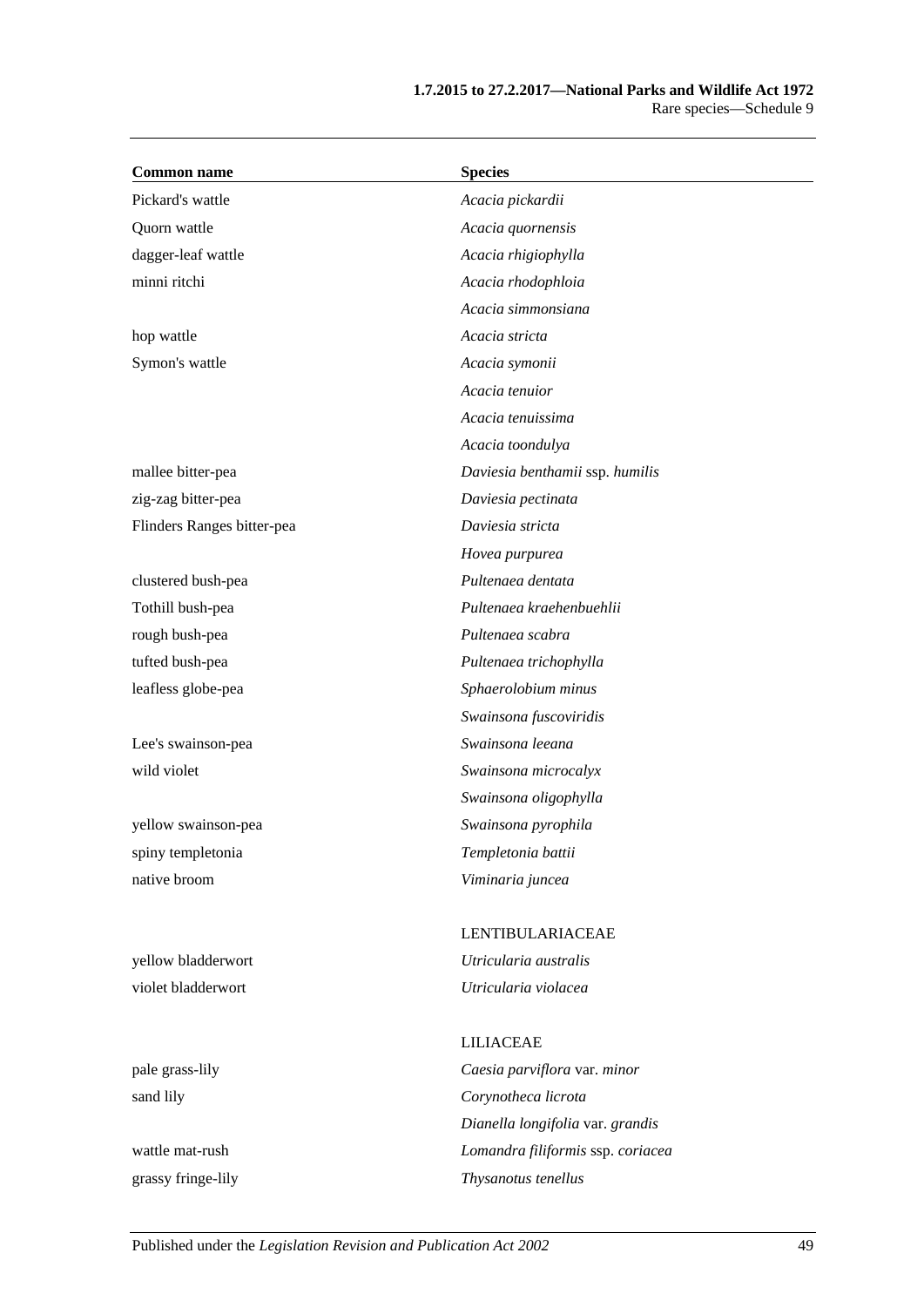# **National Parks and Wildlife Act 1972—1.7.2015 to 27.2.2017**

Schedule 9—Rare species

| <b>Common name</b>         | <b>Species</b>                         |
|----------------------------|----------------------------------------|
| Eyre Peninsula fringe-lily | Thysanotus wangariensis                |
| trailing Nancy             | Wurmbea decumbens                      |
| desert Nancy               | Wurmbea deserticola                    |
|                            | Wurmbea latifolia ssp. vanessae        |
|                            | Wurmbea stellata                       |
| Tate's grass-tree          | Xanthorrhoea semiplana ssp. tateana    |
| desert grass-tree          | Xanthorrhoea thorntonii                |
|                            |                                        |
|                            | <b>LOGANIACEAE</b>                     |
| rock logania               | Logania saxatilis                      |
| rough logania              | Logania scabrella                      |
| tiny mitrewort             | Phyllangium distylis                   |
|                            | LYCOPODIACEAE                          |
| slender clubmoss           | Lycopodiella lateralis                 |
| pigmy clubmoss             | Phylloglossum drummondii               |
|                            |                                        |
|                            | <b>LYTHRACEAE</b>                      |
| purple loosestrife         | Lythrum salicaria                      |
|                            | <b>MALVACEAE</b>                       |
|                            | Abutilon oxycarpum var. incanum        |
| showy lawrencia            | Lawrencia berthae                      |
|                            | Sida sp. Wakaya Desert (C.Dunlop 1984) |
|                            | <b>MARSILEACEAE</b>                    |
| austral pillwort           | Pilularia novae-hollandiae             |
|                            |                                        |
|                            | MENYANTHACEAE                          |
| wavy marshwort             | Nymphoides crenata                     |
|                            |                                        |
|                            | MYOPORACEAE                            |
|                            | Eremophila praecox                     |
| Blue Range emubush         | Eremophila barbata                     |
| coccid emubush             | Eremophila gibbifolia                  |
| Hill's emubush             | Eremophila hillii                      |
|                            | Eremophila interstans var. interstans  |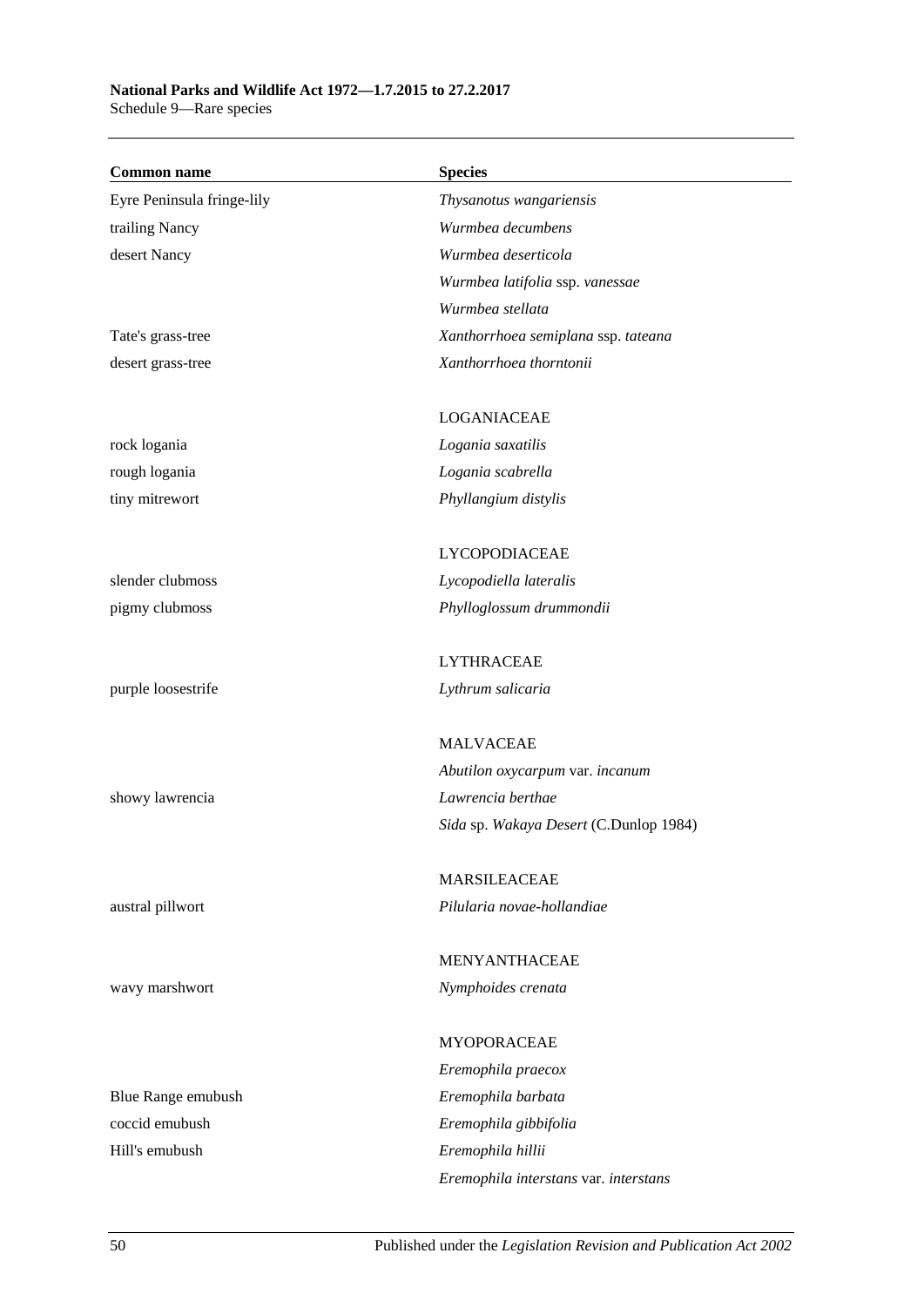| <b>Common name</b>             | <b>Species</b>                                 |
|--------------------------------|------------------------------------------------|
| small-leaf emubush             | Eremophila parvifolia                          |
|                                | Eremophila pentaptera                          |
| twiggy emubush                 | Eremophila polyclada                           |
| green-flower emubush           | Eremophila subfloccosa ssp. glandulosa         |
| creeping boobialla             | Myoporum parvifolium                           |
|                                | <b>MYRTACEAE</b>                               |
| prickly bottlebrush            | Callistemon brachyandrus                       |
| Kangaroo Island heath-myrtle   | Calytrix smeatoniana                           |
| white box                      | Eucalyptus albens                              |
| broad-leaf box                 | Eucalyptus behriana                            |
| Spafford's square-fruit mallee | Eucalyptus calycogona ssp. spaffordii          |
|                                | Eucalyptus canescens ssp. beadellii            |
| Port Lincoln mallee            | Eucalyptus conglobata                          |
| Darke Peak mallee              | Eucalyptus cretata                             |
| candlebark gum                 | Eucalyptus dalrympleana ssp. dalrympleana      |
|                                | Eucalyptus diversifolia ssp. hesperia          |
| pink gum                       | Eucalyptus fasciculosa                         |
| Mount Lindsay gum              | Eucalyptus gillenii                            |
| Kingsmill mallee               | Eucalyptus kingsmillii ssp. alatissima         |
| whipstick mallee               | Eucalyptus leptopoda ssp. elevata              |
| large-fruit blue gum           | Eucalyptus leucoxylon ssp. megalocarpa         |
| red stringybark                | Eucalyptus macrorhyncha ssp. macrorhyncha      |
| ribbed white mallee            | Eucalyptus percostata                          |
|                                | Eucalyptus phenax ssp. compressa               |
|                                | Eucalyptus sp. Flinders Ranges (D.Nicolle 562) |
| manna gum                      | Eucalyptus viminalis ssp. viminalis            |
| green mallee                   | Eucalyptus viridis ssp. viridis                |
| Wimmera mallee                 | Eucalyptus wimmerensis                         |
| Wyola Lake mallee              | Eucalyptus wyolensis                           |
| needle-leaf honey-myrtle       | Melaleuca armillaris ssp. akineta              |
| wrinkled honey-myrtle          | Melaleuca fulgens ssp. corrugata               |
| pungent honey-myrtle           | Melaleuca leiocarpa                            |
| dwarf-leaf honey-myrtle        | Melaleuca nanophylla                           |
| pointed-leaf honey-myrtle      | Melaleuca oxyphylla                            |
| swamp honey-myrtle             | Melaleuca squamea                              |
| bottlebrush tea-tree           | Melaleuca squarrosa                            |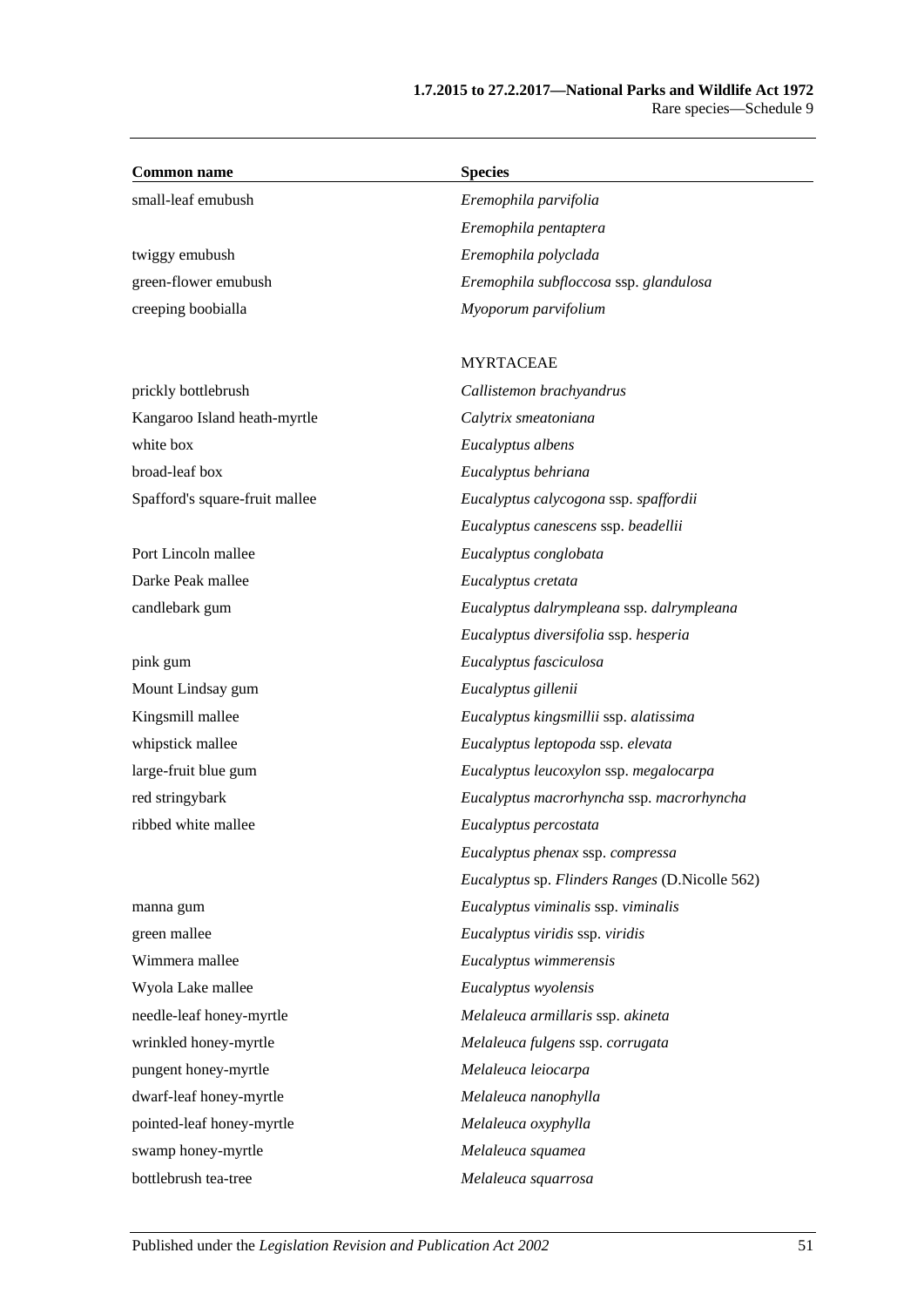| <b>Common name</b>     | <b>Species</b>                       |
|------------------------|--------------------------------------|
| Wilson's honey-myrtle  | Melaleuca wilsonii                   |
| fringed heath-myrtle   | Micromyrtus ciliata                  |
|                        |                                      |
|                        | <b>OLACACEAE</b>                     |
|                        | Olax obcordata                       |
|                        | OPHIOGLOSSACEAE                      |
| large adder's-tongue   | Ophioglossum polyphyllum             |
|                        |                                      |
|                        | ORCHIDACEAE                          |
|                        | Caladenia bicalliata ssp. bicalliata |
| black-tongue caladenia | Caladenia congesta                   |
| hooded caladenia       | Caladenia cucullata                  |
| late spider-orchid     | Caladenia necrophylla                |
| pygmy caladenia        | Caladenia pusilla                    |
|                        | Caladenia sanguinea                  |
| star spider-orchid     | Caladenia stellata                   |
| plain caladenia        | Caladenia vulgaris                   |
| plains beard-orchid    | Calochilus campestris                |
| small helmet-orchid    | Corybas unguiculatus                 |
| tiger orchid           | Diuris sulphurea                     |
| potato orchid          | Gastrodia sesamoides                 |
| yellow onion-orchid    | Microtis atrata                      |
| sweet onion-orchid     | Microtis rara                        |
| austral leek-orchid    | Prasophyllum australe                |
| tawny leek-orchid      | Prasophyllum constrictum             |
| fertile leek-orchid    | Prasophyllum fecundum                |
| cryptic leek-orchid    | Prasophyllum occultans               |
| pale leek-orchid       | Prasophyllum pallidum                |
| blunt greenhood        | Pterostylis curta                    |
| slender greenhood      | Pterostylis foliata                  |
|                        | Pterostylis striata                  |
| austral lady's tresses | Spiranthes australis                 |
| frog-mouth sun-orchid  | Thelymitra batesii                   |
| small pink sun-orchid  | Thelymitra carnea                    |
| twisted sun-orchid     | Thelymitra flexuosa                  |
| giant sun-orchid       | Thelymitra grandiflora               |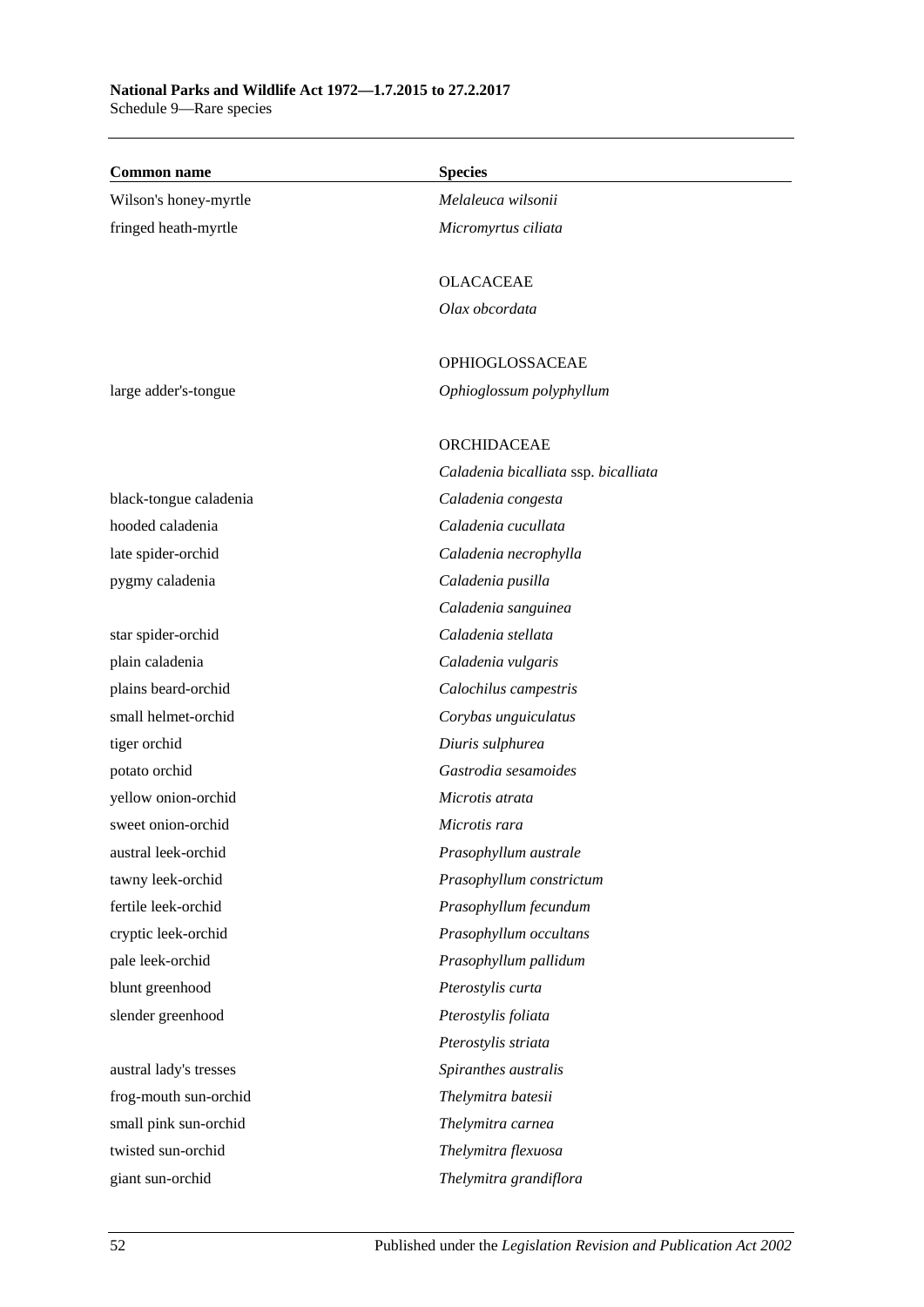| <b>Common name</b>     | <b>Species</b>                         |
|------------------------|----------------------------------------|
| plum sun-orchid        | Thelymitra mucida                      |
| western sky sun-orchid | Thelymitra occidentalis                |
|                        | OROBANCHACEAE                          |
| native broomrape       | Orobanche cernua var. australiana      |
|                        | PITTOSPORACEAE                         |
| eastern apple-berry    | Billardiera scandens var. scandens     |
| white rhytidosporum    | Rhytidosporum procumbens               |
|                        | PLANTAGINACEAE                         |
|                        | Plantago sp. A (A.C.Robinson 704)      |
|                        | <b>POLYGONACEAE</b>                    |
| spiny lignum           | Muehlenbeckia horrida ssp. horrida     |
| wiry dock              | Rumex dumosus                          |
|                        | PORTULACACEAE                          |
| bead purslane          | Calandrinia sphaerophylla              |
|                        | Calandrinia stagnensis                 |
| white purslane         | Neopaxia australasica                  |
|                        | POTAMOGETONACEAE                       |
| blunt pondweed         | Potamogeton ochreatus                  |
|                        | PRIMULACEAE                            |
| desert samolus         | Samolus eremaeus                       |
|                        | <b>PROTEACEAE</b>                      |
|                        | Grevillea anethifolia                  |
| prickly grevillea      | Grevillea aquifolium                   |
|                        | Grevillea halmaturina ssp. halmaturina |
|                        | Grevillea halmaturina ssp. laevis      |
|                        | Grevillea lavandulacea ssp. rogersii   |
|                        | Grevillea pauciflora ssp. leptophylla  |
| Kangaroo Island hakea  | Hakea aenigma                          |
| hooked needlewood      | Hakea tephrosperma                     |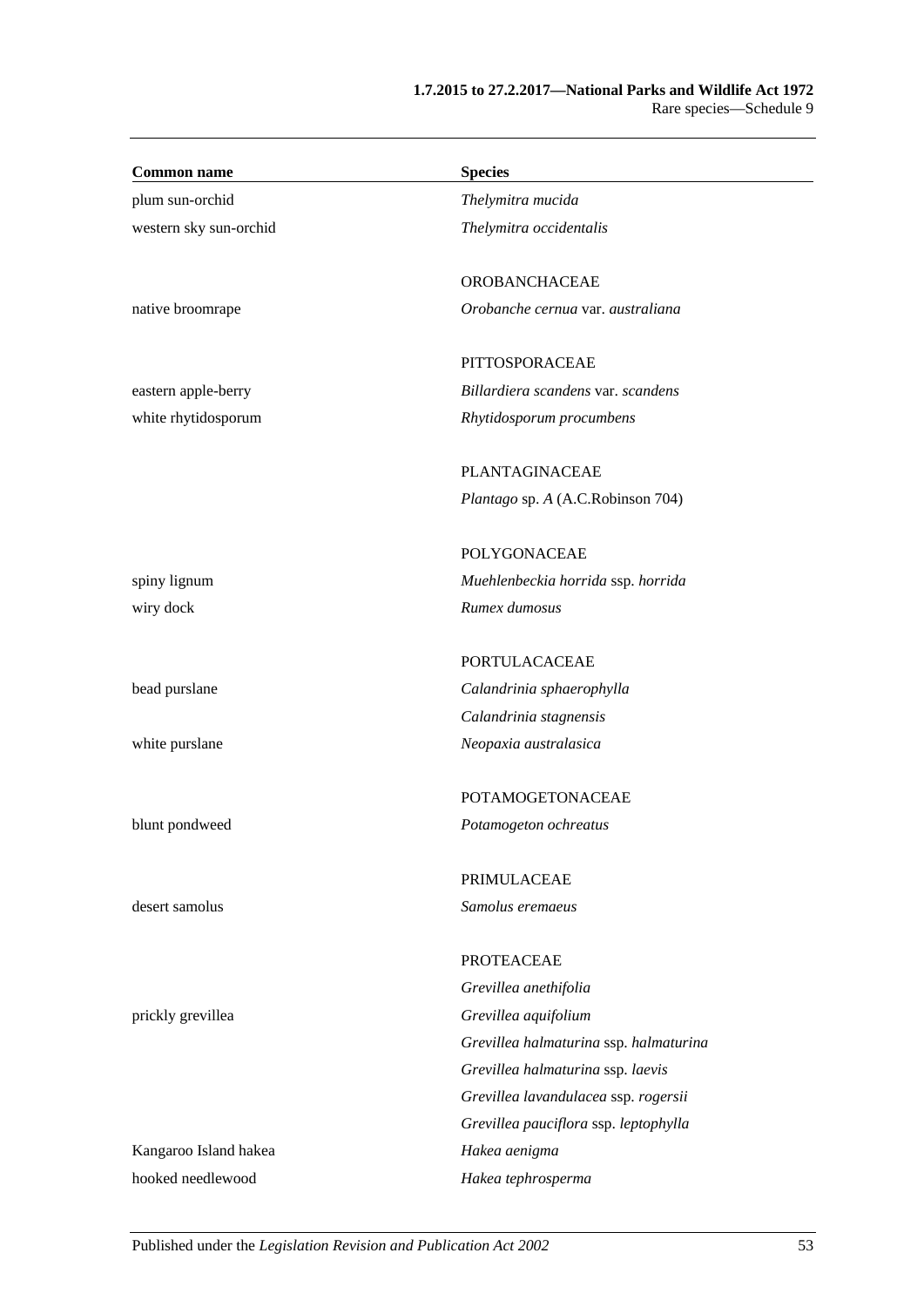| <b>Common name</b>         | <b>Species</b>                                     |
|----------------------------|----------------------------------------------------|
|                            |                                                    |
|                            | <b>PTERIDACEAE</b>                                 |
| tender brake               | Pteris tremula                                     |
|                            | <b>RANUNCULACEAE</b>                               |
| river buttercup            | Ranunculus inundatus                               |
| slender buttercup          | Ranunculus robertsonii                             |
|                            | <b>RESTIONACEAE</b>                                |
| Kangaroo Island scale-rush | Lepyrodia valliculae                               |
|                            | <b>RHAMNACEAE</b>                                  |
| long-flower cryptandra     | Cryptandra sp. Long hypanthium (C.R. Alcock 10626) |
|                            | Pomaderris forrestiana                             |
|                            | Spyridium bifidum var. integrifolium               |
| rough spyridium            | Spyridium halmaturinum var. scabridum              |
| silvery spyridium          | Spyridium leucopogon                               |
| spoon-leaf spyridium       | Spyridium spathulatum                              |
|                            | <b>RUBIACEAE</b>                                   |
| water woodruff             | Asperula subsimplex                                |
| Southern Flinders woodruff | Asperula syrticola                                 |
| tight bedstraw             | Galium curvihirtum                                 |
| dwarf nertera              | Leptostigma reptans                                |
|                            | <b>RUTACEAE</b>                                    |
| rough star-bush            | Asterolasia muricata                               |
|                            | Boronia nana var. hyssopifolia                     |
|                            | Boronia nana var. pubescens                        |
| swamp boronia              | Boronia parviflora                                 |
| hairy boronia              | Boronia pilosa ssp. torquata                       |
| hairy correa               | Correa aemula                                      |
| white correa               | Correa alba var. pannosa                           |
|                            | Correa backhouseana var. orbicularis               |
|                            | Correa glabra var. leucoclada                      |
| wilga                      | Geijera parviflora                                 |
| Mount Lofty phebalium      | Leionema hillebrandii                              |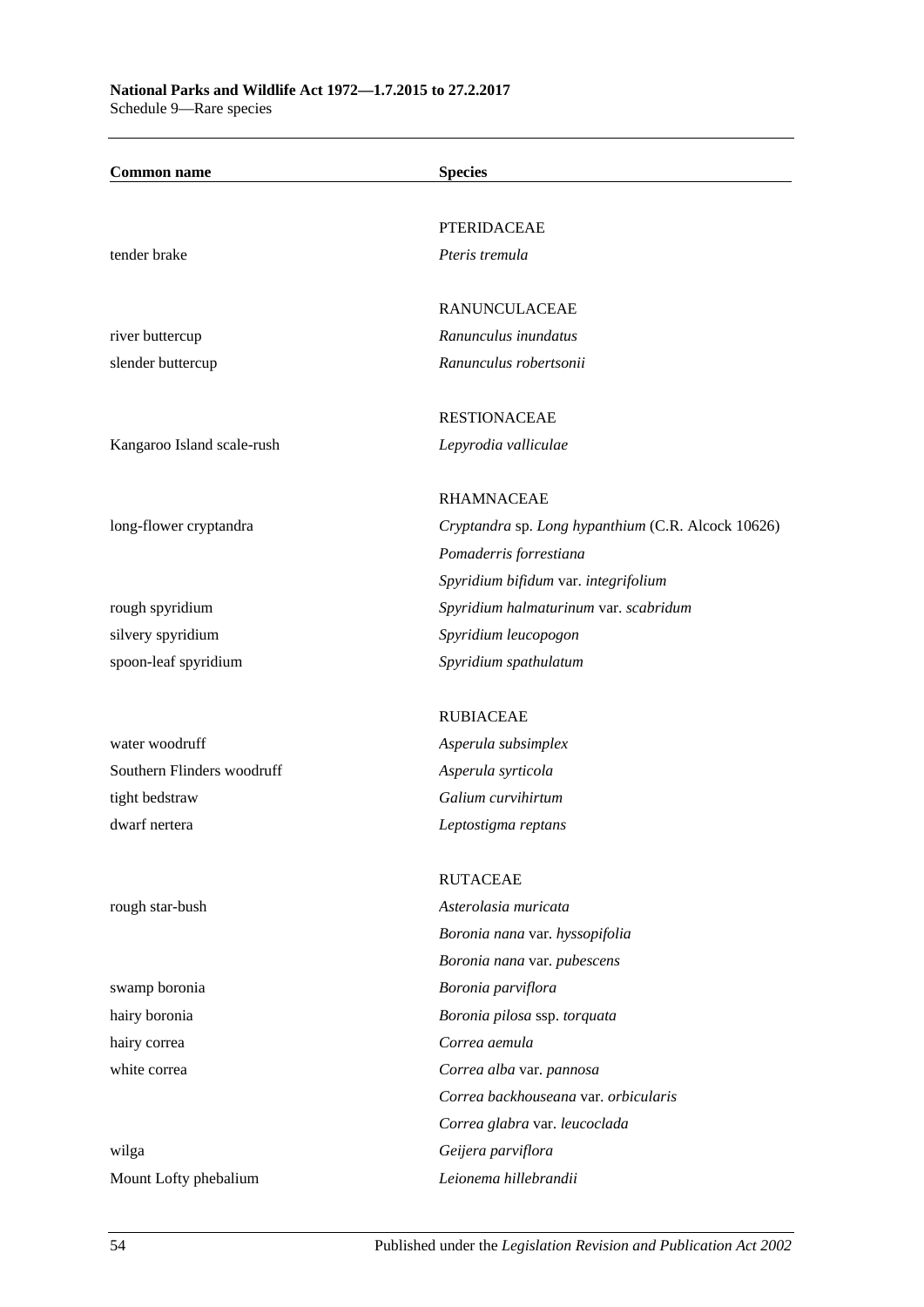| <b>Common name</b>            | <b>Species</b>                            |
|-------------------------------|-------------------------------------------|
|                               | Leionema microphyllum                     |
| narrow-leaf wax-flower        | Philotheca angustifolia ssp. angustifolia |
|                               | Zieria veronicea ssp. insularis           |
|                               | Zieria veronicea ssp. veronicea           |
|                               |                                           |
|                               | <b>SANTALACEAE</b>                        |
| yellow-flower sour-bush       | Choretrum glomeratum var. chrysanthum     |
| spiked sour-bush              | Choretrum spicatum                        |
| pale-fruit cherry             | Exocarpos strictus                        |
|                               | SCROPHULARIACEAE                          |
| showy speedwell               | Derwentia decorosa                        |
| Kangaroo Island speedwell     | Derwentia derwentiana ssp. anisodonta     |
| stalked brooklime             | Gratiola pedunculata                      |
| glandular brooklime           | Gratiola pubescens                        |
| dwarf brooklime               | Gratiola pumilo                           |
| small monkey-flower           | Mimulus prostratus                        |
| Haegi's stemodia              | Stemodia sp. Haegii (J.Z.Weber 9055)      |
|                               | <b>SOLANACEAE</b>                         |
| narrow-leaf ray-flower        | Anthocercis angustifolia                  |
| Port Lincoln ray-flower       | Anthocercis anisantha ssp. anisantha      |
|                               | Nicotiana truncata                        |
| rare nightshade               | Solanum eremophilum                       |
|                               | <b>STERCULIACEAE</b>                      |
| western tar-vine              | Gilesia biniflora                         |
|                               | <b>STYLIDIACEAE</b>                       |
|                               | Levenhookia stipitata                     |
| Beauglehole's trigger-plant   | Stylidium beaugleholei                    |
|                               | Stylidium ecorne                          |
| Kangaroo Island trigger-plant | Stylidium tepperianum                     |
|                               | <b>THELYPTERIDACEAE</b>                   |
| soft shield-fern              | Christella dentata                        |
|                               |                                           |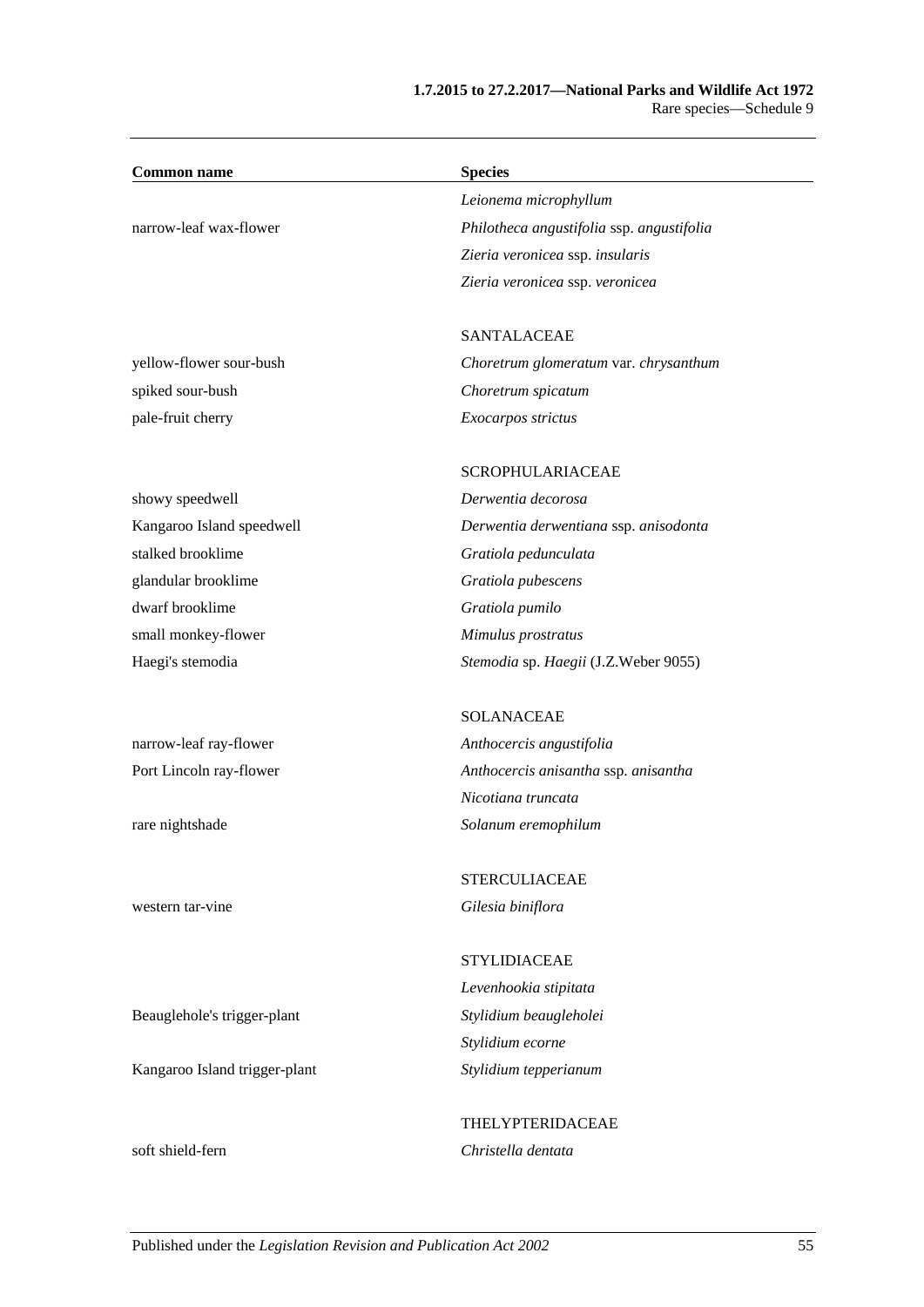| <b>Common name</b>        | <b>Species</b>                      |
|---------------------------|-------------------------------------|
|                           | THYMELAEACEAE                       |
|                           | Pimelea curviflora var. subglabrata |
| sandhill riceflower       | Pimelea penicillaris                |
| Williamson's riceflower   | Pimelea williamsonii                |
|                           | <b>UMBELLIFERAE</b>                 |
| prostrate blue devil      | Eryngium vesiculosum                |
| fringe-fruit pennywort    | Hydrocotyle comocarpa               |
| spreading pennywort       | Hydrocotyle crassiuscula            |
|                           | Neosciadium glochidiatum            |
| Kangaroo Island platysace | Platysace heterophylla var. tepperi |
| native parsnip            | Trachymene anisocarpa               |
| southern xanthosia        | Xanthosia tasmanica                 |
|                           | <b>XYRIDACEAE</b>                   |
| tall yellow-eye           | Xyris operculata                    |
|                           | ZANNICHELLIACEAE                    |
|                           | Zannichellia palustris              |
|                           | ZOSTERACEAE                         |
| garweed                   | Zostera muelleri ssp. mucronata     |
|                           | ZYGOPHYLLACEAE                      |
| thick twinleaf            | Zygophyllum crassissimum            |
| small-fruit twinleaf      | Zygophyllum humillimum              |
|                           | Zygophyllum hybridum                |
|                           |                                     |

# **Schedule 10—Unprotected species**

Zebra Finch *(Poephila guttata)* Budgerygah *(Melopsittacus undulatus)* Red Wattlebird *(Anthochaera carunculata)* Grey-backed Silvereye *(Zosterops lateralis halmaturina)* Galah *(Cacatua roseicapilla)* Little Corella *(Cacatua sanguinea)* Australian Raven *(Corvus coronoides)* Little Crow *(Corvus bennetti)* Australian Crow *(Corvus orru cecilae)*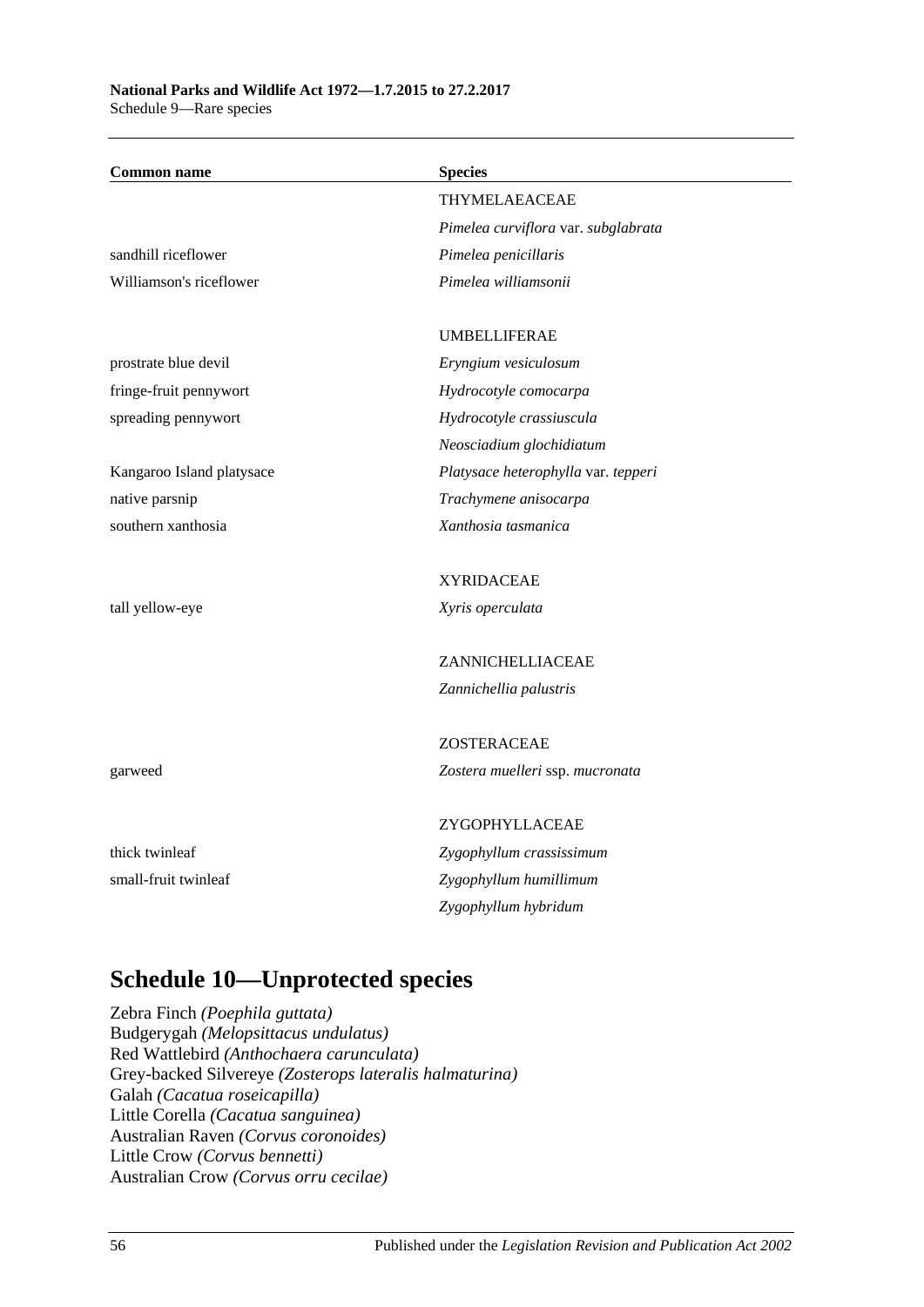Little Raven *(Corvus mellori)* Wild Dog (Dingo) *(Canis familiaris)*

# **Schedule 11—Species to which [Part 5 Division 4A](#page-55-0) applies**

Emu DROMAIUS NOVAEHOLLANDIAE

# **Schedule 12—Dissolution of General Reserves Trust**

#### **1—Interpretation**

In this Schedule—

*asset* includes—

- (a) a present, contingent or future legal or equitable estate or interest in real or personal property; or
- (b) a present, contingent or future right, power, privilege or immunity,

(and includes a present or future cause of action in favour of the General Reserves Trust);

*General Reserves Fund* means the General Reserves Fund continued in existence under [section](#page-43-0) 45M of this Act after the commencement of this Schedule;

*General Reserves Trust* means the General Reserves Trust established by proclamation under [section](#page-40-0) 45B of the Act on 30 November 1978 (see *Gazette 30.11.1978 p2096 and 2097*);

*liability* includes a present, contingent or future liability or obligation (including a non-pecuniary obligation and a present or future cause of action against the General Reserves Trust).

#### **2—Dissolution of General Reserves Trust**

The General Reserves Trust is dissolved and all members of the Trust holding office immediately before the commencement of this clause cease to hold office.

#### **3—Vesting of property etc in Minister**

- (1) All assets, rights and liabilities of the General Reserves Trust are transferred to the Minister.
- (2) The vesting of assets or liabilities under this clause operates by force of this clause and despite the provisions of any other law or instrument.
- <span id="page-136-0"></span>(3) The Registrar-General or another authority required or authorised under a law of the State to register or record transactions affecting assets or liabilities, or documents relating to such transactions, must, on application under this clause, register or record in an appropriate manner a vesting under this clause.
- (4) No fee is payable in respect of an application under [subclause](#page-136-0) (3).
- <span id="page-136-1"></span>(5) Subject to [subclause](#page-137-0) (6), a reference in any instrument or contract, agreement or other document to the General Reserves Trust will have effect as if it were a reference to the Minister.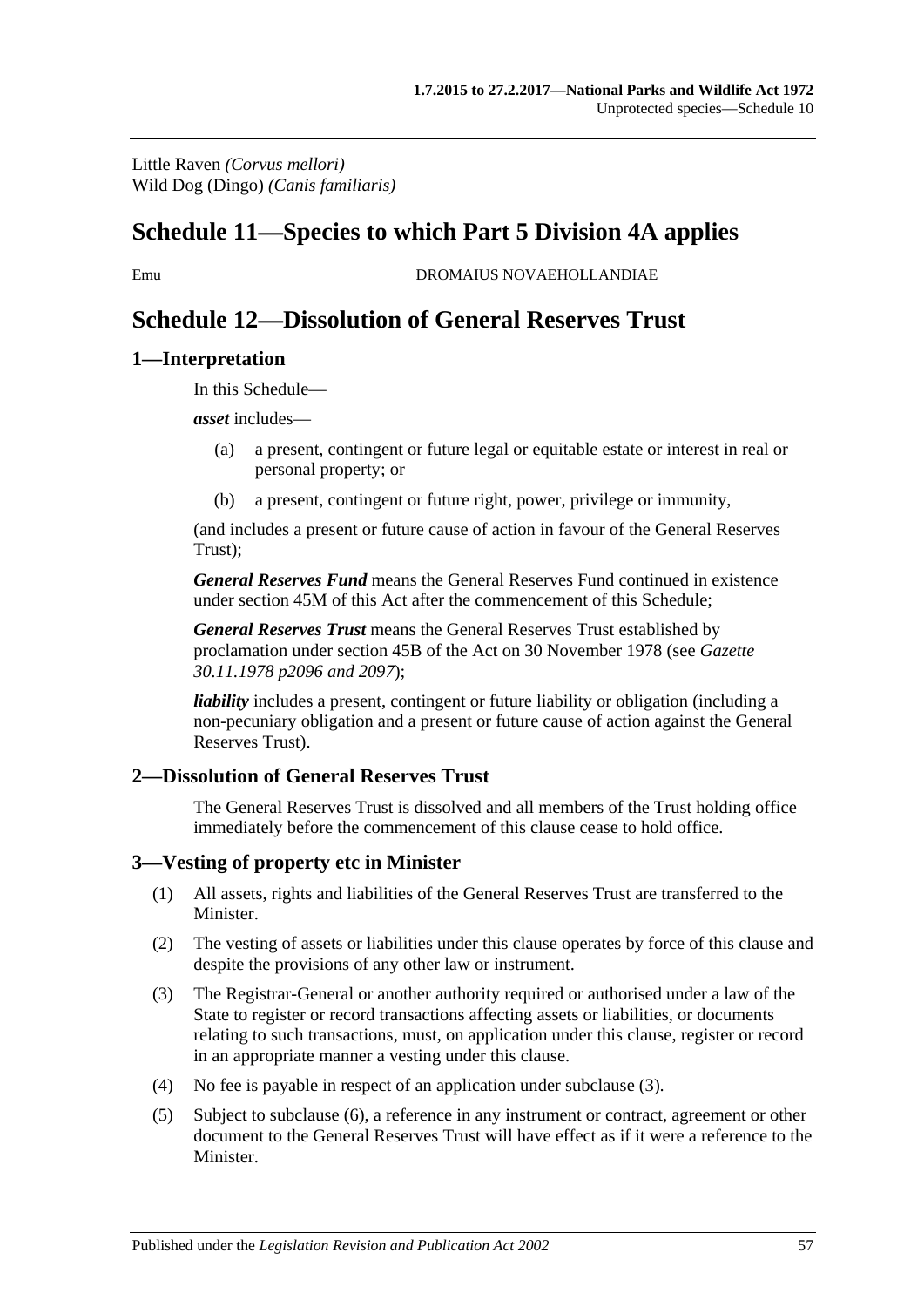- <span id="page-137-0"></span>(6) [Subclause \(5\)](#page-136-1) does not apply to any reference excluded by the Governor by proclamation.
- (7) [Subclause \(5\)](#page-136-1) has effect despite the provisions of any other law or instrument.
- (8) Nothing done under this clause—
	- (a) constitutes a breach of, or default under, an Act or other law; or
	- (b) constitutes a breach of, or default under, a contract, agreement, understanding or undertaking; or
	- (c) constitutes a breach of a duty of confidence (whether arising by contract, in equity or by custom or in any other way); or
	- (d) constitutes a civil or criminal wrong; or
	- (e) terminates an agreement or obligation or fulfils any condition that allows a person to terminate an agreement or obligation, or gives rise to any other right or remedy; or
	- (f) releases a surety or other obligee wholly or in part from an obligation.

# **Schedule 13—Transitional provision relating to** *Statutes Amendment (Boards and Committees—Abolition and Reform) Act 2015*

#### <span id="page-137-1"></span>**1—Transitional regulations**

- (1) The Governor may, by regulation, make additional provisions of a saving or transitional nature consequent on the enactment of the *[Statutes Amendment \(Boards](http://www.legislation.sa.gov.au/index.aspx?action=legref&type=act&legtitle=Statutes%20Amendment%20(Boards%20and%20Committees%E2%80%94Abolition%20and%20Reform)%20Act%202015)  [and Committees—Abolition and Reform\) Act](http://www.legislation.sa.gov.au/index.aspx?action=legref&type=act&legtitle=Statutes%20Amendment%20(Boards%20and%20Committees%E2%80%94Abolition%20and%20Reform)%20Act%202015) 2015*.
- <span id="page-137-2"></span>(2) A provision of a regulation made under [subclause](#page-137-1) (1) may, if the regulation so provides, take effect from the commencement of this subclause or from a later day.
- (3) To the extent to which a provision takes effect under [subclause](#page-137-2) (2) from a day earlier than the day of the regulation's publication in the Gazette, the provision does not operate to the disadvantage of a person by—
	- (a) decreasing the person's rights; or
	- (b) imposing liabilities on the person.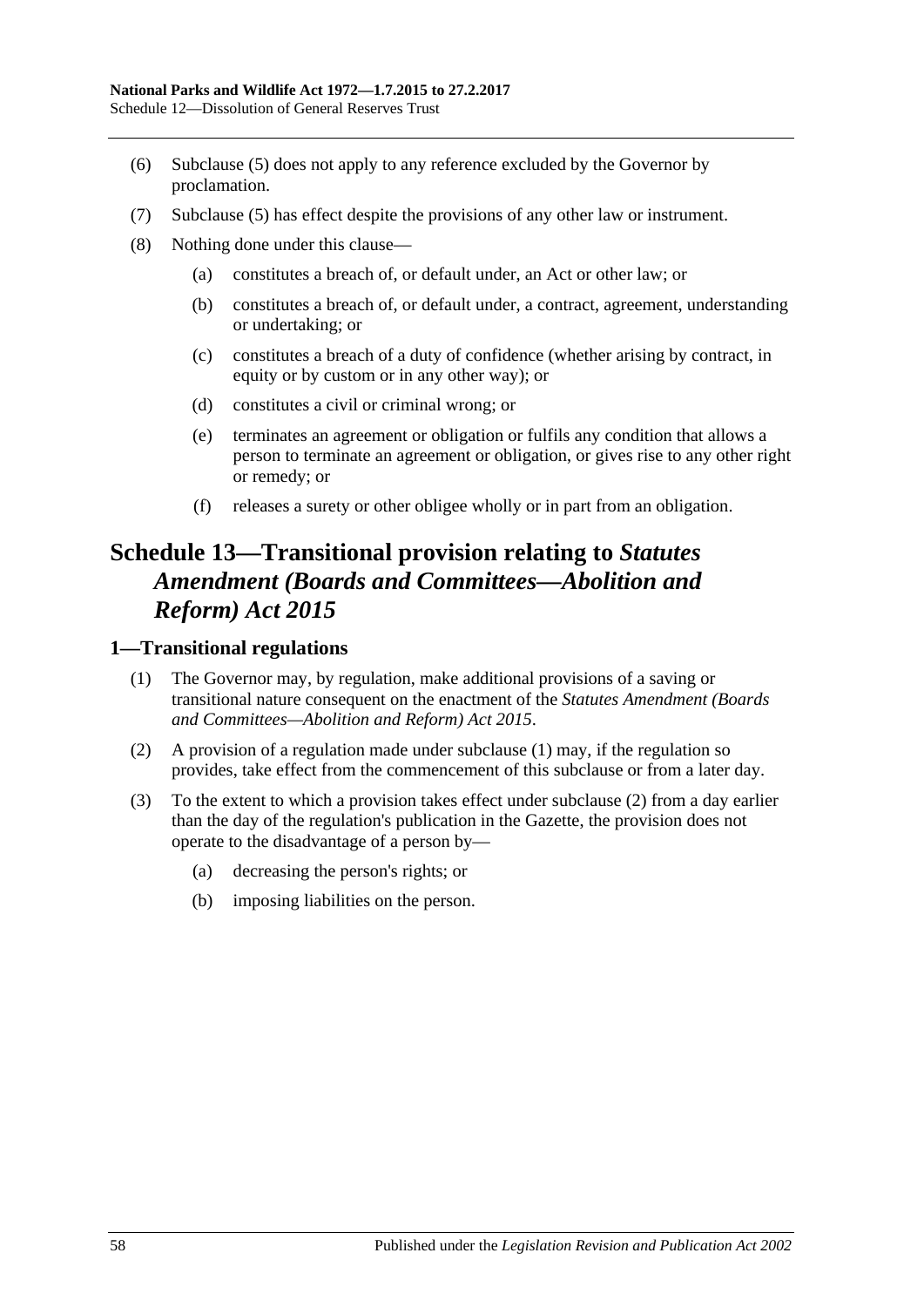# **Legislative history**

# **Notes**

• This version is comprised of the following:

| Part 1    | 1.7.2015                   |
|-----------|----------------------------|
| Part 2    | 1.7.2015                   |
| Part 3    | 1.7.2015                   |
| Part 3A   | 1.7.2015                   |
| Part 4    | 24.11.2003 (Reprint No 11) |
| Part 5    | 1.7.2015                   |
| Part 5A   | 4.6.2005                   |
| Part 6    | 16.6.2011                  |
| Schedules | 1.7.2015                   |
|           |                            |

- Please note—References in the legislation to other legislation or instruments or to titles of bodies or offices are not automatically updated as part of the program for the revision and publication of legislation and therefore may be obsolete.
- Earlier versions of this Act (historical versions) are listed at the end of the legislative history.
- For further information relating to the Act and subordinate legislation made under the Act see the Index of South Australian Statutes or www.legislation.sa.gov.au.

# **Legislation repealed by principal Act**

The *National Parks and Wildlife Act 1972* repealed the following:

*Fauna and Flora Reserve Act 1919 Fauna and Flora Reserve Act Amendment Act 1940 Fauna Conservation Act 1964 Fauna Conservation Act Amendment Act 1965 National Parks Act 1966 The National Pleasure Resorts Act 1914 National Pleasure Resorts Act Amendment Act 1960 Native Plants Protection Act 1936*

# **Legislation amended by principal Act**

The *National Parks and Wildlife Act 1972* amended the following: *The Lands for Public Purposes Acquisition Act 1914 Statute Law Revision Act 1935*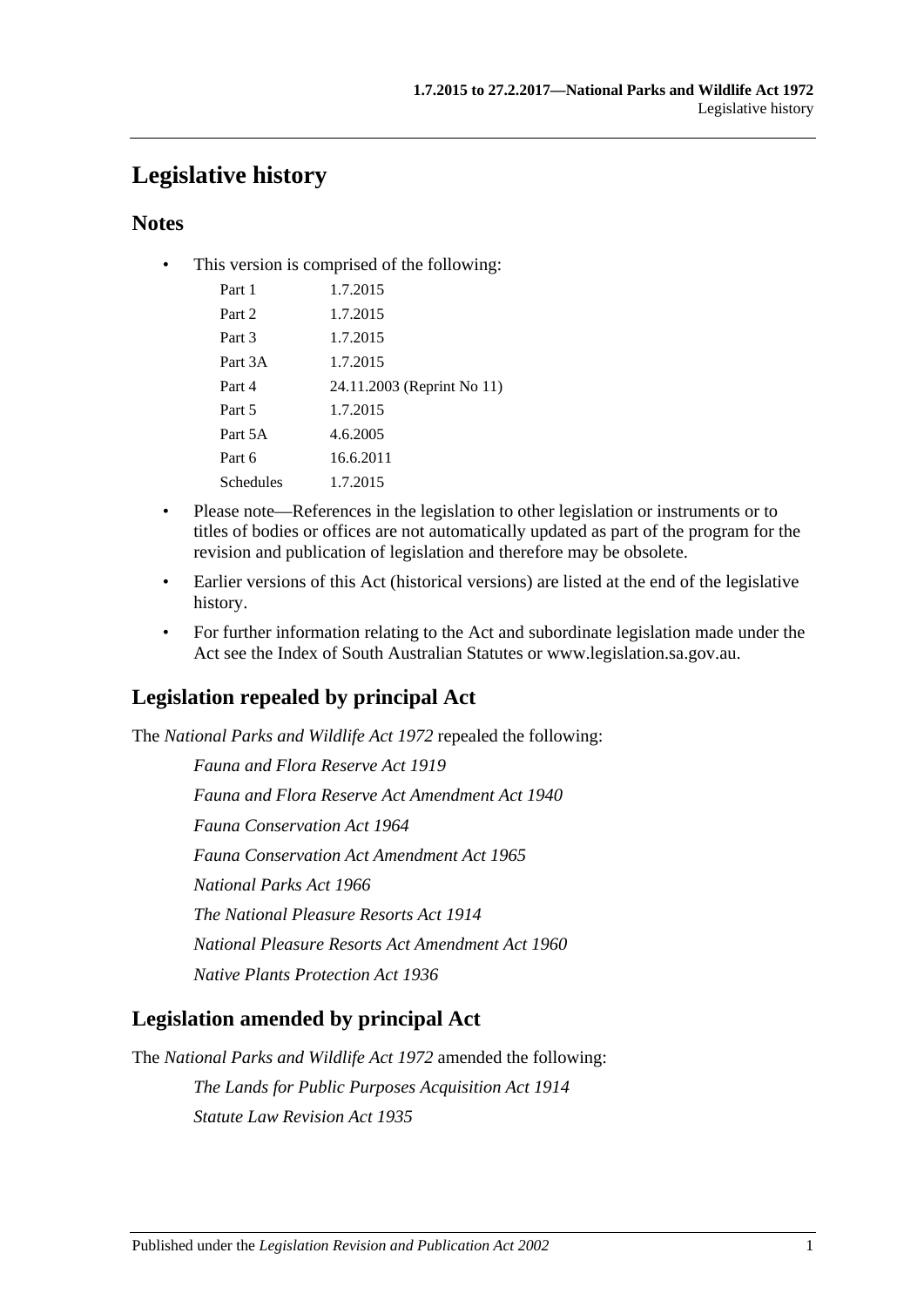# **Principal Act and amendments**

| New entries appear in bold. |  |  |
|-----------------------------|--|--|
|                             |  |  |

| Year | N <sub>o</sub> | Title                                                                                                                                               | Assent     | Commencement                                                                                                                                                                                             |
|------|----------------|-----------------------------------------------------------------------------------------------------------------------------------------------------|------------|----------------------------------------------------------------------------------------------------------------------------------------------------------------------------------------------------------|
| 1972 | 56             | National Parks and Wildlife Act 197227.4.1972                                                                                                       |            | 3.7.1972 (Gazette 29.6.1972 p2689)                                                                                                                                                                       |
| 1974 | 130            | National Parks and Wildlife Act<br>Amendment Act 1974                                                                                               | 12.12.1974 | 1.2.1975 (Gazette 30.1.1975 p341)                                                                                                                                                                        |
| 1978 | 35             | National Parks and Wildlife Act<br>Amendment Act 1978                                                                                               | 6.4.1978   | 8.6.1978 (Gazette 8.6.1978 p1973)                                                                                                                                                                        |
| 1978 | 100            | National Parks and Wildlife Act<br>Amendment Act (No. 2) 1978                                                                                       | 7.12.1978  | 14.8.1980 (Gazette 14.8.1980 p528)                                                                                                                                                                       |
| 1981 | 19             | National Parks and Wildlife Act<br>Amendment Act 1981                                                                                               | 19.3.1981  | 2.4.1981 (Gazette 2.4.1981 p1017)                                                                                                                                                                        |
| 1981 | 54             | National Parks and Wildlife Act<br>Amendment Act (No. 2) 1981                                                                                       | 25.6.1981  | 25.6.1981                                                                                                                                                                                                |
| 1987 | 94             | National Parks and Wildlife Act<br>Amendment Act 1987                                                                                               | 17.12.1987 | 17.12.1987 (Gazette 17.12.1987 p1851)<br>except ss 29, 30, 32 and 37-1.7.1988<br>(Gazette 23.6.1988 p1983)                                                                                               |
| 1991 | (57)           | National Parks and Wildlife<br>Endangered, Vulnerable and Rare<br>Species (Amendment of Schedules)<br>Regulations 1991 (Gazette 16.5.1991<br>p1590) |            | 16.5.1991                                                                                                                                                                                                |
| 1992 | 28             | <b>Wilderness Protection Act 1992</b>                                                                                                               | 21.5.1992  | 25.6.1992 (Gazette 18.6.1992 p1756)                                                                                                                                                                      |
| 1992 | 71             | <b>Statutes Amendment (Expiation of</b><br>Offences) Act 1992                                                                                       | 19.11.1992 | 1.3.1993 (Gazette 18.2.1993 p600)                                                                                                                                                                        |
| 1993 | 45             | National Parks and Wildlife<br>(Miscellaneous) Amendment Act 1993                                                                                   | 20.5.1993  | 1.8.1993 (Gazette 22.7.1993 p598)                                                                                                                                                                        |
| 1993 | 54             | <b>Statutes Repeal and Amendment</b><br>(Development) Act 1993                                                                                      | 27.5.1993  | 15.1.1994 (Gazette 27.10.1993 p1889)                                                                                                                                                                     |
| 1996 | 13             | National Parks and Wildlife<br>(Miscellaneous) Amendment Act 1996                                                                                   | 24.4.1996  | 23.5.1996 (Gazette 23.5.1996 p2534)                                                                                                                                                                      |
| 1996 | 34             | <b>Statutes Amendment and Repeal</b><br>(Common Expiation Scheme) Act 1996                                                                          | 2.5.1996   | Sch (cl 25)-3.2.1997 (Gazette<br>19.12.1996 p1923)                                                                                                                                                       |
| 1998 | 54             | National Parks and Wildlife<br>(Bookmark Biosphere Trust)<br>Amendment Act 1998                                                                     | 3.9.1998   | 3.9.1998                                                                                                                                                                                                 |
| 2000 | -11            | Offshore Minerals Act 2000                                                                                                                          | 4.5.2000   | 4.5.2002 (s 7(5) Acts Interpretation<br>Act 1915)—certain amendments<br>contained in Sch 2 were rendered<br>nugatory by the prior amendment of ss 5,<br>14 & 43 of the principal Act by $62/2000$<br>Sch |
| 2000 | 62             | National Parks and Wildlife<br>(Miscellaneous) Amendment Act 2000                                                                                   | 27.7.2000  | 24.8.2000 (Gazette 24.8.2000 p592)                                                                                                                                                                       |
| 2003 | 35             | River Murray Act 2003                                                                                                                               | 31.7.2003  | Sch (cl 14)-24.11.2003 (Gazette<br>20.11.2003 p4203)                                                                                                                                                     |
| 2003 | 44             | <b>Statute Law Revision Act 2003</b>                                                                                                                | 23.10.2003 | Sch 1-24.11.2003 (Gazette 13.11.2003<br><i>p4048</i> )                                                                                                                                                   |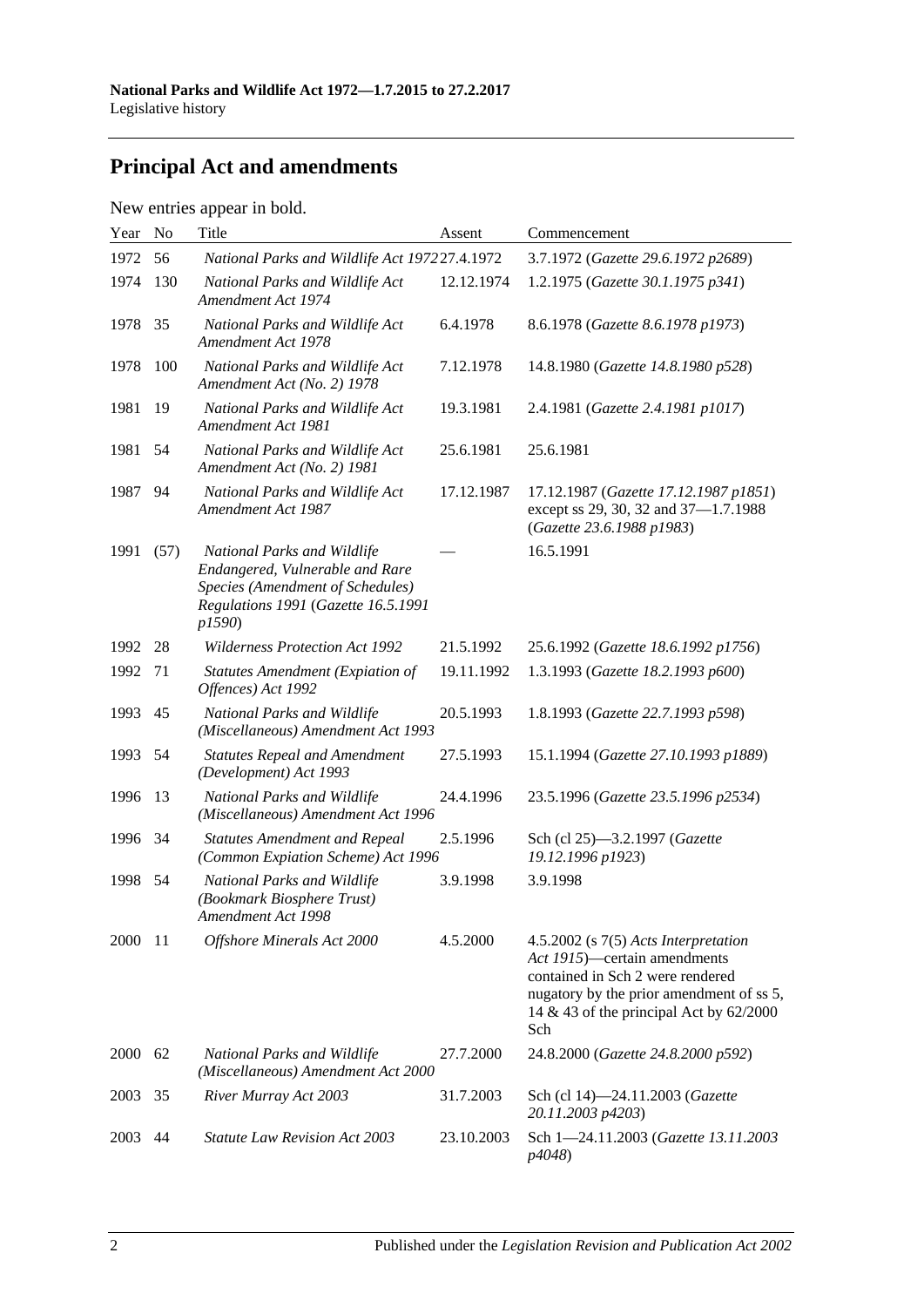| 2003 63 |      | National Parks and Wildlife<br>(Innamincka Regional Reserve)<br>Amendment Act 2003                                         | 11.12.2003 | 22.7.2004 (Gazette 22.7.2004 p2594)                                                   |
|---------|------|----------------------------------------------------------------------------------------------------------------------------|------------|---------------------------------------------------------------------------------------|
| 2004 27 |      | Statutes Amendment (Co-managed<br>Parks) Act 2004                                                                          | 29.7.2004  | Pt 3 (ss $13-38$ )-29.7.2004 (Gazette<br>29.7.2004 p2682)                             |
| 2004 34 |      | Natural Resources Management Act 5.8.2004<br>2004                                                                          |            | Sch 4 (cl 23)-1.7.2005 (Gazette<br>30.6.2005 p2093)                                   |
| 2005 5  |      | Adelaide Dolphin Sanctuary Act<br>2005                                                                                     | 14.4.2005  | Sch 2 (cll 42, 44–47)–4.6.2005, (cll 43<br>& 48)-1.7.2005 (Gazette 2.6.2005<br>p1684) |
| 2005    | 20   | <b>Statutes Amendment (Environment</b><br>and Conservation Portfolio) Act 2005                                             | 9.6.2005   | Pt 3 (ss $9 - 24$ ) & Sch 3 $-23.6.2005$<br>(Gazette 23.6.2005 p1901)                 |
| 2008    | (16) | National Parks and Wildlife<br>(Amendment of Schedules 7, 8 and 9)<br>of Act) Regulations 2008 (Gazette<br>21.2.2008 p581) |            | 21.2.2008: r 2                                                                        |
| 2009    | 20   | Crown Land Management Act 2009                                                                                             | 4.6.2009   | Sch 1 (cl 2)-1.6.2010 (Gazette<br>18.2.2010 p816)                                     |
| 2009    | 84   | <b>Statutes Amendment (Public Sector</b><br>Consequential Amendments) Act 2009                                             | 10.12.2009 | Pt 95 (ss 220-225)-1.2.2010 (Gazette<br>28.1.2010 p320)                               |
| 2011    | -11  | <b>Statutes Amendment (Personal</b><br>Property Securities) Act 2011                                                       | 14.4.2011  | Pt 18 (ss 49 & 50)-16.6.2011 (Gazette<br>16.6.2011 p2610)                             |
| 2013 6  |      | <b>Wilderness Protection</b><br>(Miscellaneous) Amendment Act 2013                                                         | 28.3.2013  | Sch 2 (cll 1-3)-16.5.2013 (Gazette<br>16.5.2013 p1541)                                |
| 2015 8  |      | <b>Statutes Amendment (Boards and</b><br><b>Committees-Abolition and Reform)</b><br>Act 2015                               | 18.6.2015  | Pt 24 (ss $129 - 144$ ) $-1.7.2015$ (Gazette<br>25.6.2015 p3076)                      |

### **Provisions amended since 3 February 1976**

- Legislative history prior to 3 February 1976 appears in marginal notes and footnotes included in the consolidation of this Act contained in Volume 7 of The Public General Acts of South Australia 1837-1975 at page 540.
- Certain textual alterations were made to this Act by the Commissioner of Statute Revision when preparing the reprint of the Act that incorporated all amendments in force as at 11 July 1988. A schedule of these alterations was laid before Parliament on 16 August 1988.

New entries appear in bold.

Entries that relate to provisions that have been deleted appear in italics.

| Provision      | How varied                                                                                    | Commencement |
|----------------|-----------------------------------------------------------------------------------------------|--------------|
| Pt1            |                                                                                               |              |
| ss 2 and 3     | deleted in pursuance of the Acts Republication<br>Act 1967 as their function is now exhausted | 11.7.1988    |
| $s\,4$         | amended by $35/1978$ s 3                                                                      | 8.6.1978     |
|                | amended by $100/1978 s3$                                                                      | 14.8.1980    |
|                | deleted by 94/1987 Sch                                                                        | 17.12.1987   |
| s <sub>5</sub> |                                                                                               |              |
| Aboriginal     | inserted by $27/2004$ s $13(1)$                                                               | 29.7.2004    |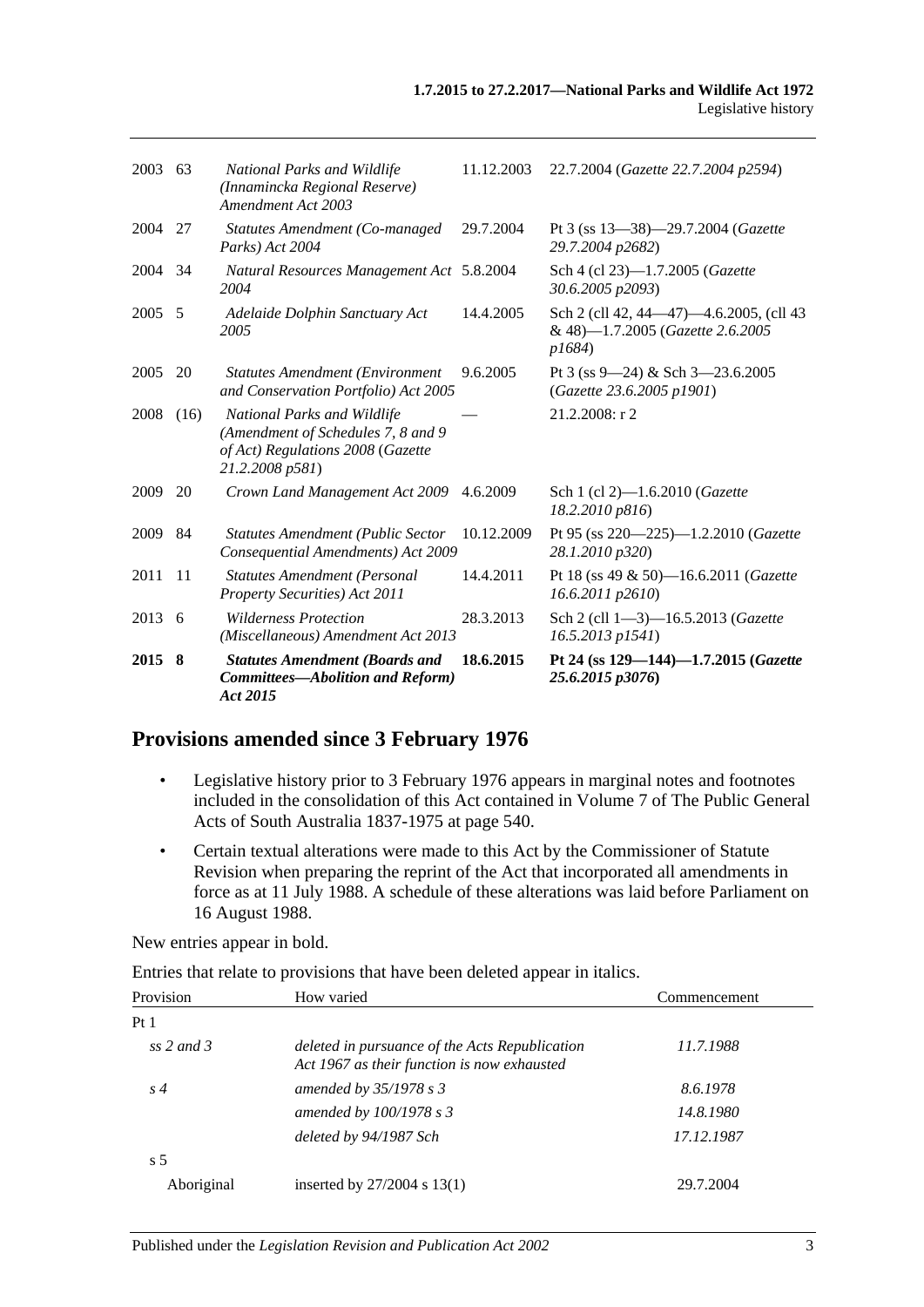#### **National Parks and Wildlife Act 1972—1.7.2015 to 27.2.2017** Legislative history

| land                                                        | Aboriginal-owned inserted by 27/2004 s 13(1)      | 29.7.2004  |
|-------------------------------------------------------------|---------------------------------------------------|------------|
| Aboriginal person                                           | inserted by $27/2004$ s $13(1)$                   | 29.7.2004  |
| Adelaide Dolphin<br>Sanctuary                               | inserted by $5/2005$ Sch 2 (cl 42)                | 4.6.2005   |
| aircraft                                                    | inserted by $94/1987$ s 3(a)                      | 17.12.1987 |
|                                                             | appointed member inserted by $13/1996$ s $3(a)$   | 23.5.1996  |
| the Advisory<br>Council                                     | deleted by $100/1978 s 4(b)$                      | 14.8.1980  |
|                                                             | appointed member deleted by $100/1978$ s $4(a)$   | 14.8.1980  |
| carcass                                                     | substituted by $94/1987$ s 3(b)                   | 17.12.1987 |
| Officer                                                     | the Chief Executive inserted by $94/1987$ s 3(j)  | 17.12.1987 |
|                                                             | amended by 62/2000 Sch                            | 24.8.2000  |
| co-managed park                                             | inserted by 27/2004 s 13(2)                       | 29.7.2004  |
| co-management<br>agreement                                  | inserted by 27/2004 s 13(2)                       | 29.7.2004  |
| co-management<br>board                                      | inserted by 27/2004 s 13(2)                       | 29.7.2004  |
| Council                                                     | deleted by $100/1978$ s $4(b)$                    | 14.8.1980  |
|                                                             | inserted by $13/1996$ s $3(b)$                    | 23.5.1996  |
|                                                             | substituted by 8/2015 s 129                       | 1.7.2015   |
| Crown lands                                                 | deleted by 94/1987 Sch                            | 17.12.1987 |
| Crown land                                                  | inserted by 94/1987 Sch                           | 17.12.1987 |
| the Department                                              | substituted by $94/1987$ s 3(k)                   | 17.12.1987 |
|                                                             | substituted by $13/1996$ s $3(c)$                 | 23.5.1996  |
| device                                                      | amended by 13/1996 s 3(d)                         | 23.5.1996  |
| the Director                                                | amended by 94/1987 s 3(1)                         | 17.12.1987 |
|                                                             | endangered species inserted by 94/1987 s 3(c)     | 17.12.1987 |
| land under the<br>jurisdiction of the<br>Minister of Marine | deleted by 62/2000 Sch                            | 24.8.2000  |
| marine mammal                                               | inserted by 45/1993 s 3                           | 1.8.1993   |
| mining Act                                                  | inserted by 62/2000 Sch                           | 24.8.2000  |
|                                                             | amended by 20/2005 Sch 3                          | 23.6.2005  |
| tenement                                                    | mining production inserted by $94/1987$ s 3(d)    | 17.12.1987 |
|                                                             | amended by 62/2000 Sch                            | 24.8.2000  |
|                                                             | amended by 11/2000 Sch 2                          | 4.5.2002   |
|                                                             | amended by 20/2005 Sch 3                          | 23.6.2005  |
| mining tenement                                             | inserted by $94/1987$ s 3(d)                      | 17.12.1987 |
|                                                             | substituted by 62/2000 Sch                        | 24.8.2000  |
| the Minister                                                | deleted by $94/1987 s 3(m)$                       | 17.12.1987 |
| additions to a public<br>road                               | minor alterations or inserted by $94/1987$ s 3(d) | 17.12.1987 |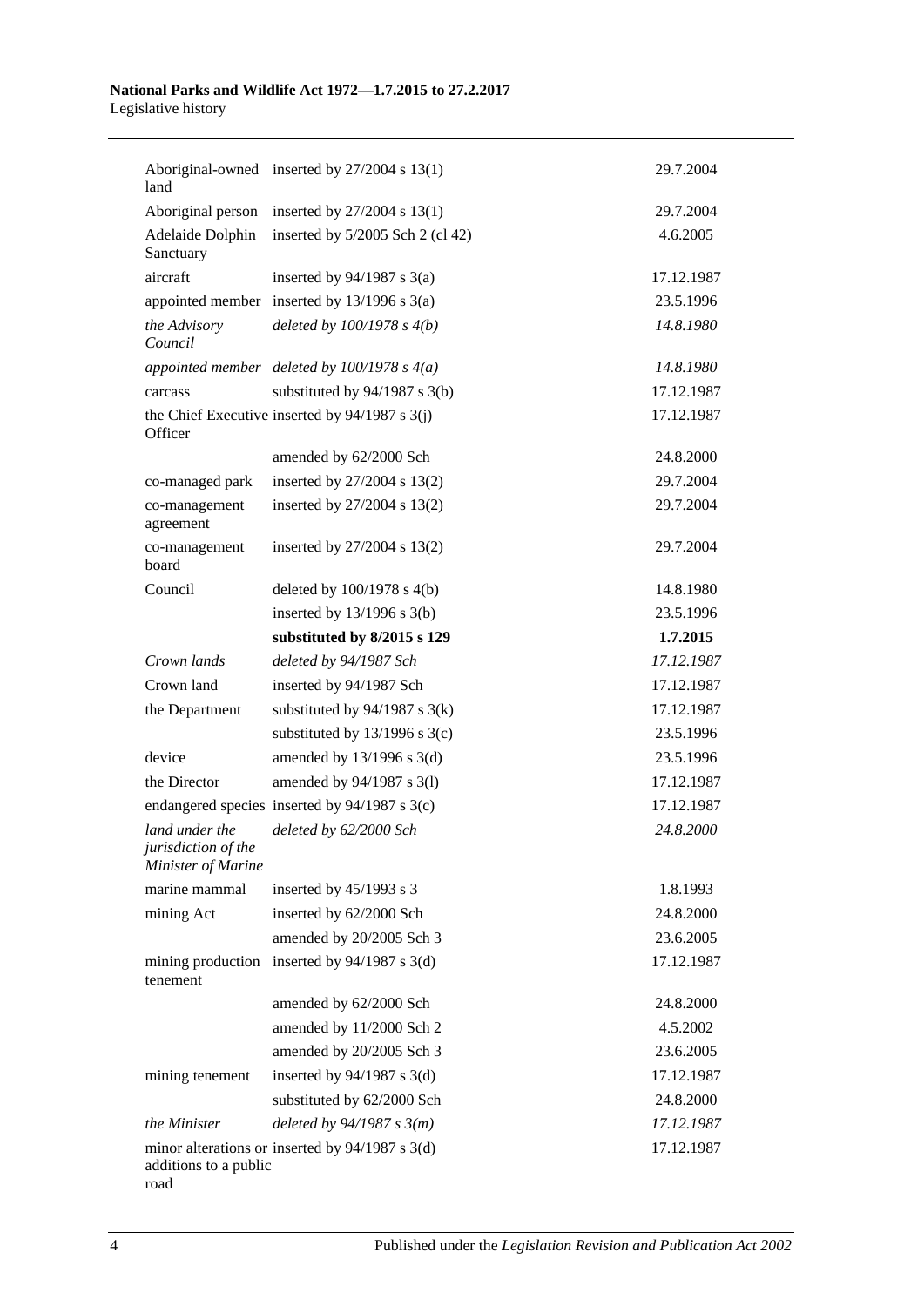|                | Murray-Darling<br>Basin                   | inserted by $35/2003$ Sch cl 14(a)              | 24.11.2003 |
|----------------|-------------------------------------------|-------------------------------------------------|------------|
|                | the Permanent<br>Head                     | deleted by $94/1987 s 3(n)$                     | 17.12.1987 |
|                | plant                                     | substituted by $94/1987$ s 3(e)                 | 17.12.1987 |
|                | premises                                  | inserted by $94/1987$ s 3(e)                    | 17.12.1987 |
|                | protected animal                          | amended by 94/1987 s 3(f)                       | 17.12.1987 |
|                | protected native<br>plant                 | deleted by $94/1987 s 3(g)$                     | 17.12.1987 |
|                | protected<br>wildflower                   | deleted by $94/1987 s 3(g)$                     | 17.12.1987 |
|                | public road                               | inserted by $94/1987$ s 3(g)                    | 17.12.1987 |
|                |                                           | amended by 62/2000 Sch                          | 24.8.2000  |
|                | rare species                              | substituted by $94/1987$ s 3(g)                 | 17.12.1987 |
|                | group                                     | relevant Aboriginal inserted by 27/2004 s 13(3) | 29.7.2004  |
|                | relevant mining<br>Minister               | inserted by 62/2000 Sch                         | 24.8.2000  |
|                | and Flora Reserve<br>Act                  | the repealed Fauna deleted by 62/2000 Sch       | 24.8.2000  |
|                | the repealed<br><b>National Parks Act</b> | deleted by 62/2000 Sch                          | 24.8.2000  |
|                | reserve                                   | substituted by $94/1987$ s 3(h)                 | 17.12.1987 |
|                | <b>River Murray</b><br>Protection Area    | inserted by 35/2003 Sch cl 14(b)                | 24.11.2003 |
|                | the Reserves<br><b>Advisory Committee</b> | inserted by $100/1978$ s $4(c)$                 | 14.8.1980  |
|                |                                           | deleted by $13/1996 s 3(e)$                     | 23.5.1996  |
|                | the Committee                             | inserted by $100/1978$ s $4(c)$                 | 14.8.1980  |
|                |                                           | deleted by $13/1996$ s $3(e)$                   | 23.5.1996  |
|                | take                                      | amended by 94/1987 s 3(i)                       | 17.12.1987 |
|                | threatened species                        | deleted by $94/1987 s 3(o)$                     | 17.12.1987 |
|                | traditional<br>association                | inserted by 27/2004 s 13(4)                     | 29.7.2004  |
|                | vehicle                                   | inserted by $94/1987$ s $3(p)$                  | 17.12.1987 |
|                | vulnerable species                        | inserted by $94/1987$ s 3(p)                    | 17.12.1987 |
|                | wilderness<br>protection area             | inserted by 28/1992 Sch 1                       | 25.6.1992  |
|                | wilderness<br>protection zone             | inserted by 28/1992 Sch 1                       | 25.6.1992  |
|                | wildflower                                | deleted by $94/1987 s 3(q)$                     | 17.12.1987 |
| Pt 2           |                                           |                                                 |            |
|                | Pt 2 Div 1                                | heading amended by 94/1987 s 4                  | 17.12.1987 |
| s <sub>6</sub> |                                           |                                                 |            |
|                | s(6(1))                                   | substituted by 94/1987 Sch                      | 17.12.1987 |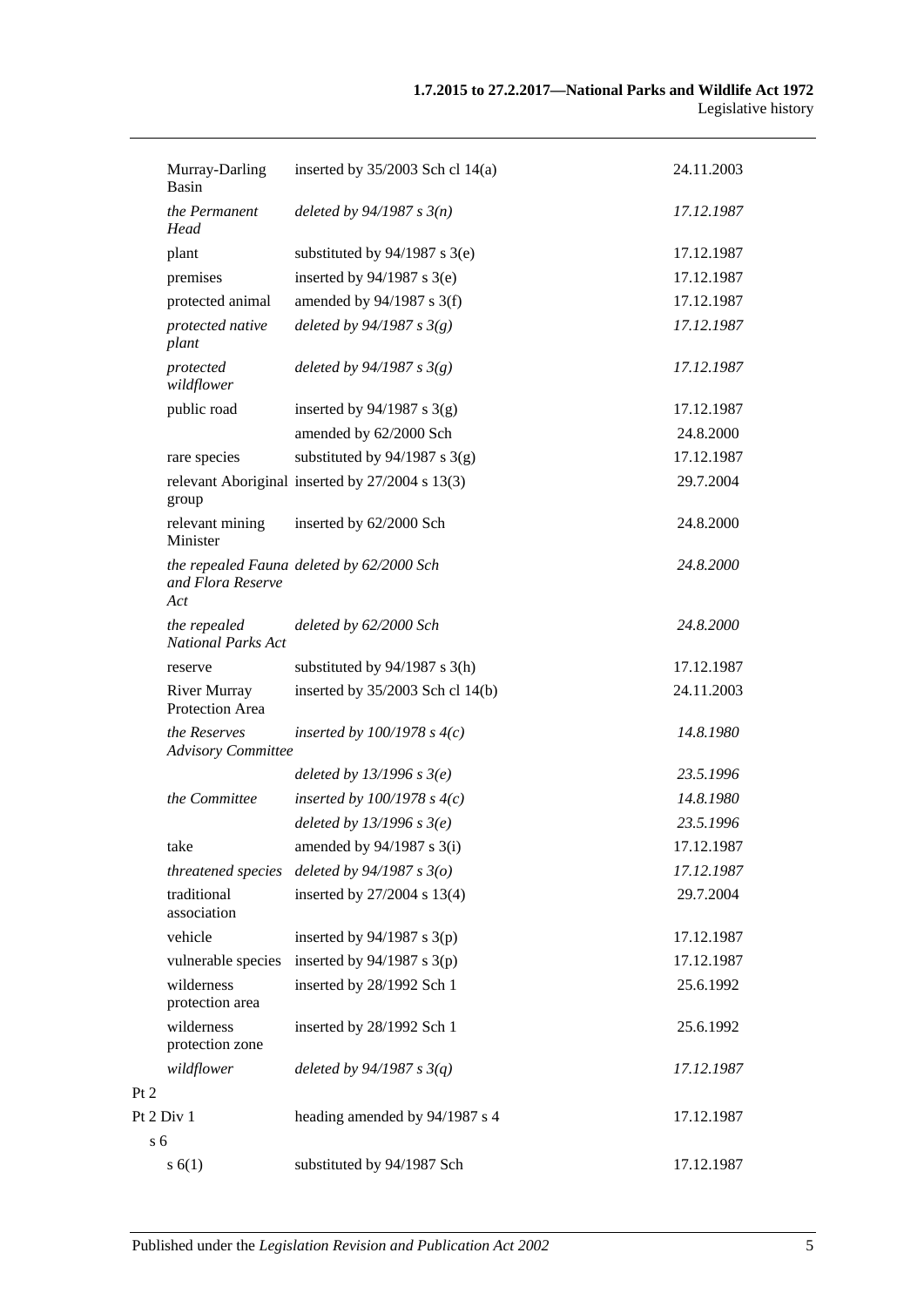#### **National Parks and Wildlife Act 1972—1.7.2015 to 27.2.2017** Legislative history

| s(6(2))                                     | amended by 94/1987 Sch              | 17.12.1987 |
|---------------------------------------------|-------------------------------------|------------|
| $ss$ 7 and 8                                | deleted by 94/1987 Sch              | 17.12.1987 |
| s 9                                         |                                     |            |
| $s \, 9(2)$                                 | substituted by 94/1987 Sch          | 17.12.1987 |
|                                             | amended by 62/2000 Sch              | 24.8.2000  |
| s 10                                        |                                     |            |
| 10(2)                                       | amended by 94/1987 Sch              | 17.12.1987 |
| s 11                                        |                                     |            |
| s 11(2)                                     | amended by $13/1996$ s $4(a)$       | 23.5.1996  |
|                                             | amended by $62/2000$ s $3(a)$ , (b) | 24.8.2000  |
| s 11(3)                                     | amended by 100/1978 s 5             | 14.8.1980  |
|                                             | amended by 94/1987 Sch              | 17.12.1987 |
|                                             | amended by $13/1996$ s $4(b)$ —(d)  | 23.5.1996  |
|                                             | amended by 8/2015 s 130             | 1.7.2015   |
| s 11(4)                                     | inserted by $62/2000$ s 3(c)        | 24.8.2000  |
| s 12                                        | substituted by 94/1987 s 5          | 17.12.1987 |
| s 12(1)                                     | amended by $13/1996$ s $5(a)$       | 23.5.1996  |
|                                             | amended by 62/2000 Sch              | 24.8.2000  |
|                                             | amended by 8/2015 s 131(1)          | 1.7.2015   |
| 12(2)                                       | amended by 13/1996 s 5(b)           | 23.5.1996  |
|                                             | amended by 62/2000 Sch              | 24.8.2000  |
|                                             | amended by 8/2015 s 131(1)          | 1.7.2015   |
| s 12(3)                                     | amended by $13/1996$ s $5(c)$       | 23.5.1996  |
|                                             | substituted by 20/2005 s 9          | 23.6.2005  |
|                                             | amended by 8/2015 s 131(1)          | 1.7.2015   |
| s 12(4)                                     | amended by 84/2009 s 220            | 1.2.2010   |
| s 12(5)                                     | substituted by $8/2015$ s $131(2)$  | 1.7.2015   |
| s 13                                        | substituted by 94/1987 s 6          | 17.12.1987 |
|                                             | substituted by 62/2000 s 4          | 24.8.2000  |
| s 13(1)                                     | amended by 84/2009 s 221            | 1.2.2010   |
| s 14                                        | substituted by 94/1987 s 6          | 17.12.1987 |
|                                             | amended by 62/2000 Sch              | 24.8.2000  |
| Pt 2 Div 2 before<br>substitution by 8/2015 | substituted by 100/1978 s 6         | 14.8.1980  |
|                                             | amended by 94/1987 s 7, Sch         | 17.12.1987 |
|                                             | substituted by $13/1996 s 6$        | 23.5.1996  |
| s 19A                                       | substituted by 84/2009 s 222        | 1.2.2010   |
| s 19D                                       |                                     |            |
| $s$ 19D(2)                                  | amended by 20/2005 s 10             | 23.6.2005  |
| Pt 2 Div 2                                  | substituted by 8/2015 s 132         | 1.7.2015   |
| Pt 2 Div 2A before<br>deletion by 8/2015    | inserted by $13/1996 s 6$           | 23.5.1996  |
| s 19J                                       | deleted by 84/2009 s 223            | 1.2.2010   |
|                                             |                                     |            |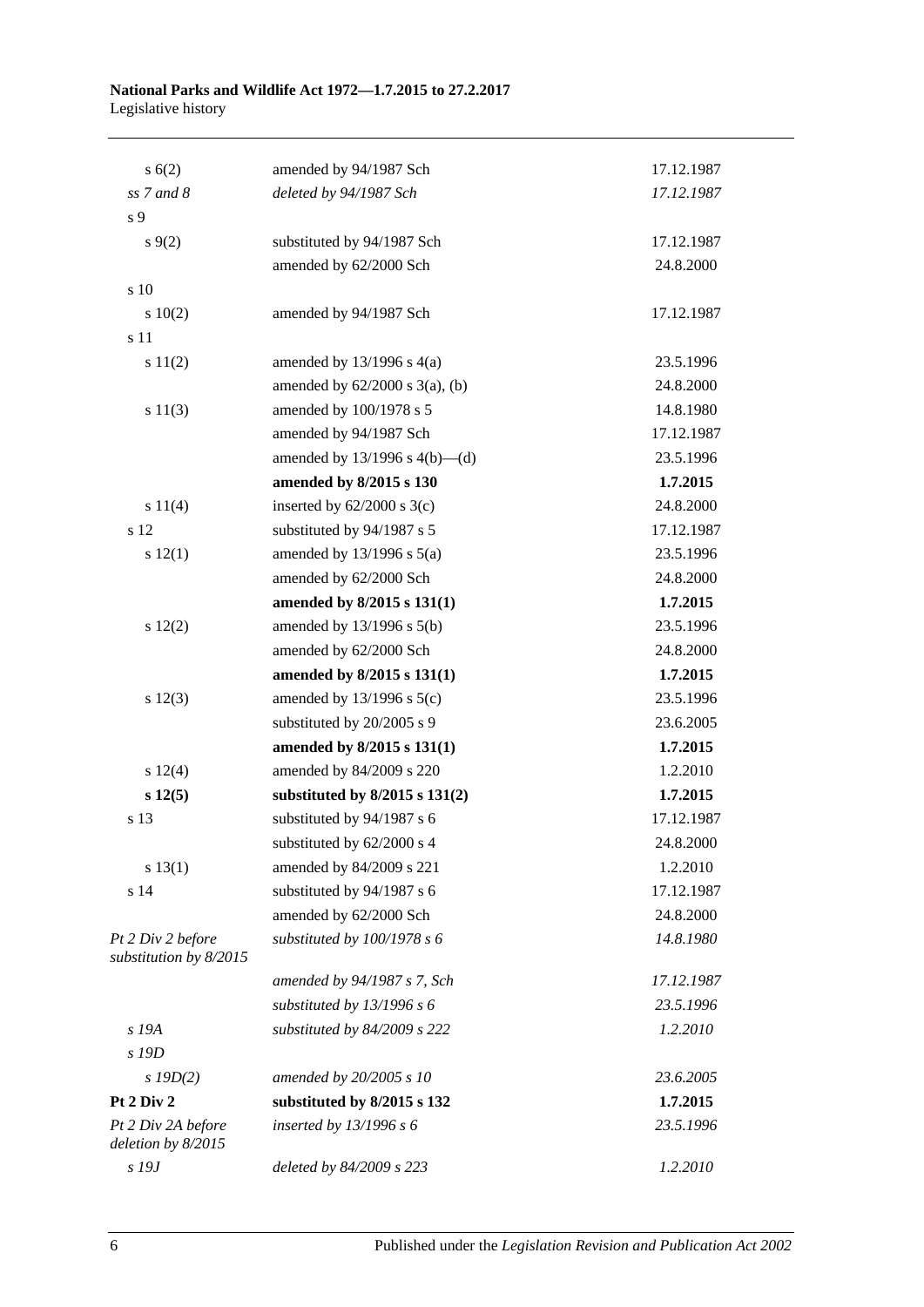| s 19L                                    |                                    |            |
|------------------------------------------|------------------------------------|------------|
| $s$ 19 $L(2)$                            | amended by 20/2005 s 11            | 23.6.2005  |
| Pt 2 Div 2A                              | deleted by 8/2015 s 132            | 1.7.2015   |
| Pt 2 Div 2B before<br>deletion by 8/2015 | inserted by $13/1996 s 6$          | 23.5.1996  |
| $s$ 19 $P$                               | deleted by 84/2009 s 224           | 1.2.2010   |
| Pt 2 Div 2B                              | deleted by 8/2015 s 132            | 1.7.2015   |
| Pt 2 Div 3                               |                                    |            |
| s 20                                     |                                    |            |
| $s \, 20(1)$                             | amended by $94/1987$ s $8(a)$      | 17.12.1987 |
|                                          | amended by 27/2004 s 14(1)         | 29.7.2004  |
| $s\,20(2)$                               | amended by 94/1987 Sch             | 17.12.1987 |
| $s\,20(3)$                               | amended by 94/1987 Sch             | 17.12.1987 |
|                                          | substituted by 27/2004 s 14(2)     | 29.7.2004  |
| $s\,20(4)$                               | amended by 94/1987 Sch             | 17.12.1987 |
|                                          | deleted by $27/2004 s 14(2)$       | 29.7.2004  |
| $s\,20(5)$                               | amended by 94/1987 Sch             | 17.12.1987 |
|                                          | amended by 20/2005 Sch 3           | 23.6.2005  |
| $s\,20(6)$                               | inserted by $94/1987$ s $8(b)$     | 17.12.1987 |
|                                          | amended by 20/2005 Sch 3           | 23.6.2005  |
| $s\,20(7)$                               | inserted by 27/2004 s 14(3)        | 29.7.2004  |
| s 21                                     | substituted by 94/1987 s 9         | 17.12.1987 |
| s 22                                     | substituted by 94/1987 s 10        | 17.12.1987 |
| $s\,22(1)$                               | amended by 13/1996 s 7             | 23.5.1996  |
|                                          | amended by $62/2000$ s $5(a)$      | 24.8.2000  |
| s 22(1a)—(1c)                            | inserted by $62/2000$ s $5(b)$     | 24.8.2000  |
| $s\,22(7)$                               | amended by 62/2000 Sch             | 24.8.2000  |
| $s\,22(8)$                               | inserted by 27/2004 s 15           | 29.7.2004  |
| s 23                                     | amended by 19/1981 s 3             | 2.4.1981   |
|                                          | substituted by 94/1987 s 11        | 17.12.1987 |
| $s\,23(4)$                               | amended by $13/1996$ s $8(a)$ —(d) | 23.5.1996  |
| $s\,23(5)$                               | amended by 62/2000 Sch             | 24.8.2000  |
| $s\,23(5a)$                              | inserted by $13/1996$ s $8(e)$     | 23.5.1996  |
|                                          | amended by 62/2000 Sch             | 24.8.2000  |
| s 24                                     | amended by 19/1981 s 4 (Sch)       | 2.4.1981   |
|                                          | substituted by 94/1987 s 12        | 17.12.1987 |
| $s\,24(1)$ —(3)                          | amended by 62/2000 Sch             | 24.8.2000  |
| s 24A                                    | inserted by 62/2000 s 6            | 24.8.2000  |
| s 25                                     | substituted by 94/1987 s 13        | 17.12.1987 |
| s 26                                     | amended by 19/1981 s 4 (Sch)       | 2.4.1981   |
|                                          | amended by 94/1987 Sch             | 17.12.1987 |
|                                          | amended by 62/2000 Sch             | 24.8.2000  |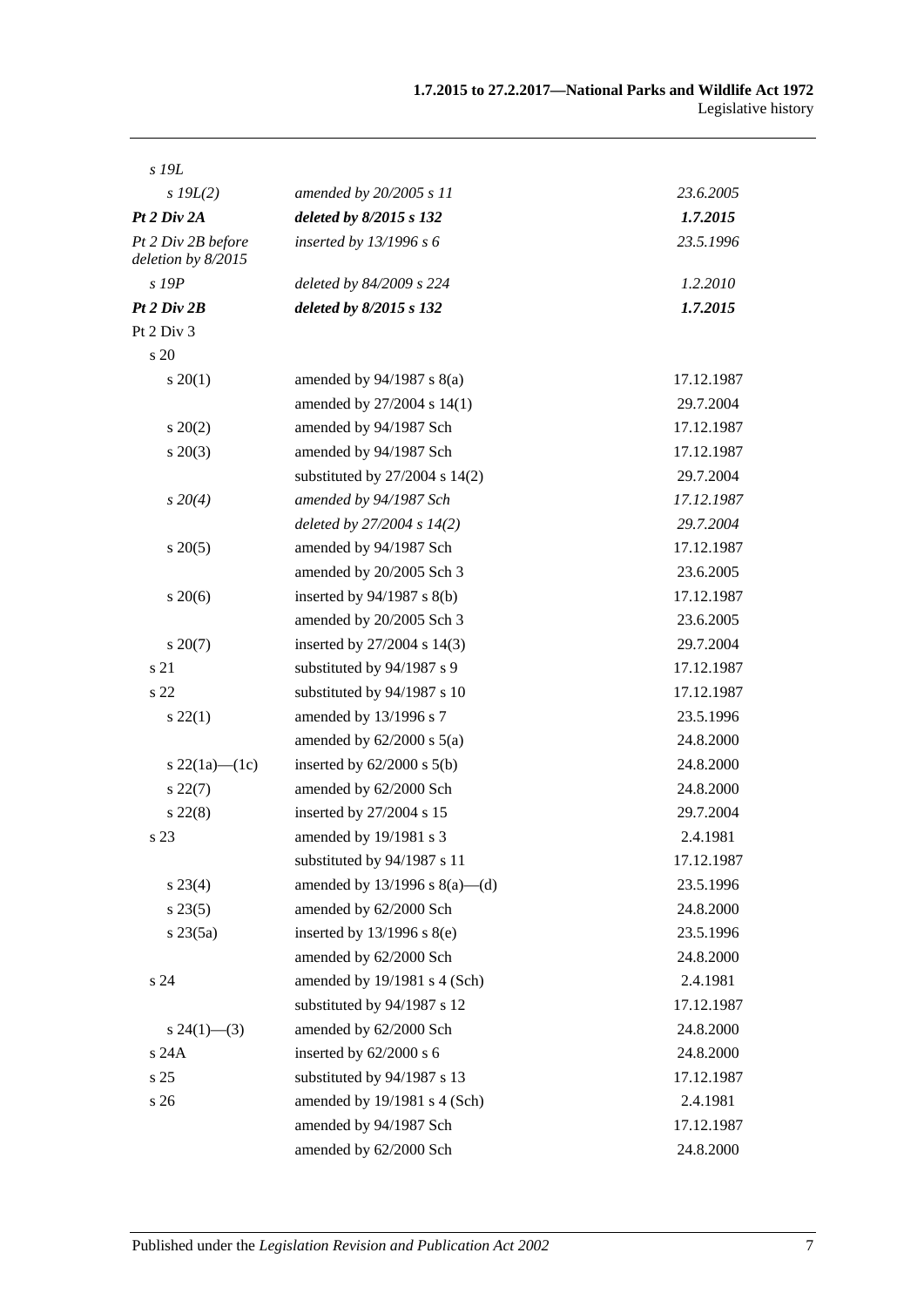#### **National Parks and Wildlife Act 1972—1.7.2015 to 27.2.2017** Legislative history

| by 84/2009      | s 26A before deletion inserted by 94/1987 s 14 | 17.12.1987 |
|-----------------|------------------------------------------------|------------|
| $s$ 26A $(1)$   | amended by $62/2000 s 7(a)$                    | 24.8.2000  |
| $s \, 26A(2)$   | amended by $62/2000 s 7(b)$                    | 24.8.2000  |
| s26A            | deleted by 84/2009 s 225                       | 1.2.2010   |
| Pt <sub>3</sub> |                                                |            |
| Pt 3 Div 1      |                                                |            |
| s 27            |                                                |            |
| $s\,27(2)$      | amended by 94/1987 Sch                         | 17.12.1987 |
| $s \, 27(4)$    | amended by 20/2005 s 12                        | 23.6.2005  |
| $s \, 27(6)$    | inserted by 27/2004 s 16                       | 29.7.2004  |
| s 28            |                                                |            |
| $s\,28(1)$      | amended by 27/2004 s 17(1)                     | 29.7.2004  |
| $s$ 28(1a)      | inserted by 27/2004 s 17(2)                    | 29.7.2004  |
| $s\,28(3)$      | amended by 20/2005 s 13                        | 23.6.2005  |
| s 28(5)         | inserted by 27/2004 s 17(3)                    | 29.7.2004  |
| s 28A           | inserted by 27/2004 s 18                       | 29.7.2004  |
| Pt 3 Div 2      |                                                |            |
| s 29            |                                                |            |
| $s\,29(2)$      | amended by 94/1987 Sch                         | 17.12.1987 |
| $s\,29(4)$      | amended by 20/2005 s 14                        | 23.6.2005  |
| $s\,29(6)$      | inserted by 27/2004 s 19                       | 29.7.2004  |
| s 30            |                                                |            |
| $s \ 30(1)$     | amended by 27/2004 s 20(1)                     | 29.7.2004  |
| $s \ 30(1a)$    | inserted by $27/2004$ s $20(2)$                | 29.7.2004  |
| $s \ 30(3)$     | amended by 20/2005 s 15                        | 23.6.2005  |
| $s \ 30(5)$     | inserted by 27/2004 s 20(3)                    | 29.7.2004  |
| s 30A           | inserted by 27/2004 s 21                       | 29.7.2004  |
| Pt 3 Div 3      |                                                |            |
| s 31            |                                                |            |
| $s \ 31(2)$     | amended by 94/1987 Sch                         | 17.12.1987 |
| $s \ 31(4)$     | substituted by 94/1987 s 15                    | 17.12.1987 |
|                 | amended by 20/2005 s 16                        | 23.6.2005  |
| Pt 3 Div 4      |                                                |            |
| s 33            |                                                |            |
| $s \, 33(2)$    | substituted by 94/1987 Sch                     | 17.12.1987 |
| $s \, 33(4)$    | amended by 62/2000 Sch                         | 24.8.2000  |
|                 | amended by 20/2005 s 17                        | 23.6.2005  |
| Pt 3 Div 4A     | inserted by 94/1987 s 16                       | 17.12.1987 |
| s 34A           |                                                |            |
| $s \, 34A(3)$   | amended by 20/2005 s 18                        | 23.6.2005  |
| Pt 3 Div 4B     | inserted by 13/1996 s 9                        | 23.5.1996  |
| Pt 3 Div 5      |                                                |            |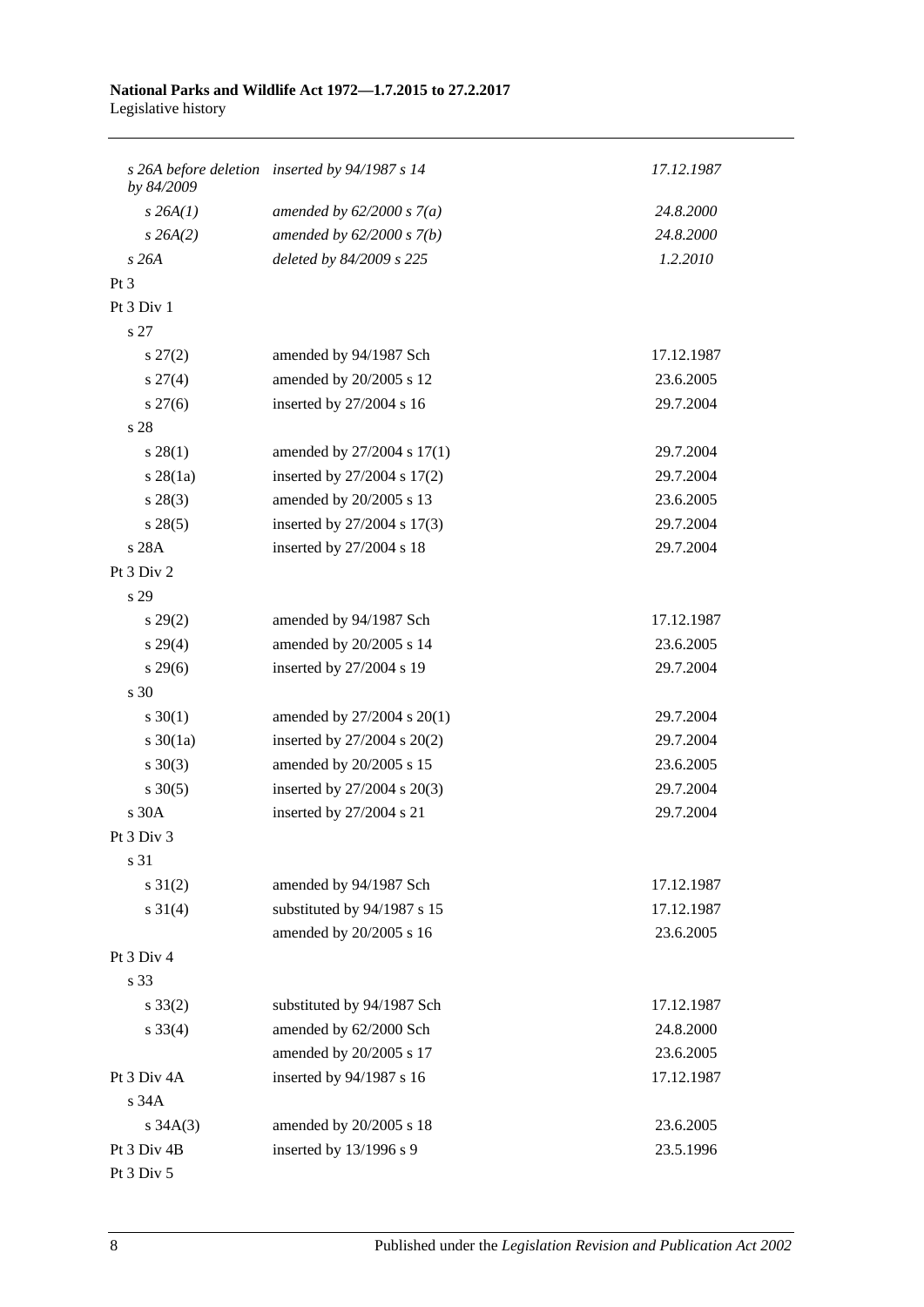| s <sub>35</sub>                           |                                                                                  |            |
|-------------------------------------------|----------------------------------------------------------------------------------|------------|
| $s \, 35(1)$                              | amended by 35/1978 s 4                                                           | 8.6.1978   |
|                                           | amended by 27/2004 s 22(1)                                                       | 29.7.2004  |
| $s \, 35(2)$                              | substituted by $27/2004$ s $22(2)$                                               | 29.7.2004  |
| $s \frac{35(2a)}{2}$                      | inserted by 27/2004 s 22(3)                                                      | 29.7.2004  |
| $s \, 35(3)$                              | substituted by 94/1987 Sch                                                       | 17.12.1987 |
|                                           | substituted by 62/2000 s 8                                                       | 24.8.2000  |
|                                           | amended by 27/2004 s 22(4)                                                       | 29.7.2004  |
| $s \, 35(4)$                              | substituted by 62/2000 s 8                                                       | 24.8.2000  |
|                                           | amended by 27/2004 s 22(5)                                                       | 29.7.2004  |
| $s \frac{35}{4a}$                         | inserted by 11/2011 s 49                                                         | 16.6.2011  |
| $s \, 35(5)$                              | inserted by 62/2000 s 8                                                          | 24.8.2000  |
|                                           | amended by $35/2003$ Sch cl 14(c)                                                | 24.11.2003 |
|                                           | amended by 27/2004 s 22(6)                                                       | 29.7.2004  |
| s $35(5a)$ and $(5b)$                     | inserted by 35/2003 Sch cl 14(d)                                                 | 24.11.2003 |
| $s \, 35(6)$                              | inserted by 62/2000 s 8                                                          | 24.8.2000  |
|                                           | amended by 27/2004 s 22(7)                                                       | 29.7.2004  |
| s $35(7)$ and $(8)$                       | inserted by 27/2004 s 22(8)                                                      | 29.7.2004  |
| s 36 before<br>substitution by<br>27/2004 |                                                                                  |            |
| $s \, 36(1)$                              | amended by $35/1978$ s 5                                                         | 8.6.1978   |
| $s \, 36(2)$                              | substituted by 94/1987 s 17                                                      | 17.12.1987 |
|                                           | amended by 62/2000 Sch                                                           | 24.8.2000  |
| s 36                                      | substituted by 27/2004 s 23                                                      | 29.7.2004  |
| s 37                                      |                                                                                  |            |
| $s \frac{37(1)}{2}$                       | s 37 amended by 94/1987 s 18, Sch                                                | 17.12.1987 |
|                                           | s 37 amended by 62/2000 Sch                                                      | 24.8.2000  |
|                                           | s 37 amended by 35/2003 Sch cl 14(e)                                             | 24.11.2003 |
|                                           | s 37 amended by 27/2004 s 24                                                     | 29.7.2004  |
|                                           | s 37 redesignated as s $37(1)$ by $5/2005$ Sch 2<br>$\left(\text{cl } 43\right)$ | 1.7.2005   |
| $s \frac{37(2)}{2}$                       | inserted by 5/2005 Sch 2 (cl 43)                                                 | 1.7.2005   |
| s 38                                      |                                                                                  |            |
| $s \, 38(1)$                              | substituted by 94/1987 Sch                                                       | 17.12.1987 |
|                                           | substituted by $27/2004$ s $25(1)$                                               | 29.7.2004  |
| $s \frac{38}{1a}$                         | inserted by 27/2004 s 25(1)                                                      | 29.7.2004  |
| $s \ 38(2)$                               | amended by 27/2004 s 25(2)                                                       | 29.7.2004  |
| $s \, 38(2a)$                             | inserted by 54/1993 s 11                                                         | 15.1.1994  |
|                                           | amended by 35/2003 Sch cl 14(f), (g)                                             | 24.11.2003 |
|                                           | substituted by $27/2004$ s $25(3)$                                               | 29.7.2004  |
| $s \ 38(3)$                               | amended by 13/1996 s 10(a)                                                       | 23.5.1996  |
|                                           | amended by 27/2004 s 25(4), (5)                                                  | 29.7.2004  |
| $s \, 38(4a)$                             | inserted by 27/2004 s 25(6)                                                      | 29.7.2004  |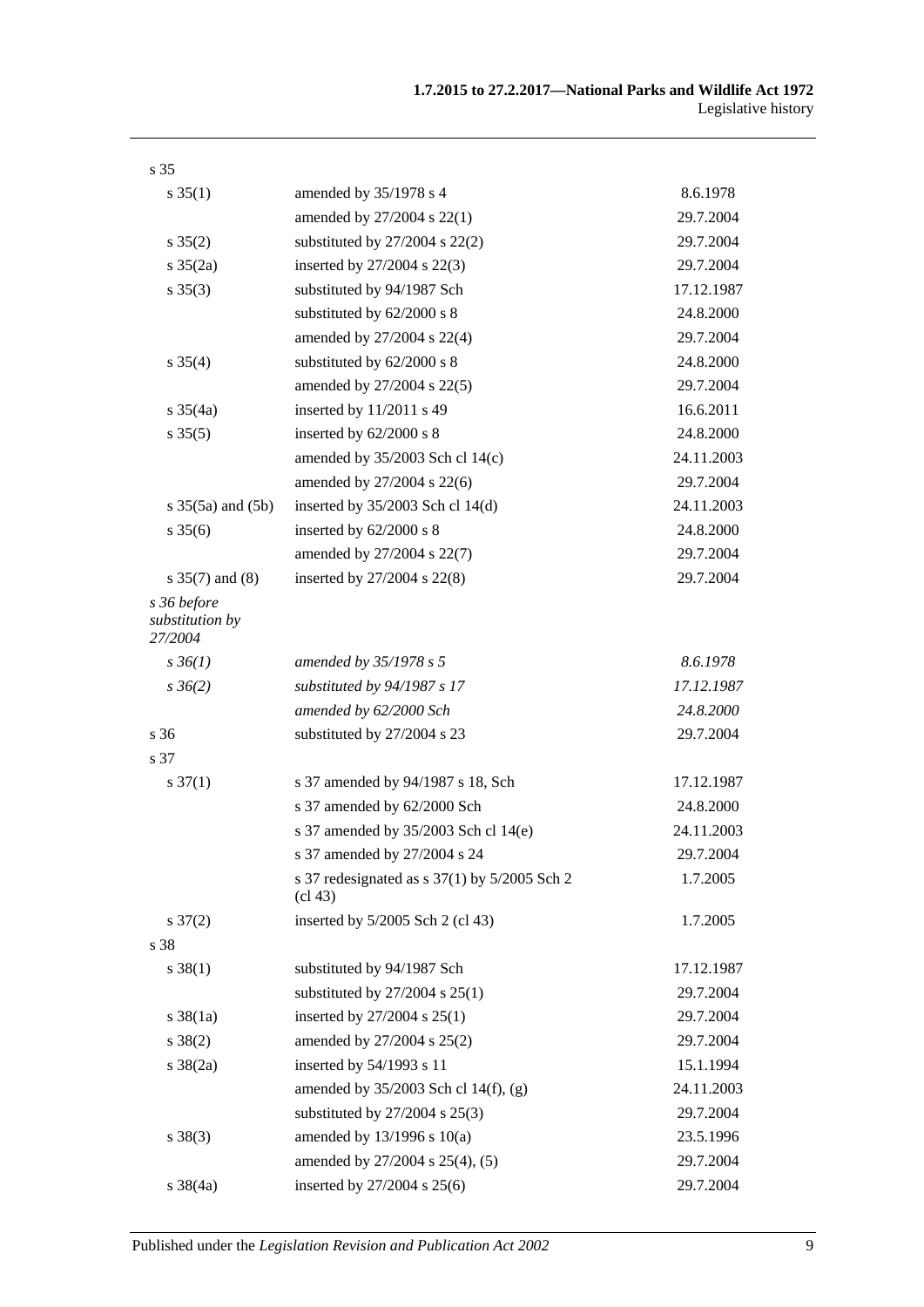| $s \, 38(6)$          | amended by 94/1987 s 19                                     | 17.12.1987 |
|-----------------------|-------------------------------------------------------------|------------|
|                       | amended by 13/1996 s 10(b)                                  | 23.5.1996  |
| $s \ 38(7)$           | amended by $100/1978$ s $7(a)$                              | 14.8.1980  |
|                       | amended by 94/1987 Sch                                      | 17.12.1987 |
|                       | amended by 13/1996 s 10(c)                                  | 23.5.1996  |
|                       | amended by 8/2015 s 133                                     | 1.7.2015   |
| $s \ 38(8)$           | amended by 100/1978 s 7(b), (c)                             | 14.8.1980  |
|                       | amended by 13/1996 s 10(d)                                  | 23.5.1996  |
| $s \ 38(9)$           | amended by 100/1978 s 7(d)                                  | 14.8.1980  |
|                       | substituted by 94/1987 Sch                                  | 17.12.1987 |
|                       | amended by 13/1996 s 10(e)                                  | 23.5.1996  |
| $s \frac{38(9a)}{2}$  | inserted by 27/2004 s 25(7)                                 | 29.7.2004  |
| $s \ 38(10)$          | substituted by 94/1987 Sch                                  | 17.12.1987 |
| $s \frac{38(10a)}{2}$ | inserted by $13/1996$ s $10(f)$                             | 23.5.1996  |
| s <sub>40</sub>       |                                                             |            |
| $s\ 40(1)$            | s 40 amended and redesignated as s 40(1) by<br>94/1987 s 20 | 17.12.1987 |
| $s\ 40(2)$            | inserted by 94/1987 s 20(b)                                 | 17.12.1987 |
| s 40A                 | inserted by 94/1987 s 21                                    | 17.12.1987 |
| s $40A(1)$ —(3)       | amended by 62/2000 Sch                                      | 24.8.2000  |
| Pt 3 Div 6            | heading substituted by 63/2003 s 4                          | 29.7.2004  |
| s 41                  |                                                             |            |
| $s\ 41(1)$            | substituted by 94/1987 s 22                                 | 17.12.1987 |
|                       | amended by 62/2000 Sch                                      | 24.8.2000  |
|                       | amended by 35/2003 Sch cl 14(h)                             | 24.11.2003 |
| $s\ 41(2)$            | substituted by 62/2000 Sch                                  | 24.8.2000  |
| s 41A                 | inserted by 94/1987 s 23                                    | 17.12.1987 |
| s <sub>42</sub>       |                                                             |            |
| $s\ 42(1a)$           | inserted by 27/2004 s 26(1)                                 | 29.7.2004  |
| $s\ 42(3)$            | amended by 19/1981 s 4 (Sch)                                | 2.4.1981   |
|                       | amended by 94/1987 Sch                                      | 17.12.1987 |
|                       | amended by 62/2000 Sch                                      | 24.8.2000  |
| $s\ 42(4)$            | amended by 94/1987 Sch                                      | 17.12.1987 |
| $s\ 42(5)$            | inserted by 27/2004 s 26(2)                                 | 29.7.2004  |
| s 43                  |                                                             |            |
| $s\,43(1)$            | amended by $94/1987$ s $24(a)$                              | 17.12.1987 |
|                       | amended by 62/2000 Sch                                      | 24.8.2000  |
| $s\,43(1a)$           | inserted by 94/1987 s 24(b)                                 | 17.12.1987 |
| $s\,43(2)$            | amended by 94/1987 s 24(c)                                  | 17.12.1987 |
| $s\ 43(2a)$           | inserted by $94/1987$ s $24(d)$                             | 17.12.1987 |
|                       | amended by 62/2000 Sch                                      | 24.8.2000  |
| $s\,43(5)$            | amended by 62/2000 Sch                                      | 24.8.2000  |
| $s\,43(7)$            | inserted by 27/2004 s 27                                    | 29.7.2004  |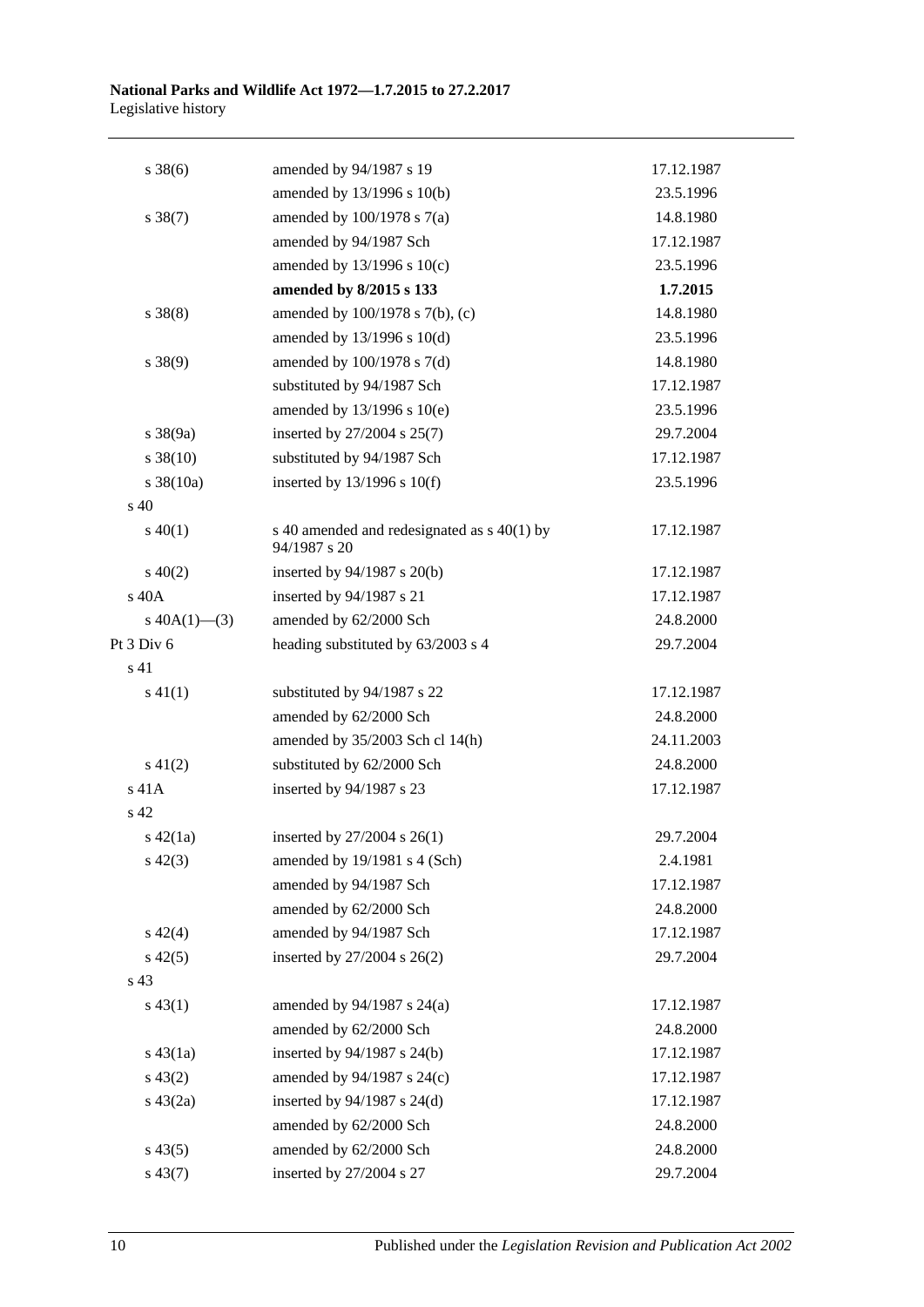| $s$ 43 $A$                                | inserted by 94/1987 s 25                                                  | 17.12.1987 |
|-------------------------------------------|---------------------------------------------------------------------------|------------|
| $s\,43A(1)$ - (5)                         | amended by 62/2000 Sch                                                    | 24.8.2000  |
| $s\,43A(6)$                               | substituted by 62/2000 Sch                                                | 24.8.2000  |
| $s\,43A(7)$                               | inserted by 62/2000 Sch                                                   | 24.8.2000  |
| $s$ 43AB                                  | inserted by 63/2003 s 5                                                   | 29.7.2004  |
| $s$ 43B                                   | inserted by 94/1987 s 25                                                  | 17.12.1987 |
| $s\,43B(1)$                               | amended by 62/2000 Sch                                                    | 24.8.2000  |
| $s\,43B(3)$                               | inserted by $63/2003$ s 6                                                 | 29.7.2004  |
| $s\,43C$                                  | inserted by 13/1996 s 11                                                  | 23.5.1996  |
| s $43C(1)$                                | s 43C amended and redesignated as s 43C(1) by<br>$62/2000$ s $9(a)$ , (b) | 24.8.2000  |
|                                           | amended by 27/2004 s 28(1)                                                | 29.7.2004  |
| $s\ 43C(2)$                               | inserted by $62/2000$ s $9(b)$                                            | 24.8.2000  |
|                                           | amended by 27/2004 s 28(2)                                                | 29.7.2004  |
| $s\ 43C(3)$                               | inserted by 27/2004 s 28(3)                                               | 29.7.2004  |
| Pt 3 Div 6A                               | inserted by 27/2004 s 29                                                  | 29.7.2004  |
| Pt 3 Div 7                                |                                                                           |            |
| $s$ 44                                    |                                                                           |            |
| $s\,44(1a)$                               | inserted by 13/1996 s 12                                                  | 23.5.1996  |
| $s\,44(3)$                                | inserted by 94/1987 s 26                                                  | 17.12.1987 |
| owner                                     | substituted by $20/2009$ Sch 1 cl $2(1)$                                  | 1.6.2010   |
| $s\,44(4)$                                | inserted by 20/2009 Sch 1 cl 2(2)                                         | 1.6.2010   |
| s <sub>45</sub>                           | amended by 19/1981 s 4 (Sch)                                              | 2.4.1981   |
|                                           | substituted by 94/1987 s 27                                               | 17.12.1987 |
| $s\,45(1)$                                | amended by 62/2000 Sch                                                    | 24.8.2000  |
| Pt 3A                                     | inserted by 35/1978 s 6                                                   | 8.6.1978   |
| Pt 3A Div 1                               | heading inserted by 62/2000 s 10                                          | 24.8.2000  |
| $s$ 45A                                   |                                                                           |            |
| s 45A(1)                                  | s 45A redesignated as $s$ 45A(1) by 27/2004 s 30                          | 29.7.2004  |
| <b>Bookmark</b><br><b>Biosphere Trust</b> | inserted by 54/1998 s 2                                                   | 3.9.1998   |
|                                           | deleted by 20/2005 s 19(1)                                                | 23.6.2005  |
| <b>General Reserves</b><br>Trust          | inserted by 62/2000 s 11                                                  | 24.8.2000  |
|                                           | deleted by 8/2015 s 134                                                   | 1.7.2015   |
| Man and the<br><b>Biosphere Program</b>   | inserted by 54/1998 s 2                                                   | 3.9.1998   |
|                                           | deleted by $20/2005 s 19(2)$                                              | 23.6.2005  |
| reserve                                   | substituted by 6/2013 Sch 2 cl 1                                          | 16.5.2013  |
| $s\,45A(2)$                               | inserted by 27/2004 s 30                                                  | 29.7.2004  |
| $s$ 45 $B$                                |                                                                           |            |
| $s$ 45B(1)                                | amended by 8/2015 s 135(1)                                                | 1.7.2015   |
| $s\,45B(2)$                               | amended by 62/2000 s 12                                                   | 24.8.2000  |
|                                           | amended by 8/2015 s 135(2), (3)                                           | 1.7.2015   |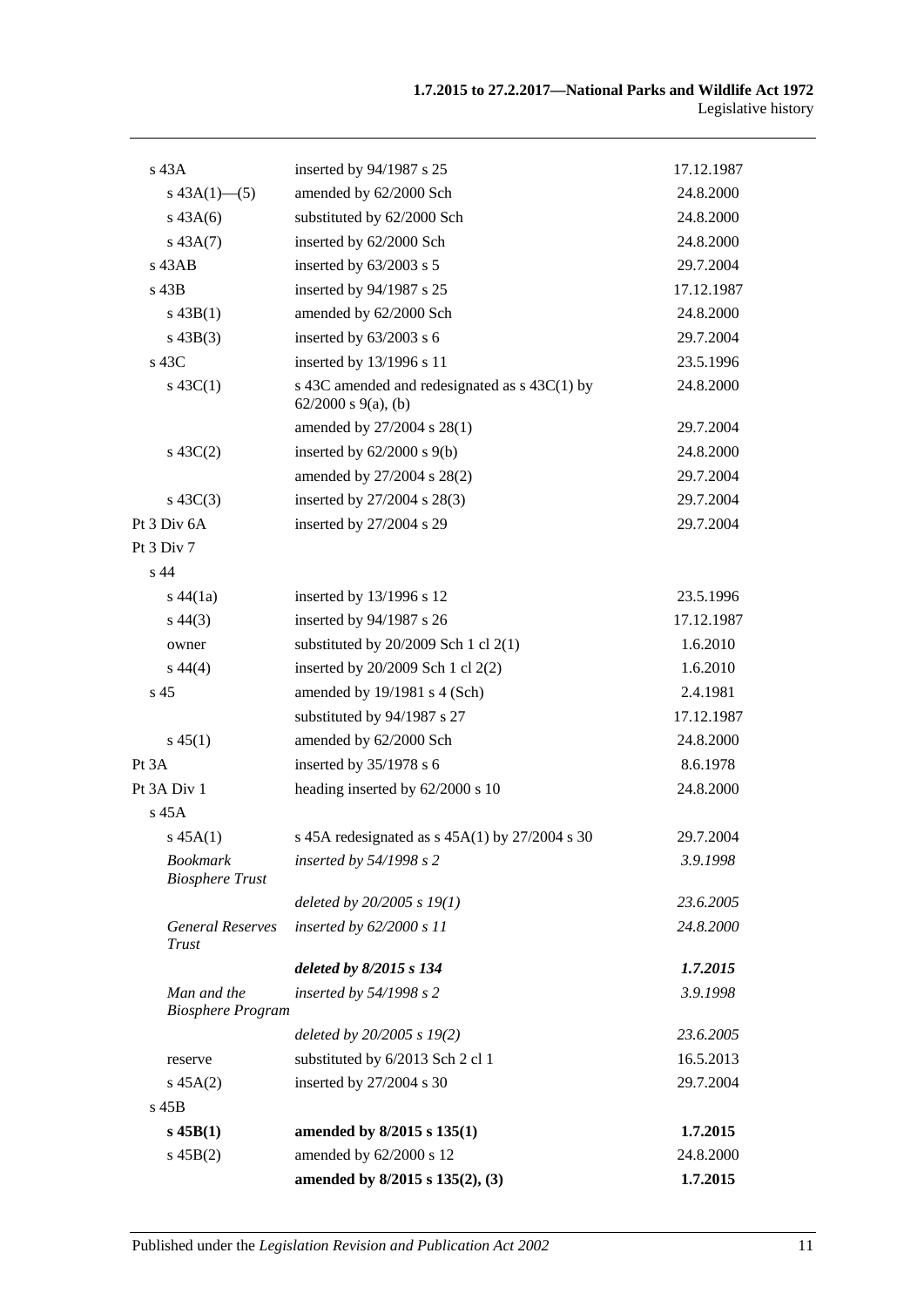#### **National Parks and Wildlife Act 1972—1.7.2015 to 27.2.2017** Legislative history

| s 45BA               | inserted by $62/2000 s 13$         | 24.8.2000  |
|----------------------|------------------------------------|------------|
|                      | deleted by 8/2015 s 136            | 1.7.2015   |
| s 45D                |                                    |            |
| s $45D(2)$ and $(4)$ | substituted by 94/1987 Sch         | 17.12.1987 |
| $s\,45D(5)$          | amended by 62/2000 Sch             | 24.8.2000  |
| s 45E                |                                    |            |
| $s\,45E(1)$          |                                    | 24.8.2000  |
|                      | amended by 62/2000 Sch             |            |
| $s\,45E(2)$          | substituted by 94/1987 Sch         | 17.12.1987 |
|                      | amended by 62/2000 Sch             | 24.8.2000  |
| $s\,45E(3)$          | amended by 62/2000 Sch             | 24.8.2000  |
| s 45F                |                                    |            |
| $s\,45F(1)$          | amended by $13/1996$ s $13(a)$     | 23.5.1996  |
|                      | amended by $54/1998$ s $3(a)$      | 3.9.1998   |
|                      | amended by $62/2000$ s $14(a)$     | 24.8.2000  |
|                      | substituted by $8/2015$ s $137(1)$ | 1.7.2015   |
| $s\,45F(1a)$         | inserted by $54/1998 s 3(b)$       | 3.9.1998   |
|                      | deleted by 20/2005 s 20            | 23.6.2005  |
| $s$ 45 $F(1b)$       | inserted by $62/2000 s 14(b)$      | 24.8.2000  |
|                      | deleted by 8/2015 s 137(2)         | 1.7.2015   |
| $s\ 45F(2a)$         | inserted by 13/1996 s 13(b)        | 23.5.1996  |
| $s\ 45F(2b)$         | inserted by $62/2000$ s $14(c)$    | 24.8.2000  |
|                      | substituted by 8/2015 s 137(3)     | 1.7.2015   |
| $s\ 45F(2c)$         | inserted by $62/2000$ s $14(c)$    | 24.8.2000  |
|                      | amended by 6/2013 Sch 2 cl 2       | 16.5.2013  |
|                      | amended by 8/2015 s 137(4), (5)    | 1.7.2015   |
| $s\ 45F(2d)$         | inserted by $62/2000$ s $14(c)$    | 24.8.2000  |
| $s$ 45H              |                                    |            |
| $s\,45H(2)$          | substituted by 62/2000 Sch         | 24.8.2000  |
| s 45I                | substituted by $54/1998$ s 4       | 3.9.1998   |
| $s$ 45J              |                                    |            |
| $s\,45J(3)$          | amended by 62/2000 Sch             | 24.8.2000  |
| $s\,45K$             | amended by 94/1987 Sch             | 17.12.1987 |
|                      | deleted by 62/2000 s 15            | 24.8.2000  |
| Pt 3A Div 2          | inserted by 62/2000 s 16           | 24.8.2000  |
| heading              | amended by 8/2015 s 138            | 1.7.2015   |
| s 45M                |                                    |            |
| $s$ 45 $M(1)$        | substituted by 8/2015 s 139(1)     | 1.7.2015   |
| $s\,45M(2)$          | amended by 8/2015 s 139(2)         | 1.7.2015   |
| $s\,45M(3)$          | amended by 6/2013 Sch 2 cl 3       | 16.5.2013  |
|                      | amended by 8/2015 s 139(3)-(6)     | 1.7.2015   |
| $s\,45M(4)$          | amended by 8/2015 s 139(7), (8)    | 1.7.2015   |
| s 45N                | amended by 8/2015 s 140            | 1.7.2015   |
| s 450                |                                    |            |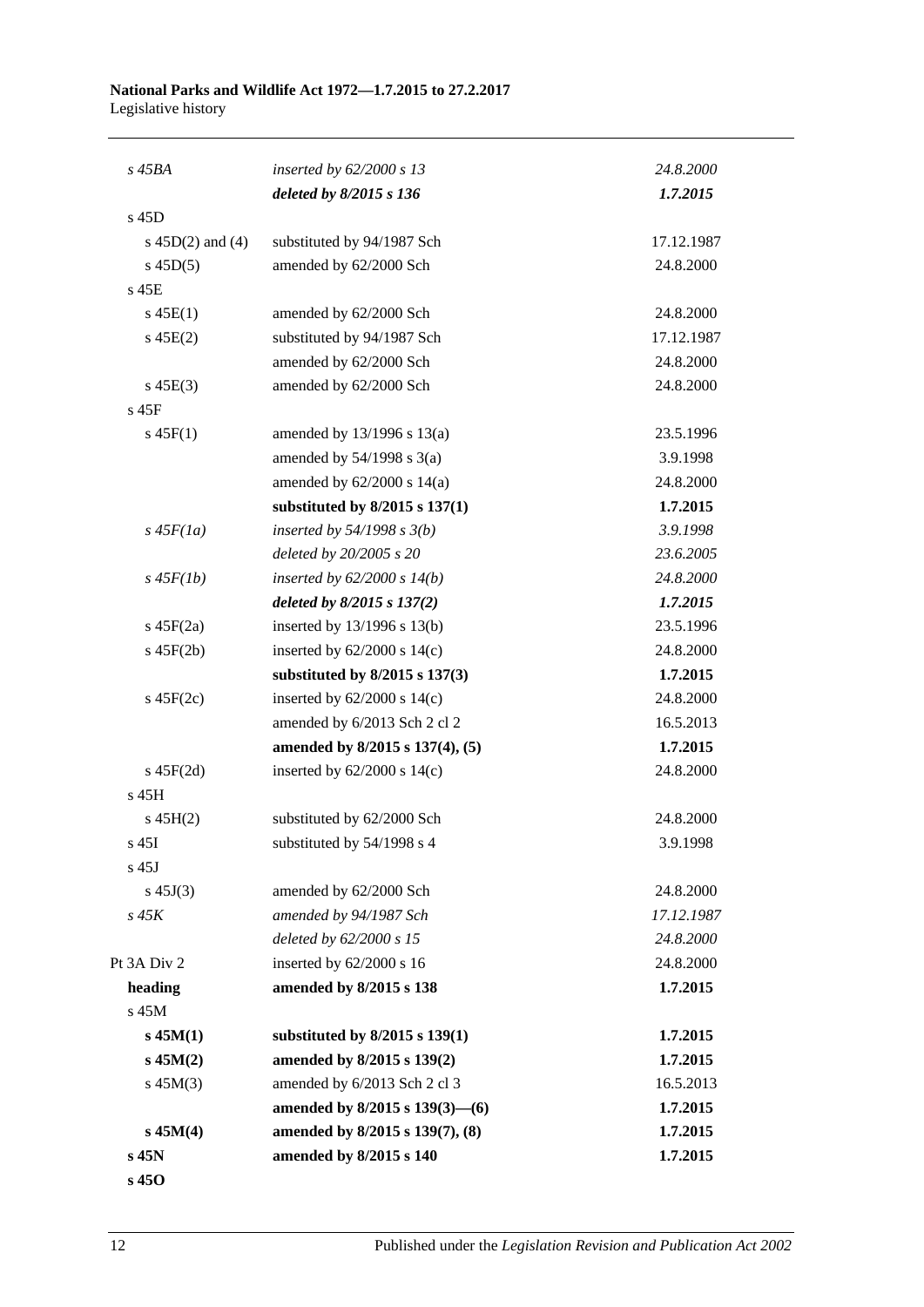| $s\,45O(1)$ and (2) | amended by 8/2015 s 141                                                                   | 1.7.2015    |
|---------------------|-------------------------------------------------------------------------------------------|-------------|
| Pt 4                | heading amended by 94/1987 s 28                                                           | 17.12.1987  |
| s <sub>46</sub>     |                                                                                           |             |
| $s\,46(2)$          | amended by 94/1987 s 29                                                                   | 1.7.1988    |
| s 47                | amended by 19/1981 s 4 (Sch)                                                              | 2.4.1981    |
|                     | substituted by 94/1987 s 30                                                               | 1.7.1988    |
| $s\,47(1)$          | amended by 28/1992 Sch 1                                                                  | 25.6.1992   |
| $s\,47(3)$          | amended by 62/2000 Sch                                                                    | 24.8.2000   |
| $s\,47(4)$          | amended by 71/1992 s 3(1) (Sch)                                                           | 1.3.1993    |
|                     | amended by 62/2000 Sch                                                                    | 24.8.2000   |
| s 48                | amended by 19/1981 s 4 (Sch)                                                              | 2.4.1981    |
|                     | substituted by 94/1987 s 31                                                               | 17.12.1987  |
| $s\,48(1)$          | amended by 62/2000 Sch                                                                    | 24.8.2000   |
| s 48A               | inserted by 94/1987 s 32                                                                  | 1.7.1988    |
| s 48A(1)            | amended by 62/2000 Sch                                                                    | 24.8.2000   |
| s 49                | substituted by 94/1987 s 33                                                               | 17.12.1987  |
| s 49A               | inserted by 13/1996 s 14                                                                  | 23.5.1996   |
| $Pt\,5$             |                                                                                           |             |
| Pt 5 Div 2          |                                                                                           |             |
| s 51                |                                                                                           |             |
| s 51(1)             | amended by 19/1981 s 4 (Sch)                                                              | 2.4.1981    |
|                     | substituted by 94/1987 s 34                                                               | 17.12.1987  |
|                     | amended by 45/1993 s 4                                                                    | 1.8.1993    |
|                     | amended by 62/2000 Sch                                                                    | 24.8.2000   |
|                     | amended by 5/2005 Sch 2 (cl 44)                                                           | 4.6.2005    |
| $s \frac{5l}{la}$   | amended by $19/1981$ s 4 (Sch)                                                            | 2.4.1981    |
|                     | deleted by 94/1987 s 34                                                                   | 17.12.1987  |
| $s$ 51 $A$          | inserted by 13/1996 s 15                                                                  | 23.5.1996   |
|                     | expired: $s$ 51A(7)                                                                       | (23.5.2000) |
|                     | inserted by $62/2000 s$ 17                                                                | 24.8.2000   |
|                     | expired: $s$ 51A(9)—omitted under Legislation<br><b>Revision and Publication Act 2002</b> | (24.8.2005) |
| s <sub>52</sub>     | substituted by 94/1987 s 35                                                               | 17.12.1987  |
| s 52(1)             | amended by 13/1996 s 16(a)                                                                | 23.5.1996   |
| $s\,52(2)$          | amended by 28/1992 Sch 1                                                                  | 25.6.1992   |
| $s\,52(3)$          | amended by 13/1996 s 16(b)                                                                | 23.5.1996   |
| s <sub>53</sub>     |                                                                                           |             |
| s 53(1)             | amended by 94/1987 s 36, Sch                                                              | 17.12.1987  |
| s 53(2)             | amended by 94/1987 Sch                                                                    | 17.12.1987  |
| s 53(4)             | amended by 19/1981 s 4 (Sch)                                                              | 2.4.1981    |
|                     | amended by 94/1987 Sch                                                                    | 17.12.1987  |
|                     | amended by 71/1992 s 3(1) (Sch)                                                           | 1.3.1993    |
|                     | amended by 62/2000 Sch                                                                    | 24.8.2000   |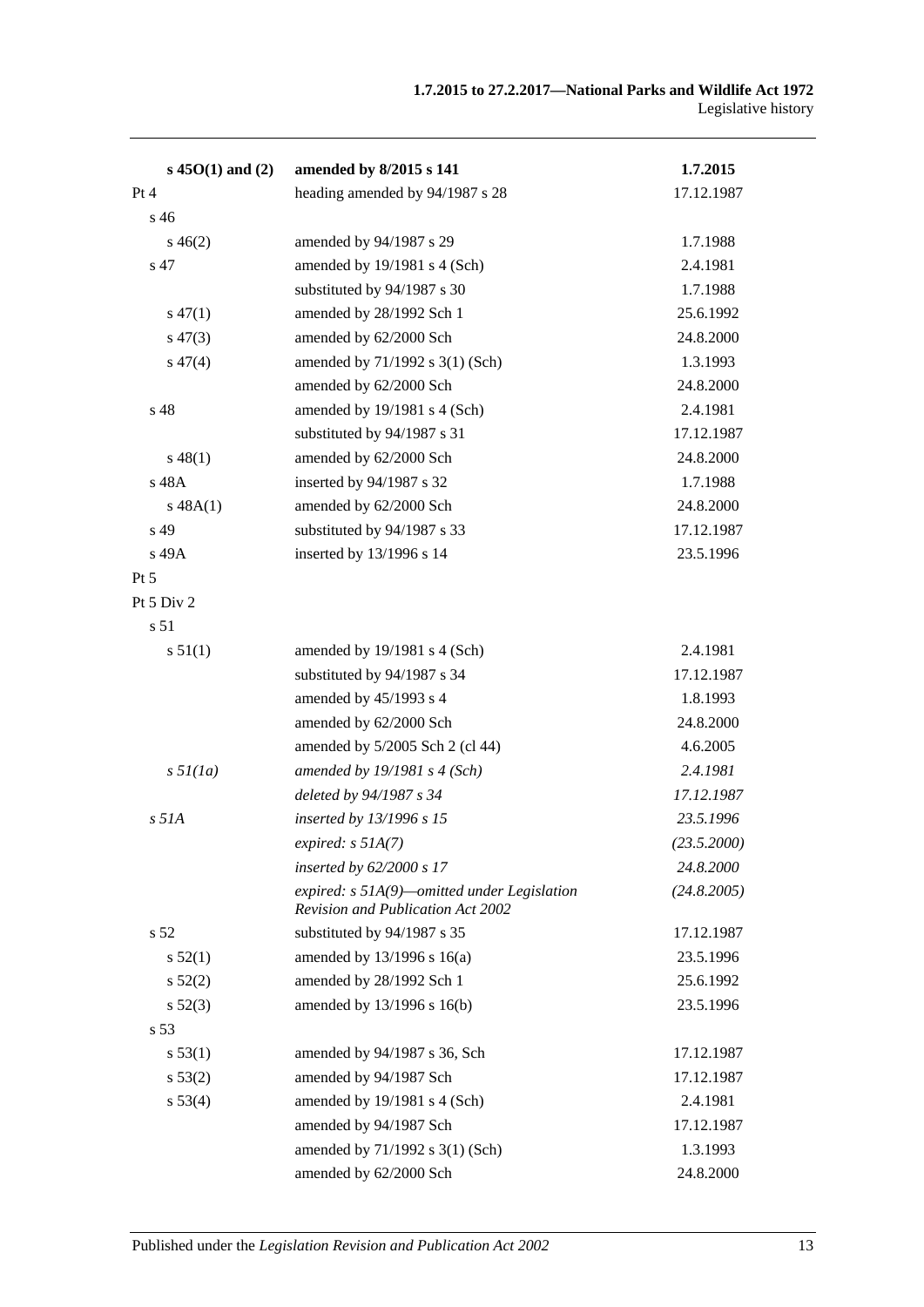| s 53(6)                               | amended by 94/1987 Sch                         | 17.12.1987 |
|---------------------------------------|------------------------------------------------|------------|
| s 53A                                 | inserted by 62/2000 s 18                       | 24.8.2000  |
| $s$ 53A(1)                            | amended by 8/2015 s 142                        | 1.7.2015   |
| Pt 5 Div 3                            | amended by 19/1981 s 4 (Sch)                   | 2.4.1981   |
|                                       | substituted by 94/1987 s 37                    | 1.7.1988   |
| s <sub>55</sub>                       | amended by 71/1992 s 3(1) (Sch)                | 1.3.1993   |
|                                       | amended by 62/2000 Sch                         | 24.8.2000  |
| Pt 5 Div 4                            |                                                |            |
| s 58                                  | amended by 19/1981 s 4 (Sch)                   | 2.4.1981   |
|                                       | substituted by 94/1987 s 38                    | 17.12.1987 |
| $s 58(1)$ (3)                         | amended by 62/2000 Sch                         | 24.8.2000  |
| s 58(4a)                              | inserted by 62/2000 s 19                       | 24.8.2000  |
| s 58(9)                               | deleted by 13/1996 s 17                        | 23.5.1996  |
| s 58A                                 | inserted by 94/1987 s 38                       | 17.12.1987 |
|                                       | amended by 62/2000 Sch                         | 24.8.2000  |
| s 59                                  | amended by 19/1981 s 4 (Sch)                   | 2.4.1981   |
|                                       | amended by 94/1987 Sch                         | 17.12.1987 |
|                                       | amended by 71/1992 s 3(1) (Sch)                | 1.3.1993   |
|                                       | substituted by 13/1996 s 18                    | 23.5.1996  |
| s 60                                  | amended by 19/1981 s 4 (Sch)                   | 2.4.1981   |
|                                       | substituted by 94/1987 s 39                    | 17.12.1987 |
| s 60(1)                               | amended by 45/1993 s 5                         | 1.8.1993   |
|                                       | amended by 62/2000 Sch                         | 24.8.2000  |
|                                       | amended by 5/2005 Sch 2 (cl 45)                | 4.6.2005   |
| Pt 5 Div 4A                           | inserted by $45/1993$ s 6                      | 1.8.1993   |
| s 60A                                 | deleted by 13/1996 s 19                        | 23.5.1996  |
| s 60B                                 |                                                |            |
| animal                                | inserted by $13/1996$ s $20(a)$                | 23.5.1996  |
| of protected animals                  | commercial farming inserted by 13/1996 s 20(b) | 23.5.1996  |
| trial farming of<br>protected animals | inserted by $13/1996$ s $20(b)$                | 23.5.1996  |
| s 60BA                                | inserted by 13/1996 s 21                       | 23.5.1996  |
| s 60C                                 |                                                |            |
| s $60C(2)$                            | amended by $13/1996$ s $22(a)$                 | 23.5.1996  |
| s $60C(3)$                            | amended by 13/1996 s 22(b)                     | 23.5.1996  |
| s $60C(4)$                            | substituted by $13/1996$ s $22(c)$             | 23.5.1996  |
| s $60C(6)$                            | amended by 13/1996 s 22(d)                     | 23.5.1996  |
| s 60D                                 |                                                |            |
| s $60D(1a)$                           | inserted by $13/1996$ s $23(a)$                | 23.5.1996  |
| $s$ 60D(4)                            | amended by 62/2000 Sch                         | 24.8.2000  |
| $s$ 60D(5)                            | substituted by $13/1996$ s $23(b)$             | 23.5.1996  |
| s 60D(5a)                             | inserted by 13/1996 s 23(b)                    | 23.5.1996  |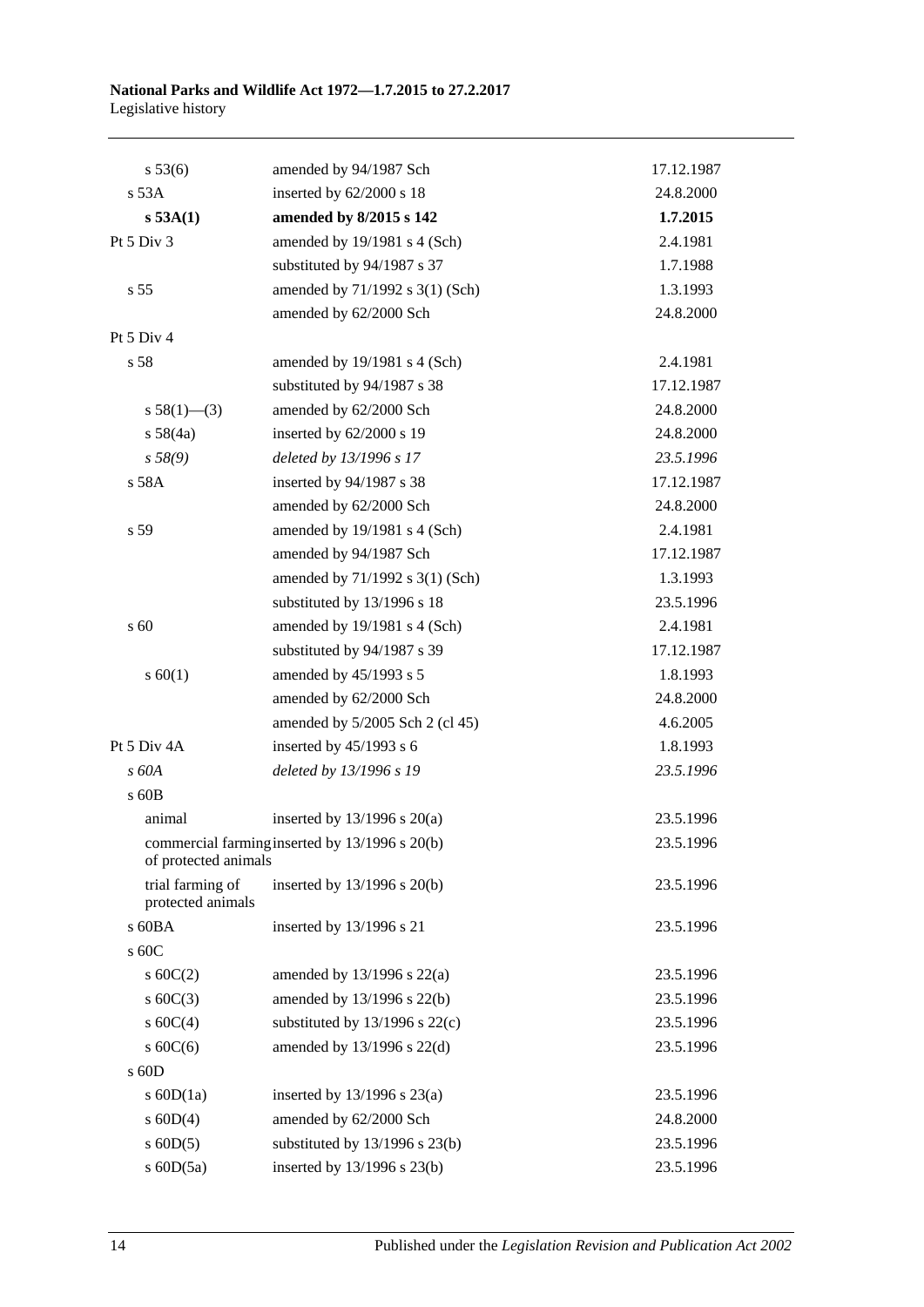| $s$ 60D(6)           | amended by 62/2000 Sch               | 24.8.2000  |
|----------------------|--------------------------------------|------------|
| $s$ 60D(9)           | inserted by $13/1996$ s $23(c)$      | 23.5.1996  |
| Pt 5 Div 4B          | inserted by 13/1996 s 24             | 23.5.1996  |
| $\rm s$ 60I          |                                      |            |
| s $60I(3)$ and $(6)$ | amended by 62/2000 Sch               | 24.8.2000  |
| $s$ 60I(7)           | substituted by 20/2005 s 21          | 23.6.2005  |
| s $60I(7a)$          | inserted by 20/2005 s 21             | 23.6.2005  |
| Pt $5$ Div $5$       |                                      |            |
| s 61                 | amended by 13/1996 s 25              | 23.5.1996  |
|                      | substituted by 62/2000 s 20          | 24.8.2000  |
| s <sub>62</sub>      |                                      |            |
| $s \, 62(2)$         | amended by 19/1981 s 4 (Sch)         | 2.4.1981   |
|                      | substituted by 94/1987 Sch           | 17.12.1987 |
|                      | amended by 62/2000 Sch               | 24.8.2000  |
| s $62(4)$ and $(5)$  | amended by 13/1996 s 26              | 23.5.1996  |
| Pt $5$ Div $6$       |                                      |            |
| s 64                 |                                      |            |
| s 64(1)              | amended by 19/1981 s 4 (Sch)         | 2.4.1981   |
|                      | amended by $94/1987$ s $40(a)$ , Sch | 17.12.1987 |
|                      | amended by 71/1992 s 3(1) (Sch)      | 1.3.1993   |
|                      | amended by 62/2000 Sch               | 24.8.2000  |
| s $64(3)$ and $(4)$  | amended by 19/1981 s 4 (Sch)         | 2.4.1981   |
|                      | amended by 94/1987 Sch               | 17.12.1987 |
|                      | amended by 71/1992 s 3(1) (Sch)      | 1.3.1993   |
|                      | amended by 62/2000 Sch               | 24.8.2000  |
| s 64(5)              | substituted by 94/1987 Sch           | 17.12.1987 |
| s64(6)               | inserted by 94/1987 s 40(b)          | 17.12.1987 |
| owner                | amended by 62/2000 Sch               | 24.8.2000  |
| $s\,65$              |                                      |            |
| s $65(1)$ and $(2)$  | amended by 19/1981 s 4 (Sch)         | 2.4.1981   |
|                      | substituted by 94/1987 Sch           | 17.12.1987 |
|                      | amended by 62/2000 Sch               | 24.8.2000  |
| s 66                 | amended by 19/1981 s 4 (Sch)         | 2.4.1981   |
|                      | substituted by 94/1987 s 41          | 17.12.1987 |
| s 66(2)              | amended by 71/1992 s 3(1) (Sch)      | 1.3.1993   |
|                      | amended by 62/2000 Sch               | 24.8.2000  |
| s 68                 | amended by 19/1981 s 4 (Sch)         | 2.4.1981   |
|                      | amended by 94/1987 Sch               | 17.12.1987 |
|                      | substituted by 45/1993 s 7           | 1.8.1993   |
| s 68(1)              | amended by 62/2000 s 21(a), Sch      | 24.8.2000  |
|                      | amended by 5/2005 Sch 2 (cl 46)      | 4.6.2005   |
| s68(3)               | inserted by $62/2000$ s $21(b)$      | 24.8.2000  |
| Pt 5A                |                                      |            |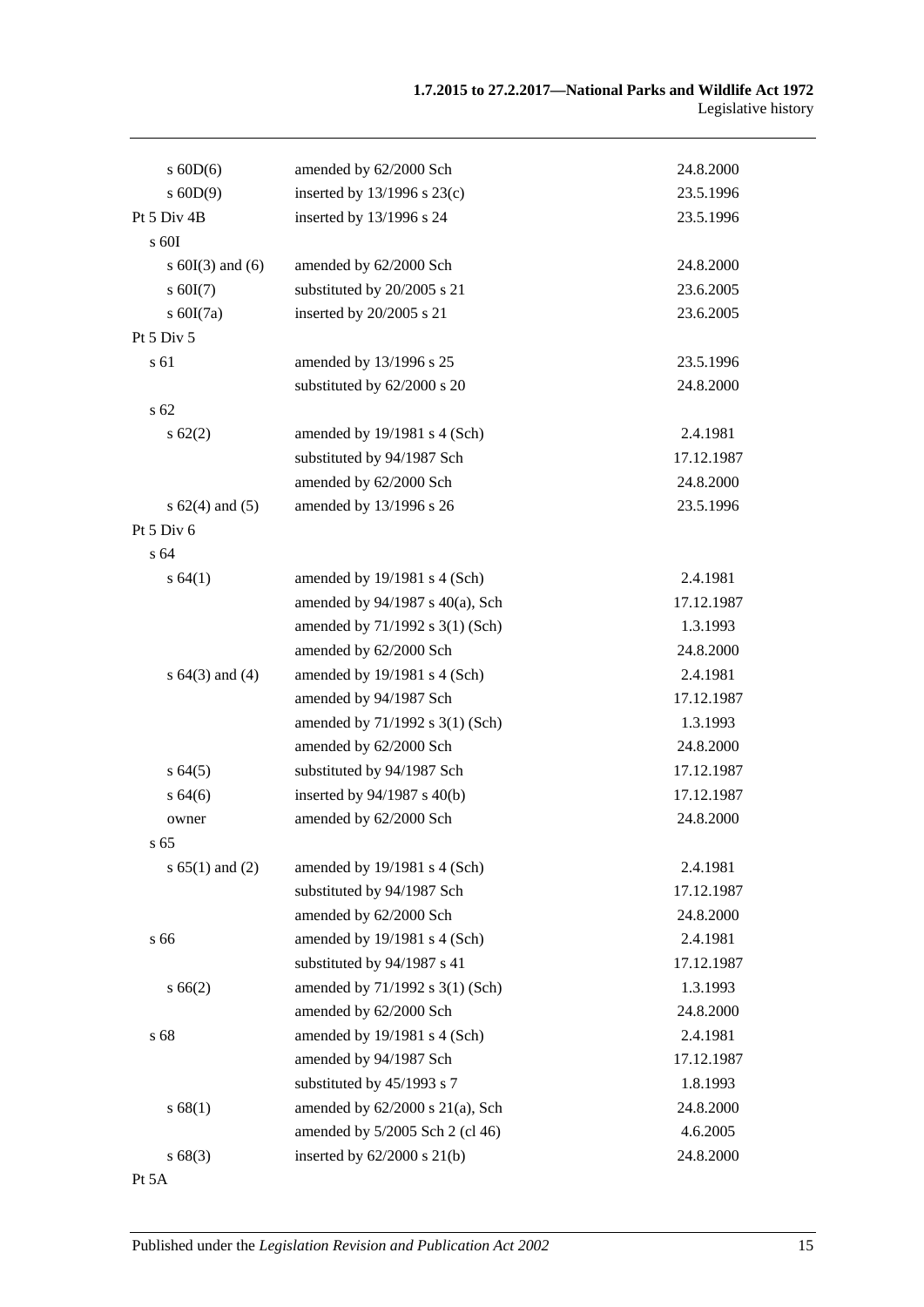#### **National Parks and Wildlife Act 1972—1.7.2015 to 27.2.2017** Legislative history

| Pt 5A Div 1                | heading inserted by 94/1987 s 42   | 17.12.1987 |
|----------------------------|------------------------------------|------------|
| s 68A                      |                                    |            |
| s 68A(1)                   | amended by 19/1981 s 4 (Sch)       | 2.4.1981   |
|                            | amended by 94/1987 Sch             | 17.12.1987 |
|                            | amended by 71/1992 s 3(1) (Sch)    | 1.3.1993   |
|                            | amended by 62/2000 Sch             | 24.8.2000  |
| s 68A(3)                   | deleted by 62/2000 s 22            | 24.8.2000  |
|                            | inserted by 5/2005 Sch 2 (cl 47)   | 4.6.2005   |
| s 68A(4)                   | amended by 94/1987 Sch             | 17.12.1987 |
| s 68A(5)                   | amended by 94/1987 s 43            | 17.12.1987 |
| s 68B                      | amended by 19/1981 s 4 (Sch)       | 2.4.1981   |
|                            | substituted by 94/1987 s 44        | 17.12.1987 |
| $s 68B(1), (3)$ and<br>(4) | amended by 71/1992 s 3(1) (Sch)    | 1.3.1993   |
|                            | amended by 62/2000 Sch             | 24.8.2000  |
| s 68B(6)                   |                                    |            |
| owner                      | amended by 62/2000 Sch             | 24.8.2000  |
| Pt 5A Div 2                | inserted by 94/1987 s 45           | 17.12.1987 |
|                            | heading amended by 27/2004 s 31    | 29.7.2004  |
| s 68C                      |                                    |            |
| $s\,68C(1)$                | deleted by 27/2004 s 32            | 29.7.2004  |
| s 68D                      |                                    |            |
| s $68D(1)$ and $(2)$       | amended by 28/1992 Sch 1           | 25.6.1992  |
|                            | amended by 27/2004 s 33(1)         | 29.7.2004  |
| s 68D(3)                   | amended by 28/1992 Sch 1           | 25.6.1992  |
|                            | amended by 27/2004 s 33(1), (2)    | 29.7.2004  |
| s 68D(4)                   | amended by 28/1992 Sch 1           | 25.6.1992  |
|                            | amended by 27/2004 s 33(1), (3)    | 29.7.2004  |
| s $68D(5a)$                | inserted by 27/2004 s 33(4)        | 29.7.2004  |
| s 68E                      | amended by 27/2004 s 34            | 29.7.2004  |
| Pt 6                       |                                    |            |
| s 69                       |                                    |            |
| s 69(1)                    | amended by 27/2004 s 35(1)         | 29.7.2004  |
| s 69(2)                    | amended by 94/1987 Sch             | 17.12.1987 |
|                            | amended by 27/2004 s 35(1)         | 29.7.2004  |
| $s\ 69(2a)$                | inserted by 13/1996 s 27           | 23.5.1996  |
|                            | amended by 27/2004 s 35(1), (2)    | 29.7.2004  |
| $s\ 69(2b)$                | inserted by $35/2003$ Sch cl 14(i) | 24.11.2003 |
| $s\ 69(2c)$                | inserted by $35/2003$ Sch cl 14(i) | 24.11.2003 |
|                            | amended by 27/2004 s 35(1)         | 29.7.2004  |
|                            | amended by 20/2005 Sch 3           | 23.6.2005  |
| s $69(2d)$ and $(2e)$      | inserted by 5/2005 Sch 2 (cl 48)   | 1.7.2005   |
| s $69(3)$ and $(4)$        | amended by 27/2004 s 35(1)         | 29.7.2004  |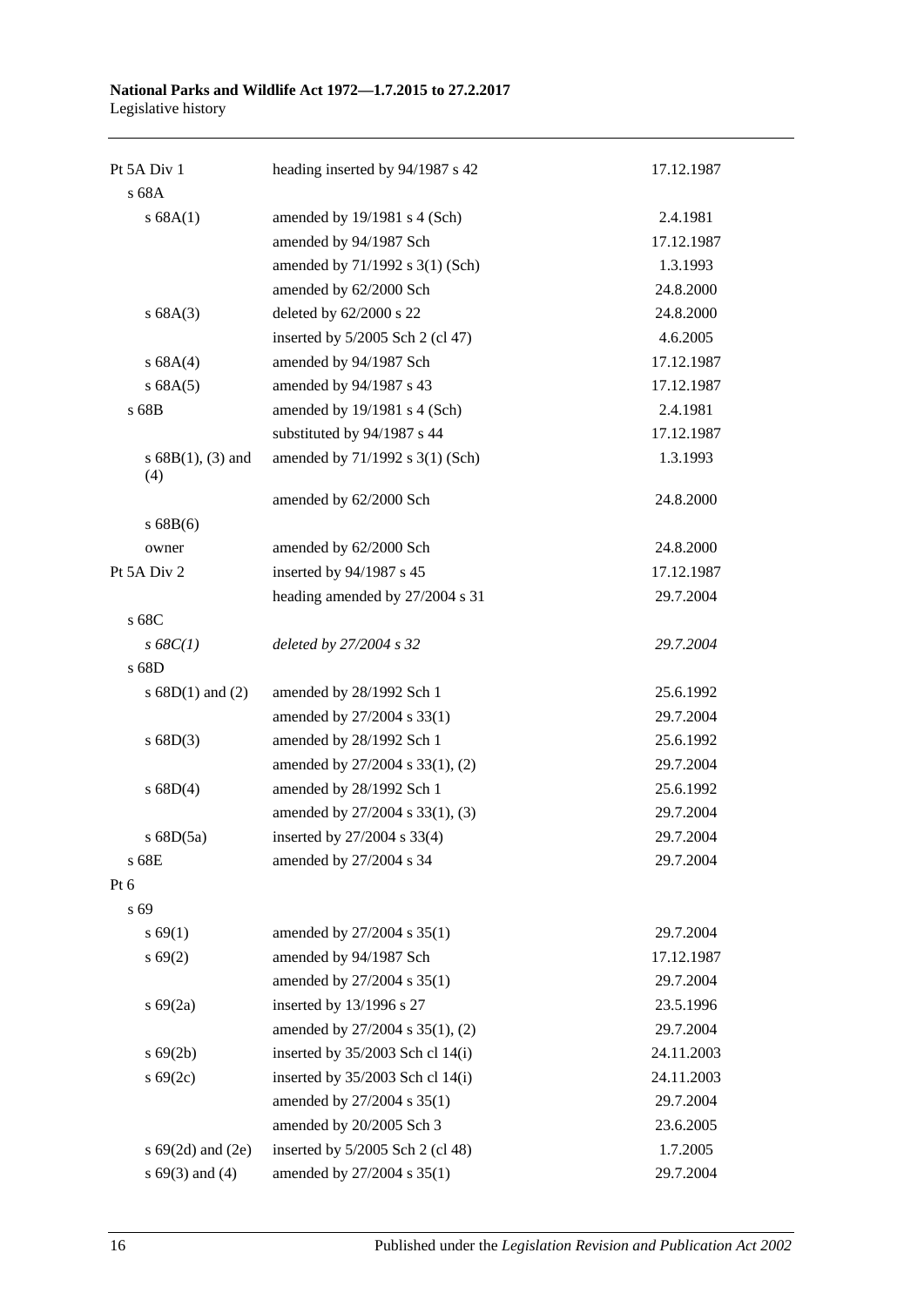| $s\,69(4a)$        | inserted by $62/2000$ s $23(a)$    | 24.8.2000  |
|--------------------|------------------------------------|------------|
| s 69(5)            | substituted by 94/1987 Sch         | 17.12.1987 |
| $s\,69(6)$ and (7) | inserted by $62/2000$ s $23(b)$    | 24.8.2000  |
|                    | amended by 27/2004 s 35(1)         | 29.7.2004  |
| $s\,69(7a)$        | inserted by 11/2011 s 50           | 16.6.2011  |
| $s\,69(8)$         | inserted by 27/2004 s 35(3)        | 29.7.2004  |
| s 70               | amended by 19/1981 s 4 (Sch)       | 2.4.1981   |
|                    | substituted by 94/1987 s 46        | 17.12.1987 |
|                    | amended by 71/1992 s 3(1) (Sch)    | 1.3.1993   |
|                    | amended by 62/2000 s 24, Sch       | 24.8.2000  |
| s 70A              | inserted by 62/2000 s 25           | 24.8.2000  |
| 570A(1)            | substituted by 20/2005 s 22        | 23.6.2005  |
| $s \, 70A(2)$      | amended by 27/2004 s 36            | 29.7.2004  |
| s 71               |                                    |            |
| s 71(1)            | amended by 94/1987 Sch             | 17.12.1987 |
|                    | amended by 27/2004 s 37(1)         | 29.7.2004  |
| $s \, 71(3)$       | inserted by 27/2004 s 37(2)        | 29.7.2004  |
| s 72               |                                    |            |
| $s \, 72(1)$       | amended by 19/1981 s 4 (Sch)       | 2.4.1981   |
|                    | amended by 94/1987 Sch             | 17.12.1987 |
|                    | amended by 13/1996 s 28            | 23.5.1996  |
|                    | substituted by $62/2000$ s $26(a)$ | 24.8.2000  |
| $s \, 72(1a)$      | inserted by $62/2000$ s $26(a)$    | 24.8.2000  |
| $s\ 72(2)$         | amended by 62/2000 s 26(b)         | 24.8.2000  |
| s 73               |                                    |            |
| s 73(1)            | amended by 19/1981 s 4 (Sch)       | 2.4.1981   |
|                    | amended by 94/1987 s 47, Sch       | 17.12.1987 |
|                    | amended by 71/1992 s 3(1) (Sch)    | 1.3.1993   |
|                    | amended by 62/2000 Sch             | 24.8.2000  |
| $s \, 73(2)$       | amended by $19/1981$ s 4 (Sch)     | 2.4.1981   |
|                    | substituted by 94/1987 Sch         | 17.12.1987 |
|                    | amended by $71/1992 s 3(1)$ (Sch)  | 1.3.1993   |
|                    | amended by 62/2000 Sch             | 24.8.2000  |
|                    | deleted by 20/2005 s 23            | 23.6.2005  |
| s 73A              | inserted by 62/2000 s 27           | 24.8.2000  |
| s 74               |                                    |            |
| s74(2)             | amended by 19/1981 s 4 (Sch)       | 2.4.1981   |
|                    | substituted by 94/1987 Sch         | 17.12.1987 |
| s 74A              | inserted by 28/1992 Sch 1          | 25.6.1992  |
| s 75               |                                    |            |
| $s \, 75(2)$       | amended by 28/1992 Sch 1           | 25.6.1992  |
| s 75A              | inserted by 94/1987 s 48           | 17.12.1987 |
|                    | amended by 62/2000 Sch             | 24.8.2000  |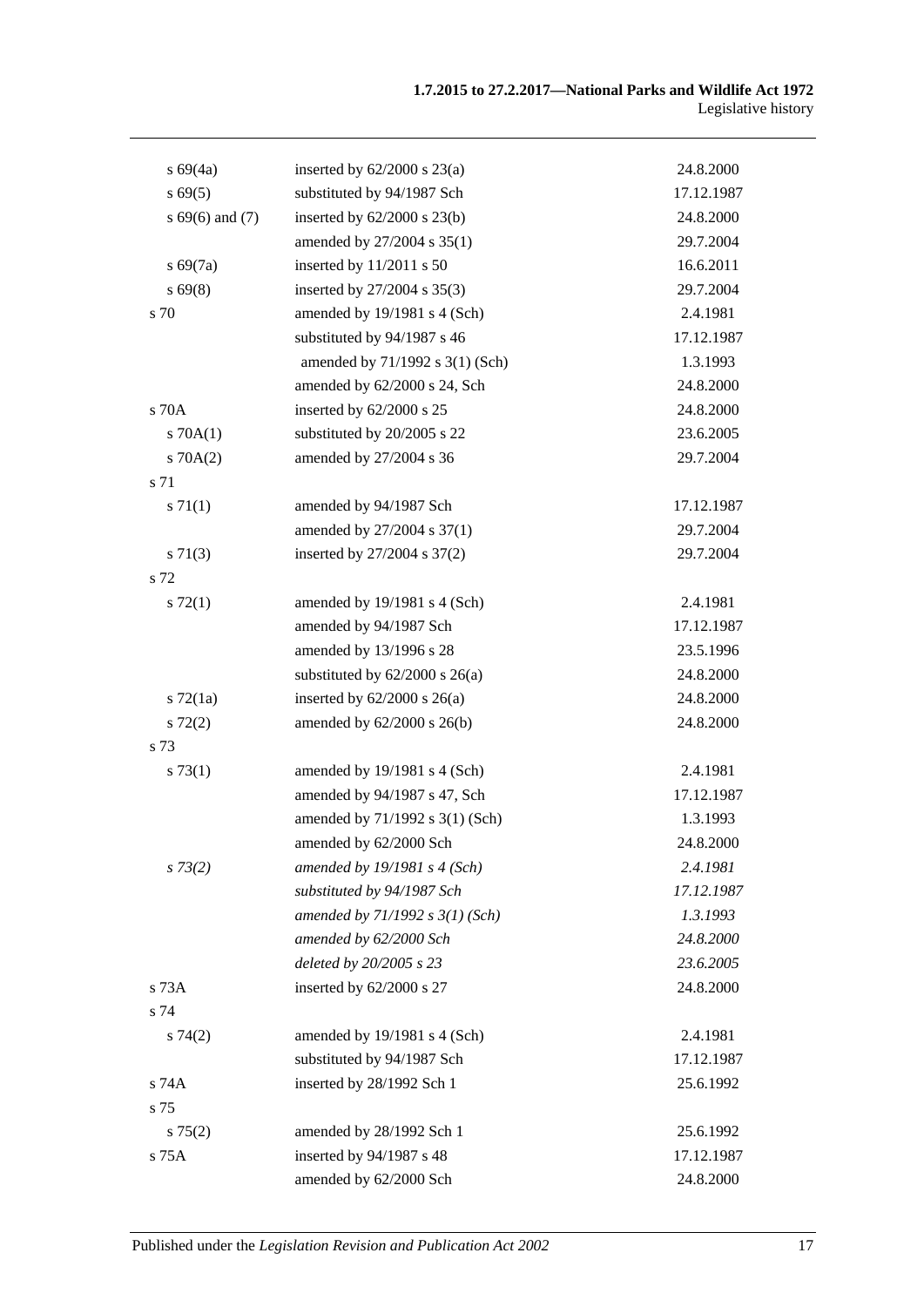|                  | amended by 34/2004 Sch 4 cl 23                                                                | 1.7.2005   |
|------------------|-----------------------------------------------------------------------------------------------|------------|
| s 76             | deleted by 62/2000 s 28                                                                       | 24.8.2000  |
| s 78             |                                                                                               |            |
| s 78(1)          | amended by $94/1987$ s $49(a)$                                                                | 17.12.1987 |
| s 78(2)          | amended by 94/1987 s 49(b)                                                                    | 17.12.1987 |
|                  | amended by 62/2000 Sch                                                                        | 24.8.2000  |
| s 79             | substituted by 94/1987 s 50                                                                   | 17.12.1987 |
| s79(1)           | amended by 62/2000 Sch                                                                        | 24.8.2000  |
|                  | amended by 27/2004 s 38(1)                                                                    | 29.7.2004  |
| s79(2)           | amended by 27/2004 s 38(2)                                                                    | 29.7.2004  |
| s 79A            | inserted by 94/1987 s 50                                                                      | 17.12.1987 |
|                  | deleted by 62/2000 s 29                                                                       | 24.8.2000  |
| s 80             |                                                                                               |            |
| s 80(1)          | amended by 94/1987 Sch                                                                        | 17.12.1987 |
| 80(2)            | amended by $94/1987$ s $51(a)$ —(d)                                                           | 17.12.1987 |
|                  | amended by 34/1996 s 4 (Sch cl 25)                                                            | 3.2.1997   |
|                  | amended by $62/2000$ s $30(a)$ , Sch                                                          | 24.8.2000  |
|                  | amended by 20/2005 s 24(1), (2)                                                               | 23.6.2005  |
| $s\ 80(2a)$      | inserted by $94/1987$ s $51(e)$                                                               | 17.12.1987 |
|                  | substituted by 13/1996 s 29                                                                   | 23.5.1996  |
| $s\ 80(2b)$      | inserted by $62/2000$ s $30(b)$                                                               | 24.8.2000  |
| 80(4)            | inserted by $62/2000$ s $30(c)$                                                               | 24.8.2000  |
| s 81             | inserted by 62/2000 s 31                                                                      | 24.8.2000  |
| Schs 1 and 2     | deleted in pursuance of the Acts Republication<br>Act 1967 as their function is now exhausted | 11.7.1988  |
| Sch <sub>3</sub> | heading substituted by $44/2003$ s 3(1) (Sch 1)                                               | 24.11.2003 |
| Sch 4            | heading substituted by $44/2003$ s $3(1)$ (Sch 1)                                             | 24.11.2003 |
| Sch 5            | heading substituted by $44/2003$ s $3(1)$ (Sch 1)                                             | 24.11.2003 |
| Sch 6            | heading substituted by $44/2003$ s 3(1) (Sch 1)                                               | 24.11.2003 |
| Sch 7            | substituted by 94/1987 s 52                                                                   | 17.12.1987 |
|                  | amended by 57/1991 r 3                                                                        | 16.5.1991  |
|                  | substituted by 62/2000 s 32                                                                   | 24.8.2000  |
| Pt1              | amended by 16/2008 r 4(1)                                                                     | 21.2.2008  |
| Pt 2             | amended by 16/2008 r 4(2)                                                                     | 21.2.2008  |
| Sch 8            | substituted by 54/1981 s 2                                                                    | 25.6.1981  |
|                  | substituted by 94/1987 s 52                                                                   | 17.12.1987 |
|                  | amended by 57/1991 r 4                                                                        | 16.5.1991  |
|                  | substituted by 62/2000 s 32                                                                   | 24.8.2000  |
| Pt1              | amended by 16/2008 r 5(1)                                                                     | 21.2.2008  |
| Pt 2             | amended by 16/2008 r 5(2)                                                                     | 21.2.2008  |
| Sch 9            | substituted by 94/1987 s 52                                                                   | 17.12.1987 |
|                  | amended by 57/1991 r 5                                                                        | 16.5.1991  |
|                  | substituted by 62/2000 s 32                                                                   | 24.8.2000  |